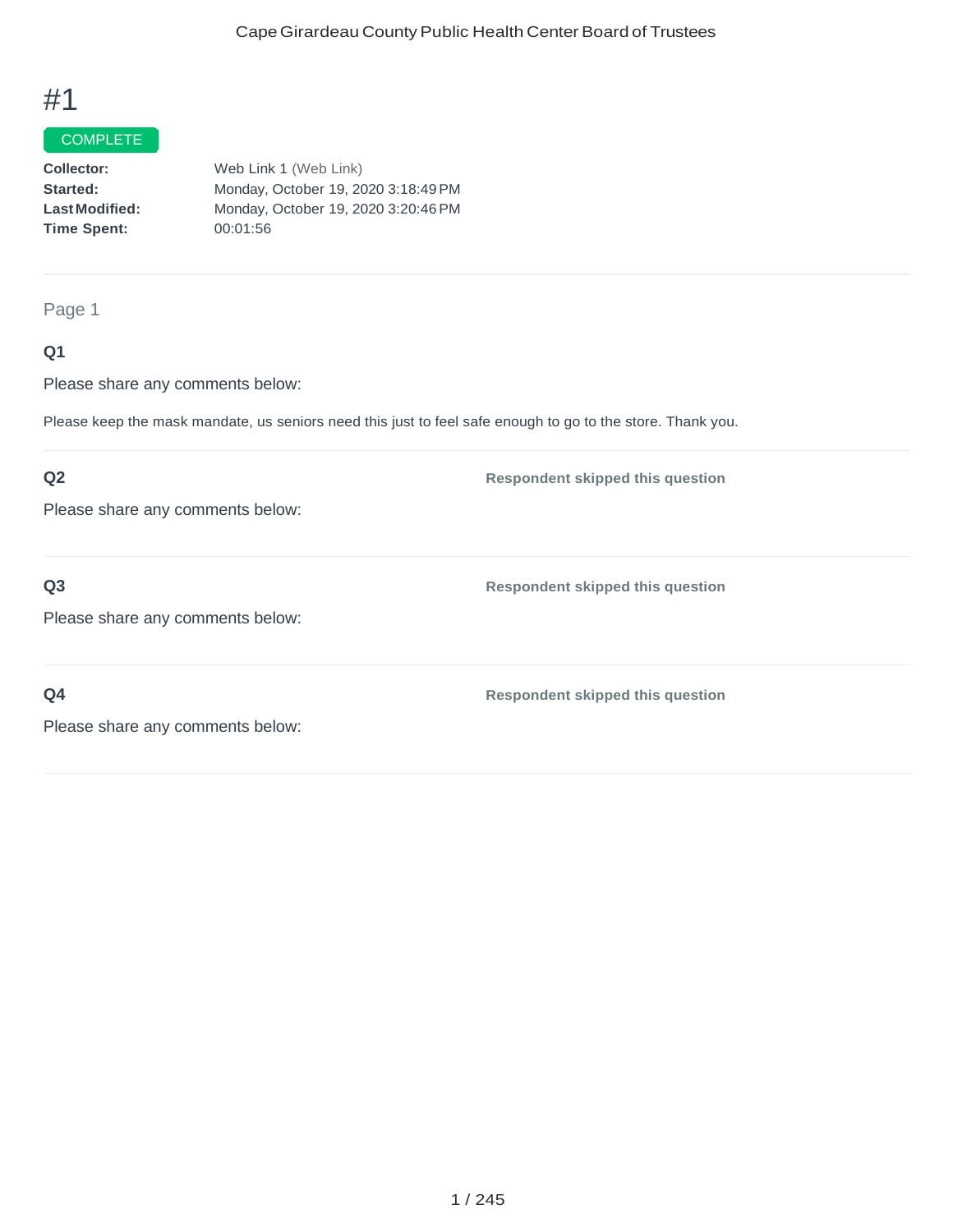#### COMPLETE

**Collector: Started: LastModified: Time Spent:** Web Link 1 (Web Link) Monday, October 19, 2020 3:23:47PM Monday, October 19, 2020 3:26:38PM 00:02:51

Page 1

### **Q1**

Please share any comments below:

Cape G should escalate to full lock down. It is obvious that people here are not smart enough to comply with a mask mandate and we are at 1 in 35 people infected because of the magakaga cultists and their "freedom" mullarchy.

### **Q2**

Please share any comments below:

Any person caught outside of their home without a mask should be fined \$2500.

**Q3**

Please share any comments below:

**Q4**

**Respondent skipped this question**

**Respondent skipped this question**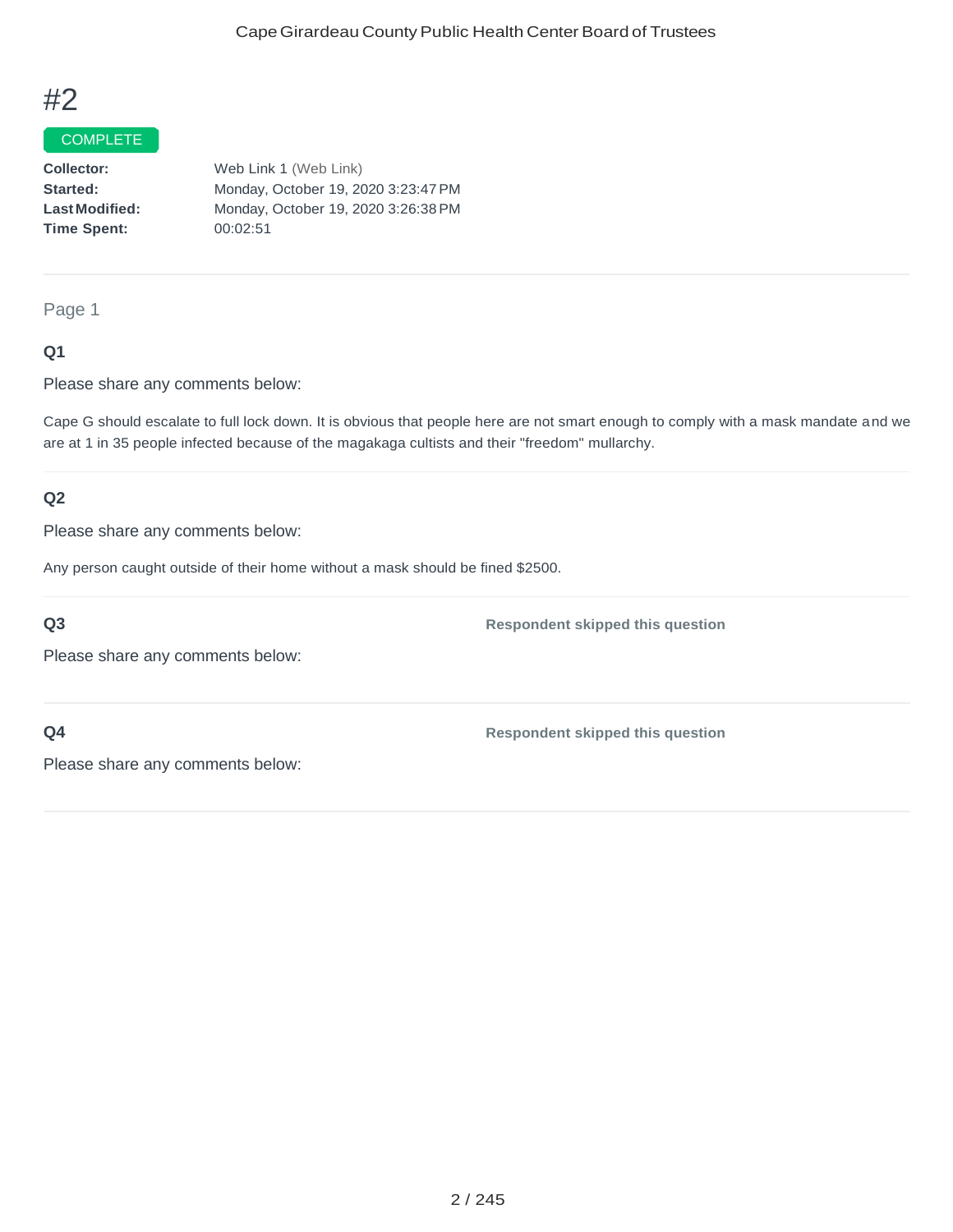#### COMPLETE

**Collector: Started: LastModified: Time Spent:** Web Link 1 (Web Link) Monday, October 19, 2020 3:27:33PM Monday, October 19, 2020 3:30:27PM 00:02:53

## Page 1

#### **Q1**

Please share any comments below:

Please keep our mask mandate in place. So many people are not following or enforcing it already that if it's removed, I fear so many more people will refuse to wear a mask that our case numbers and deaths will increase even more rapidly. Please keep listening to science.

#### **Q2**

**Respondent skipped this question**

Please share any comments below:

#### **Q3**

**Respondent skipped this question**

**Respondent skipped this question**

Please share any comments below:

### **Q4**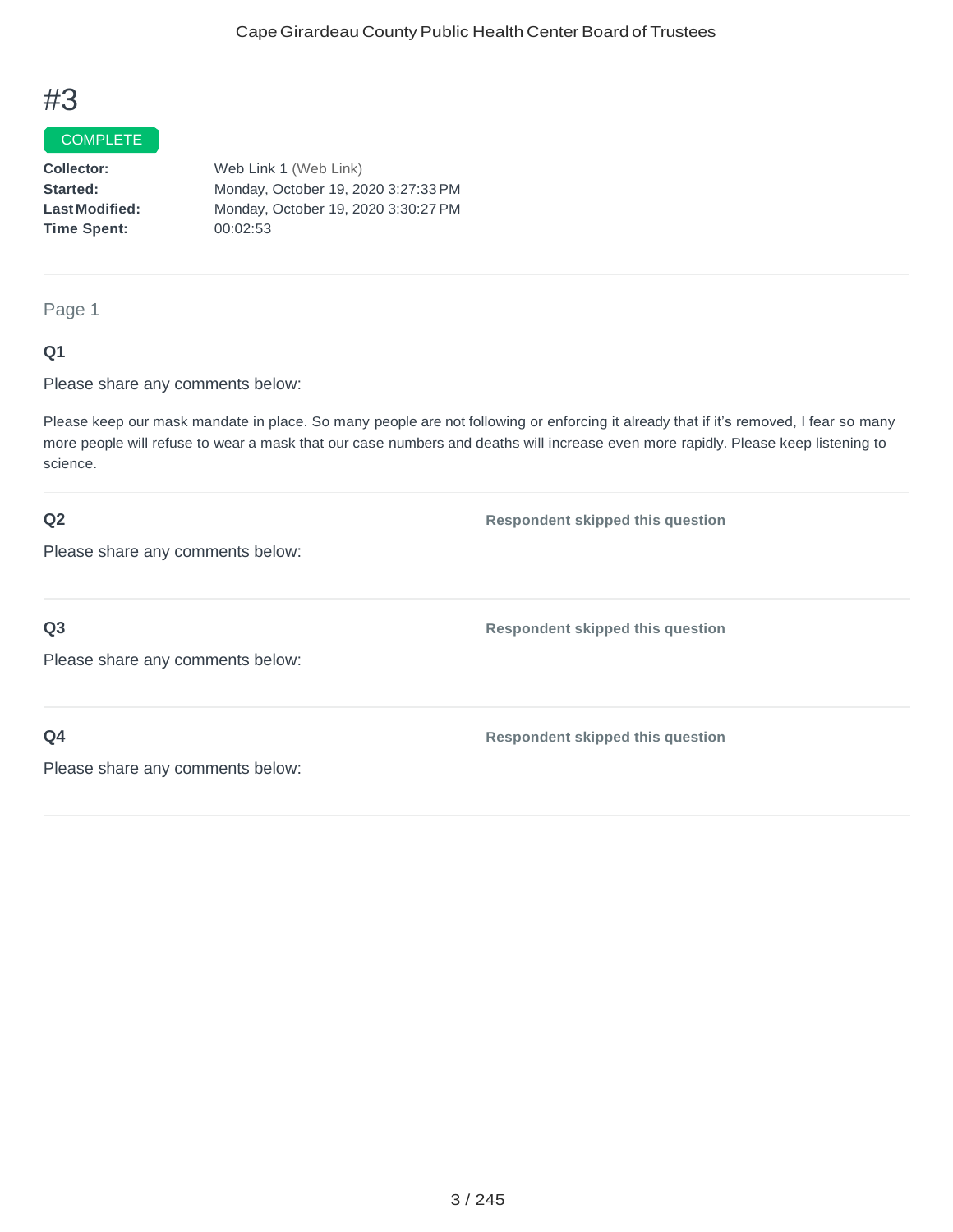#### **COMPLETE**

| <b>Collector:</b>    | Web Link 1 (Web Link)               |
|----------------------|-------------------------------------|
| <b>Started:</b>      | Monday, October 19, 2020 3:34:26 PM |
| <b>LastModified:</b> | Monday, October 19, 2020 3:38:22 PM |
| Time Spent:          | 00:03:55                            |
|                      |                                     |

#### Page 1

### **Q1**

Please share any comments below:

The only published randomized clinical study of cloth masks shows 97% penetration of particles & higher infection rate than control.

### **Q2**

Please share any comments below:

https://bmjopen.bmj.com/content/5/4/e006577

## **Q3**

Please share any comments below:

https://gbdeclaration.org/

#### **Q4**

Please share any comments below:

If you would take a step back look at all the data, your own data, the studies I've posted above, links and research papers from wellknown scientist and doctors. You will see that regardless of your mask mandate cases would have climbed until they plateaued once a plateau they fall off and go down because of herd immunity. Cloth mask and surgical mask will not stop a virus! Stop living in fear of a virus. What did the CDC study show about the study on people that wore a mask first didn't wear mask and those that contracted covid19. You're more likely to contract the virus wearing a mask than not wearing a mask.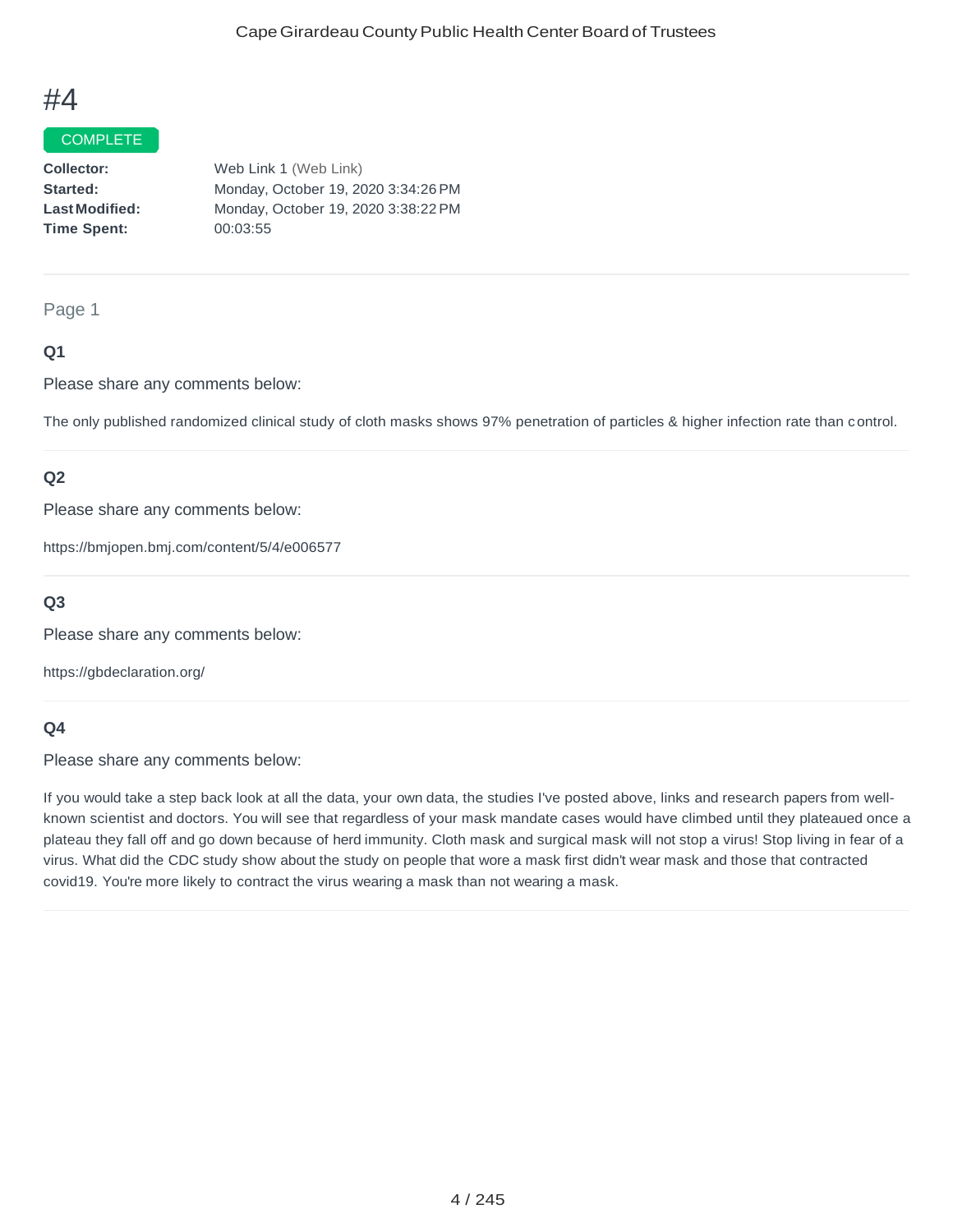#### COMPLETE

**Collector: Started: LastModified: Time Spent:**  Web Link 1 (Web Link) Monday, October 19, 2020 3:16:22PM Monday, October 19, 2020 3:45:19PM 00:28:57

#### Page 1

#### **Q1**

Please share any comments below:

Greetings we need to show that this county is for Life and saving Lives and Protect the Voters, Taxpayers, Citizens Young and Old, We have Coronavirus in our County, and Look Like we have Lost 40 by COVID-19 Standards, this means we have fewer Taxpayers.

### **Q2**

Please share any comments below:

The Past few Days the News is saying 6 hospitals in the Kansas City area are not taking any Ambulance this is not a good sign, Please Check but we only have 4 Pediatricians in the County, and How many Doctors and Nurses do we have at the two Hospitals? We Need to enforce the Mask Mandate, Business are not enforcing Health & Safety Guidelines, this means People are not wearing masks while out and about this needs to stop.

#### **Q3**

Please share any comments below:

Please I ask you to adopt this Plan https://joebiden.com/covid-plan/ here is the link also show data on Pre-Existing Conditions also People need to understand some are so lucky and are called long haulers

also, UV Light Helps and Shut the Bars down, Dining outside on the Parking Lots, and sidewalks, and close up 8 PM We are to Protect Life Churches have it outside until they have UV Lights on 24/7 and air check for Flu, Coronavirus, we need to tell people we could have MERS and SARS and each one has a test Kit do we have them? So a Doctor would need to have 4 Different Kits to Check. Education is the Key if not Field Hospital on stand by

#### **Q4**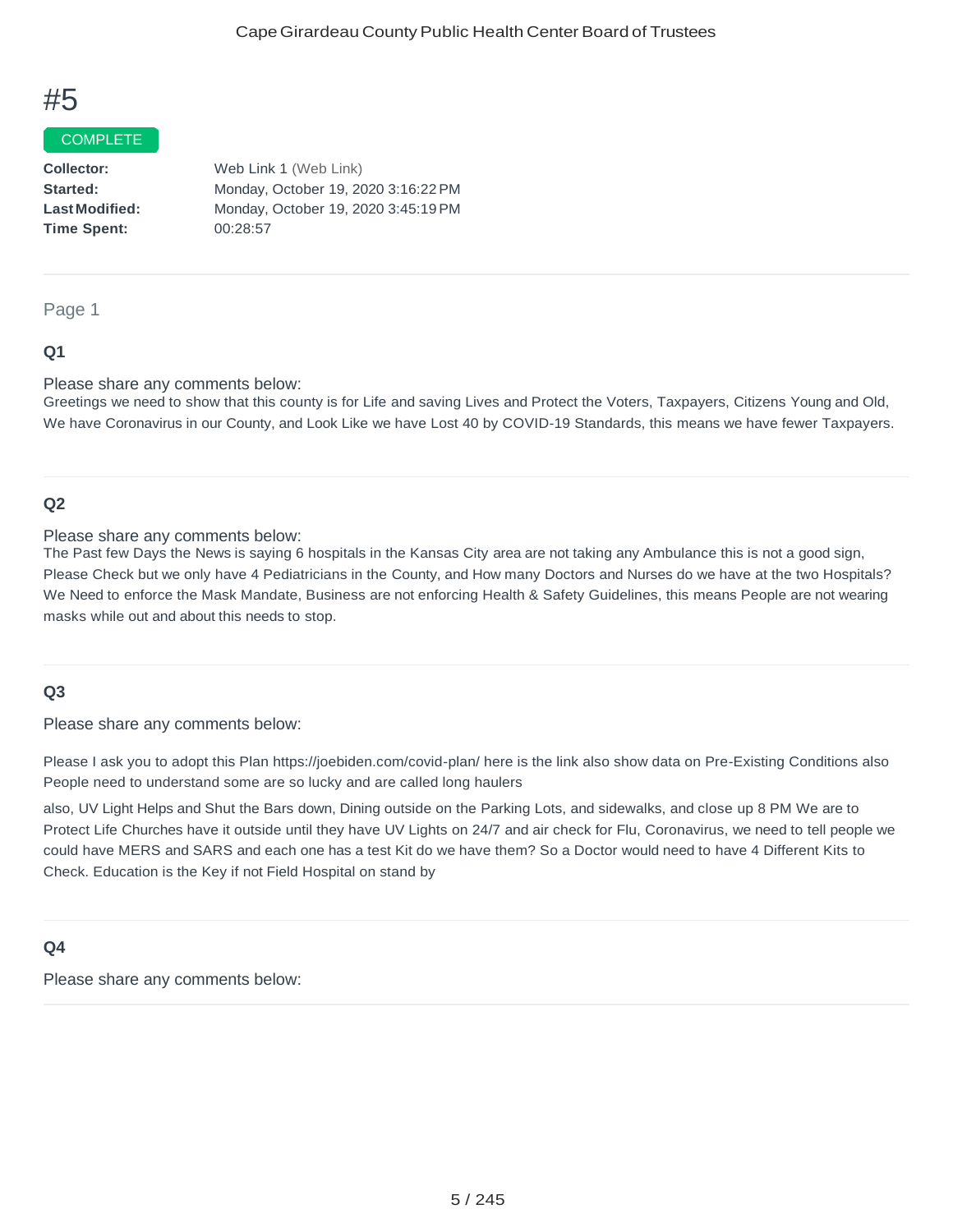#### COMPLETE

**Collector: Started: LastModified: Time Spent:** Web Link 1 (Web Link) Monday, October 19, 2020 3:51:35PM Monday, October 19, 2020 3:58:54PM 00:07:19

Page 1

#### **Q1**

Please share any comments below:

My father is a resident of a nursing home and currently is very ill with covid. He has watched the controversy on his television, you can imagine the fear he's lived with these past few months, knowing there was a deadly virus raging outside his door and seeing people on TV and in the Missourian, complaining about wearing masks and minimizing the deaths as 'only old people'. Please stand strong against the anti-mask brigade, most of them appear to be from the age groups with the most covid cases and they do not speak for the rest of us. We want the mandate to continue until the numbers go down substantially. Also grateful for all that you all are doing, what a nightmare we've all found ourselves in this year. Thank you

| Q2                               | <b>Respondent skipped this question</b> |
|----------------------------------|-----------------------------------------|
| Please share any comments below: |                                         |
|                                  |                                         |
| Q <sub>3</sub>                   | <b>Respondent skipped this question</b> |
| Please share any comments below: |                                         |
|                                  |                                         |
| Q <sub>4</sub>                   | <b>Respondent skipped this question</b> |
| Please share any comments below: |                                         |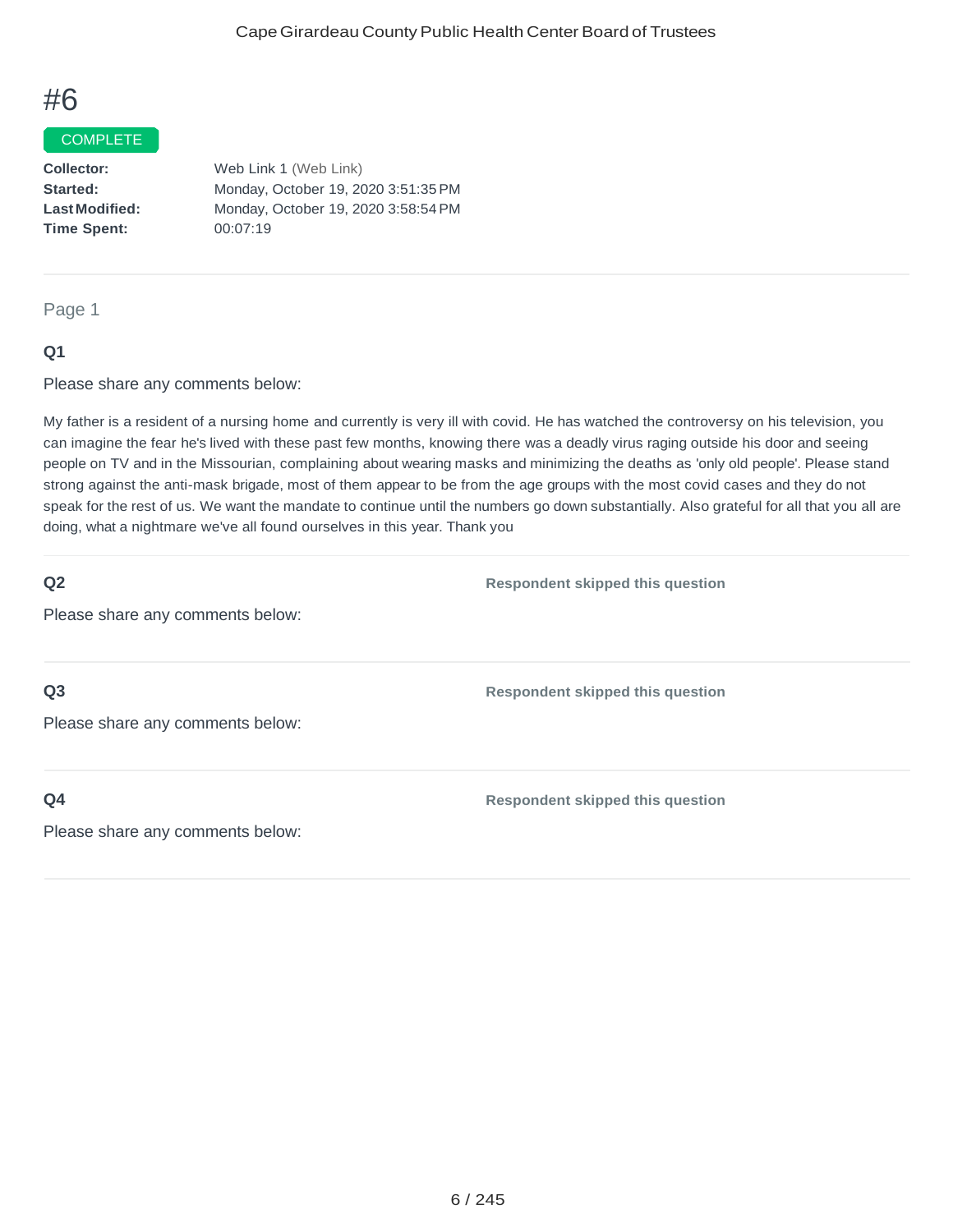## **COMPLETE**

**Collector: Started: LastModified: Time Spent:** Web Link 1 (Web Link) Monday, October 19, 2020 3:57:13PM Monday, October 19, 2020 4:00:43PM 00:03:29

Page 1

#### **Q1**

Please share any comments below:

End the unnecessary and unreasonable mask mandates NOW. It was not effective or there would have NOT been issues at long term care facilities. You have yet to offer any proof of their value. Also, maybe the October meeting could be run by someone more professional than the September meeting...it was an embarrassment to Cape county

| Q2                               | <b>Respondent skipped this question</b> |
|----------------------------------|-----------------------------------------|
| Please share any comments below: |                                         |
|                                  |                                         |
| Q <sub>3</sub>                   | <b>Respondent skipped this question</b> |
| Please share any comments below: |                                         |
|                                  |                                         |
| Q <sub>4</sub>                   | <b>Respondent skipped this question</b> |
| Please share any comments below: |                                         |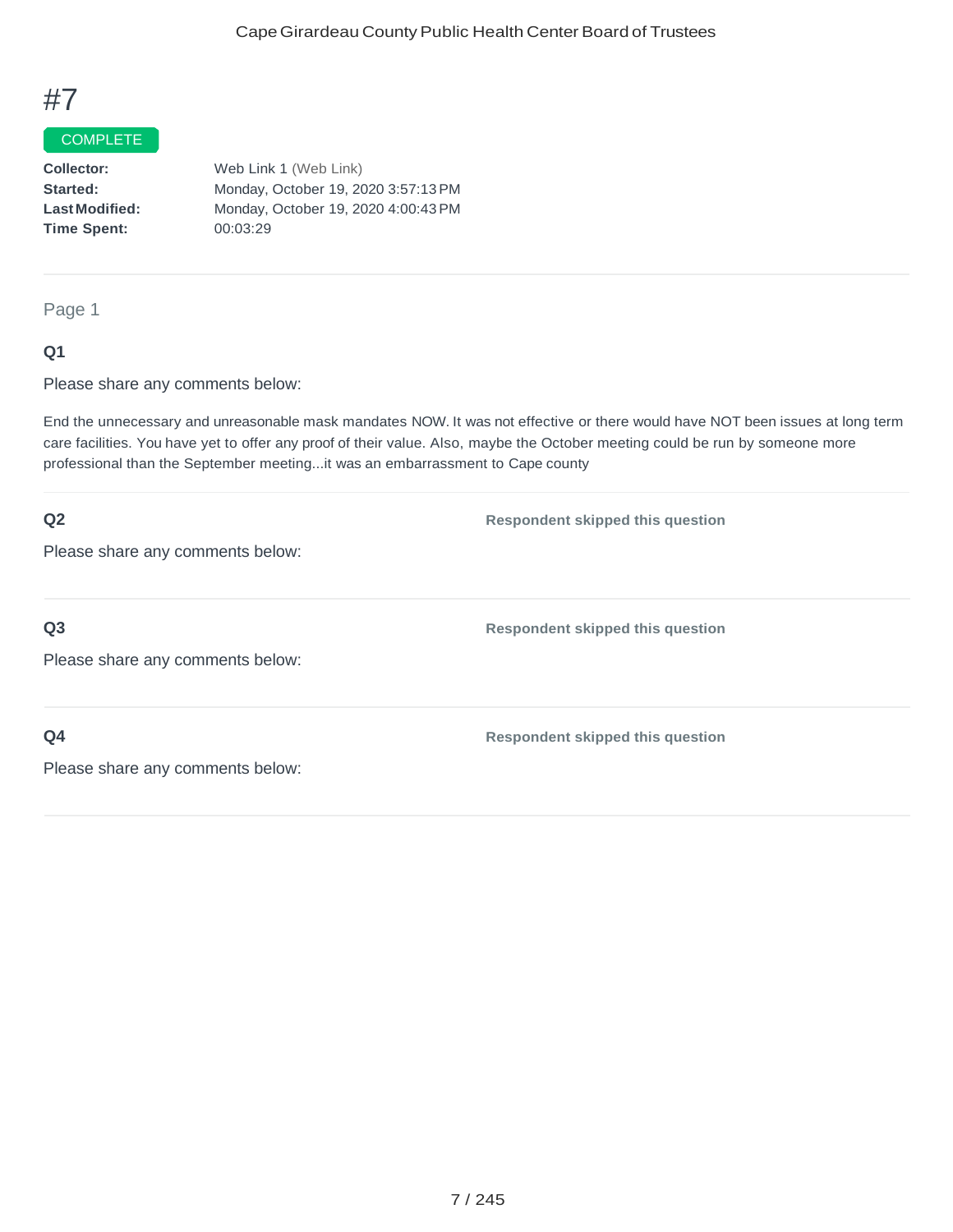#### COMPLETE

**Collector: Started: LastModified: Time Spent:**  Web Link 1 (Web Link) Monday, October 19, 2020 4:02:43PM Monday, October 19, 2020 4:05:30PM 00:02:47

#### Page 1

### **Q1**

Please share any comments below:

I appreciate the daily release of information on social media!

### **Q2**

Please share any comments below:

I think there needs to be more educational information provided, particularly regarding the invoking of "HIPAA" as an excuse to not wear a mask.

#### **Q3**

Please share any comments below:

I feel like framing masks as fulfilling an obligation to the community rather than an issue of some nebulous "rights" would help those on the fence.

### **Q4**

Please share any comments below:

I would like to see a location where those businesses who refuse to take precautions to help employees and customers can be listed so the public is able to have this information.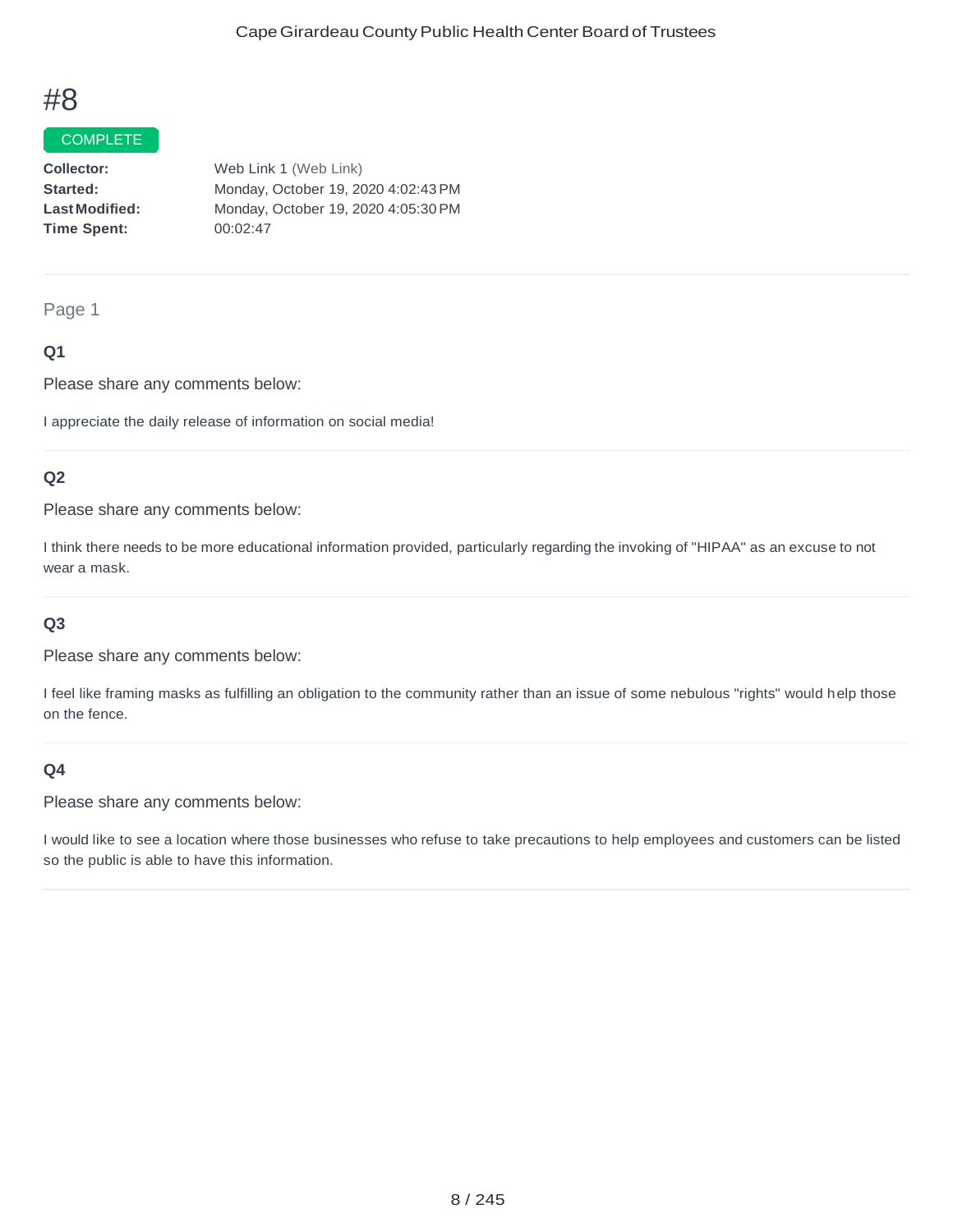#### COMPLETE

**Collector: Started: LastModified: Time Spent:**  Web Link 1 (Web Link) Monday, October 19, 2020 4:05:18PM Monday, October 19, 2020 4:11:16PM 00:05:58

#### Page 1

#### **Q1**

Please share any comments below:

I'd like to begin by saying thank you. Being on the Health Center Board at any time is a thankless job but during a pandemic, it is a job that requires thick skin and an unwavering belief in science. As an educator and a caretaker of a disabled, elderly parent, I beg you to keep the mask mandate in effect until our positivity rates have declined significantly and community spread has diminished. While some may ignore the mask mandate in the community, most people do wear their masks and it makes my job and my errands so much safer for me and more importantly my mother. The vocal minority gets most of the attention unfortunately but please know the quiet majority is extremely appreciative of the mask mandate, flu shot clinics, COVID data released on social media and the many, many tasks you do daily. Thank you.

### **Q2**

**Respondent skipped this question**

Please share any comments below:

#### **Q3**

Please share any comments below:

#### **Q4**

**Respondent skipped this question**

**Respondent skipped this question**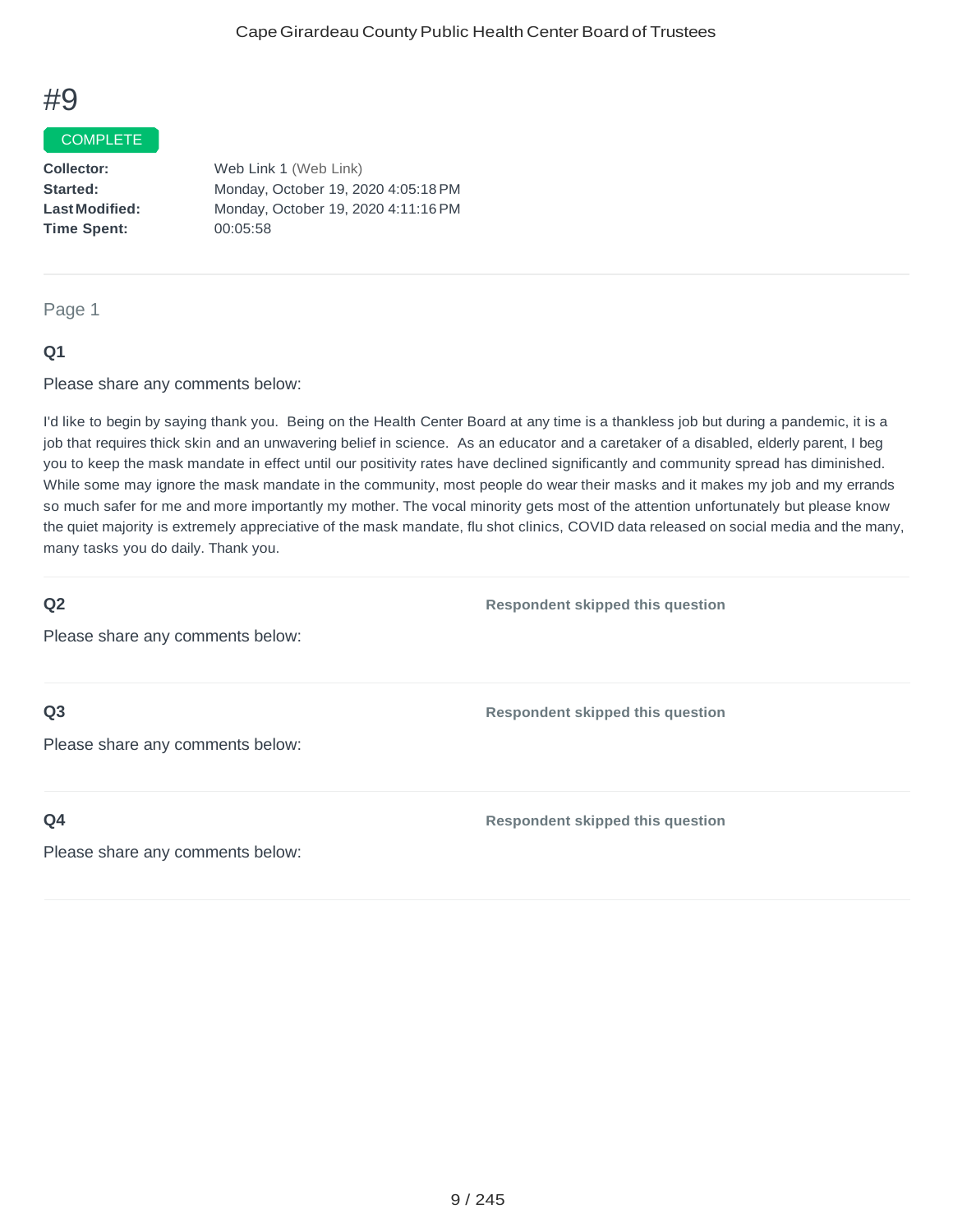## COMPLETE

**Collector: Started: LastModified: Time Spent: I** Web Link 1 (Web Link) Monday, October 19, 2020 4:24:42PM Monday, October 19, 2020 4:26:04PM 00:01:22

#### Page 1

### **Q1**

Please share any comments below:

Please continue the mask mandate.

### **Q2**

Please share any comments below:

Please continue the mask mandate. Thank you for keeping us safe.

## **Q3**

Please share any comments below:

Please do it be swayed by the flat earthers.

### **Q4**

**Respondent skipped this question**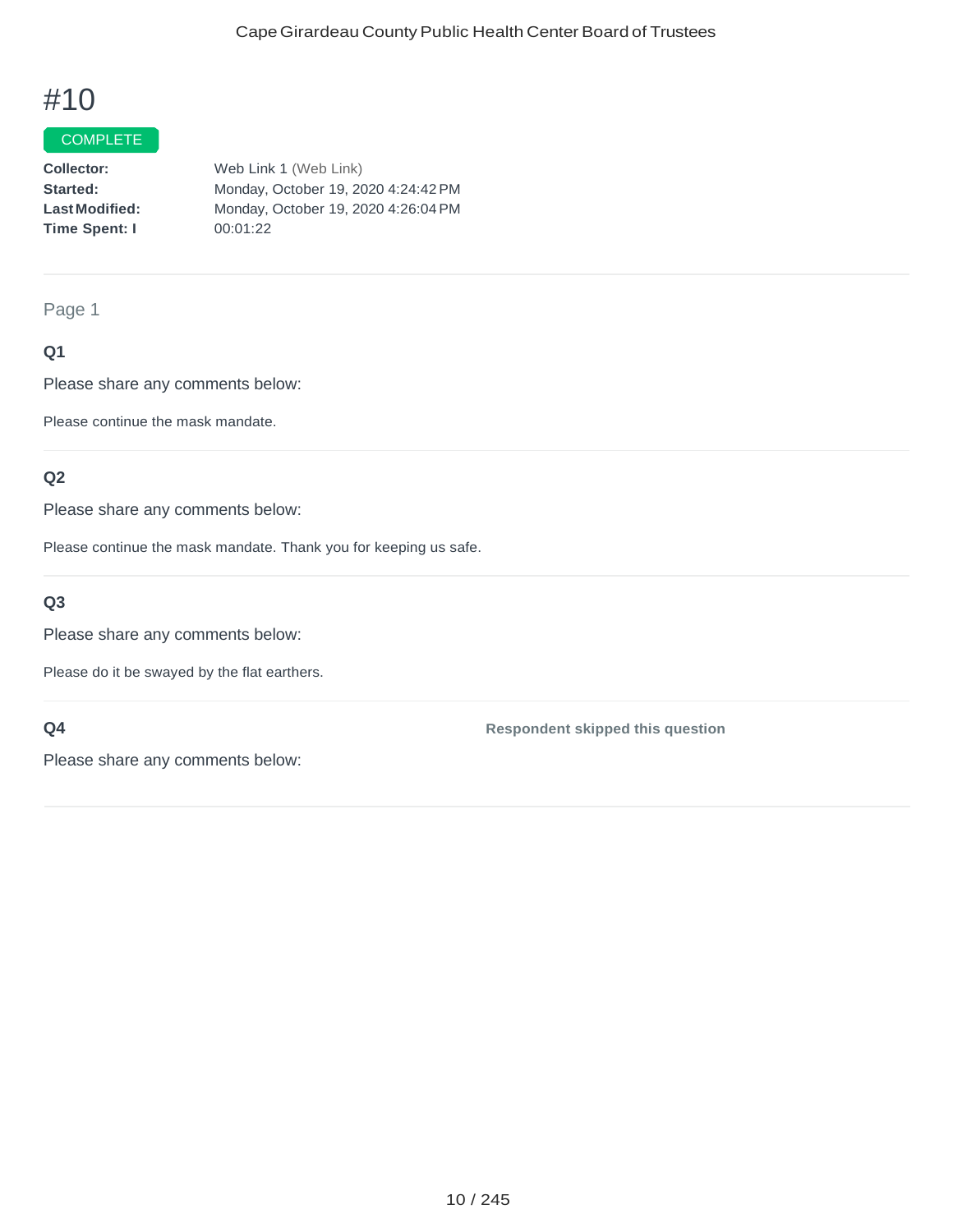## **COMPLETE**

**Collector: Started: LastModified: Time Spent:** Web Link 1 (Web Link) Monday, October 19, 2020 4:39:40PM Monday, October 19, 2020 4:41:28PM 00:01:47

Page 1

#### **Q1**

Please share any comments below:

No more mask. According to the CDC mask wearers are the ones getting and spreading the virus. I can understand if you want to leave the restrictions for Nursing homes and hospitals but let everyone else decide for themselves. I've had the virus and i social distance when i can but i don't wear mask nor will i ever.

| Q2                               | <b>Respondent skipped this question</b> |
|----------------------------------|-----------------------------------------|
| Please share any comments below: |                                         |
|                                  |                                         |
| Q <sub>3</sub>                   | <b>Respondent skipped this question</b> |
| Please share any comments below: |                                         |
|                                  |                                         |
| Q <sub>4</sub>                   | <b>Respondent skipped this question</b> |
| Please share any comments below: |                                         |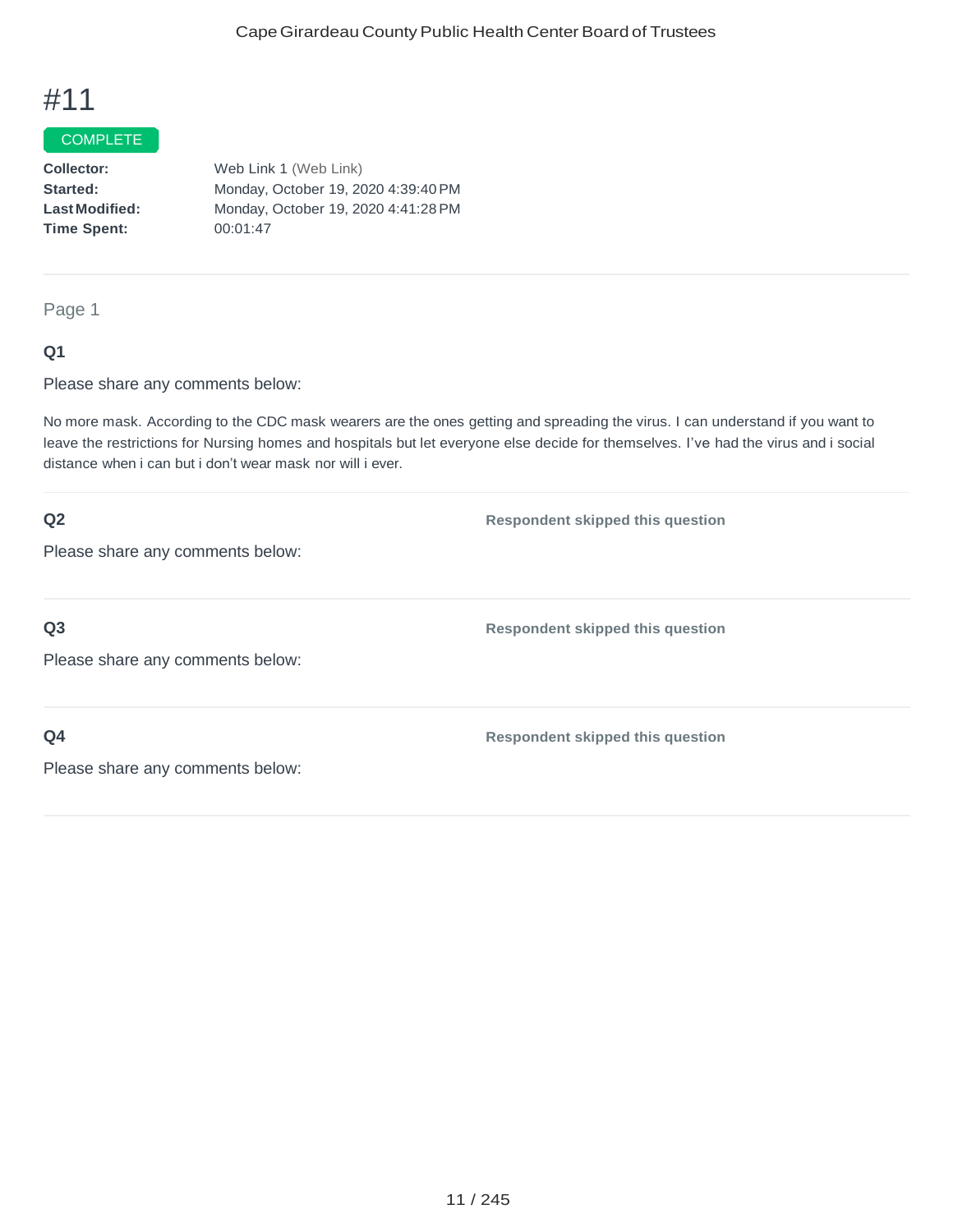#### **COMPLETE**

| <b>Collector:</b>    | Web Link 1 (Web Link)               |
|----------------------|-------------------------------------|
| <b>Started:</b>      | Monday, October 19, 2020 4:45:06 PM |
| <b>LastModified:</b> | Monday, October 19, 2020 4:46:43 PM |
| Time Spent:          | 00:01:36                            |
|                      |                                     |

## Page 1

## **Q1**

Please share any comments below:

Please extend the mask mandate. Numbers are still rising; we need the mandate extended. Thank you.

## **Q2**

Please share any comments below:

### **Q3**

Please share any comments below:

**Q4**

**Respondent skipped this question**

**Respondent skipped this question**

**Respondent skipped this question**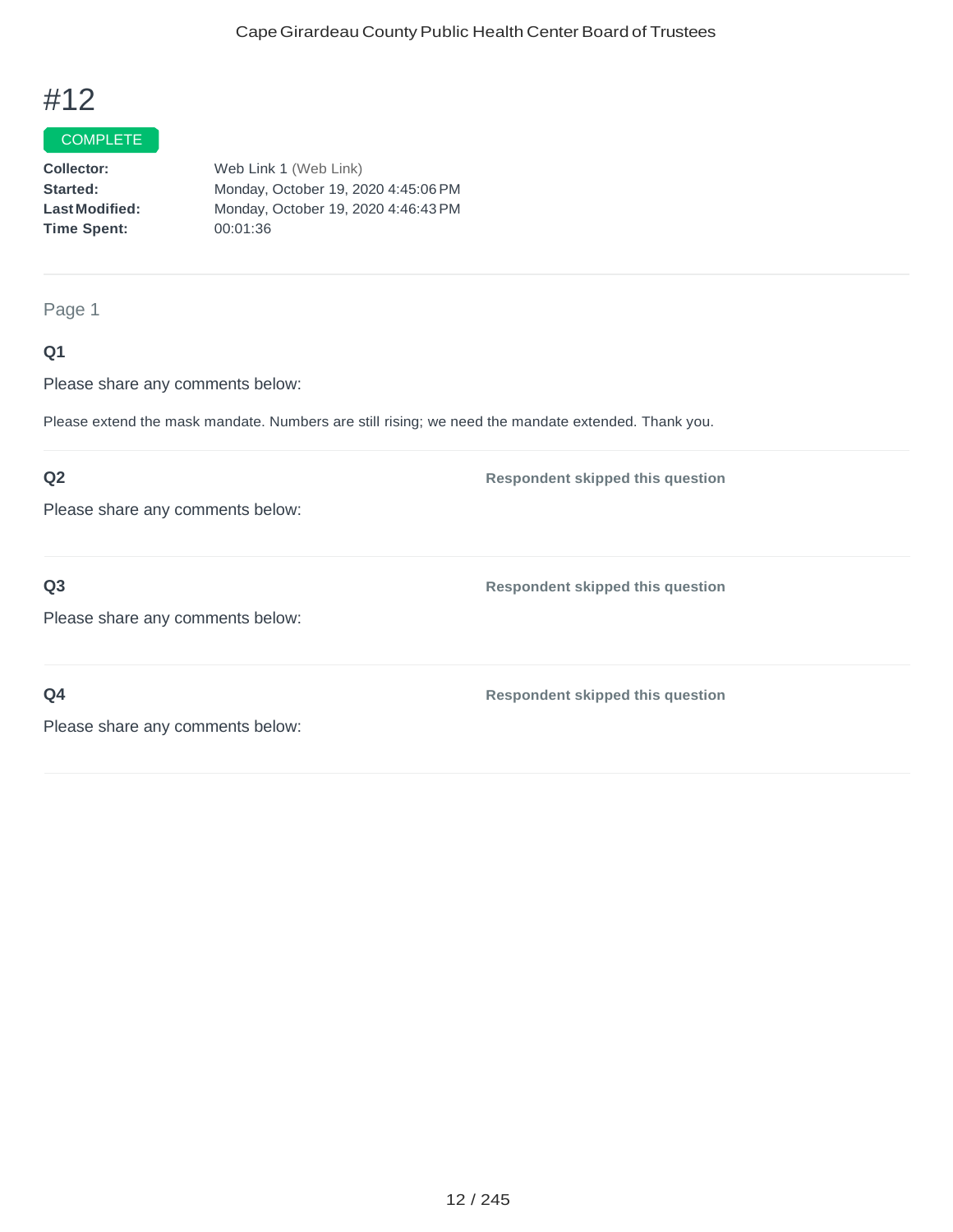#### **COMPLETE**

| <b>Collector:</b>    | Web Link 1 (Web Link)               |
|----------------------|-------------------------------------|
| <b>Started:</b>      | Monday, October 19, 2020 5:01:43 PM |
| <b>LastModified:</b> | Monday, October 19, 2020 5:02:27 PM |
| Time Spent:          | 00:00:44                            |
|                      |                                     |

Page 1

# **Q1**

Please share any comments below:

Please keep the mask mandate. Flu usually begins in October.

## **Q2**

Please share any comments below:

### **Q3**

Please share any comments below:

**Q4**

**Respondent skipped this question**

**Respondent skipped this question**

**Respondent skipped this question**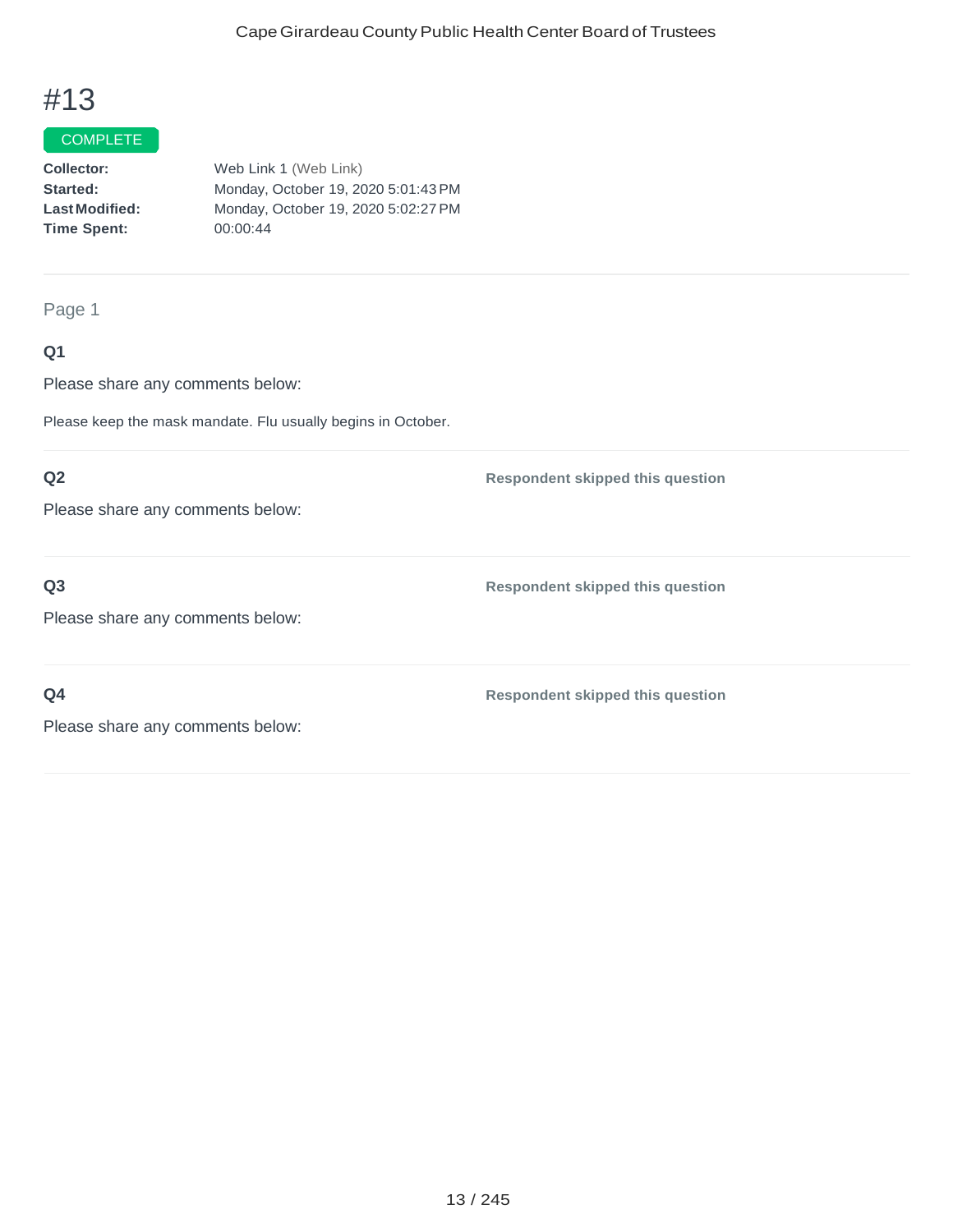## COMPLETE

**Collector: Started: LastModified: Time Spent:**  Web Link 1 (Web Link) Monday, October 19, 2020 5:04:41PM Monday, October 19, 2020 5:06:58PM 00:02:17

Page 1

### **Q1**

Please share any comments below:

As an advocate for people with disabilities, I implore you to retain the mask mandate. Please follow the science, and ignore the vitriol of the few politically motivated who make the most noise.

# **Q2** Please share any comments below: **Respondent skipped this question Q3** Please share any comments below: **Respondent skipped this question Q4** Please share any comments below: **Respondent skipped this question**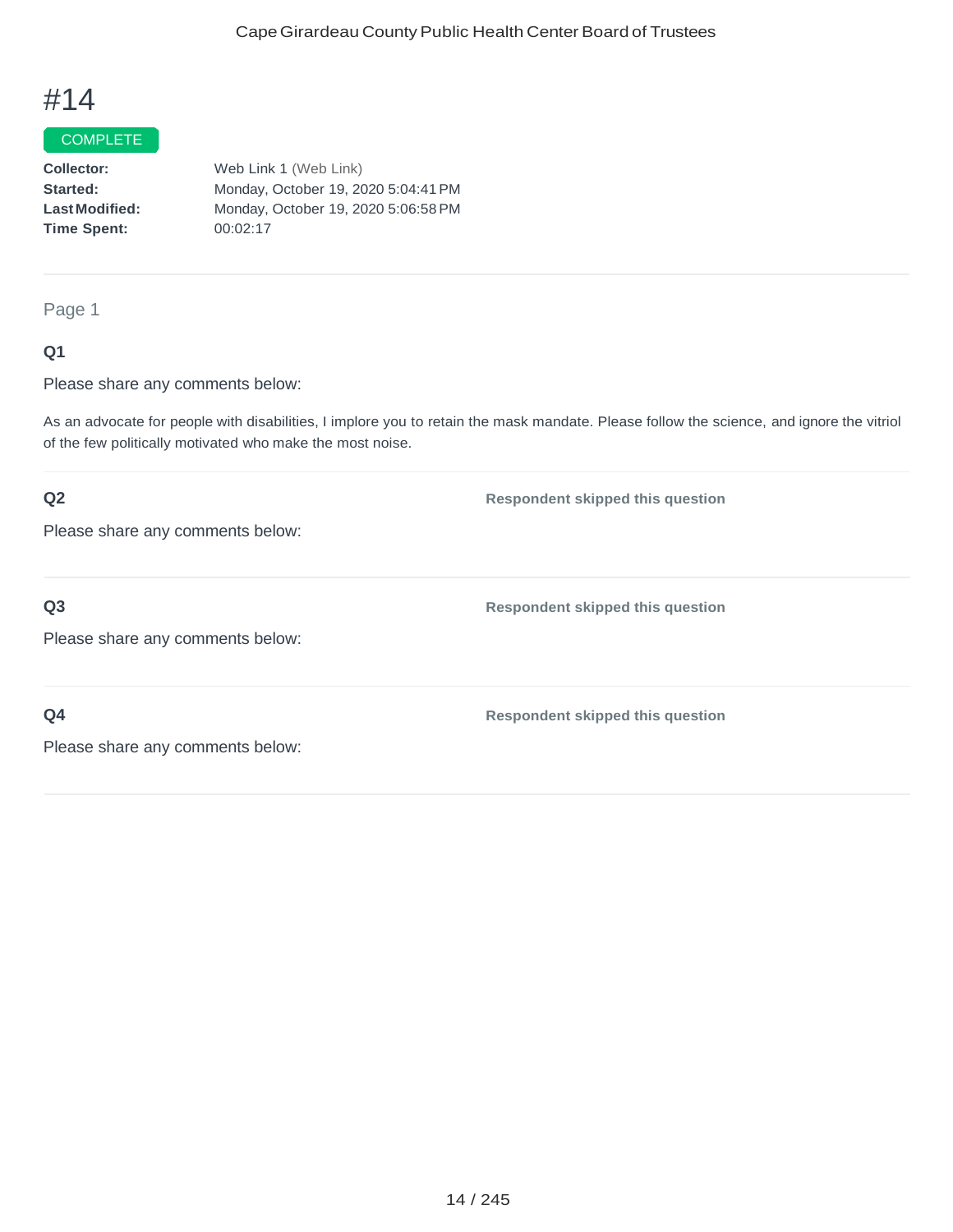#### COMPLETE

**Collector: Started: LastModified: Time Spent:**  Web Link 1 (Web Link) Monday, October 19, 2020 5:18:49PM Monday, October 19, 2020 5:25:45PM 00:06:56

#### Page 1

#### **Q1**

Please share any comments below:

Please extend the mask ordinance, as our county, state and country are still seeing a surge in cases. As a business owner, this ordinance makes it easier to require masks in our store. We have several employees who are immunocompromised and would not feel comfortable working if we don't require masks. I have a number of customers who appreciate the mask requirements. I have also had a number of people in the store who have acted very disrespectfully to our staff. We will continue to require masks, but it is easier if there is a mandate. Thank you for all you are doing.

#### **Q2**

**Respondent skipped this question**

Please share any comments below:

**Q3**

Please share any comments below:

**Q4**

**Respondent skipped this question**

**Respondent skipped this question**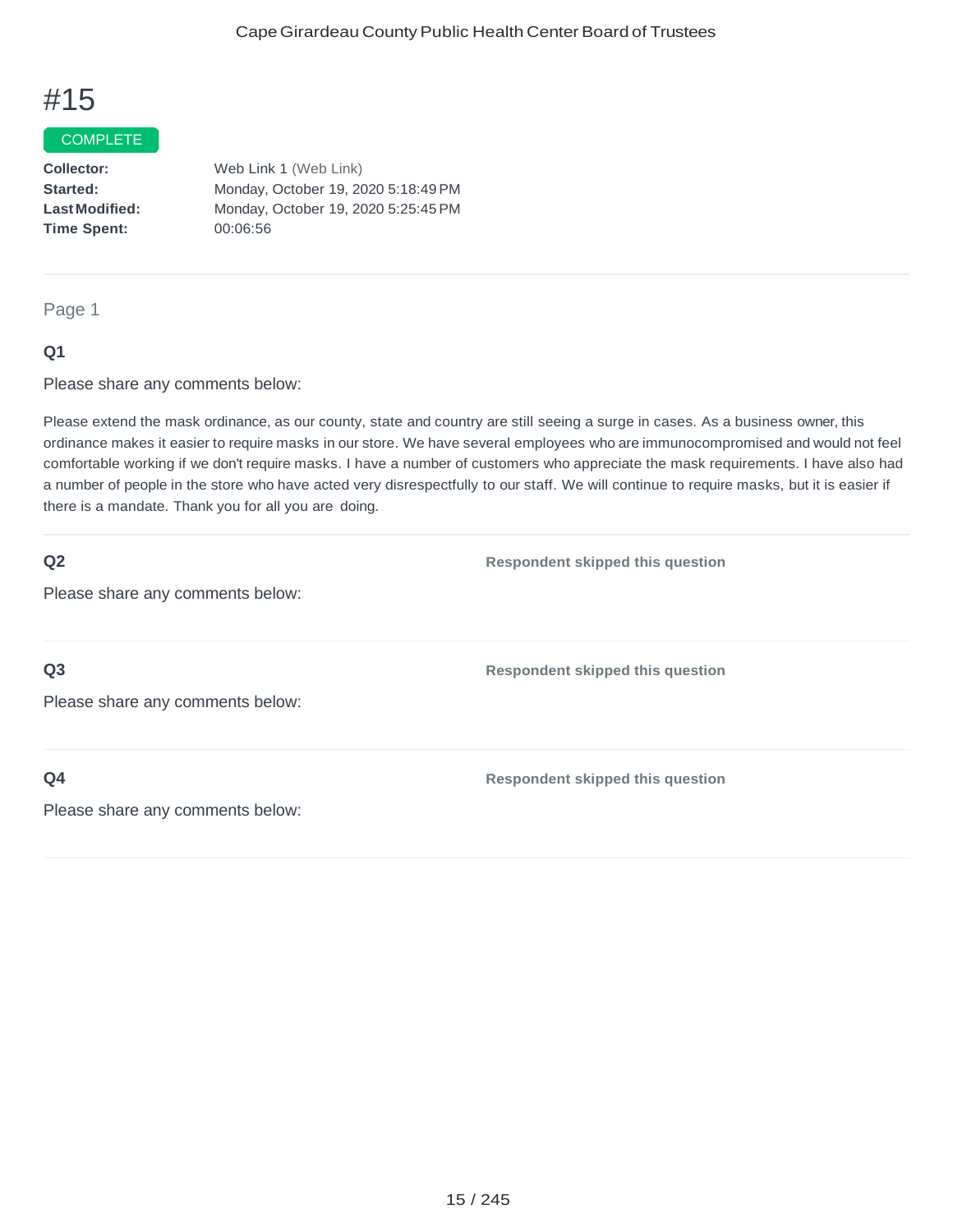# **COMPLETE**

**Collector: Started: LastModified: Time Spent:**  Web Link 1 (Web Link) Monday, October 19, 2020 5:30:26PM Monday, October 19, 2020 5:31:22PM 00:00:56

#### Page 1

### **Q1**

Please share any comments below:

Please keep the mask ordinance in place. We know they work. Of the ordinance were to be removed, imagine how high the numbers would get. I fully support the mask ordinance.

### **Q2**

Please share any comments below:

# **Q3**

Please share any comments below:

**Respondent skipped this question**

**Respondent skipped this question**

**Respondent skipped this question**

**Q4**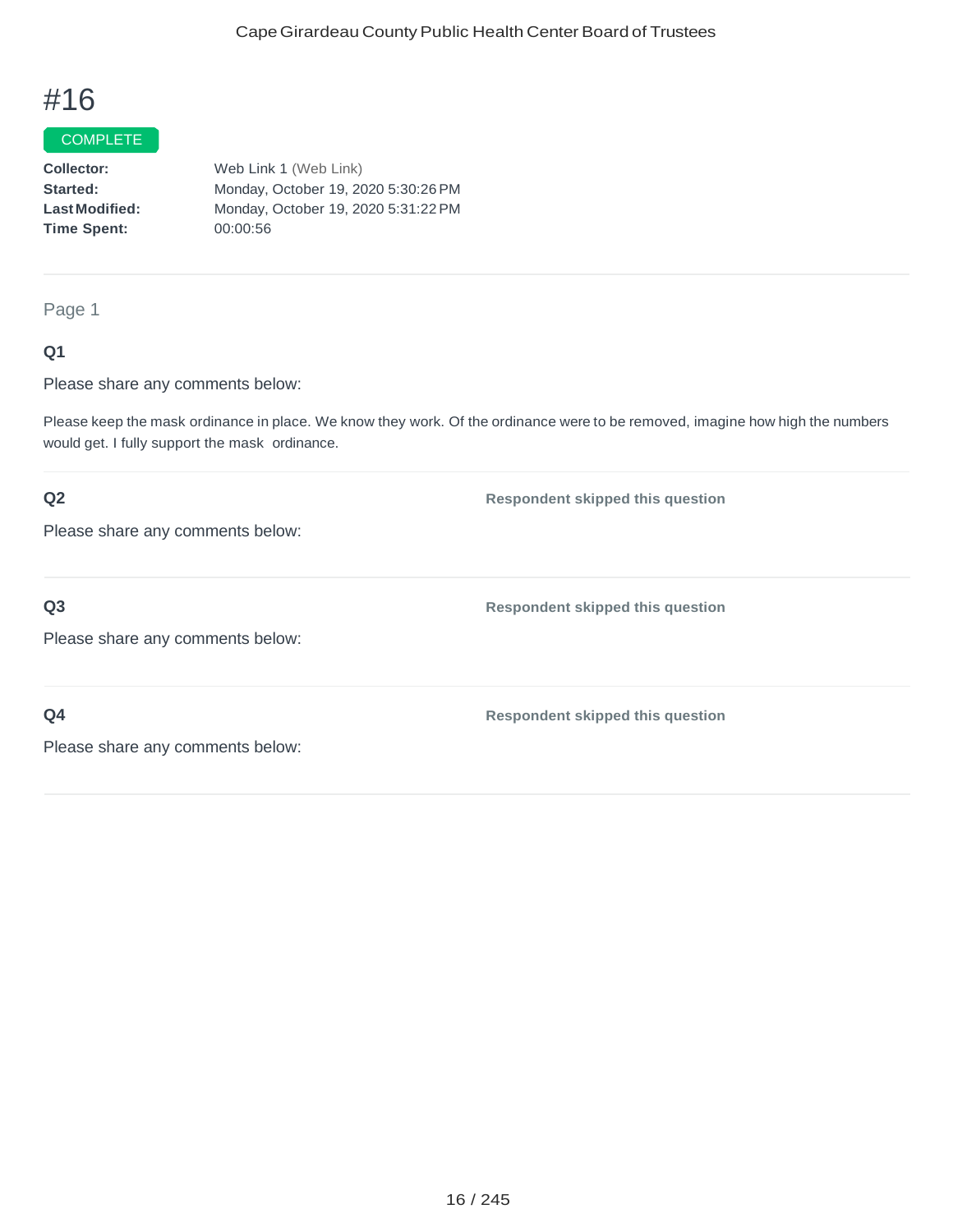### **COMPLETE**

| Collector:            | Web Link 1 (Web Link)               |
|-----------------------|-------------------------------------|
| Started:              | Monday, October 19, 2020 5:32:32 PM |
| <b>Last Modified:</b> | Monday, October 19, 2020 5:33:04 PM |
| Time Spent: I         | 00:00:31                            |
|                       |                                     |

Page 1

# **Q1**

Please share any comments below:

End the mask mandate

# **Q2**

Please share any comments below:

## **Q3**

**Respondent skipped this question**

Please share any comments below:

**Q4**

**Respondent skipped this question**

**Respondent skipped this question**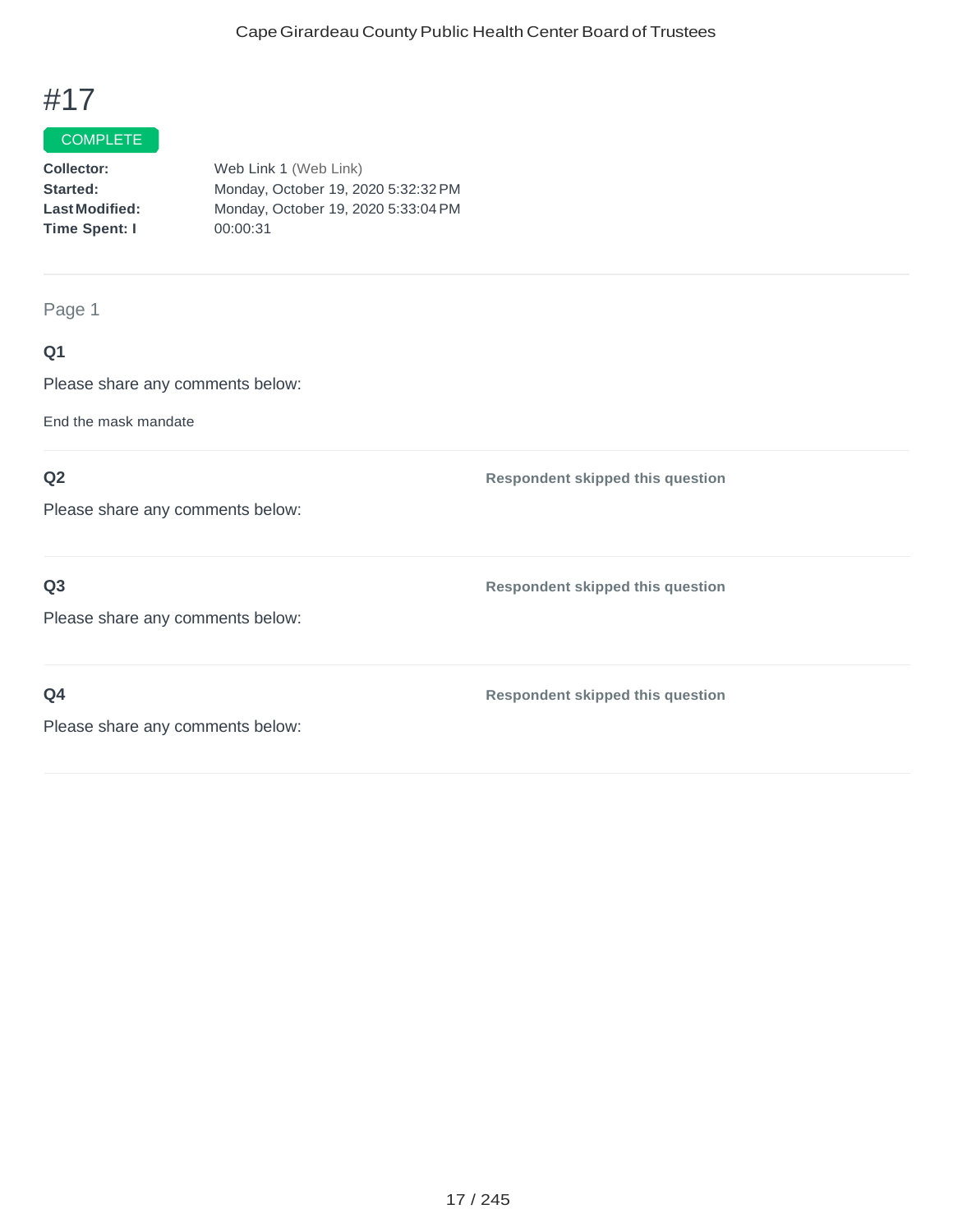#### **COMPLETE**

| <b>Collector:</b>     | Web Link 1 (Web Link)               |
|-----------------------|-------------------------------------|
| Started:              | Monday, October 19, 2020 5:32:33 PM |
| <b>Last Modified:</b> | Monday, October 19, 2020 5:34:14 PM |
| <b>Time Spent:</b>    | 00:01:40                            |
|                       |                                     |

## Page 1

### **Q1**

Please share any comments below:

I believe that the mask mandate should be lifted. This has done nothing to curve any virus and it has been proven time and time again that mask do not work

### **Q2**

**Respondent skipped this question**

**Respondent skipped this question**

Please share any comments below:

# **Q3**

Please share any comments below:

**Q4**

**Respondent skipped this question**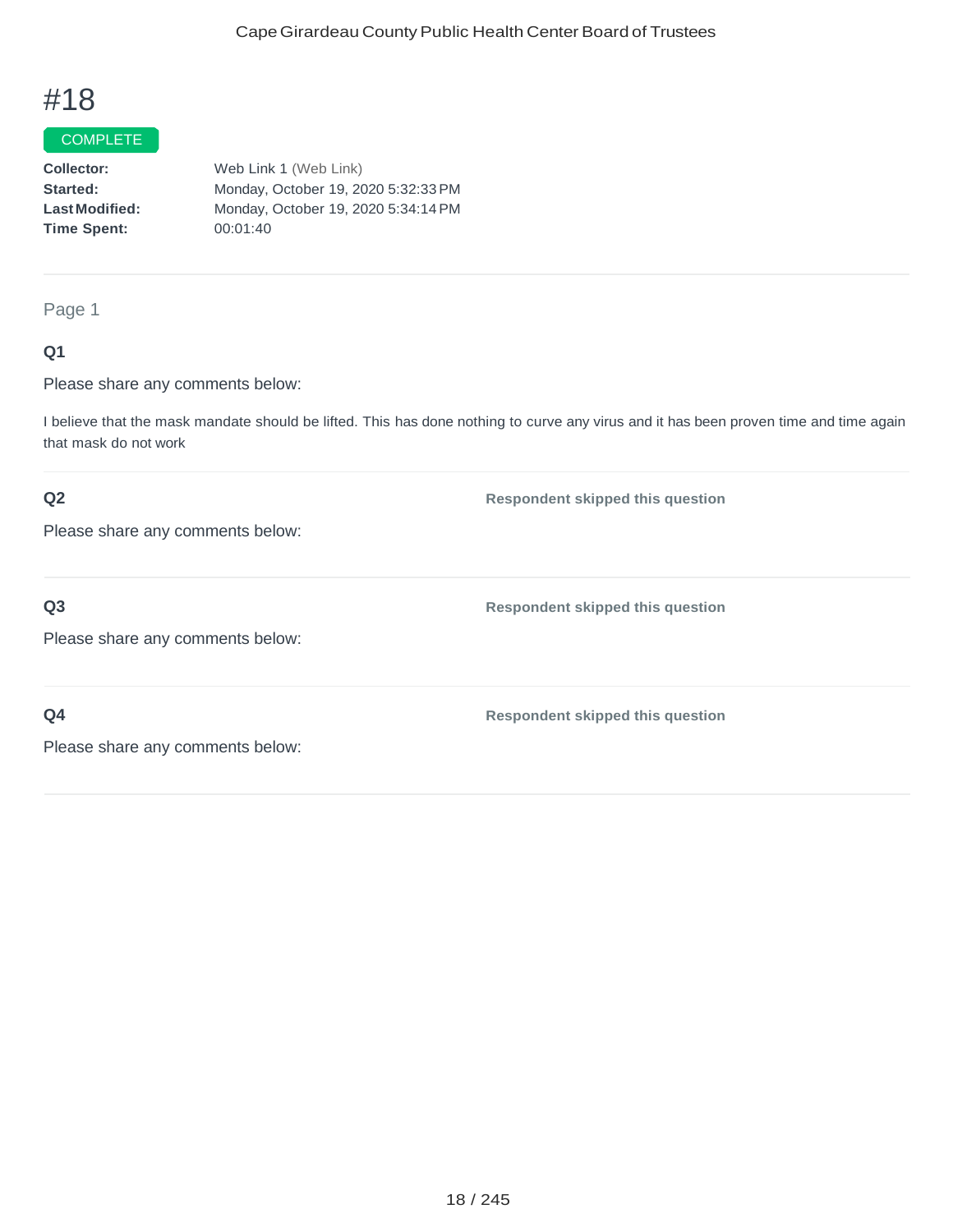#### COMPLETE

**Collector: Started: LastModified: Time Spent:**  Web Link 1 (Web Link) Monday, October 19, 2020 5:01:27PM Monday, October 19, 2020 5:35:52PM 00:34:24

#### Page 1

#### **Q1**

Please share any comments below:

Covid contact tracing is not being done very efficiently. I was exposed. I knew it and self-quarantined. The health dept emailed a letter a couple days later to inform me of the exposure, but it was emailed to the person I was exposed to, I was never contacted. I didn't find out about the emailed letter for several days. My son-in-law tested positive in Cape Sept 28th and was never contacted at all for contact tracing. My daughter tested positive in Cape Oct 12th and was just contacted today, Oct 19th, but was told her case would be referred to Scott County and someone from there should contact her in a day or two. (She works in Cape and tested in Cape but lives in Scott County.) Her isolation period will probably be over within a day of someone doing any contact tracing, if they do at all. This is concerning for infection control in Cape and surrounding areas.

### **Q2**

Please share any comments below:

When someone tests positive, their household is expected to quarantine for 14 days after the positive test date. If anyone becomes symptomatic and tests positive during that time, they must isolate ten more days after their positive test date. That's a potential of 24 days off work or school. (This exact scenario happened in our family) There may not be a way to shorten this, but If all members of a household were tested as soon as someone in the home tested positive, you could catch others who might have been positive with mild or no symptoms, shortening their total isolation. Negatives should be re-tested on day 14 to confirm they aren't now positive. Wouldn't always make a difference, but it could. If negative at first, they'd quarantine 14 days, but if positive on day one, that could shorten their time off to ten days.

#### **Q3**

Please share any comments below:

Thank you for continuing the mask mandate. It's not perfect, but it's the best we can do right now. When it's not a mandate, even people who are willing to comply are less likely to do so when no one else is masked.

#### **Q4**

**Respondent skipped this question**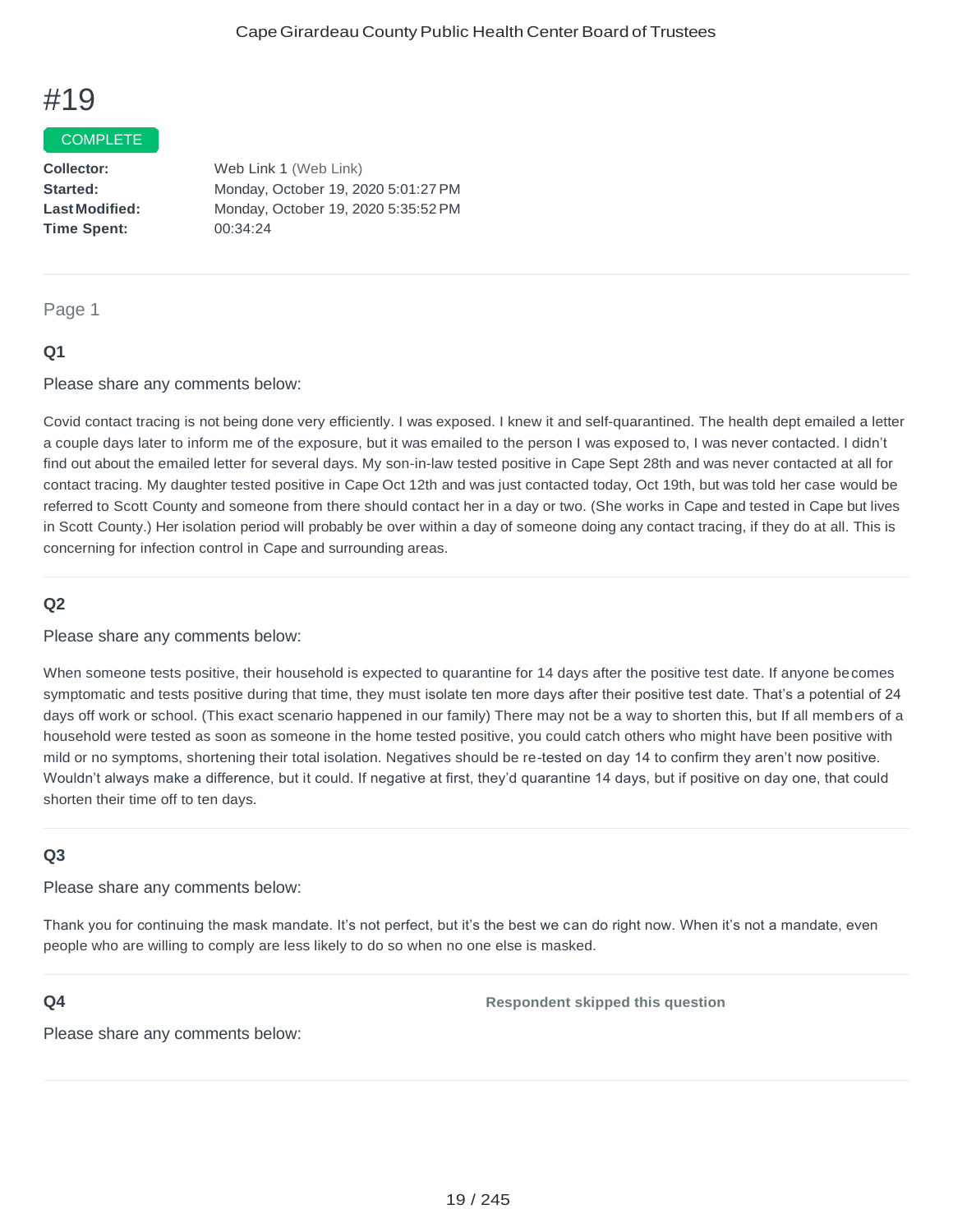#### COMPLETE

**Collector: Started: LastModified: Time Spent:**  Web Link 1 (Web Link) Monday, October 19, 2020 5:37:22PM Monday, October 19, 2020 5:43:51PM 00:06:28

#### Page 1

### **Q1**

Please share any comments below:

By extending the mandate you are going to be directly responsible for all the deaths that result from weakened immune systems when the masks are taken off. You've already done enough damage.

#### **Q2**

Please share any comments below:

"If one is going to err, one should err on the side of liberty and freedom." Kofi Annan

#### **Q3**

Please share any comments below:

Divert your resources to protecting the nursing homes, you are responsible for all the lives lost by your ineptitude in this category.

#### **Q4**

Please share any comments below:

Let businesses decide for themselves if they want a mandate in their own store. No one is enforcing it anyway so you're wasting your time.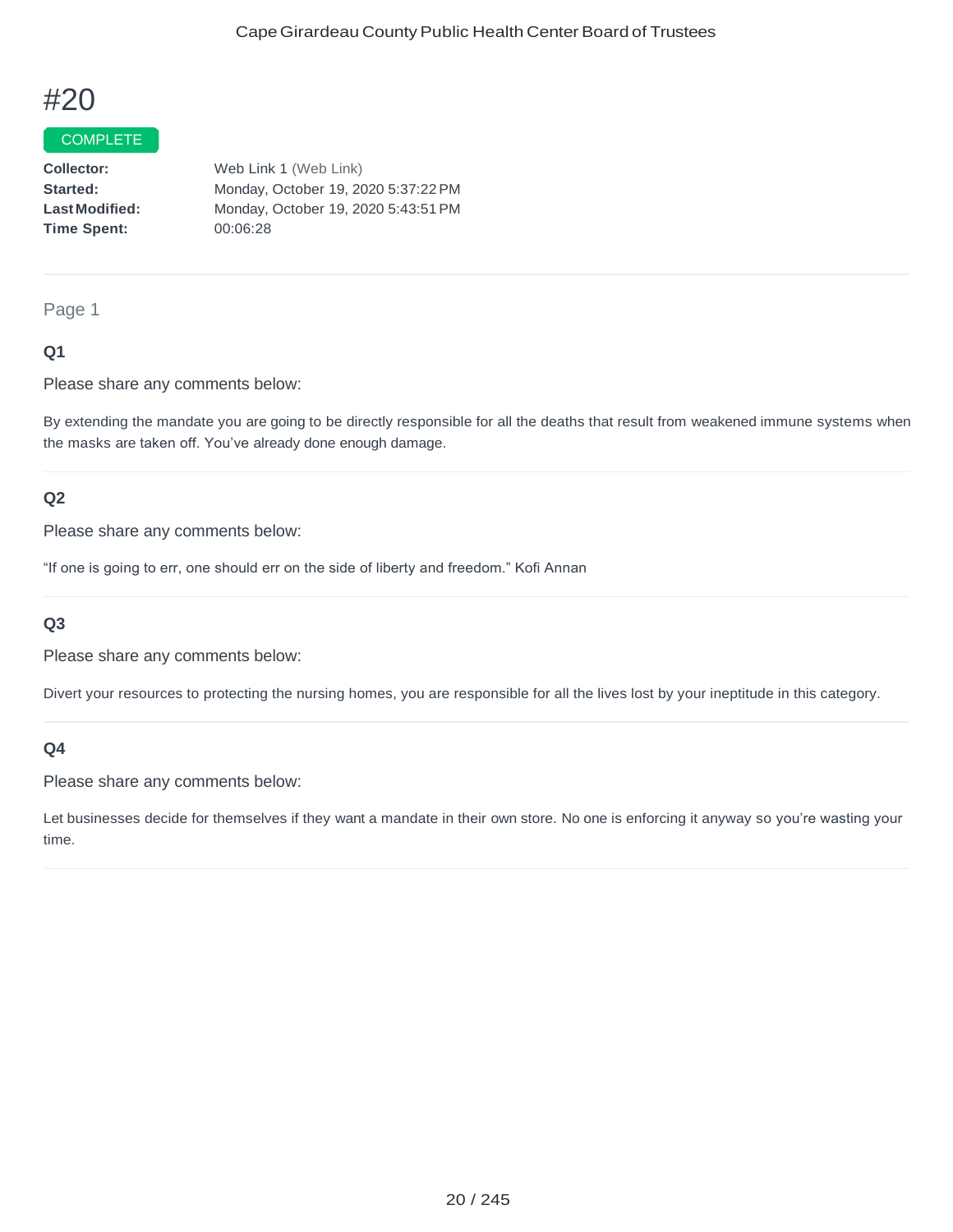#### COMPLETE

**Collector: Started: LastModified: Time Spent:**  Web Link 1 (Web Link) Monday, October 19, 2020 5:40:25PM Monday, October 19, 2020 5:44:28PM 00:04:02

Page 1

#### **Q1**

Please share any comments below:

My request is to NOT extend the mask mandate in Cape County. I prefer it a person's choice only. This mandate has not only made me shop and visit restaurants entertainment venues etc elsewhere but it has to be hitting small businesses hard. Please lift this mandate and give the citizens of Cape County and beyond their rights back!

| Q2                               | <b>Respondent skipped this question</b> |
|----------------------------------|-----------------------------------------|
| Please share any comments below: |                                         |
|                                  |                                         |
| Q <sub>3</sub>                   | <b>Respondent skipped this question</b> |
| Please share any comments below: |                                         |
|                                  |                                         |
| Q <sub>4</sub>                   | <b>Respondent skipped this question</b> |
| Please share any comments below: |                                         |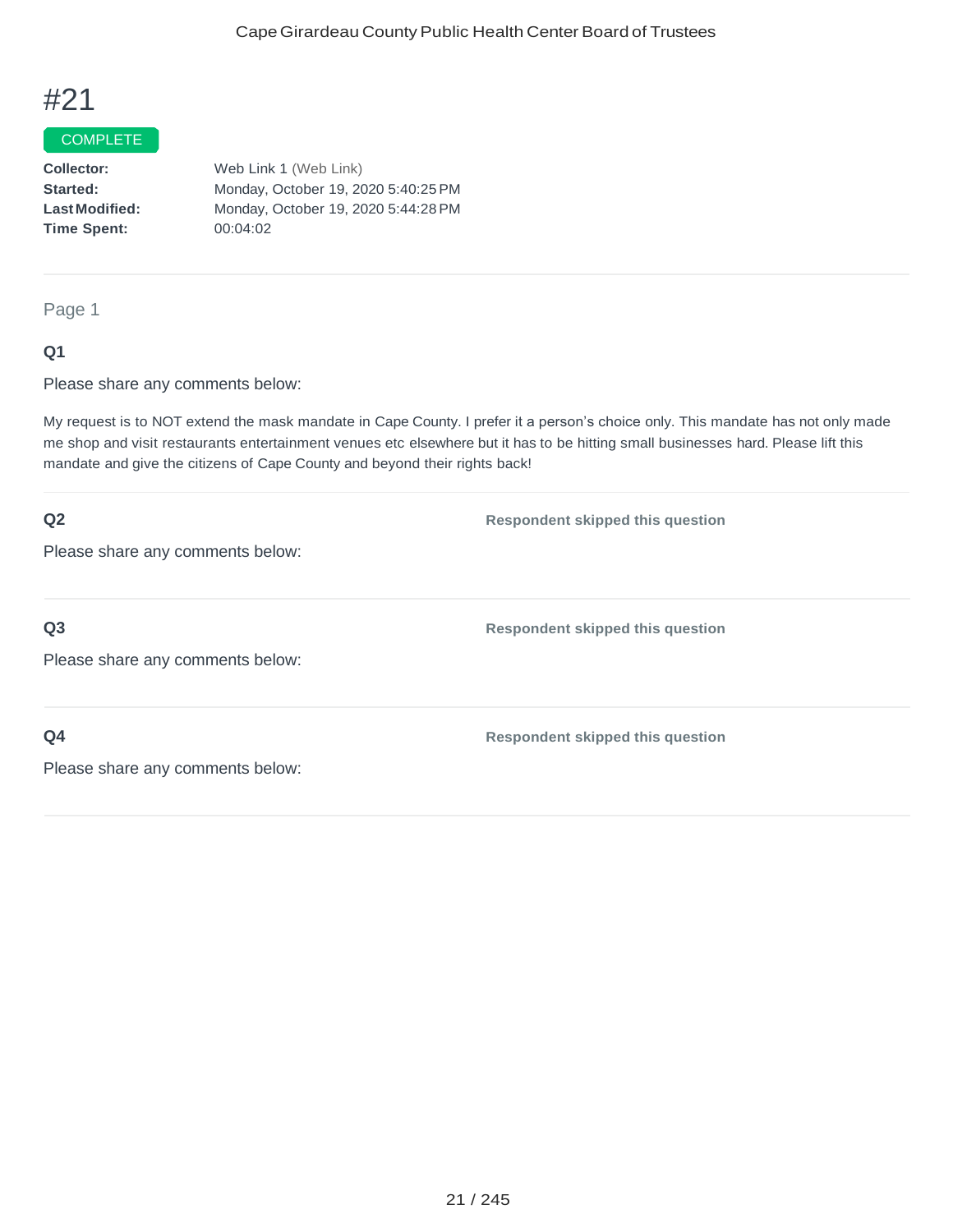#### **COMPLETE**

| <b>Collector:</b>    | Web Link 1 (Web Link)               |
|----------------------|-------------------------------------|
| <b>Started:</b>      | Monday, October 19, 2020 5:43:18 PM |
| <b>LastModified:</b> | Monday, October 19, 2020 5:45:38 PM |
| Time Spent:          | 00:02:20                            |
|                      |                                     |

Page 1

# **Q1**

Please share any comments below:

Enforce the mask mandate! It does no good without enforcing it. People and places will not comply if there are no consequences!

# **Q2**

**Respondent skipped this question**

Please share any comments below:

### **Q3**

**Respondent skipped this question**

Please share any comments below:

**Q4**

**Respondent skipped this question**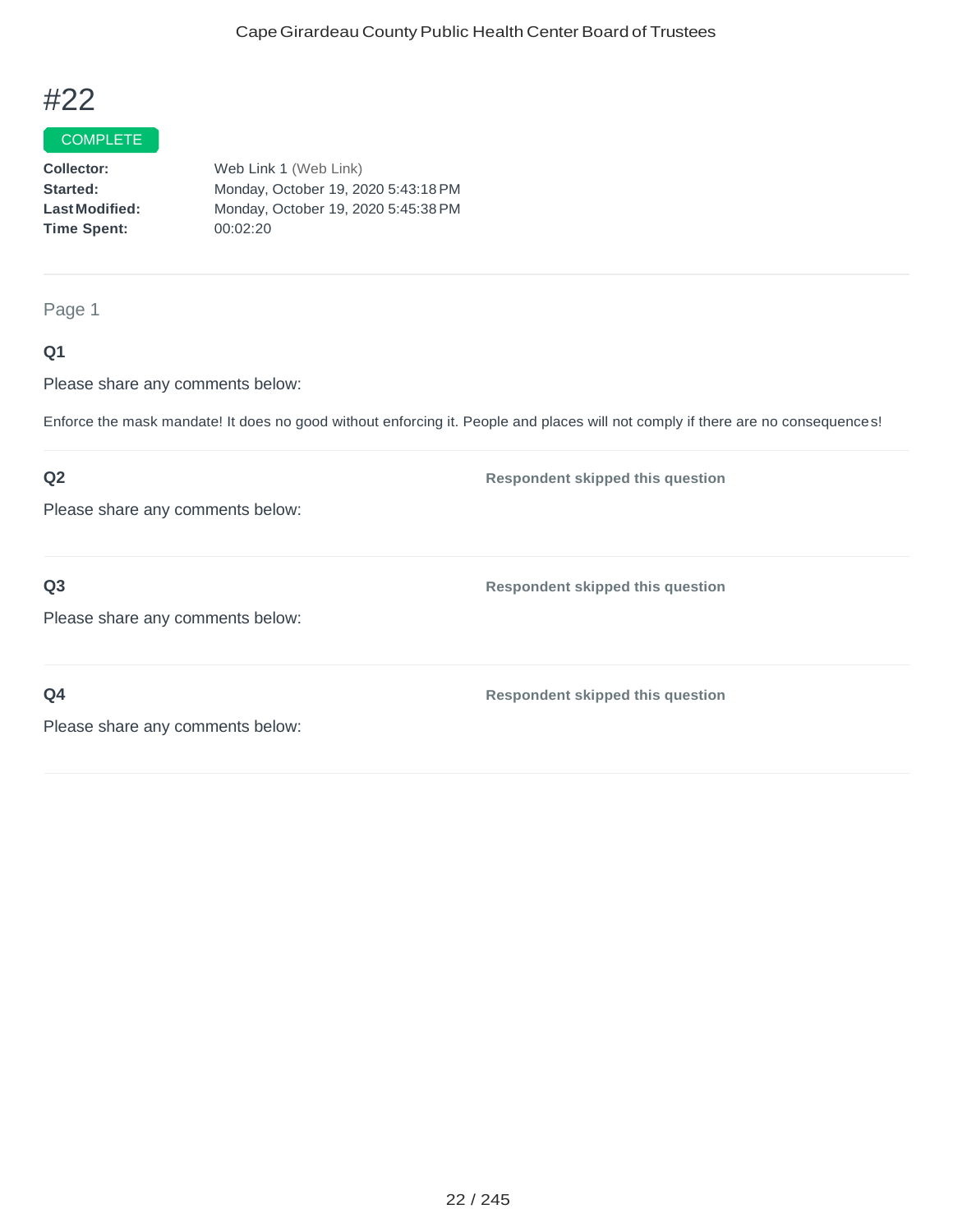#### COMPLETE

| Collector:            | Web Link 1 (Web Link)               |
|-----------------------|-------------------------------------|
| Started:              | Monday, October 19, 2020 5:49:36 PM |
| <b>Last Modified:</b> | Monday, October 19, 2020 5:51:10 PM |

Page 1

# **Q1**

Please share any comments below:

Please keep the mask mandate.

## **Q2**

Please share any comments below:

Cold, flu, COVId, etc

# **Q3**

Please share any comments below:

Thank you for all do.

### **Q4**

Please share any comments below:

**Respondent skipped this question**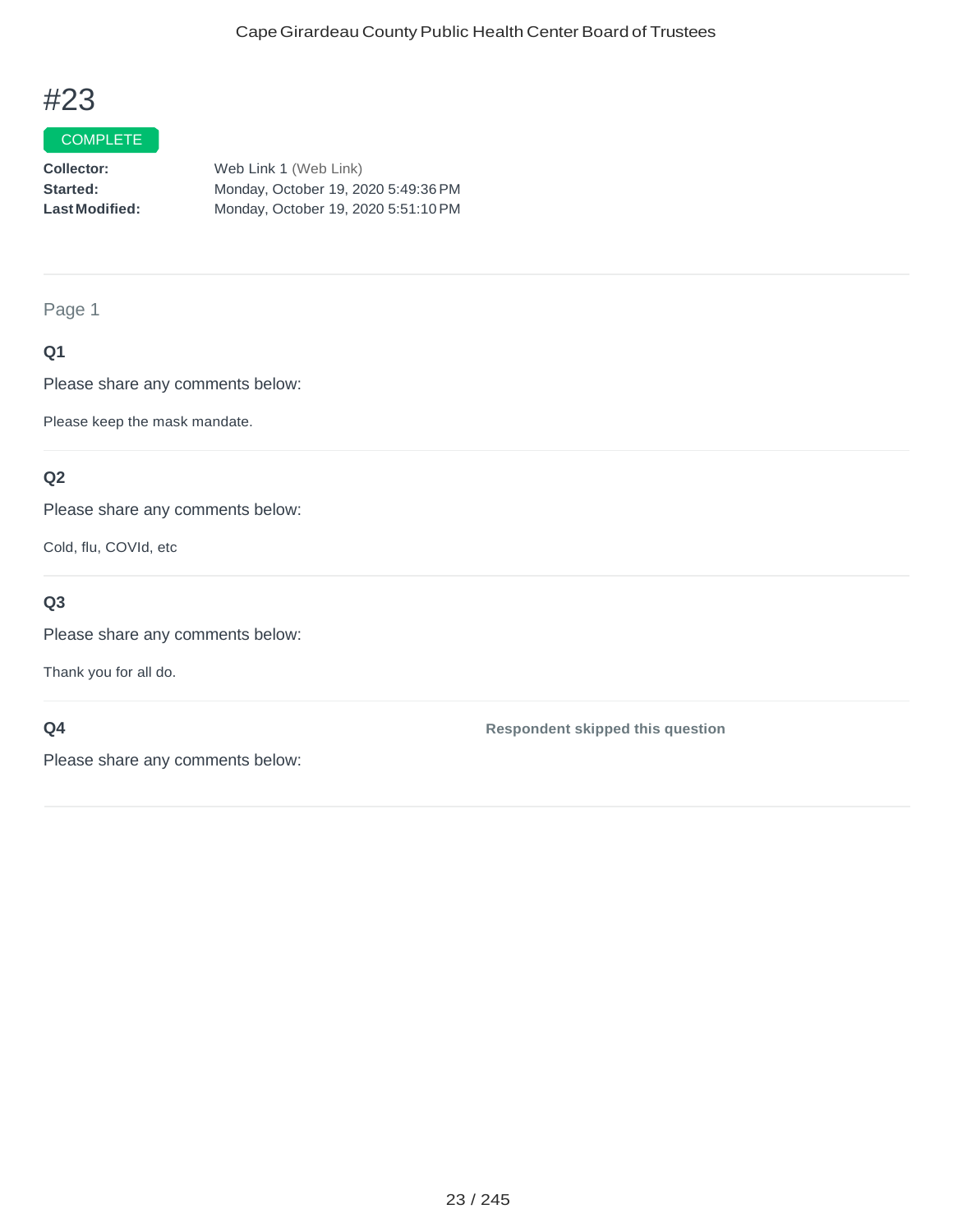#### COMPLETE

**Collector: Started: LastModified: Time Spent:**  Web Link 1 (Web Link) Monday, October 19, 2020 5:48:38PM Monday, October 19, 2020 5:51:15PM 00:02:36

Page 1

### **Q1**

Please share any comments below:

These larger "positive "cases came while wearing a mask, yet here we are. COVID is real, and some have gotten it. But mostly I believe the tests are flawed along with the reporting. My thoughts are to release this mandate and let people decide for themselves.

# **Q2** Please share any comments below: **Respondent skipped this question Q3** Please share any comments below: **Respondent skipped this question Q4** Please share any comments below: **Respondent skipped this question**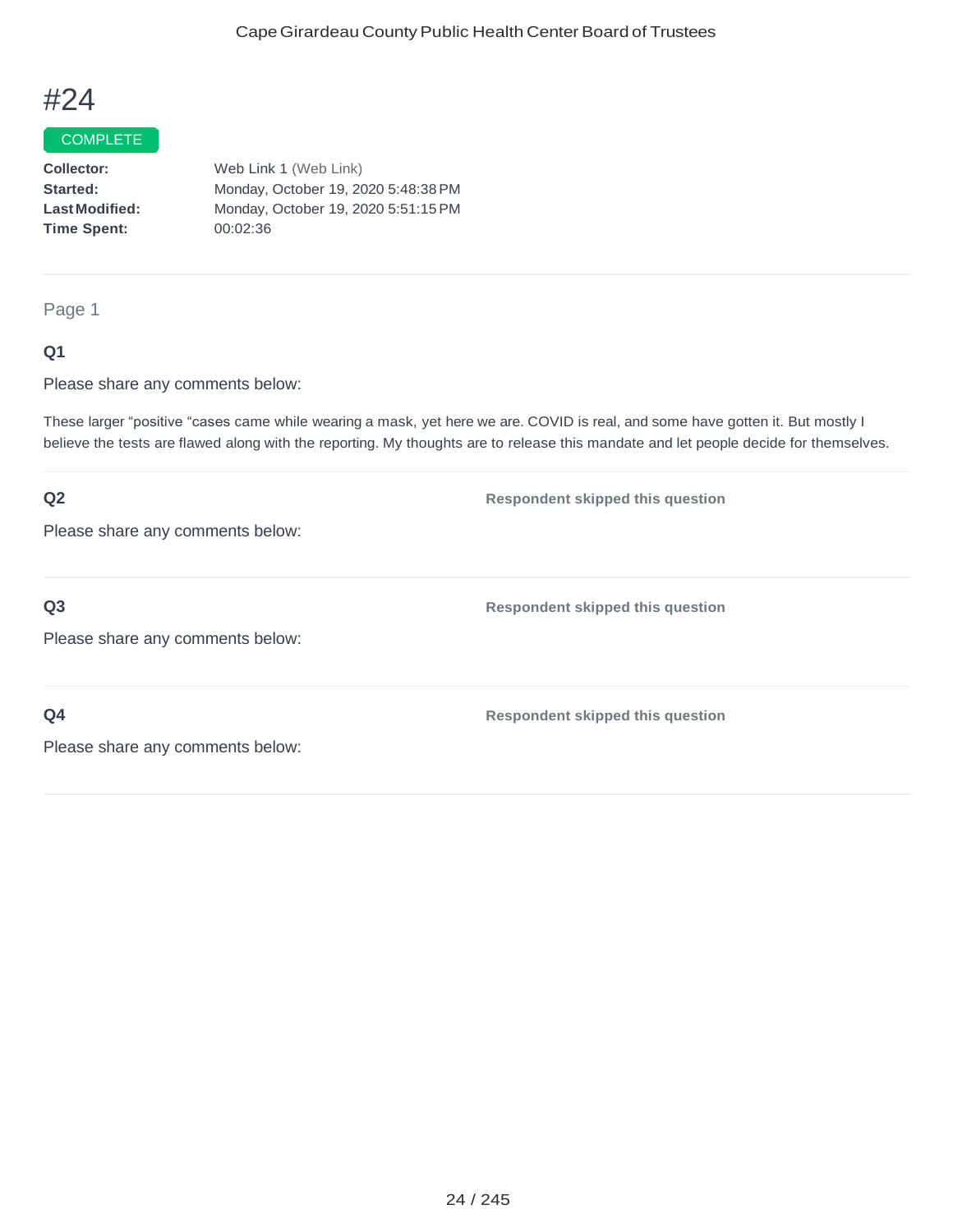#### **COMPLETE**

| <b>Collector:</b>    | Web Link 1 (Web Link)               |
|----------------------|-------------------------------------|
| <b>Started:</b>      | Monday, October 19, 2020 5:51:57 PM |
| <b>LastModified:</b> | Monday, October 19, 2020 5:52:39 PM |
| <b>Time Spent:</b>   | 00:00:42                            |
|                      |                                     |

## Page 1

## **Q1**

Please share any comments below:

Please continue mask mandate. Keep Cape Safe as possible during these trying times.

## **Q2**

Please share any comments below:

### **Q3**

Please share any comments below:

**Q4**

**Respondent skipped this question**

**Respondent skipped this question**

**Respondent skipped this question**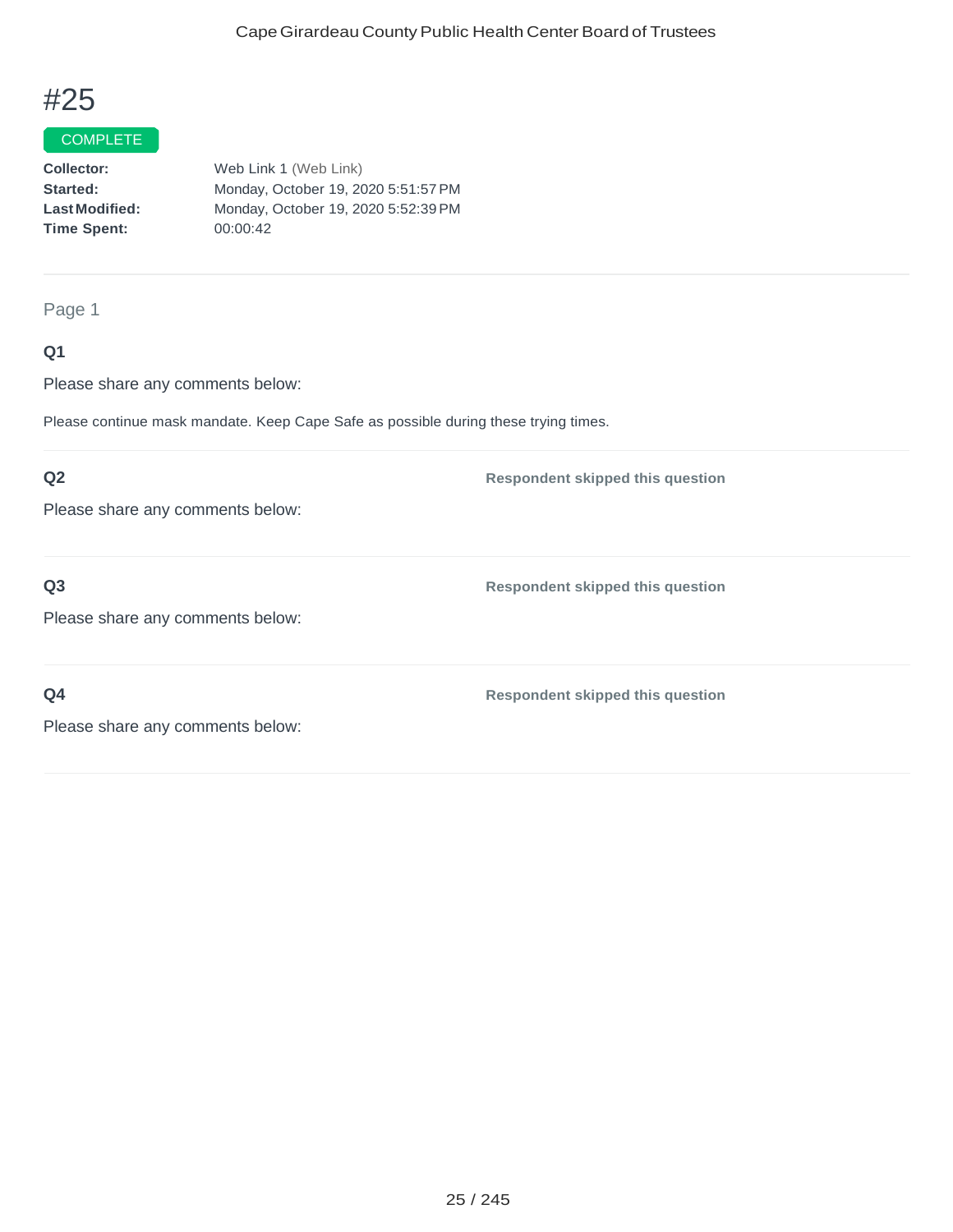#### COMPLETE

**Collector: Started: LastModified: Time Spent:** Web Link 1 (Web Link) Monday, October 19, 2020 5:52:06PM Monday, October 19, 2020 5:59:51PM 00:07:44

#### Page 1

#### **Q1**

Please share any comments below:

As an educator at a public school, I respectfully request an extension of the mask mandate. I believe, among other procedures in place by our district administration, masks have helped keep our students in school. Students need this face -to-face-educational opportunity not only for their social and emotional wellbeing, but for their mental health as well.

Keeping the mandate in place will eliminate additional strain, to an already stressed situation. Without a county mandate, the public would undoubtedly place scrutiny on administrative teams to continue this protocol in hopes of keeping students in school for as long as possible.

| Q2                               | <b>Respondent skipped this question</b> |
|----------------------------------|-----------------------------------------|
| Please share any comments below: |                                         |
|                                  |                                         |
| Q <sub>3</sub>                   | <b>Respondent skipped this question</b> |
| Please share any comments below: |                                         |
|                                  |                                         |
| Q <sub>4</sub>                   | <b>Respondent skipped this question</b> |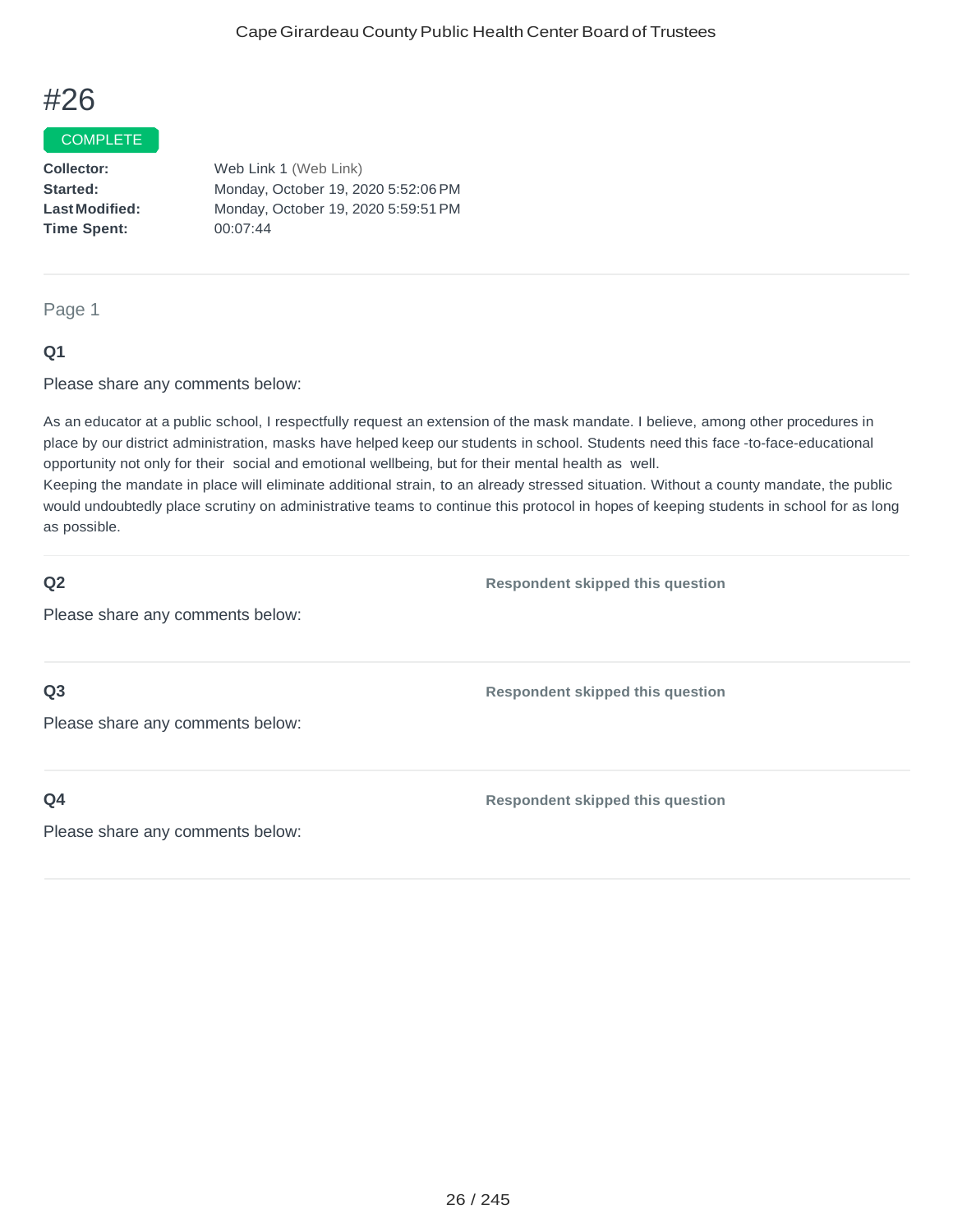# COMPLETE

**Collector: Started: LastModified: Time Spent: I** Web Link 1 (Web Link) Monday, October 19, 2020 5:59:11PM Monday, October 19, 2020 6:02:31PM 00:03:20

Page 1

### **Q1**

Please share any comments below:

Please extend the mask mandate! I feel this would be the best action to help control covid-19 and the coming flu season. Myself, family and MANY of my friends and co-workers agree.

# **Q2** Please share any comments below: **Respondent skipped this question Q3** Please share any comments below: **Respondent skipped this question Q4 Respondent skipped this question**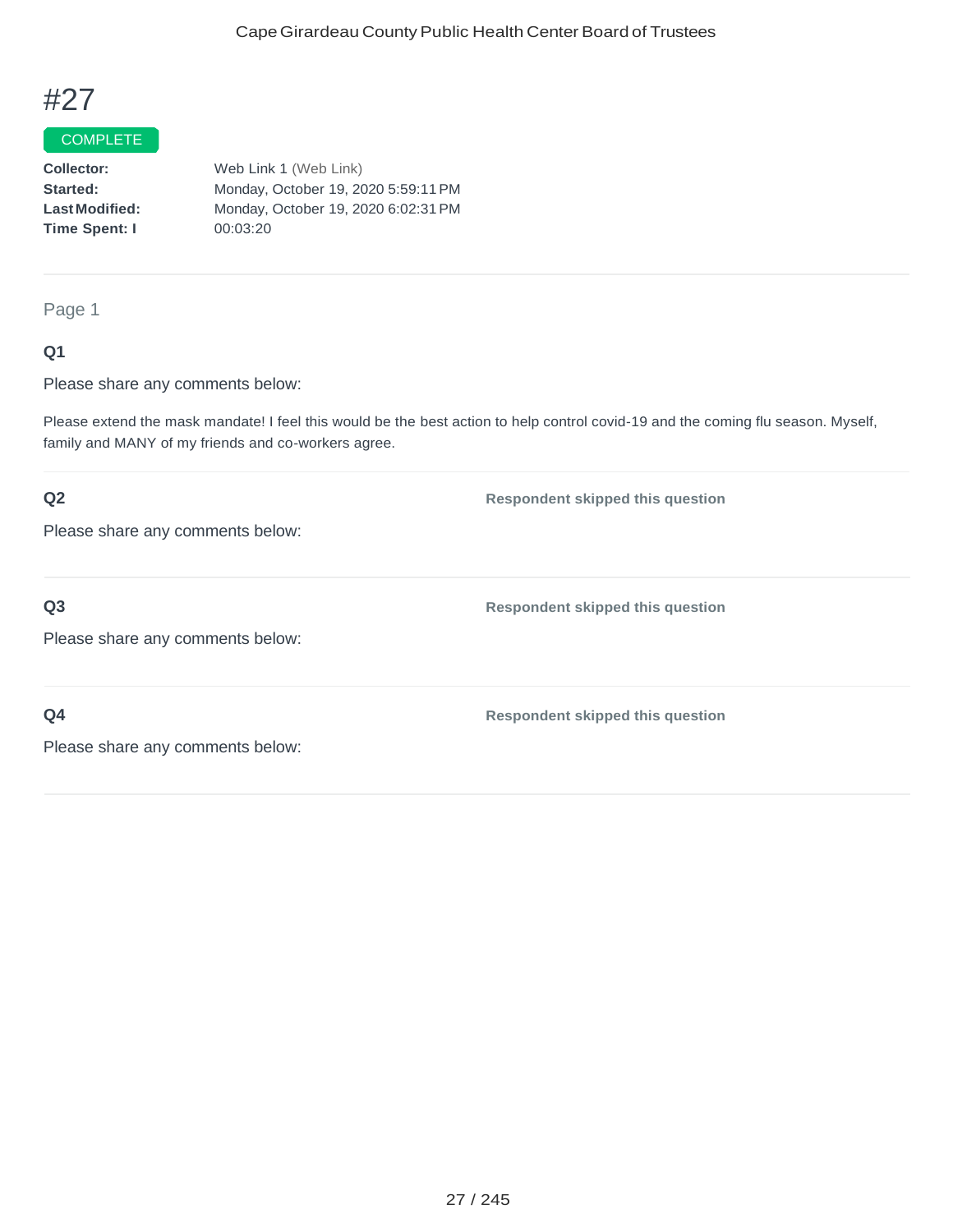## **COMPLETE**

**Collector: Started: LastModified: Time Spent:**  Web Link 1 (Web Link) Monday, October 19, 2020 6:03:47PM Monday, October 19, 2020 6:05:40PM 00:01:53

Page 1

## **Q1**

Please share any comments below:

Please keep the mask mandate in place! PLEASE!

## **Q2**

Please share any comments below:

### **Q3**

Please share any comments below:

**Q4**

**Respondent skipped this question**

**Respondent skipped this question**

**Respondent skipped this question**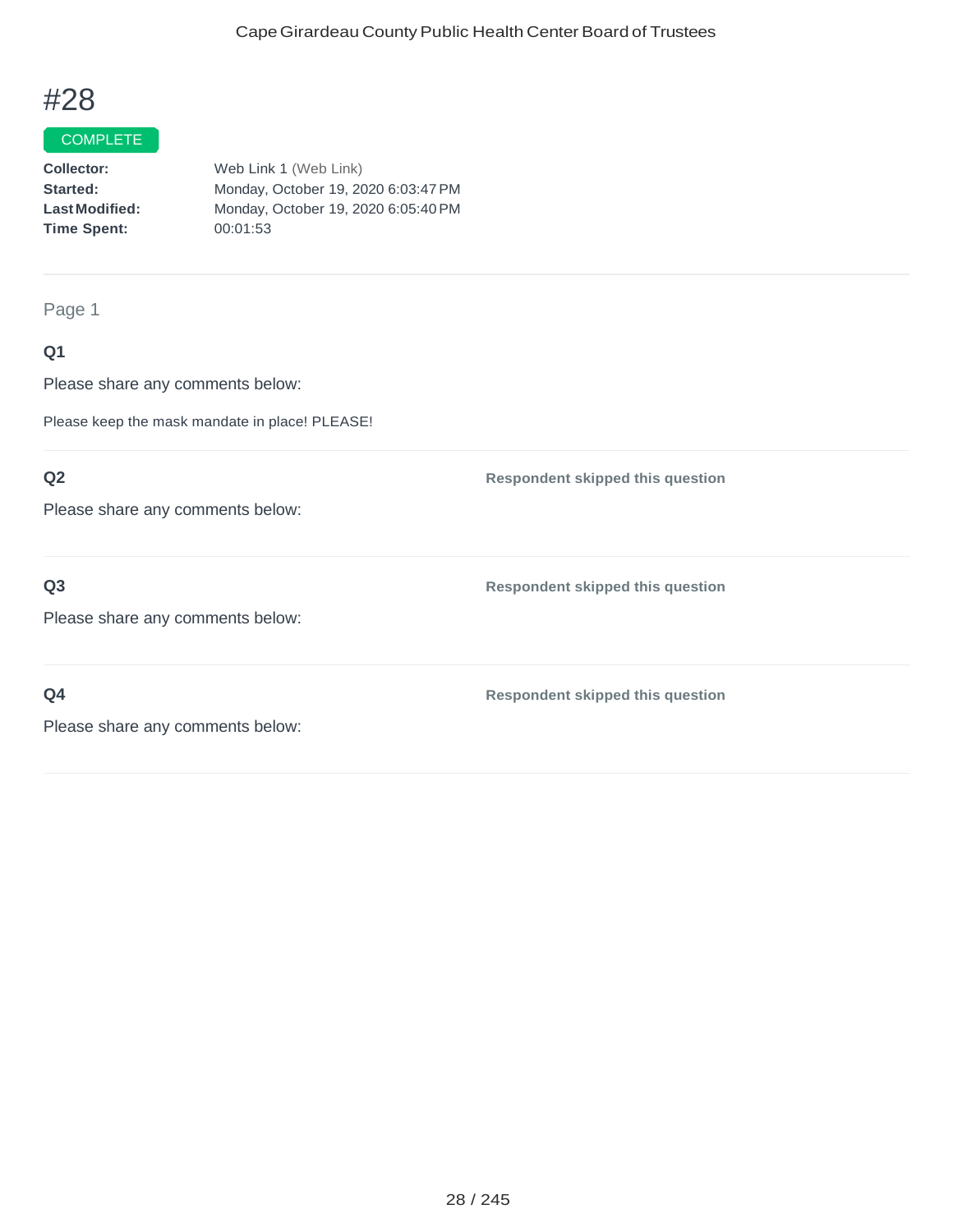#### COMPLETE

**Collector: Started: LastModified: Time Spent: I** Web Link 1 (Web Link) Monday, October 19, 2020 6:02:57PM Monday, October 19, 2020 6:06:36PM 00:03:38

#### Page 1

### **Q1**

Please share any comments below:

I believe extending the mask mandate is essential to helping stop the spread of the virus. It is unfortunate however that there is no kind of enforcement.

### **Q2**

**Respondent skipped this question**

Please share any comments below:

# **Q3**

Please share any comments below:

**Q4**

**Respondent skipped this question**

**Respondent skipped this question**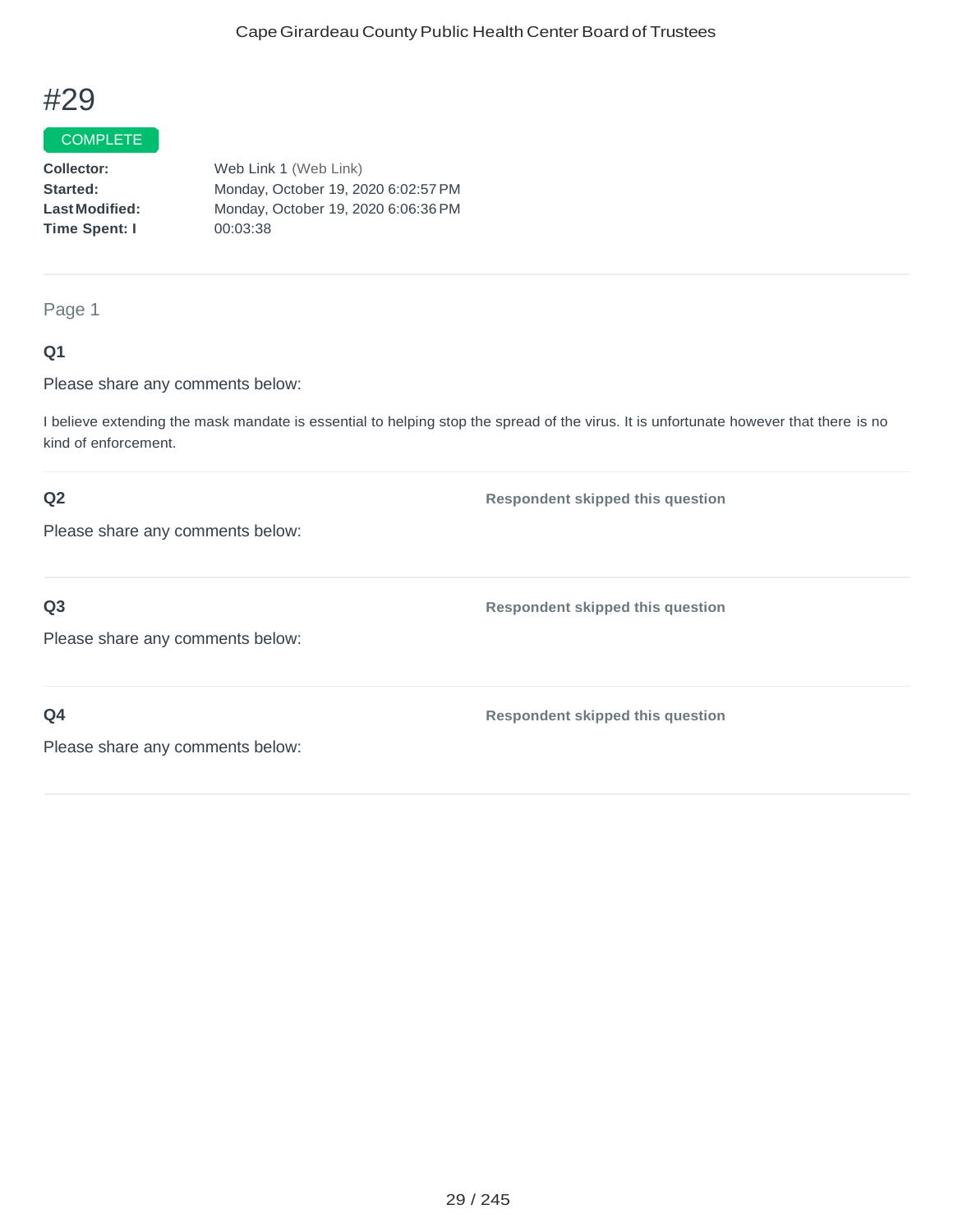#### COMPLETE

**Collector: Started: LastModified: Time Spent:**  Web Link 1 (Web Link) Monday, October 19, 2020 6:05:04PM Monday, October 19, 2020 6:07:06PM 00:02:01

Page 1

#### **Q1**

Please share any comments below:

As I said last time... mask mandate is silly... if I choose to wear a mask that is fine but to force someone is wrong. I am a healthy person and stay 6 ft from everyone when I need to go to the store. Even though I am leaving my comment again you all have already made by your minds just like I watched in last month's meeting.

| Q2                                                 | <b>Respondent skipped this question</b> |
|----------------------------------------------------|-----------------------------------------|
| Please share any comments below:                   |                                         |
| Q <sub>3</sub><br>Please share any comments below: | <b>Respondent skipped this question</b> |
| Q <sub>4</sub><br>Please share any comments below: | <b>Respondent skipped this question</b> |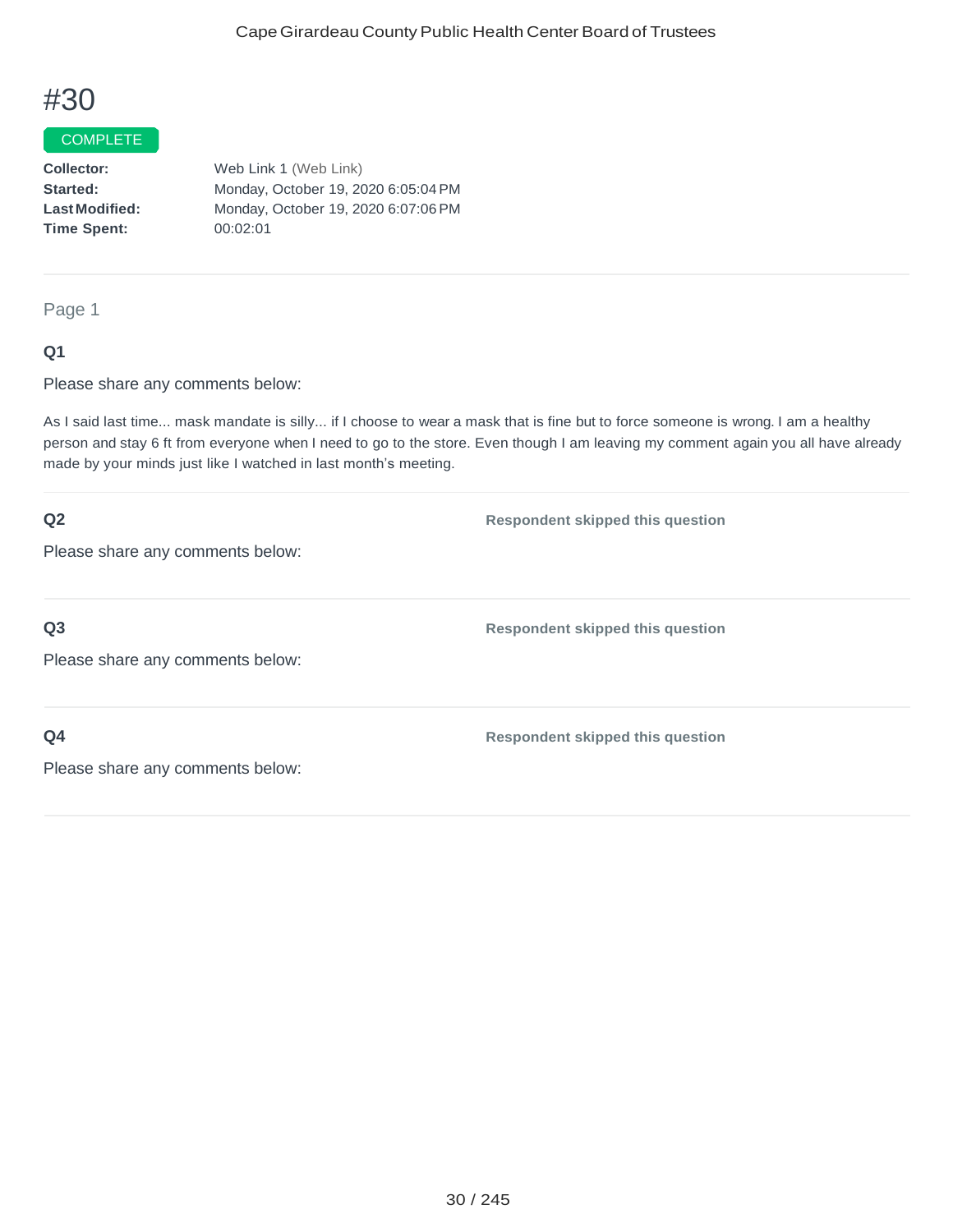## **COMPLETE**

**Collector: Started: LastModified: Time Spent:** Web Link 1 (Web Link) Monday, October 19, 2020 6:06:46PM Monday, October 19, 2020 6:08:48PM 00:02:01

Page 1

# **Q1**

Please share any comments below:

I think the mask order should continue.

### **Q2**

Please share any comments below:

### **Q3**

Please share any comments below:

**Q4**

**Respondent skipped this question**

**Respondent skipped this question**

**Respondent skipped this question**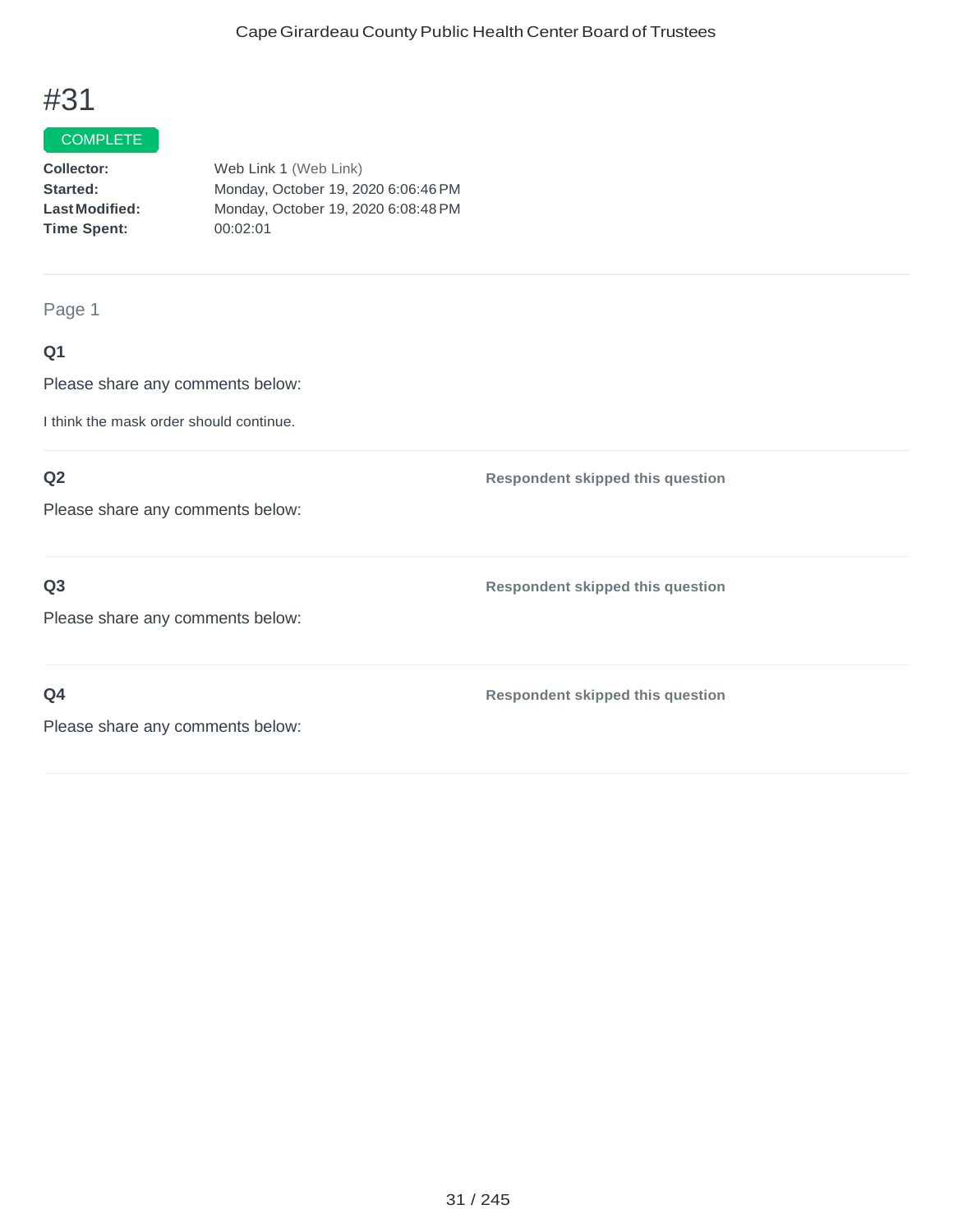#### COMPLETE

**Collector: Started: LastModified: Time Spent:**  Web Link 1 (Web Link) Monday, October 19, 2020 6:04:02PM Monday, October 19, 2020 6:08:55PM 00:04:53

Page 1

### **Q1**

Please share any comments below:

It is important to keep the mask mandate in effect especially to protect older adults like me and to prevent the number of COVID cases from drastically escalating. People are tired of masking but COVID has proven that it doesn't care about that.

# **Q2** Please share any comments below: **Respondent skipped this question Q3** Please share any comments below: **Respondent skipped this question Q4** Please share any comments below: **Respondent skipped this question**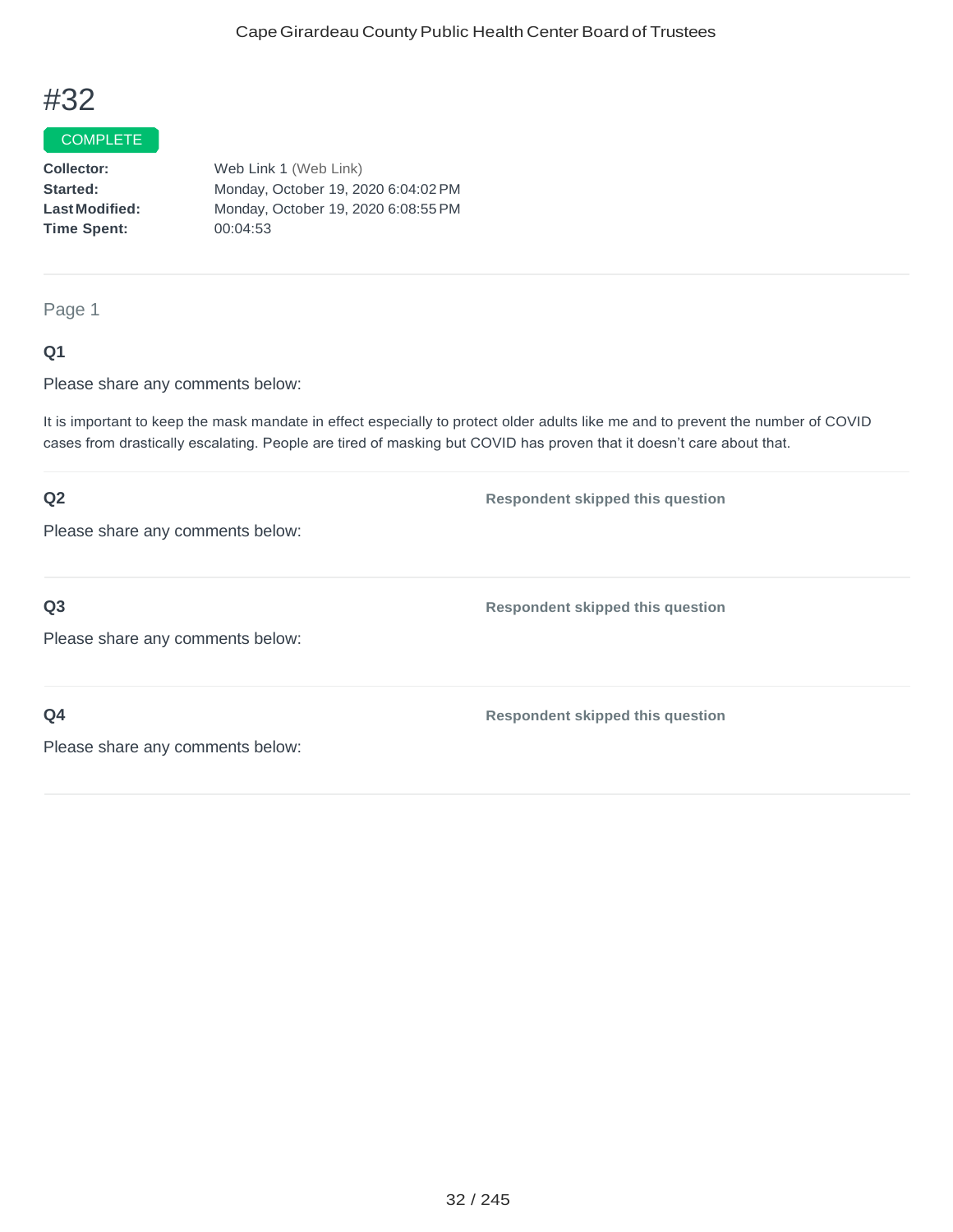#### COMPLETE

**Collector: Started: LastModified: Time Spent:**  Web Link 1 (Web Link) Monday, October 19, 2020 5:53:00PM Monday, October 19, 2020 6:10:19PM 00:17:19

Page 1

#### **Q1**

Please share any comments below:

My family and I appreciate all the hard work the board performs, and we're so sorry that you've had to deal with so much hostility about the mask mandate. Please keep the mask mandate in place. I'm sure more people would attend monthly meetings in favor of the mask mandate, but honestly from watching it from the live stream, I would be somewhat fearful of retaliation from the hostile antimask group. I'm confident that the silent majority are in favor of the mandate.

#### **Q2**

Please share any comments below:

I live in Cape Girardeau county but work in Scott county. I will no longer do any business in Scott county due to workers and customers not wearing masks, and basically not taking any precautions in general.

The idea that citizens will wear masks if "encouraged" instead of mandated is completely false. One trip to Scott county businesses is proof of that.

Please keep the mask mandate and thank you once again for all your hard work. I'm sure it may seem thankless at times, but I assure you that I, as well as many others I've spoken to, are very appreciative.

### **Q3**

**Respondent skipped this question**

Please share any comments below:

**Q4**

**Respondent skipped this question**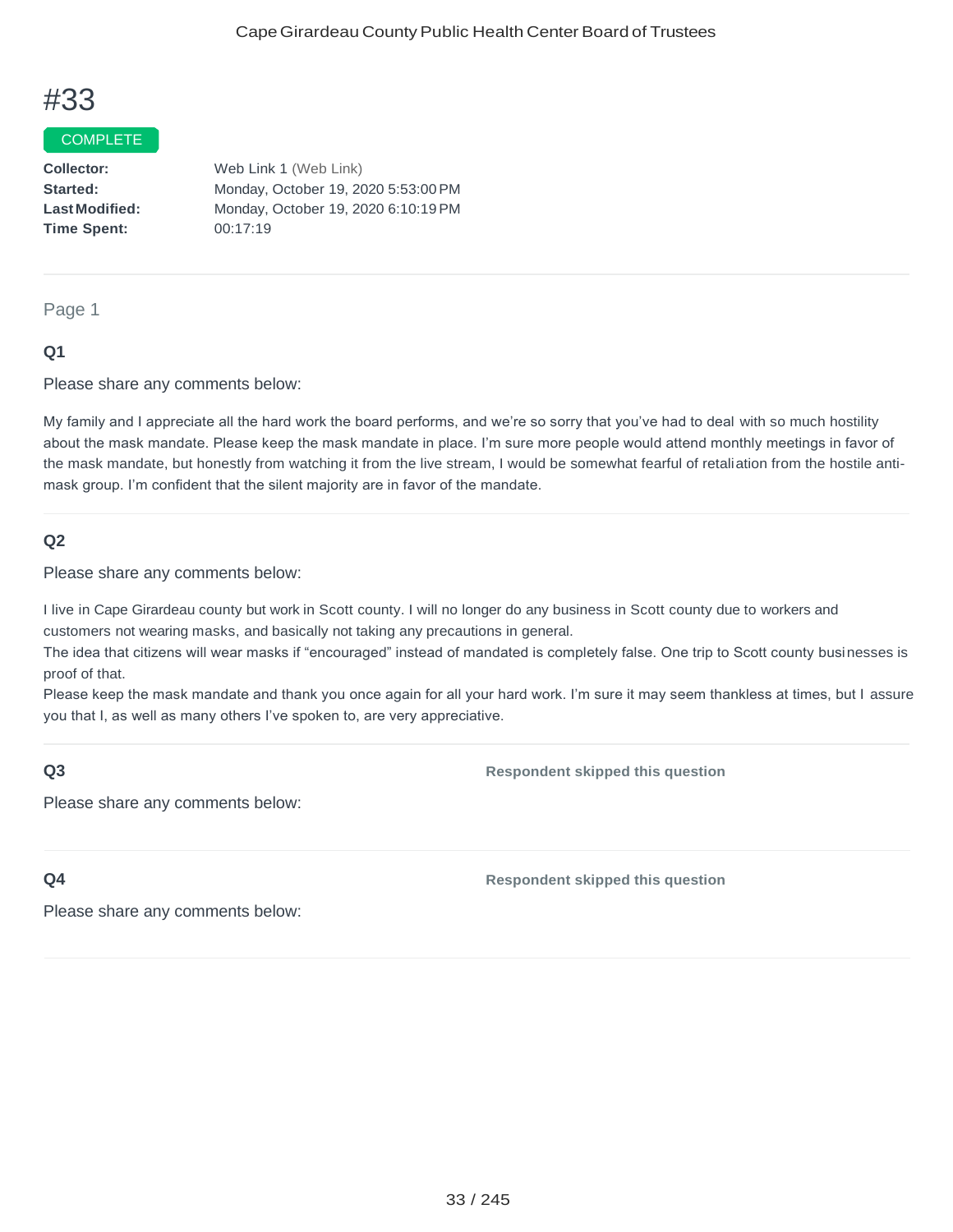#### COMPLETE

**Collector: Started: LastModified: Time Spent:**  Web Link 1 (Web Link) Monday, October 19, 2020 6:07:23PM Monday, October 19, 2020 6:10:41PM 00:03:18

Page 1

### **Q1**

Please share any comments below:

I live in Scott County but shop in Cape Girardeau. Thank you for mandating masks being worn in businesses. Otherwise, I would order food from Sam's and other places on internet.

### **Q2**

Please share any comments below:

**Q3**

Please share any comments below:

**Q4**

**Respondent skipped this question**

**Respondent skipped this question**

**Respondent skipped this question**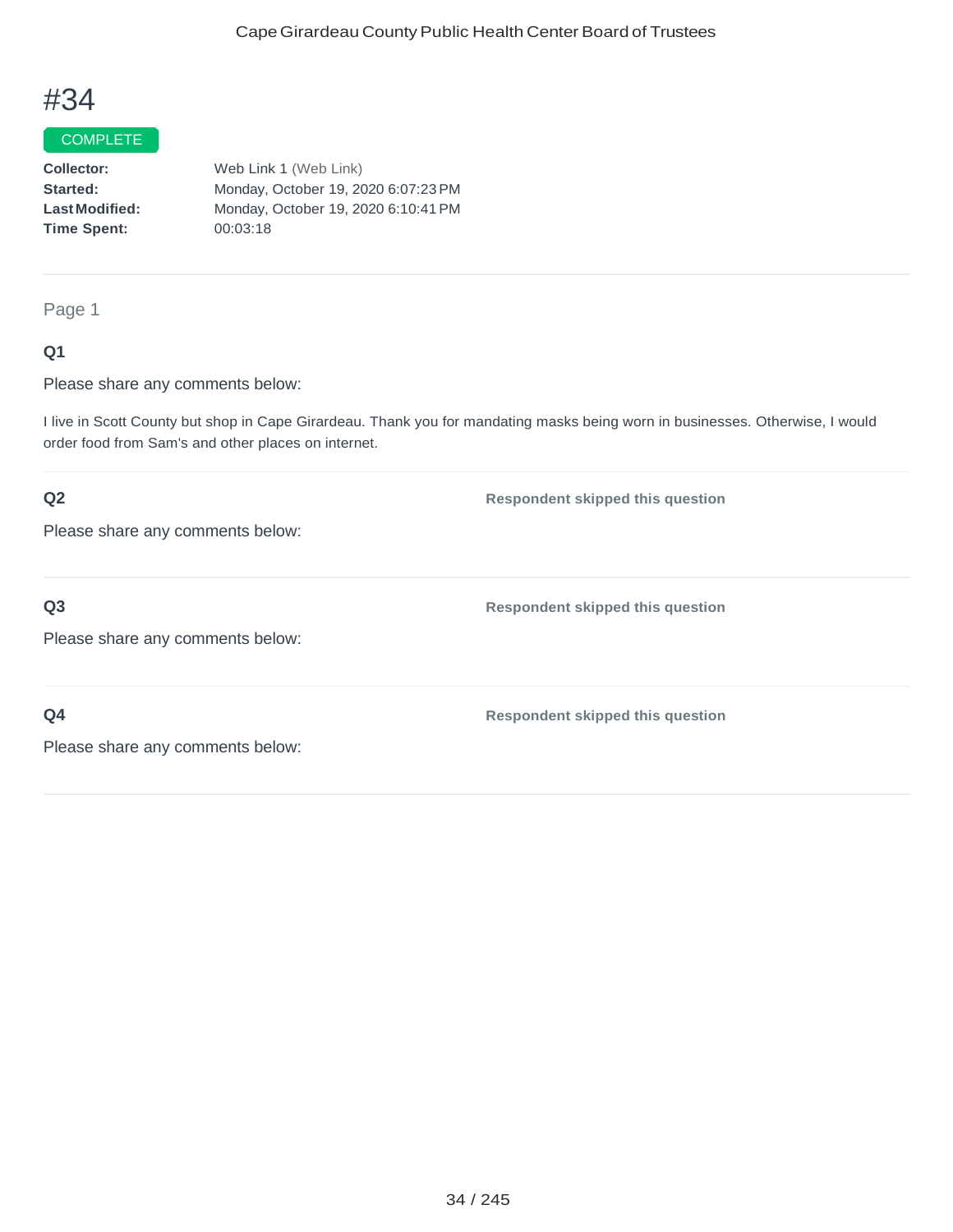#### COMPLETE

**Collector: Started: LastModified: Time Spent:**  Web Link 1 (Web Link) Monday, October 19, 2020 5:58:41PM Monday, October 19, 2020 6:11:06PM 00:12:25

Page 1

#### **Q1**

Please share any comments below:

Please continue the mask mandate. I know it may seem like the general public is mostly against these simple public health measures, but that is simply not true. I would come and speak for the mask mandate, but the room will be filled with people who refuse to wear a mask and are very angry. Therefore, they are putting everyone in the room at risk.

#### **Q2**

Please share any comments below:

Please, please partner with responsible medical professionals and local news media to educate the public and refute the misinformation. Communicate, communicate, communicate. Please explain to them how much worse our new cases, hospitalizations, and deaths would be without the mask mandate and other precautions. Explain in a simple way the detrimental effects of exponential spread on the economy, In-person school, and access to healthcare for other non-Covid medical issues. Encourage us to work together to keep our businesses and schools open and flourishing.

### **Q3**

**Respondent skipped this question**

Please share any comments below:

**Q4**

**Respondent skipped this question**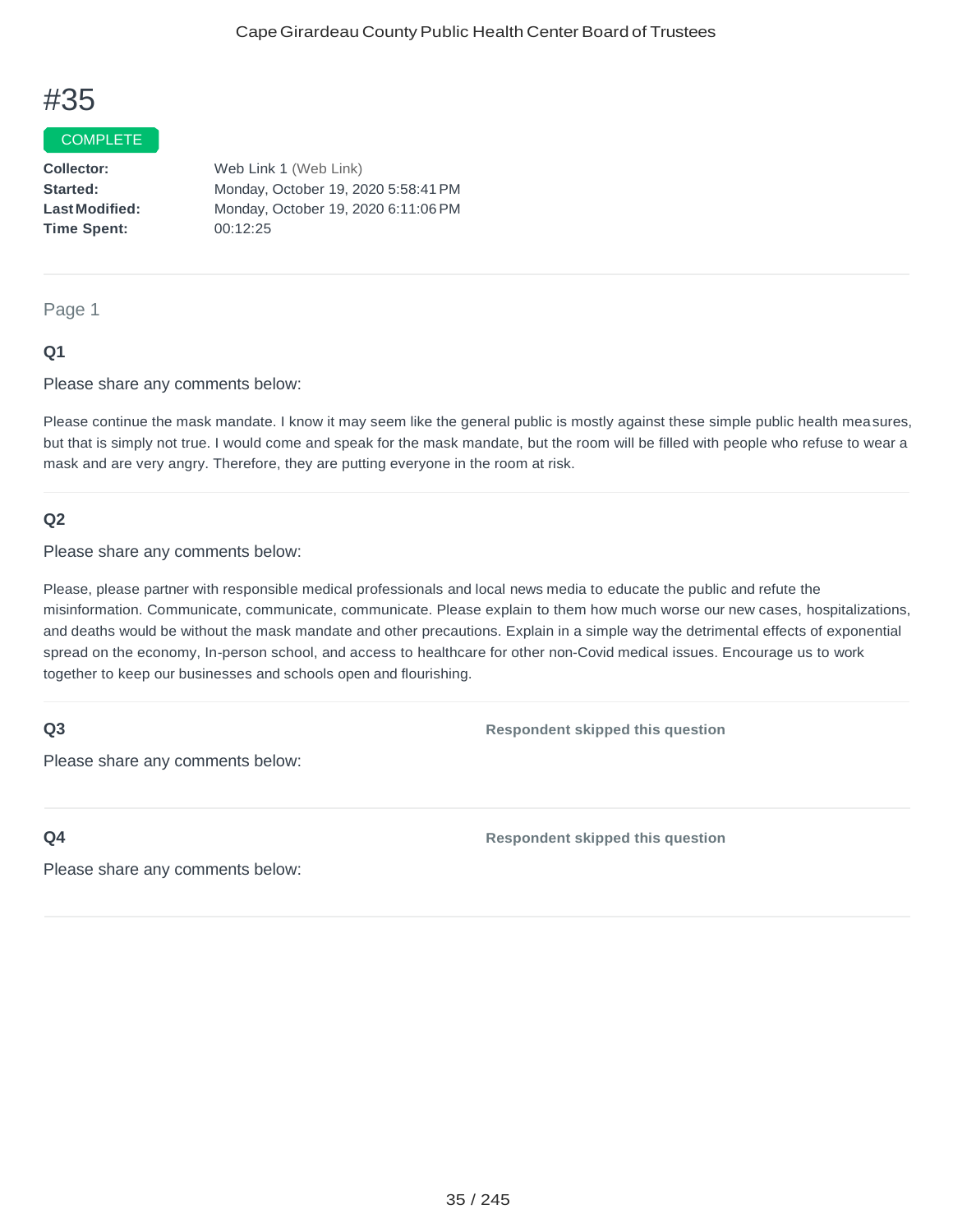#### COMPLETE

**Collector: Started: LastModified: Time Spent:** Web Link 1 (Web Link) Monday, October 19, 2020 6:06:27PM Monday, October 19, 2020 6:11:30PM 00:05:02

#### Page 1

### **Q1**

Please share any comments below:

My husband and I strongly urge you to please continue to require face masks in cape county. The infections and deaths in the county are continuing to rise dramatically.

### **Q2**

Please share any comments below:

Also is there anything that can be done to improve enforcement? Thank you.

#### **Q3**

**Respondent skipped this question**

Please share any comments below:

**Q4**

**Respondent skipped this question**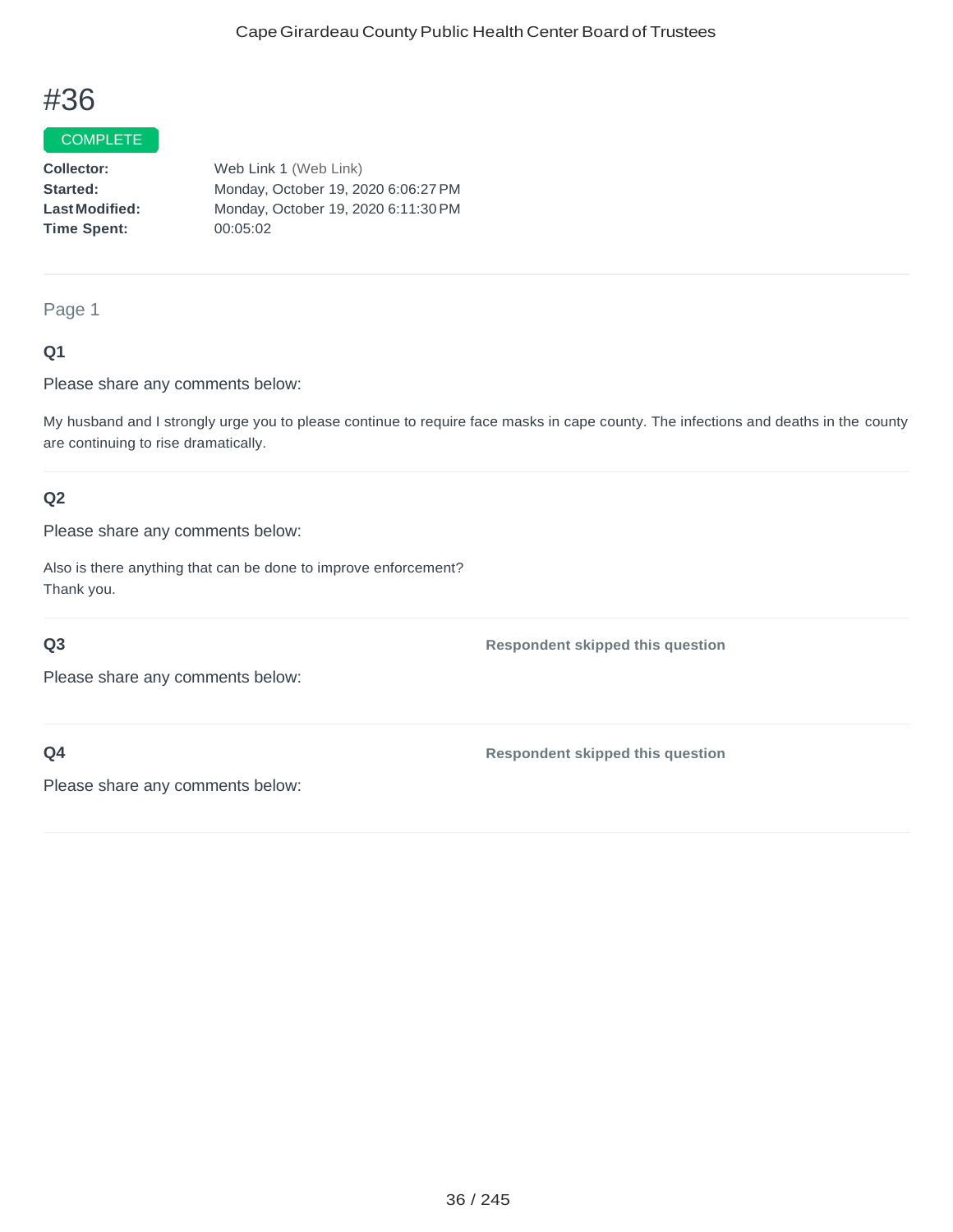## **COMPLETE**

**Collector: Started: LastModified: Time Spent:**  Web Link 1 (Web Link) Monday, October 19, 2020 6:10:19PM Monday, October 19, 2020 6:11:59PM 00:01:40

Page 1

### **Q1**

Please share any comments below:

Public opinion does not need to be the deciding factor. The health department needs to keep the mandate in place but enforce it with penalties this time

#### **Q2**

Please share any comments below:

**Q3**

Please share any comments below:

**Q4**

**Respondent skipped this question**

**Respondent skipped this question**

**Respondent skipped this question**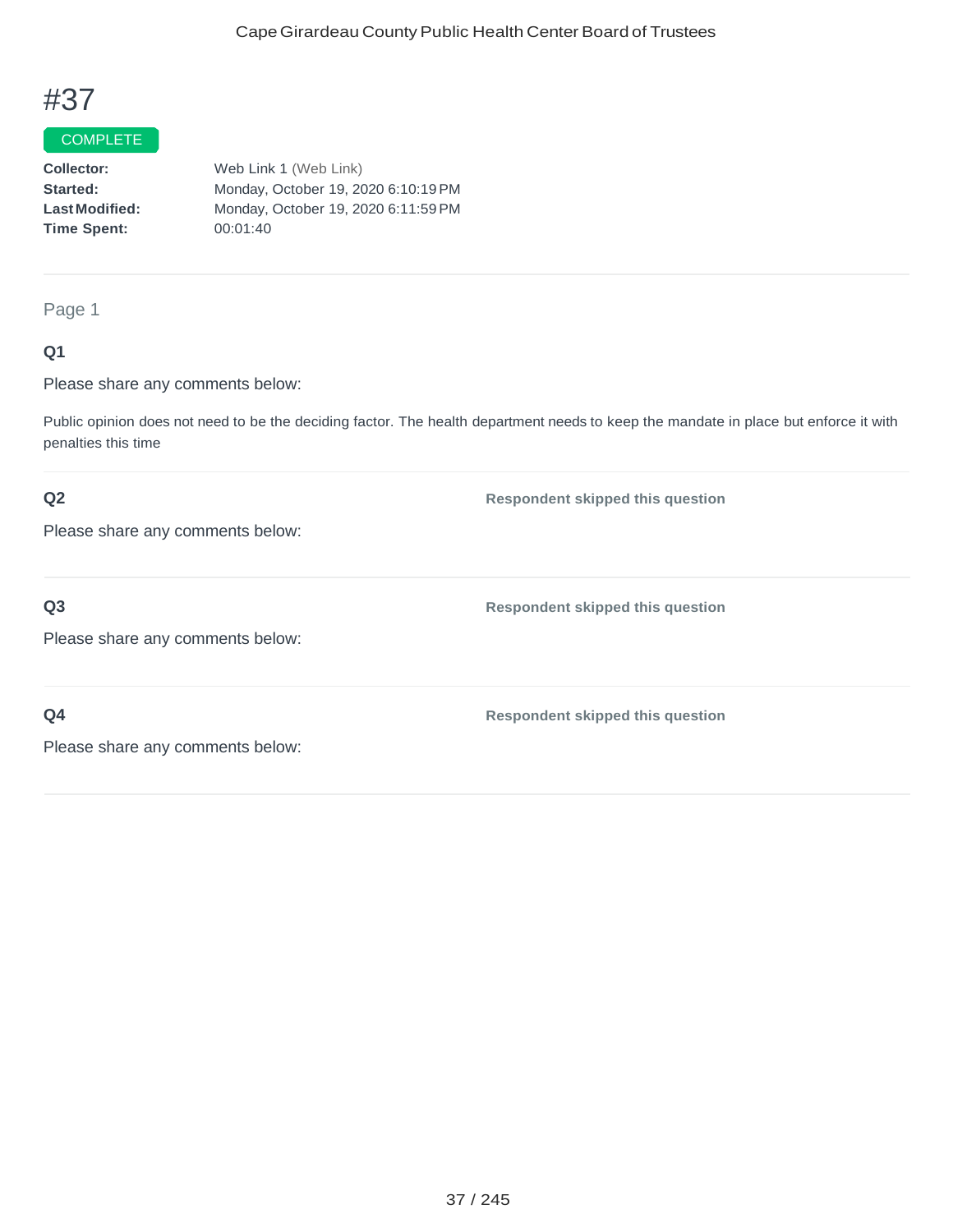#### COMPLETE

**Collector: Started: LastModified: Time Spent:**  Web Link 1 (Web Link) Monday, October 19, 2020 6:11:46PM Monday, October 19, 2020 6:13:03PM 00:01:16

#### Page 1

### **Q1**

Please share any comments below:

I believe the mandate should continue. Though not all follow it, for some, like me and my friends in the service industry, it may be the only thing protecting our health.

### **Q2**

Please share any comments below:

## **Q3**

Please share any comments below:

**Q4**

**Respondent skipped this question**

**Respondent skipped this question**

**Respondent skipped this question**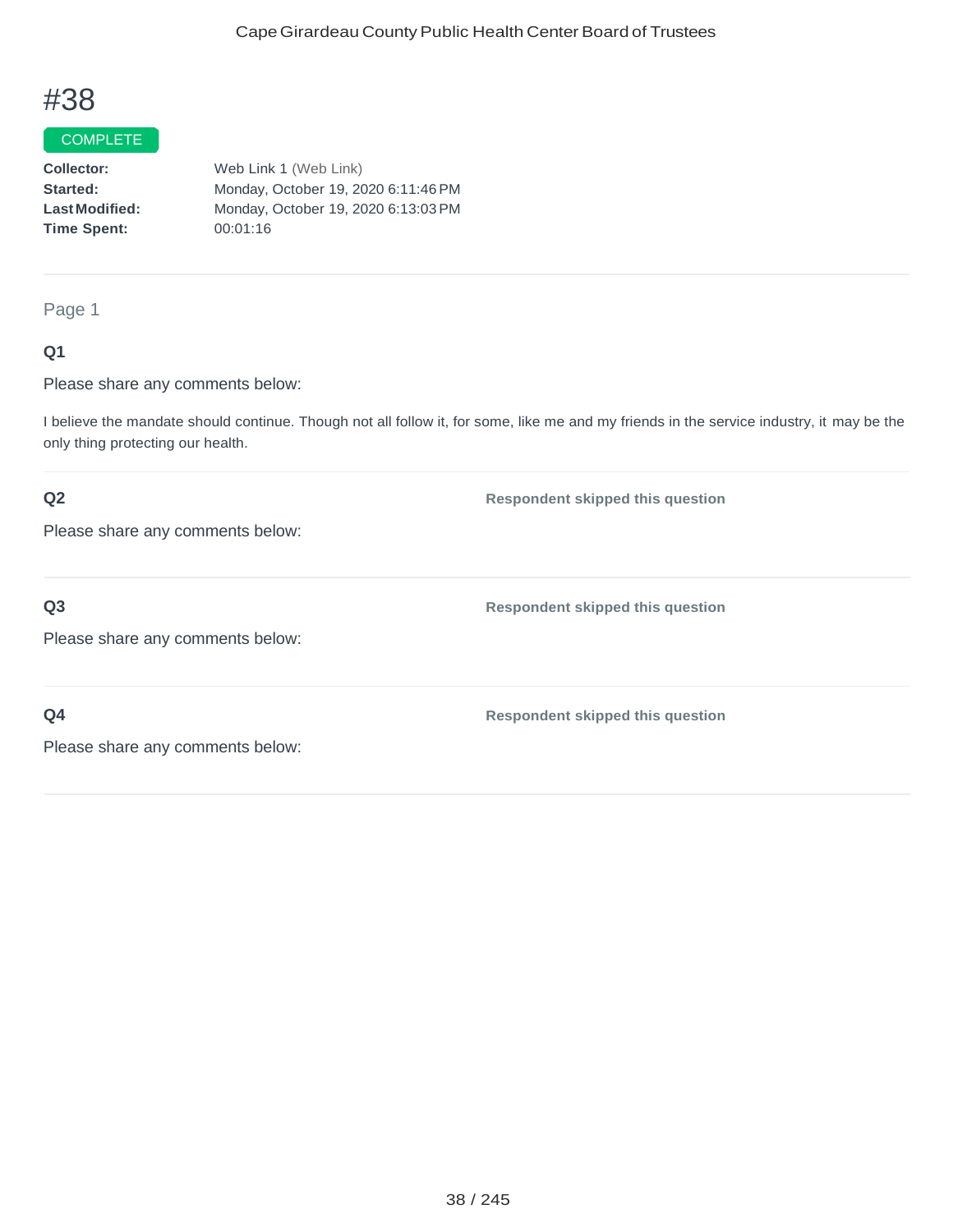#### COMPLETE

**Collector: Started: LastModified: Time Spent:**  Web Link 1 (Web Link) Monday, October 19, 2020 6:08:01PM Monday, October 19, 2020 6:14:06PM 00:06:04

Page 1

#### **Q1**

Please share any comments below:

Please take down the mandate to wear mask in Cape county. I'm a cancer survivor & I'm a high risk for covid but given a choice I would prefer not to wear a mask. I have a greater chance of cancer coming back than I do covid.

## **Q2** Please share any comments below: **Respondent skipped this question Q3** Please share any comments below: **Respondent skipped this question Q4** Please share any comments below: **Respondent skipped this question**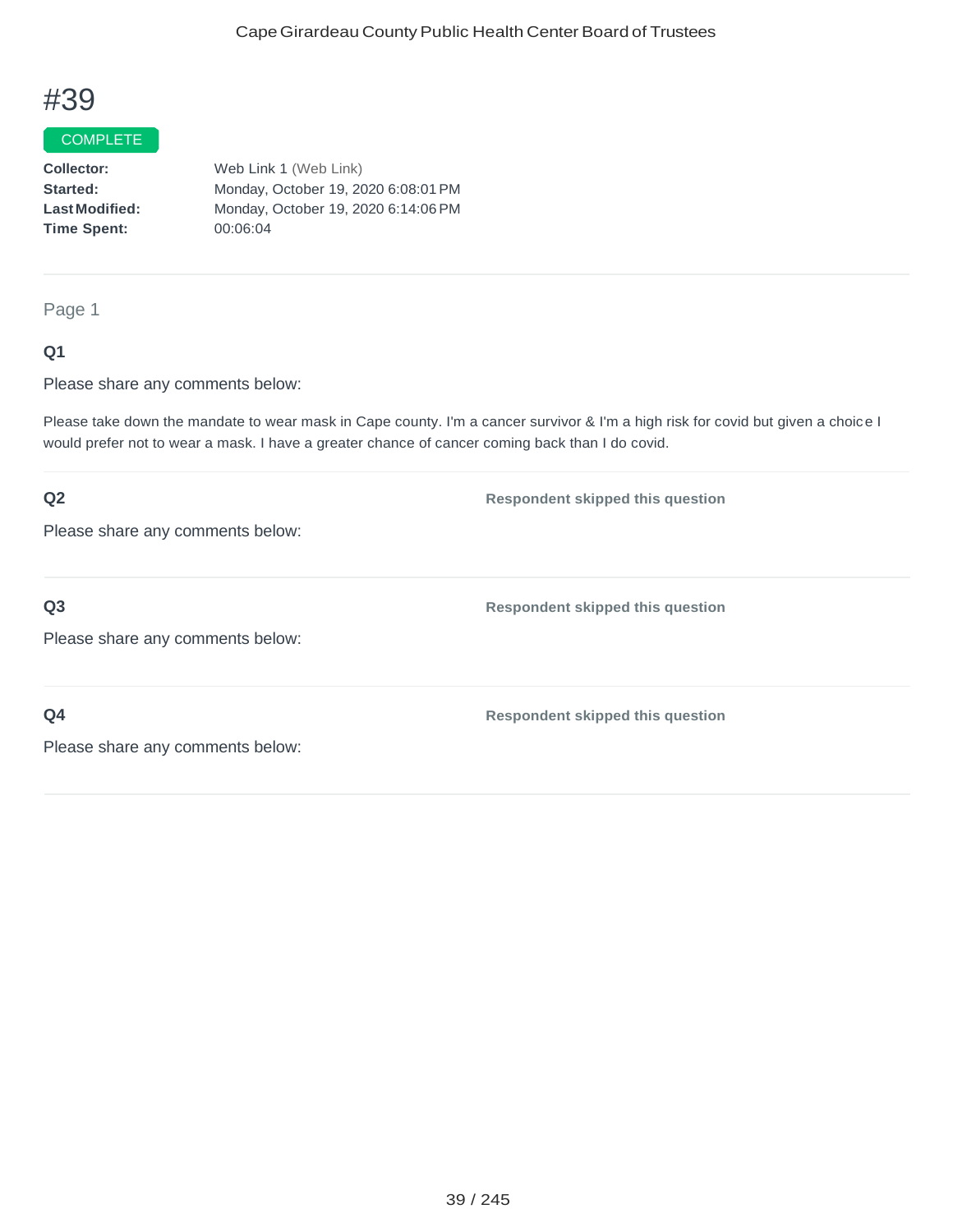#### COMPLETE

**Collector: Started: LastModified: Time Spent:** Web Link 1 (Web Link) Monday, October 19, 2020 6:09:09 PM Monday, October 19, 2020 6:15:05PM 00:05:55

Page 1

#### **Q1**

Please share any comments below:

I think you all have done a great job at trying to keep us safe during this time of covid. I am in favor of wearing masks if it is helping to keep cases down in cape county. I admit I don't like wearing the mask but if it helps then I am willing to do it ! Thanks for allowing comments. My prayers are with you all for wisdom and good counsel. Thank you

| Q2                               | <b>Respondent skipped this question</b> |
|----------------------------------|-----------------------------------------|
| Please share any comments below: |                                         |
|                                  |                                         |
| Q <sub>3</sub>                   | <b>Respondent skipped this question</b> |
| Please share any comments below: |                                         |
|                                  |                                         |
| Q <sub>4</sub>                   | <b>Respondent skipped this question</b> |
| Please share any comments below: |                                         |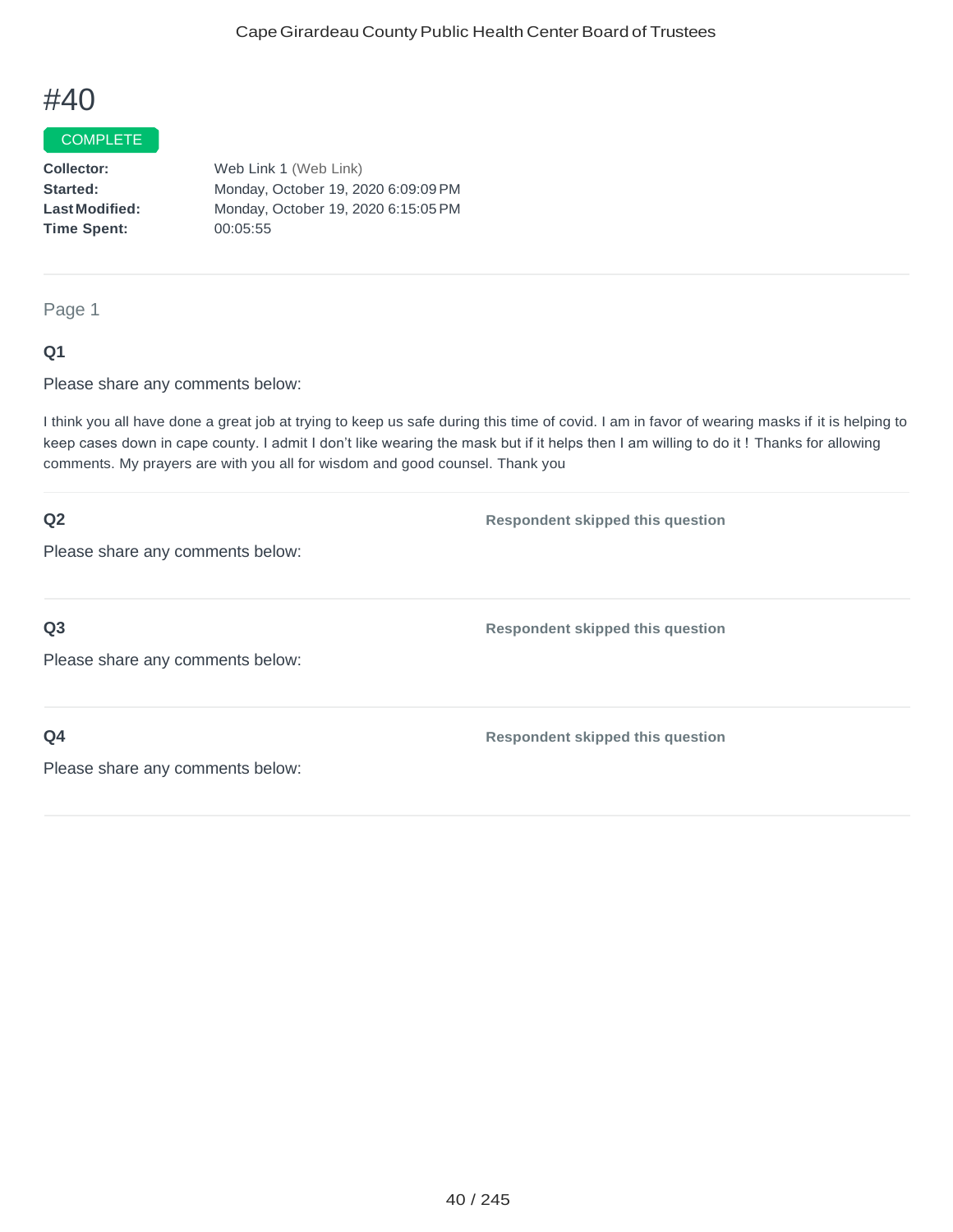## COMPLETE

**Collector: Started: LastModified: Time Spent:**  Web Link 1 (Web Link) Monday, October 19, 2020 6:12:05PM Monday, October 19, 2020 6:15:28PM 00:03:23

Page 1

### **Q1**

Please share any comments below:

I feel like the mask mandate should remain in place. I work in the health care/mental health field and have immuno compromised clients and am concerned about their safety.

**Respondent skipped this question**

**Respondent skipped this question**

**Respondent skipped this question**

### **Q2**

Please share any comments below:

**Q3**

Please share any comments below:

**Q4**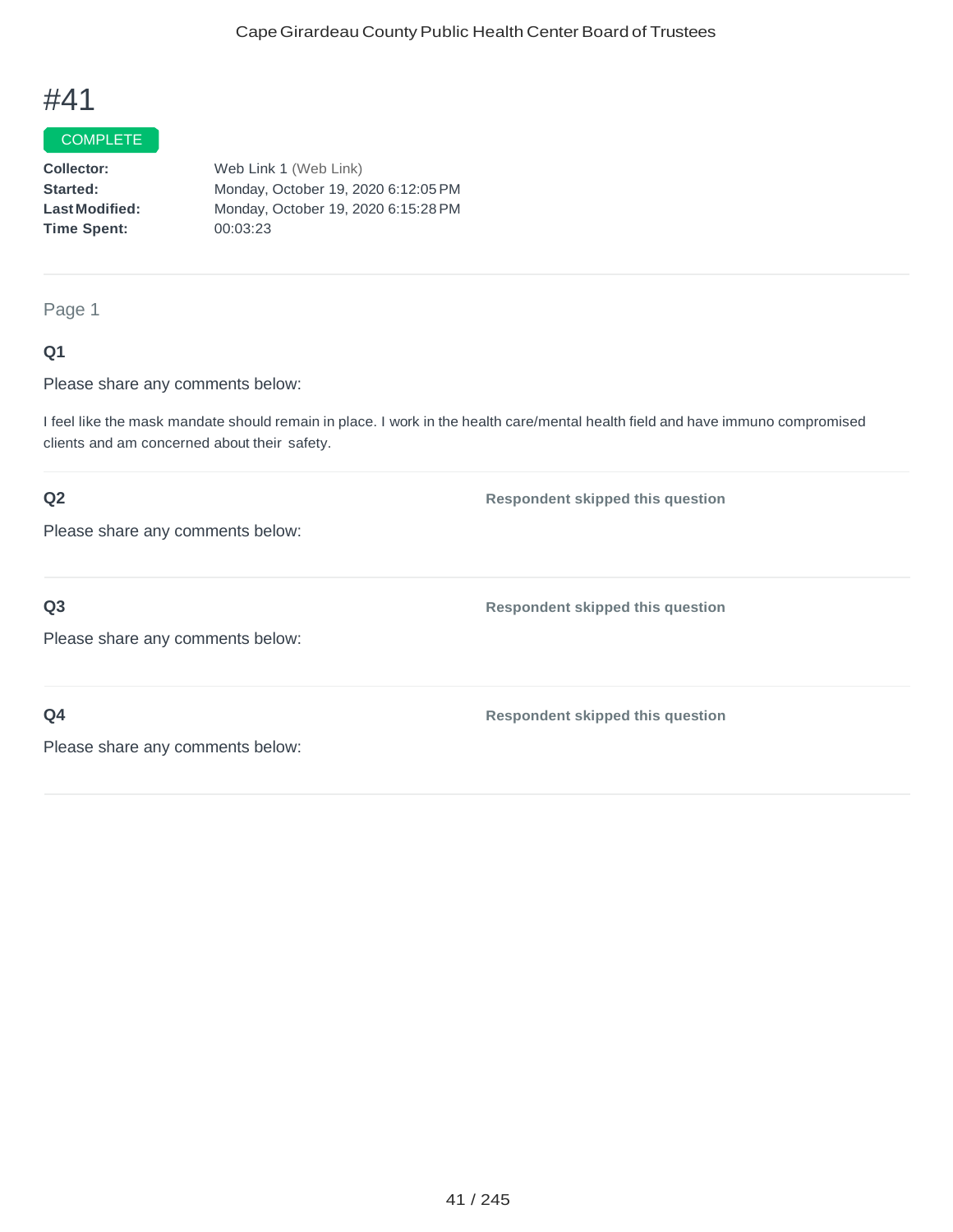#### COMPLETE

**Collector: Started: LastModified: Time Spent:**  Web Link 1 (Web Link) Monday, October 19, 2020 6:04:17PM Monday, October 19, 2020 6:17:37PM 00:13:20

#### Page 1

#### **Q1**

Please share any comments below:

I am high risk and always wear my mask, but I have been made aware by several doctors, including ER drs and one infectious disease specialist that the mask protects others. So if others stop.. I am no longer safe in public.

### **Q2**

Please share any comments below:

Its like this..if we are all naked and someone pees on you.. You're going to get wet. If you are wearing pants.. Its won't be as bad, but you'll still get wet. But.. If the person peeing is wearing pants, the pee will stay with him and you won't be affected at all. Therefore.. Everyone should wear a mask.

#### **Q3**

Please share any comments below:

Its not different from wearing your seatbelt or turning your headlights on when its dark. Its something you do to protect yourself and others.

#### **Q4**

#### Please share any comments below:

I'm tired of people whining and crying that they can't wear a mask. I have COPD and my lungs are scarred from a disease I had as a child, I can wear one to the store or wherever I need to go to keep others safe.. So everyone else can stop crying and complaining.. That its hard.. If they don't like wearing a mask. They sure aren't going to like a ventilator. Or seeing a loved one on one.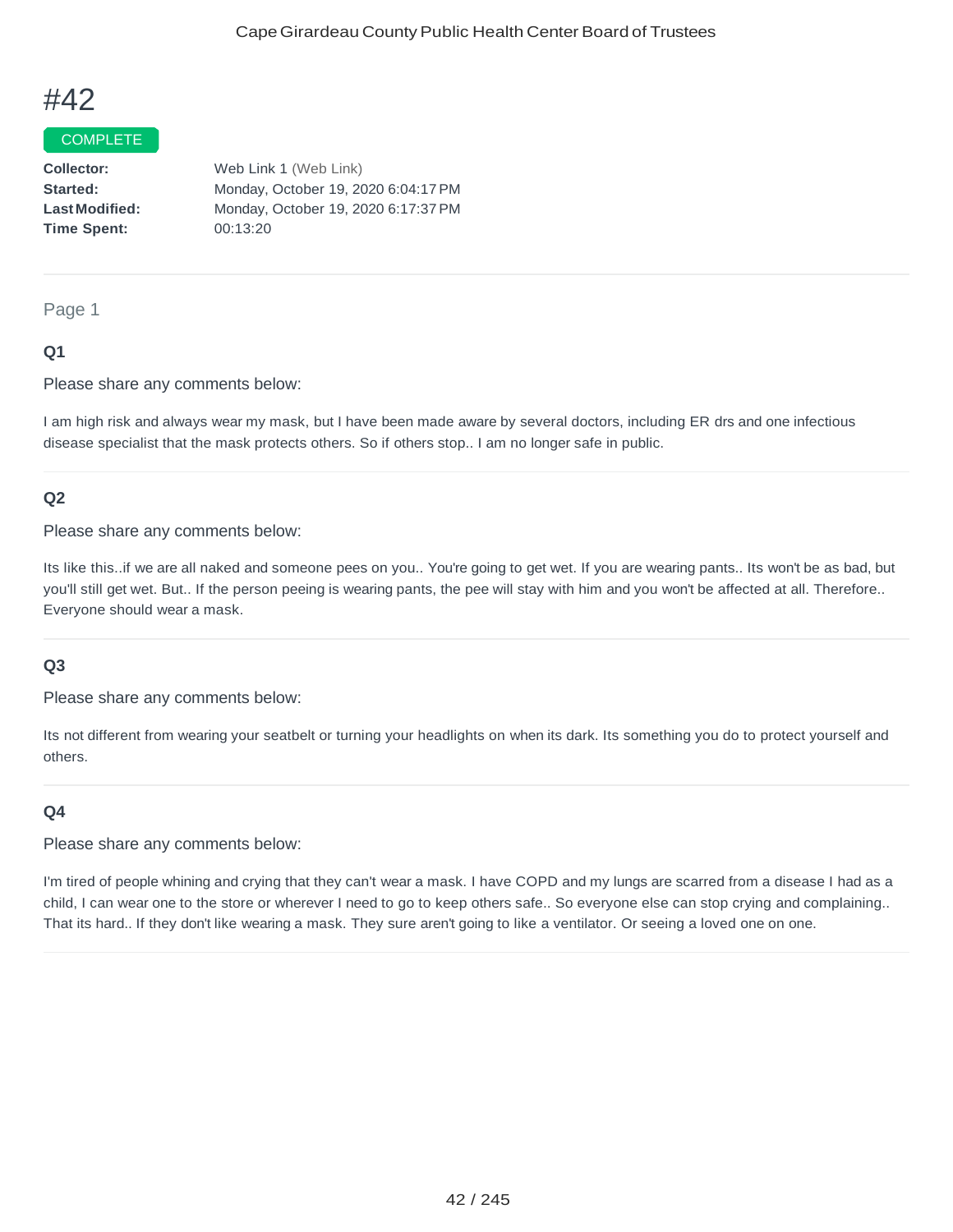#### **COMPLETE**

| <b>Collector:</b>    | Web Link 1 (Web Link)               |
|----------------------|-------------------------------------|
| <b>Started:</b>      | Monday, October 19, 2020 6:22:12 PM |
| <b>LastModified:</b> | Monday, October 19, 2020 6:22:39 PM |
| <b>Time Spent:</b>   | 00:00:27                            |
|                      |                                     |

Page 1

## **Q1**

Please share any comments below:

End the mask mandate now !

## **Q2**

Please share any comments below:

**Q3**

Please share any comments below:

**Q4**

**Respondent skipped this question**

**Respondent skipped this question**

**Respondent skipped this question**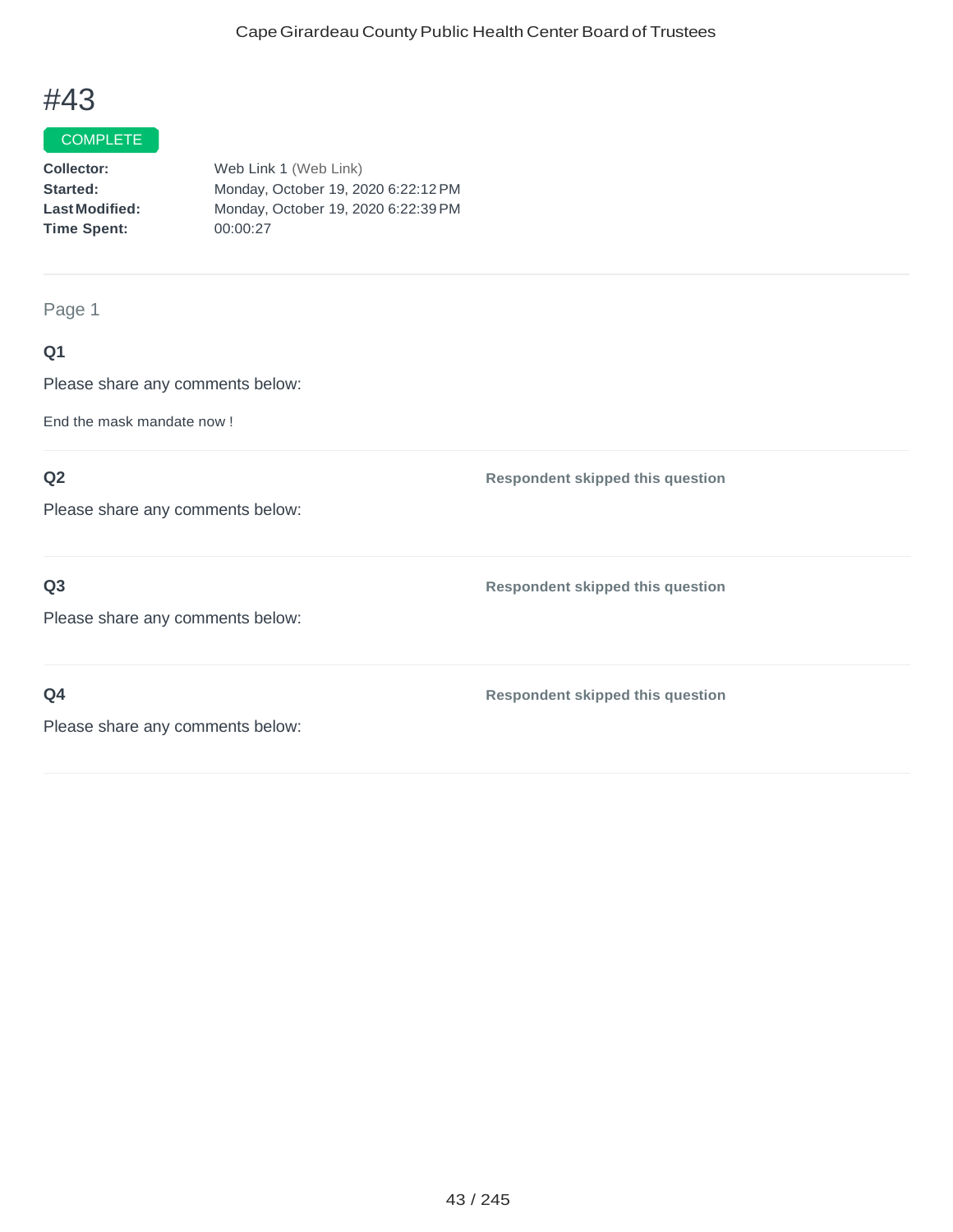#### **COMPLETE**

| <b>Collector:</b>    | Web Link 1 (Web Link)               |
|----------------------|-------------------------------------|
| <b>Started:</b>      | Monday, October 19, 2020 6:22:22 PM |
| <b>LastModified:</b> | Monday, October 19, 2020 6:23:10 PM |
| Time Spent:          | 00:00:48                            |
|                      |                                     |

Page 1

## **Q1**

Please share any comments below:

My family does NOT wish to extend the mask mandate.

## **Q2**

Please share any comments below:

### **Q3**

Please share any comments below:

**Q4**

**Respondent skipped this question**

**Respondent skipped this question**

**Respondent skipped this question**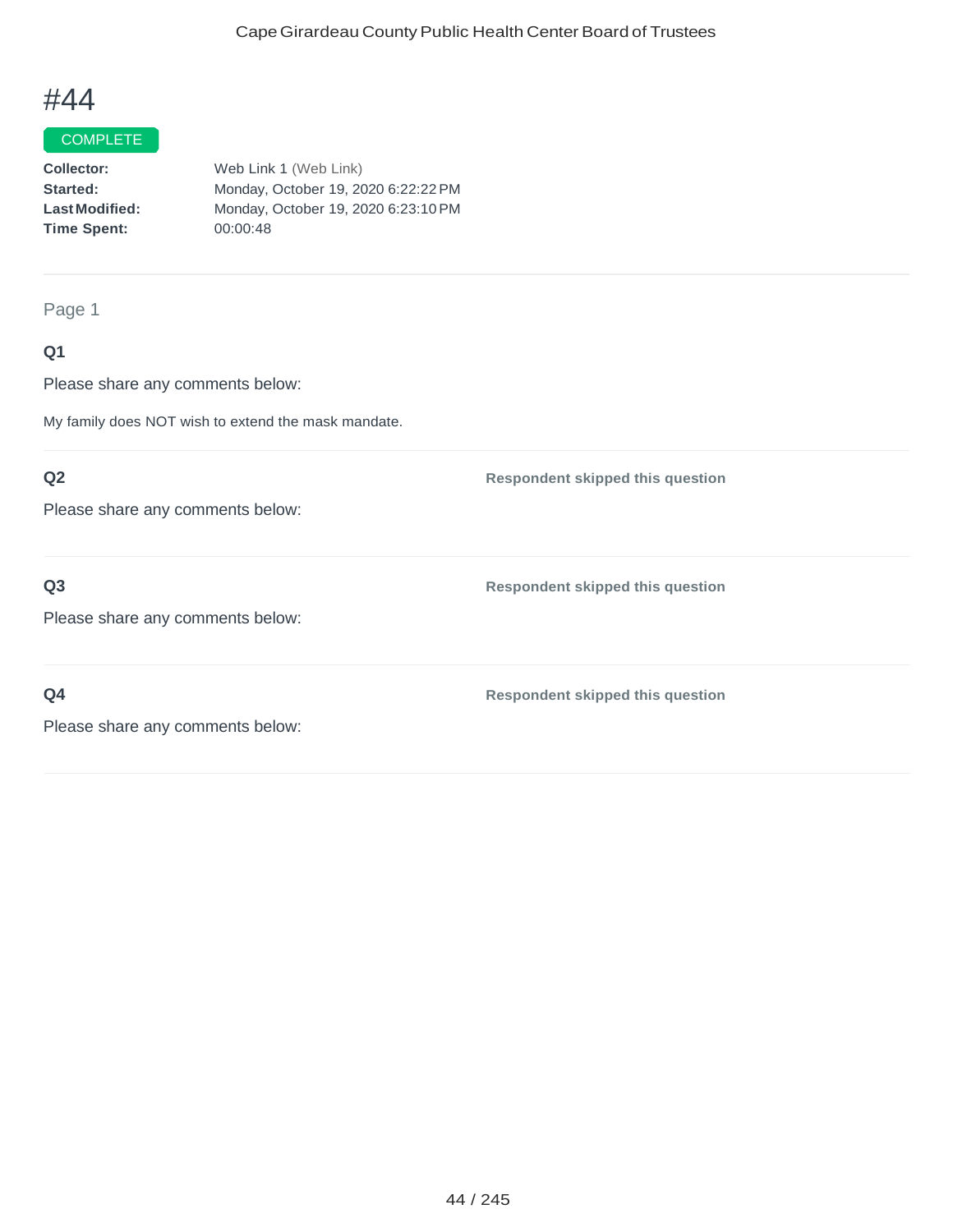#### COMPLETE

**Collector: Started: LastModified: Time Spent:**  Web Link 1 (Web Link) Monday, October 19, 2020 6:18:59PM Monday, October 19, 2020 6:24:28PM 00:05:29

#### Page 1

#### **Q1**

Please share any comments below:

I am against the mask mandate. We do have cases of covid, but it doesn't mean it's a death sentence. It highly effects the elder. Children and young adults are not affected as bad. It makes more sense to wear a mask in a medical setting. Let the people of caoe decide if they want to wear a mask or not. No one is ordered to wear masks during flu/pneumonia season. When you look at numbers, true or false, the death toll is nowhere near the amount of cases. More people are surviving the virus than not. That is why it should be a choice, not a requirement. Many people are wearing them incorrectly, which could mean death numbers should be higher, but they're not. Do away with the mandate and let the people make the decision to wear them or not.

| <b>Respondent skipped this question</b> |
|-----------------------------------------|
|                                         |
|                                         |
| <b>Respondent skipped this question</b> |
|                                         |
|                                         |
| <b>Respondent skipped this question</b> |
|                                         |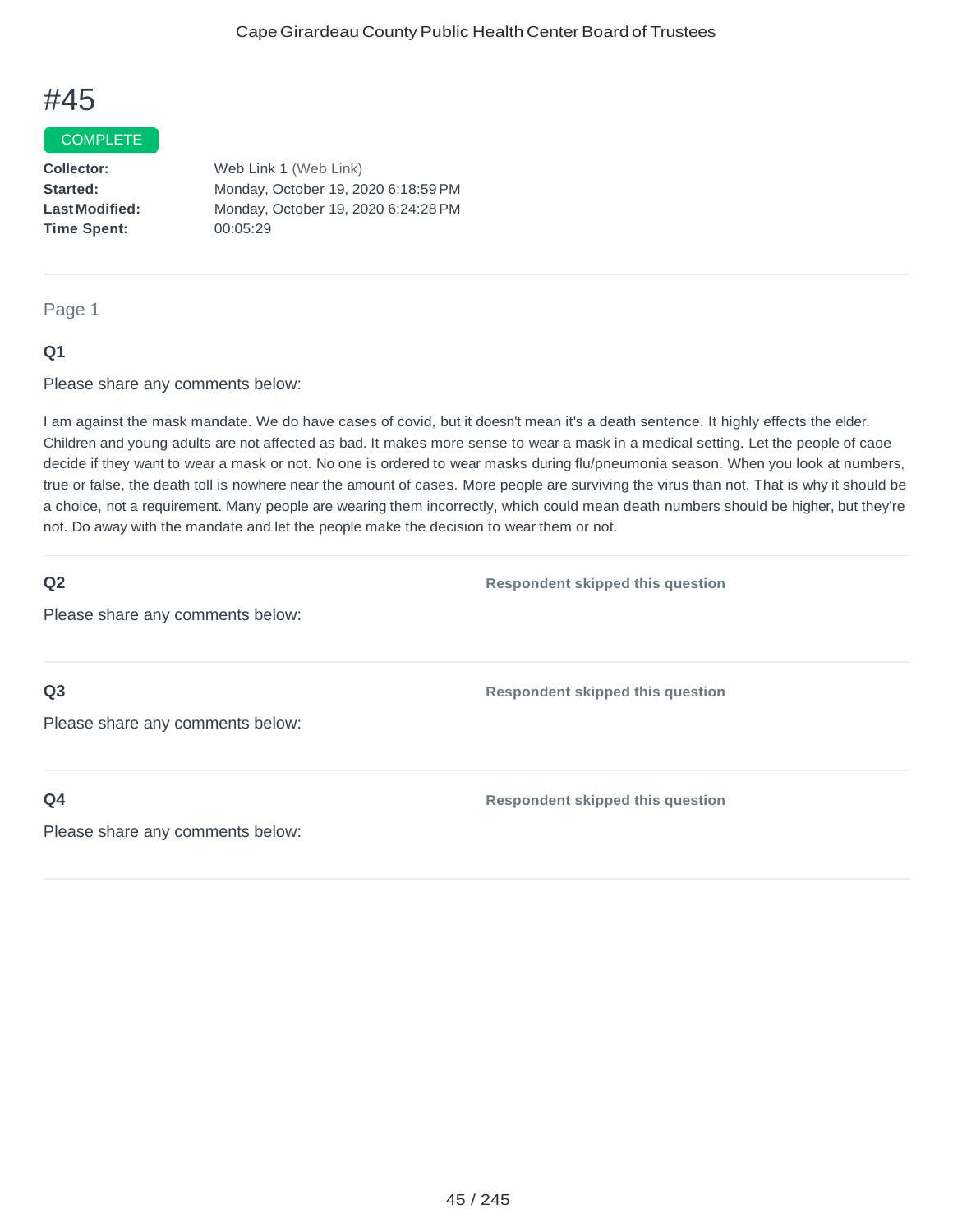## **COMPLETE**

**Collector: Started: LastModified: Time Spent:** Web Link 1 (Web Link) Monday, October 19, 2020 6:23:34PM Monday, October 19, 2020 6:24:46PM 00:01:12

#### Page 1

### **Q1**

Please share any comments below:

I'm a healthcare worker in a primary care office. Please extend the mask mandate. It's getting into flu season, we need to do our best to keep people from spreading germs.

### **Q2**

Please share any comments below:

## **Q3**

Please share any comments below:

**Q4**

**Respondent skipped this question**

**Respondent skipped this question**

**Respondent skipped this question**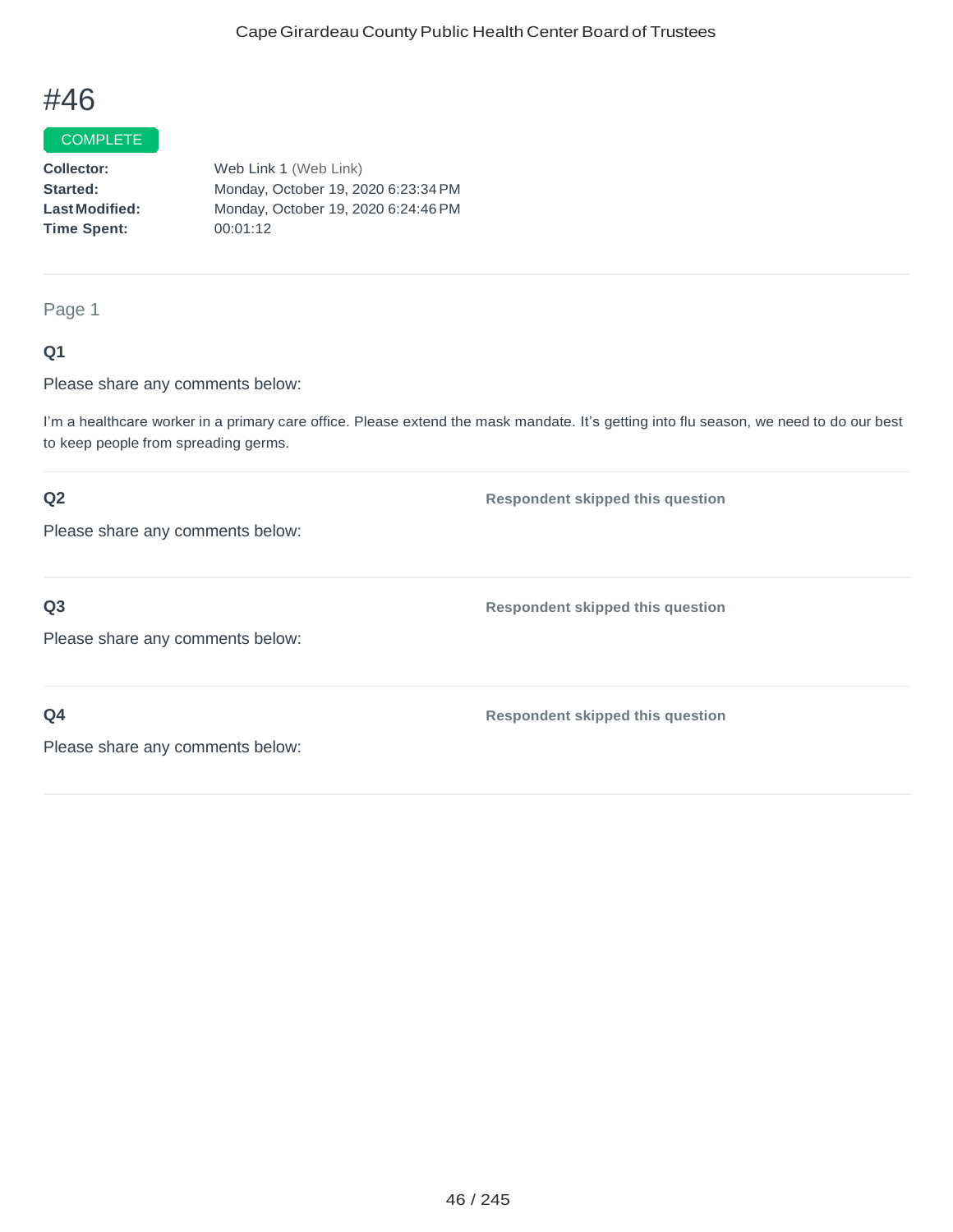#### COMPLETE

**Collector: Started: LastModified: Time Spent:**  Web Link 1 (Web Link) Monday, October 19, 2020 6:18:38PM Monday, October 19, 2020 6:26:02PM 00:07:24

#### Page 1

#### **Q1**

Please share any comments below:

This is ridiculous the masks are not preventing anything. Stay home if you are sick or if you believe you have been in contact. Pretty easy.

#### **Q2**

Please share any comments below:

I may take this County Health department more seriously if actual medical professionals was on the board.

#### **Q3**

Please share any comments below:

It should be a matter of choice to wear a mask the most deaths have been in nursing homes. These people are not exposed to the general public. The masks do not work!

### **Q4**

Please share any comments below:

There is a high rate in the 20 to 30 age range. You are not going to stop that age group from partying and exposing each other. Everyone wants to point at going to Walmart. Your numbers for that demographic is that age group partying in large groups not from going to Walmart. But keep on pushing your agenda.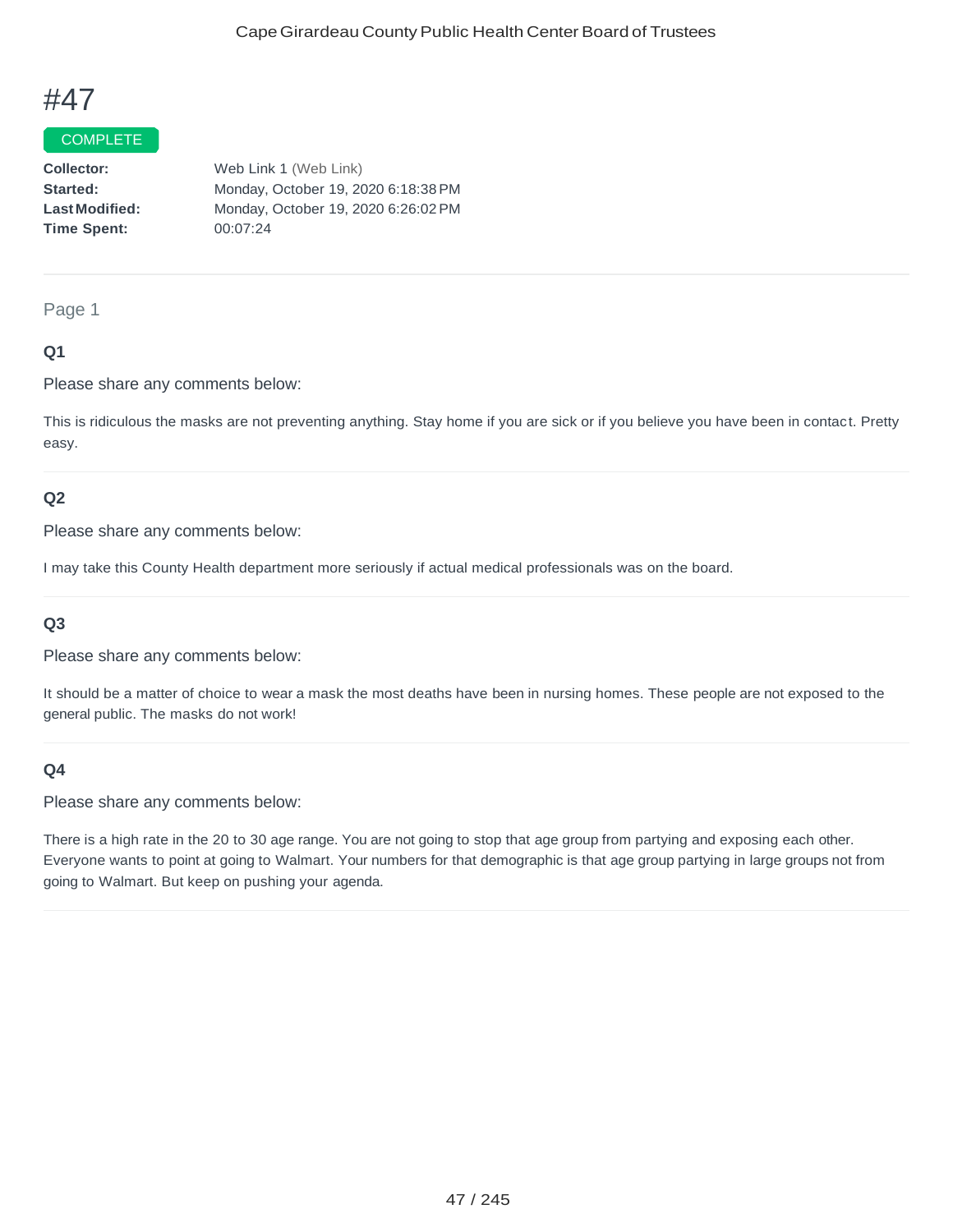#### COMPLETE

**Collector: Started: LastModified: Time Spent:** Web Link 1 (Web Link) Monday, October 19, 2020 6:26:00PM Monday, October 19, 2020 6:30:27PM 00:04:26

Page 1

### **Q1**

Please share any comments below:

It would be a total & unmitigated failure on the part of the state of Missouri & the city of Cape Girardeau to not continue the mask mandate, until the situation has been fully resolved.

### **Q2**

Please share any comments below:

**Q3**

Please share any comments below:

**Q4**

**Respondent skipped this question**

**Respondent skipped this question**

**Respondent skipped this question**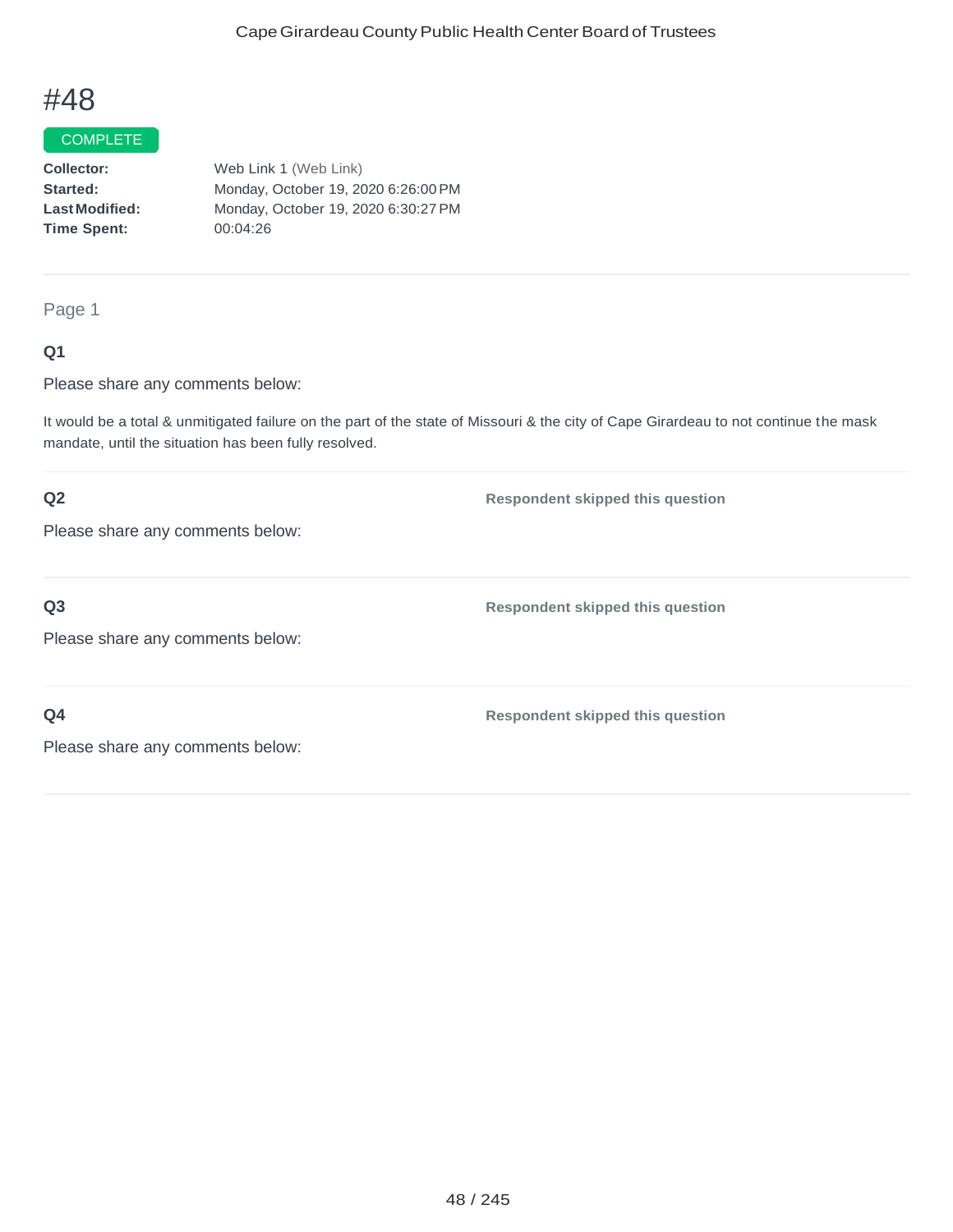#### **COMPLETE**

| <b>Collector:</b>    | Web Link 1 (Web Link)               |
|----------------------|-------------------------------------|
| <b>Started:</b>      | Monday, October 19, 2020 6:30:55 PM |
| <b>LastModified:</b> | Monday, October 19, 2020 6:31:40 PM |
| Time Spent:          | 00:00:44                            |
|                      |                                     |

Page 1

## **Q1**

Please share any comments below:

Of course we need to keep masks mandated.

## **Q2**

Please share any comments below:

### **Q3**

Please share any comments below:

**Q4**

**Respondent skipped this question**

**Respondent skipped this question**

**Respondent skipped this question**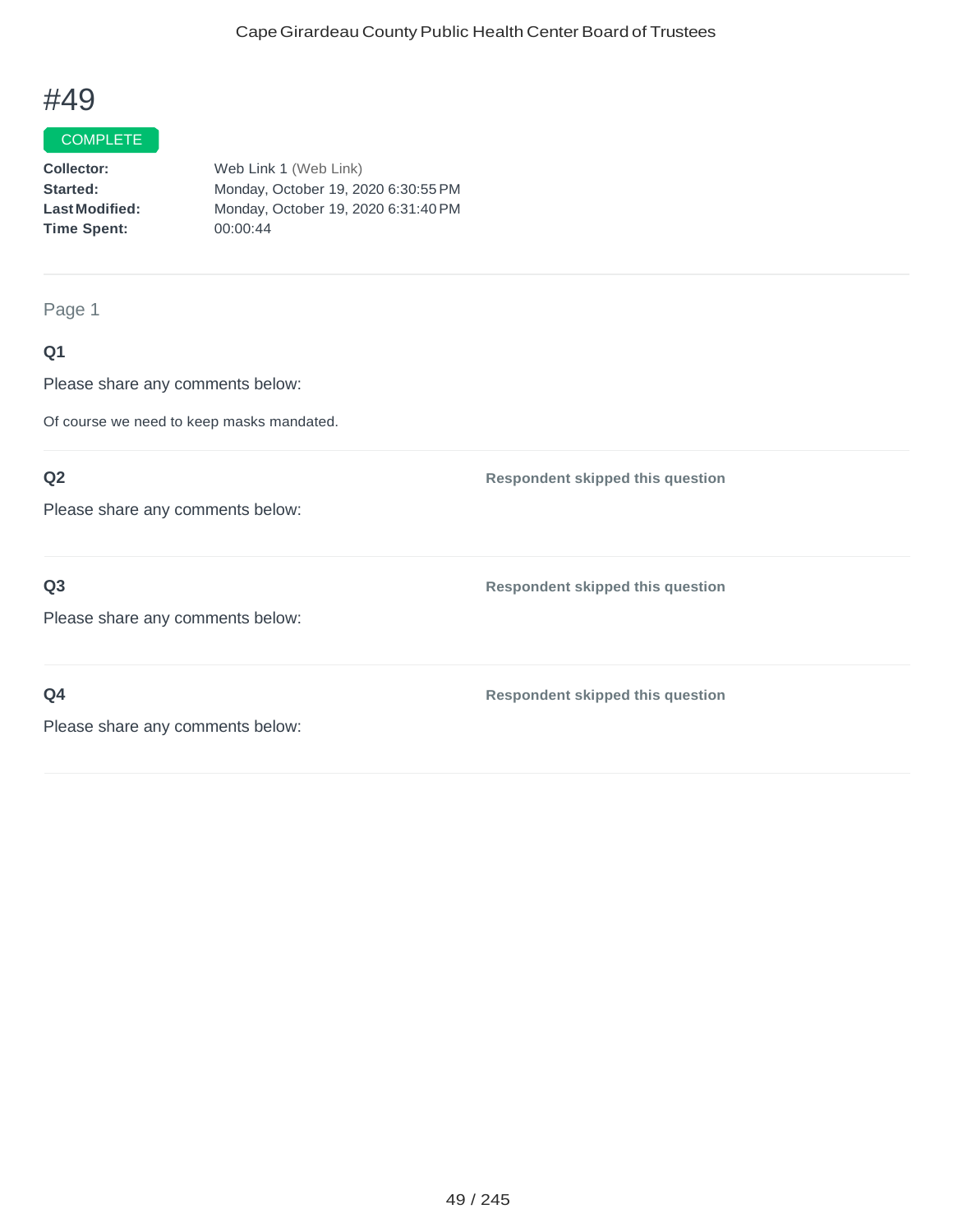#### **COMPLETE**

| Collector:            | Web Link 1 (Web Link)               |
|-----------------------|-------------------------------------|
| Started:              | Monday, October 19, 2020 6:33:14 PM |
| <b>Last Modified:</b> | Monday, October 19, 2020 6:34:44 PM |
| <b>Time Spent:</b>    | 00:01:30                            |
|                       |                                     |

## Page 1

## **Q1**

Please share any comments below:

Keep the \*\*\*\* mask!!

### **Q2**

Please share any comments below:

## **Q3**

**Respondent skipped this question**

Please share any comments below:

## **Q4**

**Respondent skipped this question**

**Respondent skipped this question**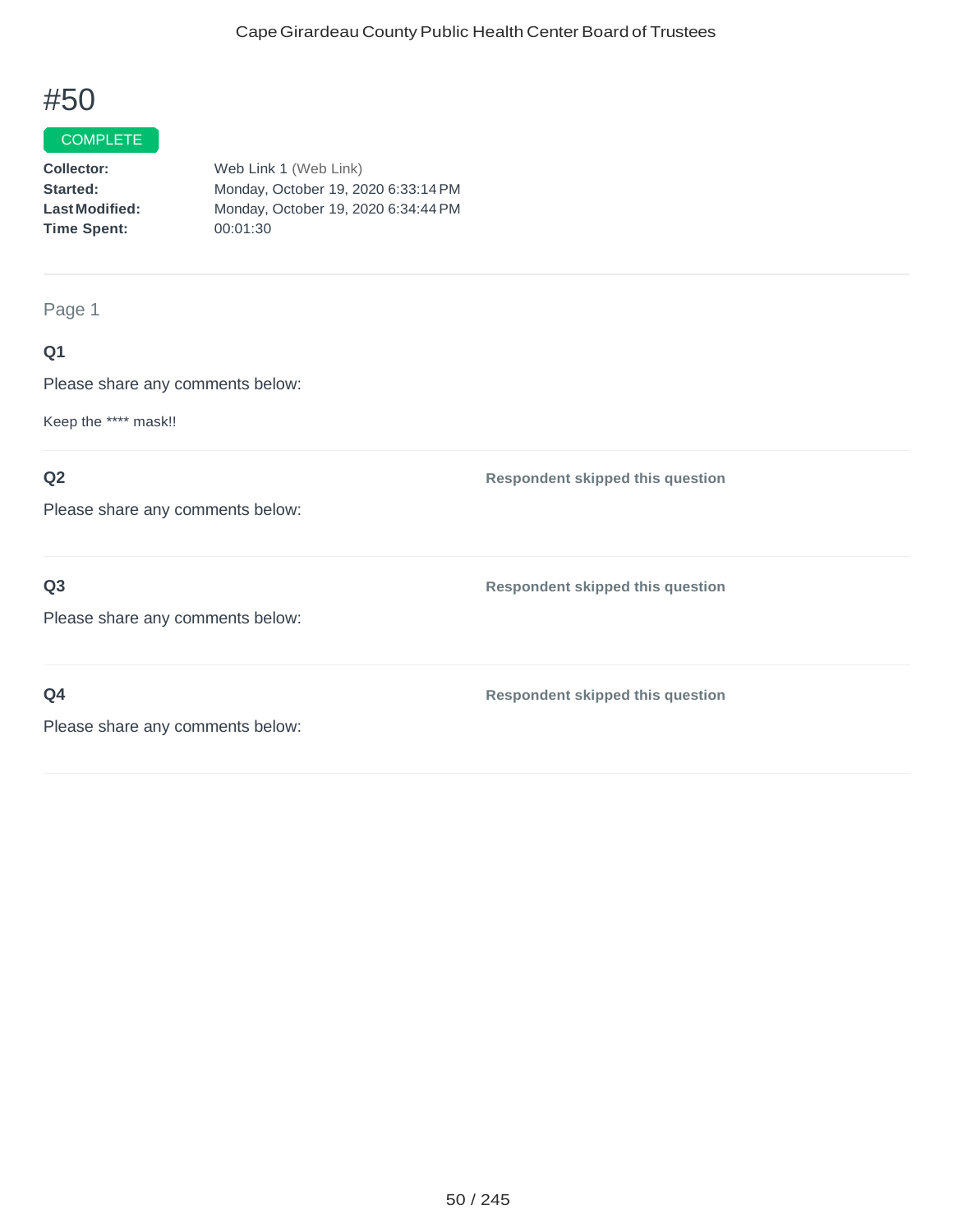#### COMPLETE

**Collector: Started: LastModified: Time Spent:**  Web Link 1 (Web Link) Monday, October 19, 2020 6:23:37PM Monday, October 19, 2020 6:34:57PM 00:11:20

#### Page 1

#### **Q1**

Please share any comments below:

I think that the masks are not helping , 76%of people that adhere to the masks order got covid19 they did everything they were told to do and still got the virus , people also don't wear them right and they keep playing with the mask , plus the bacteria on the mask that they wear some more then 8 hrs makes them more susceptible to other viruses , so my recommendation is to let the individual person decide when to wear the masks , i doesn't wear a mask since the beginning of this virus and i have NO SYMPTOMS and i have been out to several stores around many people. No mask

#### **Q2**

**Respondent skipped this question**

Please share any comments below:

**Q3**

Please share any comments below:

**Q4**

**Respondent skipped this question**

**Respondent skipped this question**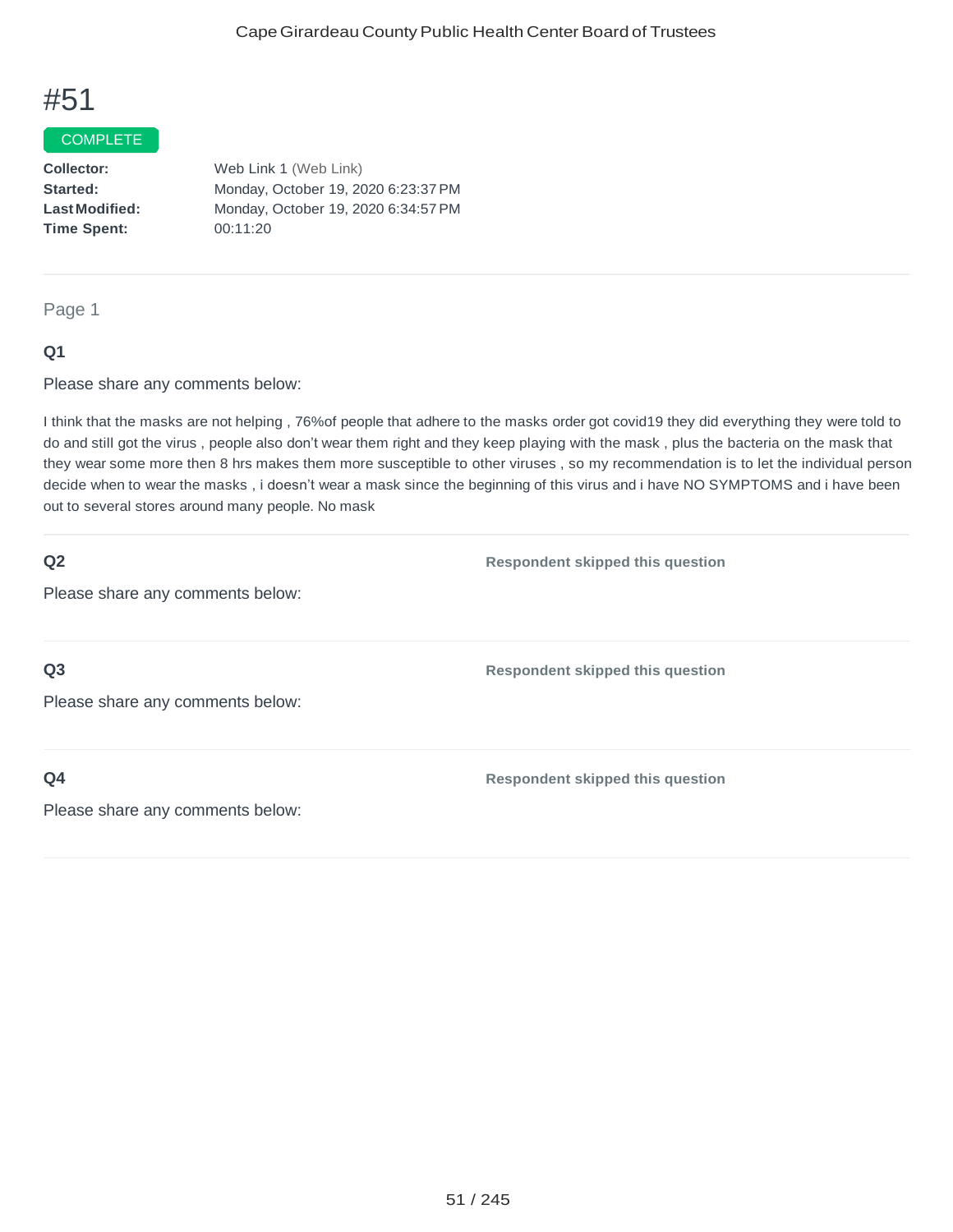#### **COMPLETE**

| <b>Collector:</b>    | Web Link 1 (Web Link)               |
|----------------------|-------------------------------------|
| <b>Started:</b>      | Monday, October 19, 2020 6:33:37 PM |
| <b>LastModified:</b> | Monday, October 19, 2020 6:36:04 PM |
| Time Spent:          | 00:02:26                            |
|                      |                                     |

Page 1

## **Q1**

Please share any comments below:

Please keep the mask ordinance in place. I feel much safer in Cape while shopping with this ordinance in place.

#### **Q2**

Please share any comments below:

**Q3**

**Respondent skipped this question**

Please share any comments below:

**Q4**

**Respondent skipped this question**

**Respondent skipped this question**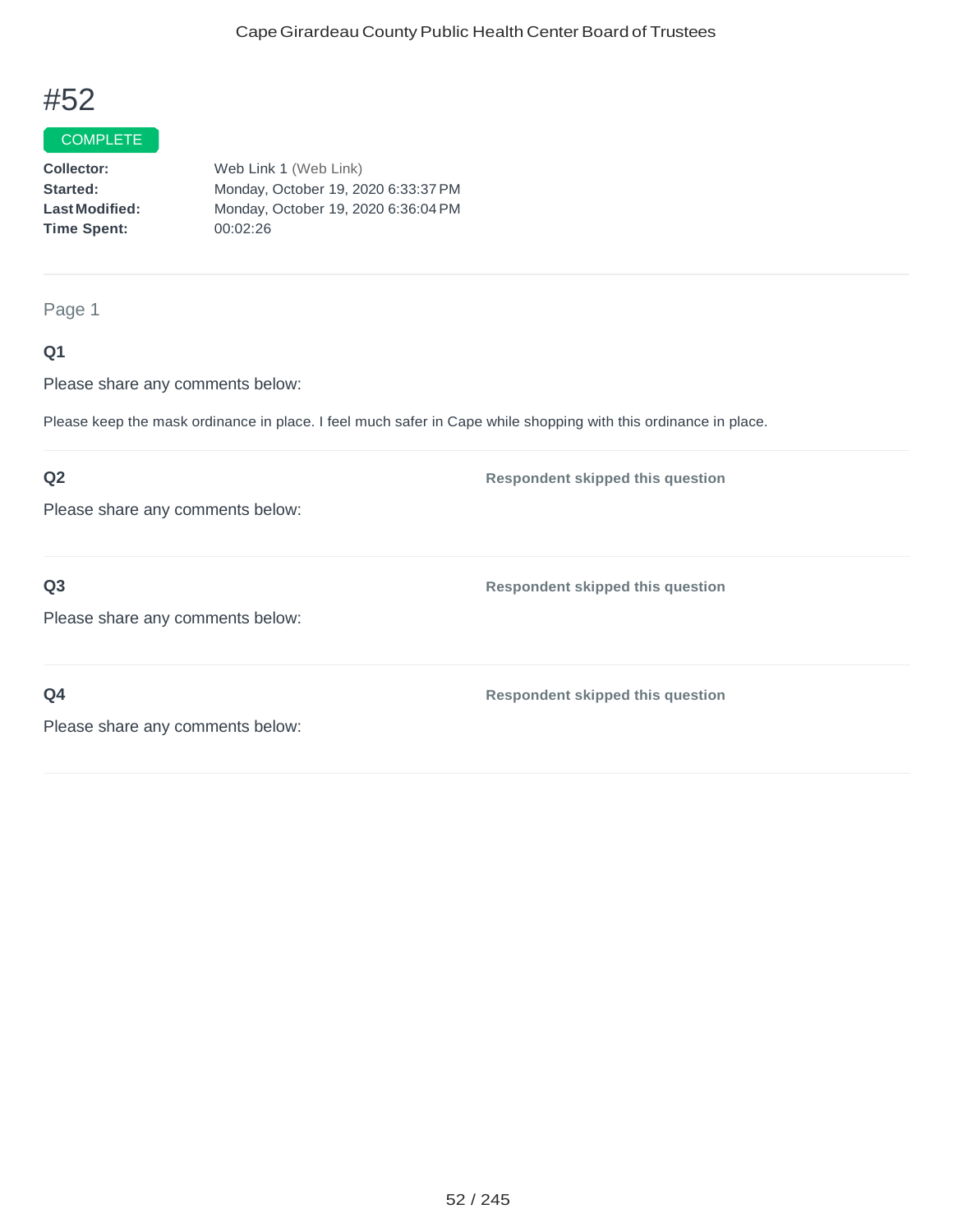#### **COMPLETE**

| Collector:            | Web Link 1 (Web Link)               |
|-----------------------|-------------------------------------|
| Started:              | Monday, October 19, 2020 6:36:36 PM |
| <b>Last Modified:</b> | Monday, October 19, 2020 6:39:10 PM |
| <b>Time Spent:</b>    | 00:02:34                            |
|                       |                                     |

Page 1

## **Q1**

Please share any comments below:

Please keep the mask mandate in place. Science proves that it works and unfortunately things aren't getting better.

## **Q2**

Please share any comments below:

### **Q3**

Please share any comments below:

**Q4**

**Respondent skipped this question**

**Respondent skipped this question**

**Respondent skipped this question**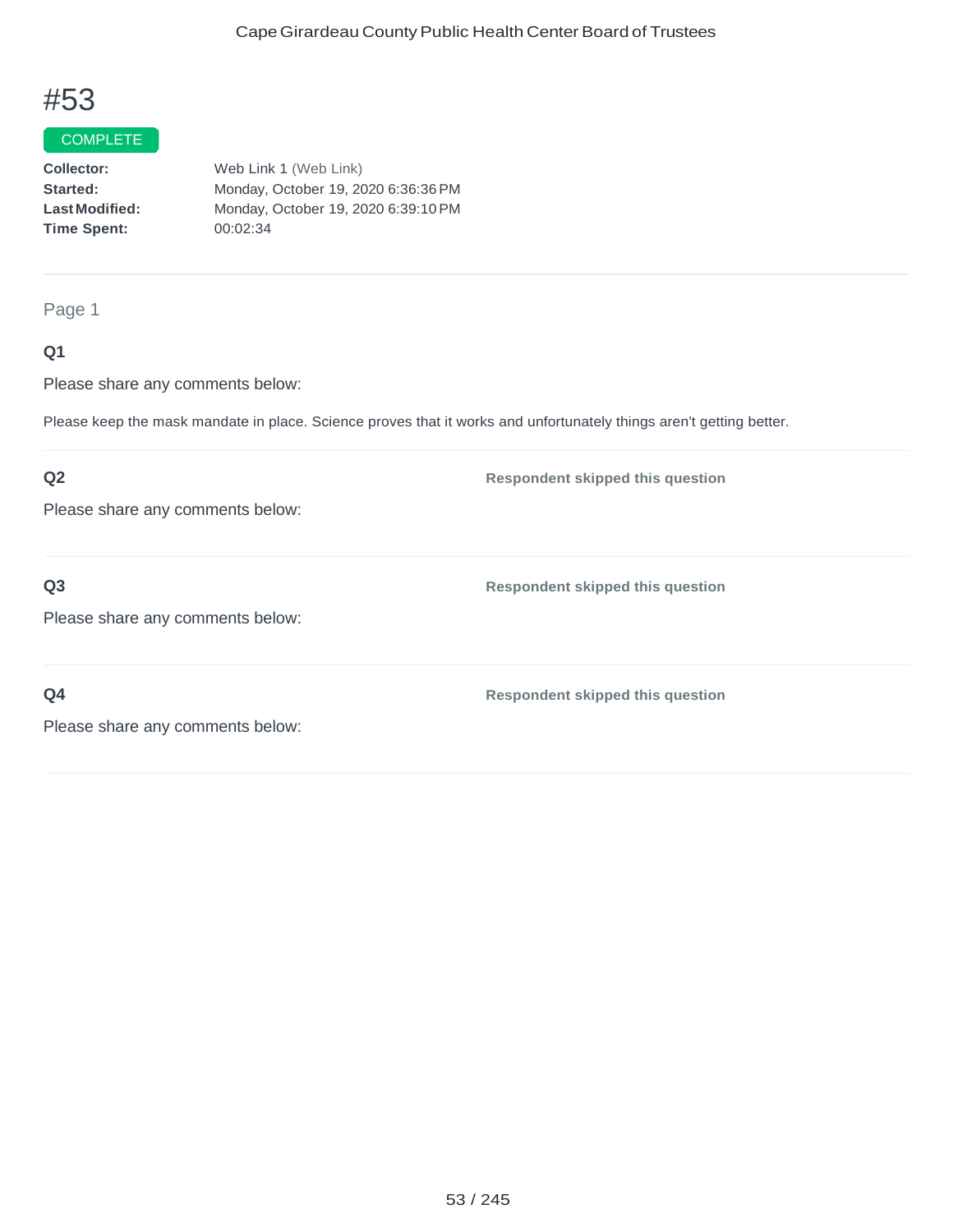#### **COMPLETE**

| <b>Collector:</b>    | Web Link 1 (Web Link)               |
|----------------------|-------------------------------------|
| <b>Started:</b>      | Monday, October 19, 2020 6:41:23 PM |
| <b>LastModified:</b> | Monday, October 19, 2020 6:42:22 PM |
| Time Spent:          | 00:00:58                            |
|                      |                                     |

Page 1

## **Q1**

Please share any comments below:

It's a no brainer. Wear masks!!!!!!

## **Q2**

Please share any comments below:

## **Q3**

**Respondent skipped this question**

**Respondent skipped this question**

Please share any comments below:

**Q4**

**Respondent skipped this question**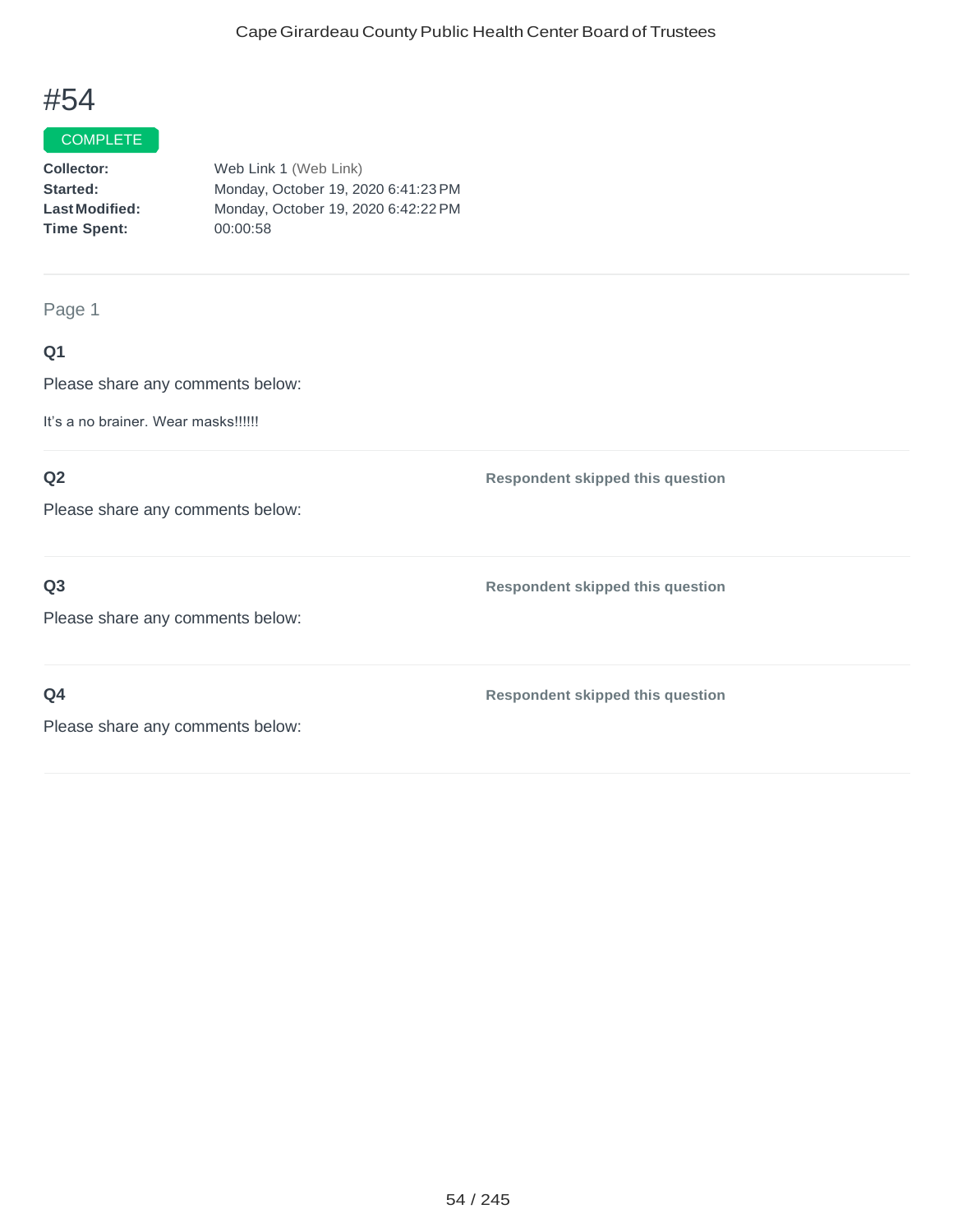## **COMPLETE**

**Collector: Started: LastModified: Time Spent:**  Web Link 1 (Web Link) Monday, October 19, 2020 6:43:05PM Monday, October 19, 2020 6:44:56PM 00:01:51

#### Page 1

### **Q1**

Please share any comments below:

Mask only spread this virus. It causes less social distancing and more touching of the face. Stop with this BS!!

#### **Q2**

Please share any comments below:

### **Q3**

Please share any comments below:

**Q4**

**Respondent skipped this question**

**Respondent skipped this question**

**Respondent skipped this question**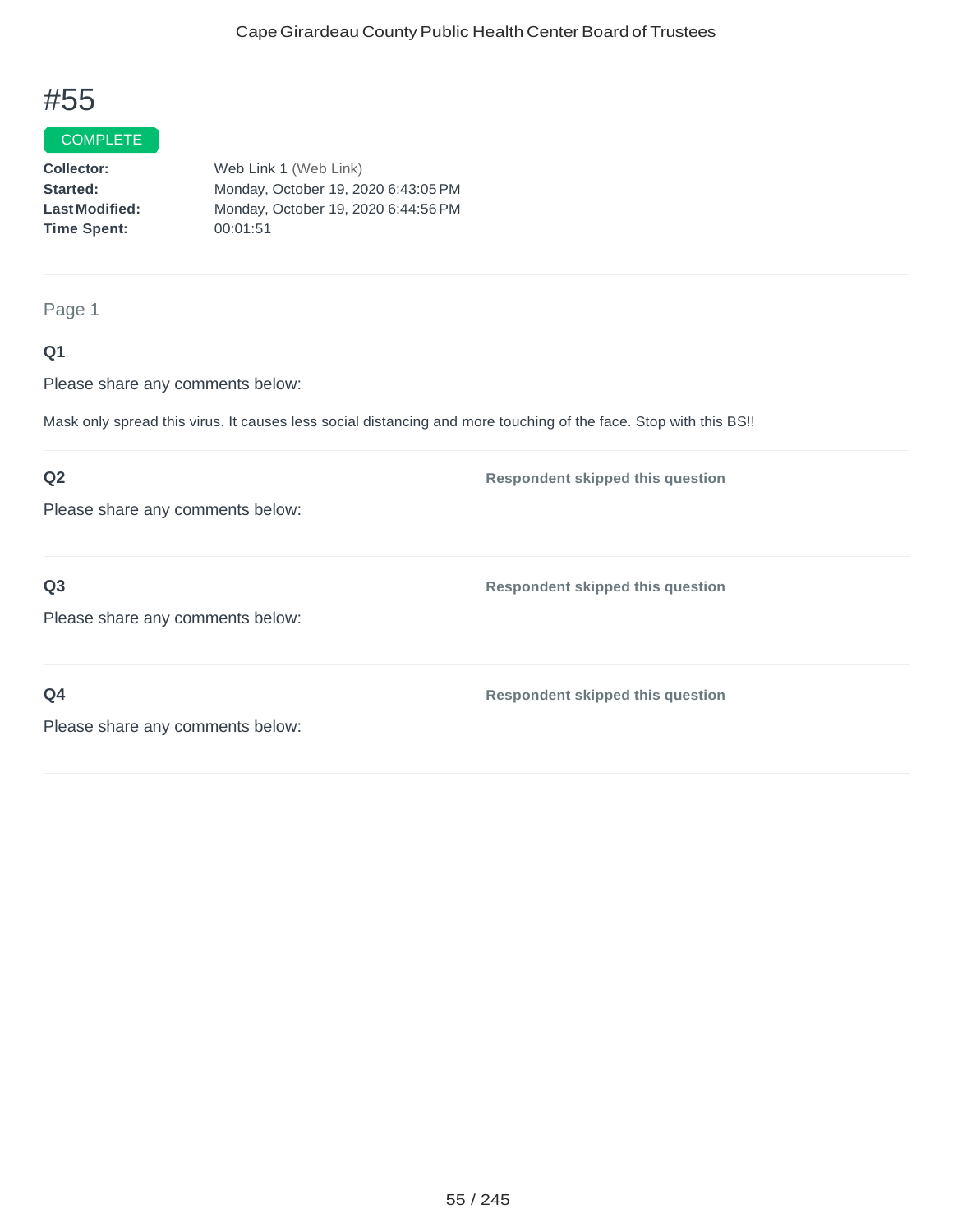#### COMPLETE

**Collector: Started: LastModified: Time Spent:**  Web Link 1 (Web Link) Monday, October 19, 2020 6:42:50PM Monday, October 19, 2020 6:45:42PM 00:02:52

Page 1

#### **Q1**

Please share any comments below:

Please keep the mask mandate until we beat this terrible pandemic. It's comforting to see everyone masked up even though you have to force them to do a lifesaving act.

### **Q2**

Please share any comments below:

**Q3**

Please share any comments below:

**Q4**

**Respondent skipped this question**

**Respondent skipped this question**

**Respondent skipped this question**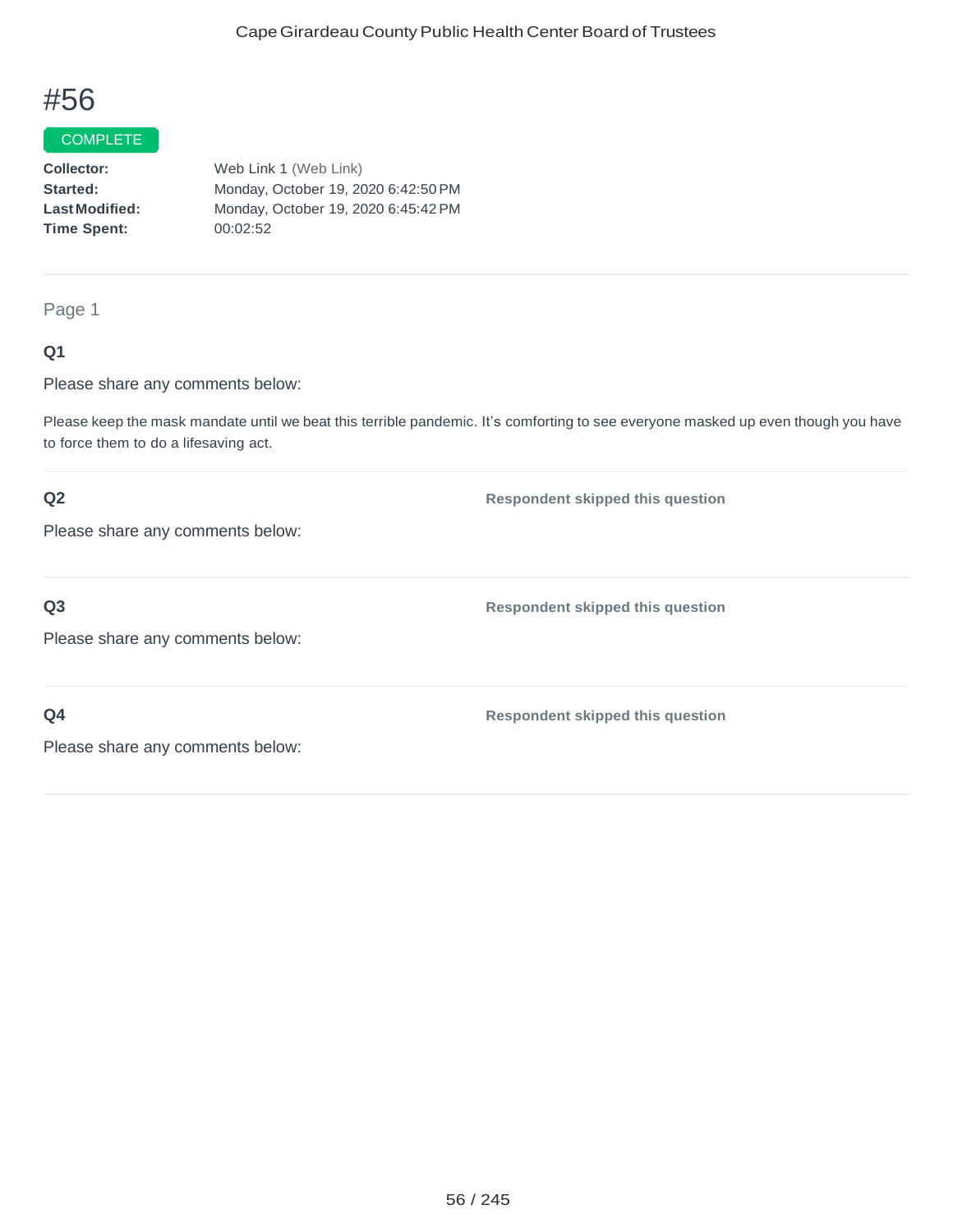## **COMPLETE**

**Collector: Started: LastModified: Time Spent:**  Web Link 1 (Web Link) Monday, October 19, 2020 6:41:36PM Monday, October 19, 2020 6:46:29PM 00:04:52

Page 1

#### **Q1**

Please share any comments below:

With Covid 19 a worse threat than ever, PLEASE extend the mask mandate and, if possible, add more restrictions. In addition to masks and distancing, Southern Illinois counties now have no indoor dining/drinking and groups of 25 or less. That would be a good start. Thank you for watching over the health of our county.

| Q2                               | <b>Respondent skipped this question</b> |
|----------------------------------|-----------------------------------------|
| Please share any comments below: |                                         |
|                                  |                                         |
| Q <sub>3</sub>                   | <b>Respondent skipped this question</b> |
| Please share any comments below: |                                         |
|                                  |                                         |
| Q <sub>4</sub>                   | <b>Respondent skipped this question</b> |
| Please share any comments below: |                                         |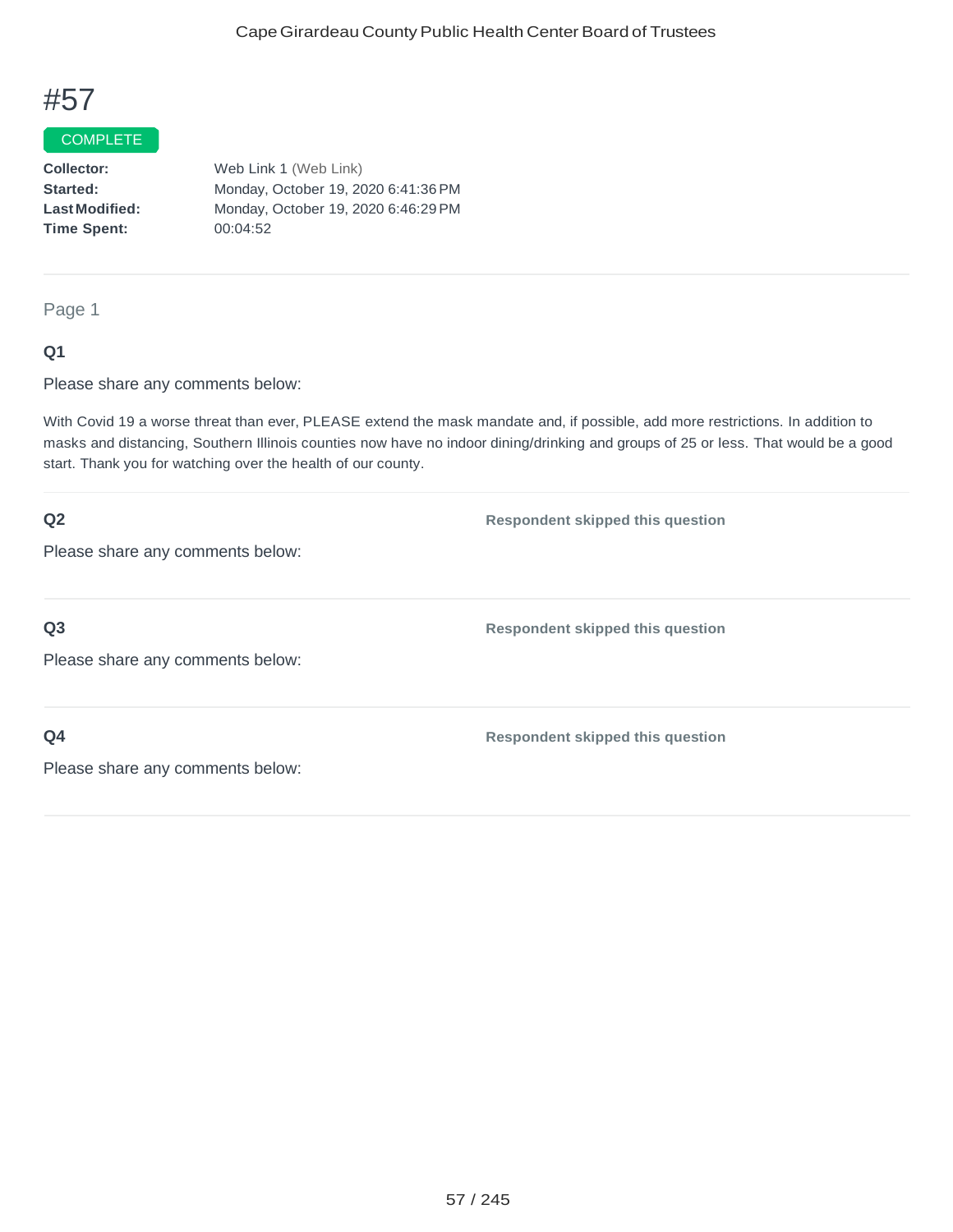## **COMPLETE**

**Collector: Started: LastModified: Time Spent:**  Web Link 1 (Web Link) Monday, October 19, 2020 6:44:19PM Monday, October 19, 2020 6:46:40PM 00:02:21

Page 1

### **Q1**

Please share any comments below:

Lift the mandatory mask wearing. Let people decide when they need it. Luckily, the few businesses I frequent are not enforcing it.

## **Q2**

Please share any comments below:

**Q3**

**Respondent skipped this question**

**Respondent skipped this question**

Please share any comments below:

**Q4**

**Respondent skipped this question**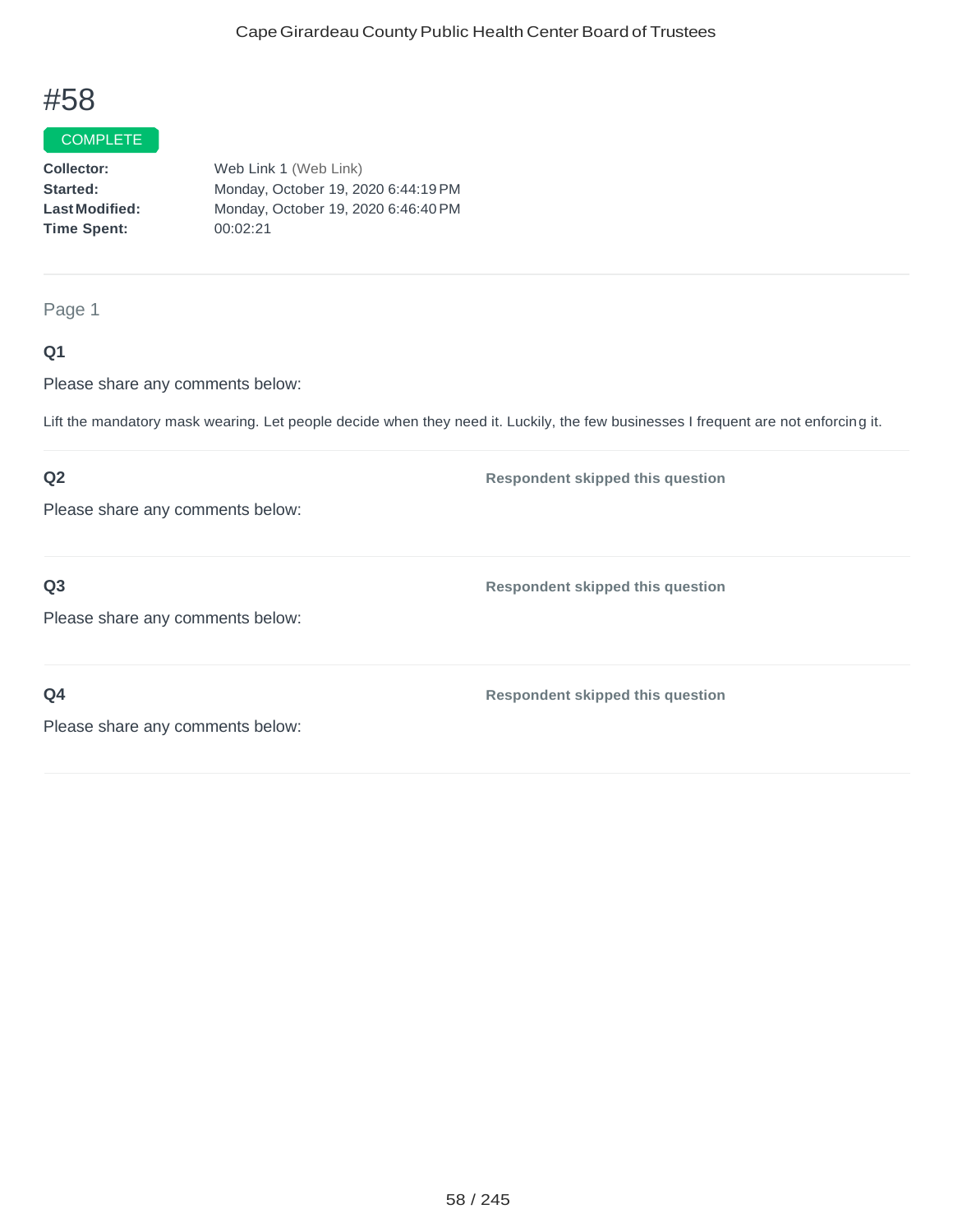## **COMPLETE**

**Collector: Started: LastModified: Time Spent:** Web Link 1 (Web Link) Monday, October 19, 2020 6:46:52PM Monday, October 19, 2020 6:48:14PM 00:01:22

Page 1

## **Q1**

Please share any comments below:

Please keep the mask mandate!!

### **Q2**

Please share any comments below:

**Q3**

Please share any comments below:

**Q4**

**Respondent skipped this question**

**Respondent skipped this question**

**Respondent skipped this question**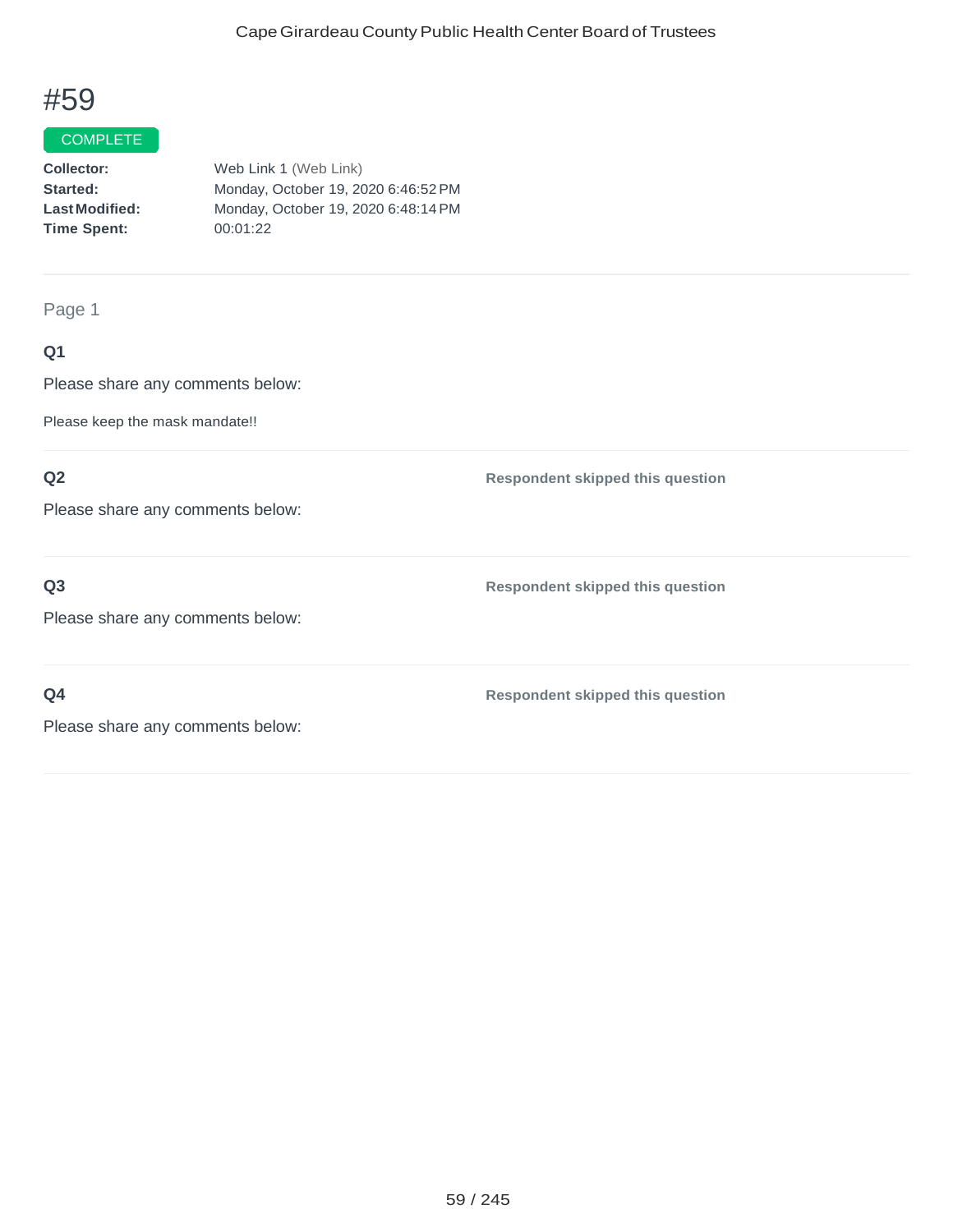#### COMPLETE

**Collector: Started: LastModified: Time Spent:**  Web Link 1 (Web Link) Monday, October 19, 2020 6:45:21PM Monday, October 19, 2020 6:51:38PM 00:06:16

Page 1

### **Q1**

Please share any comments below:

PLEASE continue the mask mandate. Even with the mandate in place, there are SO many idiots who don't wear masks. I have been in local businesses where the employees are not wearing masks. If you drop the order, I won't feel comfortable going ANYWHERE!

## **Q2** Please share any comments below: **Respondent skipped this question Q3** Please share any comments below: **Respondent skipped this question Q4** Please share any comments below: **Respondent skipped this question**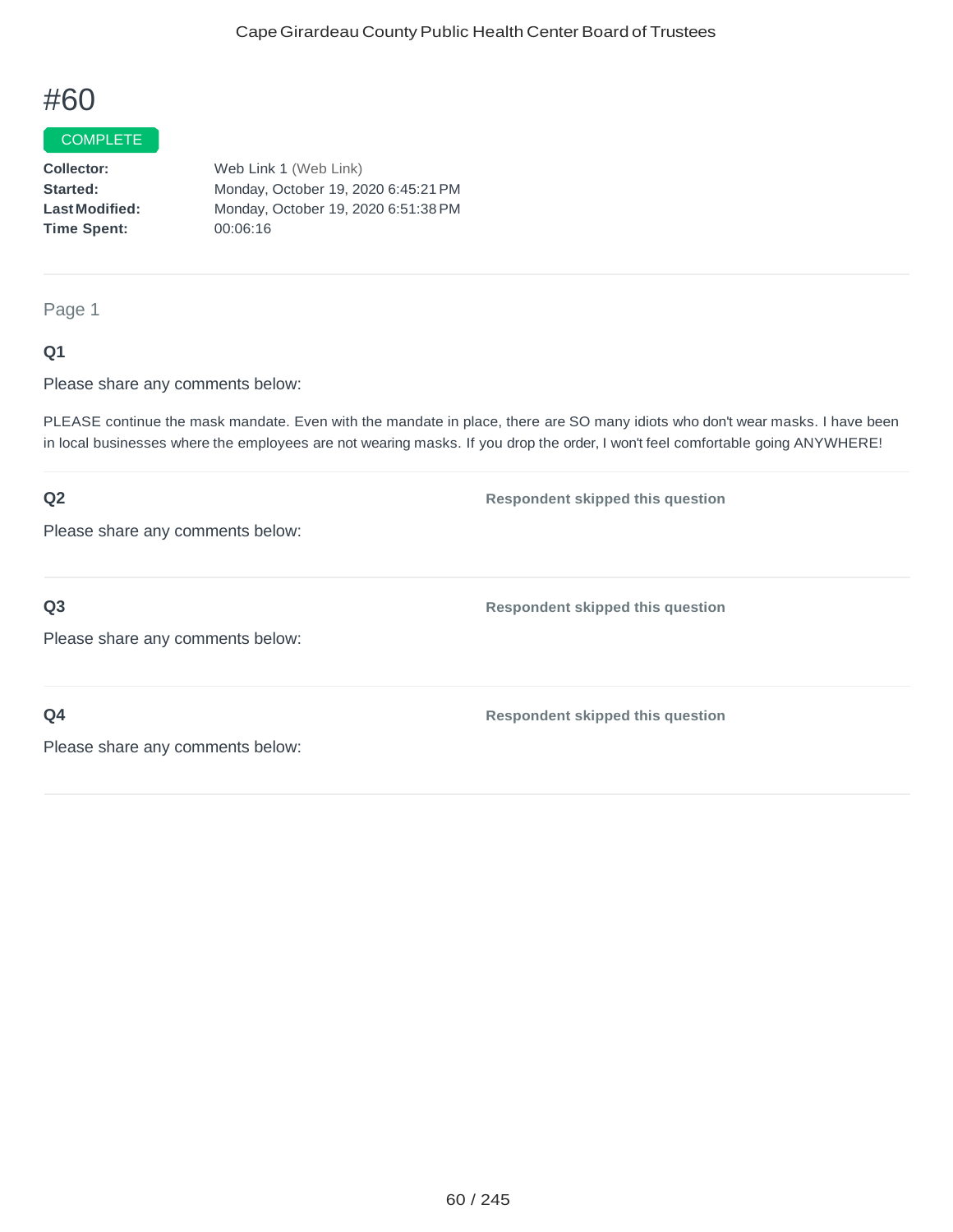#### COMPLETE

**Collector: Started: LastModified: Time Spent:**  Web Link 1 (Web Link) Monday, October 19, 2020 6:44:02PM Monday, October 19, 2020 6:54:09PM 00:10:06

Page 1

#### **Q1**

Please share any comments below:

I welcomed the mask mandate order and have followed it's guidelines. However I am frequently seeing more and more individuals not complying and choosing to walk into establishments with no mask on and when confronted telling store employees they will not put on a mask. I have personally seen one business in Cape Girardeau ask a couple to leave the store. The whole problem with the mask order is there is no penalty for non compliance that I am aware of. The dog doesn't bite because it has no teeth.

| Q2                               | <b>Respondent skipped this question</b> |
|----------------------------------|-----------------------------------------|
| Please share any comments below: |                                         |
|                                  |                                         |
| Q <sub>3</sub>                   | <b>Respondent skipped this question</b> |
| Please share any comments below: |                                         |
|                                  |                                         |
| Q <sub>4</sub>                   | <b>Respondent skipped this question</b> |
| Please share any comments below: |                                         |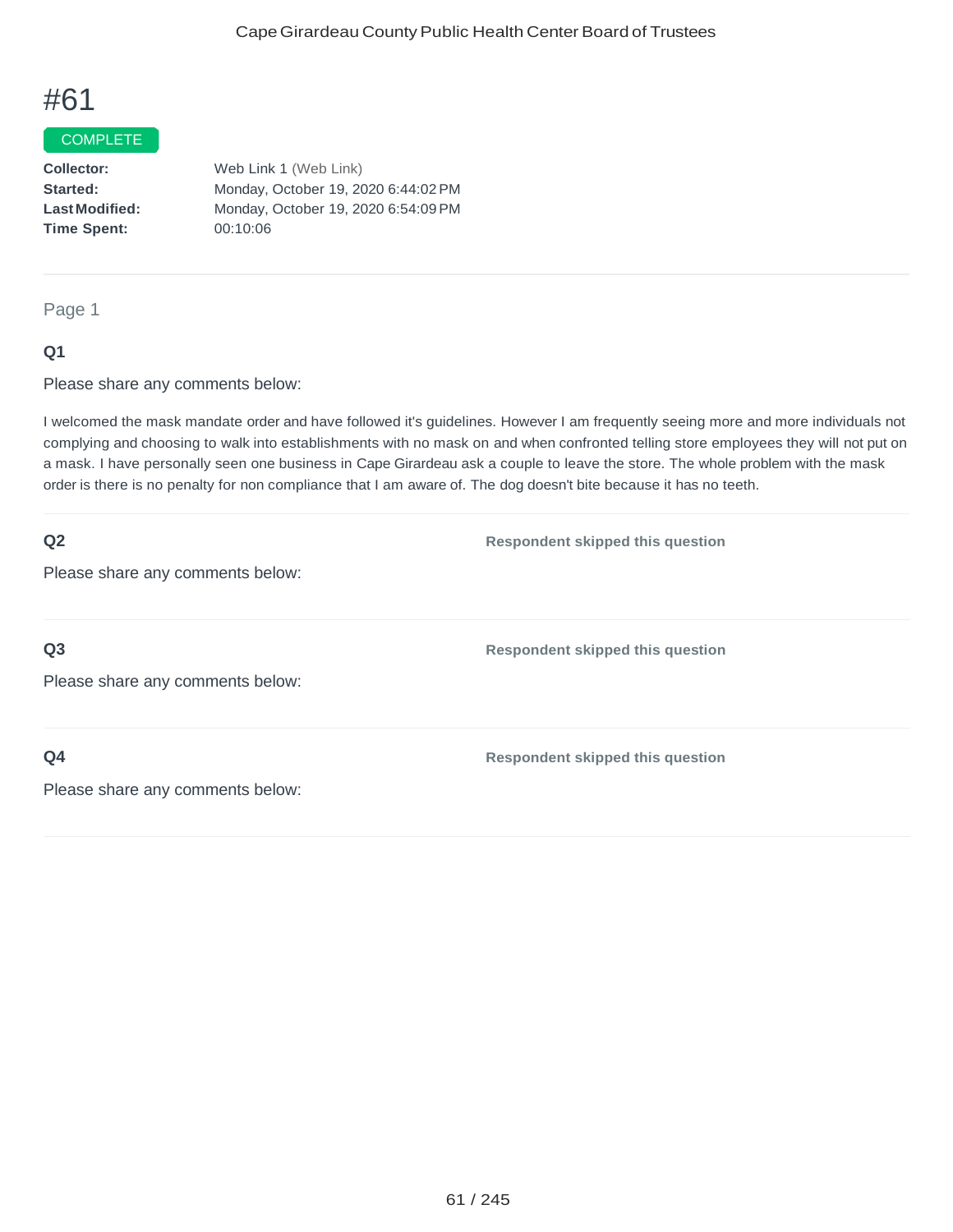## **COMPLETE**

**Collector: Started: LastModified: Time Spent:**  Web Link 1 (Web Link) Monday, October 19, 2020 6:55:22PM Monday, October 19, 2020 6:57:40PM 00:02:17

#### Page 1

### **Q1**

Please share any comments below:

Extend the mask wearing and make it mandatory to wear it in public

### **Q2**

Please share any comments below:

### **Q3**

Please share any comments below:

**Q4**

**Respondent skipped this question**

**Respondent skipped this question**

**Respondent skipped this question**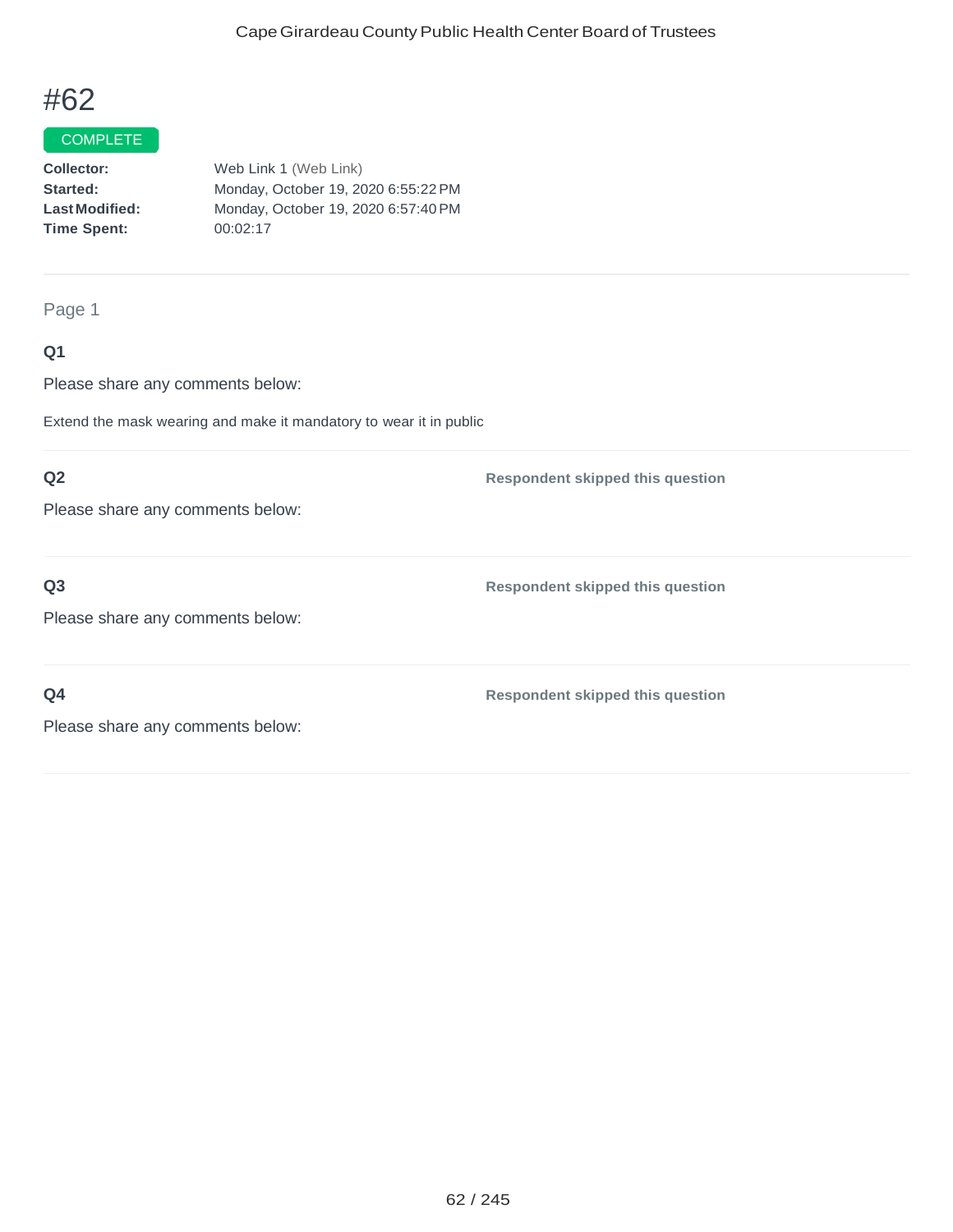#### COMPLETE

**Collector: Started: LastModified: Time Spent:**  Web Link 1 (Web Link) Monday, October 19, 2020 6:59:19PM Monday, October 19, 2020 7:01:28PM 00:02:09

#### Page 1

### **Q1**

Please share any comments below:

Obviously the mask mandate is not controlling the spread of COVID in Cape County. Numbers are increasing proportionally to other surrounding counties with no mandates.

### **Q2**

Please share any comments below:

Get. Rid. Of. The. Ridiculous. Mask. Mandate!!

**Q3**

Please share any comments below:

### **Q4**

**Respondent skipped this question**

**Respondent skipped this question**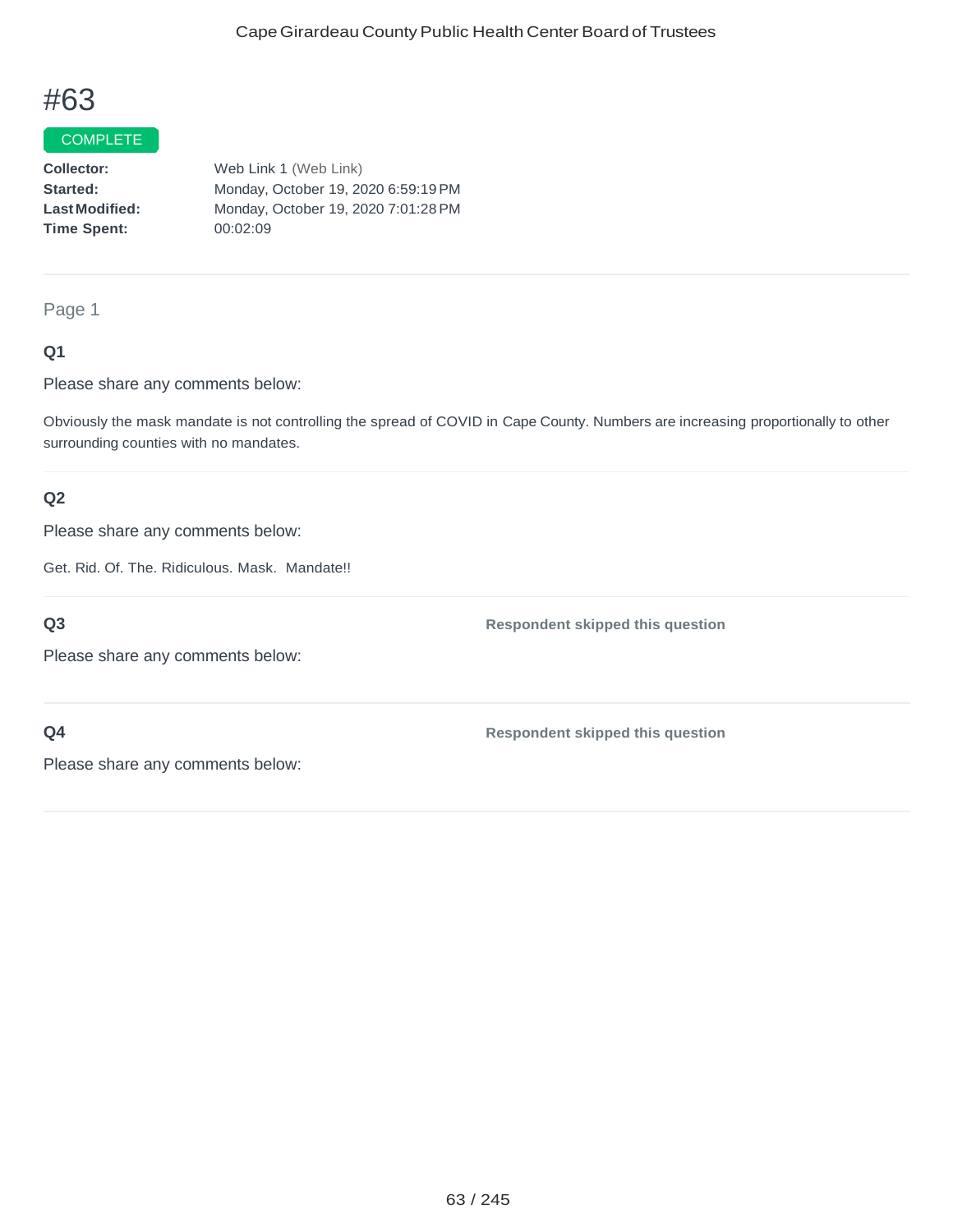#### COMPLETE

**Collector: Started: LastModified: Time Spent:**  Web Link 1 (Web Link) Monday, October 19, 2020 6:59:13PM Monday, October 19, 2020 7:05:50PM 00:06:37

#### Page 1

#### **Q1**

Please share any comments below:

Dr Scott Atlas from the White House task force states, per the CDC, widespread mask usage is not effective and in fact can cause other types of harm. It is only recommended for those who are high risk AND in areas of high risk such as crowded venues, etc. The mask mandate has been in effect since July and numbers in this area have only increased. So does it work or not? If it works, the numbers should have went down. If it doesn't , then remove it and allow people to again exercise personal responsibility regarding their own safety and restore the public's faith that you are able to reasonably and logically adjust to scientific information and outcomes and aren't just and bunch of power grabbing bureaucrats who are beholden to the unreasonable hysteria perpetrated by those with another agenda.

#### **Q2**

Please share any comments below:

**Q3**

Please share any comments below:

**Q4**

**Respondent skipped this question**

**Respondent skipped this question**

**Respondent skipped this question**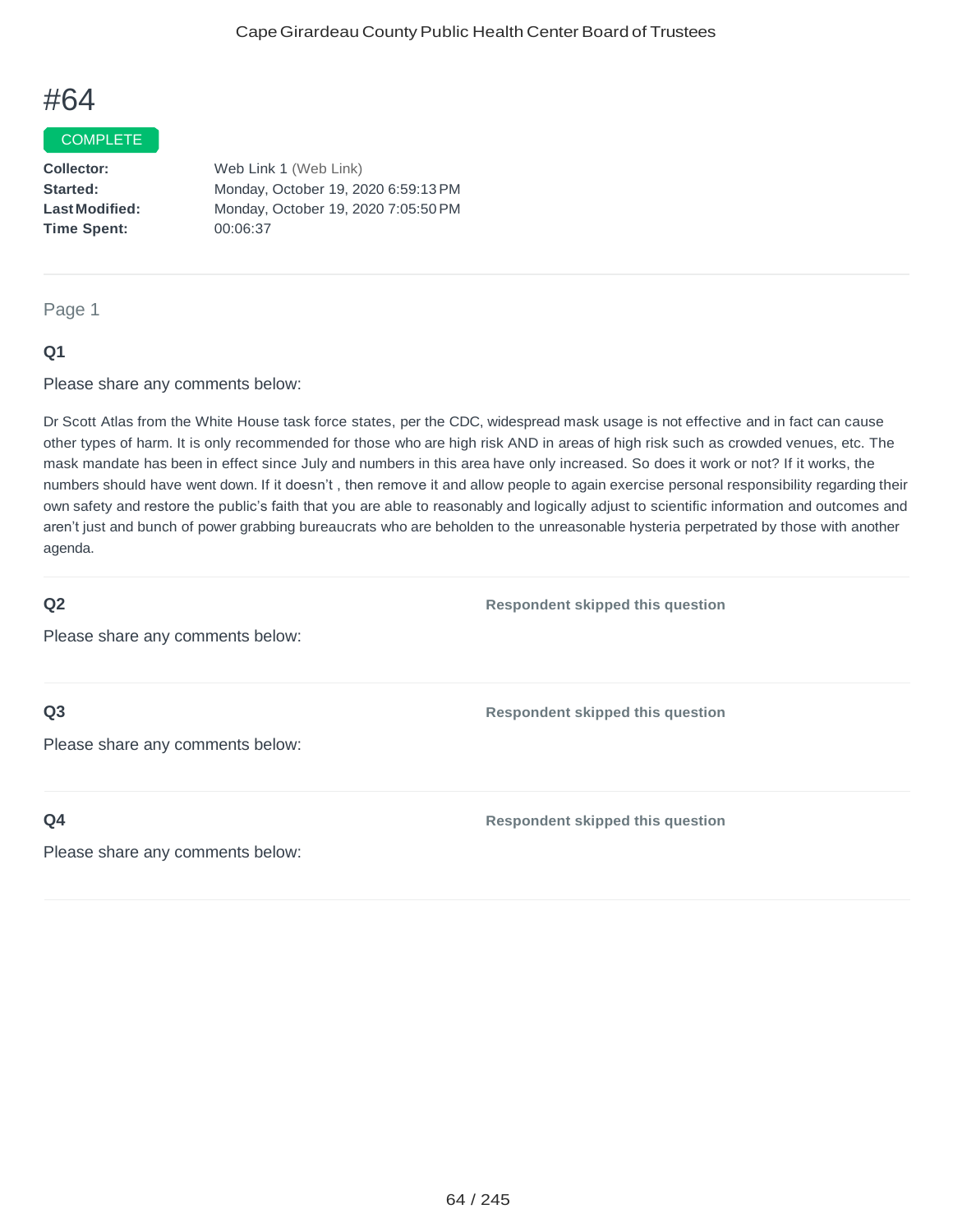#### **COMPLETE**

| <b>Collector:</b>    | Web Link 1 (Web Link)               |
|----------------------|-------------------------------------|
| <b>Started:</b>      | Monday, October 19, 2020 7:18:20 PM |
| <b>LastModified:</b> | Monday, October 19, 2020 7:20:15 PM |
| <b>Time Spent:</b>   | 00:01:55                            |
|                      |                                     |

## Page 1

### **Q1**

Please share any comments below:

We need the mask mandate to stay in place between flu season and Covid we need to protect ourselves and others from sharing germs.

#### **Q2**

**Respondent skipped this question**

Please share any comments below:

## **Q3**

Please share any comments below:

**Q4**

**Respondent skipped this question**

**Respondent skipped this question**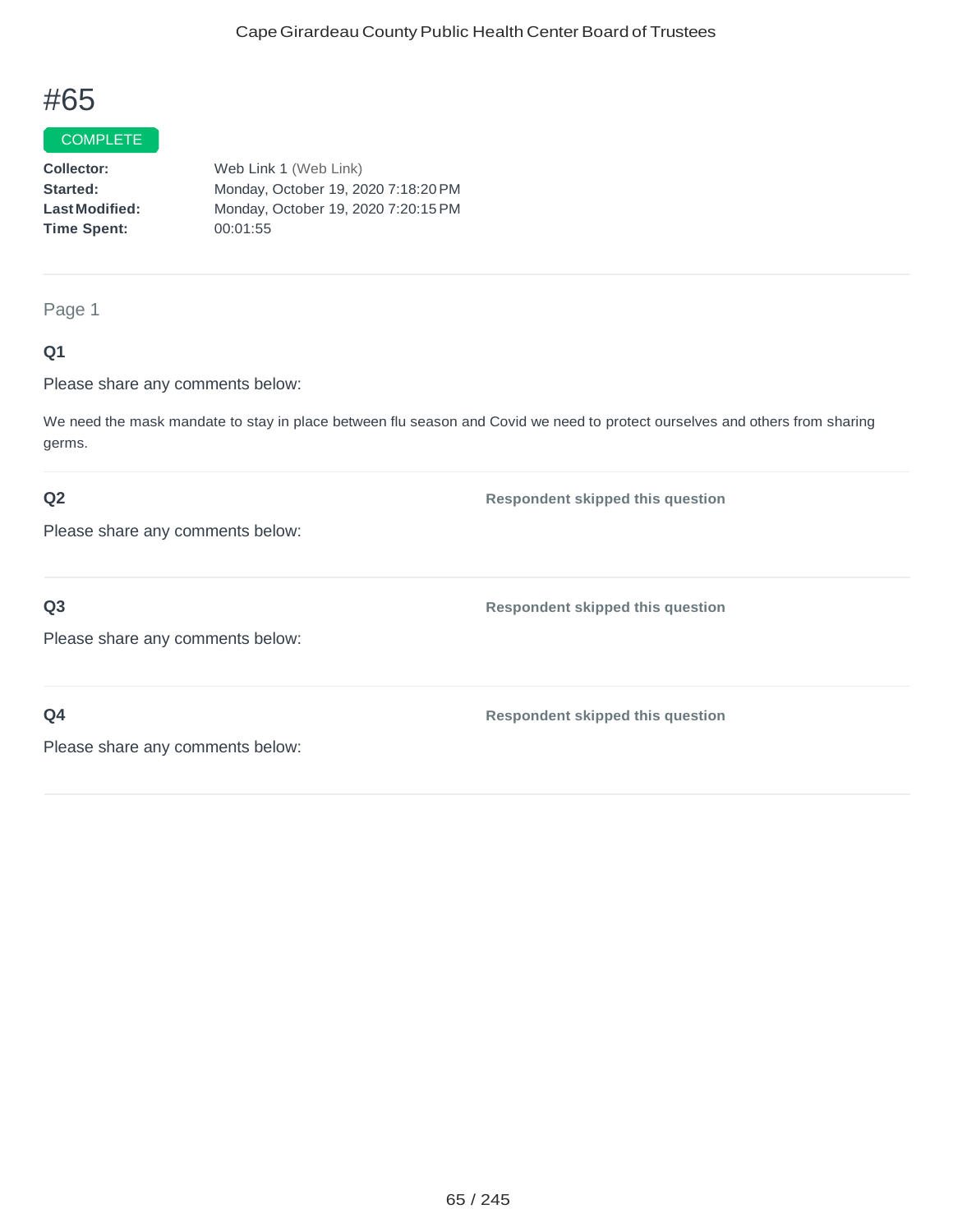#### **COMPLETE**

| <b>Collector:</b>    | Web Link 1 (Web Link)               |
|----------------------|-------------------------------------|
| <b>Started:</b>      | Monday, October 19, 2020 7:18:54 PM |
| <b>LastModified:</b> | Monday, October 19, 2020 7:21:02 PM |
| <b>Time Spent:</b>   | 00:02:07                            |
|                      |                                     |

Page 1

## **Q1**

Please share any comments below:

I respectfully request that you END the mask mandate.

## **Q2**

Please share any comments below:

### **Q3**

Please share any comments below:

**Q4**

**Respondent skipped this question**

**Respondent skipped this question**

**Respondent skipped this question**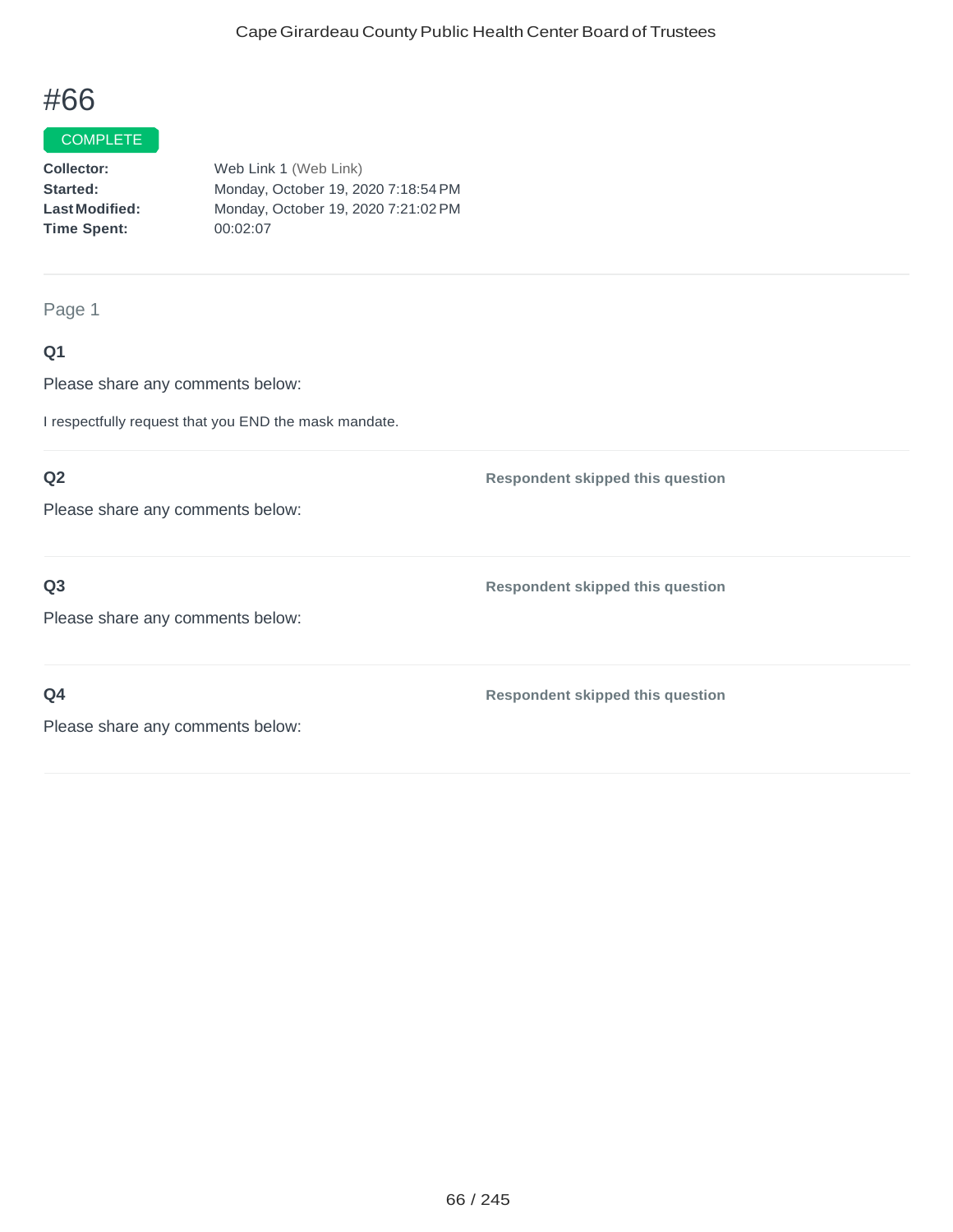#### COMPLETE

**Collector: Started: LastModified: Time Spent:**  Web Link 1 (Web Link) Monday, October 19, 2020 7:38:53PM Monday, October 19, 2020 7:41:12PM 00:02:19

Page 1

#### **Q1**

Please share any comments below:

This is bullshit. We're being held hostage. There are roughly 79,000 souls in Cape County and you people are fear mongering due to an infection rate of 3.2%. This isn't about health. This is about control and kowtowing to fear.

## **Q2** Please share any comments below: **Respondent skipped this question Q3** Please share any comments below: **Respondent skipped this question Q4** Please share any comments below: **Respondent skipped this question**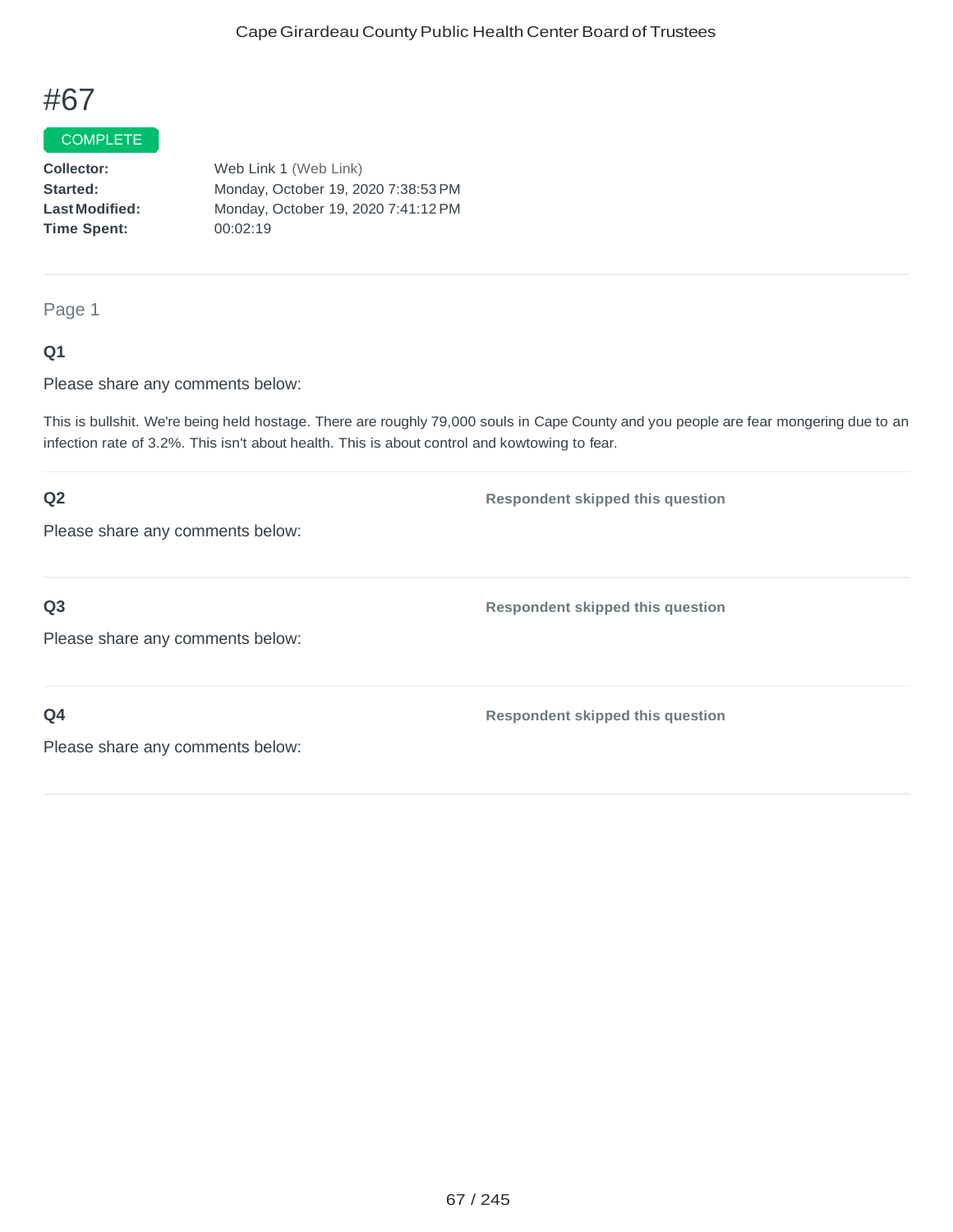## **COMPLETE**

**Collector: Started: LastModified: Time Spent:**  Web Link 1 (Web Link) Monday, October 19, 2020 7:41:40PM Monday, October 19, 2020 7:43:35PM 00:01:54

Page 1

### **Q1**

Please share any comments below:

I strongly recommend continuing the mask mandate.

### **Q2**

Please share any comments below:

### **Q3**

Please share any comments below:

**Q4**

**Respondent skipped this question**

**Respondent skipped this question**

**Respondent skipped this question**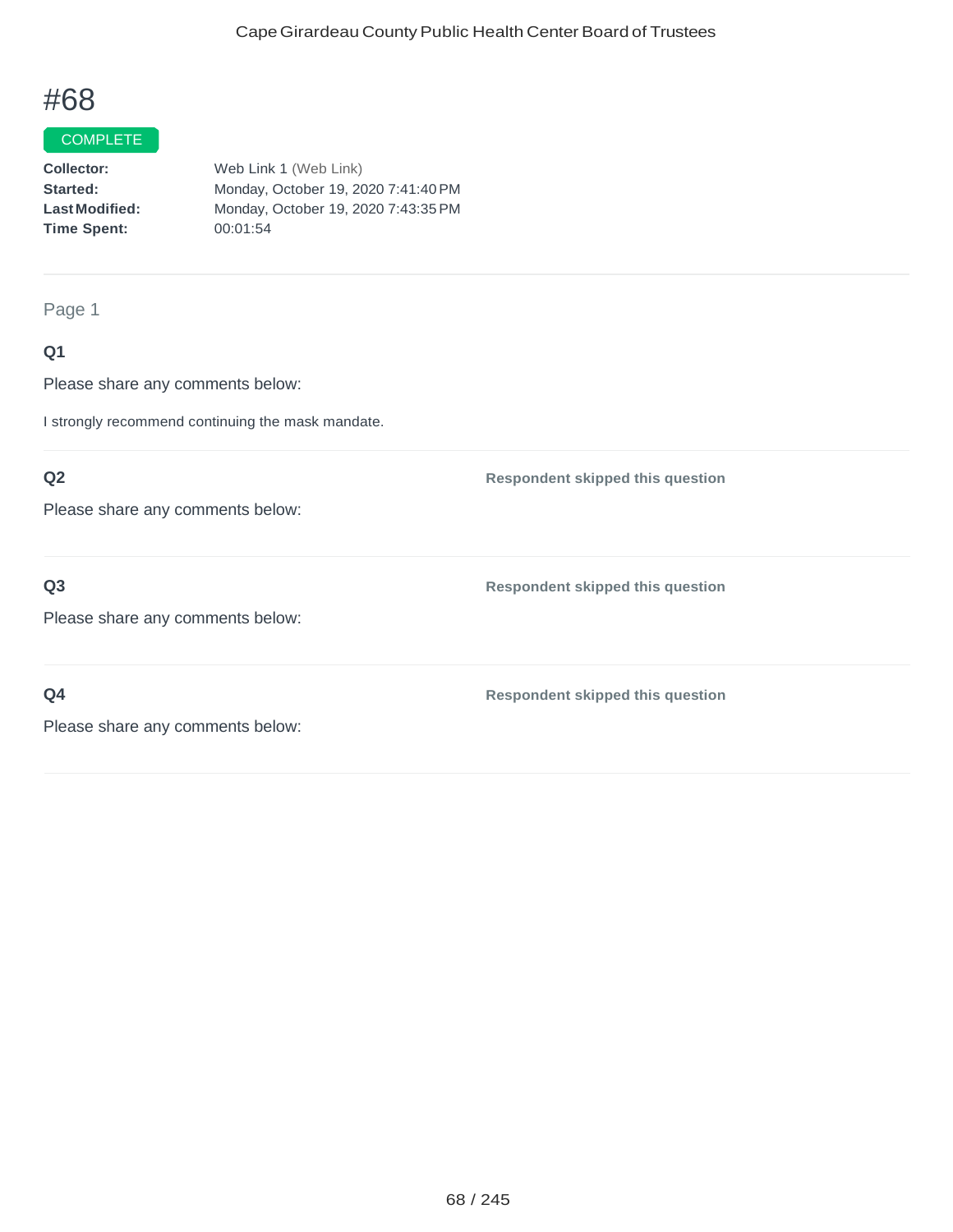#### COMPLETE

**Collector: Started: LastModified: Time Spent:**  Web Link 1 (Web Link) Monday, October 19, 2020 7:45:54PM Monday, October 19, 2020 7:48:52PM 00:02:58

#### Page 1

### **Q1**

Please share any comments below:

Masks mandates should be at the discretion of the business owner, similar to shoes and shirts.

#### **Q2**

Please share any comments below:

Communicable disease information should be expanded to include all communicable diseases afflicting our county.

### **Q3**

Please share any comments below:

In efforts to support or show no support of the public opinion hypothesis that Covid-19 is not as deadly as the flu, comparison information should be collected and reported.

#### **Q4**

**Respondent skipped this question**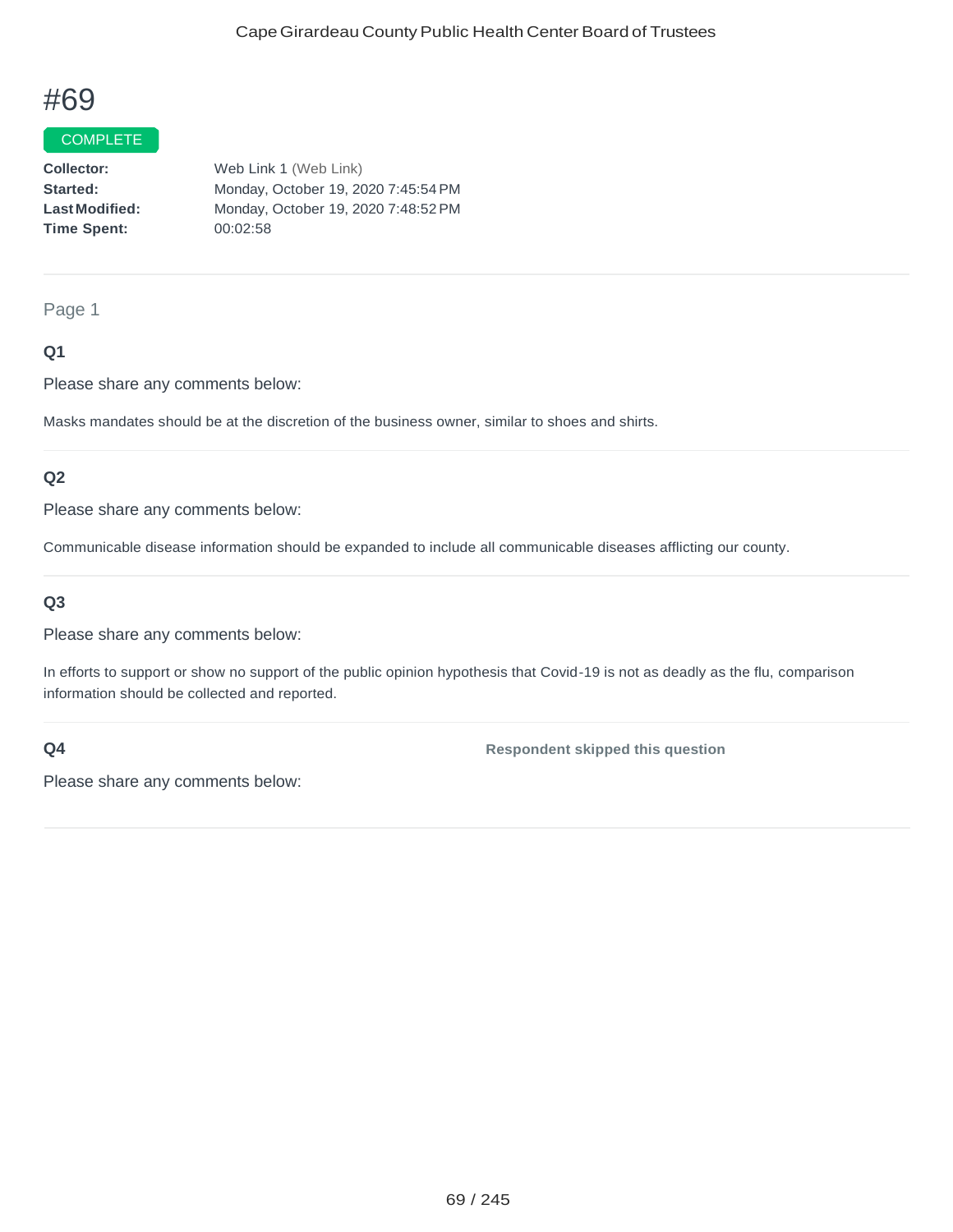#### COMPLETE

**Collector: Started: LastModified: Time Spent:**  Web Link 1 (Web Link) Monday, October 19, 2020 7:48:04PM Monday, October 19, 2020 7:54:25PM 00:06:20

#### Page 1

### **Q1**

Please share any comments below:

Please continue the mask mandate. Masks have been proven effective. Without the mandate, many people won't have the courtesy to wear them.

#### **Q2**

**Respondent skipped this question**

Please share any comments below:

## **Q3**

Please share any comments below:

**Q4**

**Respondent skipped this question**

**Respondent skipped this question**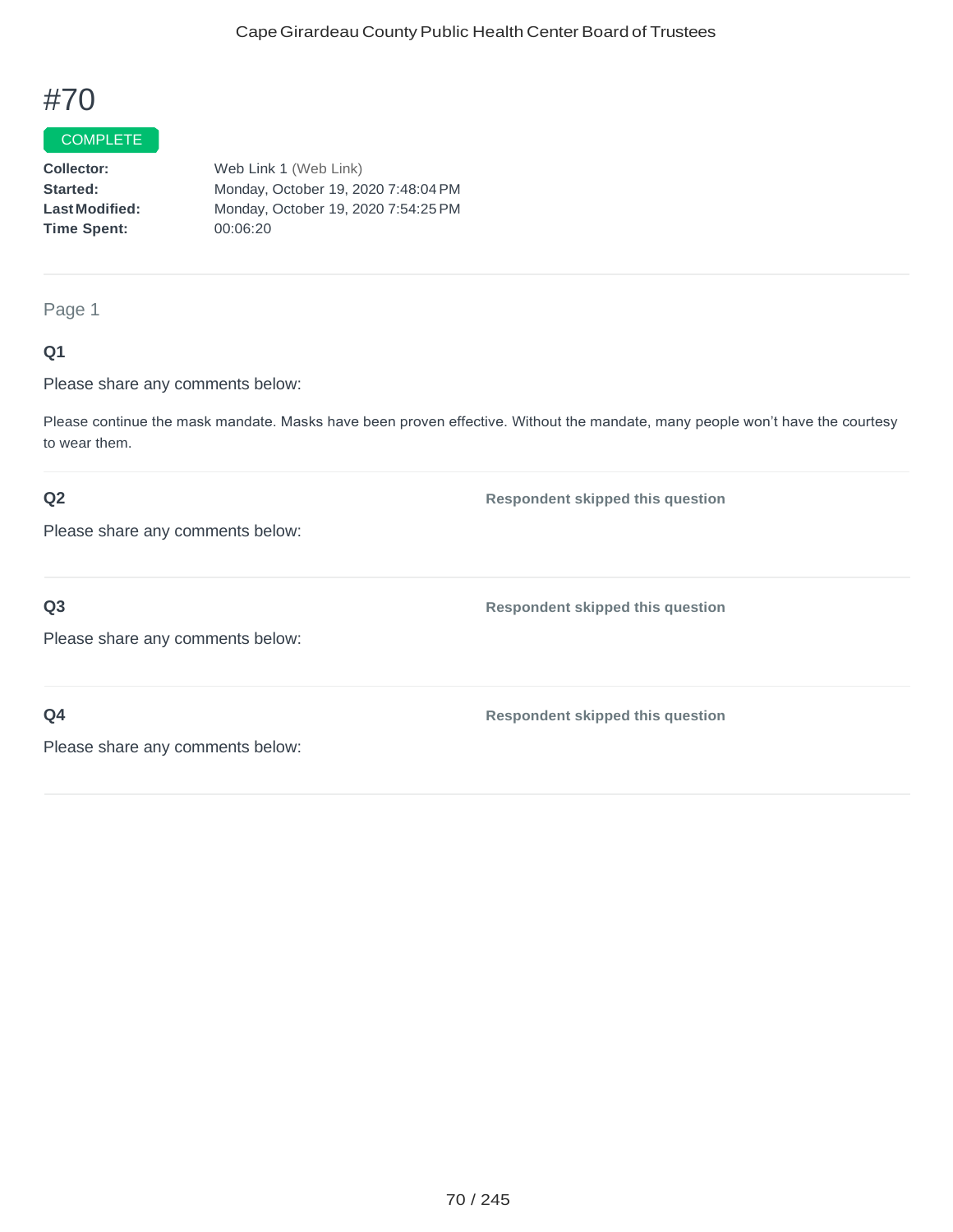#### COMPLETE

**Collector: Started: LastModified: Time Spent:**  Web Link 1 (Web Link) Monday, October 19, 2020 7:52:20PM Monday, October 19, 2020 7:56:45PM 00:04:24

## Page 1

#### **Q1**

Please share any comments below:

I beg that you will please do away with the mask wearing in Cape Girardeau. I have been having such a hard time with my breathing after wearing one of those several hours a Day. I know the virus is terrible but so was wearing these masks everyday. Thank you for your time

#### **Q2**

Please share any comments below:

I think the best way is social distance and stay away from large groups would be the best thing.

#### **Q3**

**Respondent skipped this question**

Please share any comments below:

**Q4**

**Respondent skipped this question**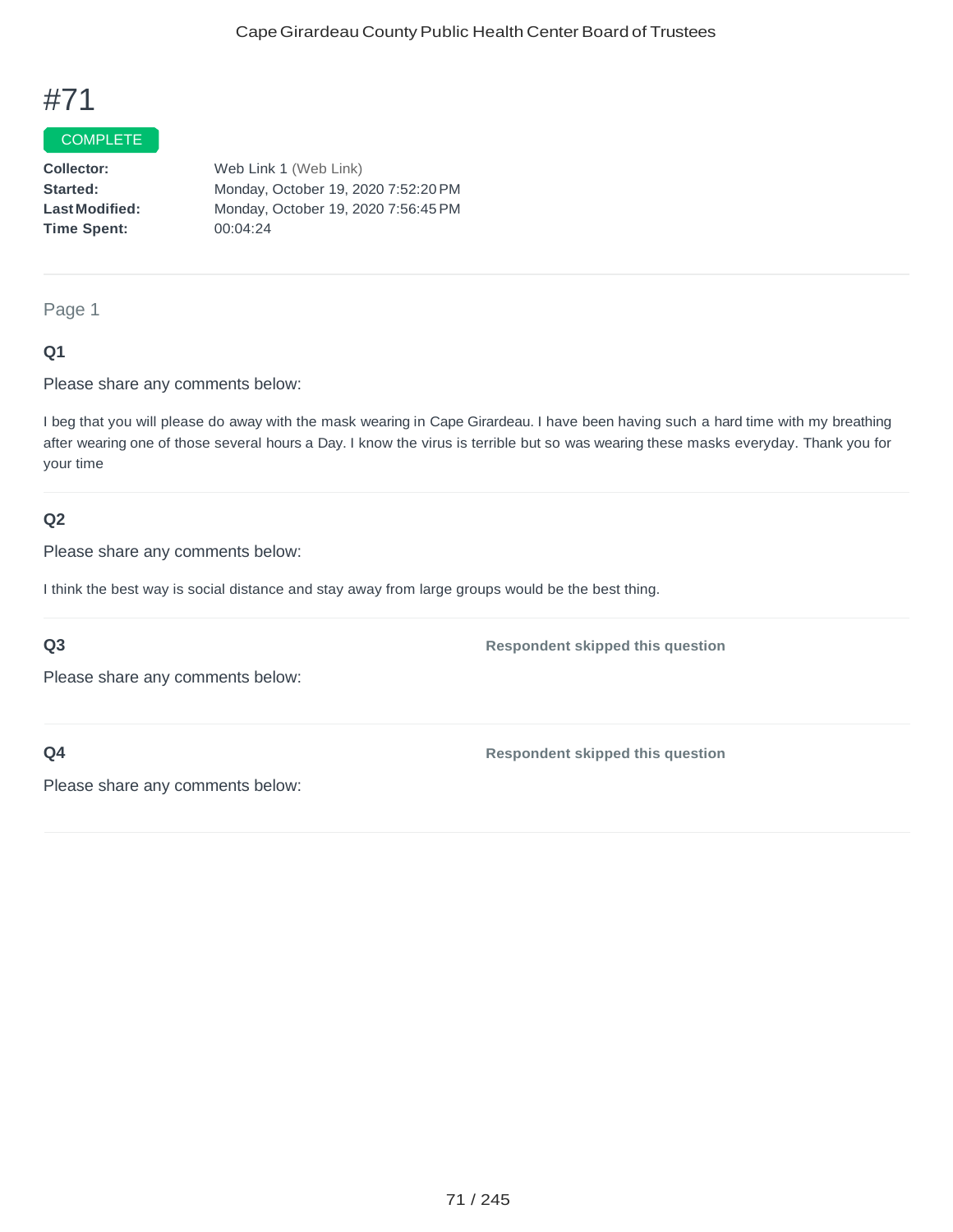## **COMPLETE**

**Collector: Started: LastModified: Time Spent:**  Web Link 1 (Web Link) Monday, October 19, 2020 7:57:04PM Monday, October 19, 2020 7:57:54PM 00:00:49

Page 1

## **Q1**

Please share any comments below:

Extend the mask mandate

### **Q2**

Please share any comments below:

Put teeth in it by fines for businesses that don't enforce patrons and staff must wear.

**Q3**

Please share any comments below:

**Respondent skipped this question**

**Q4**

Please share any comments below: **Respondent skipped this question**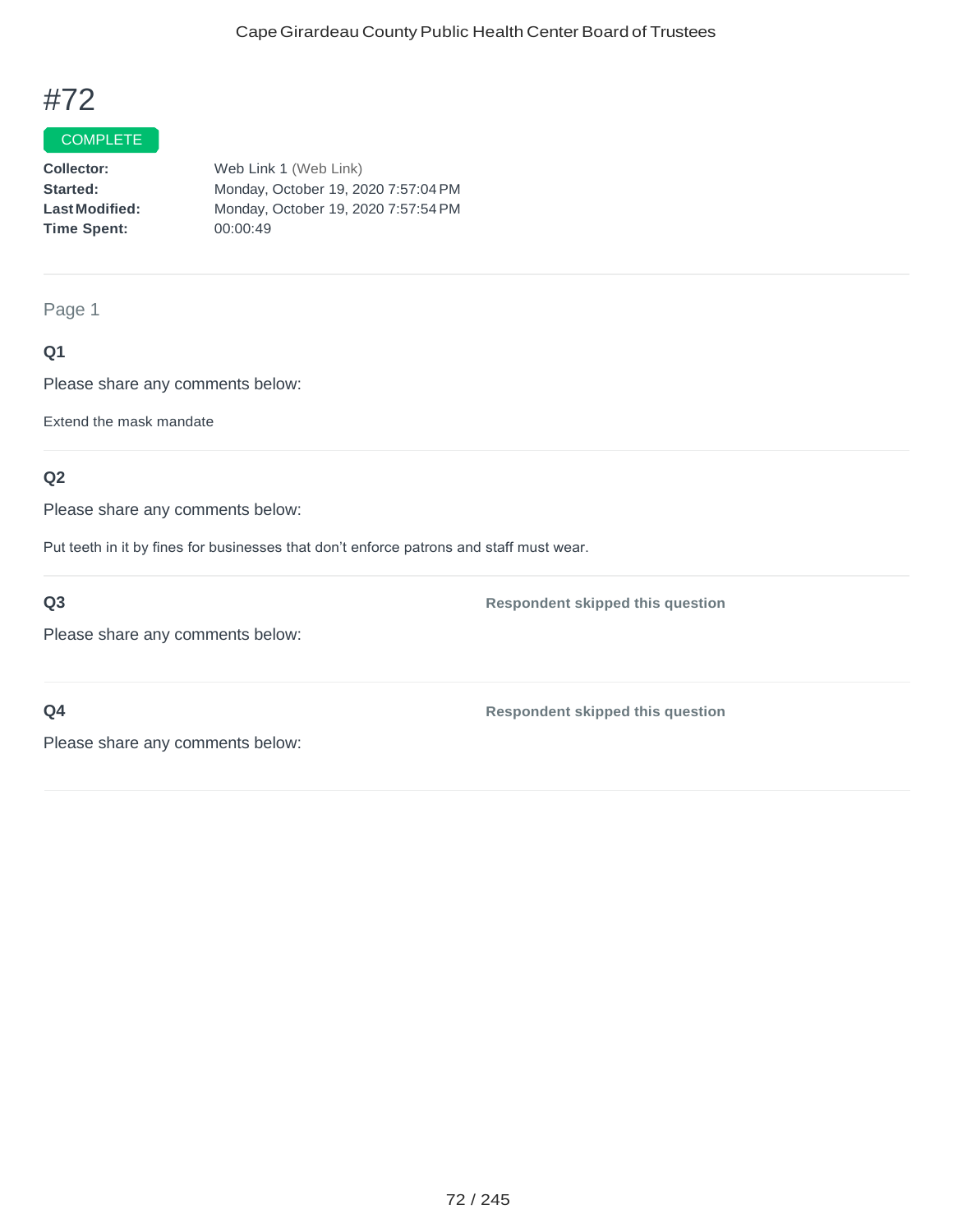### COMPLETE

**Collector: Started: LastModified: Time Spent:** Web Link 1 (Web Link) Monday, October 19, 2020 7:54:19PM Monday, October 19, 2020 7:58:37PM 00:04:18

Page 1

## **Q1**

Please share any comments below:

Keep up and toughen mask mandate. Enforce it.

### **Q2**

Please share any comments below:

Reduce hours of operation and occupancy of bars.

### **Q3**

Please share any comments below:

The city allows events that go against common sense. Craft fair. Haunted hall of horrors. Overcrowding at sportsplex. The City is irresponsible and should be reigned in!

#### **Q4**

**Respondent skipped this question**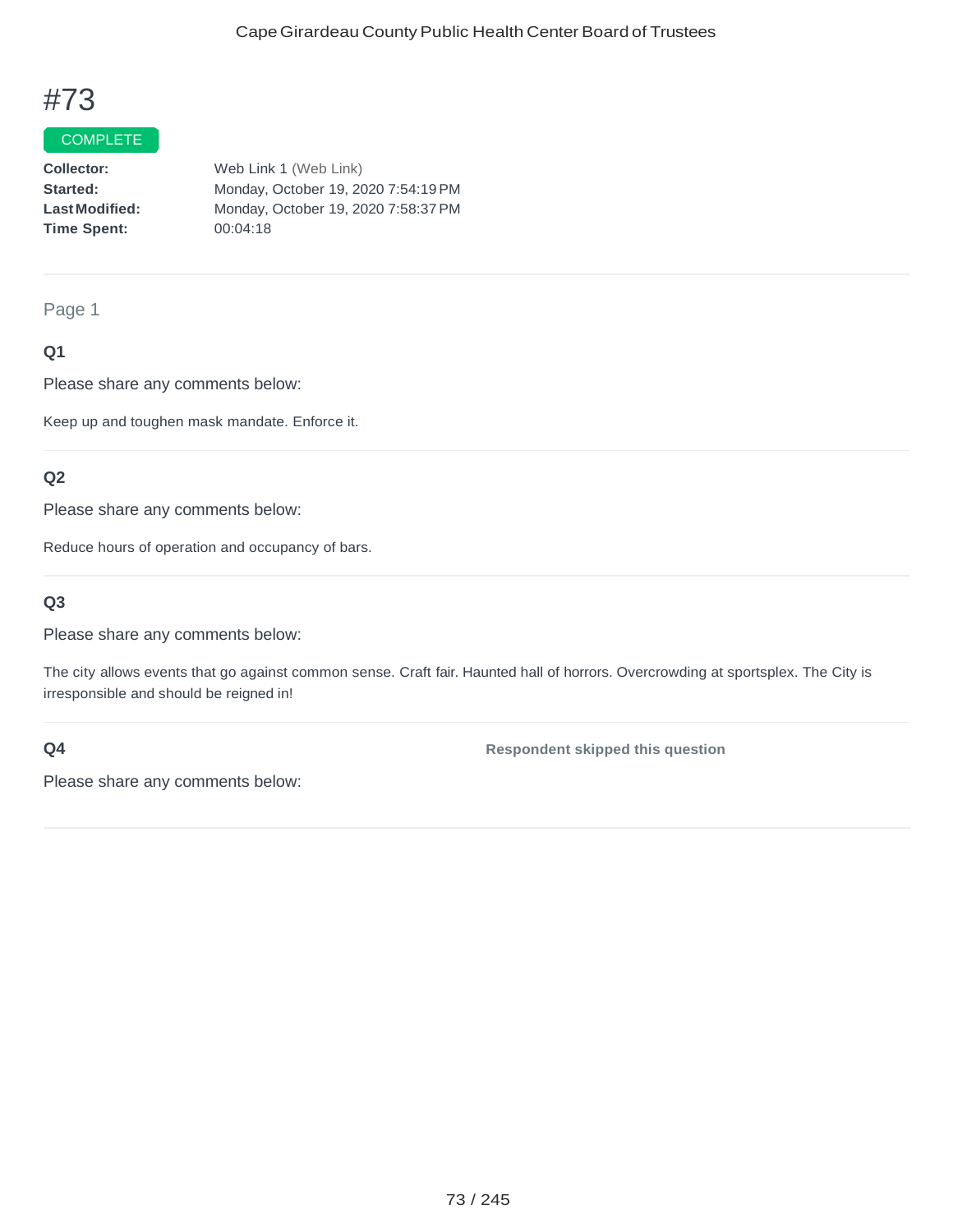### **COMPLETE**

| <b>Collector:</b>    | Web Link 1 (Web Link)               |
|----------------------|-------------------------------------|
| <b>Started:</b>      | Monday, October 19, 2020 7:59:43 PM |
| <b>LastModified:</b> | Monday, October 19, 2020 8:00:31 PM |
| Time Spent:          | 00:00:48                            |
|                      |                                     |

Page 1

## **Q1**

Please share any comments below:

Please extend the mask mandate .

## **Q2**

Please share any comments below:

### **Q3**

**Respondent skipped this question**

**Respondent skipped this question**

Please share any comments below:

**Q4**

**Respondent skipped this question**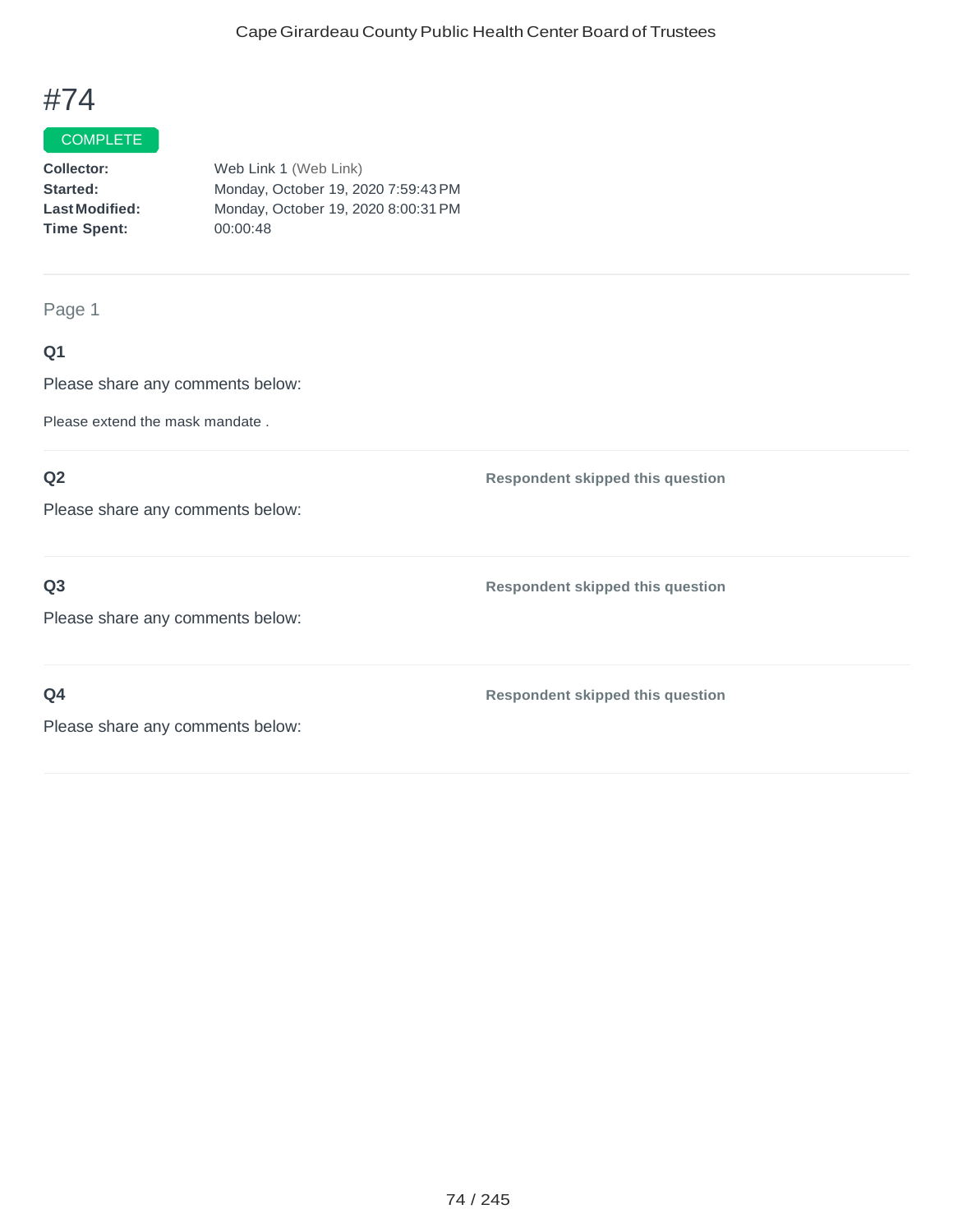### COMPLETE

**Collector: Started: LastModified: Time Spent:**  Web Link 1 (Web Link) Monday, October 19, 2020 7:59:04PM Monday, October 19, 2020 8:00:58PM 00:01:53

Page 1

### **Q1**

Please share any comments below:

Well done folks! I just wanted to share our support in your efforts to keep our community safe by reducing the spread of Covid. I'm in favor of a continued mask ordinance. God bless you all!

## **Q2**

Please share any comments below:

**Q3**

Please share any comments below:

**Q4**

**Respondent skipped this question**

**Respondent skipped this question**

**Respondent skipped this question**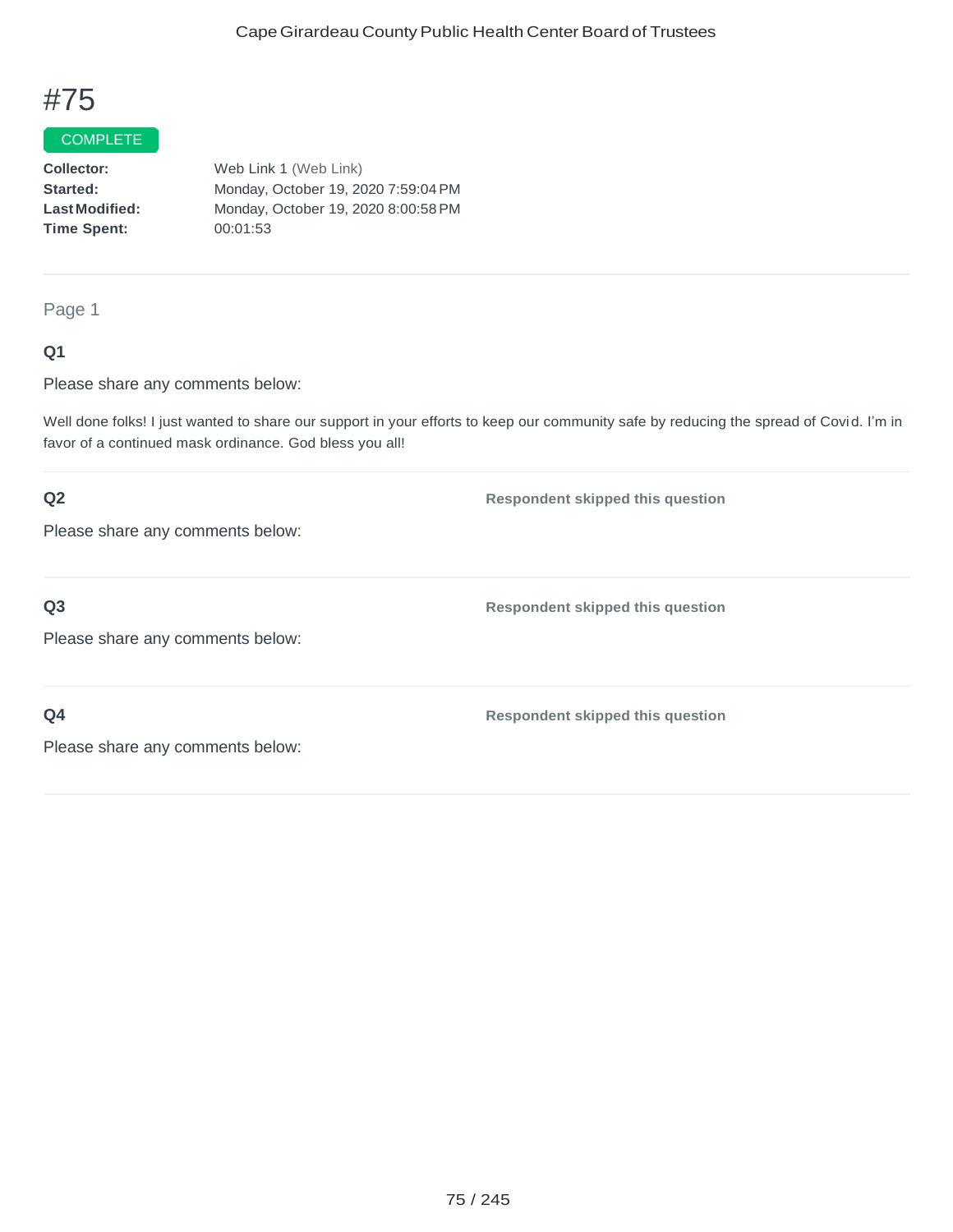## **COMPLETE**

**Collector: Started: LastModified: Time Spent:**  Web Link 1 (Web Link) Monday, October 19, 2020 8:07:23PM Monday, October 19, 2020 8:08:18PM 00:00:55

Page 1

### **Q1**

Please share any comments below:

I agree mask should be wore a little while longer, especially flu season coming up people need to keep there germs to themsel ves.

### **Q2**

**Respondent skipped this question**

Please share any comments below:

**Q3**

**Respondent skipped this question**

Please share any comments below:

**Q4**

**Respondent skipped this question**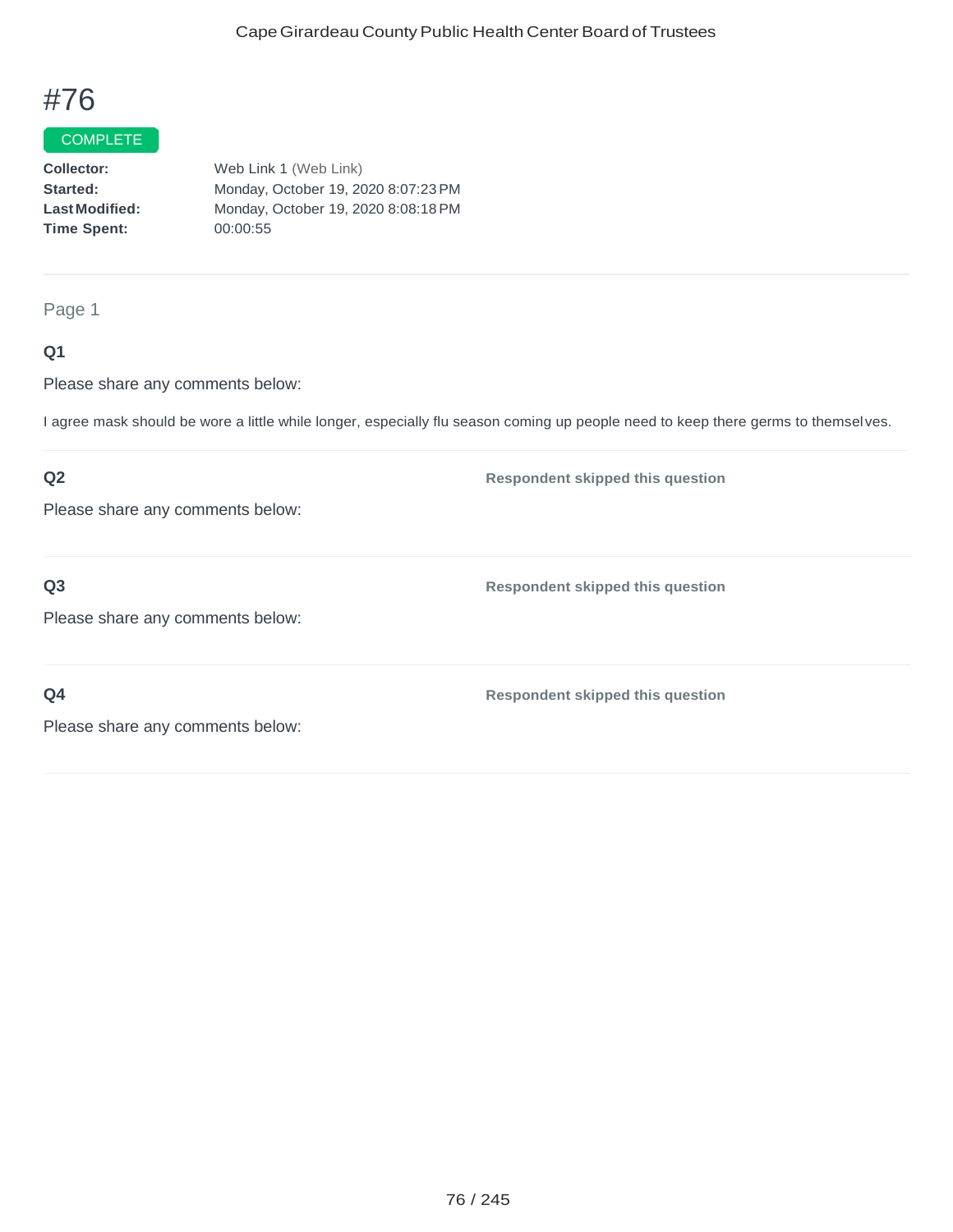### COMPLETE

**Collector: Started: LastModified: Time Spent:**  Web Link 1 (Web Link) Monday, October 19, 2020 8:14:28PM Monday, October 19, 2020 8:17:32PM 00:03:04

#### Page 1

### **Q1**

Please share any comments below:

Obviously numbers continue to rise despite the mask mandate. People wear them improperly and cross contaminate more than before because they are always touching their face.

### **Q2**

Please share any comments below:

It's a false sense of security and people who want to wear a mask can continue to do so.

### **Q3**

Please share any comments below:

Perhaps dr Russell should focus on telling his own employees how to properly take care of covid patients instead of running nebulizers on covid patients in the er hallways and contaminating entire hallways.

### **Q4**

**Respondent skipped this question**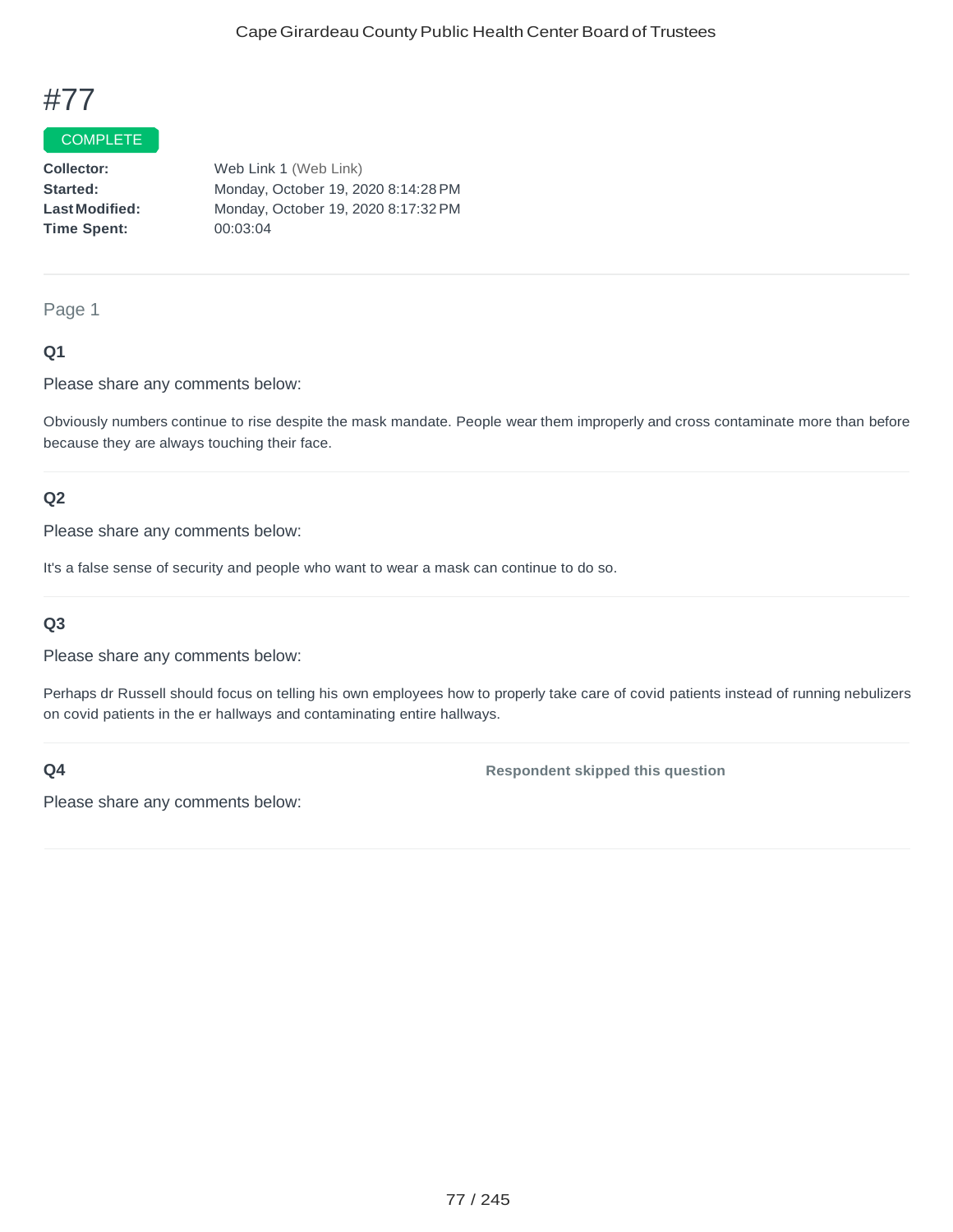#### **COMPLETE**

| <b>Collector:</b>    | Web Link 1 (Web Link)               |
|----------------------|-------------------------------------|
| <b>Started:</b>      | Monday, October 19, 2020 8:17:27 PM |
| <b>LastModified:</b> | Monday, October 19, 2020 8:17:54 PM |
| <b>Time Spent:</b>   | 00:00:27                            |
|                      |                                     |

Page 1

## **Q1**

Please share any comments below:

Please end the mask mandate.

## **Q2**

Please share any comments below:

**Q3**

Please share any comments below:

**Q4**

**Respondent skipped this question**

**Respondent skipped this question**

**Respondent skipped this question**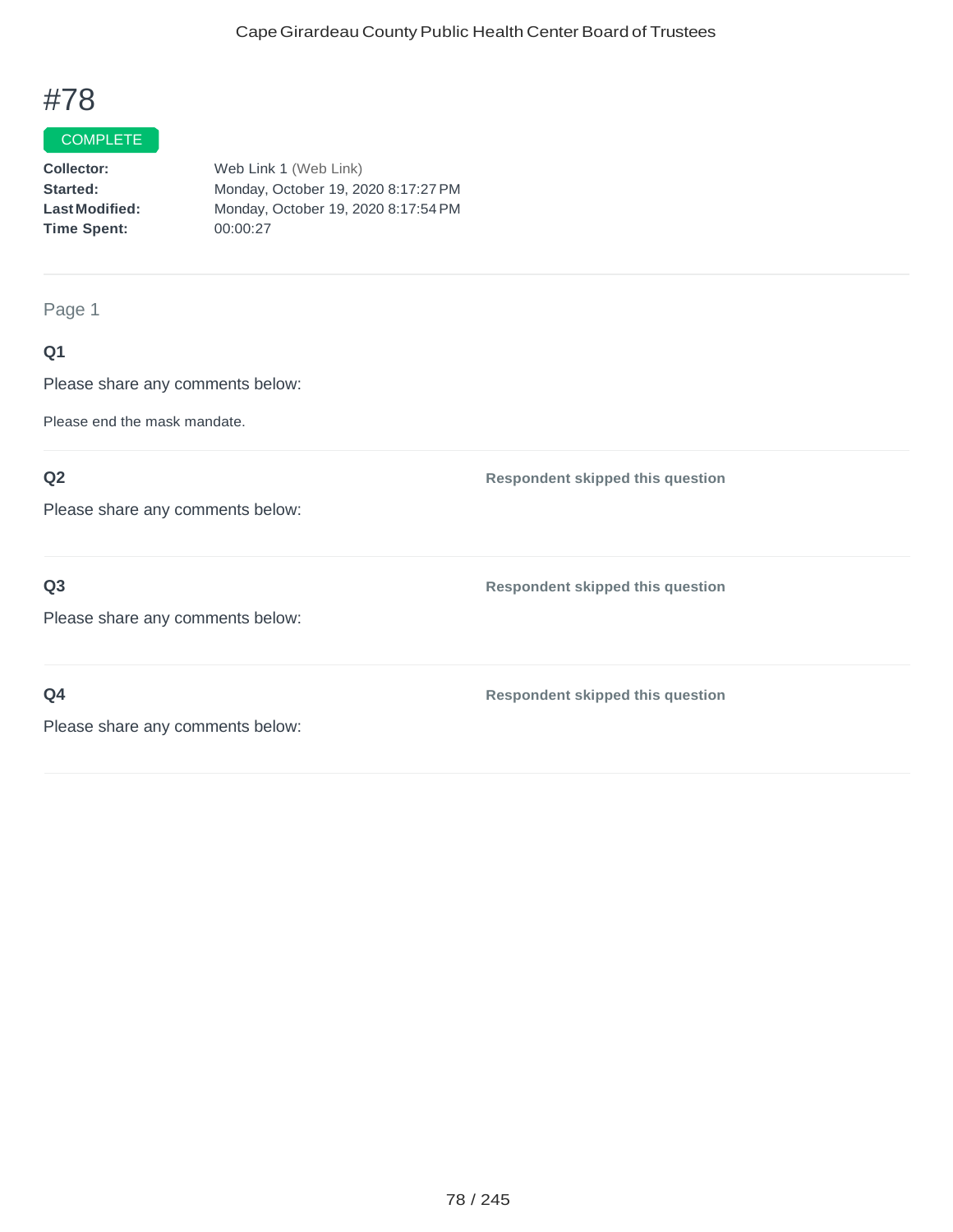#### COMPLETE

**Collector: Started: LastModified: Time Spent:**  Web Link 1 (Web Link) Monday, October 19, 2020 8:14:42PM Monday, October 19, 2020 8:21:07PM 00:06:25

Page 1

### **Q1**

Please share any comments below:

Cape County started very strong with its COVID response then faltered a bit. Please steady your resolve and alert the public to places where infections have been traced to I have a right to make an informed decision about my health.

### **Q2**

Please share any comments below:

Local businesses are not taking the danger to consumers seriously enough, what changes will you consider now that CDC indicates that virus is airborne and may linger on plastics longer than originally stated.

#### **Q3**

**Respondent skipped this question**

Please share any comments below:

**Q4**

**Respondent skipped this question**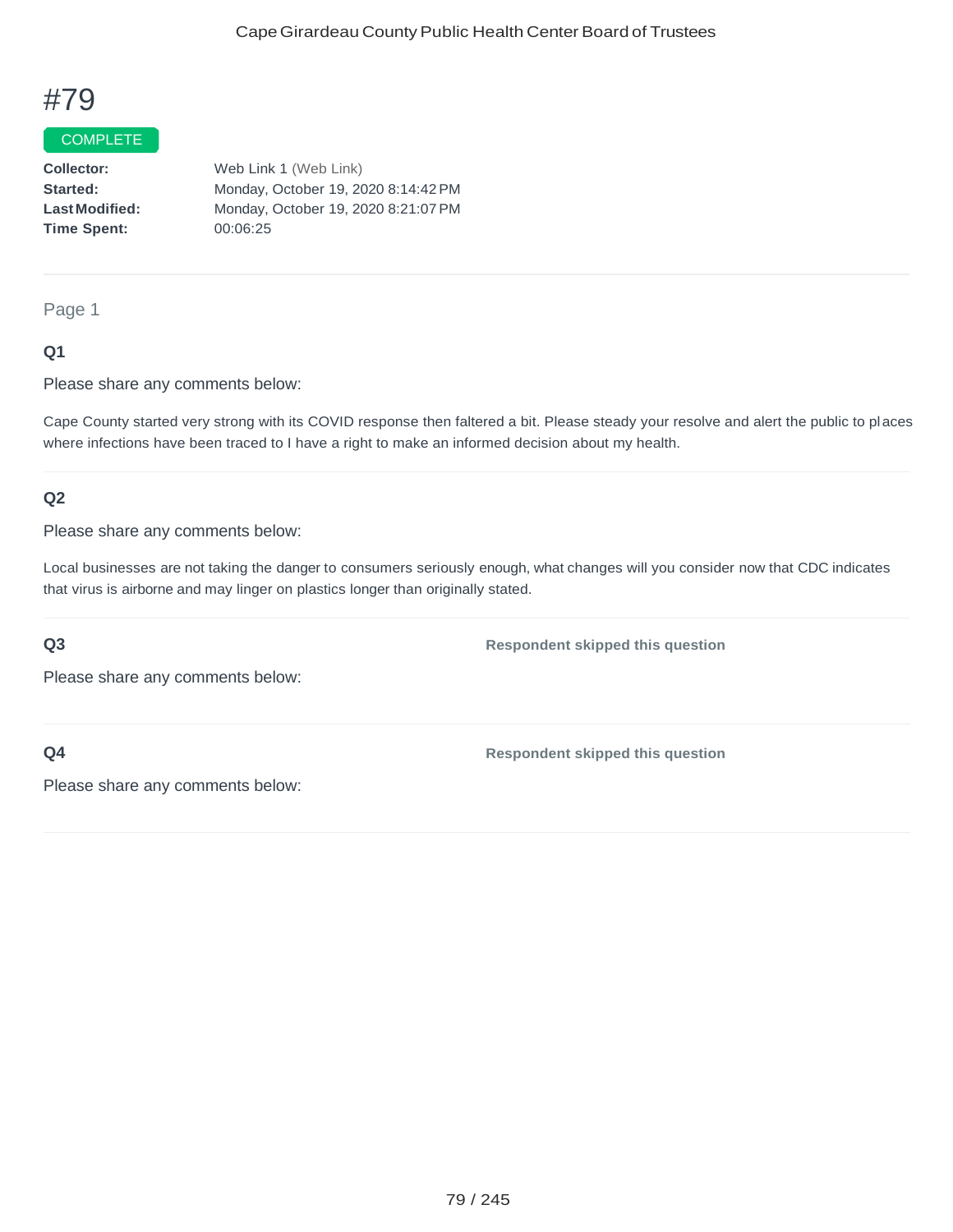#### COMPLETE

**Collector: Started: LastModified: Time Spent:** Web Link 1 (Web Link) Monday, October 19, 2020 8:23:19PM Monday, October 19, 2020 8:25:07PM 00:01:48

Page 1

### **Q1**

Please share any comments below:

Please discontinue the mandate. Masks are not making a difference as proven by the increase of 31 new cases. Time to stop wearing masks unless a person chooses to.

### **Q2**

**Respondent skipped this question**

**Respondent skipped this question**

Please share any comments below:

**Q3**

Please share any comments below:

**Q4**

**Respondent skipped this question**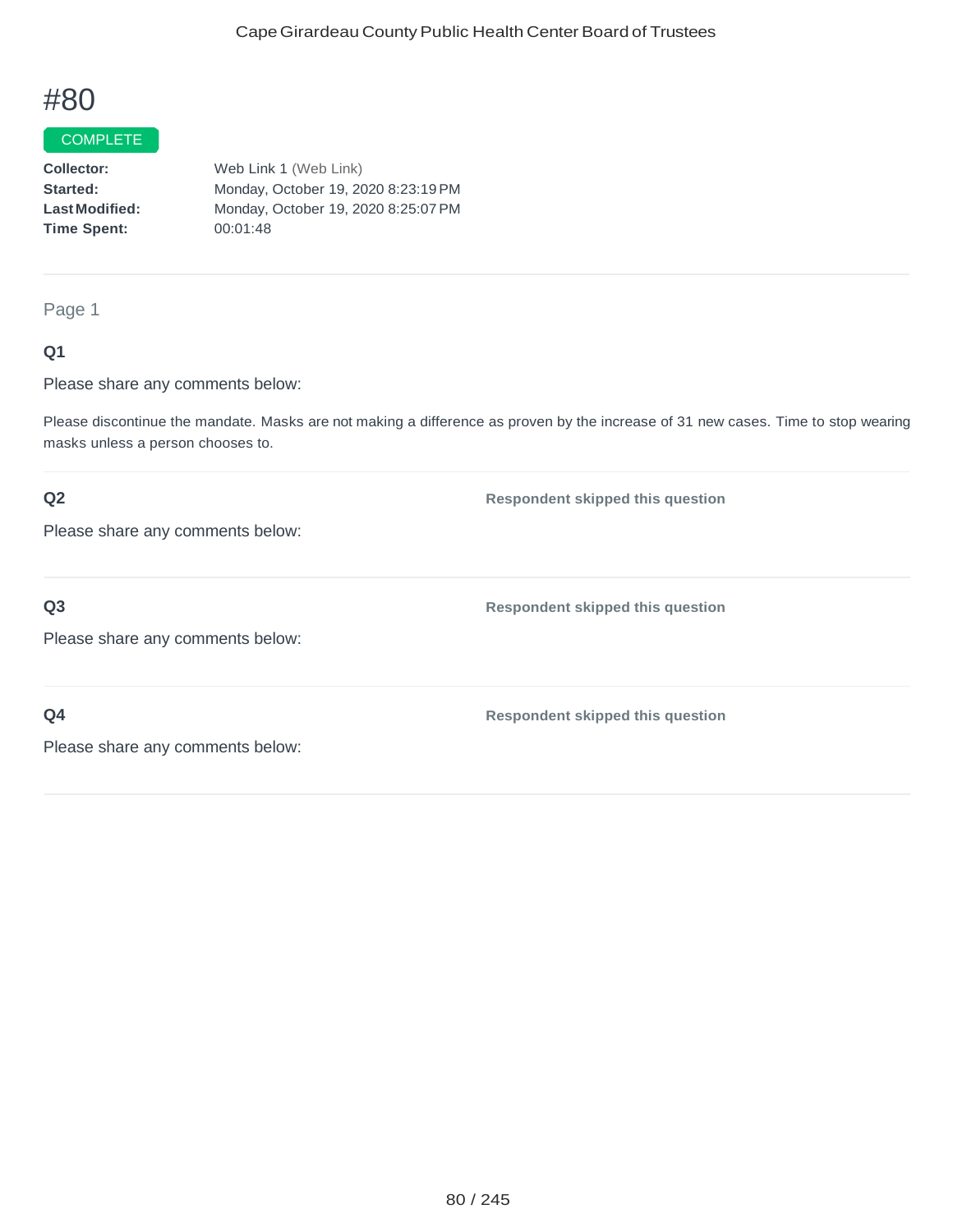## COMPLETE

**Collector: Started: LastModified: Time Spent:**  Web Link 1 (Web Link) Monday, October 19, 2020 8:30:15PM Monday, October 19, 2020 8:32:50PM 00:02:35

Page 1

### **Q1**

Please share any comments below:

Your so called mask mandate is not working and has been proven ineffective. People are tired of them and not bothering to wear them correctly.

### **Q2**

**Respondent skipped this question**

Please share any comments below:

**Q3**

Please share any comments below:

**Q4**

**Respondent skipped this question**

**Respondent skipped this question**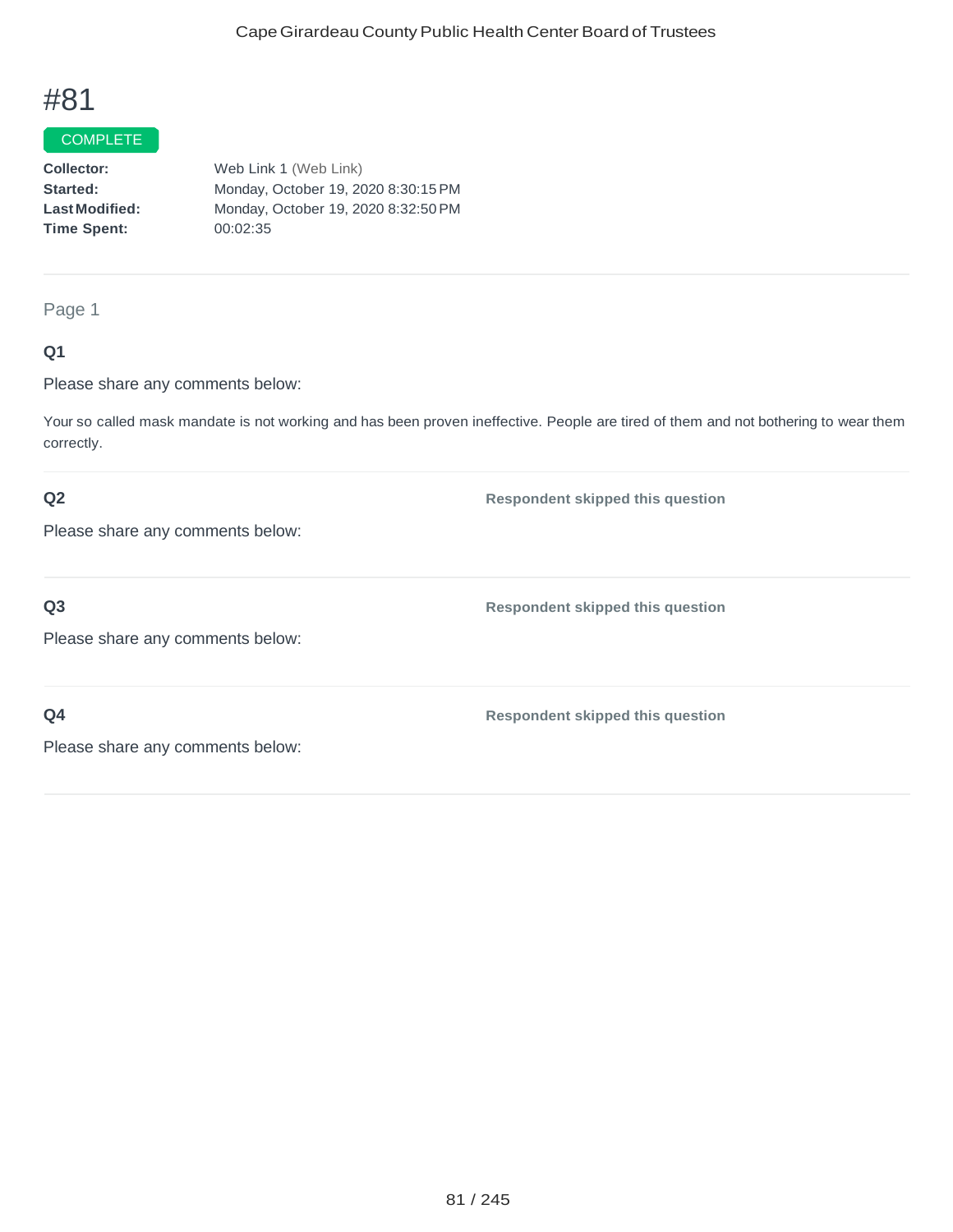## **COMPLETE**

**Collector: Started: LastModified: Time Spent:**  Web Link 1 (Web Link) Monday, October 19, 2020 8:34:46PM Monday, October 19, 2020 8:35:40PM 00:00:54

Page 1

### **Q1**

Please share any comments below:

Keep mask ordinance in place. Add fines if needed to make sure it is implemented.

### **Q2**

Please share any comments below:

**Q3**

Please share any comments below:

**Q4**

**Respondent skipped this question**

**Respondent skipped this question**

**Respondent skipped this question**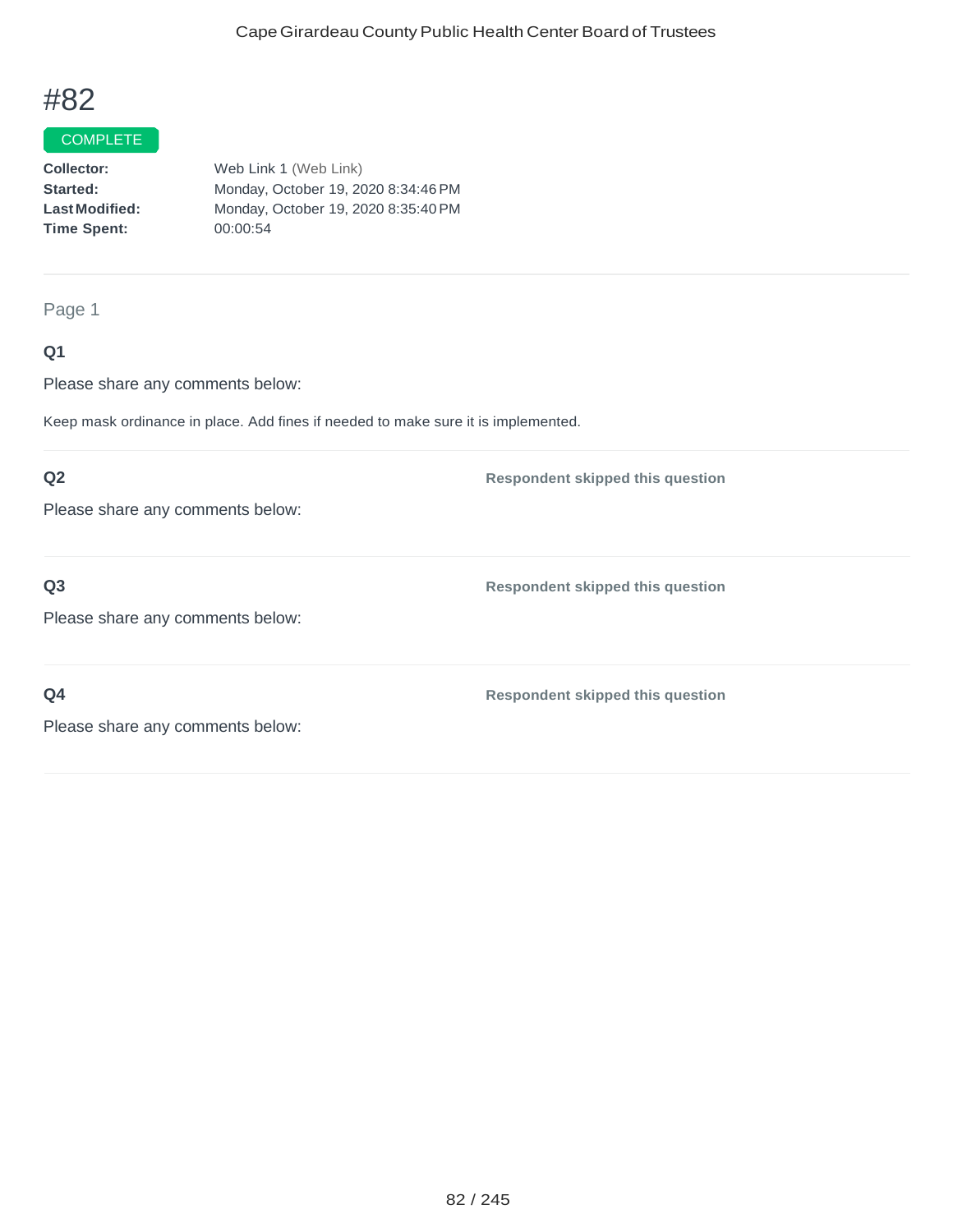## **COMPLETE**

**Collector: Started: LastModified: Time Spent:**  Web Link 1 (Web Link) Monday, October 19, 2020 8:35:23PM Monday, October 19, 2020 8:36:37PM 00:01:14

Page 1

### **Q1**

Please share any comments below:

Yes, until numbers go down, we must continue to mandate proper use of PPE.

### **Q2**

Please share any comments below:

### **Q3**

Please share any comments below:

**Q4**

**Respondent skipped this question**

**Respondent skipped this question**

**Respondent skipped this question**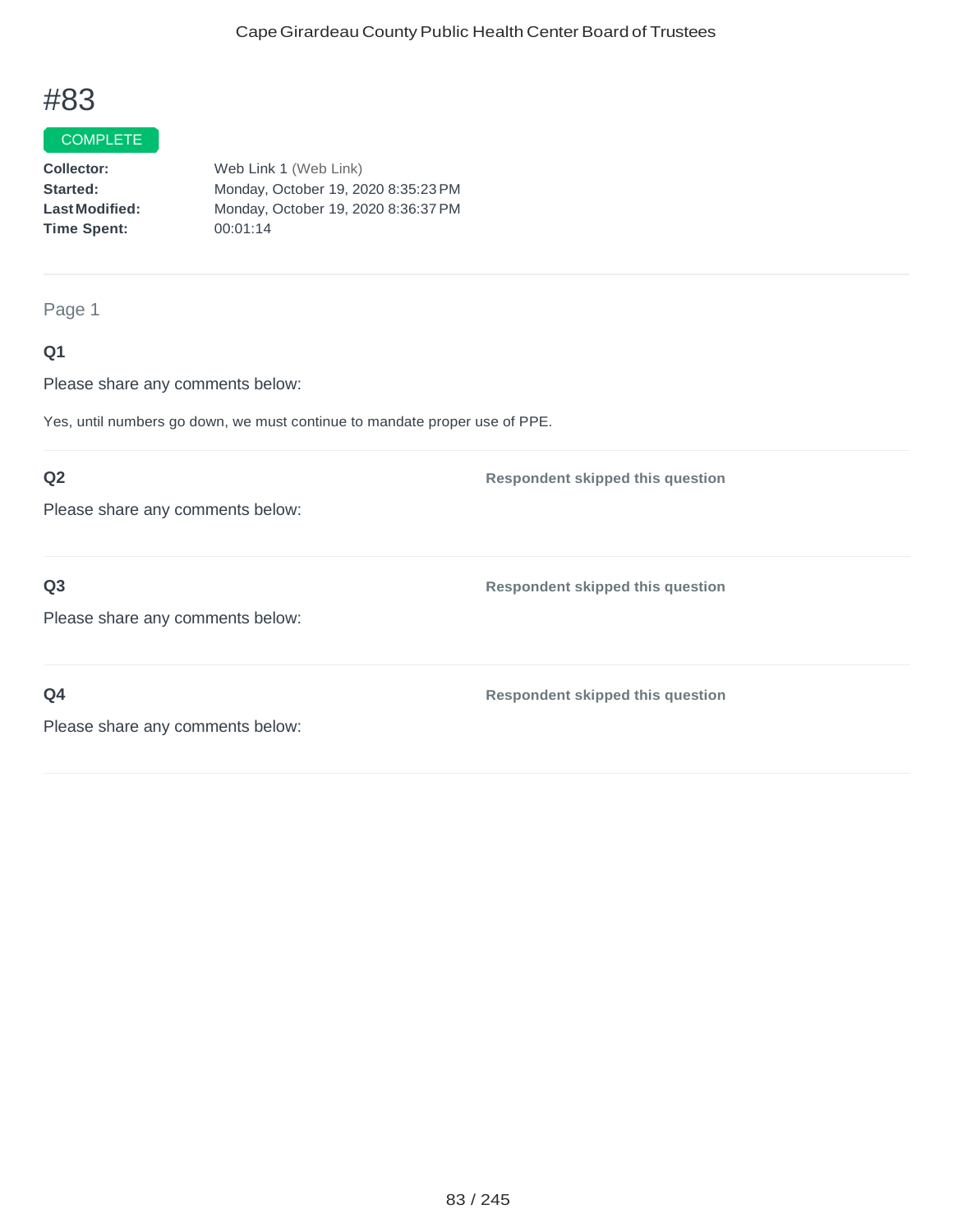## **COMPLETE**

**Collector: Started: LastModified: Time Spent:**  Web Link 1 (Web Link) Monday, October 19, 2020 8:42:37PM Monday, October 19, 2020 8:44:04PM 00:01:26

Page 1

### **Q1**

Please share any comments below:

Mask,mask people please wear your mask! Not only for you but for your loved ones and out of respect for others!

## **Q2**

Please share any comments below:

**Q3**

**Respondent skipped this question**

**Respondent skipped this question**

Please share any comments below:

**Q4**

**Respondent skipped this question**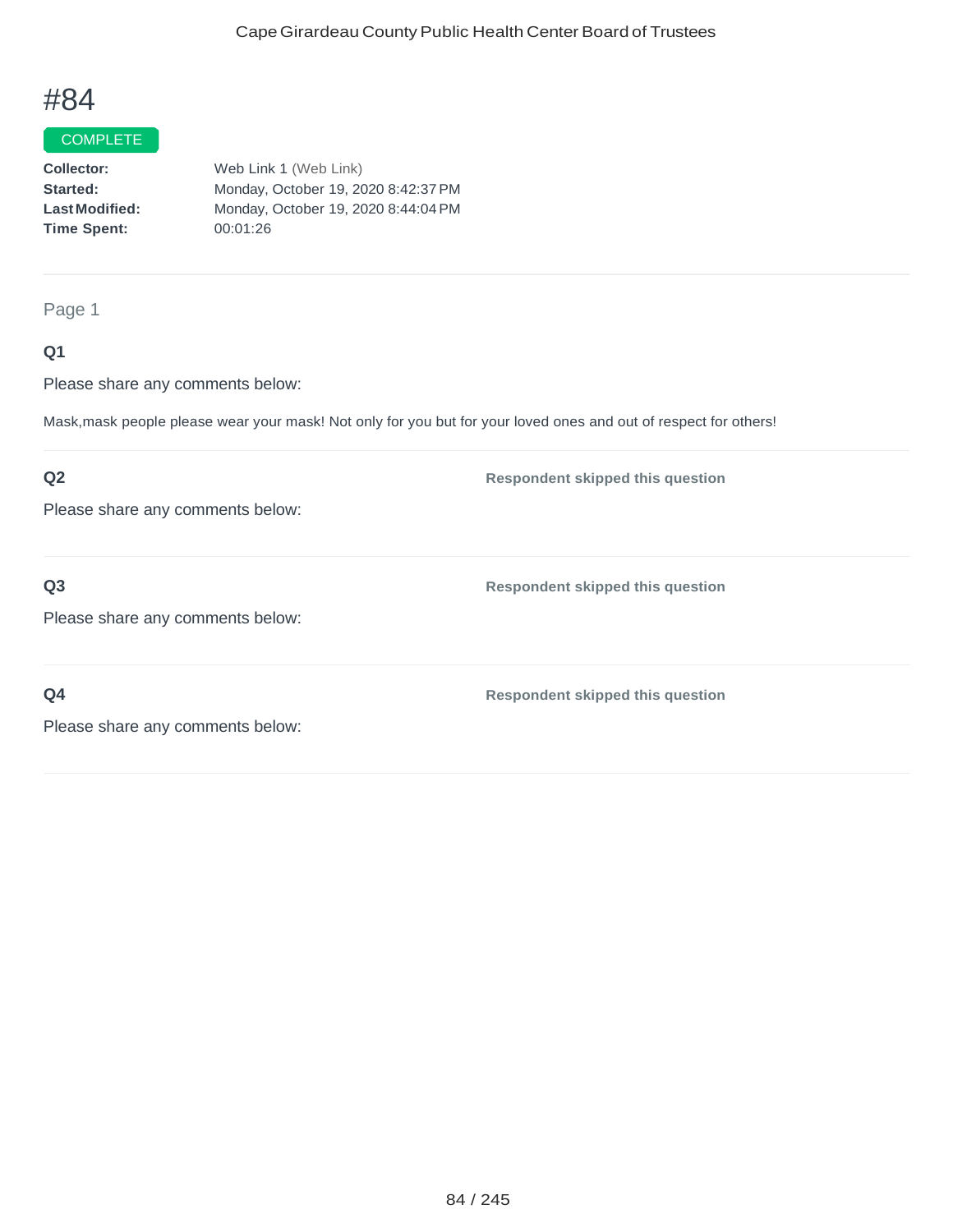## **COMPLETE**

**Collector: Started: LastModified: Time Spent:**  Web Link 1 (Web Link) Monday, October 19, 2020 8:38:02PM Monday, October 19, 2020 8:50:42PM 00:12:40

Page 1

### **Q1**

Please share any comments below:

Even one in this county needs to be wearing mask at all times when out in public. That means over there mouth and nose.

## **Q2**

Please share any comments below:

**Q3**

**Respondent skipped this question**

**Respondent skipped this question**

Please share any comments below:

**Q4**

**Respondent skipped this question**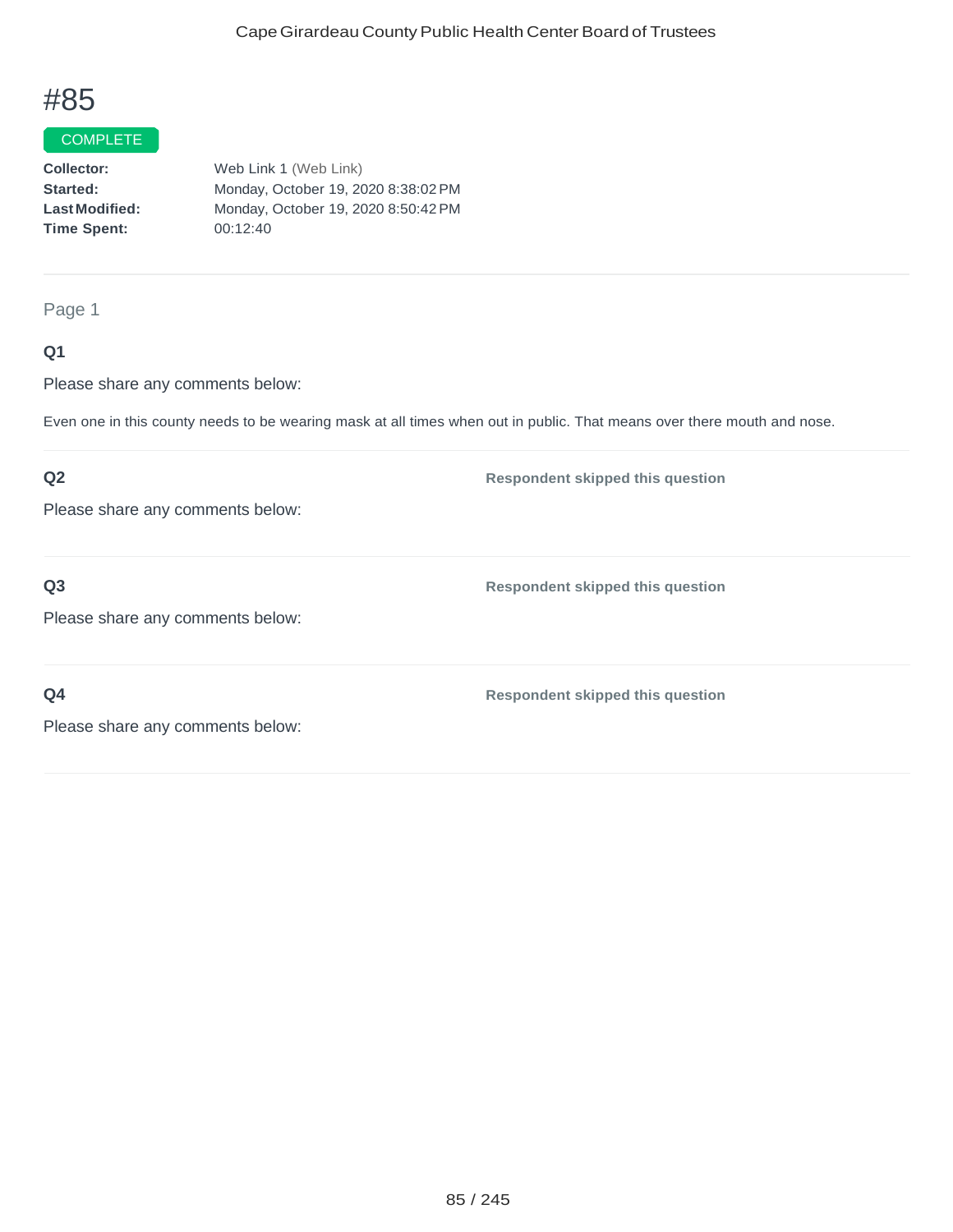### COMPLETE

**Collector: Started: LastModified: Time Spent:**  Web Link 1 (Web Link) Monday, October 19, 2020 8:52:01PM Monday, October 19, 2020 8:54:43PM 00:02:42

Page 1

### **Q1**

Please share any comments below:

I hope that the mask mandate stays in effect because I feel a little safer getting out with everyone is wearing a mask because I would be scared how bad it will get with out them.

### **Q2**

Please share any comments below:

**Q3**

Please share any comments below:

**Q4**

**Respondent skipped this question**

**Respondent skipped this question**

**Respondent skipped this question**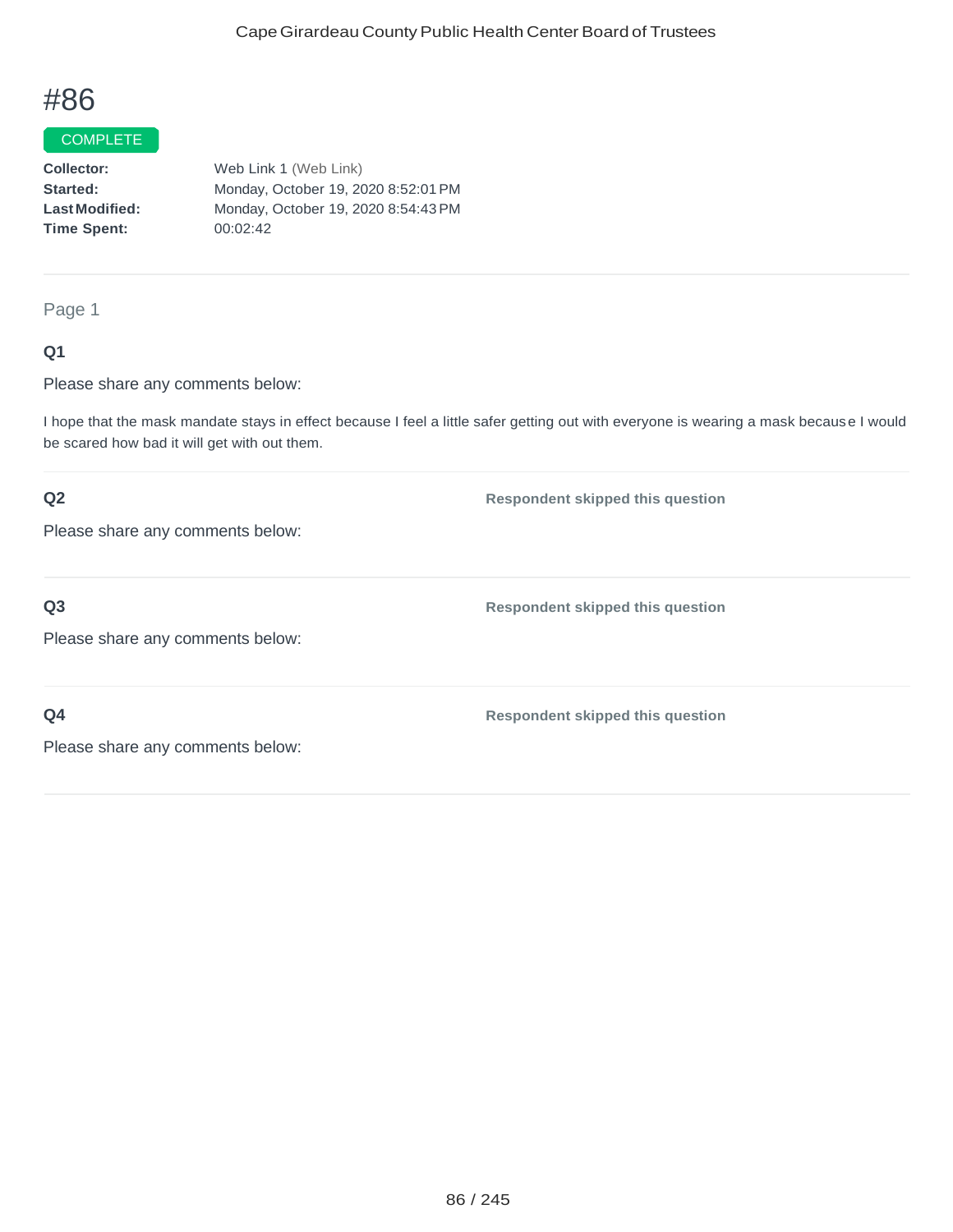## **COMPLETE**

**Collector: Started: LastModified: Time Spent:** Web Link 1 (Web Link) Monday, October 19, 2020 8:54:40PM Monday, October 19, 2020 8:55:40PM 00:01:00

Page 1

### **Q1**

Please share any comments below:

I think the face mandate should remain. I would love if it could actually be enforced in stores, sporting events inside, etc.

## **Q2**

Please share any comments below:

**Q3**

**Q4**

Please share any comments below:

**Respondent skipped this question**

**Respondent skipped this question**

**Respondent skipped this question**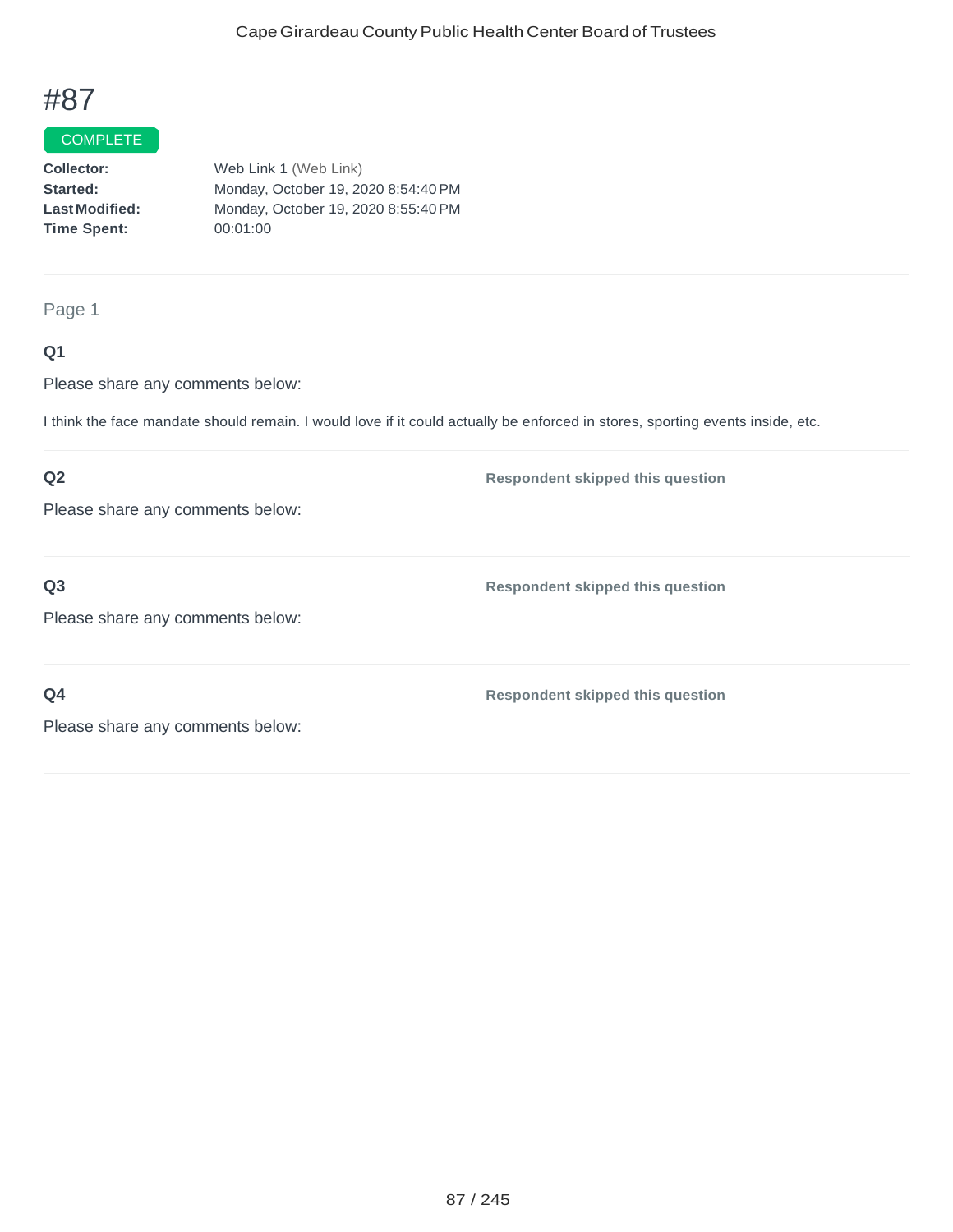### COMPLETE

**Collector: Started: LastModified: Time Spent:** Web Link 1 (Web Link) Monday, October 19, 2020 8:54:02PM Monday, October 19, 2020 8:57:49PM 00:03:47

Page 1

### **Q1**

Please share any comments below:

I do not think the mask mandate should be extended. It clearly isn't working. People should be free to choose if they want to wear one. I beleive, just like the flu, at some point, everyone will catch this virus. If you have health issues and feel safer wearing one, then that is your right but I do not feel it is right to force the rest of the public to do so.

| Q2                               | <b>Respondent skipped this question</b> |
|----------------------------------|-----------------------------------------|
| Please share any comments below: |                                         |
|                                  |                                         |
| Q <sub>3</sub>                   | <b>Respondent skipped this question</b> |
| Please share any comments below: |                                         |
|                                  |                                         |
| Q <sub>4</sub>                   | <b>Respondent skipped this question</b> |
| Please share any comments below: |                                         |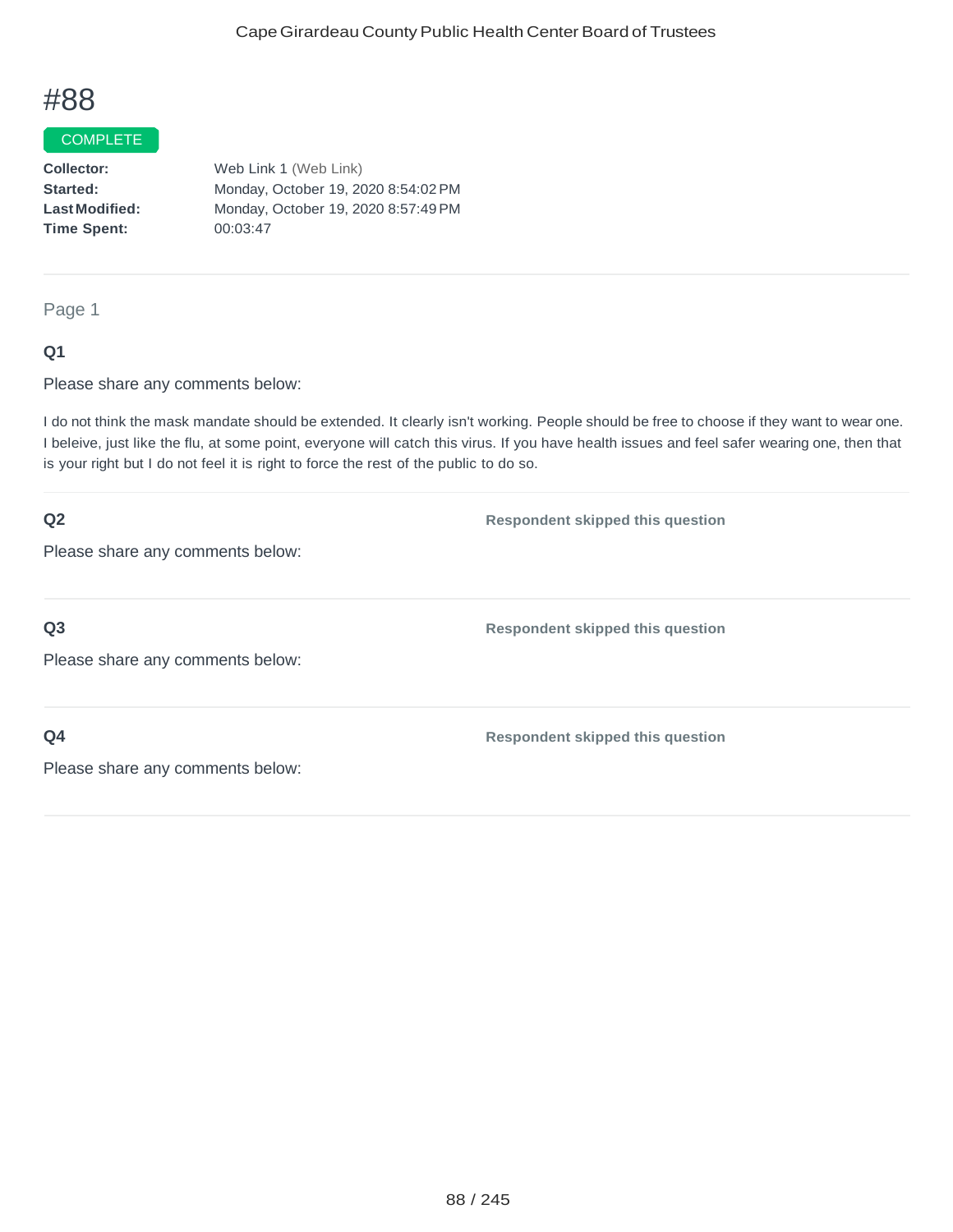## **COMPLETE**

**Collector: Started: LastModified: Time Spent:**  Web Link 1 (Web Link) Monday, October 19, 2020 8:58:27PM Monday, October 19, 2020 8:59:08PM 00:00:41

Page 1

### **Q1**

Please share any comments below:

Keep it going. We are doing better than most. Lets not go backwards

### **Q2**

Please share any comments below:

### **Q3**

Please share any comments below:

**Q4**

**Respondent skipped this question**

**Respondent skipped this question**

**Respondent skipped this question**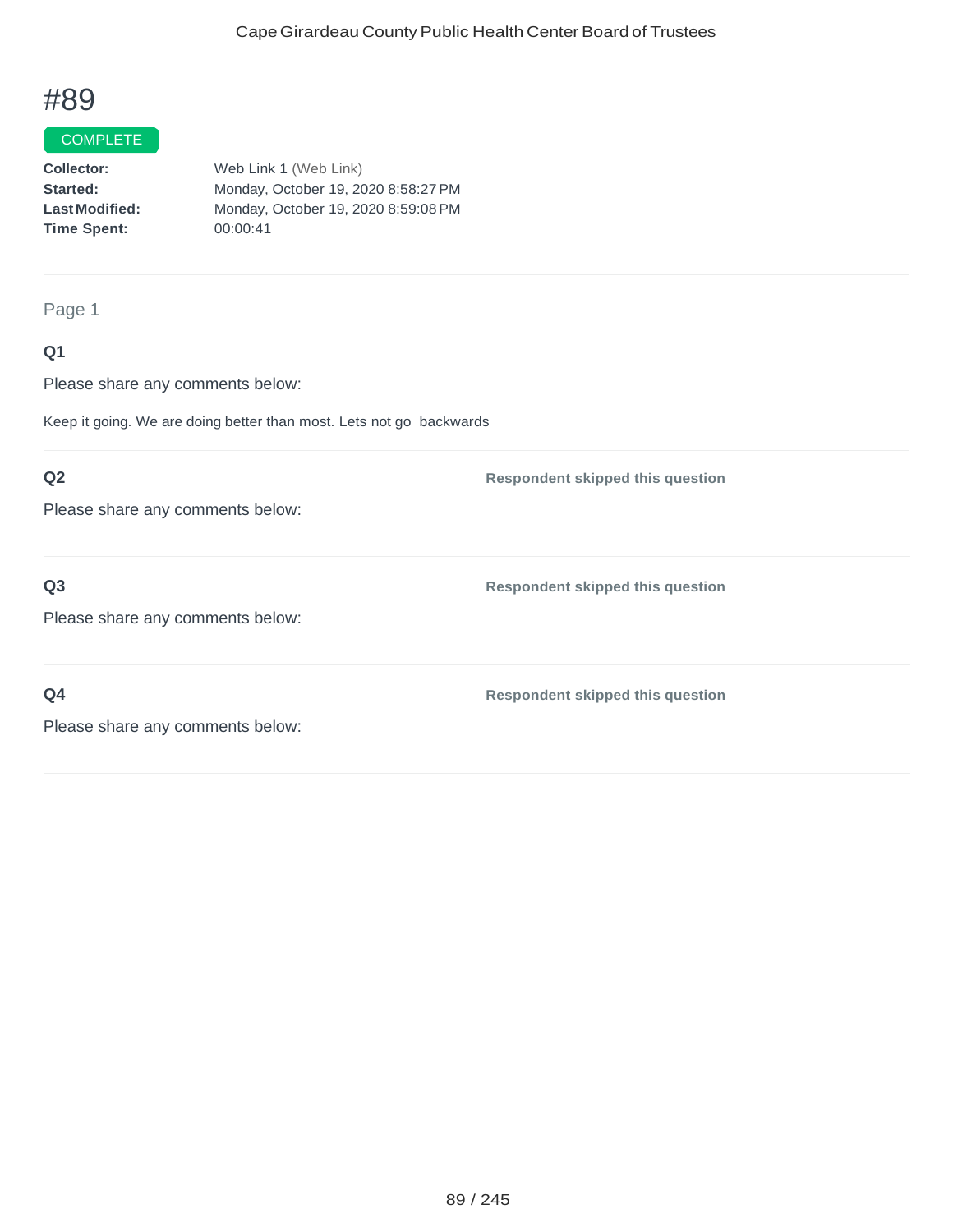## **COMPLETE**

**Collector: Started: LastModified: Time Spent:**  Web Link 1 (Web Link) Monday, October 19, 2020 8:58:17PM Monday, October 19, 2020 9:00:24PM 00:02:06

#### Page 1

### **Q1**

Please share any comments below:

Please keep the mask mandate in place until infection rates are within safe guidelines.

### **Q2**

Please share any comments below:

### **Q3**

Please share any comments below:

**Q4**

**Respondent skipped this question**

**Respondent skipped this question**

**Respondent skipped this question**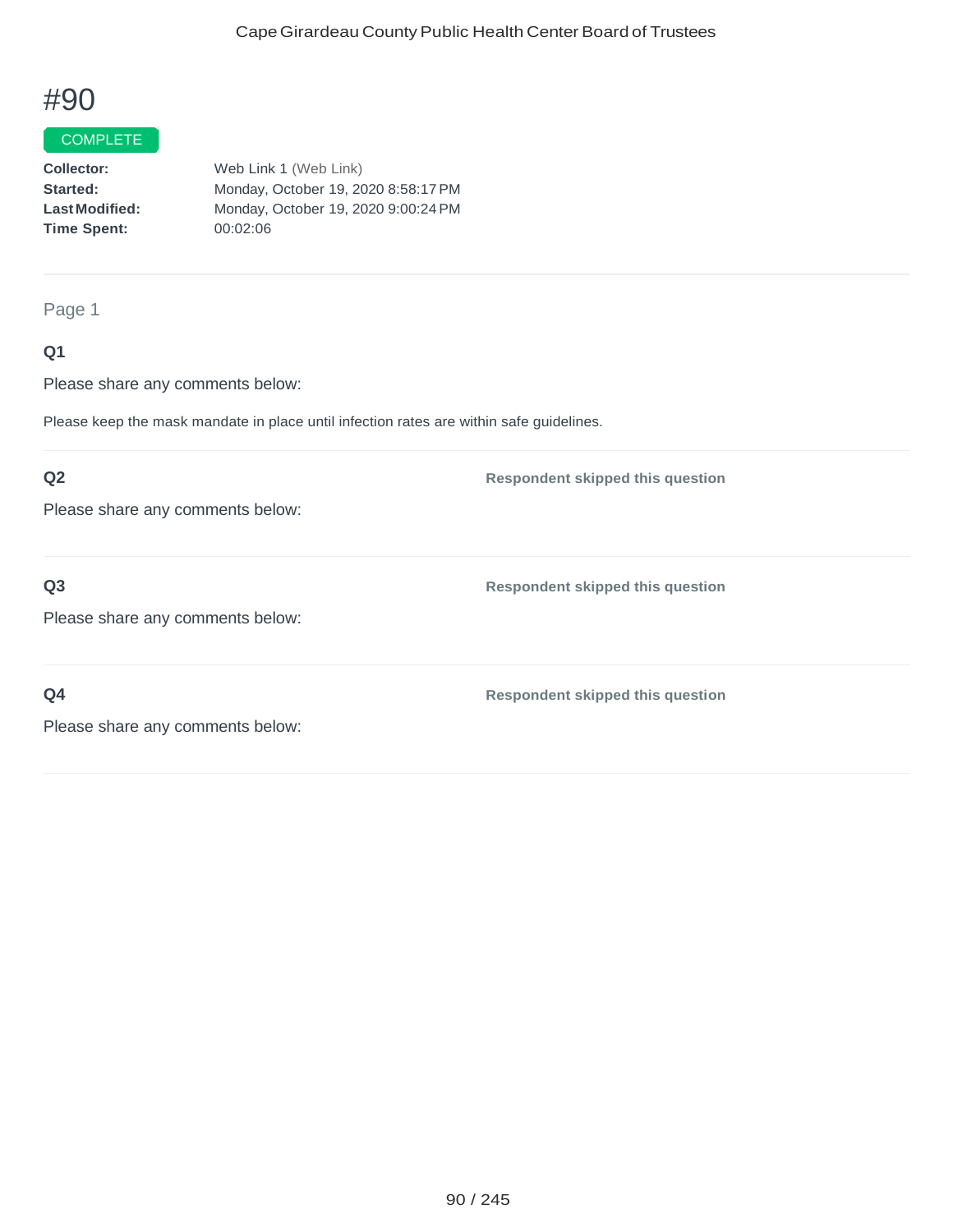## **COMPLETE**

**Collector: Started: LastModified: Time Spent:**  Web Link 1 (Web Link) Monday, October 19, 2020 9:01:36PM Monday, October 19, 2020 9:03:50PM 00:02:14

Page 1

### **Q1**

Please share any comments below:

Extend mask requirements, start enforcing it. Wearing thru a door and then taking it off doesn't protect anyone

### **Q2**

Please share any comments below:

**Q3**

**Respondent skipped this question**

**Respondent skipped this question**

Please share any comments below:

**Q4**

**Respondent skipped this question**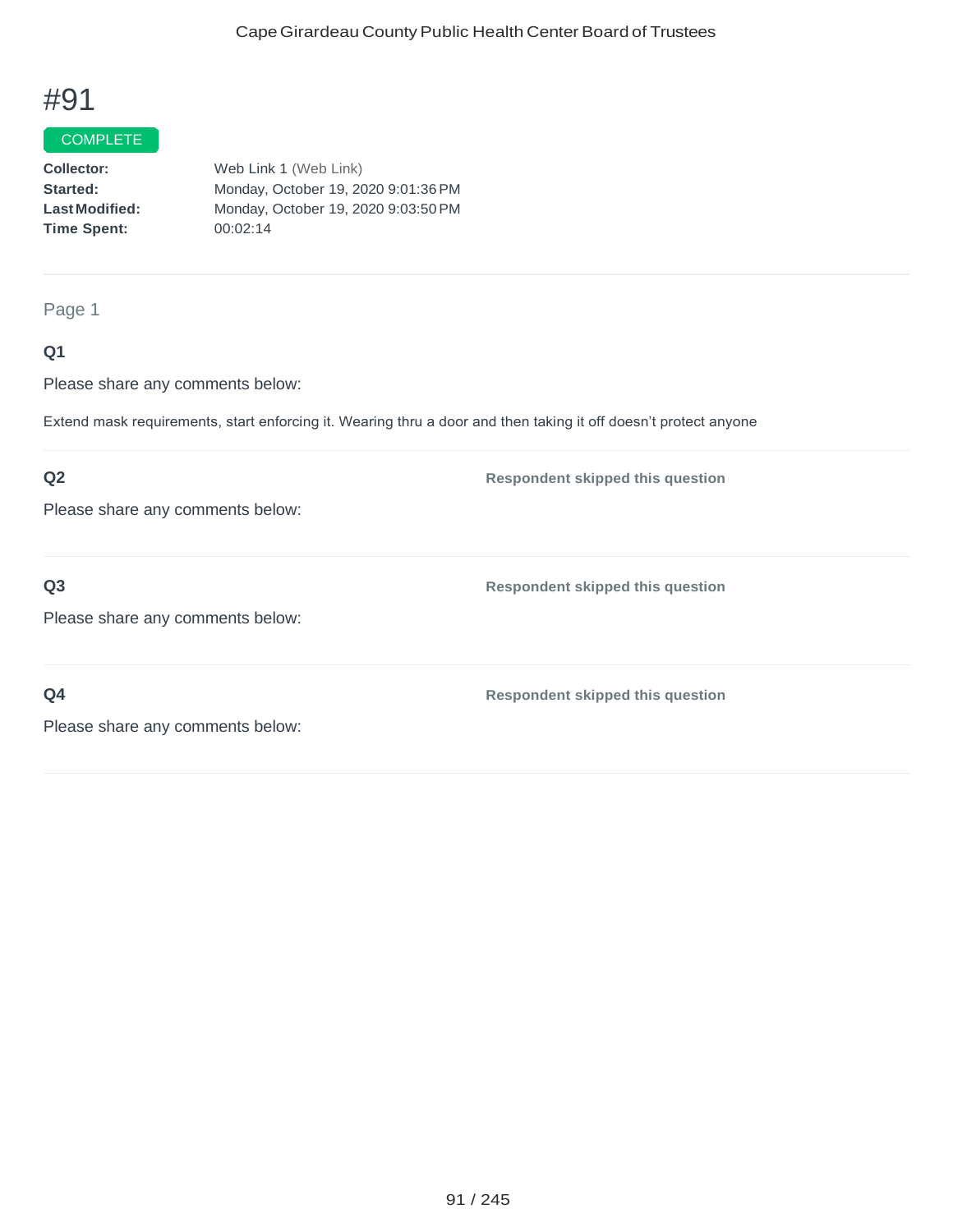## **COMPLETE**

**Collector: Started: LastModified: Time Spent:**  Web Link 1 (Web Link) Monday, October 19, 2020 9:03:22PM Monday, October 19, 2020 9:04:13PM 00:00:50

Page 1

## **Q1**

Please share any comments below:

No mask mandate....

### **Q2**

Please share any comments below:

No mask mandate

## **Q3**

Please share any comments below:

No mask mandate

### **Q4**

Please share any comments below:

No mask mandate!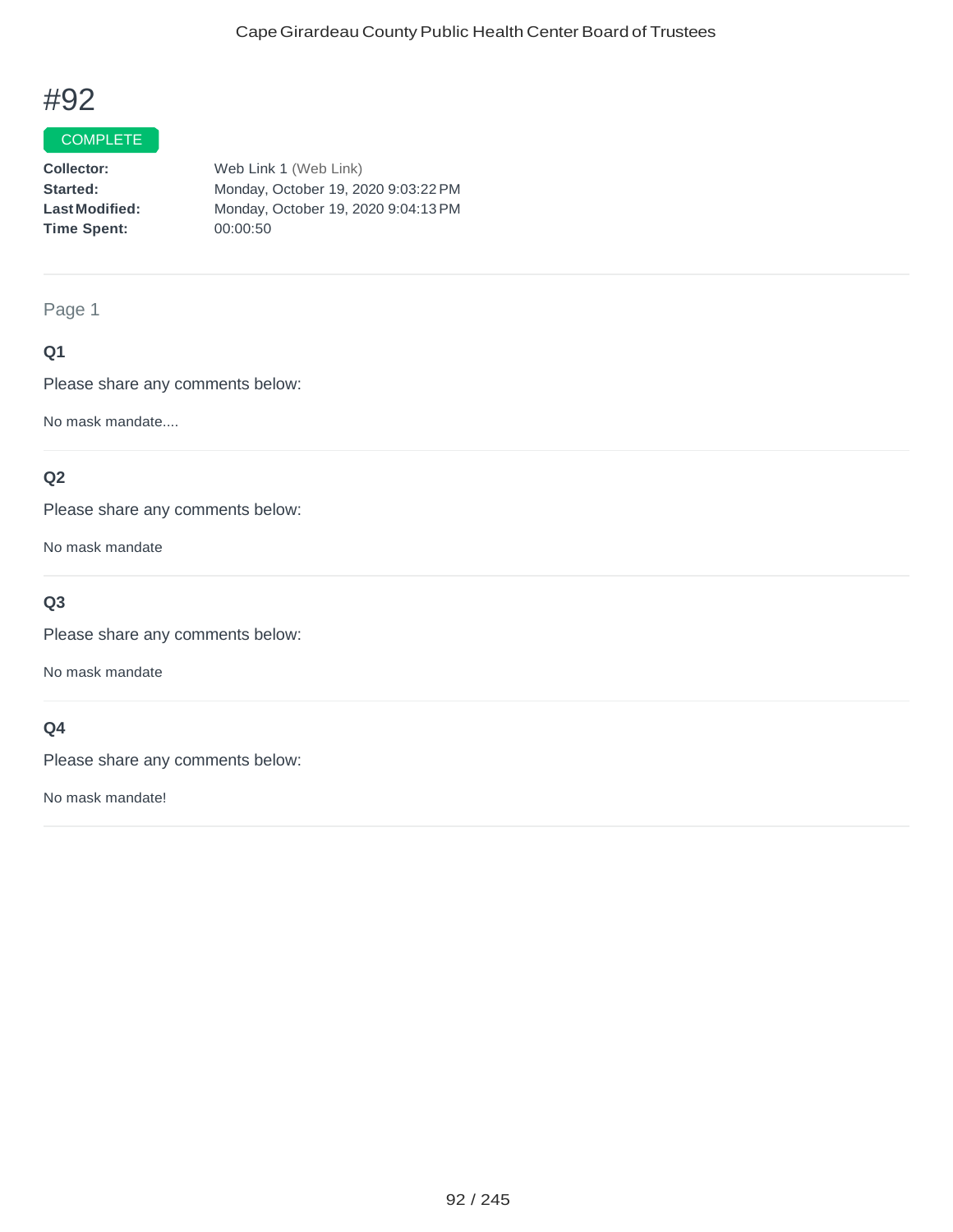#### COMPLETE

**Collector: Started: LastModified: Time Spent:**  Web Link 1 (Web Link) Monday, October 19, 2020 9:05:58PM Monday, October 19, 2020 9:08:32PM 00:02:34

Page 1

### **Q1**

Please share any comments below:

I believe a mask mandate is necessary and proper. The federal government has suggested that over the coming months the virus will get worse and if current restrictions are eased our community will suffer.

# **Q2** Please share any comments below: **Respondent skipped this question Q3** Please share any comments below: **Respondent skipped this question Q4 Respondent skipped this question**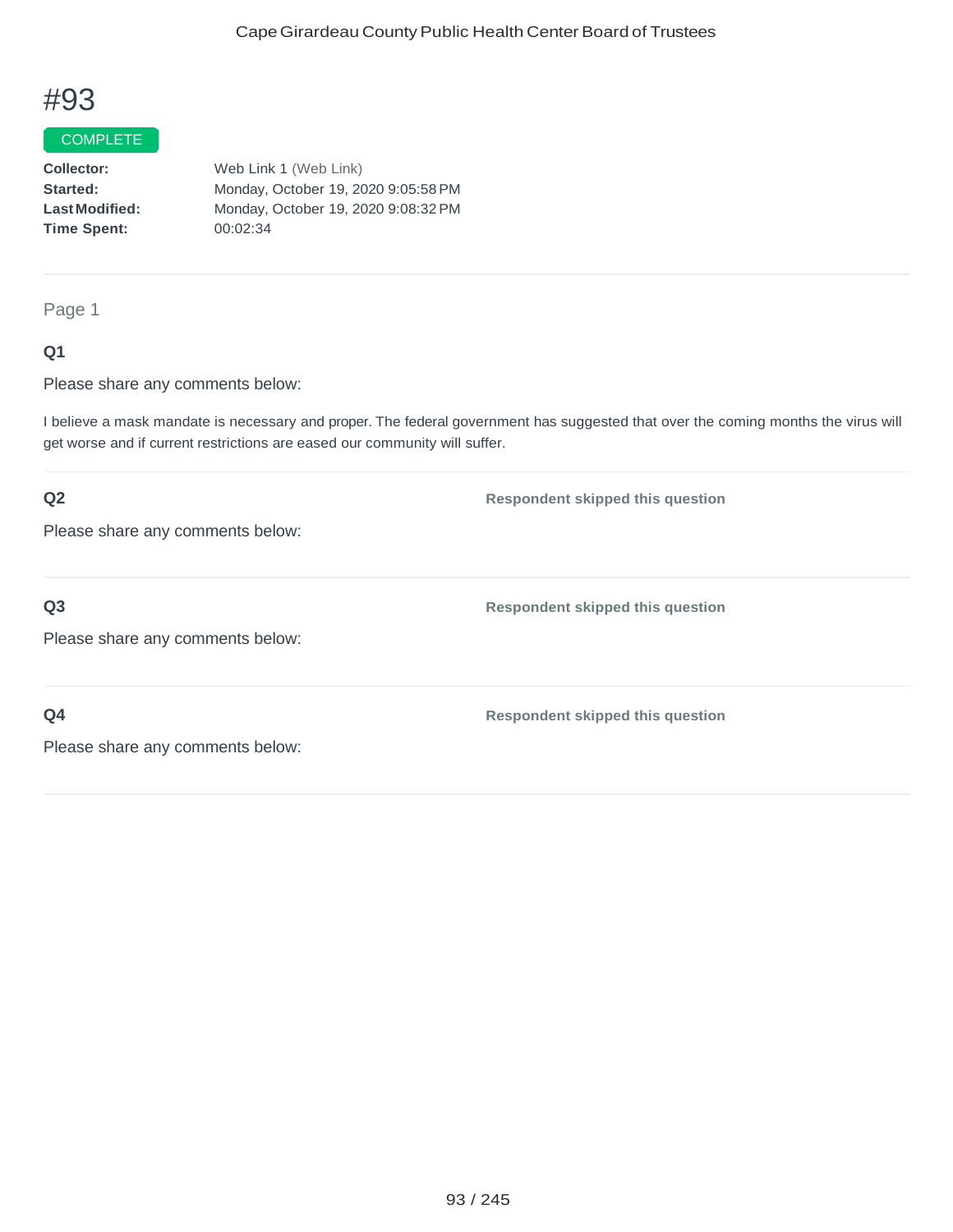#### COMPLETE

**Collector: Started: LastModified: Time Spent:** Web Link 1 (Web Link) Monday, October 19, 2020 9:07:58PM Monday, October 19, 2020 9:10:08PM 00:02:10

#### Page 1

### **Q1**

Please share any comments below:

Please continue to require a mask mandate and remind people to wear it correctly.

#### **Q2**

Please share any comments below:

Offer more drive thru testing clinics. Once a week would be nice especially as flu and cold season are almost here. It would be nice to know if you are Covid positive/negative without having to schedule a dr appt and wait for them to see you and maybe test you.

#### **Q3**

Please share any comments below:

**Q4**

**Respondent skipped this question**

**Respondent skipped this question**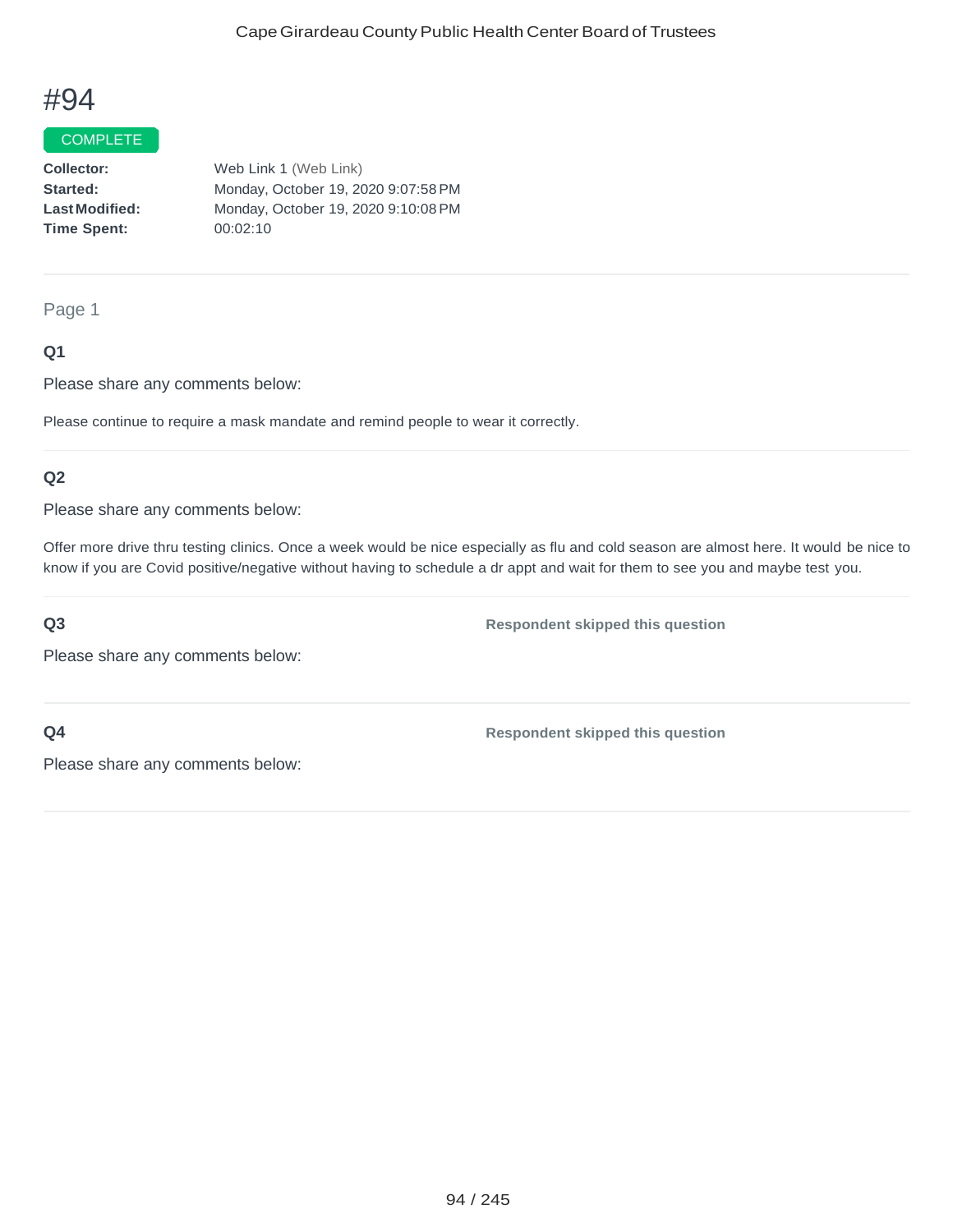#### COMPLETE

**Collector: Started: LastModified: Time Spent:**  Web Link 1 (Web Link) Monday, October 19, 2020 9:11:49PM Monday, October 19, 2020 9:16:25PM 00:04:35

#### Page 1

### **Q1**

Please share any comments below:

Thank you for taking on the difficult task of implementing the mask mandate.

I hope you will consider extending it for at least another month.

Since I work retail, and would be much more comfortable if it lasted until flu season is over NEXT year.

I would love to come to the meeting to voice my appreciation, but after watching how badly the audience behaved at the September meeting, I wouldn't feel safe attending in person.

#### **Q2**

**Respondent skipped this question**

Please share any comments below:

**Q3**

**Respondent skipped this question**

Please share any comments below:

**Q4**

**Respondent skipped this question**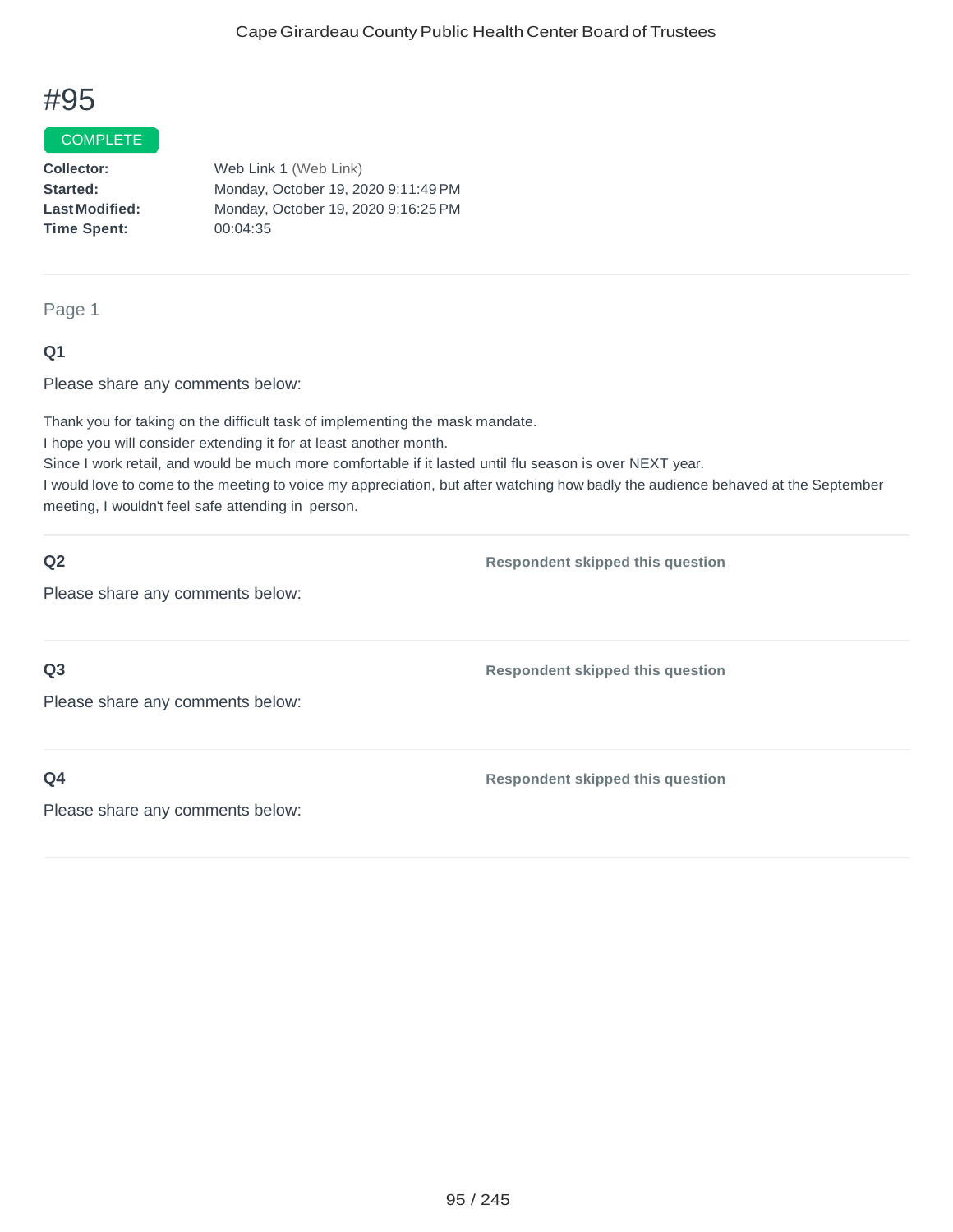## **COMPLETE**

**Collector: Started: LastModified: Time Spent:**  Web Link 1 (Web Link) Monday, October 19, 2020 9:18:23PM Monday, October 19, 2020 9:20:36PM 00:02:12

Page 1

### **Q1**

Please share any comments below:

I think we should continue to wear masks.

### **Q2**

Please share any comments below:

### **Q3**

Please share any comments below:

**Q4**

**Respondent skipped this question**

**Respondent skipped this question**

**Respondent skipped this question**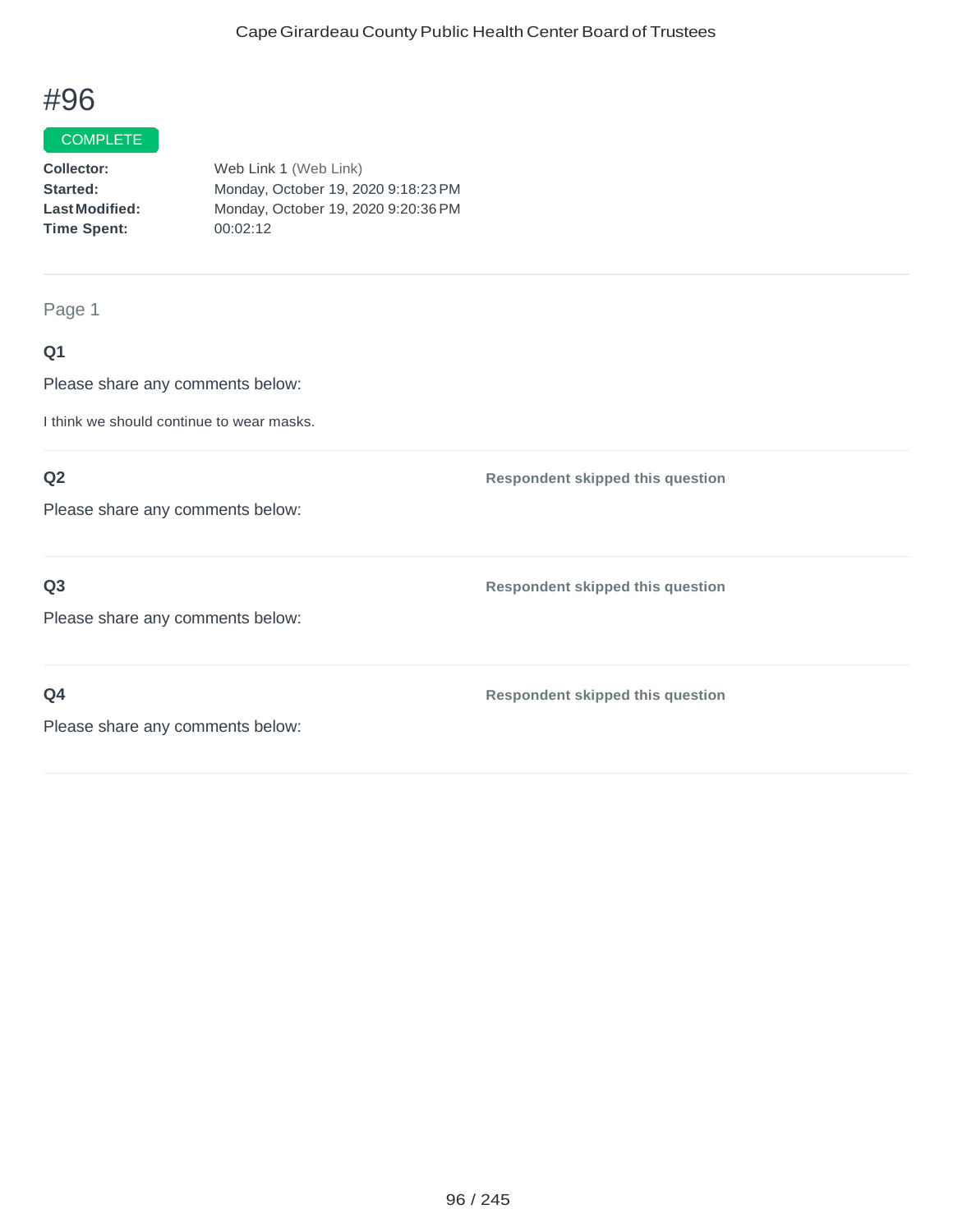## **COMPLETE**

**Collector: Started: LastModified: Time Spent:**  Web Link 1 (Web Link) Monday, October 19, 2020 9:24:56PM Monday, October 19, 2020 9:26:10PM 00:01:13

Page 1

## **Q1**

Please share any comments below:

Please keep the mask mandate in place! Thank you!

### **Q2**

Please share any comments below:

### **Q3**

Please share any comments below:

**Q4**

**Respondent skipped this question**

**Respondent skipped this question**

**Respondent skipped this question**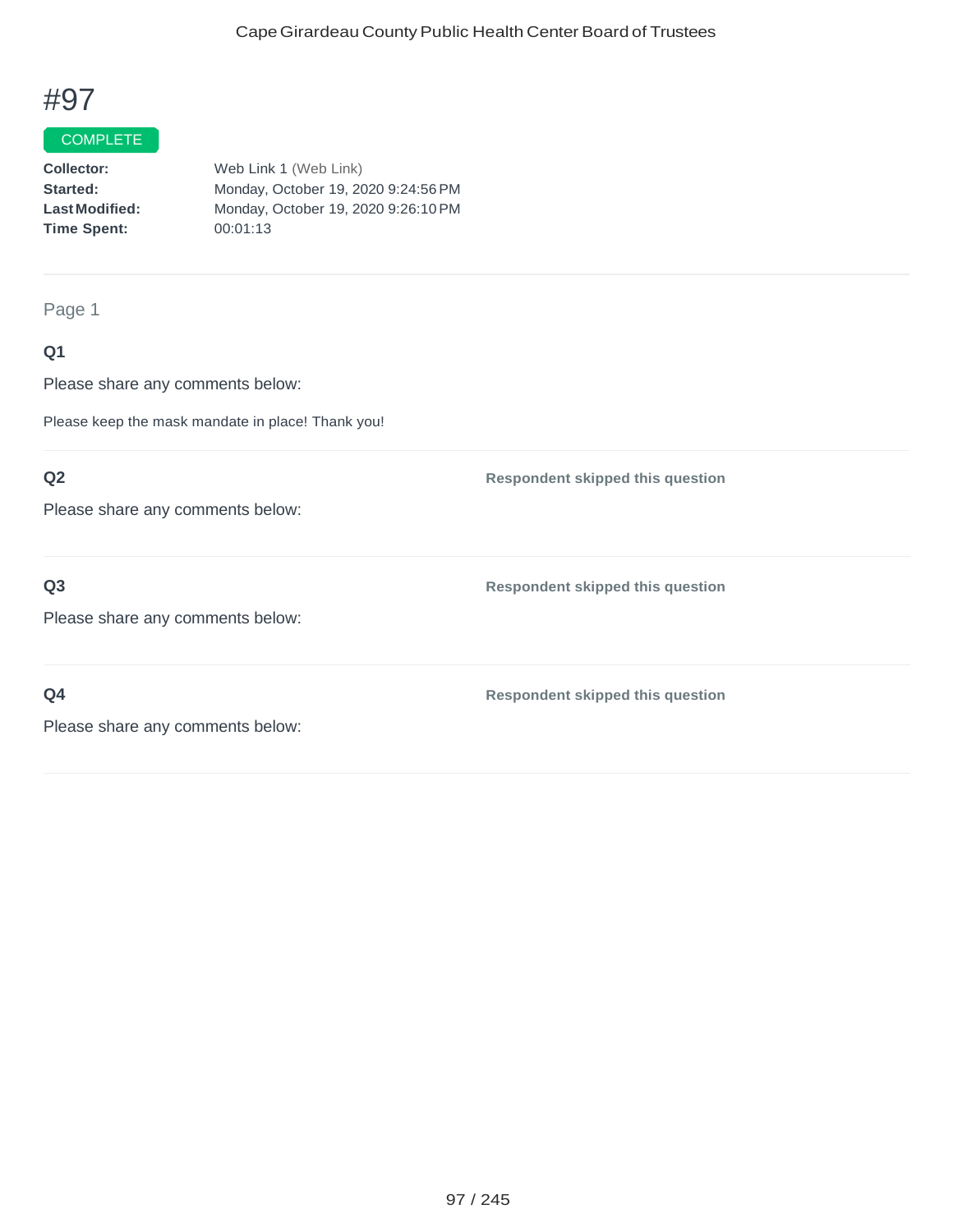#### **COMPLETE**

| Collector:            | Web Link 1 (Web Link)               |
|-----------------------|-------------------------------------|
| Started:              | Monday, October 19, 2020 9:26:37 PM |
| <b>Last Modified:</b> | Monday, October 19, 2020 9:27:18 PM |
| <b>Time Spent:</b>    | 00:00:40                            |
|                       |                                     |

Page 1

## **Q1**

Please share any comments below:

Yes please extend the mask mandate

## **Q2**

Please share any comments below:

### **Q3**

Please share any comments below:

**Q4**

**Respondent skipped this question**

**Respondent skipped this question**

**Respondent skipped this question**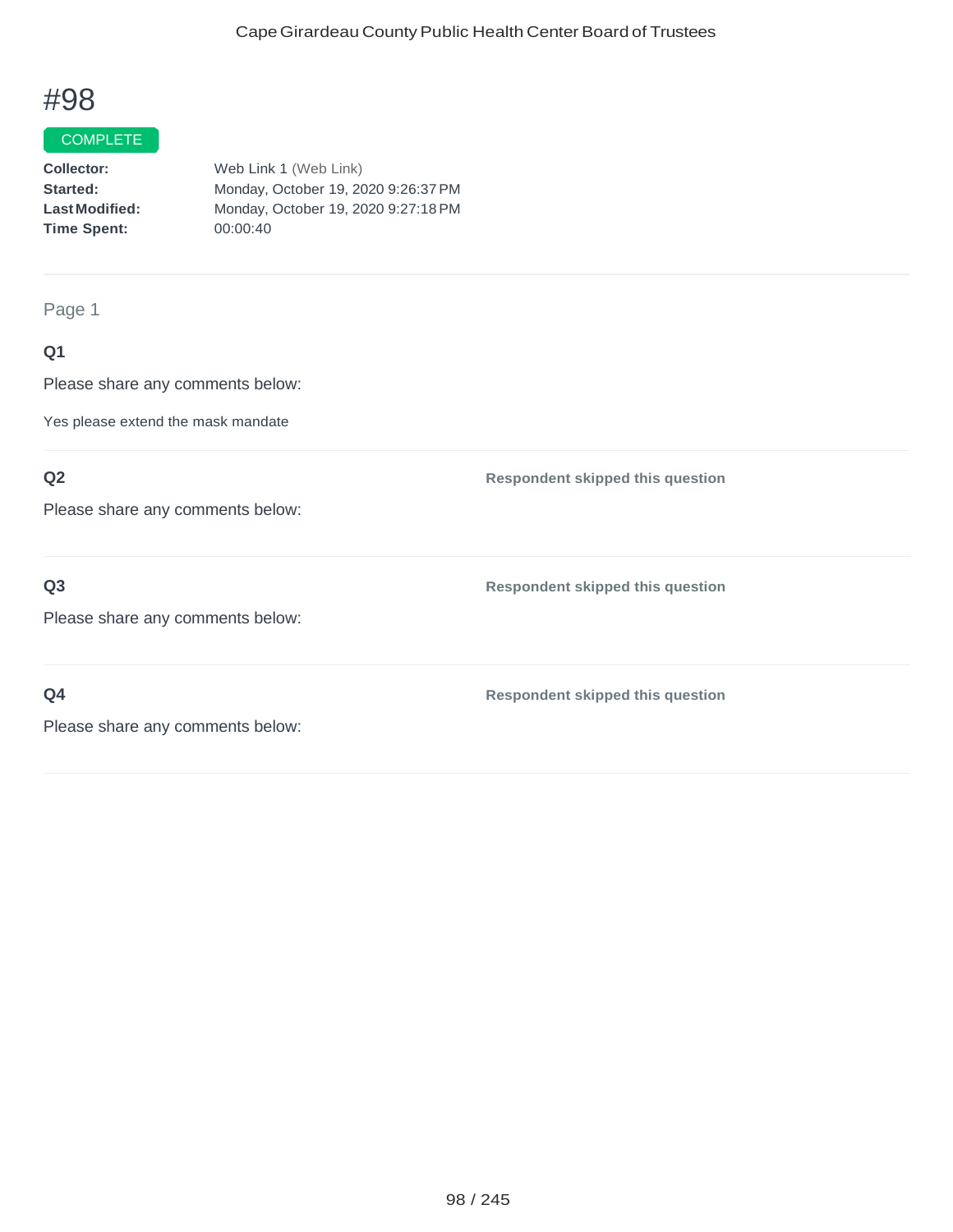### COMPLETE

**Collector: Started: LastModified: Time Spent:**  Web Link 1 (Web Link) Monday, October 19, 2020 9:28:04PM Monday, October 19, 2020 9:29:11PM 00:01:07

Page 1

### **Q1**

Please share any comments below:

Thank you for putting the safety of our community first by keeping the mask mandate especially as cases are on the rise. Also appreciate your daily updates.

### **Q2**

**Respondent skipped this question**

**Respondent skipped this question**

Please share any comments below:

**Q3**

Please share any comments below:

**Q4**

**Respondent skipped this question**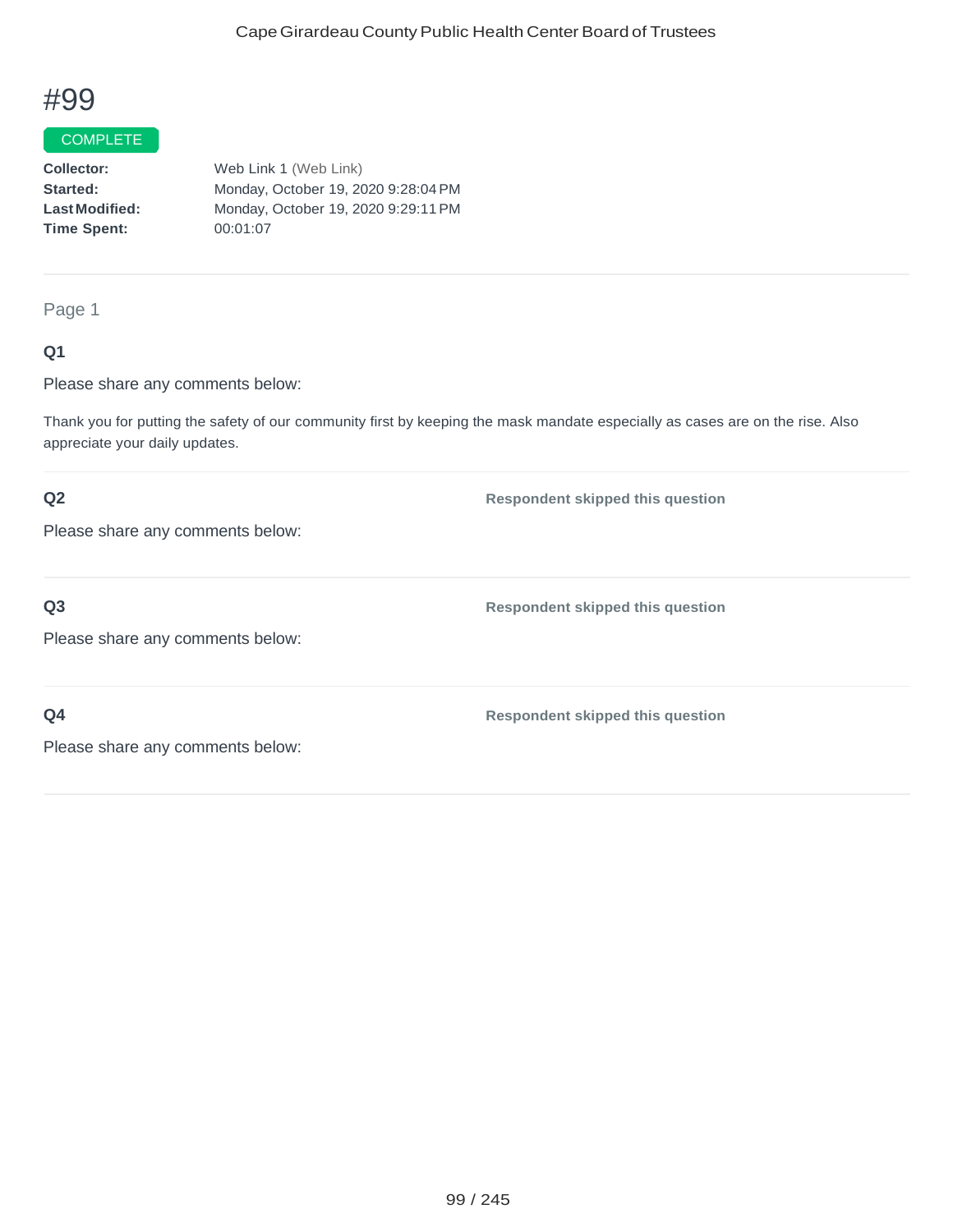#### **COMPLETE**

| Collector:            | Web Link 1 (Web Link)               |
|-----------------------|-------------------------------------|
| Started:              | Monday, October 19, 2020 9:28:13 PM |
| <b>Last Modified:</b> | Monday, October 19, 2020 9:29:18 PM |
| <b>Time Spent</b>     | 00:01:04                            |
|                       |                                     |

Page 1

## **Q1**

Please share any comments below:

Keep mask mandate in place until 2021.

### **Q2**

Please share any comments below:

### **Q3**

Please share any comments below:

**Q4**

**Respondent skipped this question**

**Respondent skipped this question**

**Respondent skipped this question**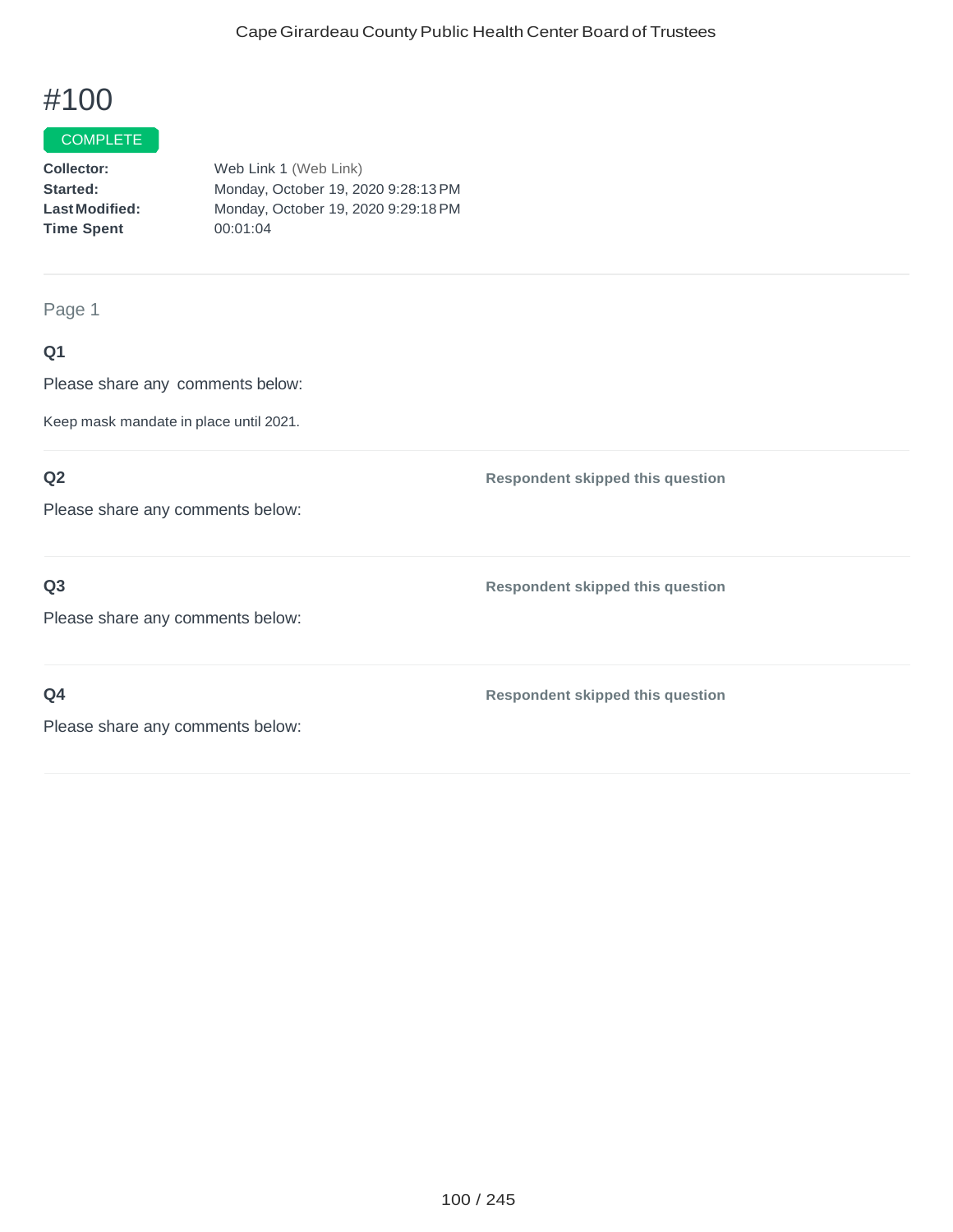#### **COMPLETE**

**Collector: Started: LastModified: Time Spent:**  Web Link 1 (Web Link) Monday, October 19, 2020 9:35:41PM Monday, October 19, 2020 9:41:28PM 00:05:47

#### Page 1

### **Q1**

Please share any comments below:

Please keep the mask mandate. It is our only defense, until a vaccine is approved.

#### **Q2**

Please share any comments below:

You must keep the mask mandate. It's not hard. I require a mask when people enter my home. Please!

### **Q3**

Please share any comments below:

The mask mandate is such a good plan. We must all do our part. Please keep it up.

#### **Q4**

Please share any comments below:

I am so glad that you have stepped up to mandate masks. This has taken courage, and it is greatly appreciated. Thank- you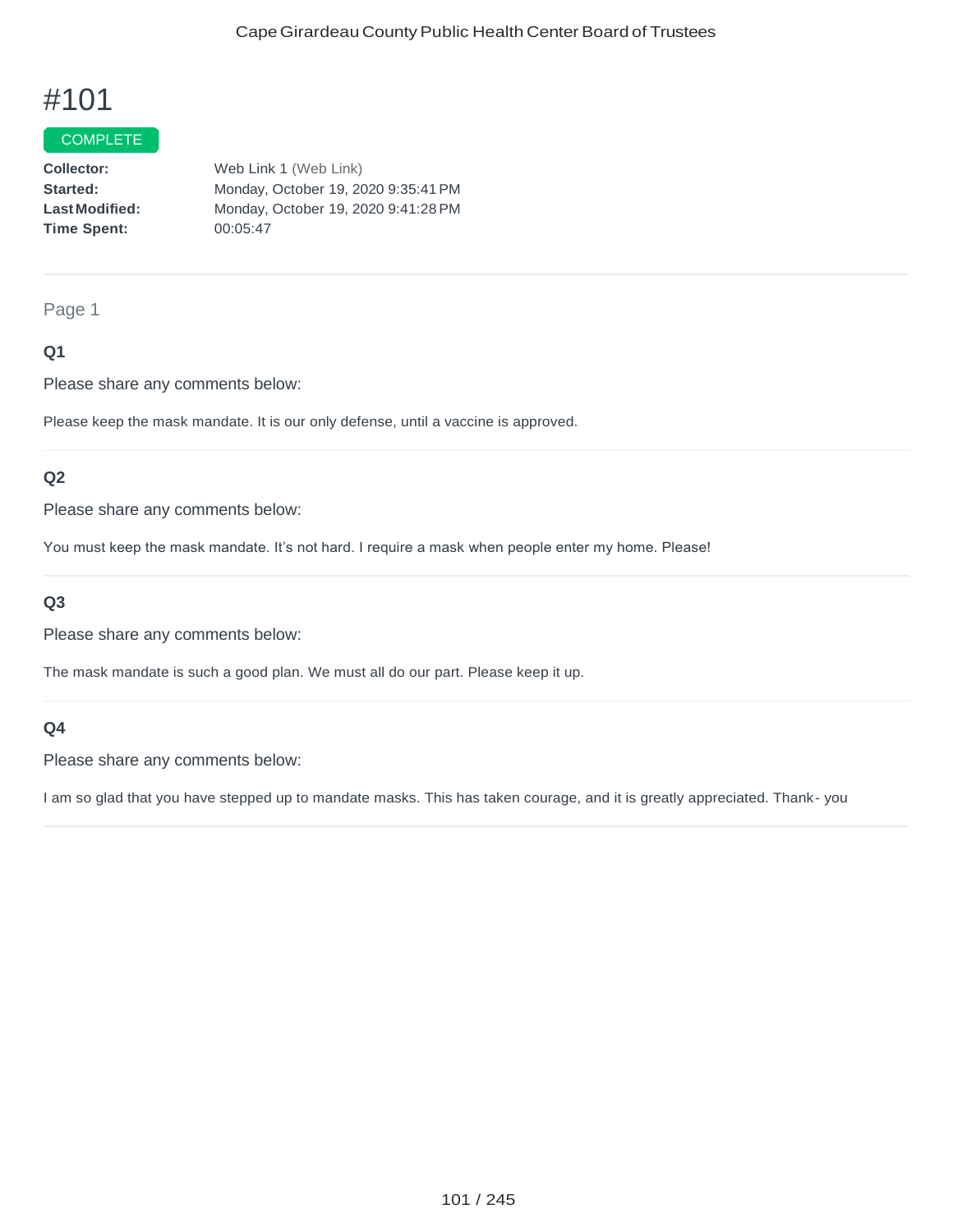#### **COMPLETE**

| <b>Collector:</b>    | Web Link 1 (Web Link)               |
|----------------------|-------------------------------------|
| <b>Started:</b>      | Monday, October 19, 2020 9:41:37 PM |
| <b>LastModified:</b> | Monday, October 19, 2020 9:42:06 PM |
| <b>Time Spent:</b>   | 00:00:28                            |
|                      |                                     |

Page 1

## **Q1**

Please share any comments below:

Continue mask mandate

## **Q2**

Please share any comments below:

## **Q3**

Please share any comments below:

**Q4**

**Respondent skipped this question**

**Respondent skipped this question**

**Respondent skipped this question**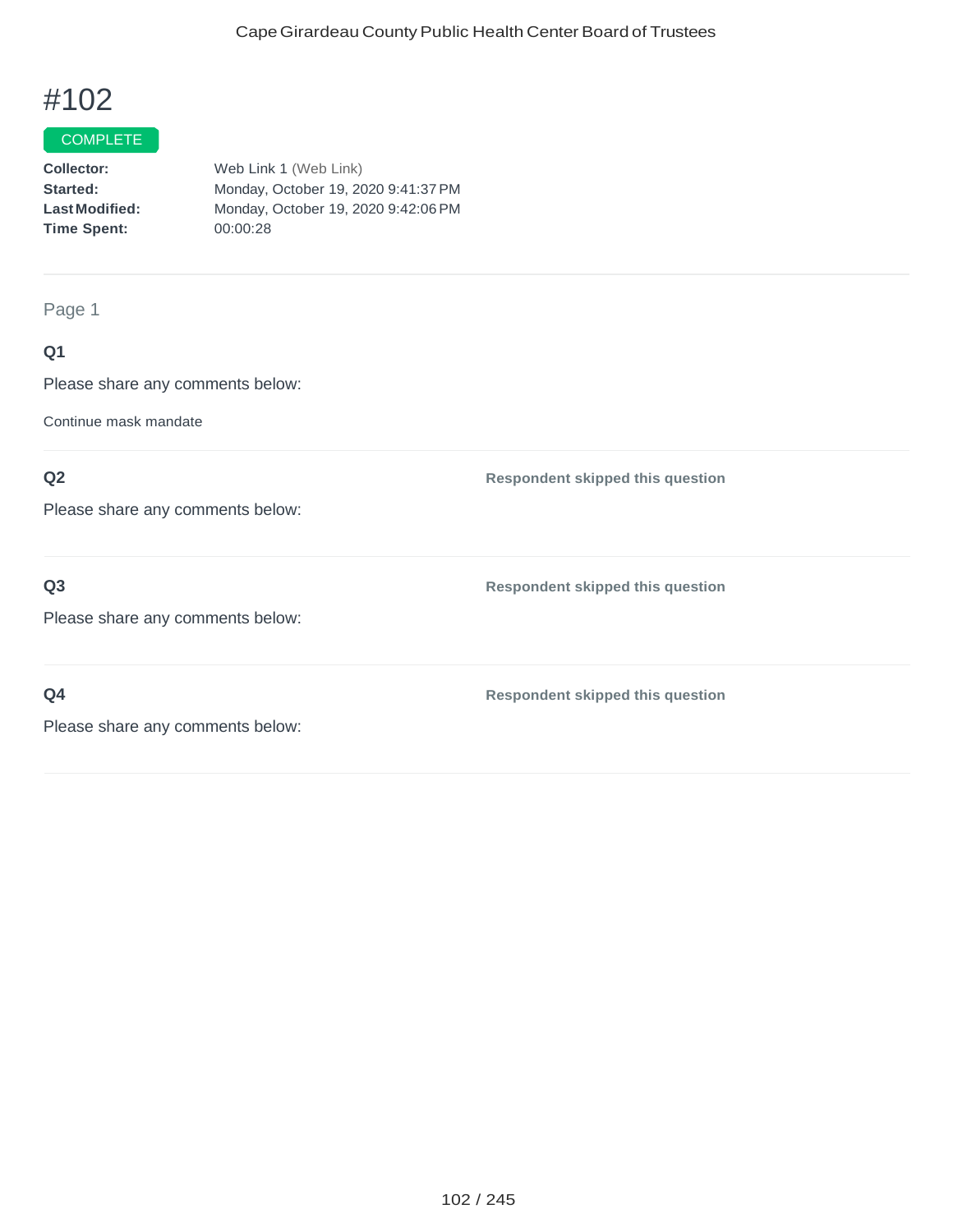#### COMPLETE

**Collector: Started: LastModified: Time Spent:**  Web Link 1 (Web Link) Monday, October 19, 2020 9:33:44PM Monday, October 19, 2020 9:43:31PM 00:09:46

Page 1

### **Q1**

Please share any comments below:

While I agree a mask can help, they are not fool proof. People do not & will not wear them properly nor do they wash hands or properly sanitize. For this to work EVERYONE must wear them correctly, launder them frequently, otherwise, they hold nothing but germs, most people have a hard time breathing in them. I think the order should be allowed to expire.

| Q2                               | <b>Respondent skipped this question</b> |
|----------------------------------|-----------------------------------------|
| Please share any comments below: |                                         |
|                                  |                                         |
| Q <sub>3</sub>                   | <b>Respondent skipped this question</b> |
| Please share any comments below: |                                         |
|                                  |                                         |
| Q <sub>4</sub>                   | <b>Respondent skipped this question</b> |
| Please share any comments below: |                                         |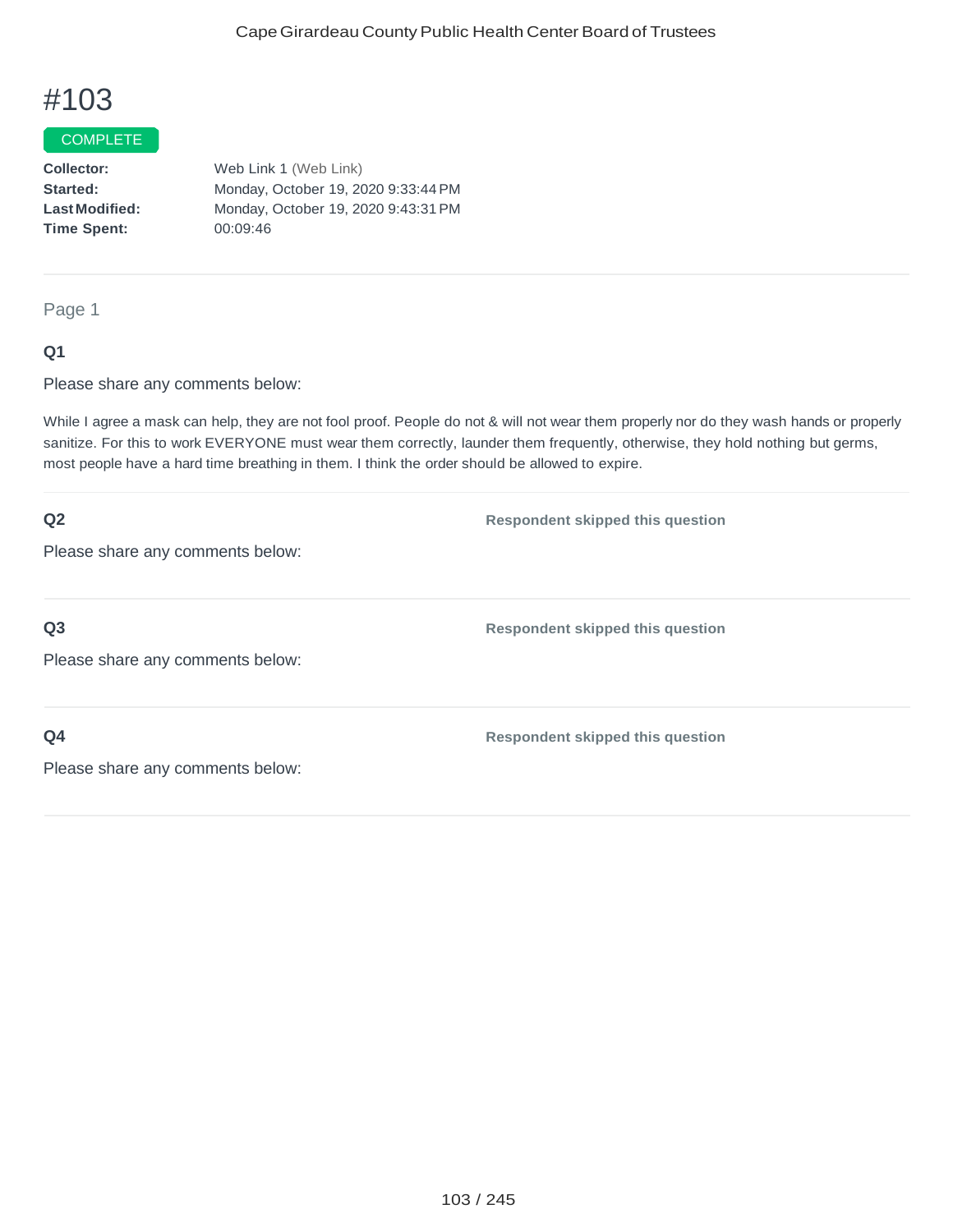#### **COMPLETE**

**Collector: Started: LastModified: Time Spent:** Web Link 1 (Web Link) Monday, October 19, 2020 9:34:08PM Monday, October 19, 2020 9:48:08PM 00:14:00

Page 1

#### **Q1**

Please share any comments below:

Re: mask mandate... As an RN in cape county for nearly 30 years I can absolutely say removing the mandate should not even be up for serious debate. If this community actually cared enough about the scientific logic in minimizing one's own droplet spread, we wouldn't need a mandate because people would gladly mask (and distance) for our collective community well being. Sadly, that is not the case. Please continue the mandate in the interest of public safety and please make it clear it is not to protect the mask wearer but to protect others if the wearer is infectious. Public awareness is key and too many people here have been convinced by anti science disinformation and propaganda that masking and limiting gatherings are constitutionally wrong. Community health should never be politicized but here we are... A campaign blitz of "keep droplets to yourself" throughout the county would be helpful, unless it's too late. Winter and all the growing indoor gatherings are going to leave empty chairs at the table when it is once again safe to gather. Sadly, it seems, saving people from themselves has become necessary. Thank you sincerely for considering my comments.

**Q2**

**Respondent skipped this question**

**Respondent skipped this question**

Please share any comments below:

## **Q3**

**Q4**

Please share any comments below:

**Respondent skipped this question**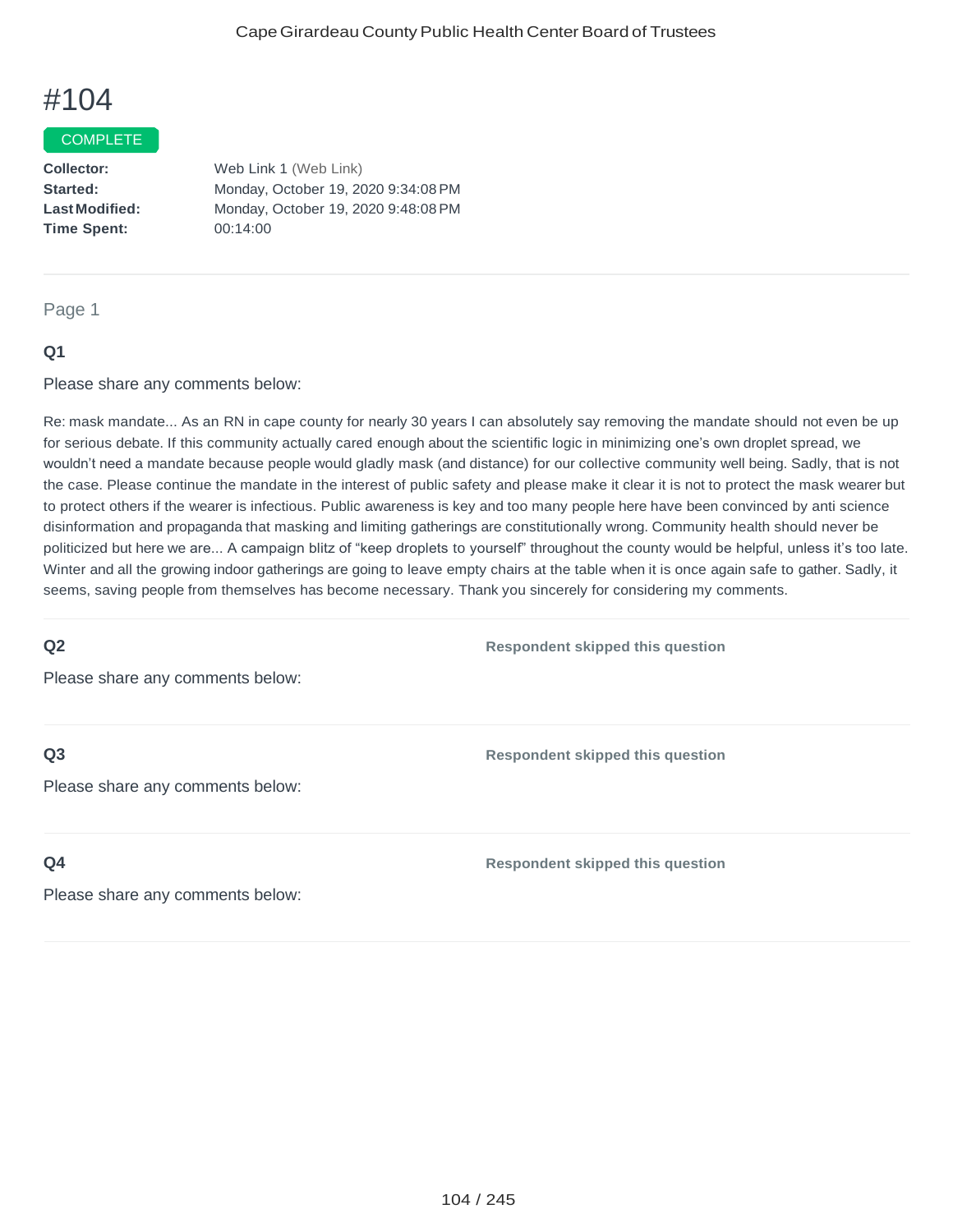#### **COMPLETE**

**Collector: Started: LastModified: Time Spent:** Web Link 1 (Web Link) Monday, October 19, 2020 9:46:53PM Monday, October 19, 2020 9:51:58PM 00:05:05

Page 1

### **Q1**

Please share any comments below:

The mask mandate needs to be put in place and kept there - Covid is spreading, and more and more people are dying. Wearing a mask, social distancing, and limiting gatherings to a reasonable number are what we as citizens can do to protect ourselves, and others in our community. We wear a seatbelt to stay safe in a car, if you don't want to start a family you wear a condom - the list goes ON AND ON.... It's simple - and it makes life safer until they can get an immunization that will be effective. It's common sense...it's TIME! Thanks!

#### **Q2**

**Respondent skipped this question**

**Respondent skipped this question**

Please share any comments below:

**Q3**

Please share any comments below:

**Q4**

**Respondent skipped this question**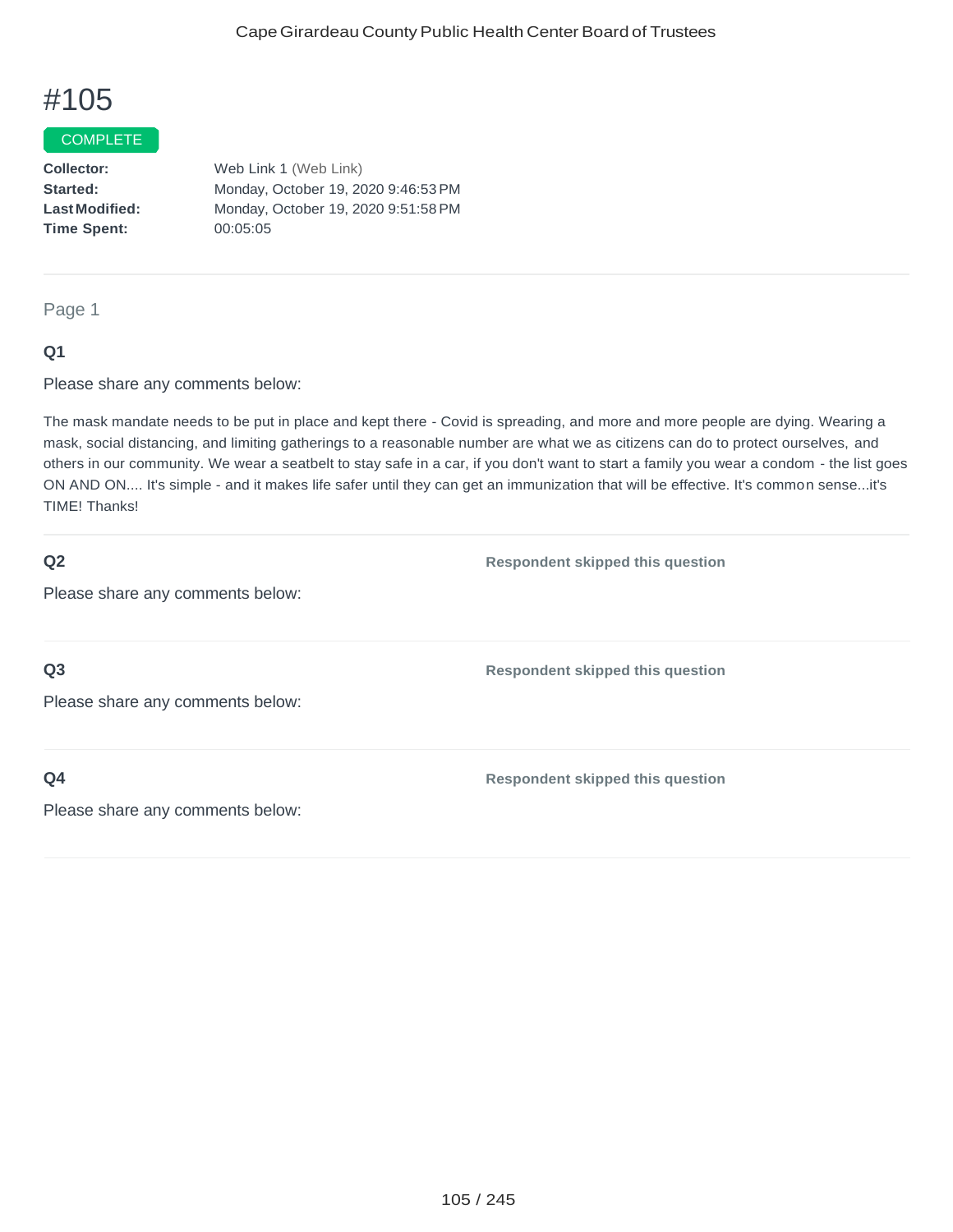## **COMPLETE**

**Collector: Started: LastModified: Time Spent:**  Web Link 1 (Web Link) Monday, October 19, 2020 9:59:14 PM Monday, October 19, 2020 10:00:38 PM 00:01:23

Page 1

### **Q1**

Please share any comments below:

Extend the mask ordinance.

### **Q2**

Please share any comments below:

Extend the mask ordinance.

## **Q3**

Please share any comments below:

Extend the mask ordinance.

### **Q4**

Please share any comments below:

Extend the mask ordinance.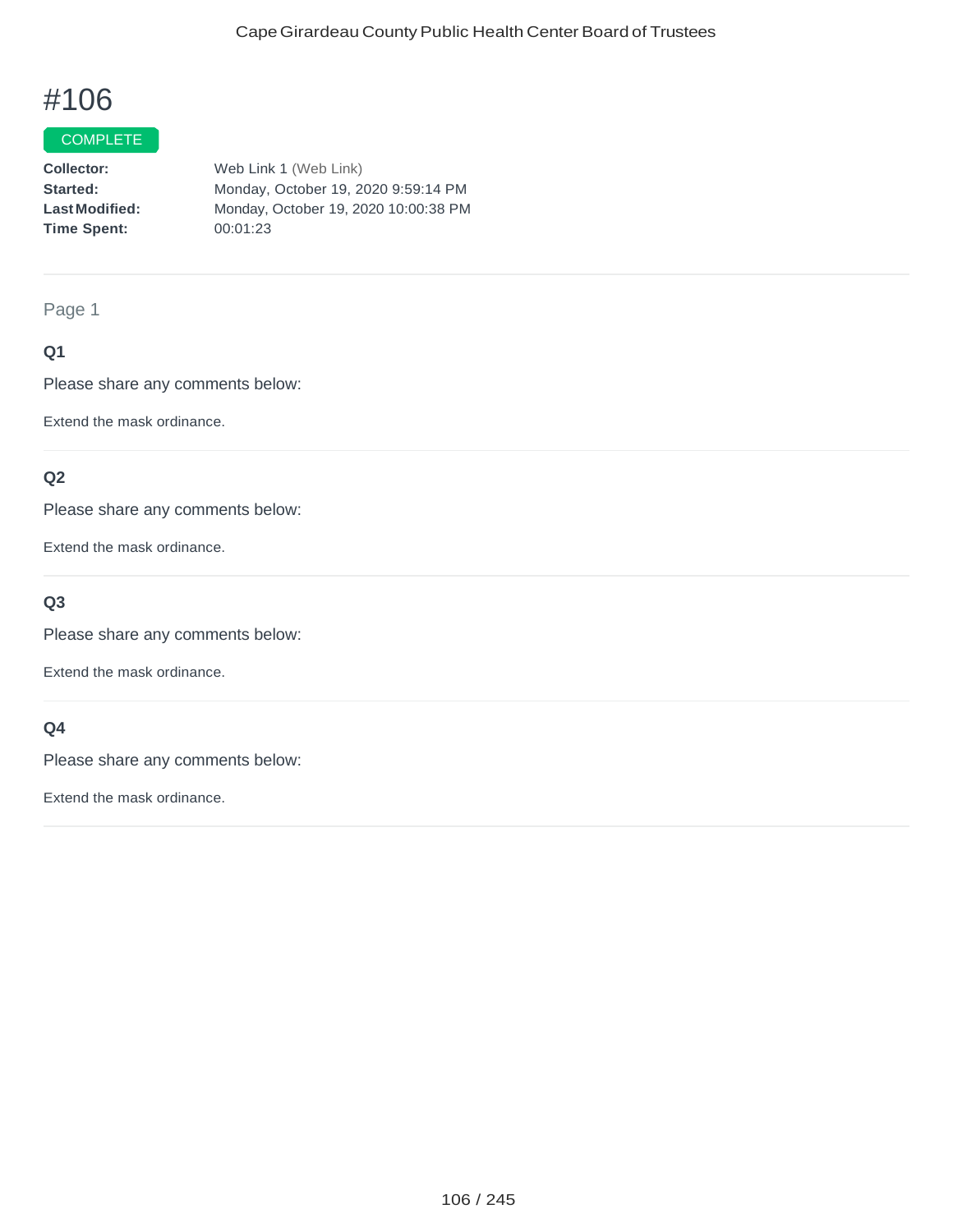#### **COMPLETE**

**Collector: Started: LastModified: Time Spent:** Web Link 1 (Web Link) Monday, October 19, 2020 9:58:58 PM Monday, October 19, 2020 10:04:11 PM 00:05:12

Page 1

### **Q1**

Please share any comments below:

PLEASE STOP discontinue the mask mandate. There continues to be ZERO data to support that masks are reducing the spread. After months of the mandate, there are county spikes of positive COVID cases. If the masks truly worked, you would see a decrease in cases. This is not the case. People need to take responsibility for their own individual health. I am friends with many of our community leaders and they privately express that they are NOT for continuing this unproven mandate. LISTEN to the citizens. We are educated people!

#### **Q2**

**Respondent skipped this question**

Please share any comments below:

**Q3**

**Respondent skipped this question**

Please share any comments below:

**Q4**

**Respondent skipped this question**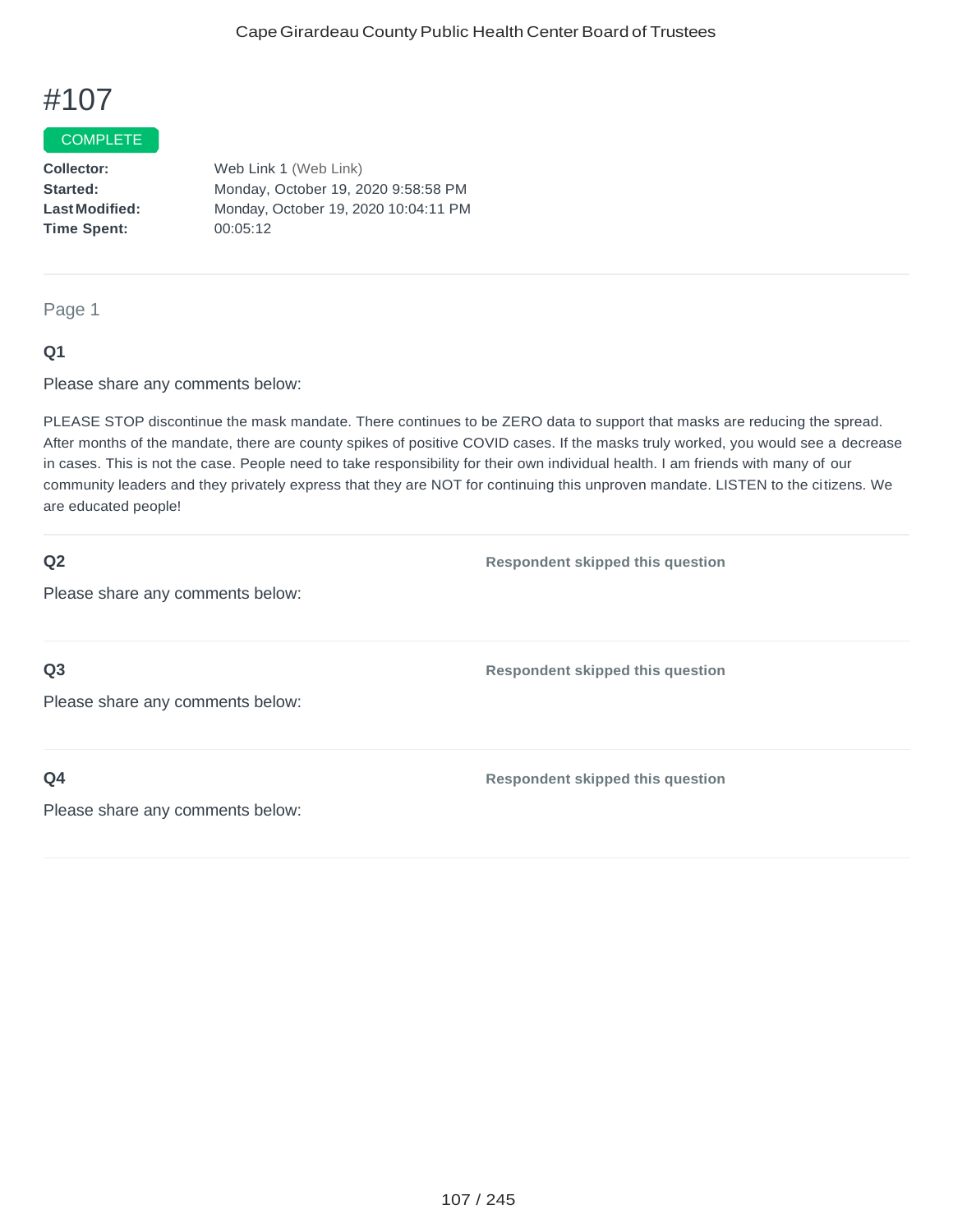#### **COMPLETE**

**Collector: Started: LastModified: Time Spent:**  Web Link 1 (Web Link) Monday, October 19, 2020 10:00:56PM Monday, October 19, 2020 10:08:18PM 00:07:21

Page 1

### **Q1**

Please share any comments below:

As a Cape Girardeau citizen who is at high risk for contracting Covid-19, I would personally like to see the mask mandate extended. I am a Type 2 diabetic who unfortunately is unable to work from home. I do my best to stay away from crowds, and when I am in public, I am wearing my mask. It makes no sense to lift this mandate at this point in time. Cases are again on the rise as people has begun to grow bored with the pandemic. We can't wish this away. Masks aren't fun to wear, but it is our civic duty to protect all of our citizens. Thank You.

#### **Q2**

**Respondent skipped this question**

**Respondent skipped this question**

Please share any comments below:

**Q3**

Please share any comments below:

**Q4**

**Respondent skipped this question**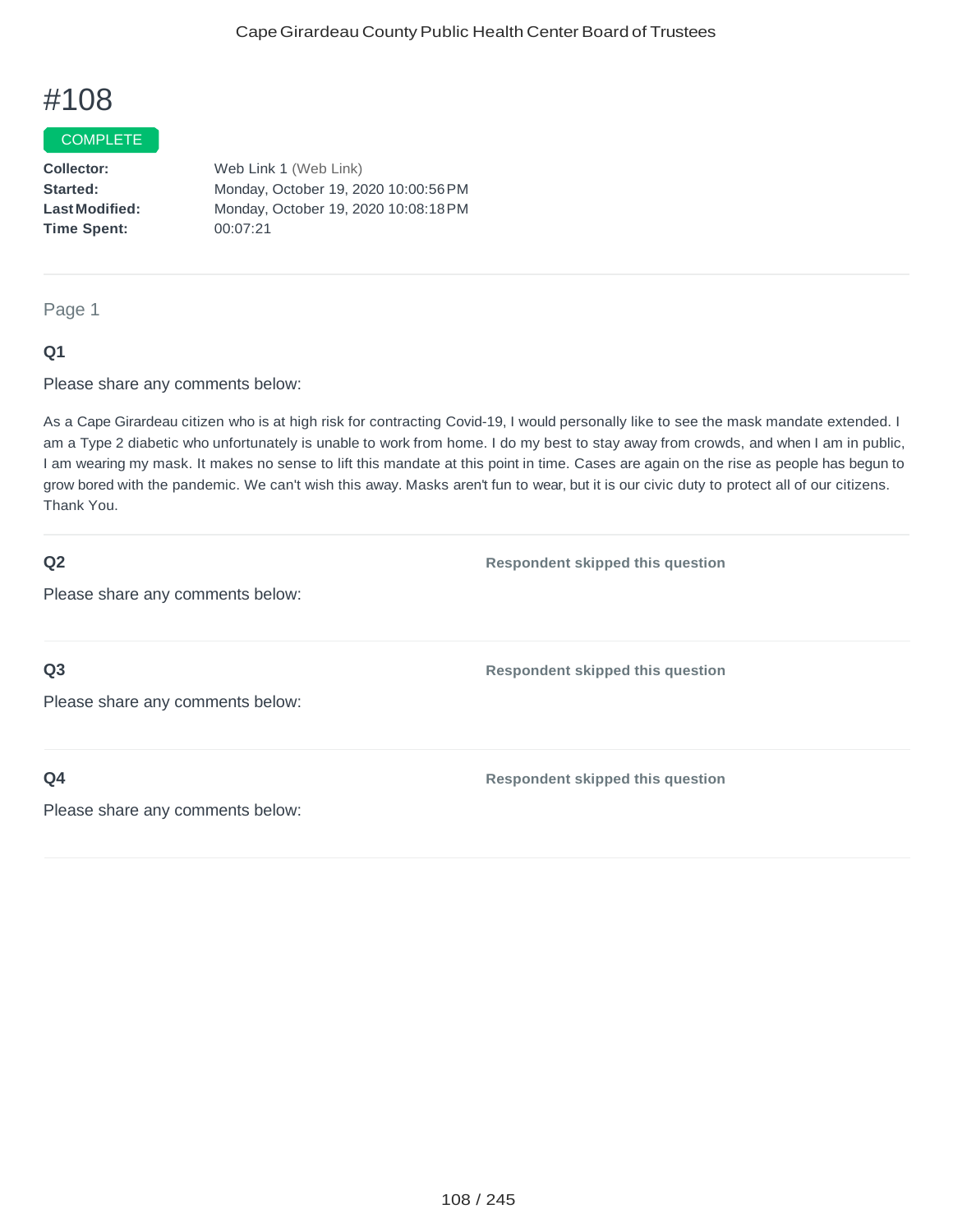#### **COMPLETE**

**Collector: Started: LastModified: Time Spent:**  Web Link 1 (Web Link) Monday, October 19, 2020 10:08:08PM Monday, October 19, 2020 10:09:48PM 00:01:40

Page 1

### **Q1**

Please share any comments below:

Please continue mandatory mask wearing for the next several months.

### **Q2**

Please share any comments below:

### **Q3**

Please share any comments below:

**Q4**

**Respondent skipped this question**

**Respondent skipped this question**

**Respondent skipped this question**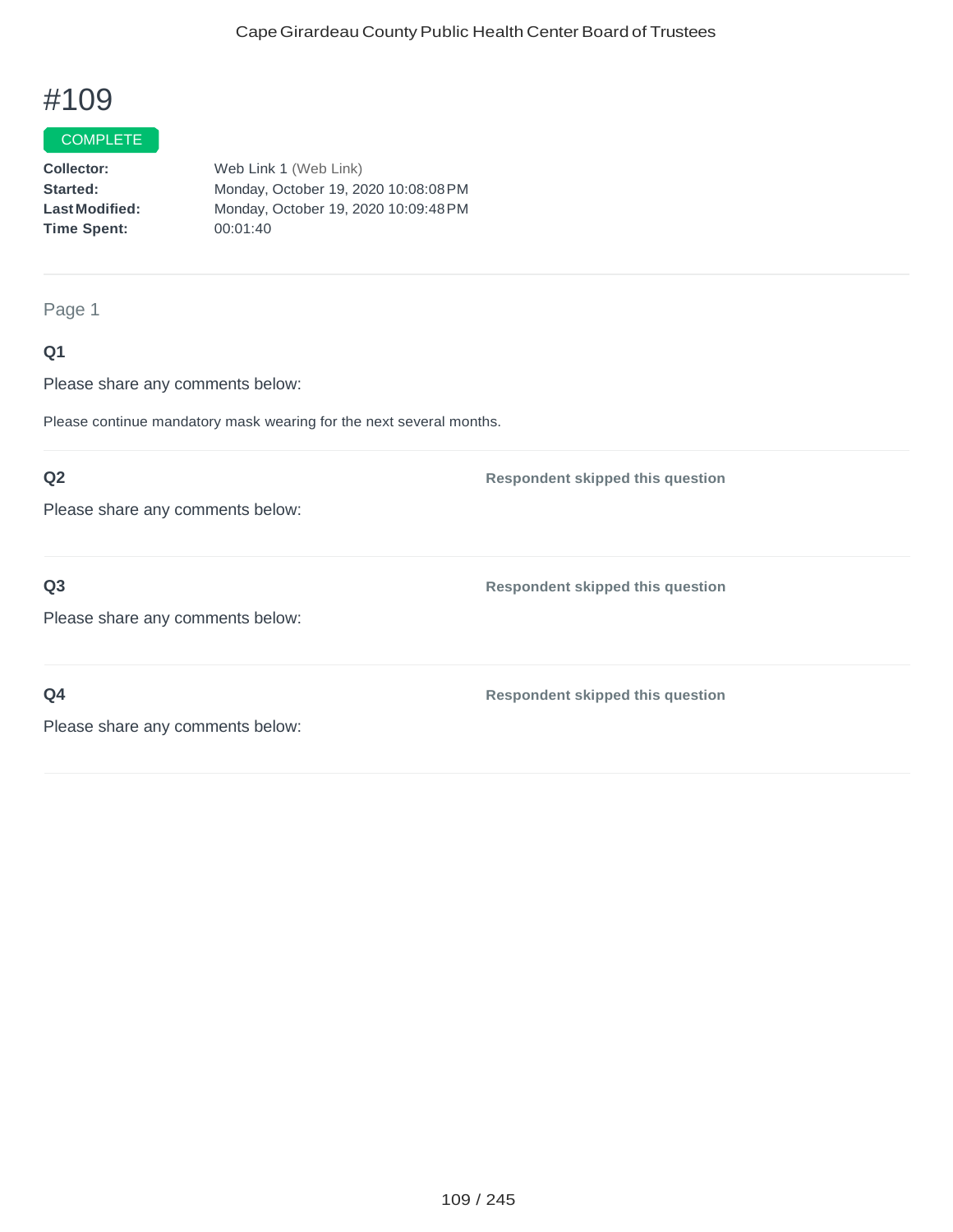#### **COMPLETE**

**Collector: Started: LastModified: Time Spent:**  Web Link 1 (Web Link) Monday, October 19, 2020 10:23:04PM Monday, October 19, 2020 10:26:41PM 00:03:36

Page 1

### **Q1**

Please share any comments below:

I hope that you keep the mask mandate in place. Please keep I. Mind the CDC guidelines. This is something that is easy and effective in keeping the COVID-19 virus from spreading. Please keep the mask mandate.

## **Q2** Please share any comments below: **Respondent skipped this question Q3** Please share any comments below: **Respondent skipped this question Q4** Please share any comments below: **Respondent skipped this question**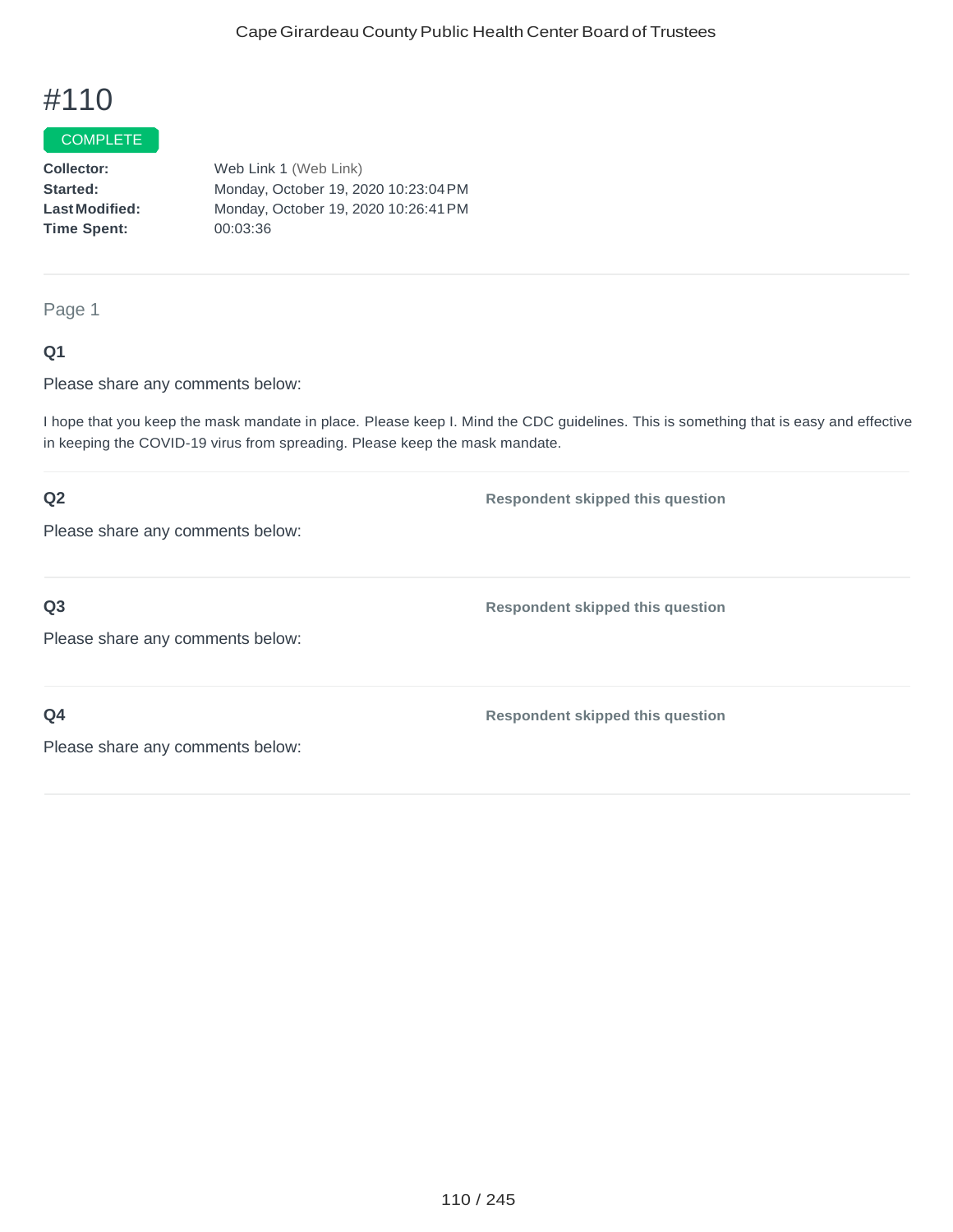## **COMPLETE**

**Collector: Started: LastModified: Time Spent:** Web Link 1 (Web Link) Monday, October 19, 2020 10:26:42PM Monday, October 19, 2020 10:28:21PM 00:01:38

Page 1

### **Q1**

Please share any comments below:

Keep mask mandate! It could be way worse with no action as many in our county has a "fake news" belief of a very real pandemic until it infects someone they know or love.

### **Q2**

Please share any comments below:

**Q3**

Please share any comments below:

**Respondent skipped this question**

**Respondent skipped this question**

**Respondent skipped this question**

**Q4**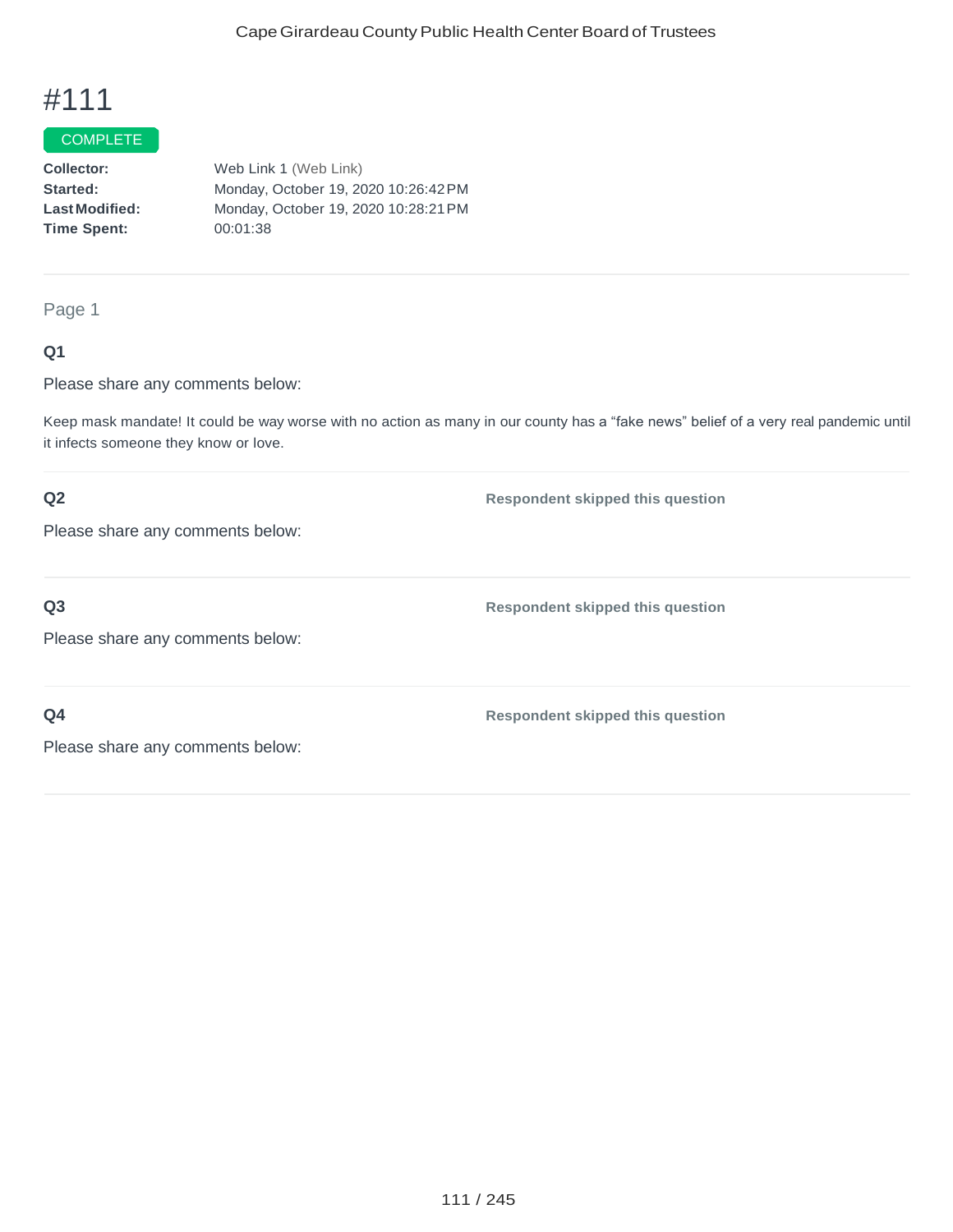## COMPLETE

**Collector: Started: LastModified: Time Spent:**  Web Link 1 (Web Link) Monday, October 19, 2020 11:22:47PM Monday, October 19, 2020 11:24:02PM 00:01:14

Page 1

### **Q1**

Please share any comments below:

Please keep mask mandate in place for at least another month. Thank you!

### **Q2**

Please share any comments below:

### **Q3**

Please share any comments below:

**Q4**

**Respondent skipped this question**

**Respondent skipped this question**

**Respondent skipped this question**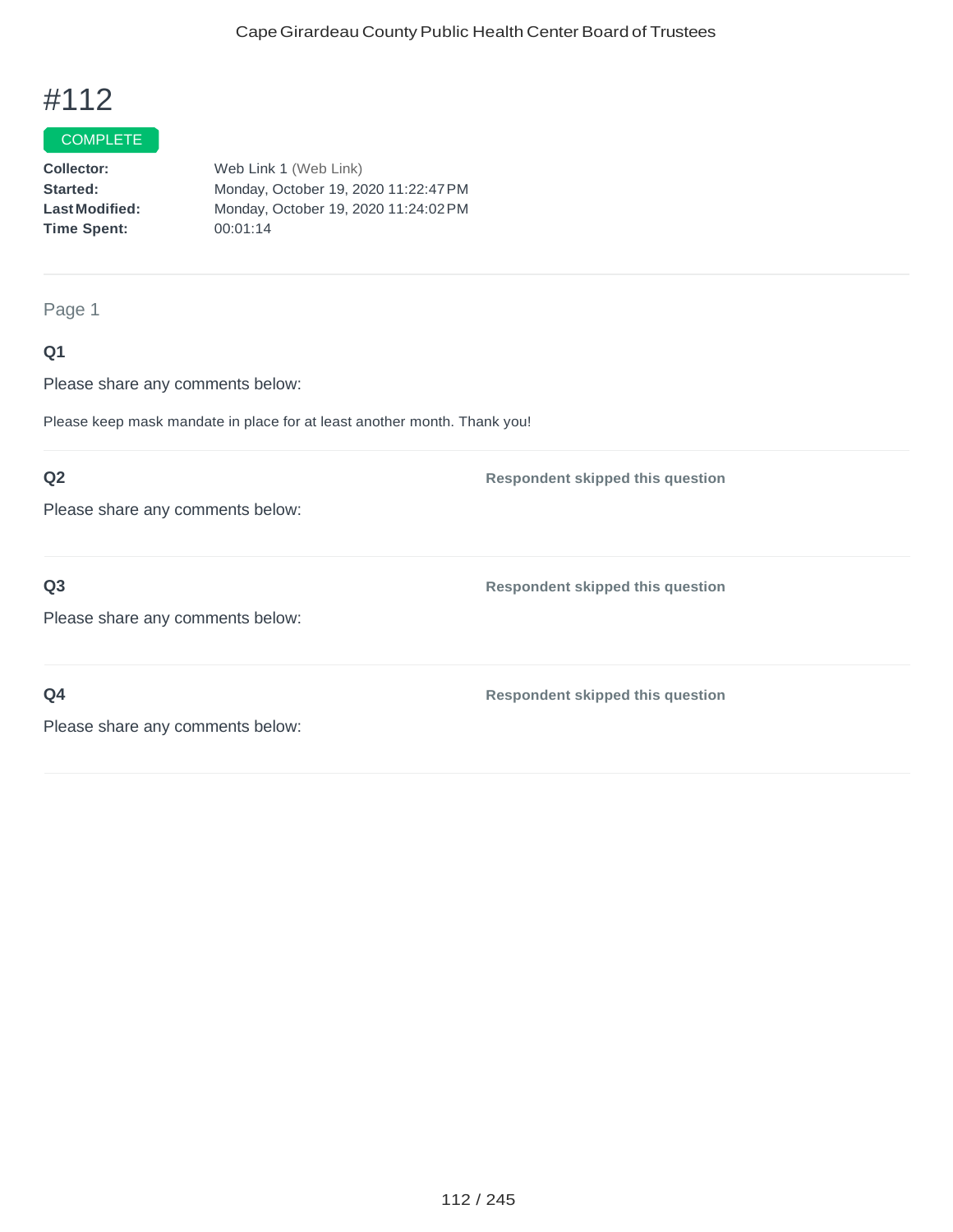#### **COMPLETE**

| <b>Collector:</b>     | Web Link 1 (Web Link)                |
|-----------------------|--------------------------------------|
| <b>Started:</b>       | Monday, October 19, 2020 11:52:24 PM |
| <b>Last Modified:</b> | Monday, October 19, 2020 11:52:58 PM |
| <b>Time Spent:</b>    | 00:00:34                             |
|                       |                                      |

Page 1

## **Q1**

Please share any comments below:

Still need to wear masks indoors

## **Q2**

Please share any comments below:

**Q3**

Please share any comments below:

**Q4**

**Respondent skipped this question**

**Respondent skipped this question**

**Respondent skipped this question**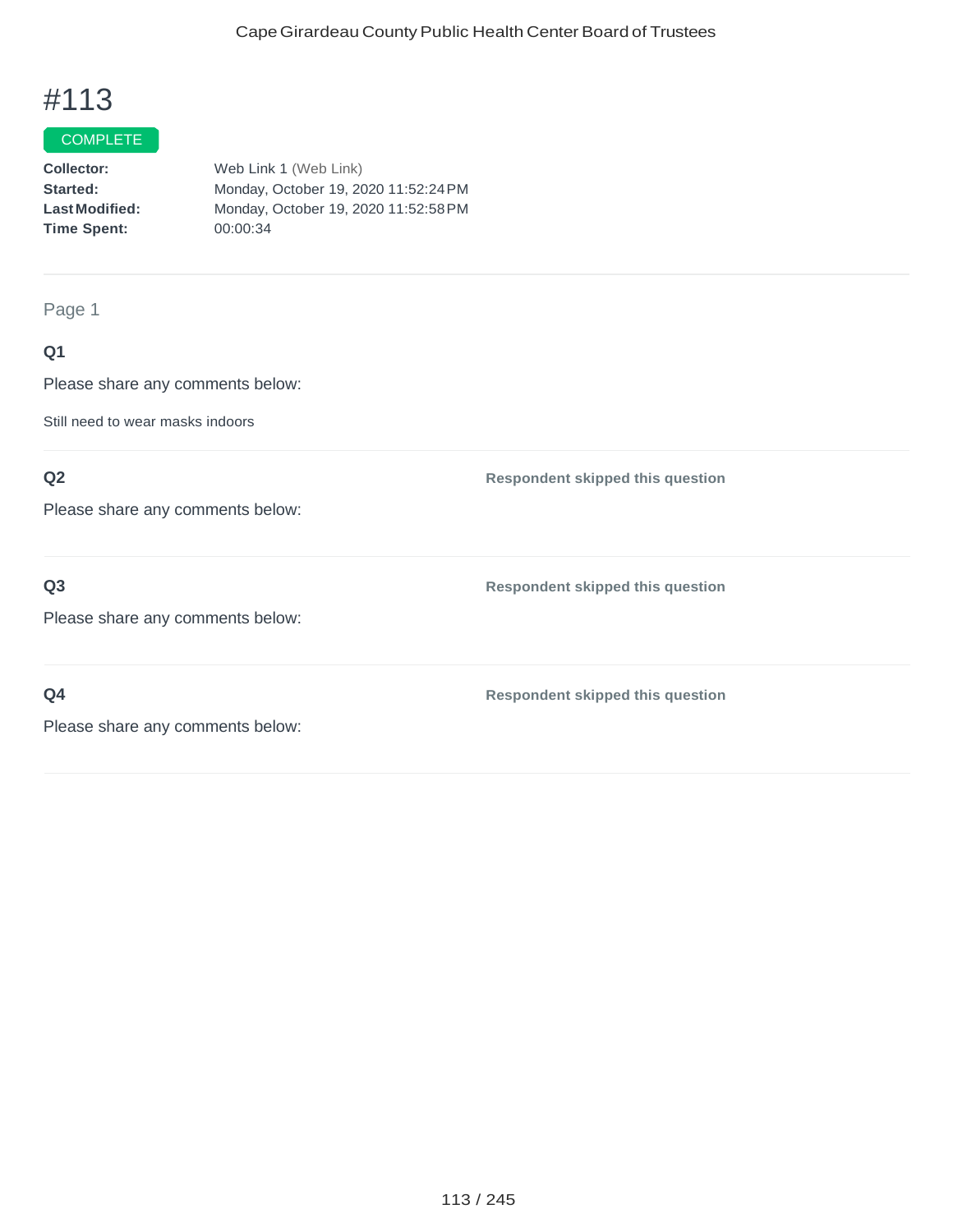#### **COMPLETE**

**Collector: Started: LastModified: Time Spent:**  Web Link 1 (Web Link) Monday, October 19, 2020 11:51:02PM Monday, October 19, 2020 11:58:26PM 00:07:24

#### Page 1

### **Q1**

Please share any comments below:

The mask mandate doesn't seem to be having a significant impact when you compare our county to surrounding counties in the region. Allow businesses and organizations to make the policy decision for themselves.

#### **Q2**

Please share any comments below:

In my workplace, we handle items shipped to and from locations throughout the US and around the world, as well as locally. We had zero positive cases among employees who were lax on masks and social distancing. We have had 4 positive cases since our workplace stiffened the enforcement of the policies. Hygiene, herd immunity and common sense about avoiding contact with those most vulnerable is how we get through this.

#### **Q3**

**Respondent skipped this question**

Please share any comments below:

**Q4**

**Respondent skipped this question**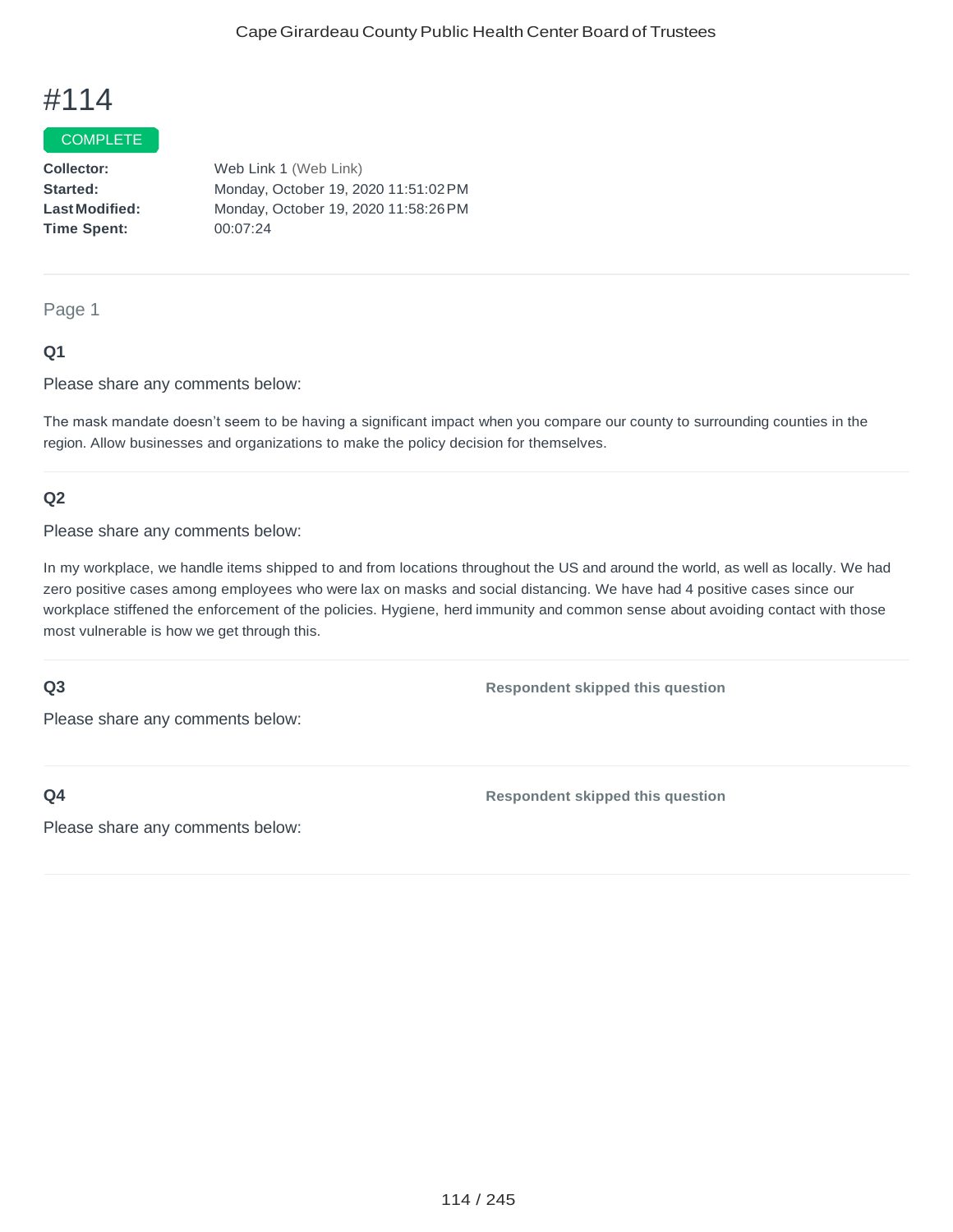#### COMPLETE

**Collector: Started: LastModified: Time Spent:**  Web Link 1 (Web Link) Tuesday, October 20, 2020 12:01:01AM Tuesday, October 20, 2020 12:10:14AM 00:09:12

Page 1

#### **Q1**

Please share any comments below:

Please do not even consider lifting the mask requirement. I watched the last meeting where this was considered. The arguments against masking had very little validity and the speakers in favor of stopping masks were so smug and self righteous. I hope they never have to go through this virus or lose someone due to it. They would change their thinking. Thank God for the masks! They save lives. This is or should be nonarguable at this point.

| Q2                               | <b>Respondent skipped this question</b> |
|----------------------------------|-----------------------------------------|
| Please share any comments below: |                                         |
|                                  |                                         |
| Q <sub>3</sub>                   | <b>Respondent skipped this question</b> |
| Please share any comments below: |                                         |
|                                  |                                         |
| Q <sub>4</sub>                   | <b>Respondent skipped this question</b> |
| Please share any comments below: |                                         |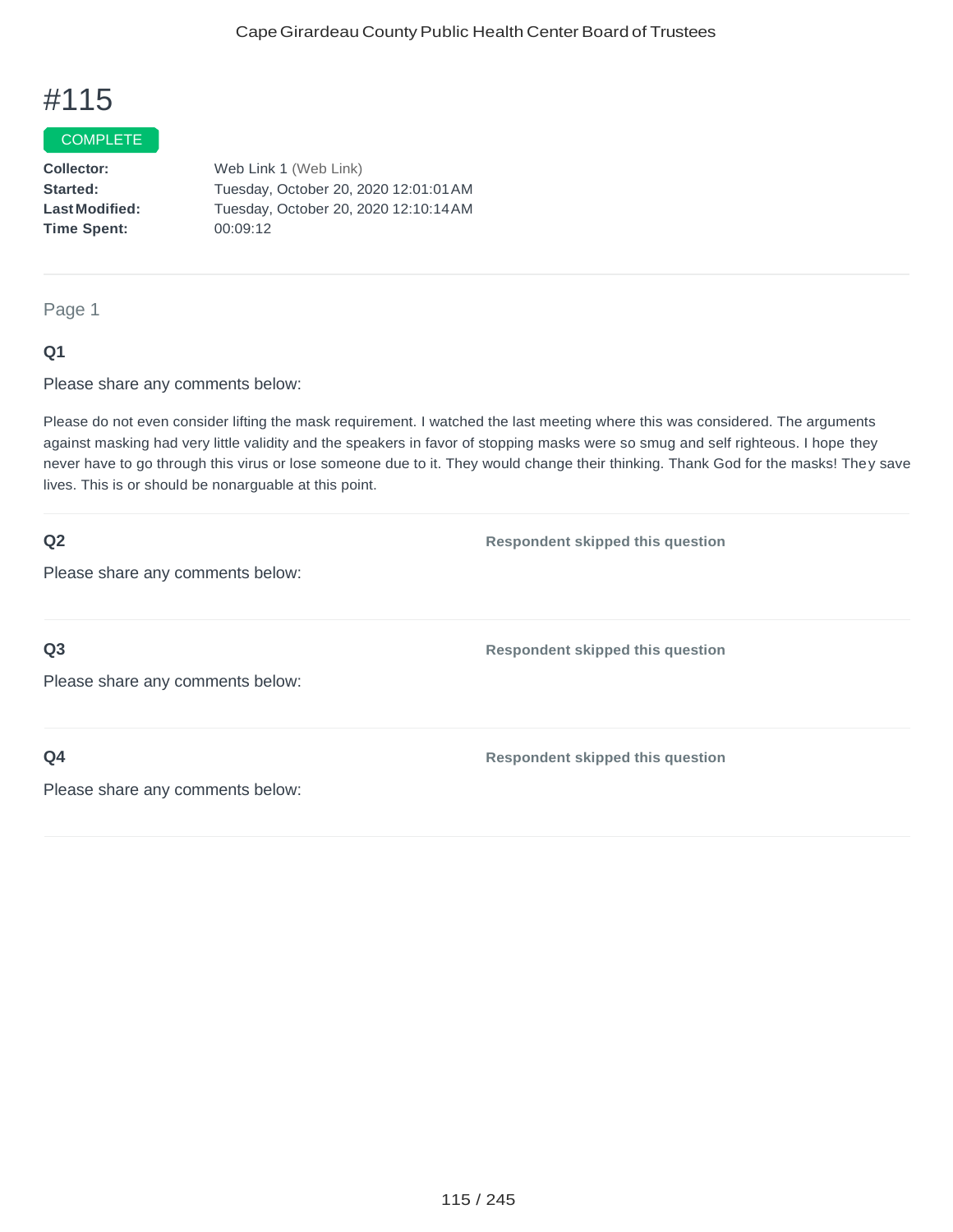#### **COMPLETE**

| <b>Collector:</b>    | Web Link 1 (Web Link)                 |
|----------------------|---------------------------------------|
| <b>Started:</b>      | Tuesday, October 20, 2020 12:19:42 AM |
| <b>LastModified:</b> | Tuesday, October 20, 2020 12:20:40 AM |
| <b>Time Spent:</b>   | 00:00:58                              |
|                      |                                       |

Page 1

## **Q1**

Please share any comments below:

Get rid of the mandate. Masks are useless

## **Q2**

Please share any comments below:

### **Q3**

Please share any comments below:

**Q4**

**Respondent skipped this question**

**Respondent skipped this question**

**Respondent skipped this question**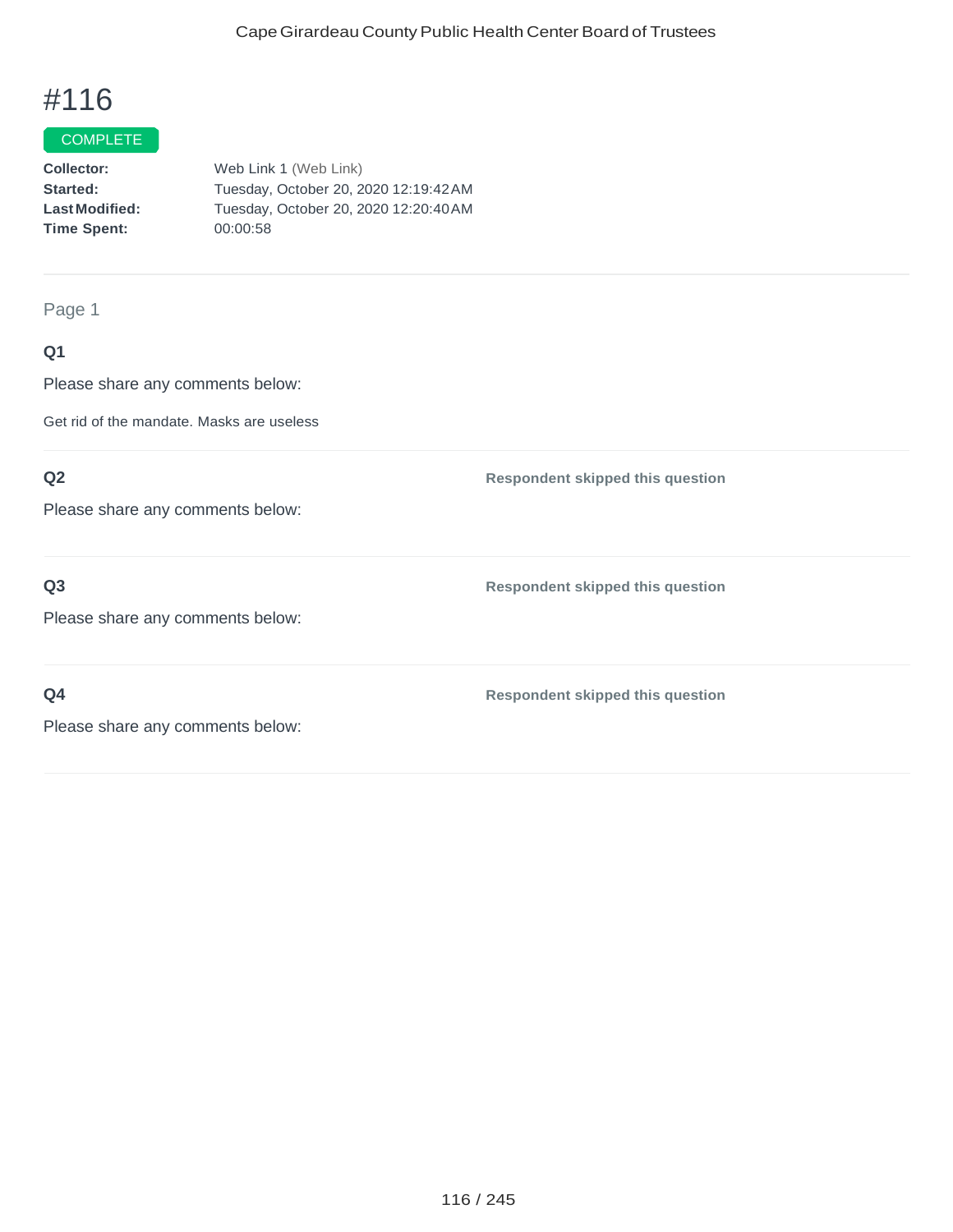## **COMPLETE**

**Collector: Started: LastModified: Time Spent:** Web Link 1 (Web Link) Tuesday, October 20, 2020 12:19:02AM Tuesday, October 20, 2020 12:21:49AM 00:02:47

#### Page 1

### **Q1**

Please share any comments below:

Keep the mandate

### **Q2**

Please share any comments below:

No wonder the city is getting higher.. No enforcement of mask

#### **Q3**

Please share any comments below:

No big gathering? That's a joke.. Look around town.. There's a lot

## **Q4**

Please share any comments below:

#### **Respondent skipped this question**

117 / 245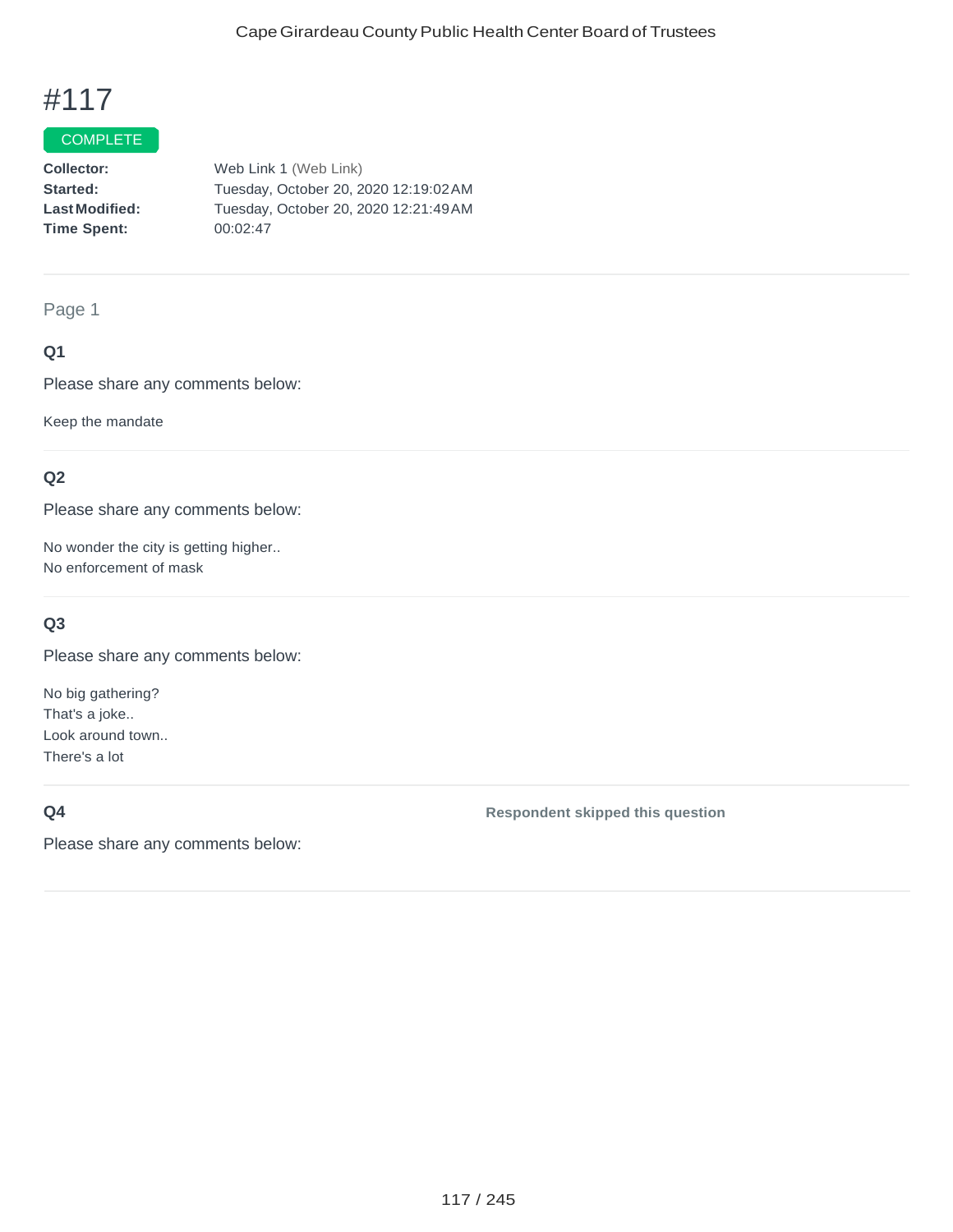#### **COMPLETE**

**Collector: Started: LastModified: Time Spent:**  Web Link 1 (Web Link) Tuesday, October 20, 2020 12:36:04 AM Tuesday, October 20, 2020 1:04:55 AM 00:28:51

Page 1

#### **Q1**

Please share any comments below:

I see people in Walmart without mask whenever I go there so I use the curbside pickup, there should be a way of inforceing the rule that is in place. People don't seem to care about anyone not even themselves. I have been in a couple stores where the clerk wasn't masked. I would extend the order and come up with a way to enforce it sense some people insist on risking their life and the lives of everyone around them.

**Q2**

**Respondent skipped this question**

Please share any comments below:

**Q3**

Please share any comments below:

**Q4**

**Respondent skipped this question**

**Respondent skipped this question**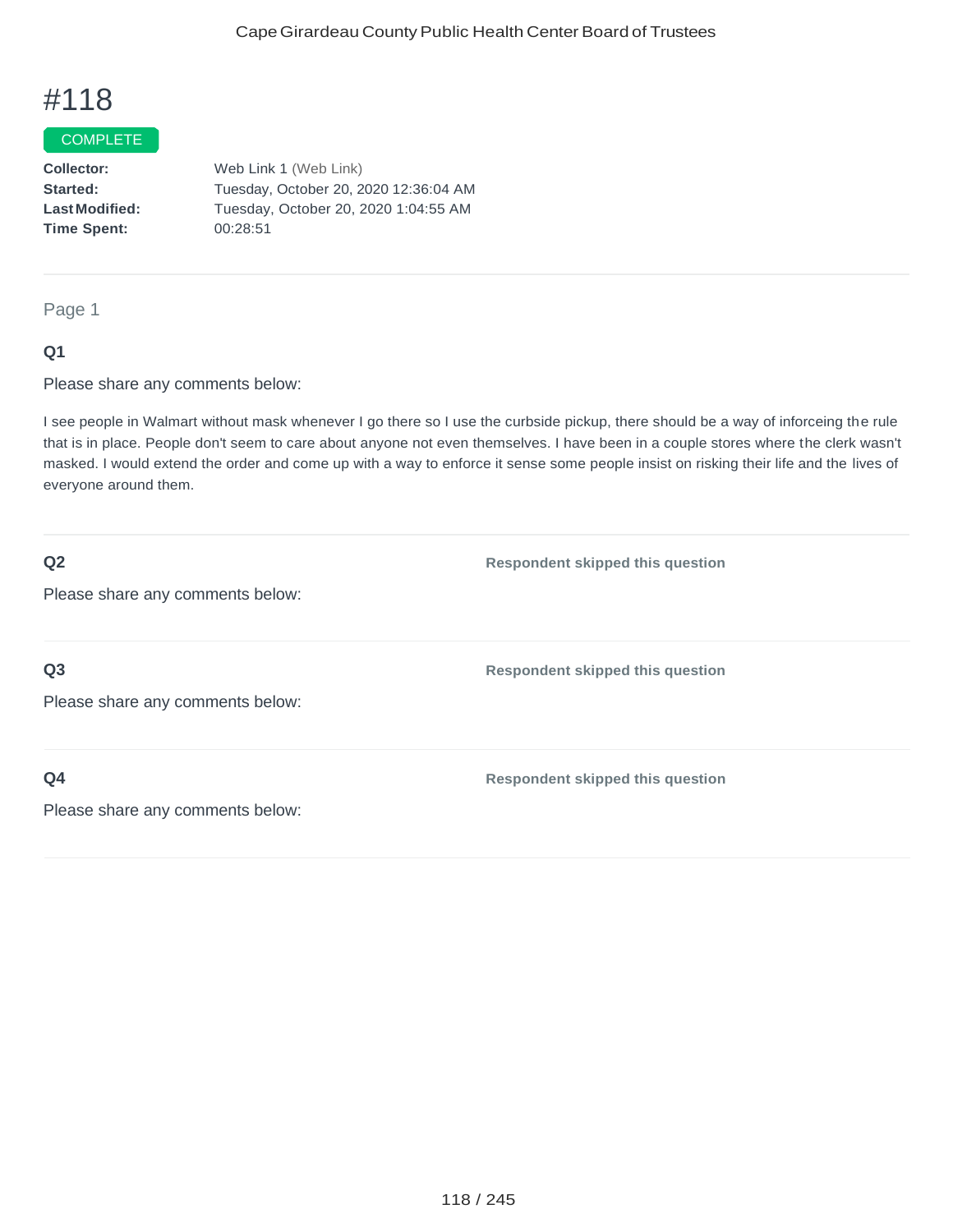#### **COMPLETE**

**Collector: Started: LastModified: Time Spent:**  Web Link 1 (Web Link) Tuesday, October 20, 2020 1:51:05AM Tuesday, October 20, 2020 1:52:33AM 00:01:27

#### Page 1

### **Q1**

Please share any comments below:

Please continue the mask mandate through the end of the calendar year.

### **Q2**

Please share any comments below:

Please continue the mask mandate through the end of the calendar year.

### **Q3**

Please share any comments below:

Please continue the mask mandate through the end of the calendar year.

#### **Q4**

Please share any comments below:

Please continue the mask mandate through the end of the calendar year.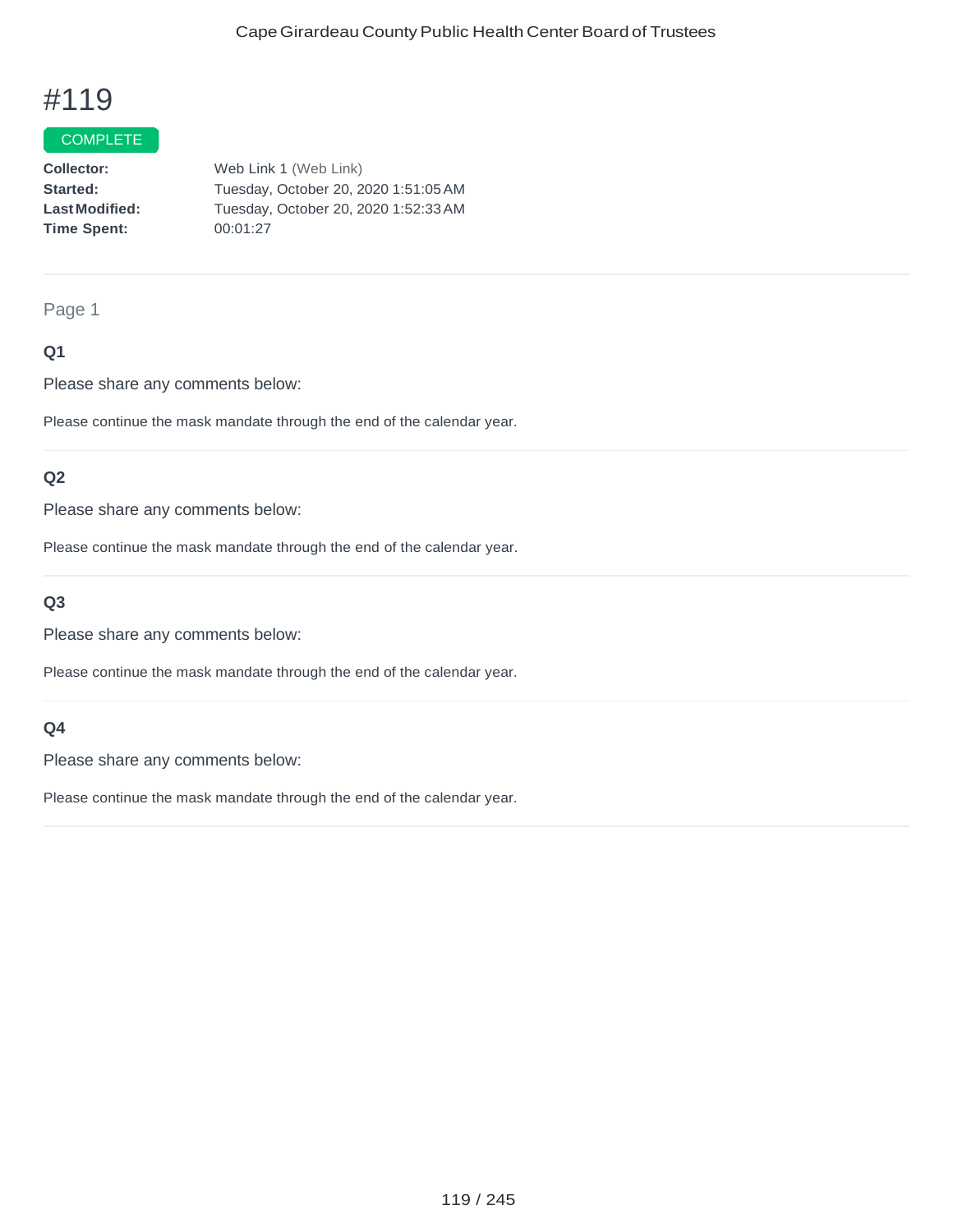## **COMPLETE**

**Collector: Started: LastModified: Time Spent:**  Web Link 1 (Web Link) Tuesday, October 20, 2020 3:19:45AM Tuesday, October 20, 2020 3:20:53AM 00:01:07

#### Page 1

### **Q1**

Please share any comments below:

Absolutely extend the mask mandate. With all the new cases, it would be criminally negligent not to

### **Q2**

Please share any comments below:

### **Q3**

Please share any comments below:

**Q4**

**Respondent skipped this question**

**Respondent skipped this question**

**Respondent skipped this question**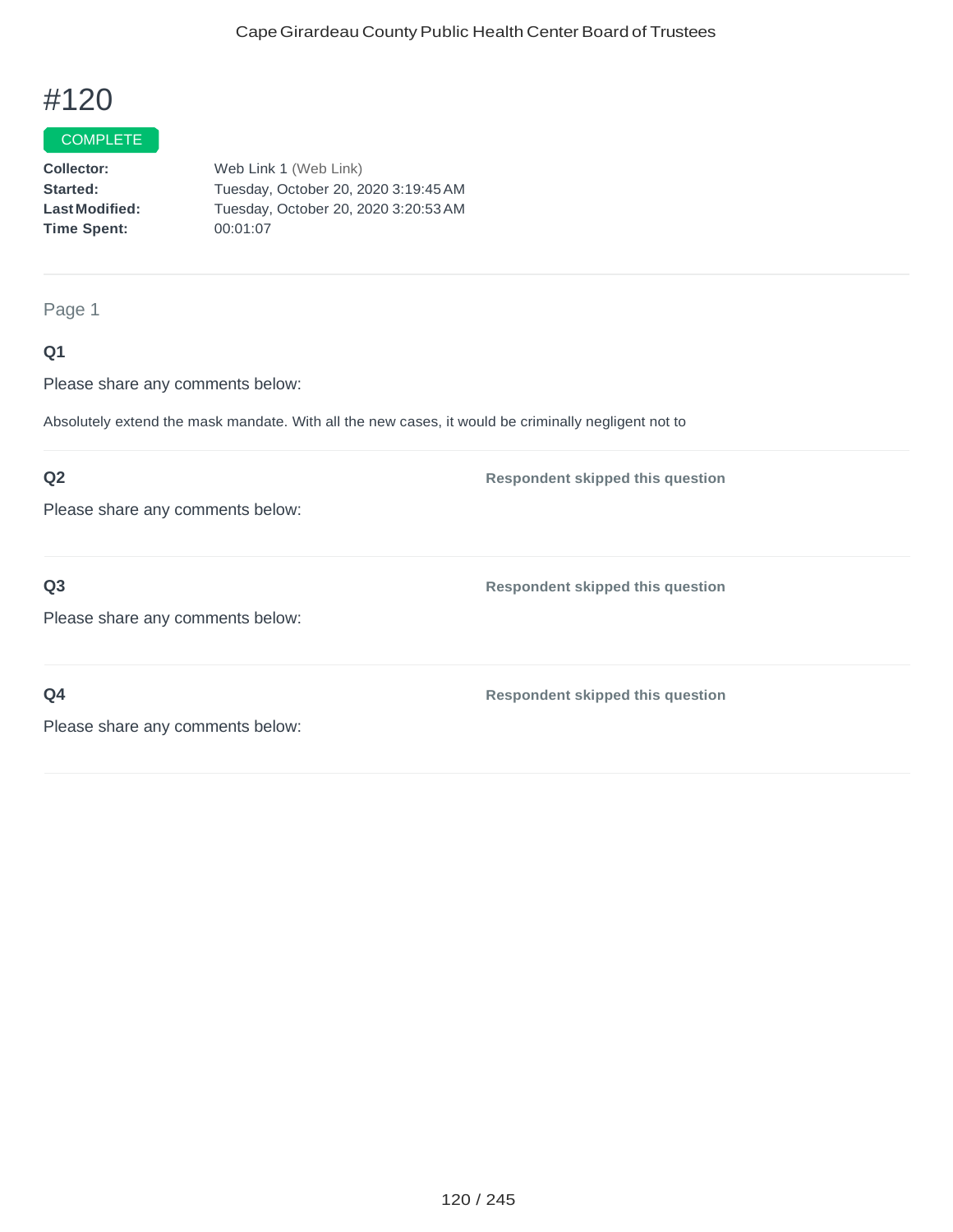#### COMPLETE

**Collector: Started: LastModified: Time Spent:** Web Link 1 (Web Link) Tuesday, October 20, 2020 4:48:15AM Tuesday, October 20, 2020 4:50:45AM 00:02:29

Page 1

### **Q1**

Please share any comments below:

No more face masks. No more gestapo-esque techniques with contact tracing. If someone calls you to see where testing can be done, you should have that information. Quit forcing businesses hands on their decisions to force face masks.

## **Q2** Please share any comments below: **Respondent skipped this question Q3** Please share any comments below: **Respondent skipped this question Q4** Please share any comments below: **Respondent skipped this question**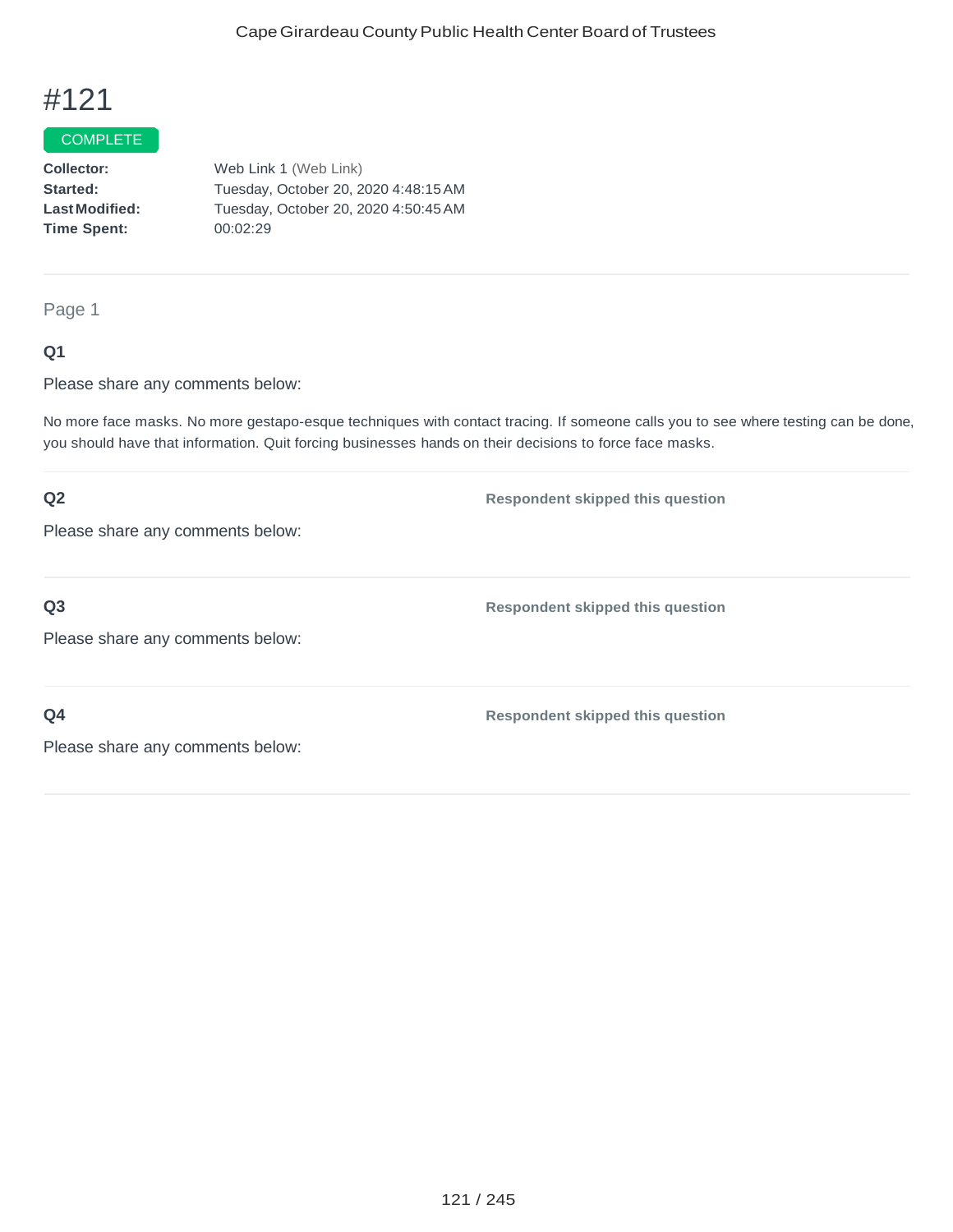#### **COMPLETE**

| <b>Collector:</b>    | Web Link 1 (Web Link)                |
|----------------------|--------------------------------------|
| <b>Started:</b>      | Tuesday, October 20, 2020 5:36:19 AM |
| <b>LastModified:</b> | Tuesday, October 20, 2020 5:38:21 AM |
| Time Spent:          | 00:02:01                             |
|                      |                                      |

Page 1

## **Q1**

Please share any comments below:

Yes, please extend the mask mandate. It's what we have for protection now until a vaccine is developed.

## **Q2**

Please share any comments below:

**Q3**

**Respondent skipped this question**

**Respondent skipped this question**

Please share any comments below:

**Q4**

**Respondent skipped this question**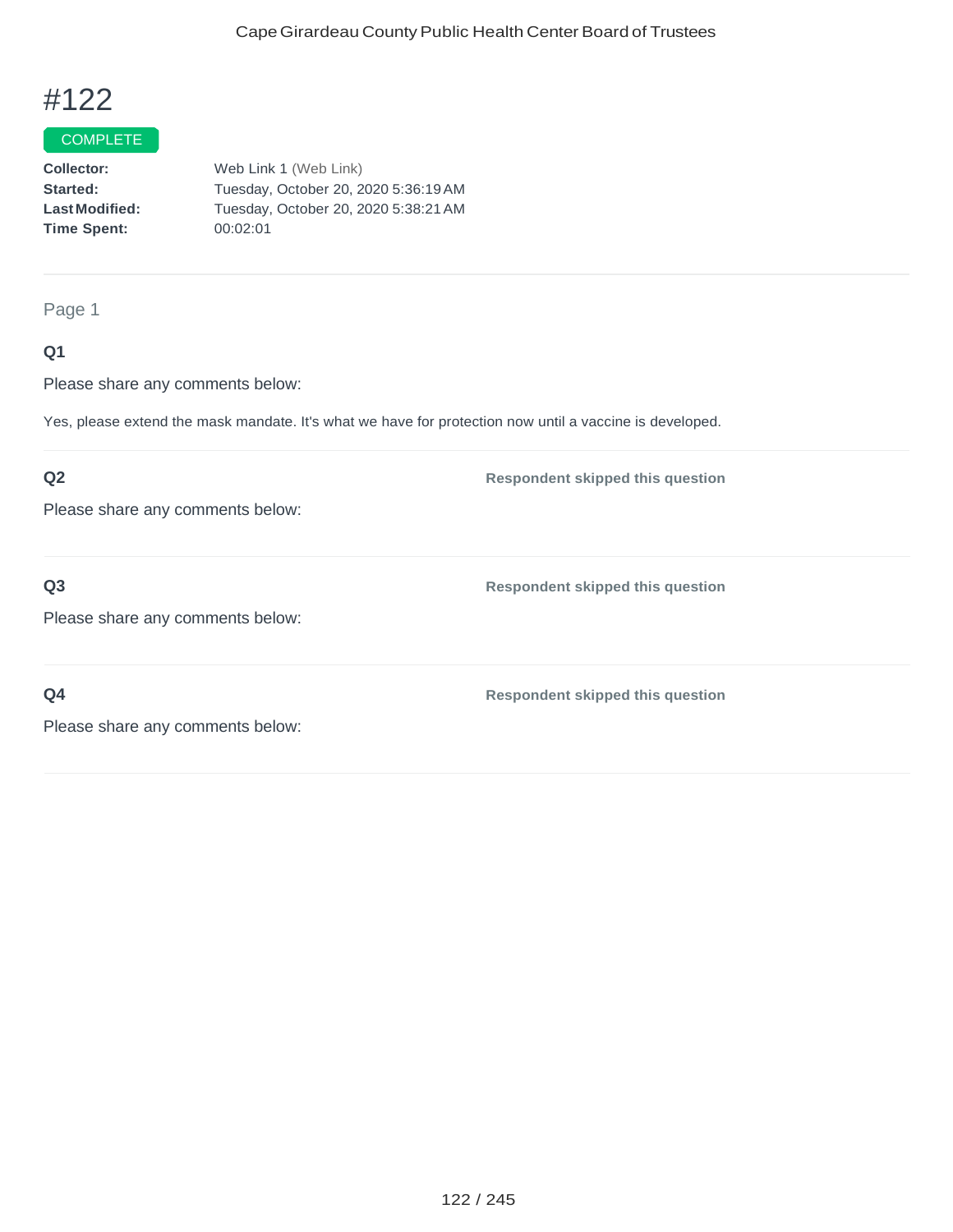#### **COMPLETE**

**Collector: Started: LastModified: Time Spent:**  Web Link 1 (Web Link) Tuesday, October 20, 2020 5:42:50AM Tuesday, October 20, 2020 5:47:10AM 00:04:20

Page 1

### **Q1**

Please share any comments below:

Yes, please continue the mask mandate. It's common sense . I cook for a living and cover my face and hands the entire shift.

## **Q2** Please share any comments below: **Respondent skipped this question Q3** Please share any comments below: **Respondent skipped this question Q4** Please share any comments below: **Respondent skipped this question**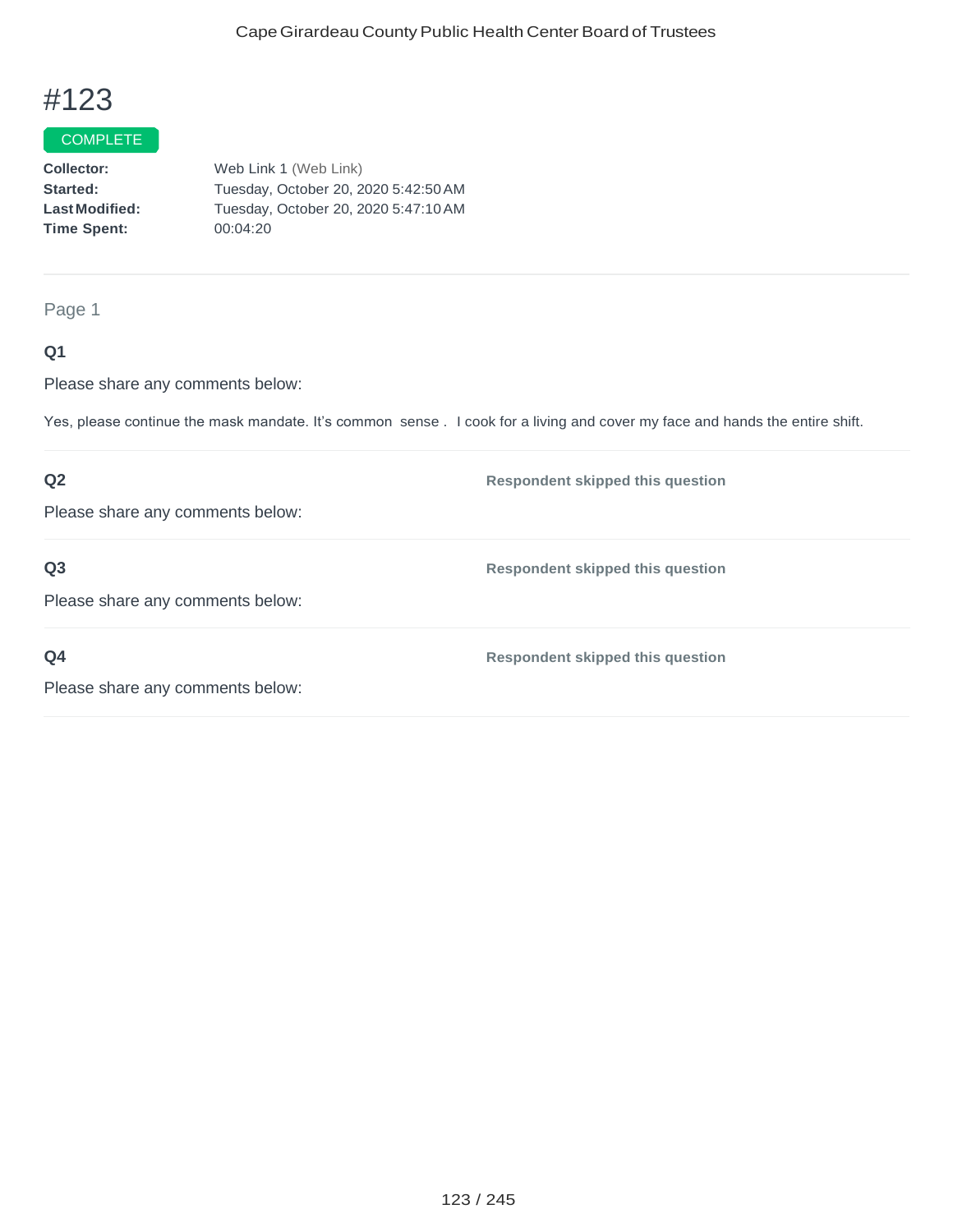#### COMPLETE

**Collector: Started: LastModified: Time Spent:** Web Link 1 (Web Link) Tuesday, October 20, 2020 5:48:35AM Tuesday, October 20, 2020 5:51:36AM 00:03:00

Page 1

#### **Q1**

Please share any comments below:

Please keep the mask mandate. This is the only way me and my family any sense of safety when going out. I wish there was a way to enforce it more. I work in cape county as well and I have the capability to keep my door locked and enforce customers to either wear one to enter or we can service other ways. This has been a huge relief for me to continue working safely.

| Q2                               | <b>Respondent skipped this question</b> |
|----------------------------------|-----------------------------------------|
| Please share any comments below: |                                         |
|                                  |                                         |
| Q <sub>3</sub>                   | <b>Respondent skipped this question</b> |
| Please share any comments below: |                                         |
|                                  |                                         |
| Q <sub>4</sub>                   | <b>Respondent skipped this question</b> |
| Please share any comments below: |                                         |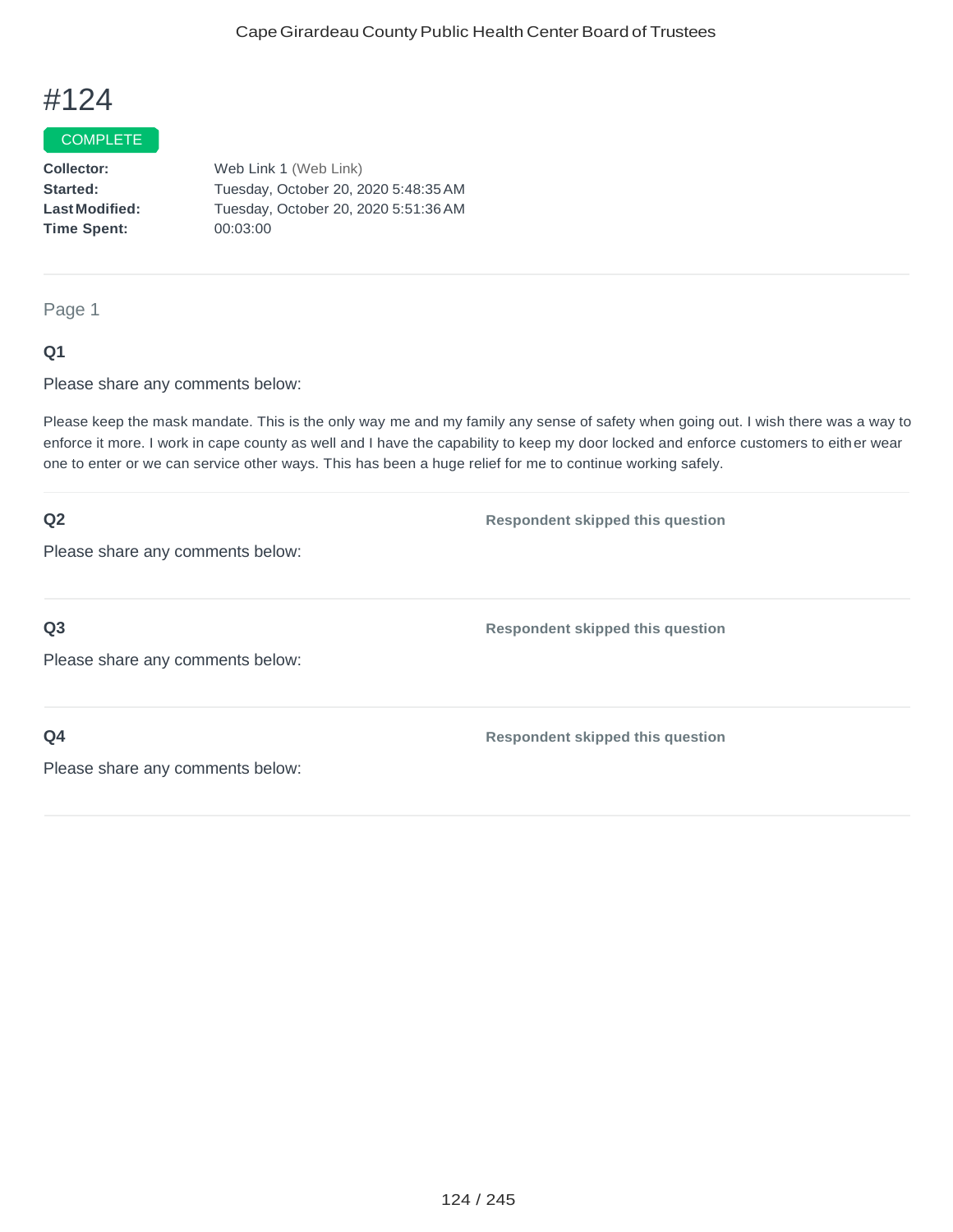#### **COMPLETE**

| <b>Collector:</b>    | Web Link 1 (Web Link)                |
|----------------------|--------------------------------------|
| <b>Started:</b>      | Tuesday, October 20, 2020 5:56:38 AM |
| <b>LastModified:</b> | Tuesday, October 20, 2020 5:57:58 AM |
| <b>Time Spent:</b>   | 00:01:20                             |
|                      |                                      |

Page 1

## **Q1**

Please share any comments below:

It's time for the mask mandate to end.

## **Q2**

Please share any comments below:

## **Q3**

Please share any comments below:

**Q4**

**Respondent skipped this question**

**Respondent skipped this question**

**Respondent skipped this question**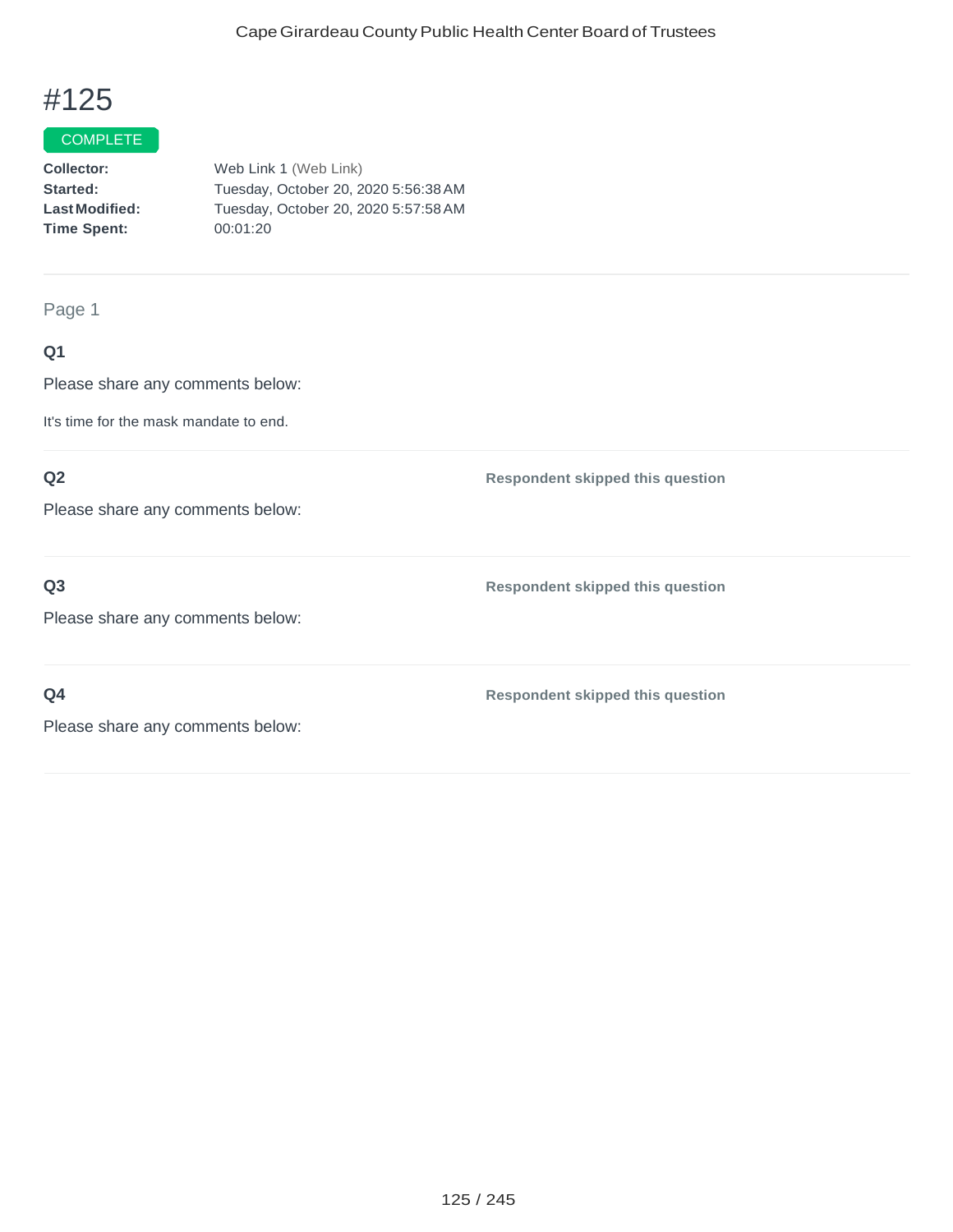#### COMPLETE

**Collector: Started: LastModified: Time Spent:** Web Link 1 (Web Link) Tuesday, October 20, 2020 5:36:52AM Tuesday, October 20, 2020 6:04:32AM 00:27:39

#### Page 1

#### **Q1**

Please share any comments below:

If the mask mandate is canceled people will go back to acting as though we are not in a pandemic more than they already do. We know that wearing a mask and social distancing helps prevent the spread so we need to continue wearing a mask. I feel safer going out when I have to knowing that most people will be wearing a mask since I am in the high risk group.

#### **Q2**

Please share any comments below:

I know that because of the mask mandate that my grandchildren will be wearing a mask when they go out but if it is canceled it will become more worrisome for me to be with them for fear they didn't wear a mask when they went out.

#### **Q3**

Please share any comments below:

With the holidays coming up it will be a huge mistake to cancel the mandate. All healthcare providers are having to risk their lives taking care of these people who act or think the pandemic is not a big deal. We need the mask mandate to help protect the healthcare providers so they have fewer people to exposed them to the virus. They do not have a choice as to rather to take care of the covid patients it's their job so we need to do our part to protect them by wearing a mask.

#### **Q4**

Please share any comments below:

People carry on about it being a right not to wear a mask not realizing or caring about how if they don't wear one they are risking the lives of those who are at risk. Those of us who are at risk have a right to live. I'm asking you to please don't cancel the mask mandate it is saving lives.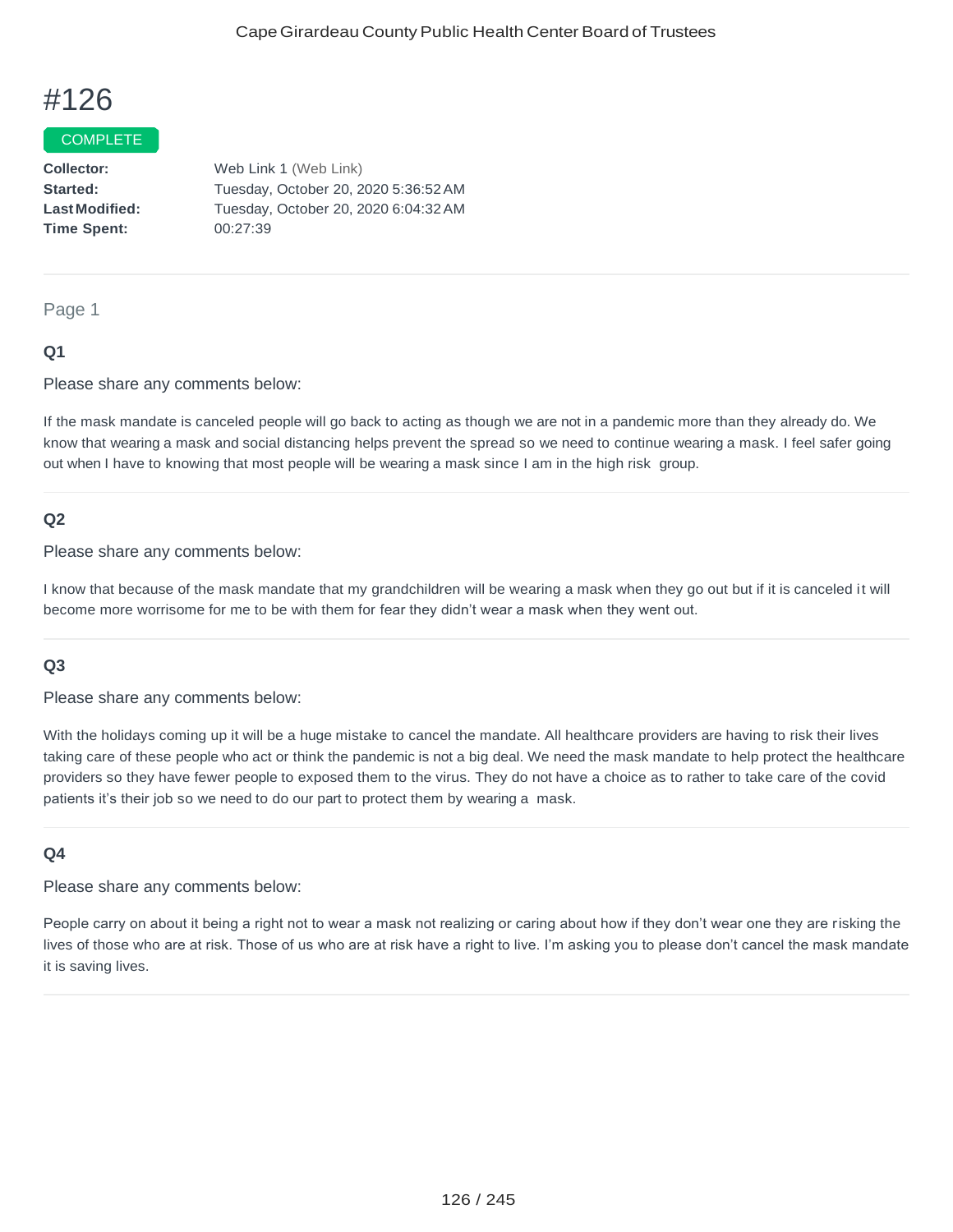#### COMPLETE

**Collector: Started: LastModified: Time Spent:**  Web Link 1 (Web Link) Tuesday, October 20, 2020 6:07:51AM Tuesday, October 20, 2020 6:12:49AM 00:04:58

Page 1

#### **Q1**

Please share any comments below:

Please continue your policy on mask wearing. Even though new cases appear, I believe it would be much worse without the policy. I feel you are setting a good example to other government bodies and applaud your efforts to keep us safe until vaccines are available. Shopping is safer, especially for older adults. Please continue your forward-thinking, brave approach.

| Q2                               | <b>Respondent skipped this question</b> |
|----------------------------------|-----------------------------------------|
| Please share any comments below: |                                         |
|                                  |                                         |
| Q <sub>3</sub>                   | <b>Respondent skipped this question</b> |
| Please share any comments below: |                                         |
| Q4                               | <b>Respondent skipped this question</b> |
|                                  |                                         |
| Please share any comments below: |                                         |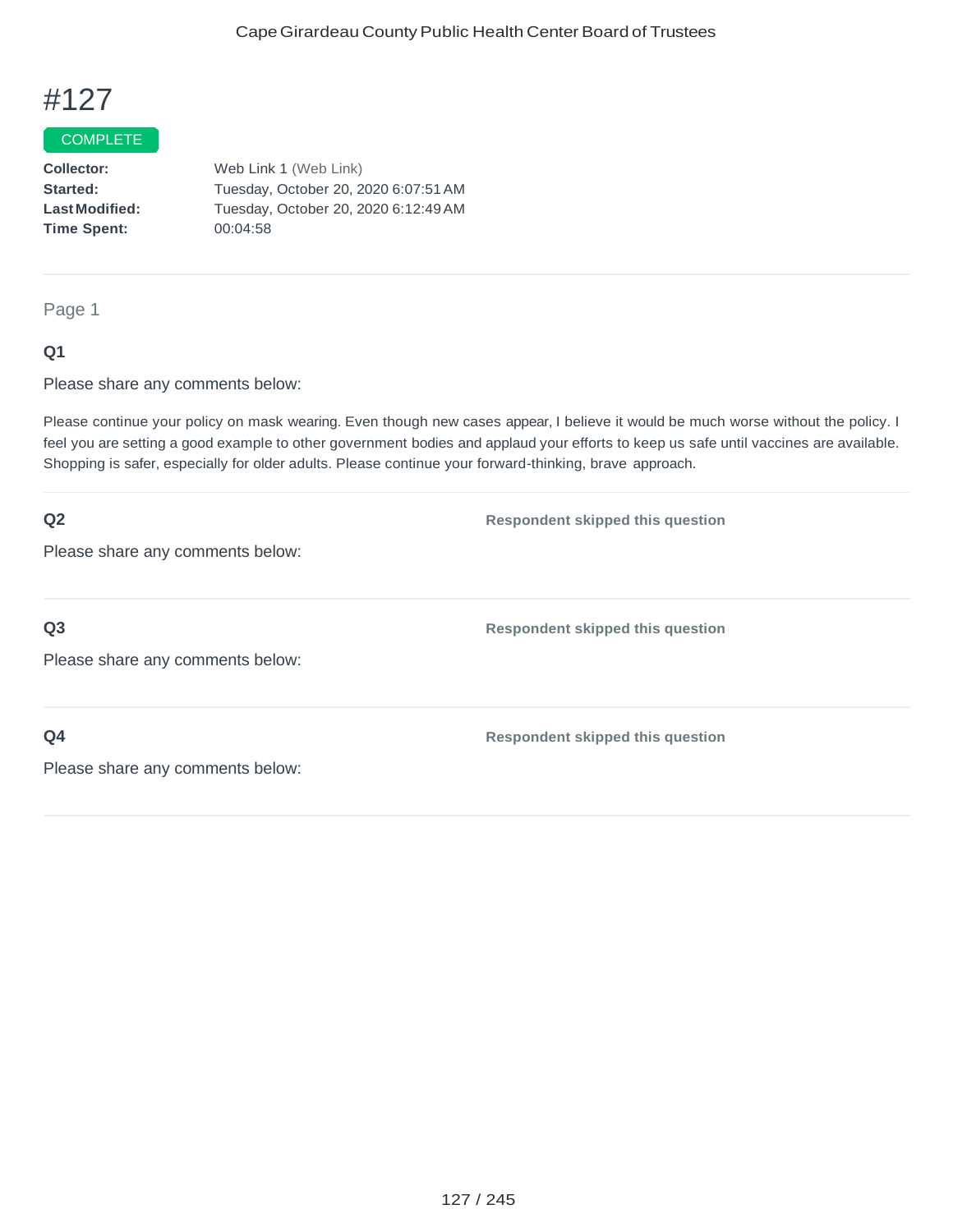#### **COMPLETE**

**Collector: Started: LastModified: Time Spent:**  Web Link 1 (Web Link) Tuesday, October 20, 2020 6:36:28AM Tuesday, October 20, 2020 6:37:59AM 00:01:30

Page 1

### **Q1**

Please share any comments below:

Please continue the Mask Mandate! It is an easy way to protect our community while keeping businesses open.

### **Q2**

Please share any comments below:

**Q3**

**Respondent skipped this question**

**Respondent skipped this question**

Please share any comments below:

**Q4**

**Respondent skipped this question**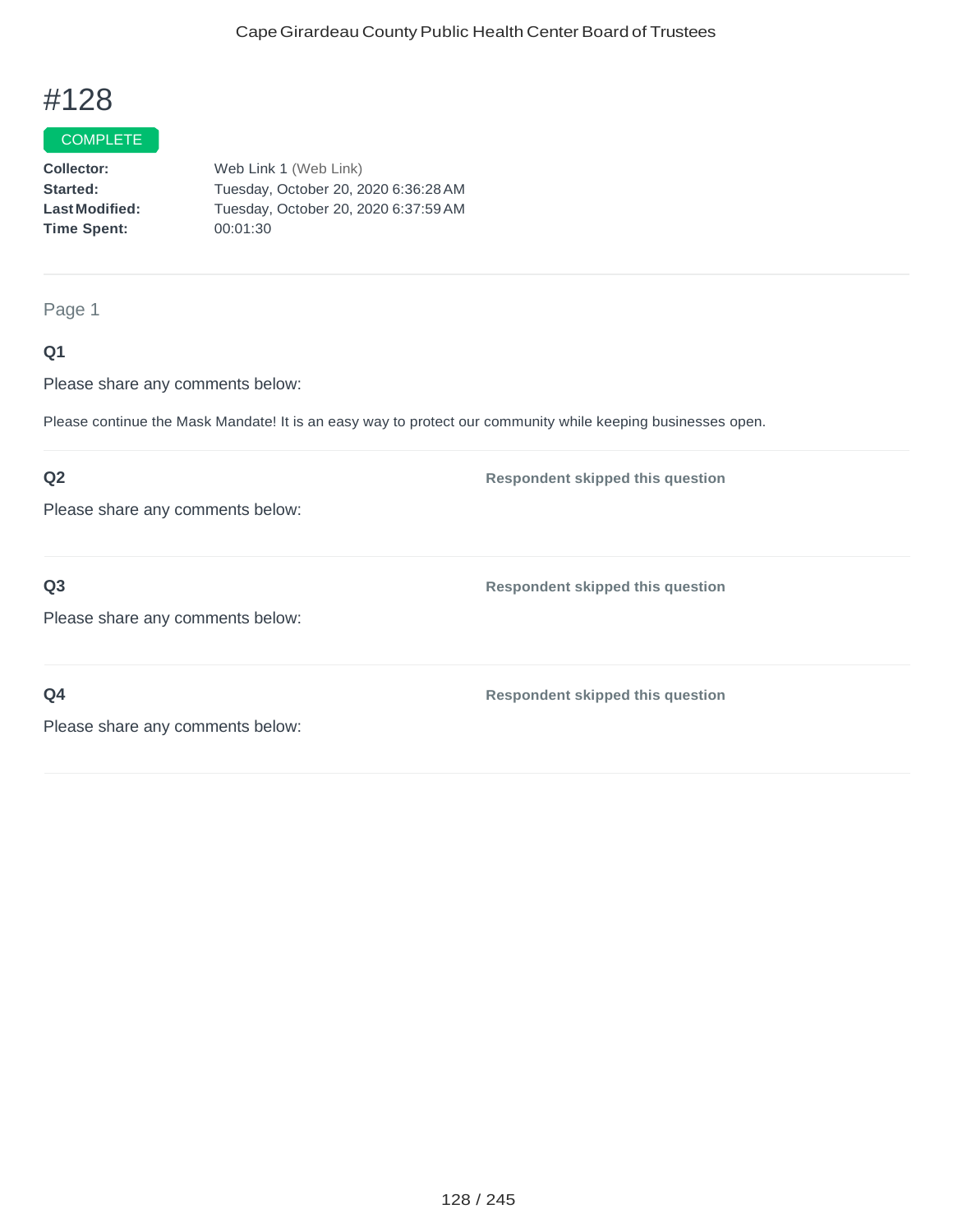#### COMPLETE

**Collector: Started: LastModified: Time Spent:**  Web Link 1 (Web Link) Tuesday, October 20, 2020 6:59:48AM Tuesday, October 20, 2020 7:01:04AM 00:01:16

Page 1

### **Q1**

Please share any comments below:

Drop the mask mandates. Let people choose for themselves. For now, this is still a free country!! Stop with the over-reach!

#### **Q2**

Please share any comments below:

**Q3**

**Respondent skipped this question**

**Respondent skipped this question**

Please share any comments below:

**Q4**

**Respondent skipped this question**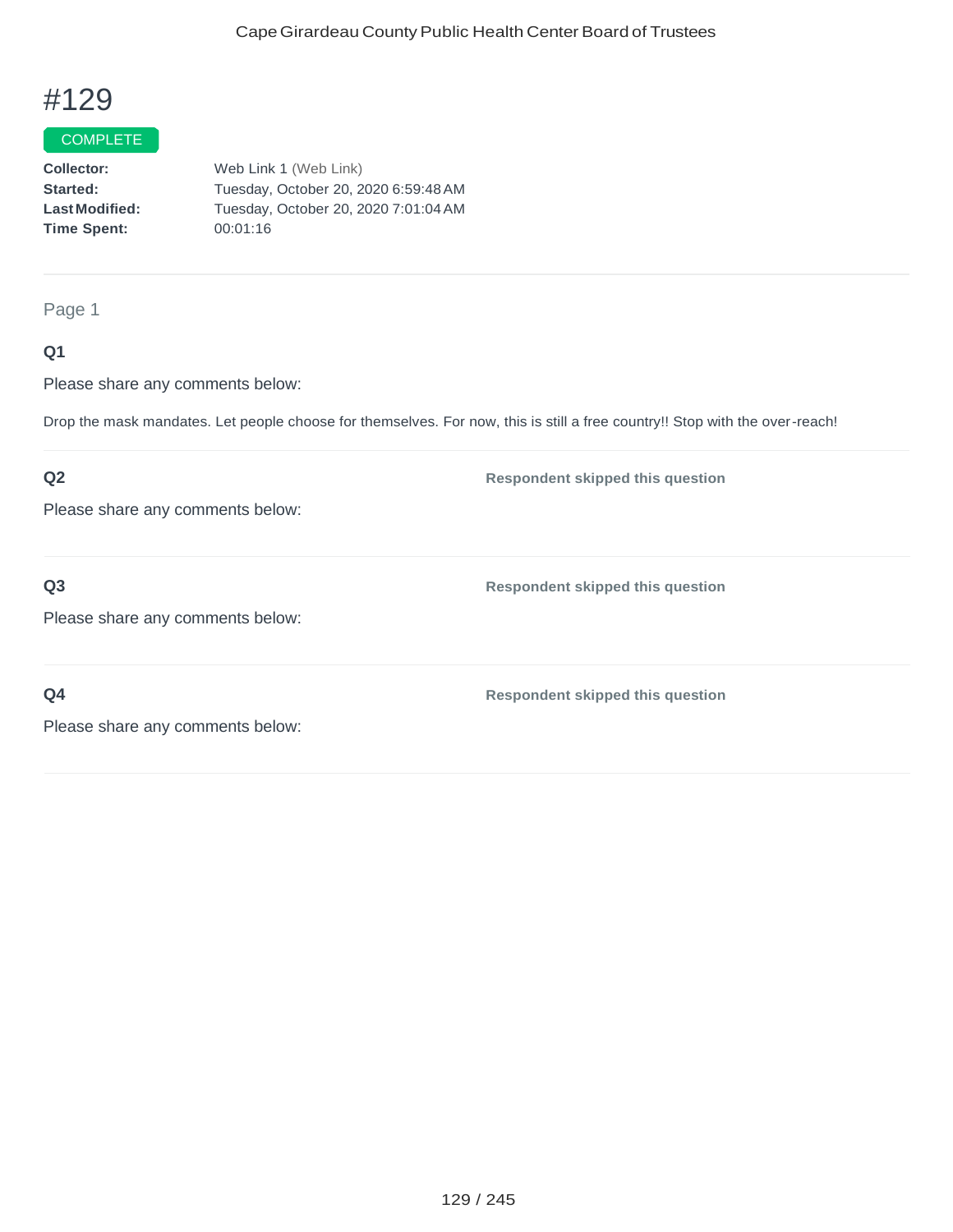## **COMPLETE**

**Collector: Started: LastModified: Time Spent:**  Web Link 1 (Web Link) Tuesday, October 20, 2020 7:09:05AM Tuesday, October 20, 2020 7:09:58AM 00:00:52

#### Page 1

### **Q1**

Please share any comments below:

Please get rid of the mask mandate. Because if not everyone is using them it's useless v

### **Q2**

Please share any comments below:

### **Q3**

**Respondent skipped this question**

**Respondent skipped this question**

Please share any comments below:

**Q4**

**Respondent skipped this question**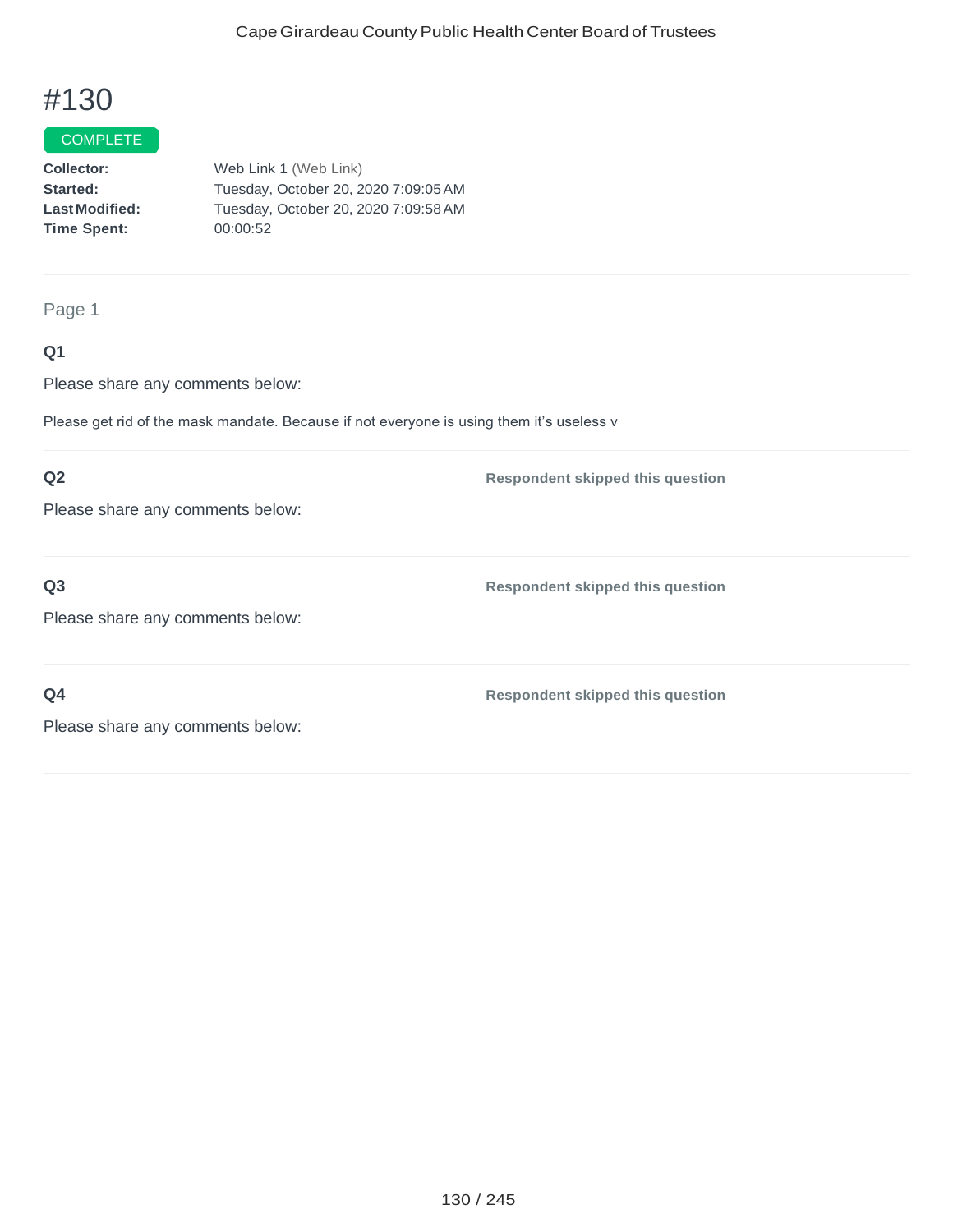#### **COMPLETE**

**Collector: Started: LastModified: Time Spent:** Web Link 1 (Web Link) Tuesday, October 20, 2020 6:59:36AM Tuesday, October 20, 2020 7:12:06AM 00:12:30

Page 1

#### **Q1**

Please share any comments below:

As many as 40% of people infected with the virus that causes COVID-19 may have no symptoms. But when they talk, cough or sneeze, they can still spread the virus to others in the form of respiratory droplets expelled into the air. Those droplets evaporate into fine particles that may linger. The mask traps these larger droplets before they can evaporate. So, wearing a mask regularly can prevent spreading at the source even when we don't know we are sick.

#### **Q2**

Please share any comments below:

Trapping droplets with the mask means not nearly as many viral particles escape. So, when all parties in a gathering are wearing wellconstructed, well-fitting masks, it provides an extra layer of safety for everyone. If two people are wearing masks, the viral particles can travel about 5 feet away from each individual. When an infected person is not wearing a mask, those particles can floatthrough the air 30 feet or more and stay alive for up to 30 hours.

#### **Q3**

Please share any comments below:

It would be unethical to assign people to not wear a mask during a pandemic.

#### **Q4**

**Respondent skipped this question**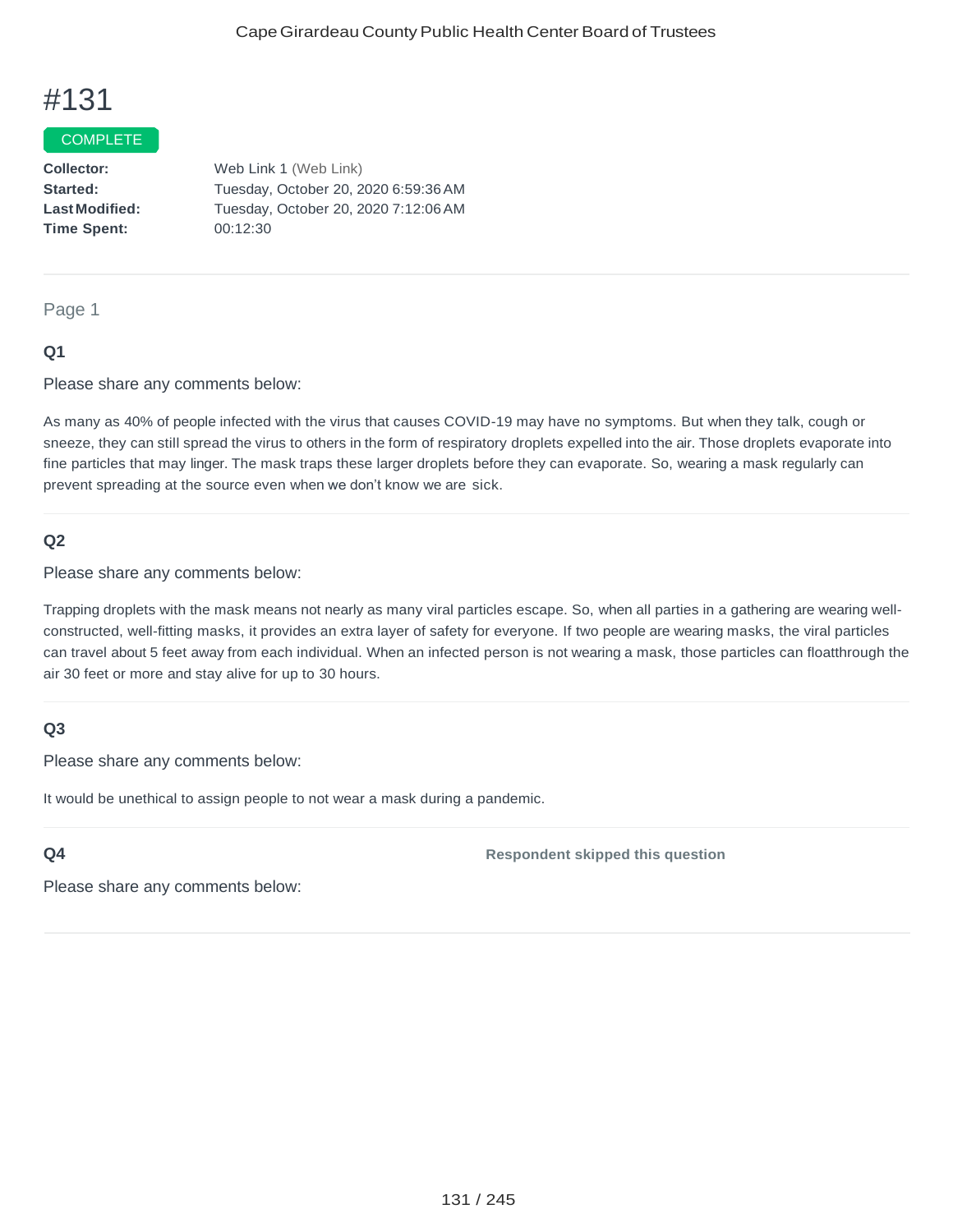#### COMPLETE

**Collector: Started: LastModified: Time Spent:**  Web Link 1 (Web Link) Tuesday, October 20, 2020 7:10:58AM Tuesday, October 20, 2020 7:17:04AM 00:06:05

Page 1

### **Q1**

Please share any comments below:

The mask mandate needs to end, I think it's only making things worse! My family and I rarely do any shopping in town because of it. A mask is like trying to stop a mosquito with a chain link fence.

# **Q2** Please share any comments below: **Respondent skipped this question**

**Q3**

Please share any comments below:

**Q4**

**Respondent skipped this question**

**Respondent skipped this question**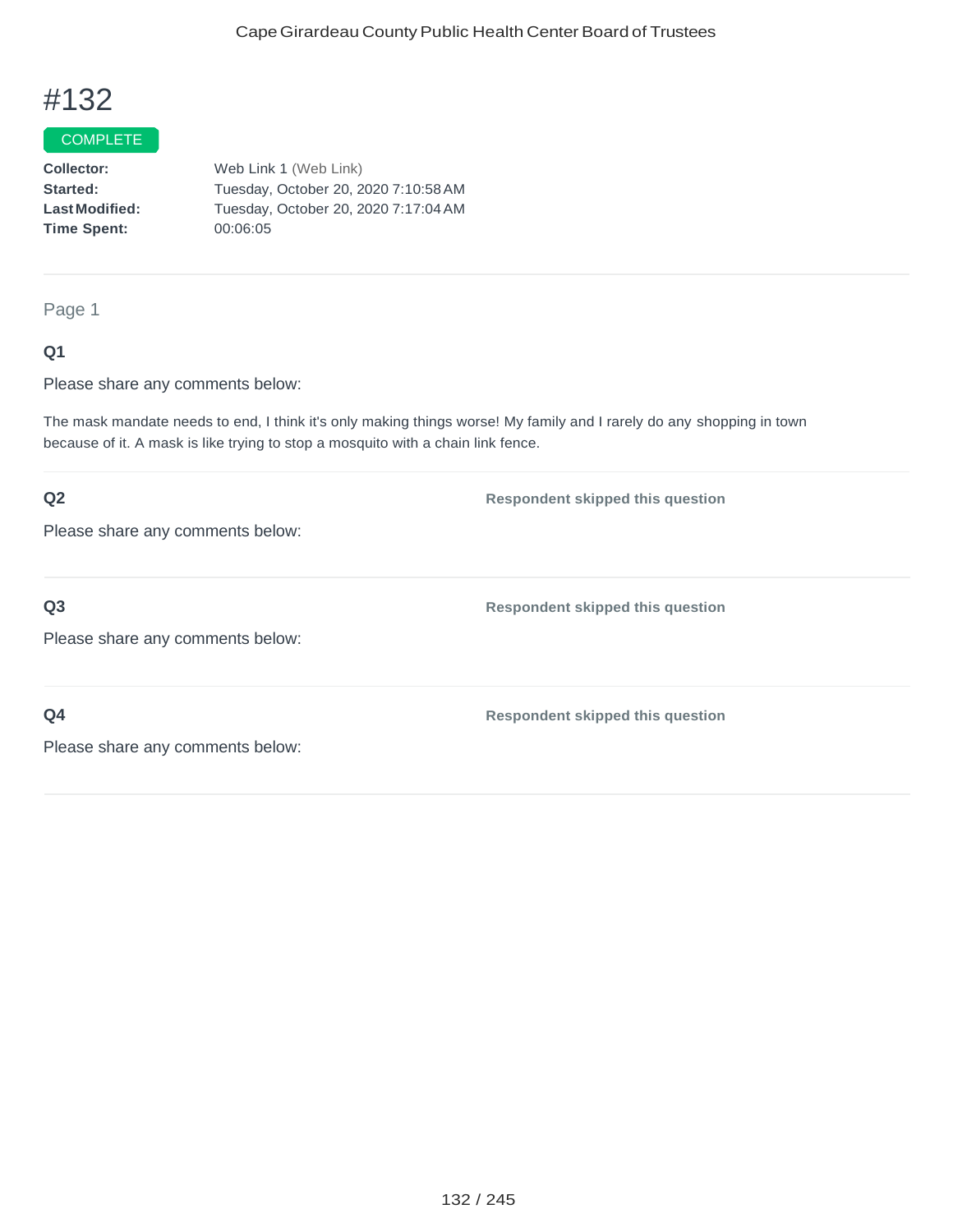#### **COMPLETE**

**Collector: Started: LastModified: Time Spent:**  Web Link 1 (Web Link) Tuesday, October 20, 2020 7:46:09AM Tuesday, October 20, 2020 7:47:17AM 00:01:07

Page 1

### **Q1**

Please share any comments below:

Please keep the mask order in place as citizens of the county have proven they aren't doing much to reduce risk to others in county even with it. I feel sorry they show no compassion for others.

## **Q2** Please share any comments below: **Respondent skipped this question Q3** Please share any comments below: **Respondent skipped this question Q4** Please share any comments below: **Respondent skipped this question**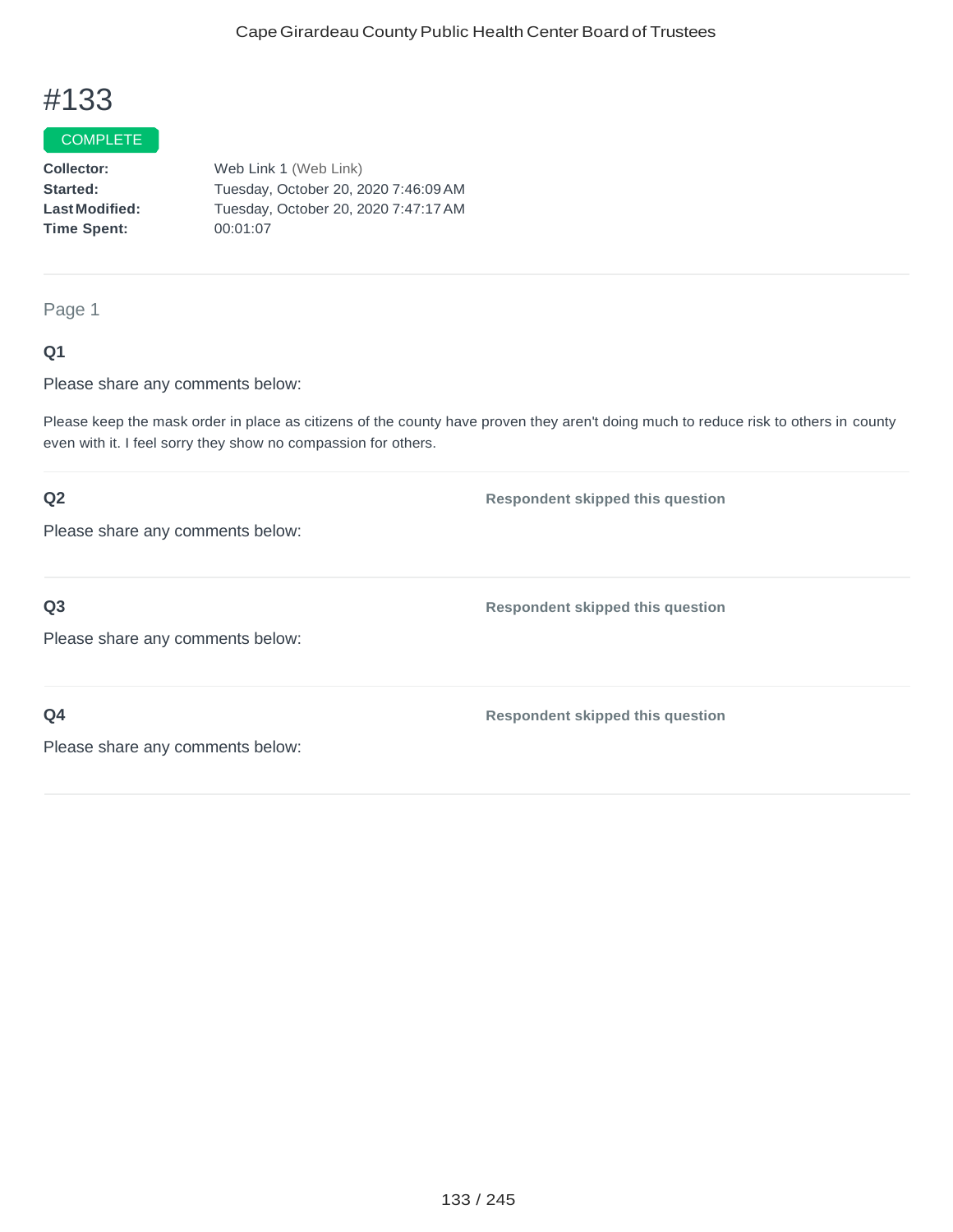#### **COMPLETE**

**Collector: Started: LastModified: Time Spent:**  Web Link 1 (Web Link) Tuesday, October 20, 2020 7:46:49AM Tuesday, October 20, 2020 7:48:07AM 00:01:18

#### Page 1

### **Q1**

Please share any comments below:

Please keep the mask order going! I feel safer with it in effect. Just wish we could educate the ones who wear their mask hanging under their noses.

### **Q2**

Please share any comments below:

**Q3**

Please share any comments below:

**Q4**

**Respondent skipped this question**

**Respondent skipped this question**

**Respondent skipped this question**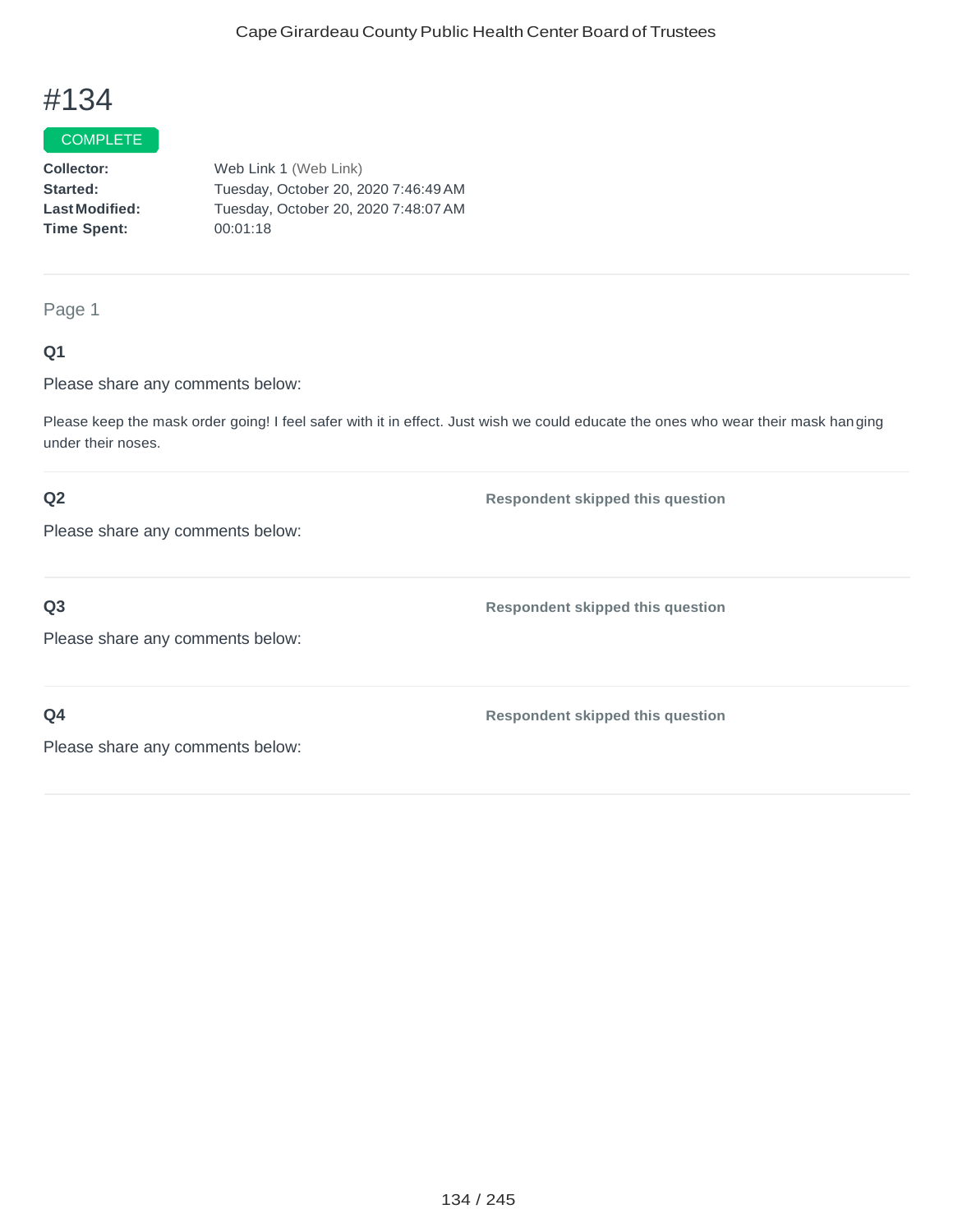#### **COMPLETE**

**Collector: Started: LastModified: Time Spent:**  Web Link 1 (Web Link) Tuesday, October 20, 2020 7:48:06AM Tuesday, October 20, 2020 7:49:35AM 00:01:29

#### Page 1

### **Q1**

Please share any comments below:

Regarding mask mandate-the cases of COVID-19 are increasing, not decreasing. Mask mandate should be continued for the county to protect the health of the citizens.

### **Q2**

Please share any comments below:

Masks should be required.

#### **Q3**

**Respondent skipped this question**

Please share any comments below:

### **Q4**

**Respondent skipped this question**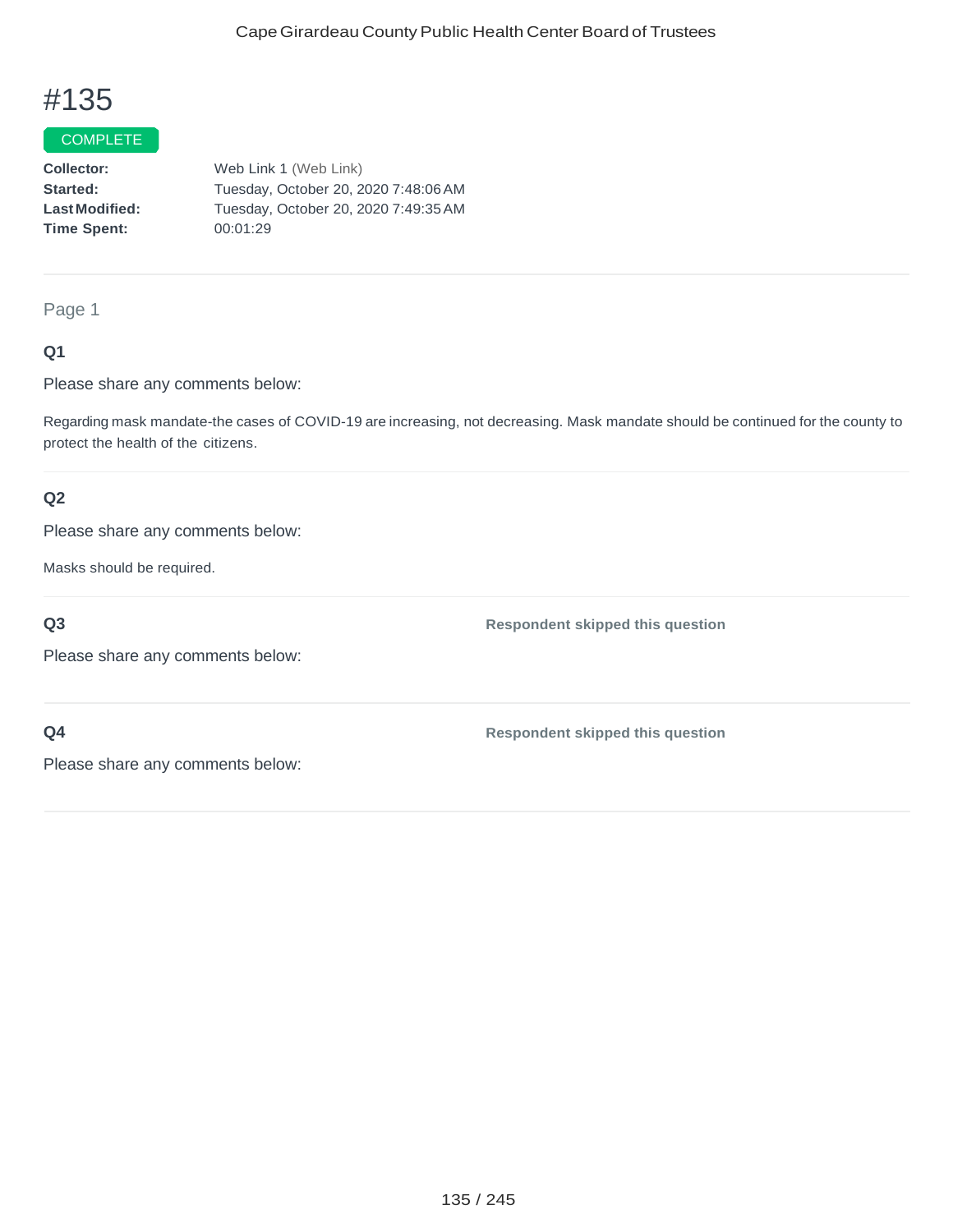#### COMPLETE

**Collector: Started: LastModified: Time Spent:** Web Link 1 (Web Link) Tuesday, October 20, 2020 7:54:15AM Tuesday, October 20, 2020 7:59:07AM 00:04:51

Page 1

### **Q1**

Please share any comments below:

As a Senior Citizen and a resident of Cape Girardeau City, I hope the Commission continues the Mask Mandate for residents due to the rise of infection and oncoming of flu season.

### **Q2**

Please share any comments below:

Yes, wearing a mask CAN protect you from spreading disease germs and breathing others in. It's a small price to pay for someone's life.

#### **Q3**

**Respondent skipped this question**

Please share any comments below:

**Q4**

**Respondent skipped this question**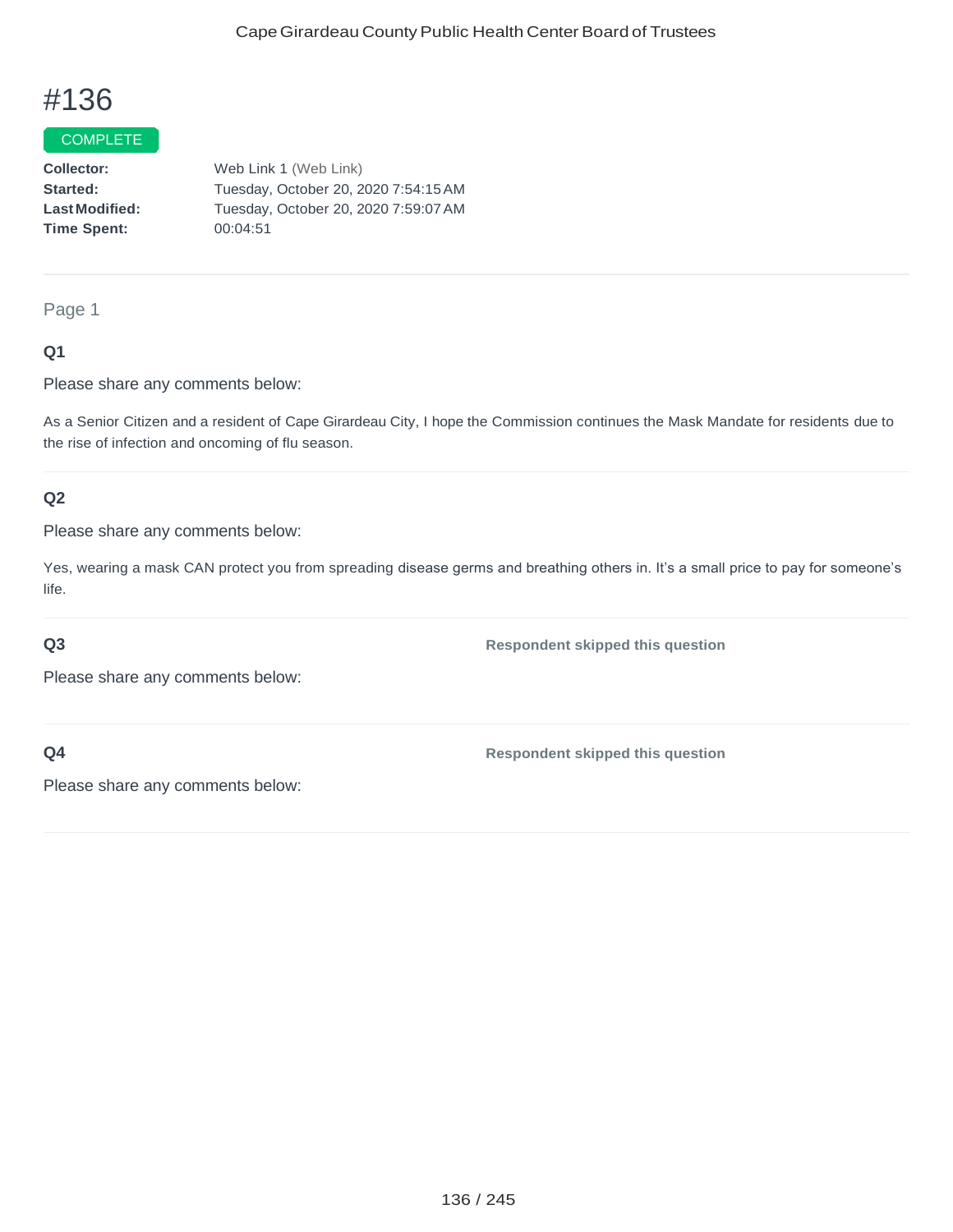## **COMPLETE**

**Collector: Started: LastModified: Time Spent:**  Web Link 1 (Web Link) Tuesday, October 20, 2020 8:30:47AM Tuesday, October 20, 2020 8:32:15AM 00:01:28

Page 1

### **Q1**

Please share any comments below:

Completely shut the area down for a few weeks and get a hold of this terrible virus. People will not do it in their own!

### **Q2**

Please share any comments below:

**Q3**

**Respondent skipped this question**

**Respondent skipped this question**

Please share any comments below:

**Q4**

**Respondent skipped this question**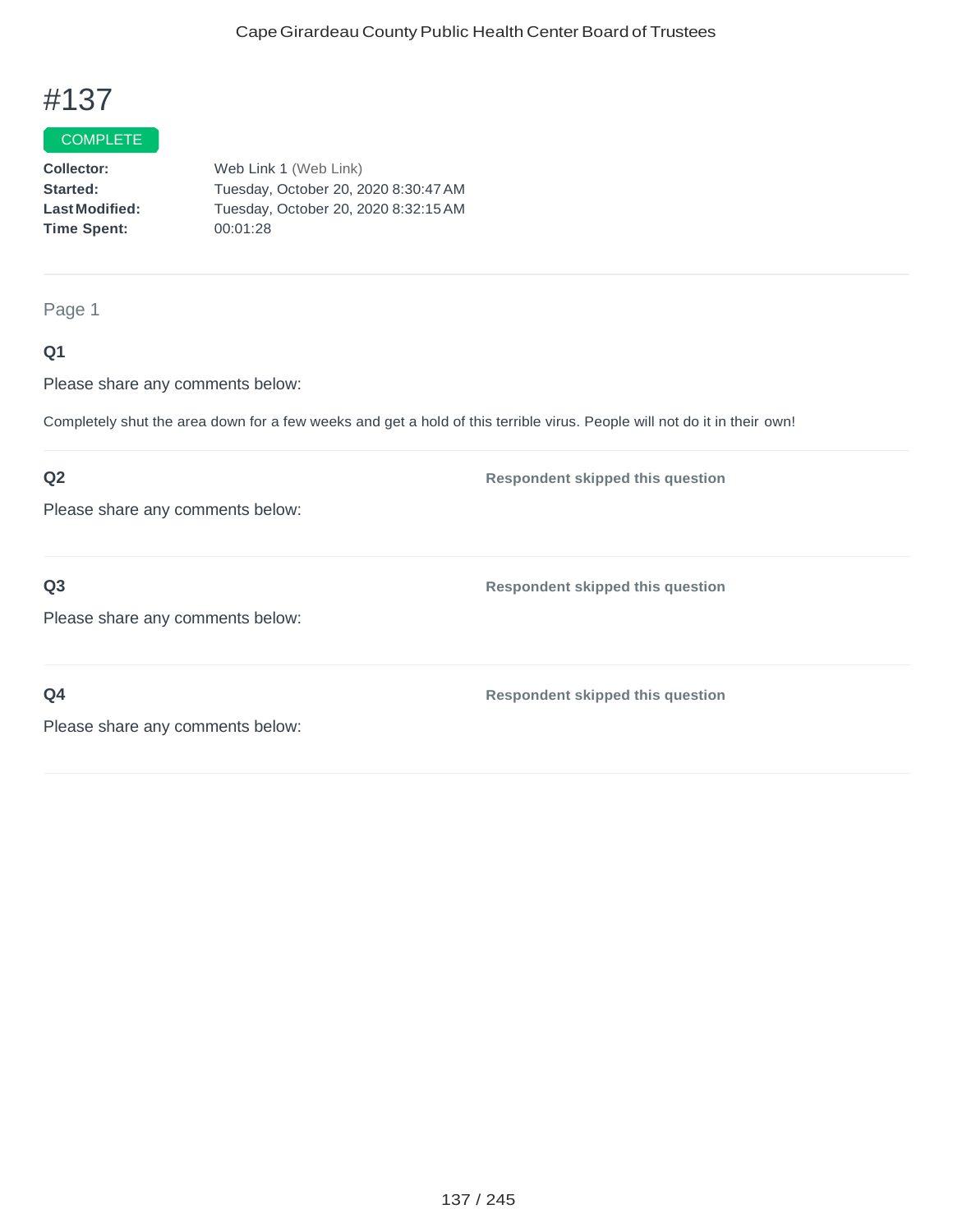## **COMPLETE**

**Collector: Started: LastModified: Time Spent:**  Web Link 1 (Web Link) Tuesday, October 20, 2020 8:31:39AM Tuesday, October 20, 2020 8:33:30AM 00:01:50

#### Page 1

### **Q1**

Please share any comments below:

I think we need to extend the mask mandate. All of you are doing a fantastic job. God Bless

### **Q2**

Please share any comments below:

### **Q3**

Please share any comments below:

**Q4**

**Respondent skipped this question**

**Respondent skipped this question**

**Respondent skipped this question**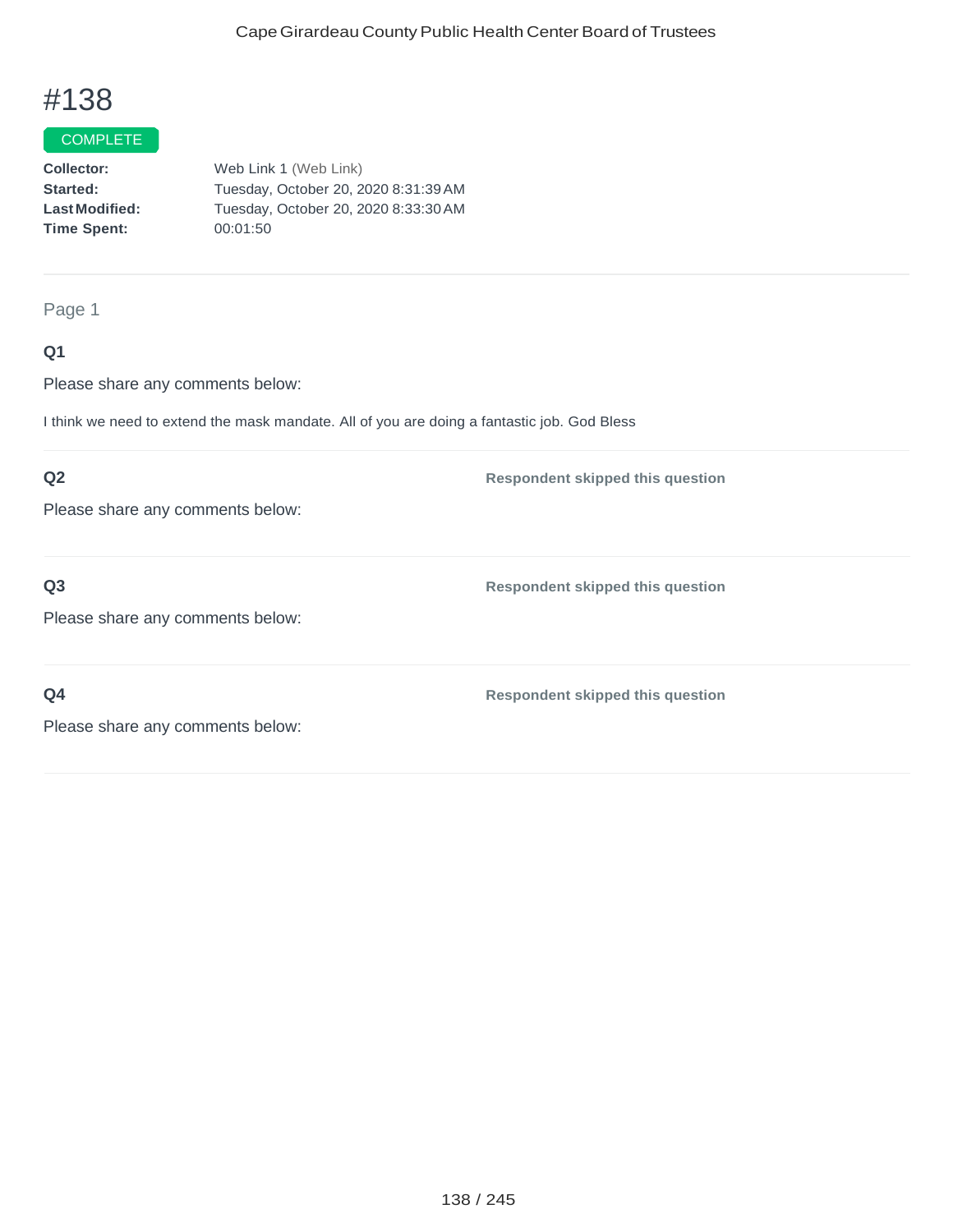#### **COMPLETE**

**Collector: Started: LastModified: Time Spent:**  Web Link 1 (Web Link) Tuesday, October 20, 2020 8:28:45AM Tuesday, October 20, 2020 8:35:16AM 00:06:30

#### Page 1

#### **Q1**

Please share any comments below:

Why would they even be considering lifting the mask requirement? My doctor told me when I left here office to be careful and wear your mask, and that 1 in 35 people in Cape County are infected with Covid. The only people who want the requirement lifted are those who consider Covid a political issue and not a health issue. With cases going up and not down, there shouldn't even be a question of lifting the mask requirement if you care about your family and others. If the requirement should be lifted, I would just stay home and order everything on-line.

#### **Q2**

**Respondent skipped this question**

**Respondent skipped this question**

Please share any comments below:

**Q3**

Please share any comments below:

**Q4**

**Respondent skipped this question**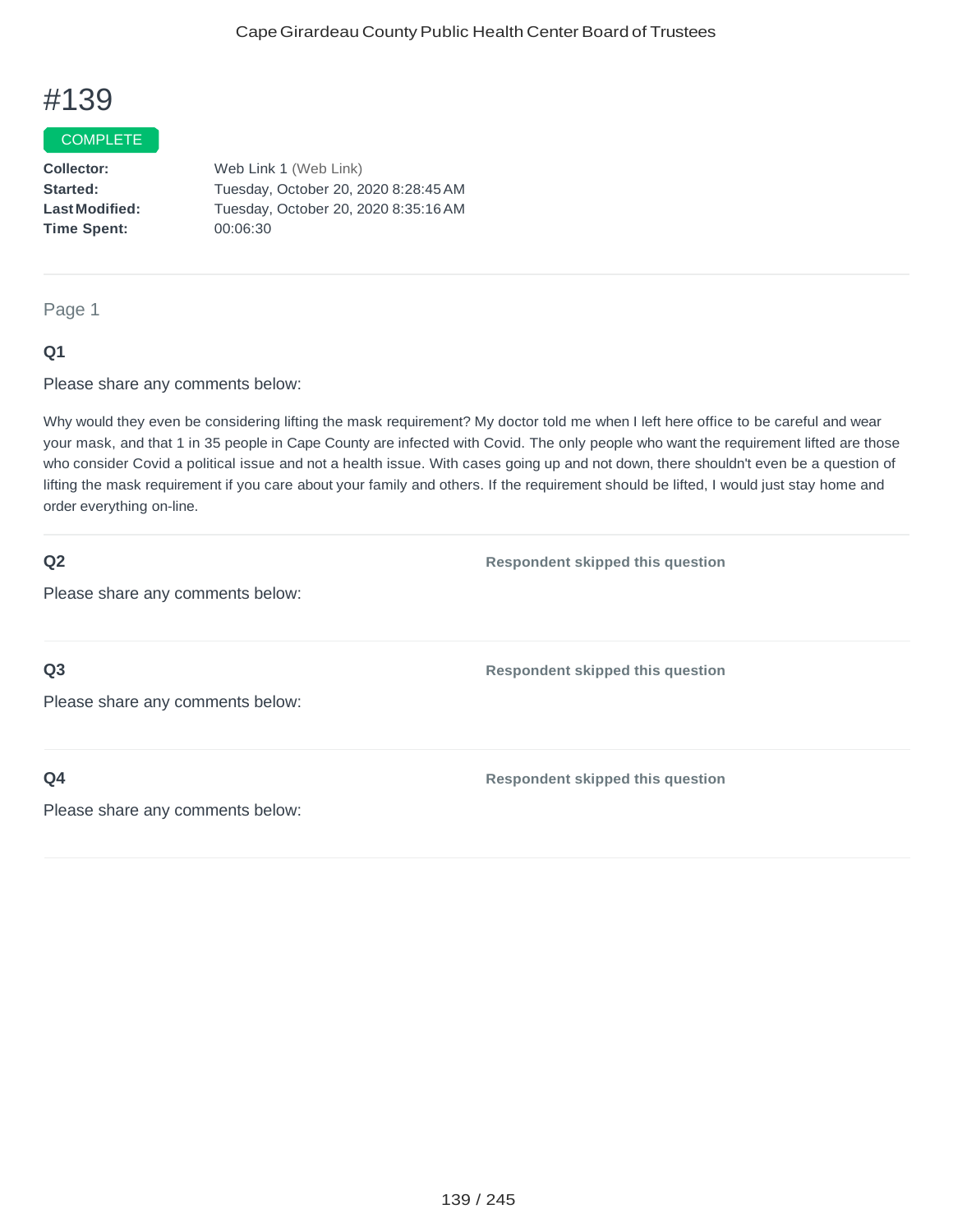#### **COMPLETE**

**Collector: Started: LastModified: Time Spent:**  Web Link 1 (Web Link) Tuesday, October 20, 2020 8:36:34AM Tuesday, October 20, 2020 8:39:34AM 00:02:59

Page 1

### **Q1**

Please share any comments below:

We need to keep the mask order in place. There are plenty people who are elderly and or have medical problems that make it a lot easier for them to catch the virus.

### **Q2**

Please share any comments below:

**Q3**

Please share any comments below:

**Q4**

**Respondent skipped this question**

**Respondent skipped this question**

**Respondent skipped this question**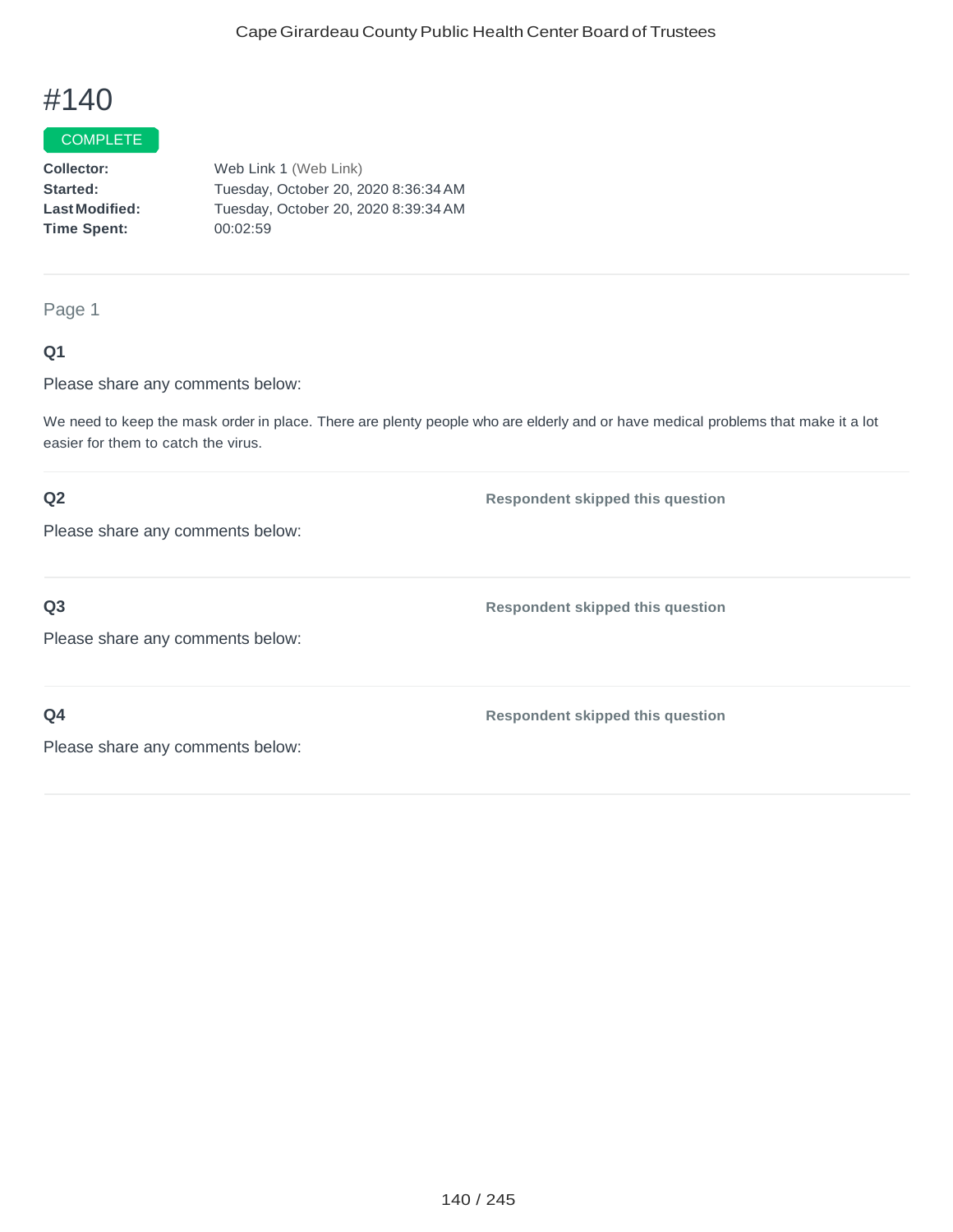## COMPLETE

**Collector: Started: LastModified: Time Spent:**  Web Link 1 (Web Link) Tuesday, October 20, 2020 8:51:37AM Tuesday, October 20, 2020 8:53:06AM 00:01:28

Page 1

### **Q1**

Please share any comments below:

Please lift the order. Trust people to manage themselves and allow businesses to set their expectations accordingly.

### **Q2**

Please share any comments below:

### **Q3**

Please share any comments below:

**Q4**

**Respondent skipped this question**

**Respondent skipped this question**

**Respondent skipped this question**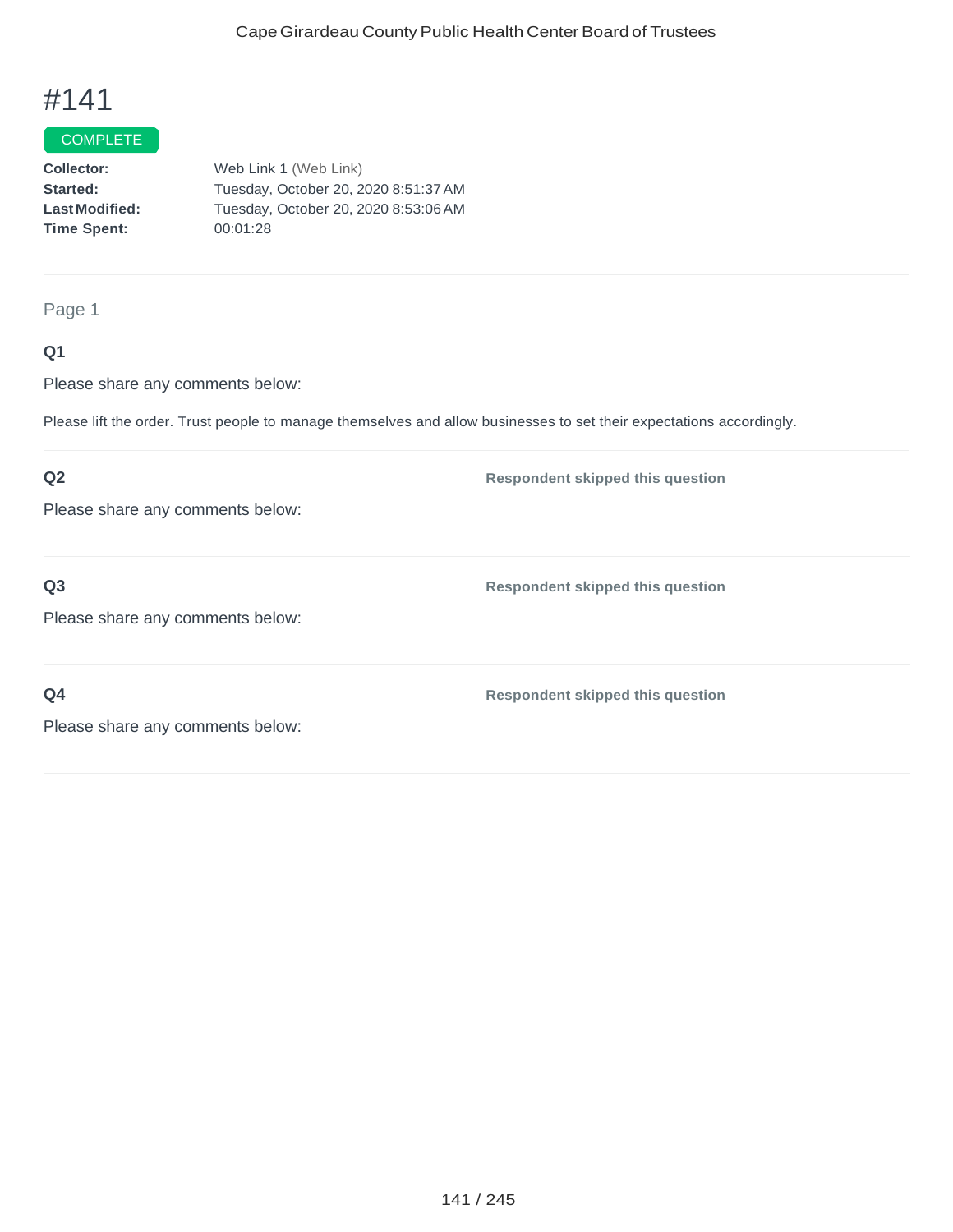## **COMPLETE**

**Collector: Started: LastModified: Time Spent:**  Web Link 1 (Web Link) Tuesday, October 20, 2020 8:54:00AM Tuesday, October 20, 2020 8:56:48AM 00:02:47

#### Page 1

### **Q1**

Please share any comments below:

We need everyone to wear mask. It may not be the cure but it is the best defense we have.

### **Q2**

Please share any comments below:

Does anyone have a better idea to flatten the curb? Mask work

### **Q3**

Please share any comments below:

Close bars

### **Q4**

Please share any comments below:

Enforce mask wearing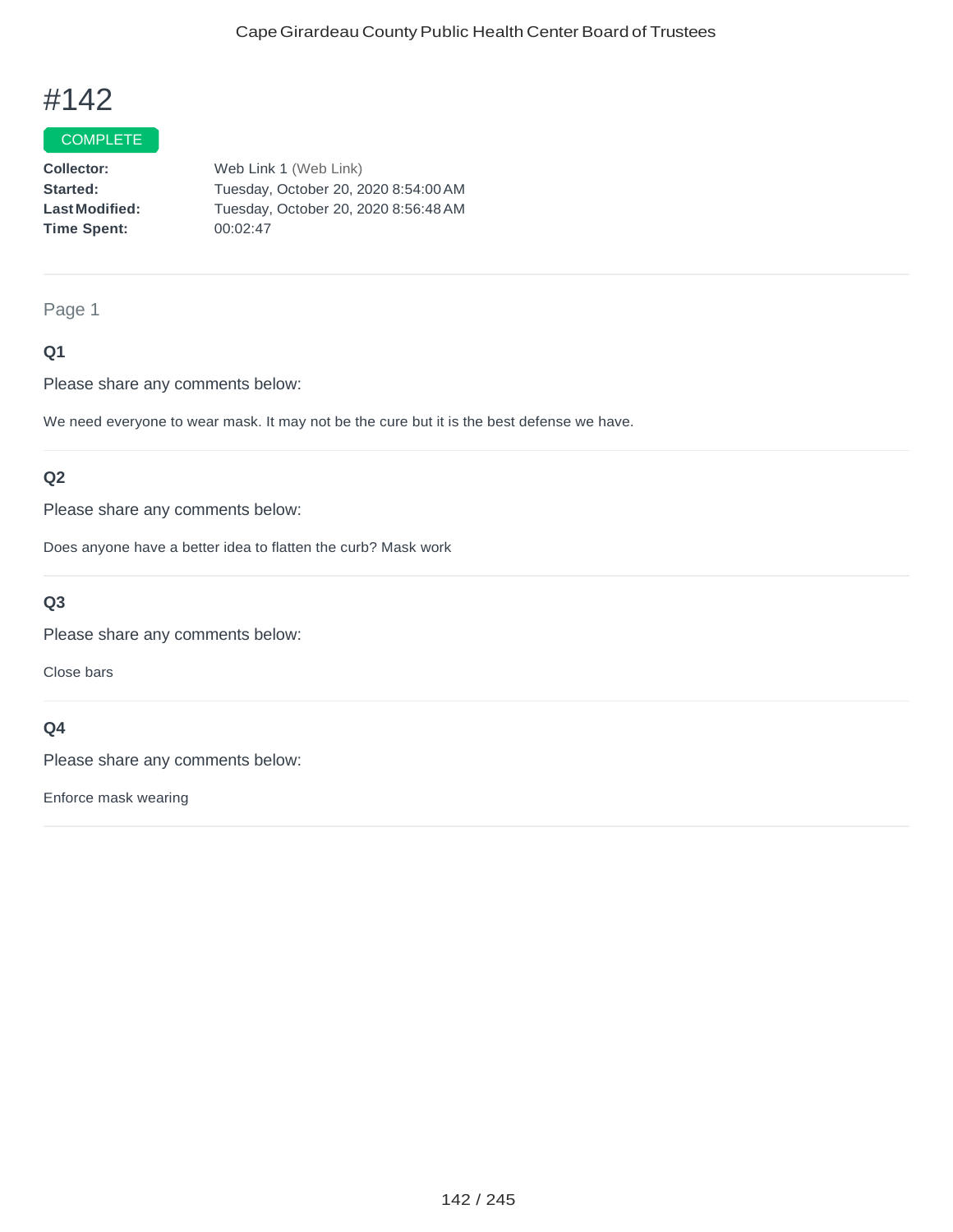#### **COMPLETE**

**Collector: Started: LastModified: Time Spent:**  Web Link 1 (Web Link) Tuesday, October 20, 2020 8:53:01AM Tuesday, October 20, 2020 8:57:20AM 00:04:18

Page 1

### **Q1**

Please share any comments below:

Please continue the requirement for face masks. We have seen more cases daily than we did when this first started. With the holiday shopping season starting soon I would suggest continuing it through the end of the year.

## **Q2** Please share any comments below: **Respondent skipped this question Q3** Please share any comments below: **Respondent skipped this question Q4** Please share any comments below: **Respondent skipped this question**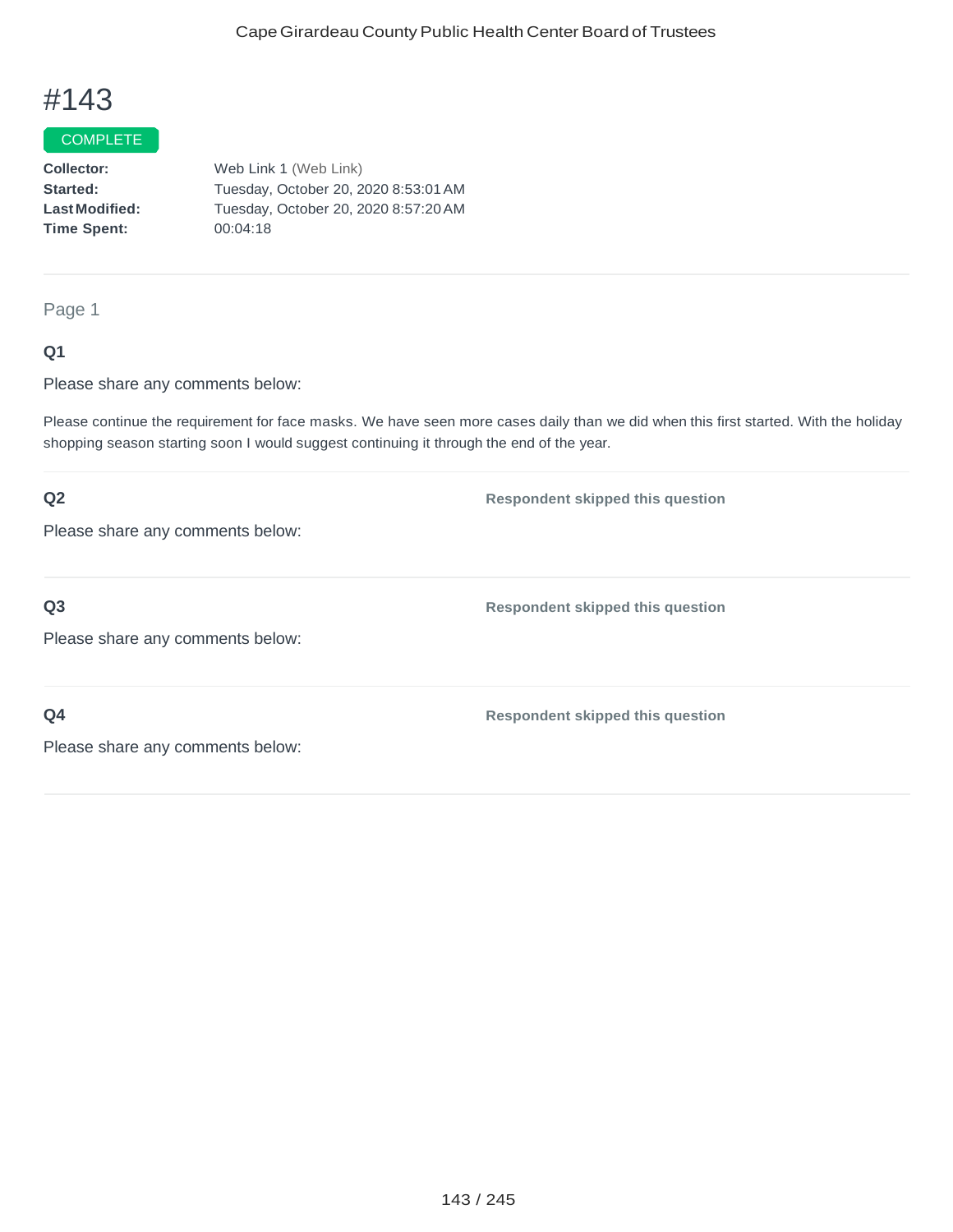#### COMPLETE

**Collector: Started: LastModified: Time Spent:** Web Link 1 (Web Link) Tuesday, October 20, 2020 9:00:20AM Tuesday, October 20, 2020 9:02:45AM 00:02:25

Page 1

### **Q1**

Please share any comments below:

It is past time to end the Cape County mask mandate! Masks are ineffective and should not be forced upon citizens in a free nation.

## **Q2**

Please share any comments below:

No forced mandates!

**Q3**

**Respondent skipped this question**

Please share any comments below:

### **Q4**

**Respondent skipped this question**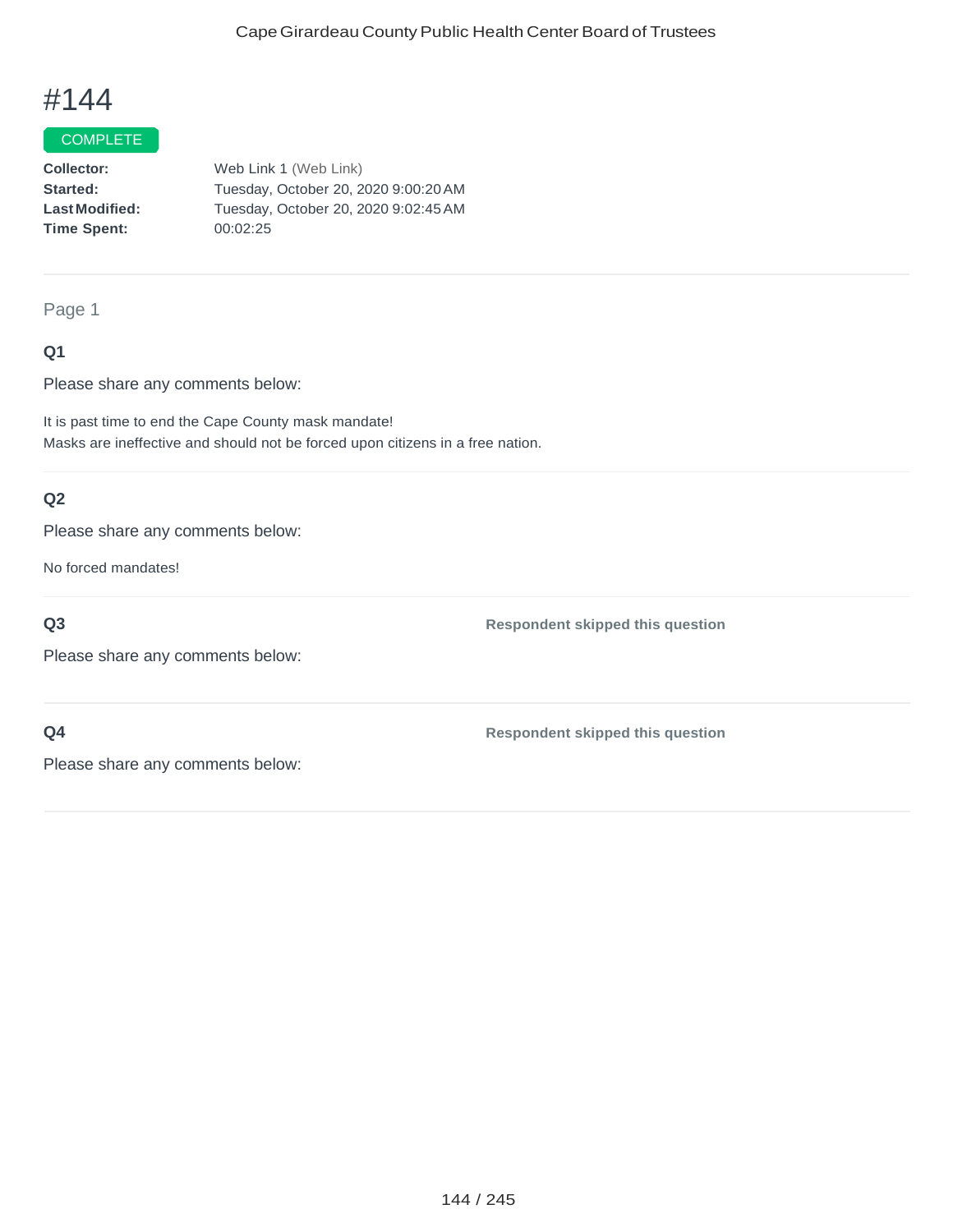#### COMPLETE

**Collector: Started: LastModified: Time Spent:**  Web Link 1 (Web Link) Tuesday, October 20, 2020 9:12:51AM Tuesday, October 20, 2020 9:21:51AM 00:09:00

Page 1

## **Q1**

Please share any comments below:

Positive numbers of COVID are not accurate - hospitals and county's receive more funds the higher their COVID count is. So of course they will report higher numbers than real numbers. How many people die from the flu each year? This just needs to run its course. Our Immune system is adaptive and constantly learning and adapting and fights bacteria / viruses that change over time. Quit Instilling fear into everyone!

This is ALL about control and conditioning. If YOU are that afraid - stay home. But DO NOT go against our constitutional rights. Please enter this into the minutes.

| Q <sub>2</sub>                   | <b>Respondent skipped this question</b> |
|----------------------------------|-----------------------------------------|
| Please share any comments below: |                                         |
|                                  |                                         |
| Q <sub>3</sub>                   | <b>Respondent skipped this question</b> |
| Please share any comments below: |                                         |
|                                  |                                         |
| Q <sub>4</sub>                   | <b>Respondent skipped this question</b> |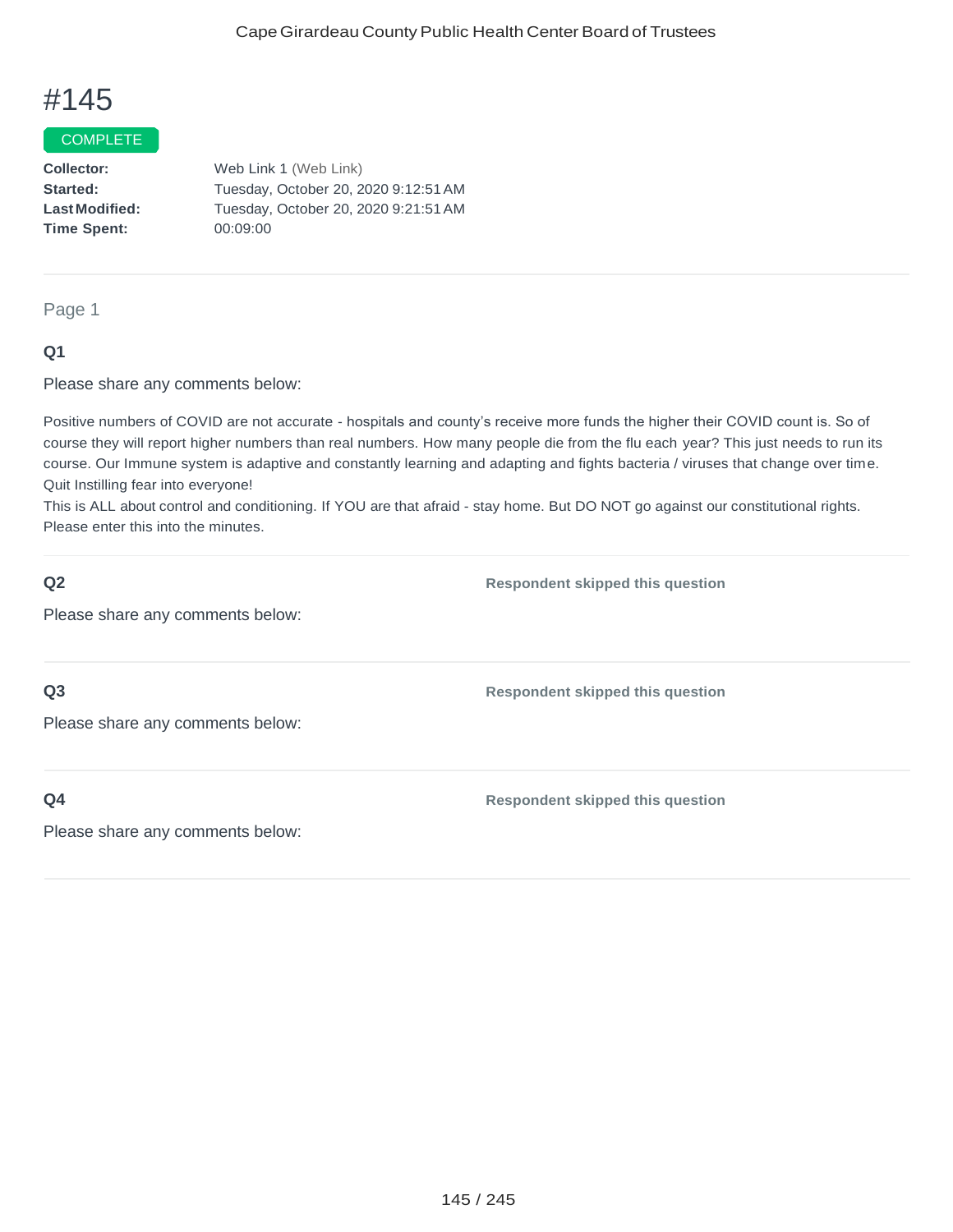#### **COMPLETE**

**Collector: Started: LastModified: Time Spent:**  Web Link 1 (Web Link) Tuesday, October 20, 2020 9:43:06AM Tuesday, October 20, 2020 9:46:03AM 00:02:57

Page 1

### **Q1**

Please share any comments below:

It is my opinion, which everyone has, that the mask mandate should continue. I feel that it encourages more people to wear them than not and helps every little bit. In these days and times I feel it's becoming more a way of life and the children are used to them now so it's better to continue.

### **Q2**

**Respondent skipped this question**

Please share any comments below:

### **Q3**

**Respondent skipped this question**

**Respondent skipped this question**

Please share any comments below:

## **Q4**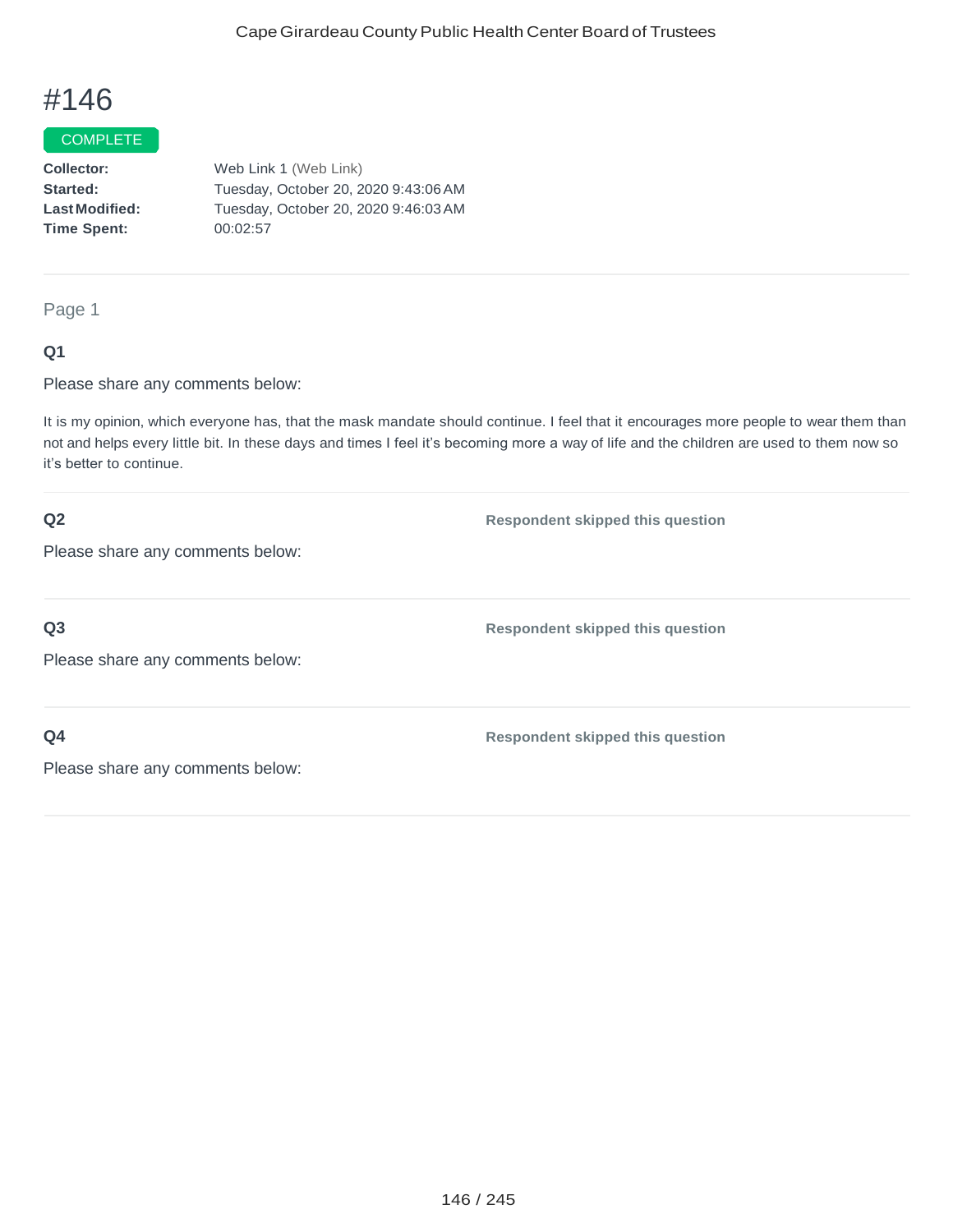### COMPLETE

**Collector: Started: LastModified: Time Spent:**  Web Link 1 (Web Link) Tuesday, October 20, 2020 9:52:02AM Tuesday, October 20, 2020 9:55:22AM 00:03:19

Page 1

### **Q1**

Please share any comments below:

No masks this has gone on long enough. The CDC and Fauci have switched back and forth so many times on this matter. They have also stated more than once that the masks are not useful as the virus particles are so small the permeate the mask anyway. If people chose to wear them let may but for those of us that do not wish to we shouldn't be forced to!!!

| Q2                               | <b>Respondent skipped this question</b> |
|----------------------------------|-----------------------------------------|
| Please share any comments below: |                                         |
|                                  |                                         |
| Q <sub>3</sub>                   | <b>Respondent skipped this question</b> |
| Please share any comments below: |                                         |
|                                  |                                         |
| Q <sub>4</sub>                   | <b>Respondent skipped this question</b> |
| Please share any comments below: |                                         |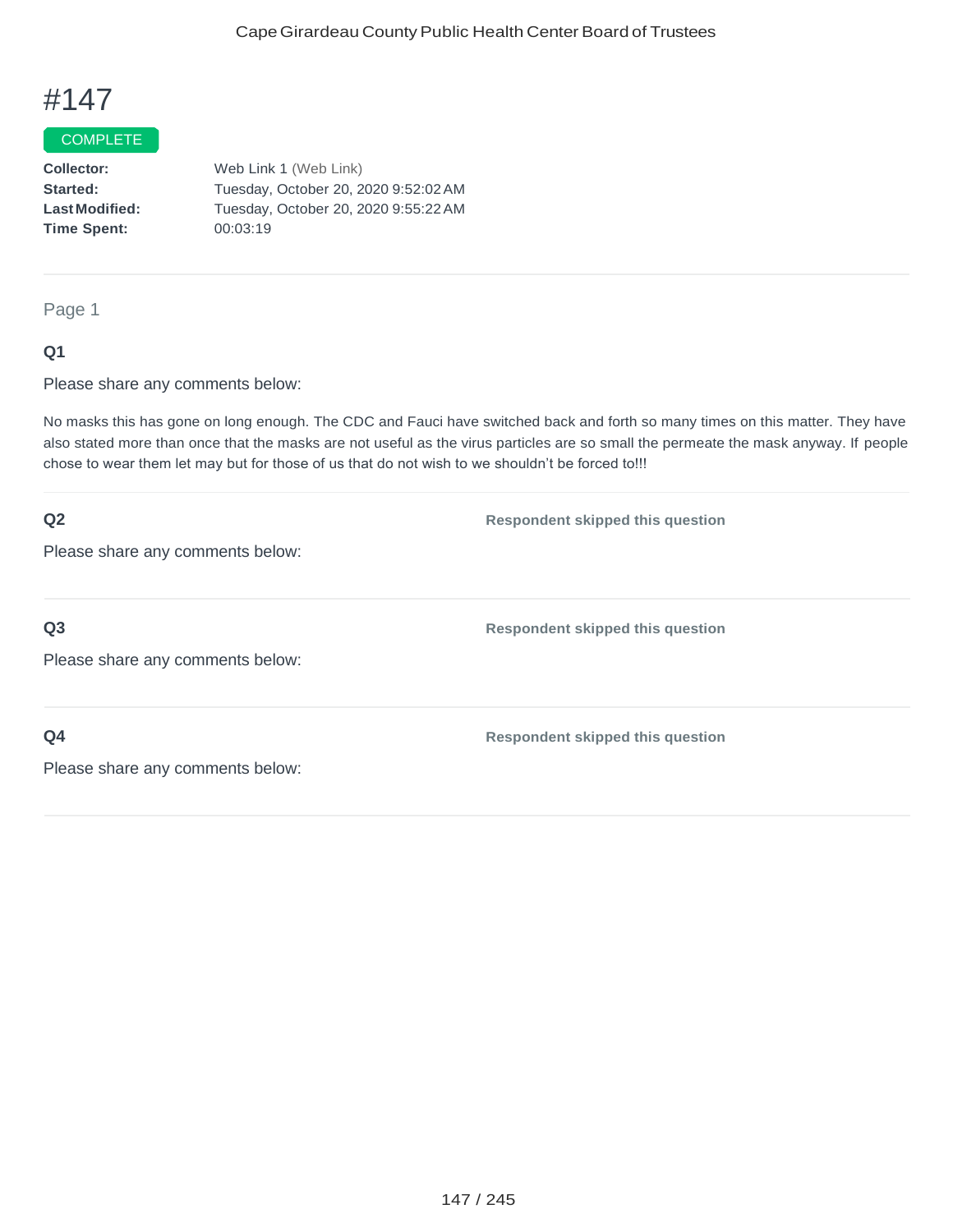# **COMPLETE**

**Collector: Started: LastModified: Time Spent:** Web Link 1 (Web Link) Tuesday, October 20, 2020 10:25:28AM Tuesday, October 20, 2020 10:27:27AM 00:01:58

#### Page 1

## **Q1**

Please share any comments below:

Please continue the mask order. Its the only way to keep kids in school!

## **Q2**

Please share any comments below:

## **Q3**

Please share any comments below:

**Q4**

**Respondent skipped this question**

**Respondent skipped this question**

**Respondent skipped this question**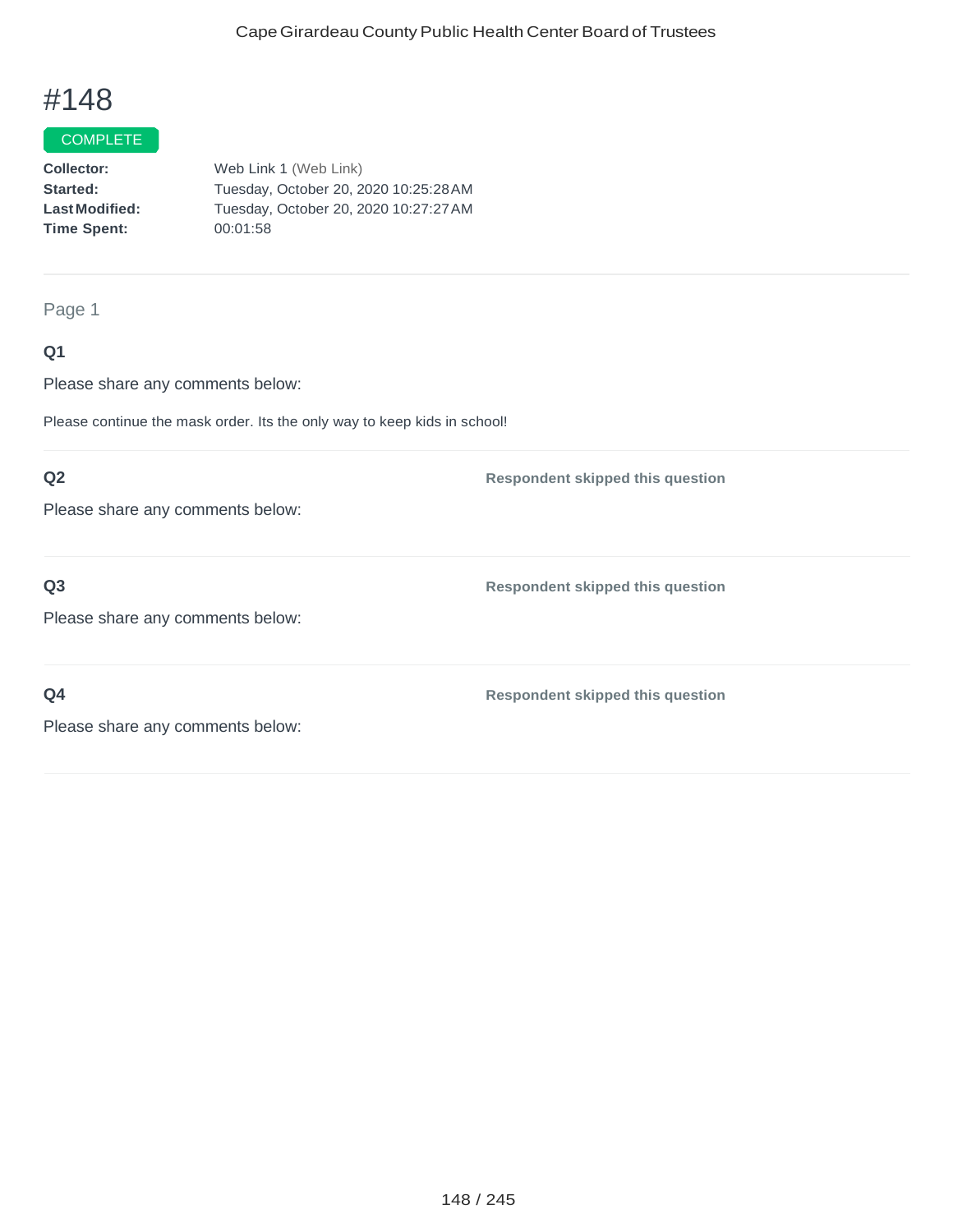### **COMPLETE**

**Collector: Started: LastModified: Time Spent:**  Web Link 1 (Web Link) Tuesday, October 20, 2020 10:32:28AM Tuesday, October 20, 2020 10:37:12AM 00:04:43

Page 1

## **Q1**

Please share any comments below:

Please extend the masking order indefinitely, instead of going through this needless scheduled reevaluation. You know that the end of this pandemic is not even in sight yet.

## **Q2**

Please share any comments below:

It's time to do everything you can to pressure local authorities to put some teeth in the masking mandate. People walking around in public places without PROPER masking represent a direct threat to me, and they do it on purpose. The police should be actively protecting me and the rest of the public. This is a medical issue, not a political issue. Start acting accordingly. It's science!

### **Q3**

**Respondent skipped this question**

Please share any comments below:

**Q4**

**Respondent skipped this question**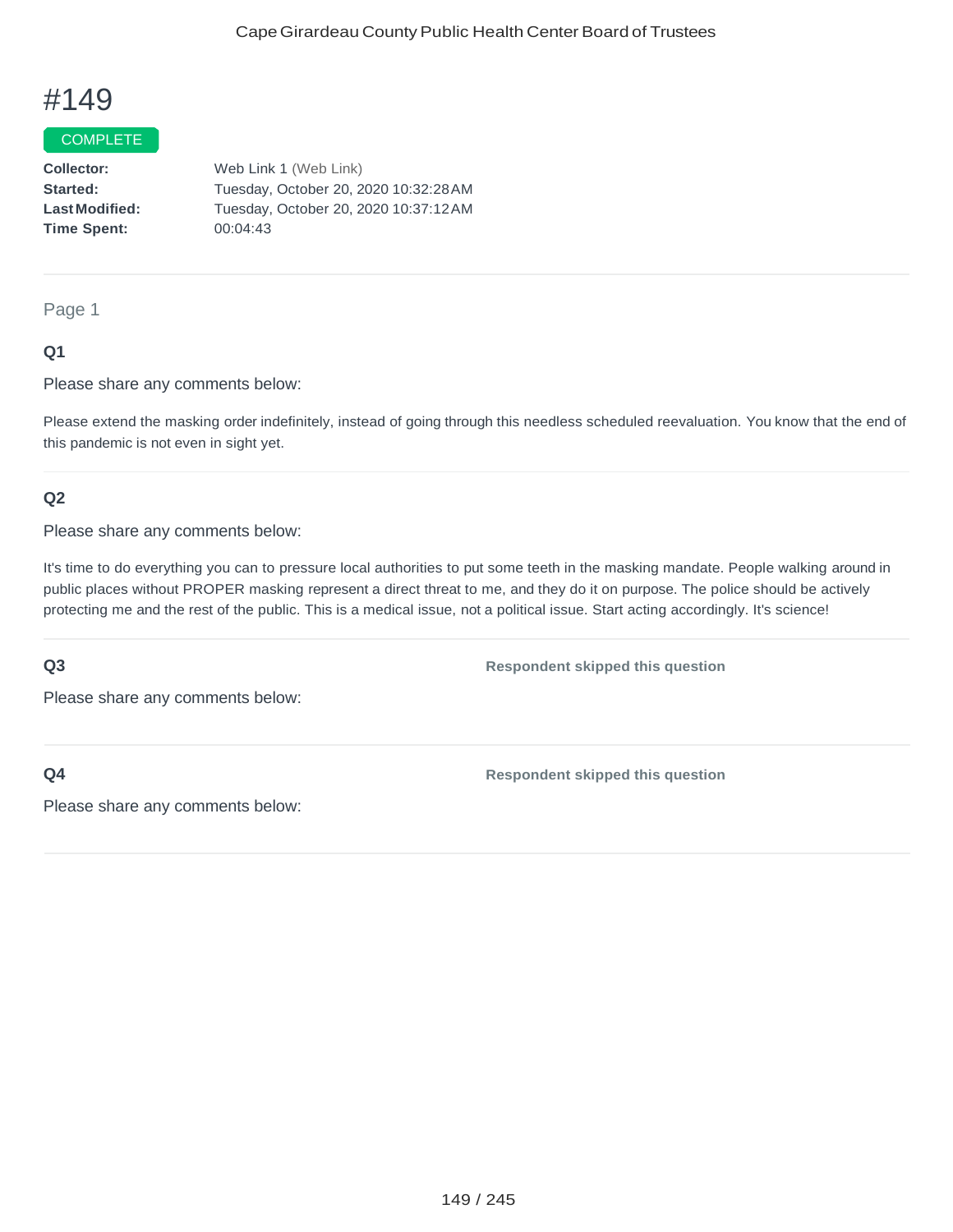# **COMPLETE**

**Collector: Started: LastModified: Time Spent:** Web Link 1 (Web Link) Tuesday, October 20, 2020 10:52:37AM Tuesday, October 20, 2020 10:54:04AM 00:01:27

Page 1

# **Q1**

Please share any comments below:

I think people should continue to wear masks.

## **Q2**

Please share any comments below:

**Q3**

Please share any comments below:

**Q4**

**Respondent skipped this question**

**Respondent skipped this question**

**Respondent skipped this question**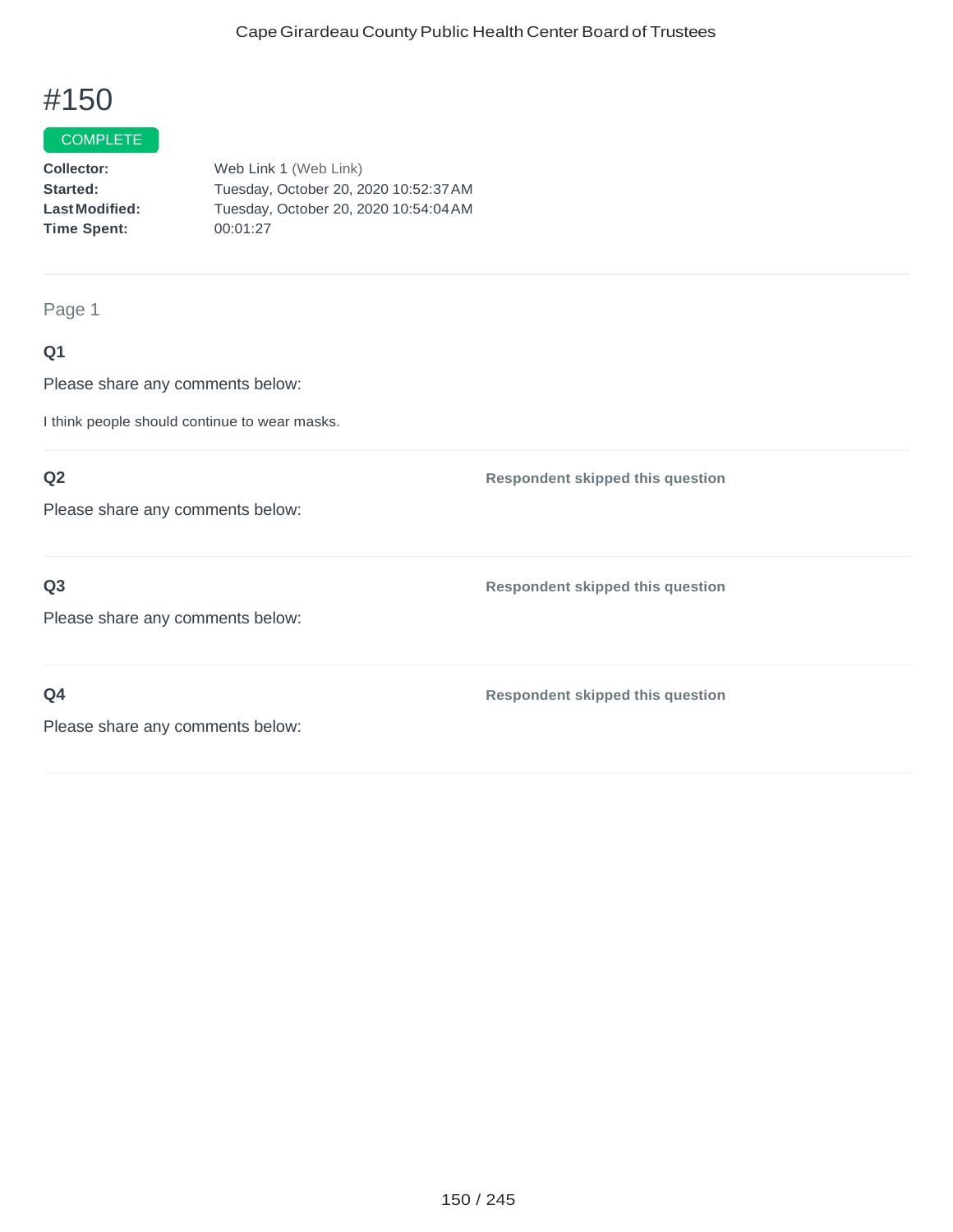### **COMPLETE**

| <b>Collector:</b>    | Web Link 1 (Web Link)                 |
|----------------------|---------------------------------------|
| <b>Started:</b>      | Tuesday, October 20, 2020 11:04:33 AM |
| <b>LastModified:</b> | Tuesday, October 20, 2020 11:05:10 AM |
| <b>Time Spent:</b>   | 00:00:37                              |
|                      |                                       |

Page 1

# **Q1**

Please share any comments below:

Please keep mask mandate in place

# **Q2**

Please share any comments below:

## **Q3**

Please share any comments below:

**Q4**

**Respondent skipped this question**

**Respondent skipped this question**

**Respondent skipped this question**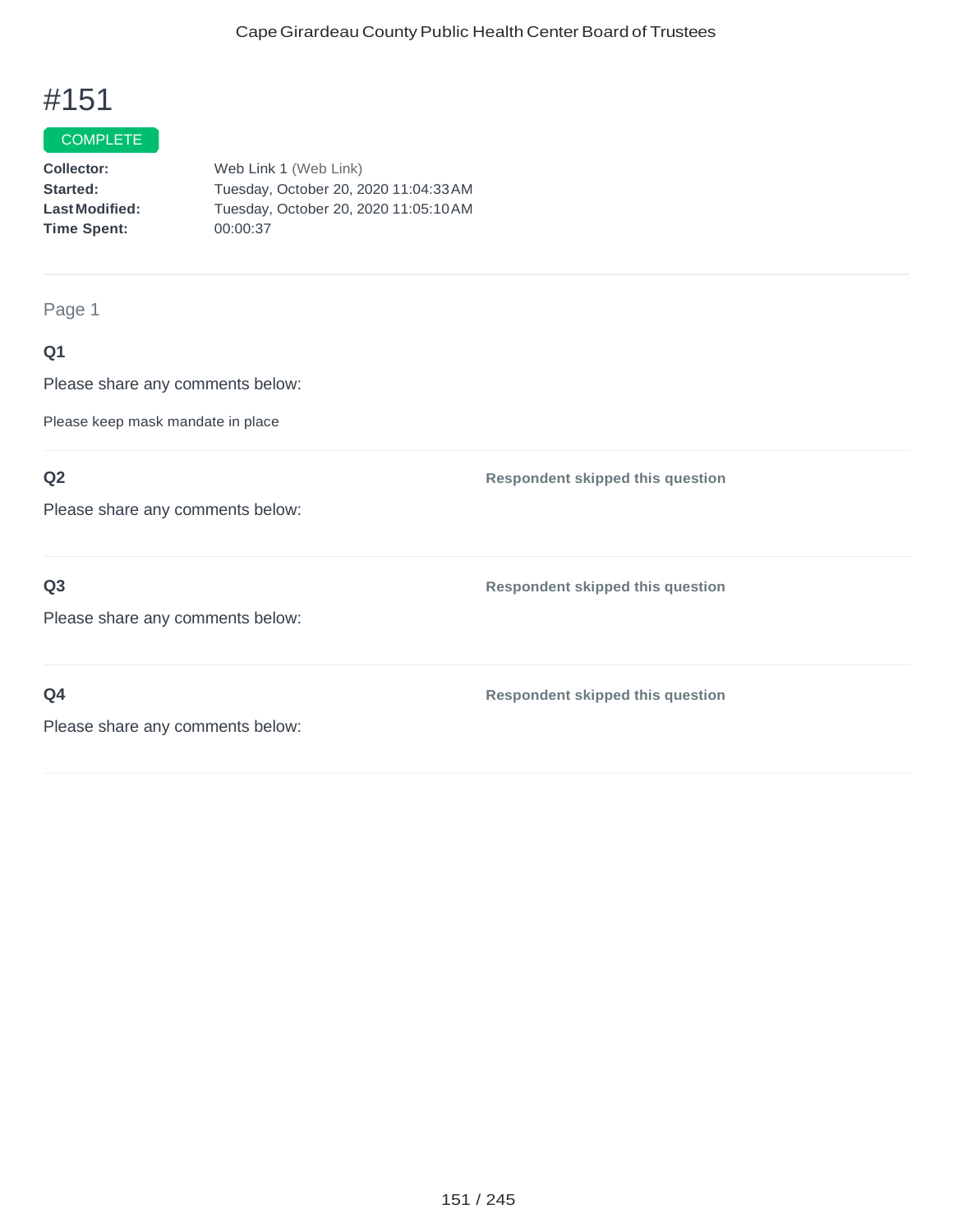**Respondent skipped this question**

**Respondent skipped this question**

# #152

# **COMPLETE**

**Collector: Started: LastModified: Time Spent:**  Web Link 1 (Web Link) Tuesday, October 20, 2020 11:06:43AM Tuesday, October 20, 2020 11:08:03AM 00:01:19

Page 1

# **Q1**

Please share any comments below:

I think we still need to wear mask

# **Q2**

Please share any comments below:

Still keep social distancing

# **Q3**

Please share any comments below:

**Q4**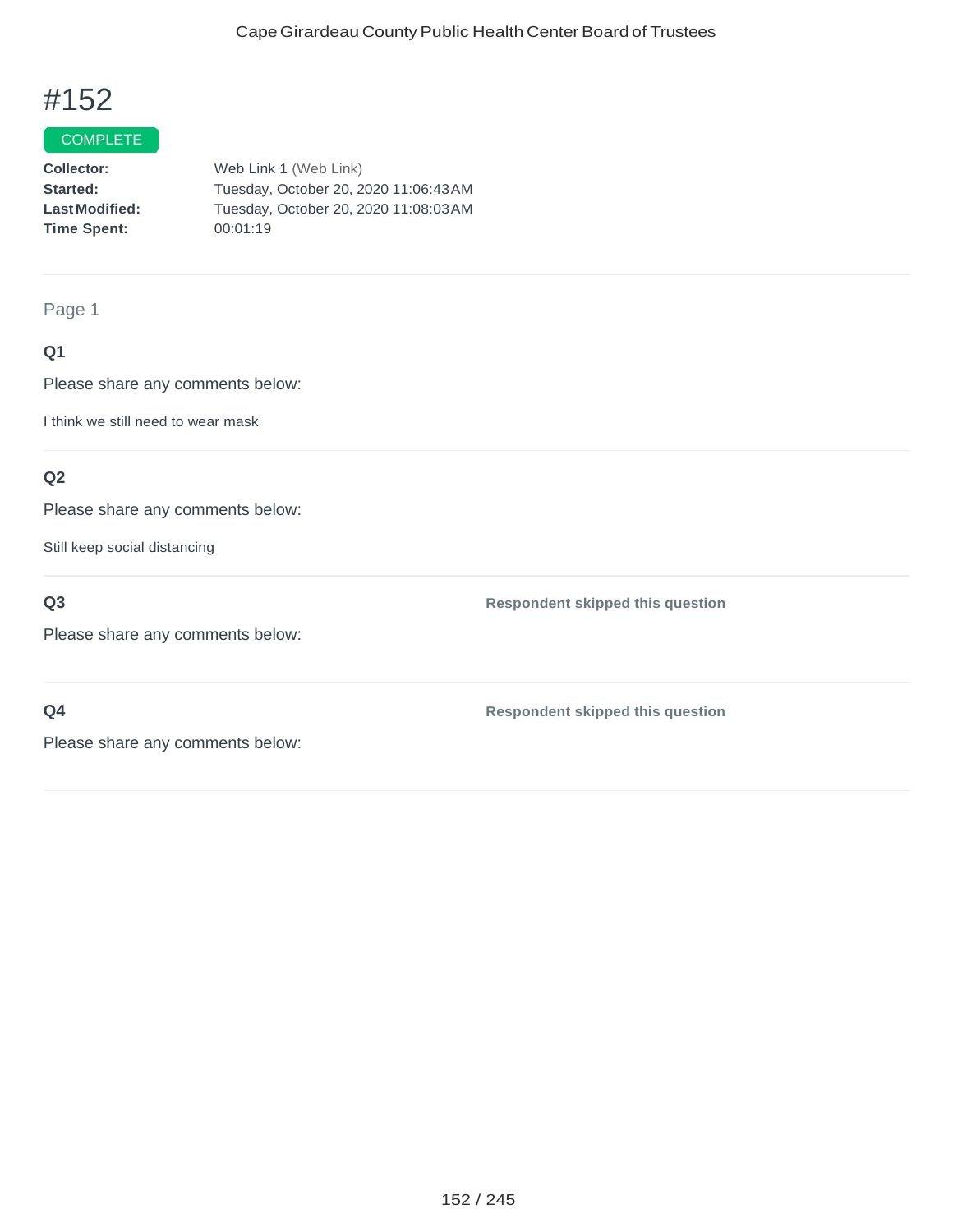#### COMPLETE

**Collector: Started: LastModified: Time Spent:**  Web Link 1 (Web Link) Tuesday, October 20, 2020 11:07:22AM Tuesday, October 20, 2020 11:12:39AM 00:05:16

Page 1

## **Q1**

Please share any comments below:

I believe the mask order should be stopped. I believe it infringes on personal liberties, along with the fact that the peer reviewed literature is not conclusive that masks used by the mass public is helpful at preventing spread of viral diseases.

# **Q2** Please share any comments below: **Respondent skipped this question Q3** Please share any comments below: **Respondent skipped this question Q4** Please share any comments below: **Respondent skipped this question**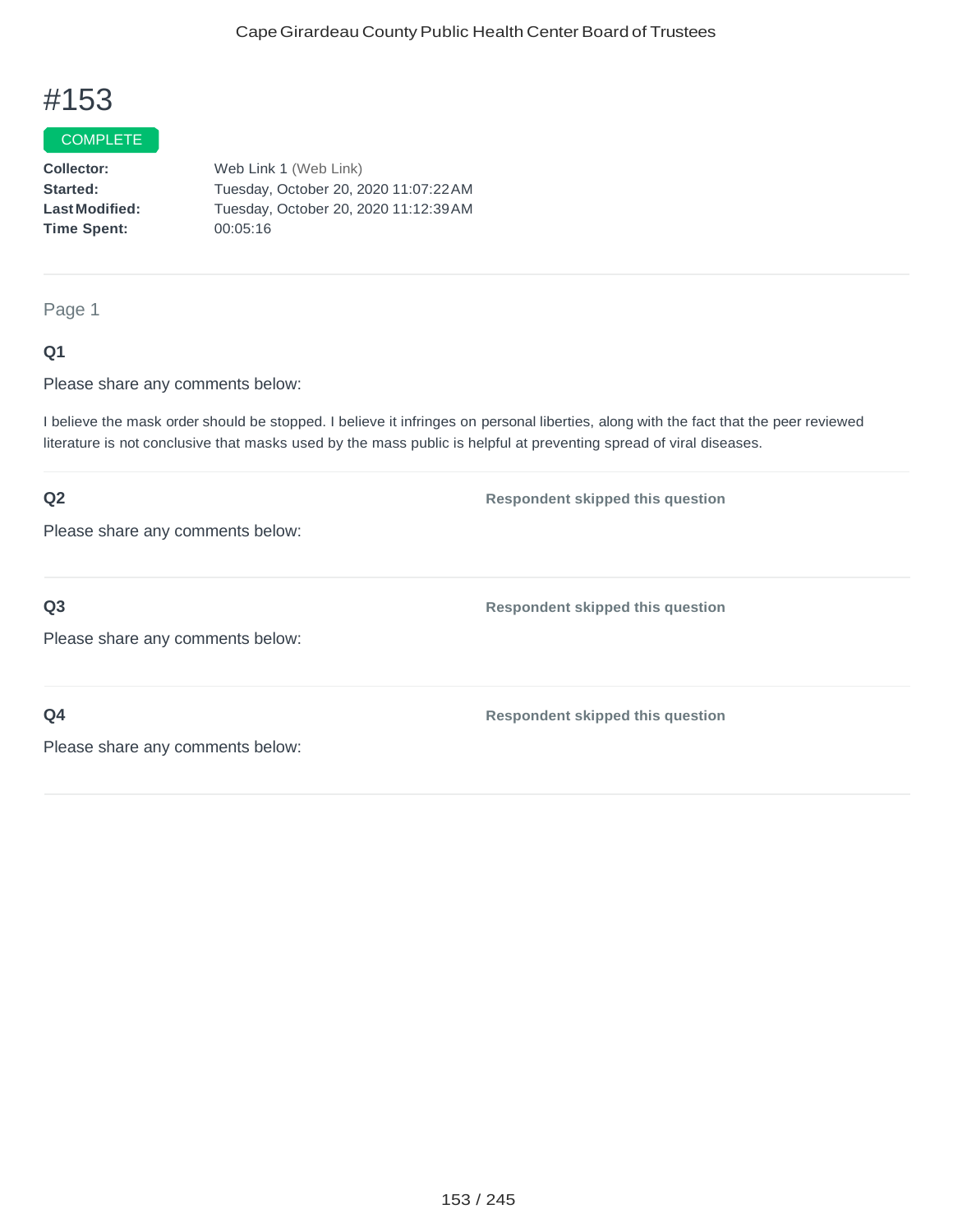#### **COMPLETE**

**Collector: Started: LastModified: Time Spent:**  Web Link 1 (Web Link) Tuesday, October 20, 2020 11:14:20AM Tuesday, October 20, 2020 11:15:48AM 00:01:28

Page 1

## **Q1**

Please share any comments below:

Please keep the order in place so schools have the ordinance to back their masking policy. It is the only reason we are able to feasibly stay in session. Thank you for standing against all the craziness!

# **Q2** Please share any comments below: **Respondent skipped this question Q3** Please share any comments below: **Respondent skipped this question Q4 Respondent skipped this question**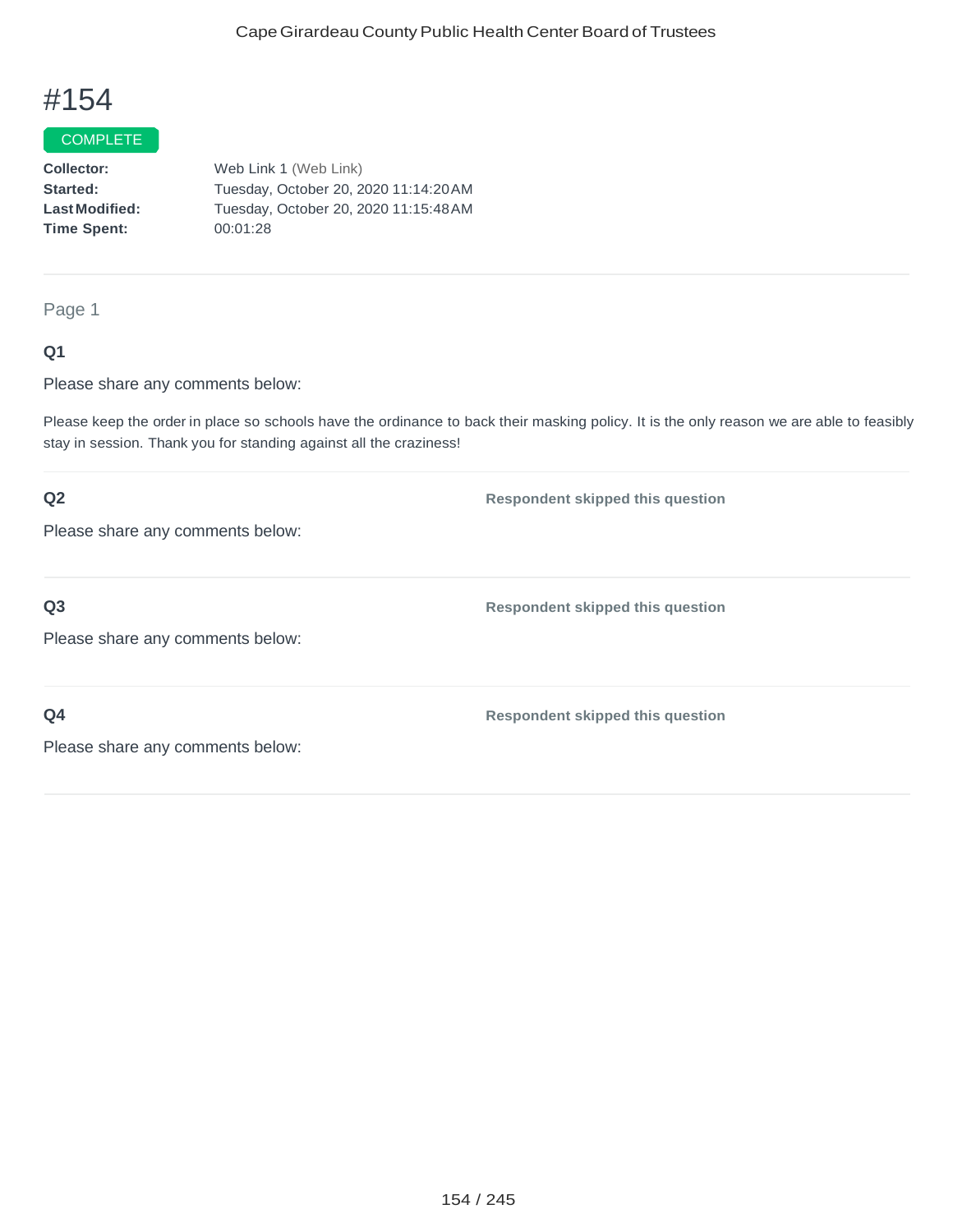#### **COMPLETE**

**Collector: Started: LastModified: Time Spent:**  Web Link 1 (Web Link) Tuesday, October 20, 2020 11:17:02AM Tuesday, October 20, 2020 11:24:22AM 00:07:20

#### Page 1

## **Q1**

Please share any comments below:

Personally I've seen a large number of people without masks even with the mandate.

### **Q2**

Please share any comments below:

My grandfather and grandmother lived through the Great Depression and World War II, which were times of rationing and poverty. Rationing to help troops abroad to obtain supplies to stave off a dire threat to the world. If people today are so self centered that they can't possibly wear a piece of cloth over their face to help protect others when our parents and grandparents gave up so much to make sure that we lived in a safer world maybe they wouldn't have bothered to try.

#### **Q3**

**Respondent skipped this question**

Please share any comments below:

**Q4**

**Respondent skipped this question**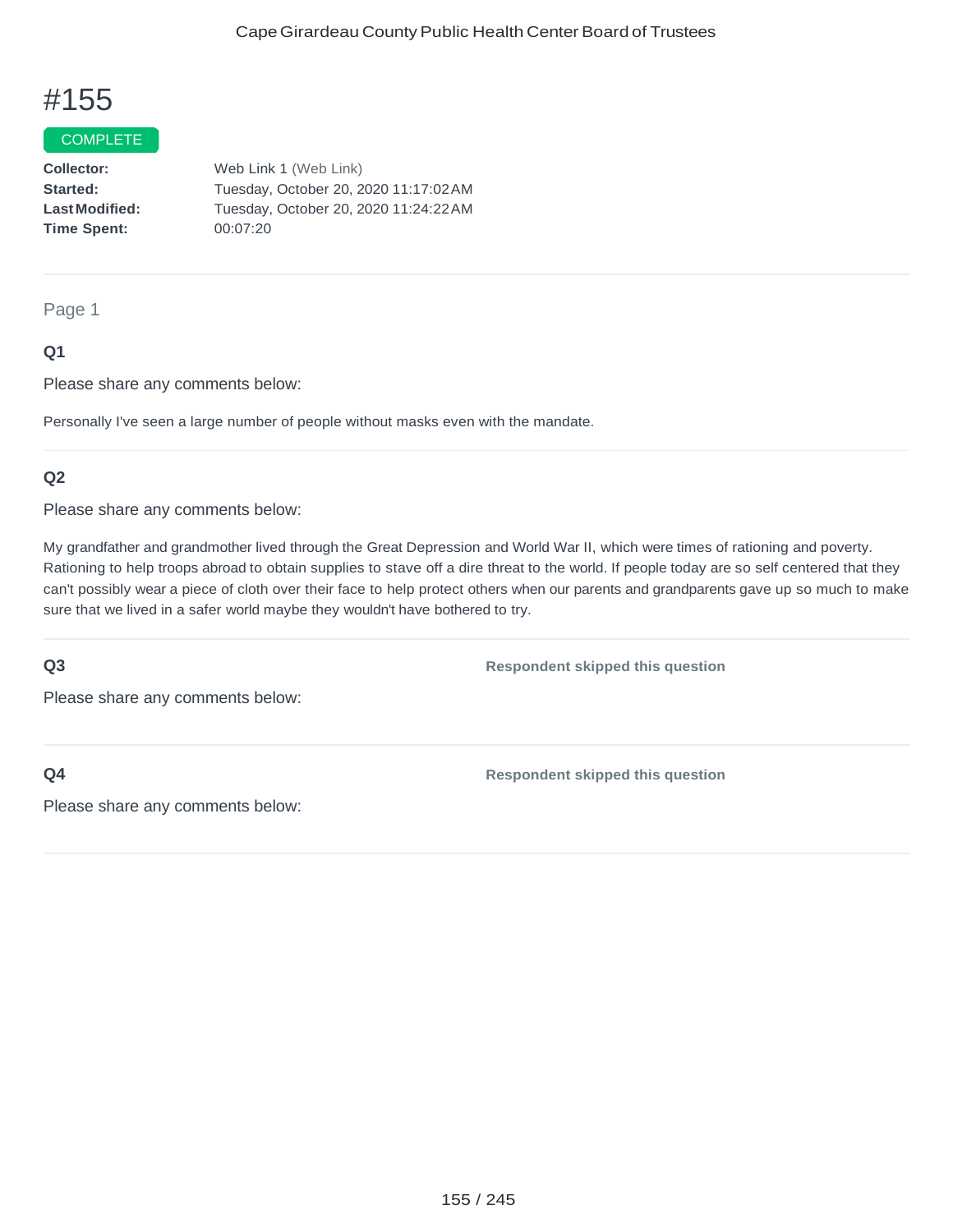#### **COMPLETE**

**Collector: Started: LastModified: Time Spent:**  Web Link 1 (Web Link) Tuesday, October 20, 2020 11:25:11AM Tuesday, October 20, 2020 11:31:24AM 00:06:12

#### Page 1

## **Q1**

Please share any comments below:

Please continue and enforce the mask order. Some businesses are continuing to comply, while employees in other businesses are not wearing masks. We decided to go out of town to buy a \$1000 item, because the business employees that sold it in Cape were not wearing masks, nor worried about social distancing. We have to do what we can to stop the spread of this virus. It is only an inconvenience to wear a mask, and all studies that I can find show they are effective. I'd like to see more public endorsement of the mask order from the chamber, mayor, and prominent business people. We cannot let the virus continue to be a political issue.

### **Q2**

**Respondent skipped this question**

**Respondent skipped this question**

Please share any comments below:

**Q3**

Please share any comments below:

**Q4**

**Respondent skipped this question**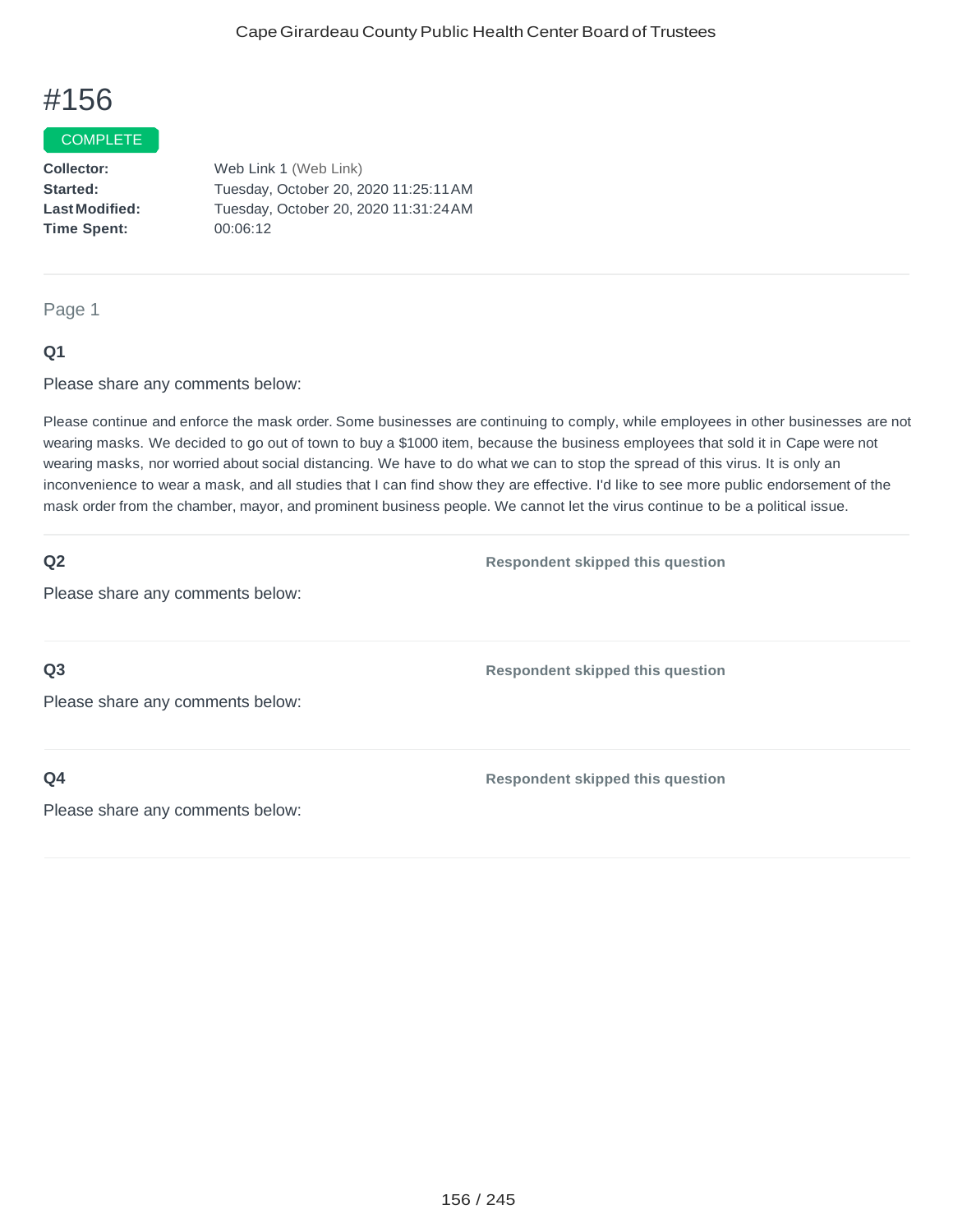#### **COMPLETE**

**Collector: Started: LastModified: Time Spent:**  Web Link 1 (Web Link) Tuesday, October 20, 2020 11:51:30AM Tuesday, October 20, 2020 11:52:24AM 00:00:54

### Page 1

## **Q1**

Please share any comments below:

We need to he actually enforcing the mask mandate. Hundreds of people go into Walmart and Sams club without masks every day and this is not acceptable. They should be fined!

## **Q2**

Please share any comments below:

# **Q3**

Please share any comments below:

**Q4**

**Respondent skipped this question**

**Respondent skipped this question**

**Respondent skipped this question**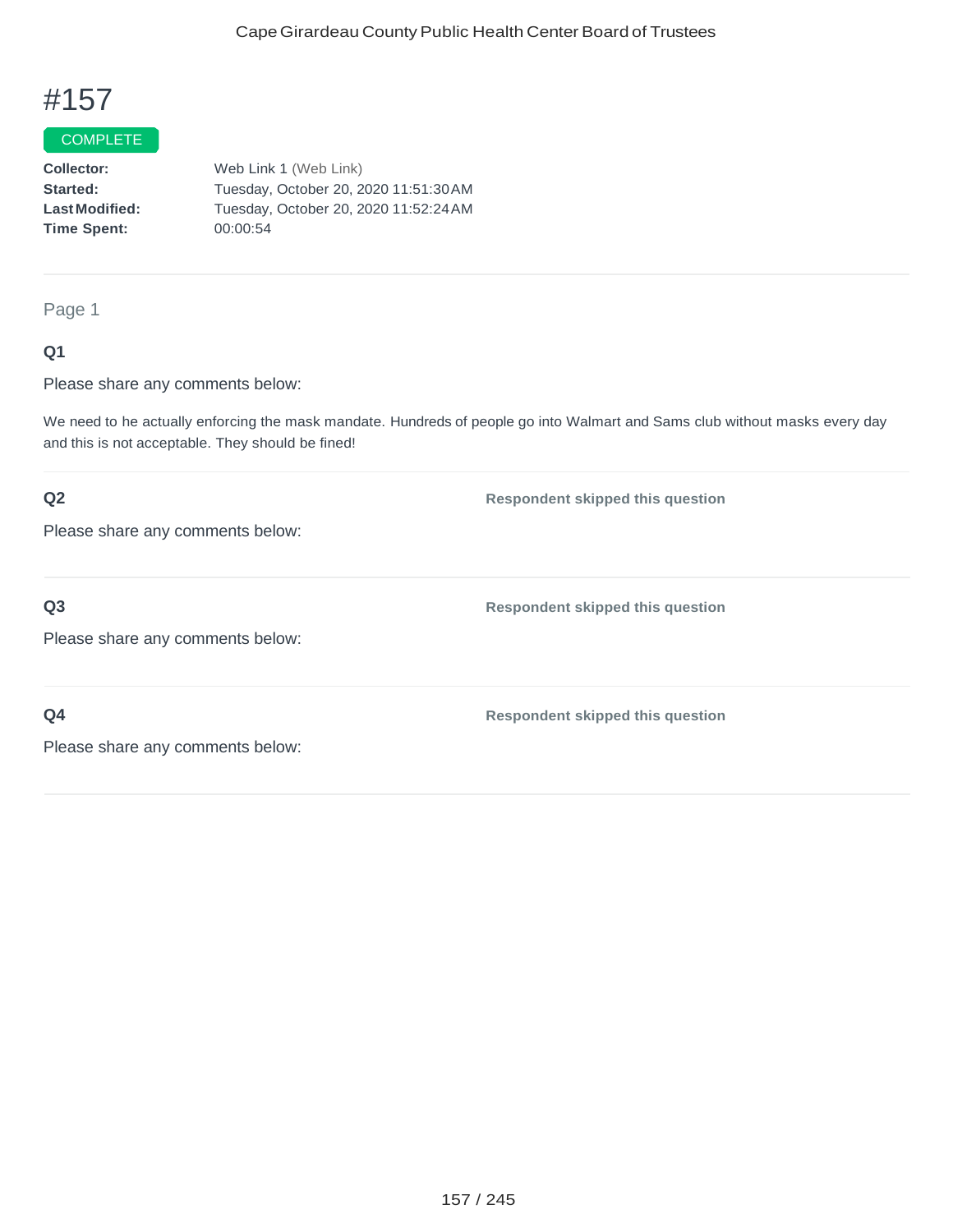#### **COMPLETE**

**Collector: Started: LastModified: Time Spent:**  Web Link 1 (Web Link) Tuesday, October 20, 2020 11:50:57AM Tuesday, October 20, 2020 11:53:55AM 00:02:57

#### Page 1

## **Q1**

Please share any comments below:

Please keep the mask mandate in force! I feel much safer in the grocery store when all the shoppers are masked. Thanks!

### **Q2**

Please share any comments below:

Our numbers are going up, and I'm afraid they will skyrocket if the mask mandate is ended.

## **Q3**

Please share any comments below:

Thanks for the daily update on Facebook. I know how hard you all are working and it's much appreciated!

#### **Q4**

**Respondent skipped this question**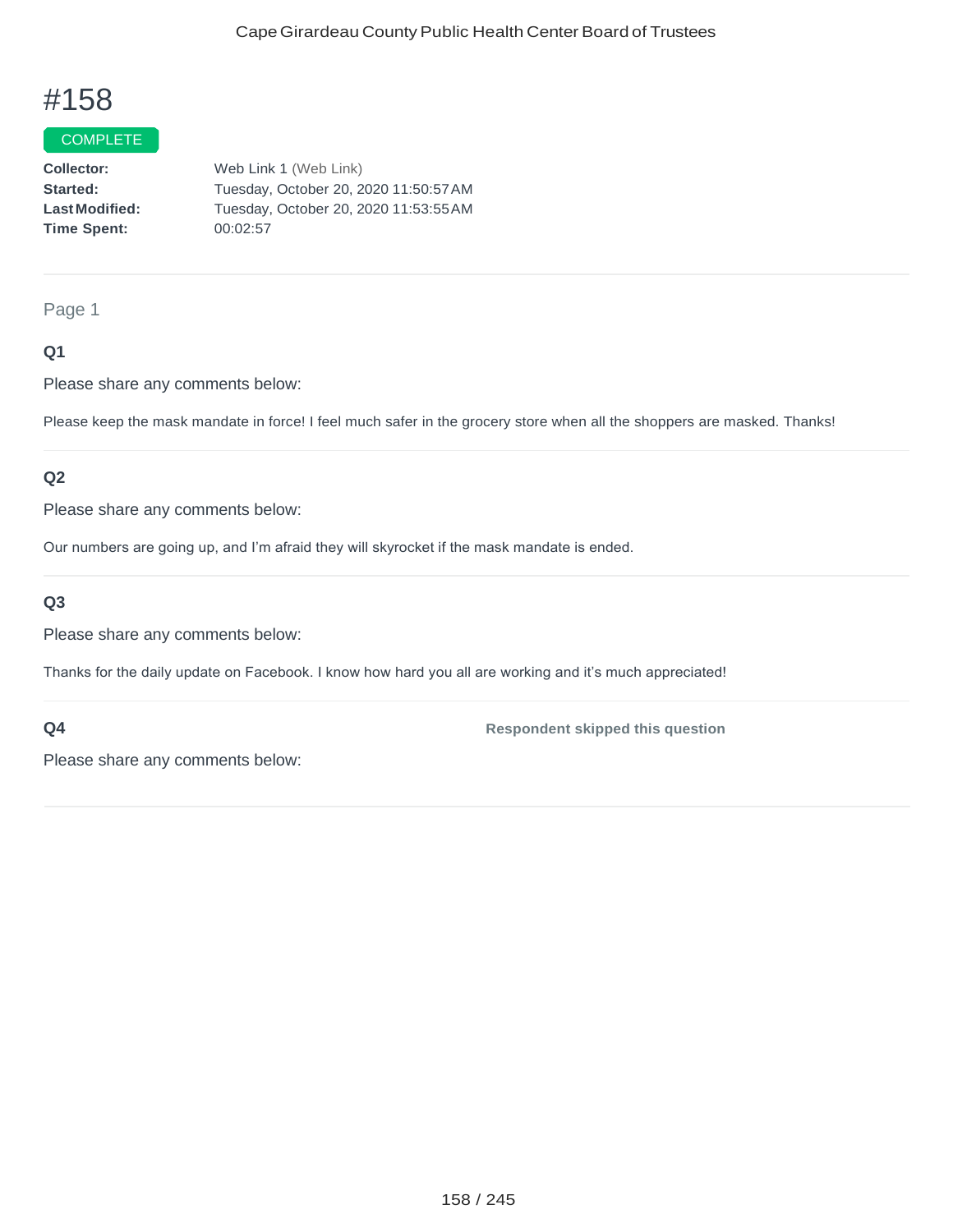# **COMPLETE**

**Collector: Started: LastModified: Time Spent:**  Web Link 1 (Web Link) Tuesday, October 20, 2020 12:06:01PM Tuesday, October 20, 2020 12:06:45PM 00:00:44

Page 1

## **Q1**

Please share any comments below:

Please continue the mask mandate. Our numbers would be even worse than they are without that. Thank you!

## **Q2**

Please share any comments below:

**Q3**

**Respondent skipped this question**

**Respondent skipped this question**

Please share any comments below:

**Q4**

**Respondent skipped this question**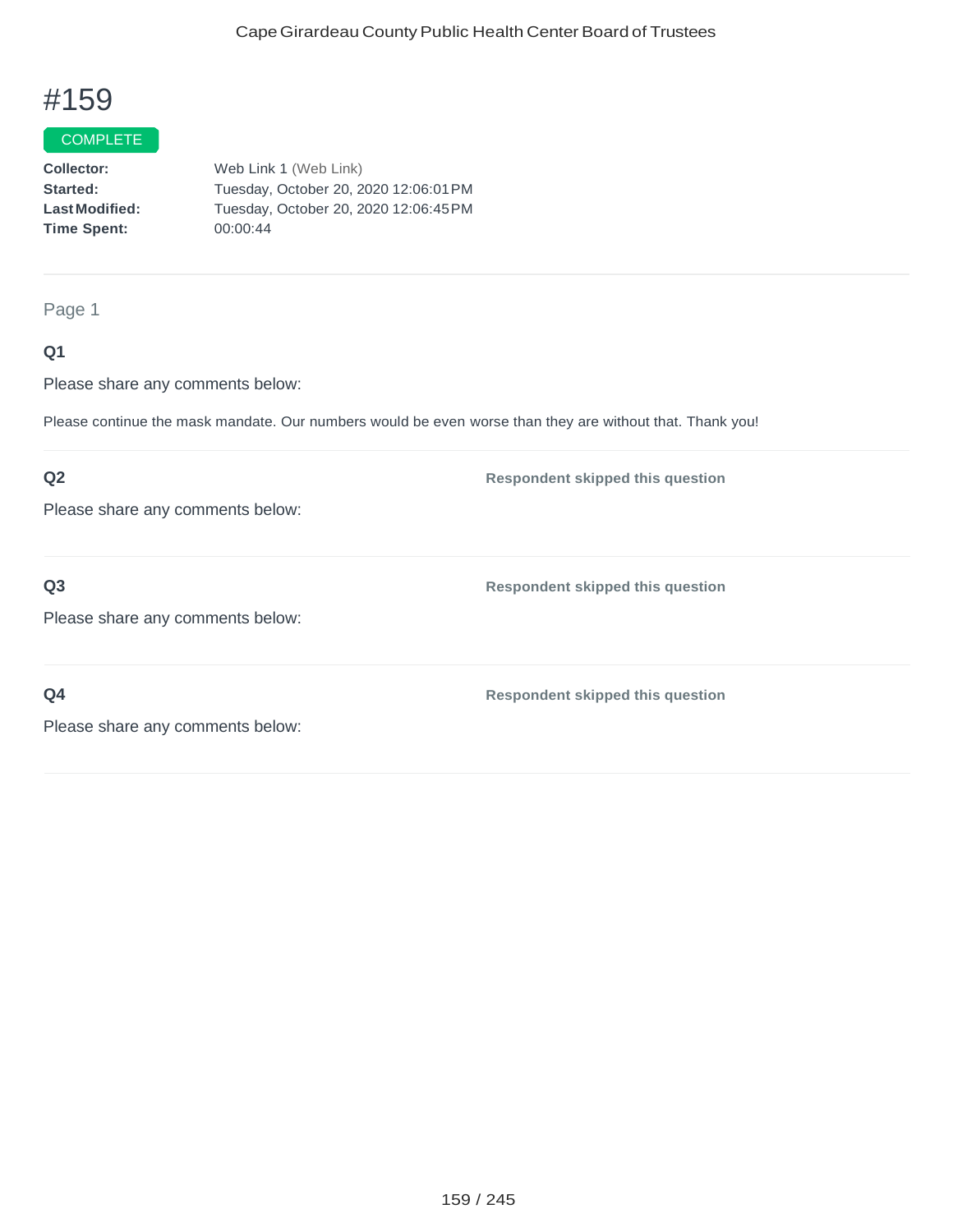### COMPLETE

**Collector: Started: LastModified: Time Spent:**  Web Link 1 (Web Link) Tuesday, October 20, 2020 12:05:22PM Tuesday, October 20, 2020 12:08:53PM 00:03:31

Page 1

### **Q1**

Please share any comments below:

Masks have been proven to slow the spread of the virus. Please help protect the education of our youth by extending the mask order. Children need to be present in class to get a quality education, removing the mask order could cause a large outbreak and send children home to online learning which is not feasible for all students in our community.

| Q2                               | <b>Respondent skipped this question</b> |
|----------------------------------|-----------------------------------------|
| Please share any comments below: |                                         |
| Q <sub>3</sub>                   | <b>Respondent skipped this question</b> |
| Please share any comments below: |                                         |
| Q <sub>4</sub>                   | <b>Respondent skipped this question</b> |
| Please share any comments below: |                                         |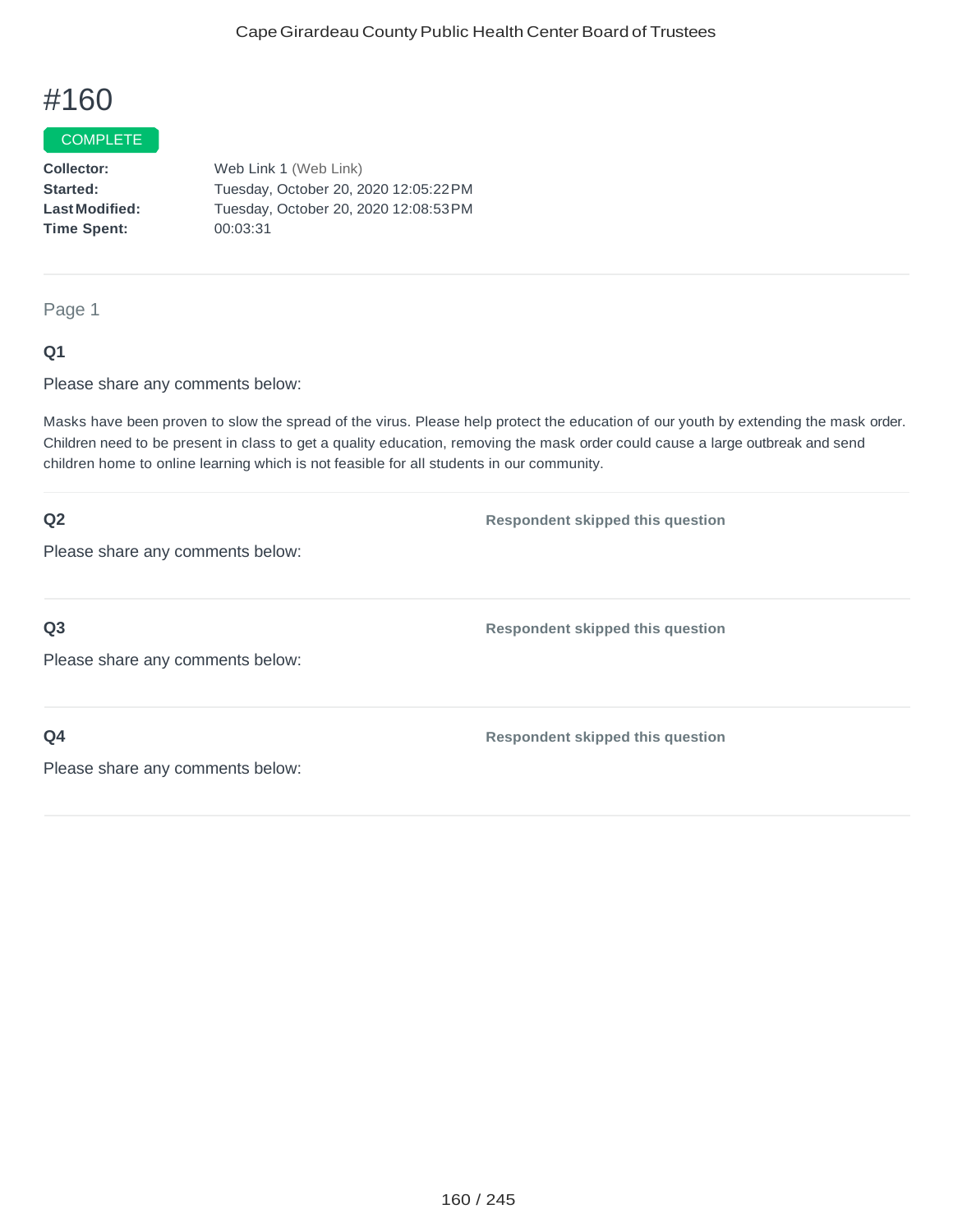### COMPLETE

**Collector: Started: LastModified: Time Spent:** Web Link 1 (Web Link) Tuesday, October 20, 2020 12:08:51PM Tuesday, October 20, 2020 12:11:16PM 00:02:25

Page 1

### **Q1**

Please share any comments below:

I would like to see the kids be able to stay in school! The masks seem to be working for those who wear them properly and maintain smart living and social distancing. I highly encourage, moreover, beg you to please extend the mask mandate in our community!! Thank you for your time and for all that you are doing to help keep us all safe!

| Q2                               | <b>Respondent skipped this question</b> |
|----------------------------------|-----------------------------------------|
| Please share any comments below: |                                         |
|                                  |                                         |
| Q <sub>3</sub>                   | <b>Respondent skipped this question</b> |
| Please share any comments below: |                                         |
|                                  |                                         |
| Q <sub>4</sub>                   | <b>Respondent skipped this question</b> |
| Please share any comments below: |                                         |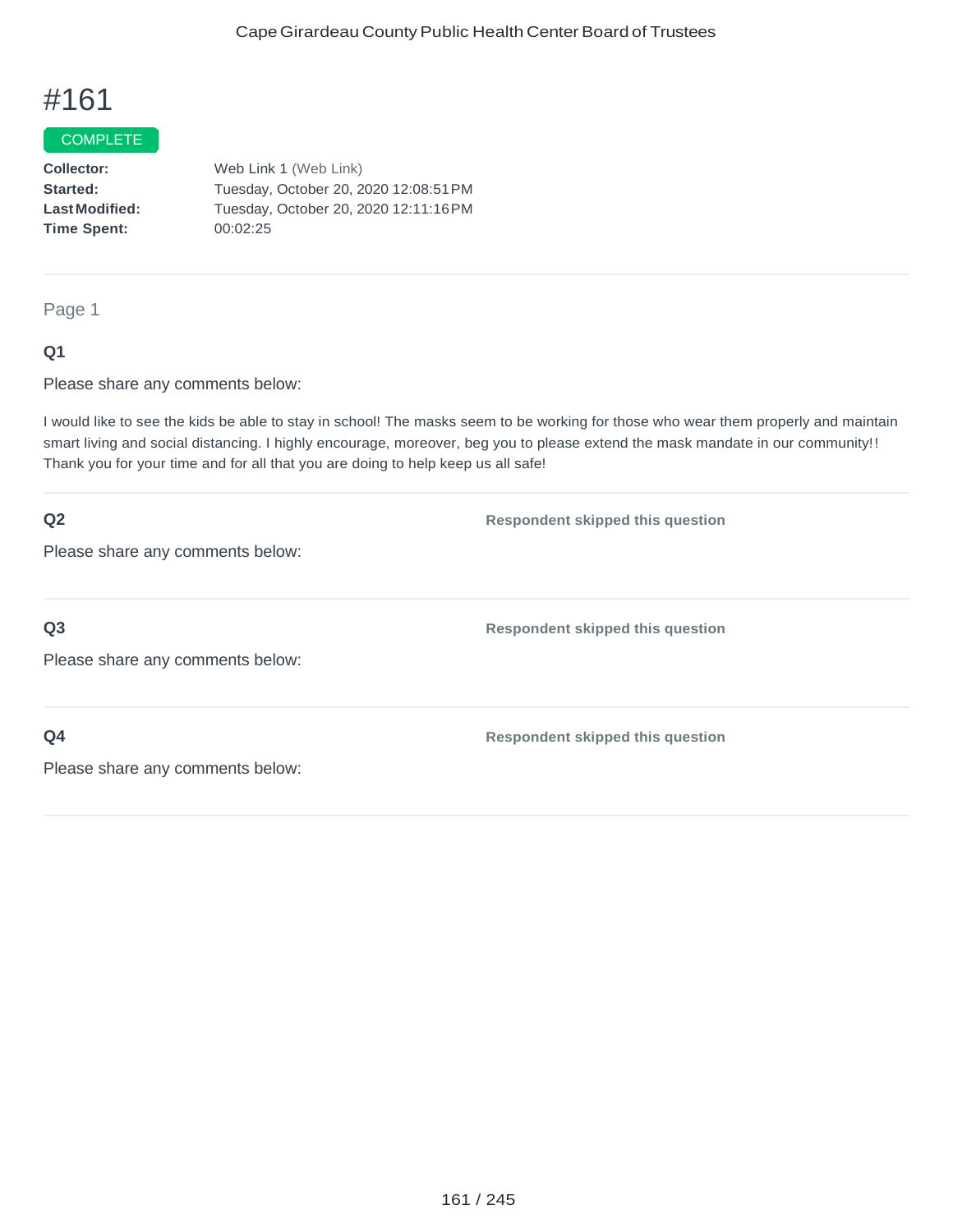# COMPLETE

**Collector: Started: LastModified: Time Spent:** Web Link 1 (Web Link) Tuesday, October 20, 2020 12:13:14PM Tuesday, October 20, 2020 12:21:28PM 00:08:14

Page 1

## **Q1**

Please share any comments below:

Please keep the mask requirements in place & not for just a month but until this virus is more under control.

## **Q2**

Please share any comments below:

**Q3**

**Respondent skipped this question**

**Respondent skipped this question**

Please share any comments below:

**Q4**

**Respondent skipped this question**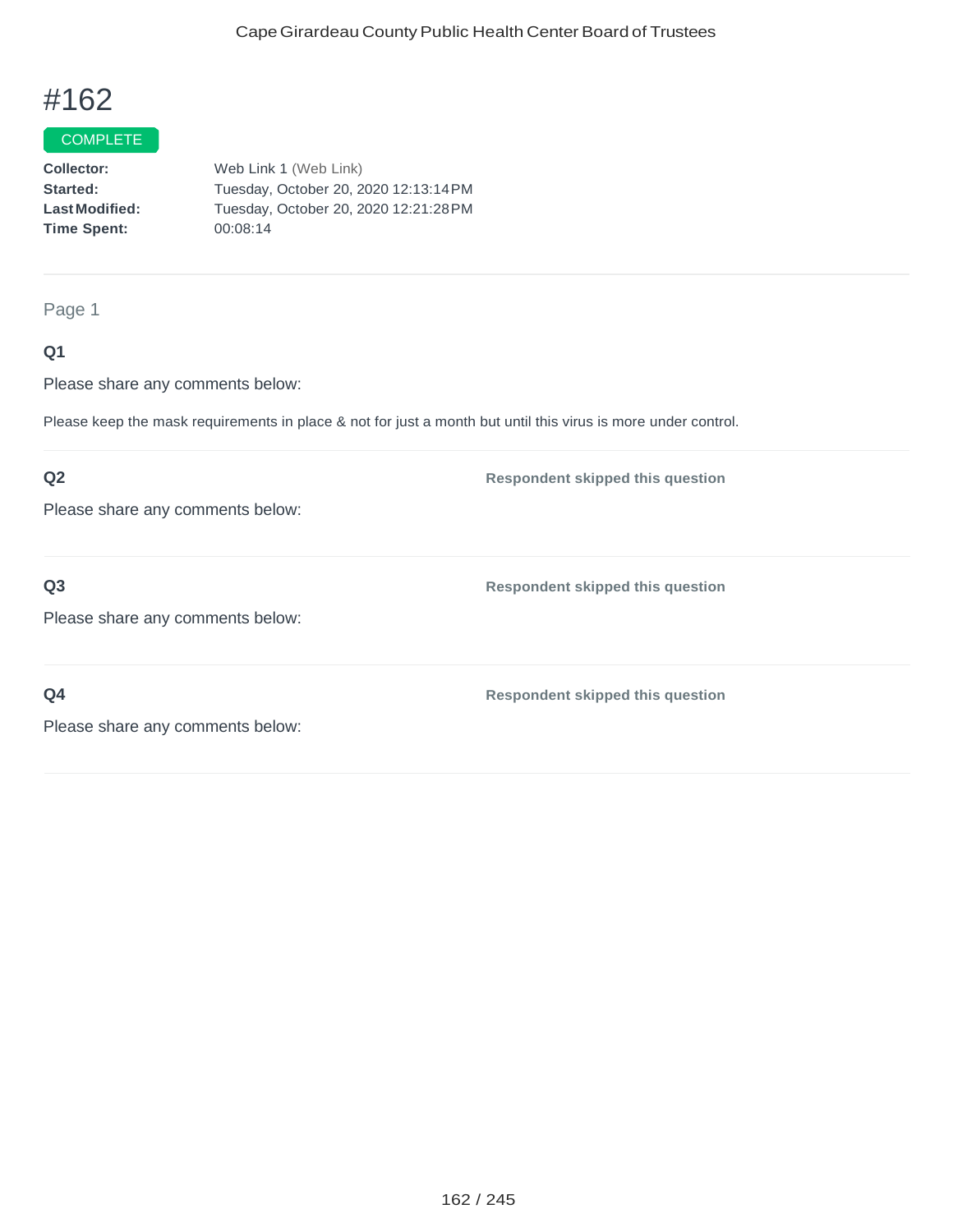#### COMPLETE

**Collector: Started: LastModified: Time Spent:**  Web Link 1 (Web Link) Tuesday, October 20, 2020 12:32:14PM Tuesday, October 20, 2020 12:36:39PM 00:04:25

#### Page 1

## **Q1**

Please share any comments below:

Thank you for working hard to keep our citizens safe! Please continue to require masks--they're working!!

#### **Q2**

Please share any comments below:

As someone who must be out in the community helping others, I am extremely grateful for the mask mandate. I am certain it has protected my health and the health of my family members. Please continue!

#### **Q3**

Please share any comments below:

That our two largest public schools have been able to continue in-person learning is a testament to the schools and the county health board's mask mandate. With so many events canceled, it is even more imperative that our students retain the 'normalcy' of in-person learning. Please keep the mask mandate in place until an effective vaccine is available to all!

#### **Q4**

**Respondent skipped this question**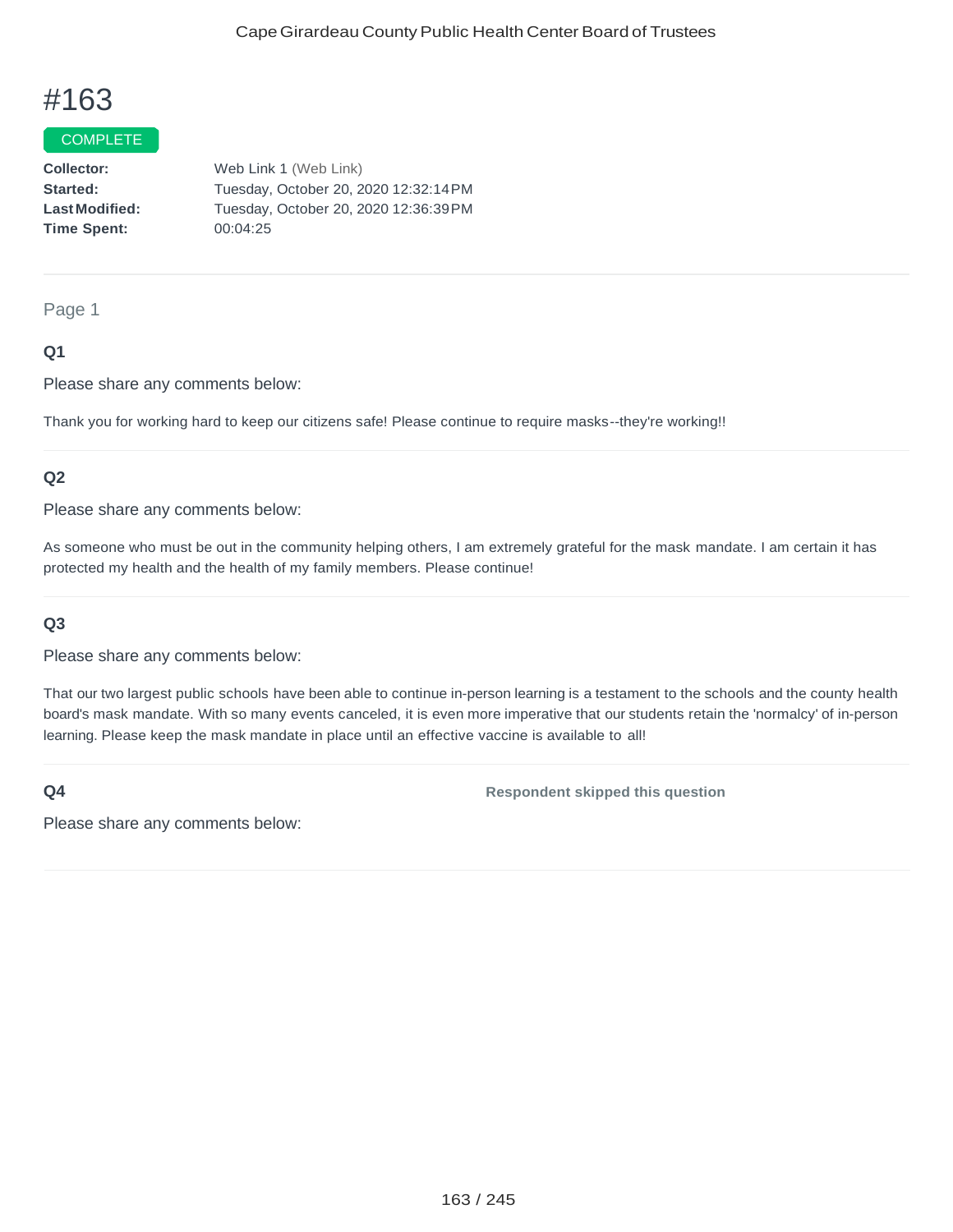#### COMPLETE

**Collector: Started: LastModified: Time Spent:**  Web Link 1 (Web Link) Tuesday, October 20, 2020 1:10:37PM Tuesday, October 20, 2020 1:18:55PM 00:08:17

#### Page 1

### **Q1**

Please share any comments below:

The masks are still needed. People will say they don't help, you can still catch it with masks on everyone. Yes, some viral load still escapes, but if you can reduce it from 100% into the air, even to 50% in the air you have reduced chances of catching it. I believe the reduction is even greater but I won't make believe that I know more science than the experts. The masks need to remain mandatory.

### **Q2**

Please share any comments below:

As we move into flu season combined with the Covid-19 virus, the use of masks becomes even more critical for the overall health of our public citizens.

#### **Q3**

Please share any comments below:

I know you take a lot of grief for the ordinance. But please know it is so helpful, not just for older folks, but everyone. Something like 60% of us have some type of pre-existing condition that would make us more susceptible to having a bad outcome if we contract it. I just wish you could make folks not only wear them but wear them correctly covering nose and mouth. In the doctor's office this morning, two folks had them on-over their mouths only. still was contaminating the air the rest of us were breathing.

#### **Q4**

Please share any comments below:

The fact that the county has the order makes it easier on the business owners to insist that customers wear them.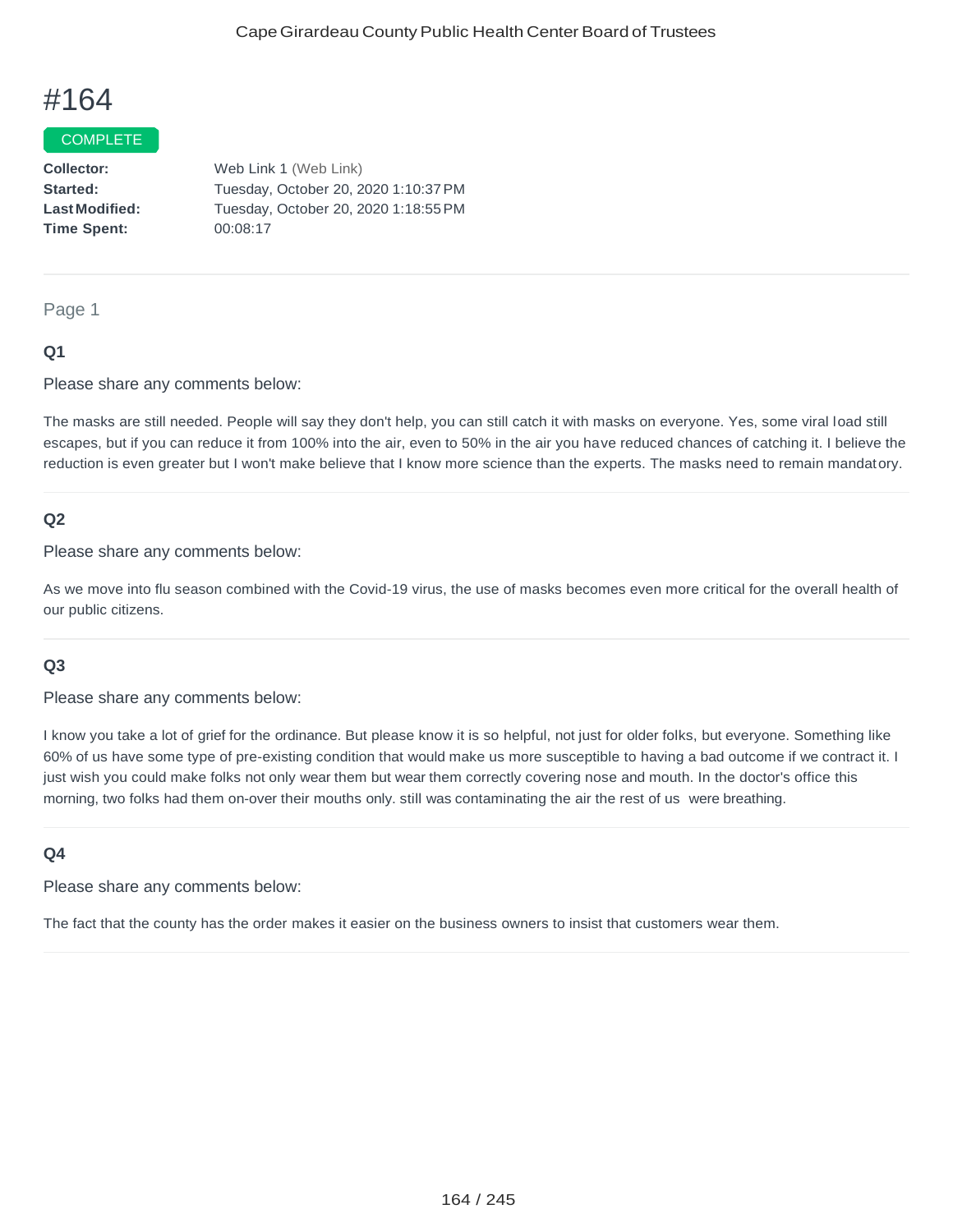# **COMPLETE**

**Collector: Started: LastModified: Time Spent:**  Web Link 1 (Web Link) Tuesday, October 20, 2020 1:18:10PM Tuesday, October 20, 2020 1:19:48PM 00:01:37

#### Page 1

## **Q1**

Please share any comments below:

Get rid of the mandatory mask mandate. Make it our choice. Open up businesses

## **Q2**

Please share any comments below:

## **Q3**

Please share any comments below:

**Q4**

**Respondent skipped this question**

**Respondent skipped this question**

**Respondent skipped this question**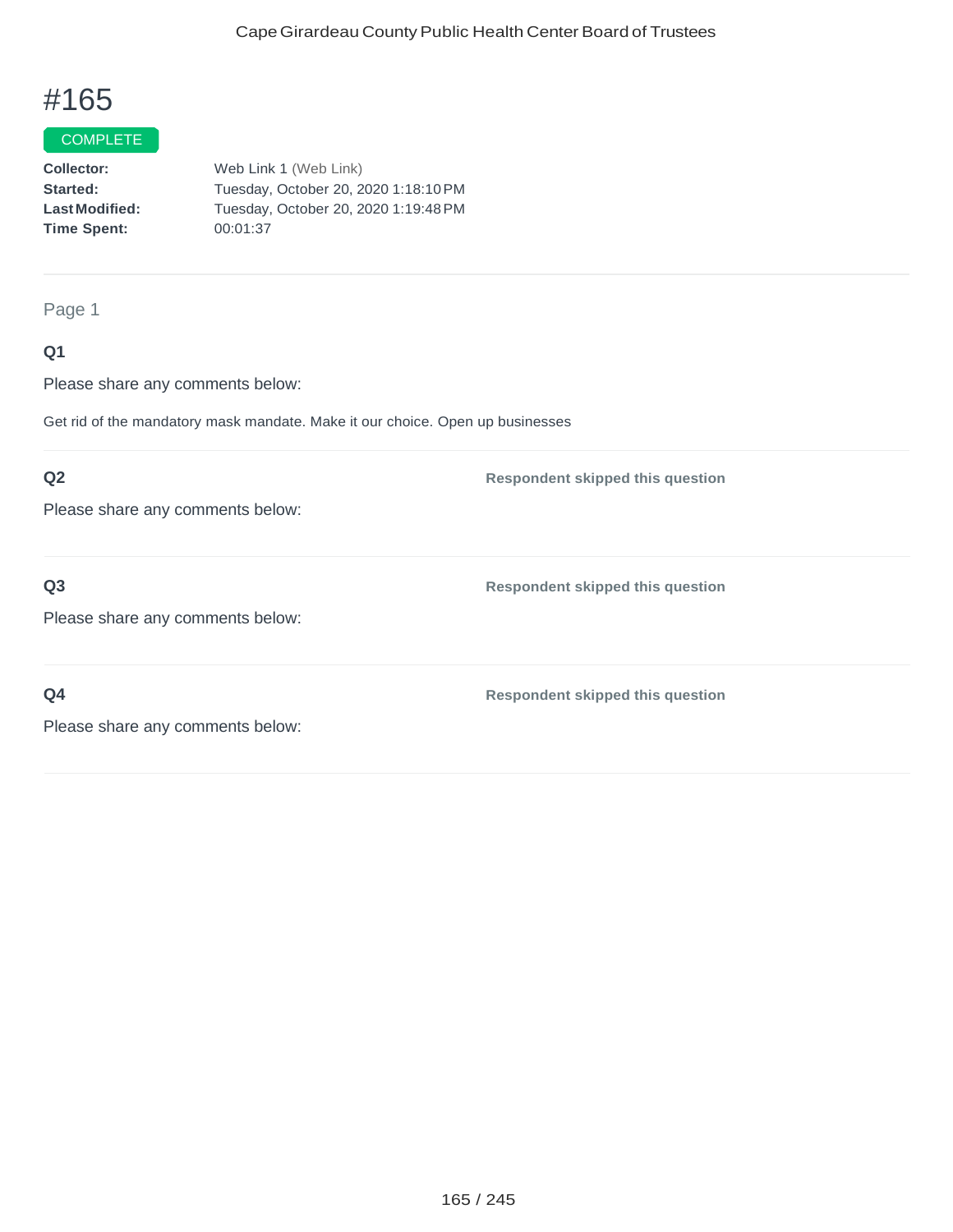### COMPLETE

**Collector: Started: LastModified: Time Spent:** Web Link 1 (Web Link) Tuesday, October 20, 2020 1:56:21PM Tuesday, October 20, 2020 1:58:57PM 00:02:36

### Page 1

## **Q1**

Please share any comments below:

I think for the safety of our county we should continue the mask mandate.

## **Q2**

Please share any comments below:

Our number of cases continues to rise and it would be irresponsible to end the mask mandate at this time.

**Q3**

Please share any comments below:

**Respondent skipped this question**

**Q4**

**Respondent skipped this question**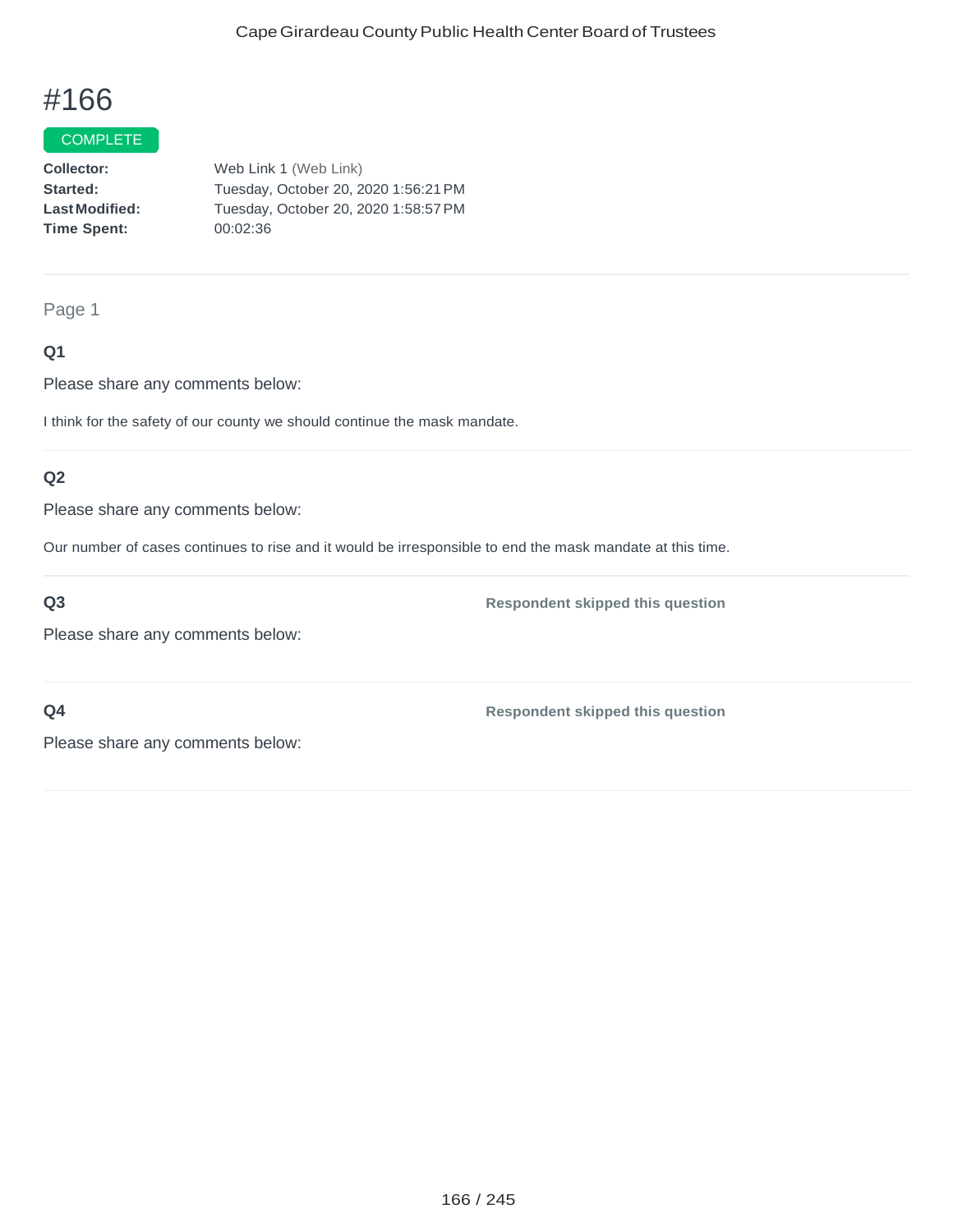### **COMPLETE**

| <b>Collector:</b>    | Web Link 1 (Web Link)                |
|----------------------|--------------------------------------|
| <b>Started:</b>      | Tuesday, October 20, 2020 2:21:31 PM |
| <b>LastModified:</b> | Tuesday, October 20, 2020 2:23:01 PM |
| <b>Time Spent:</b>   | 00:01:29                             |
|                      |                                      |

# Page 1

# **Q1**

Please share any comments below:

I believe in mask mandate and think it should be extended. I wish there was a way to enforce the mandate.

# **Q2**

Please share any comments below:

# **Q3**

**Respondent skipped this question**

Please share any comments below:

**Q4**

**Respondent skipped this question**

**Respondent skipped this question**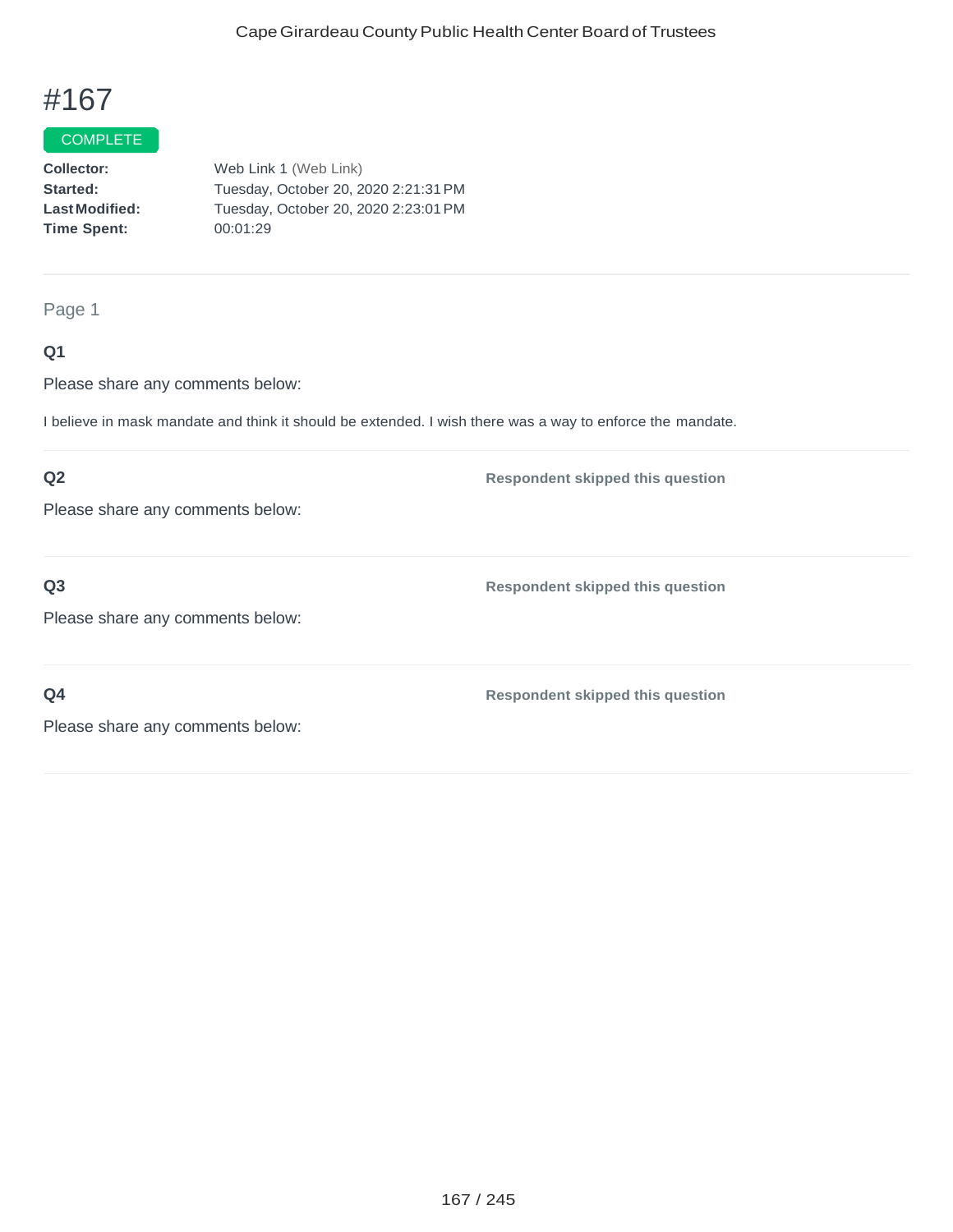### COMPLETE

**Collector: Started: LastModified: Time Spent:**  Web Link 1 (Web Link) Tuesday, October 20, 2020 2:37:52PM Tuesday, October 20, 2020 2:39:17PM 00:01:24

Page 1

## **Q1**

Please share any comments below:

The mask order mandate should be continued. It's not a large ask when trying to keep students in school and people at work.

## **Q2**

Please share any comments below:

**Q3**

**Respondent skipped this question**

**Respondent skipped this question**

Please share any comments below:

**Q4**

**Respondent skipped this question**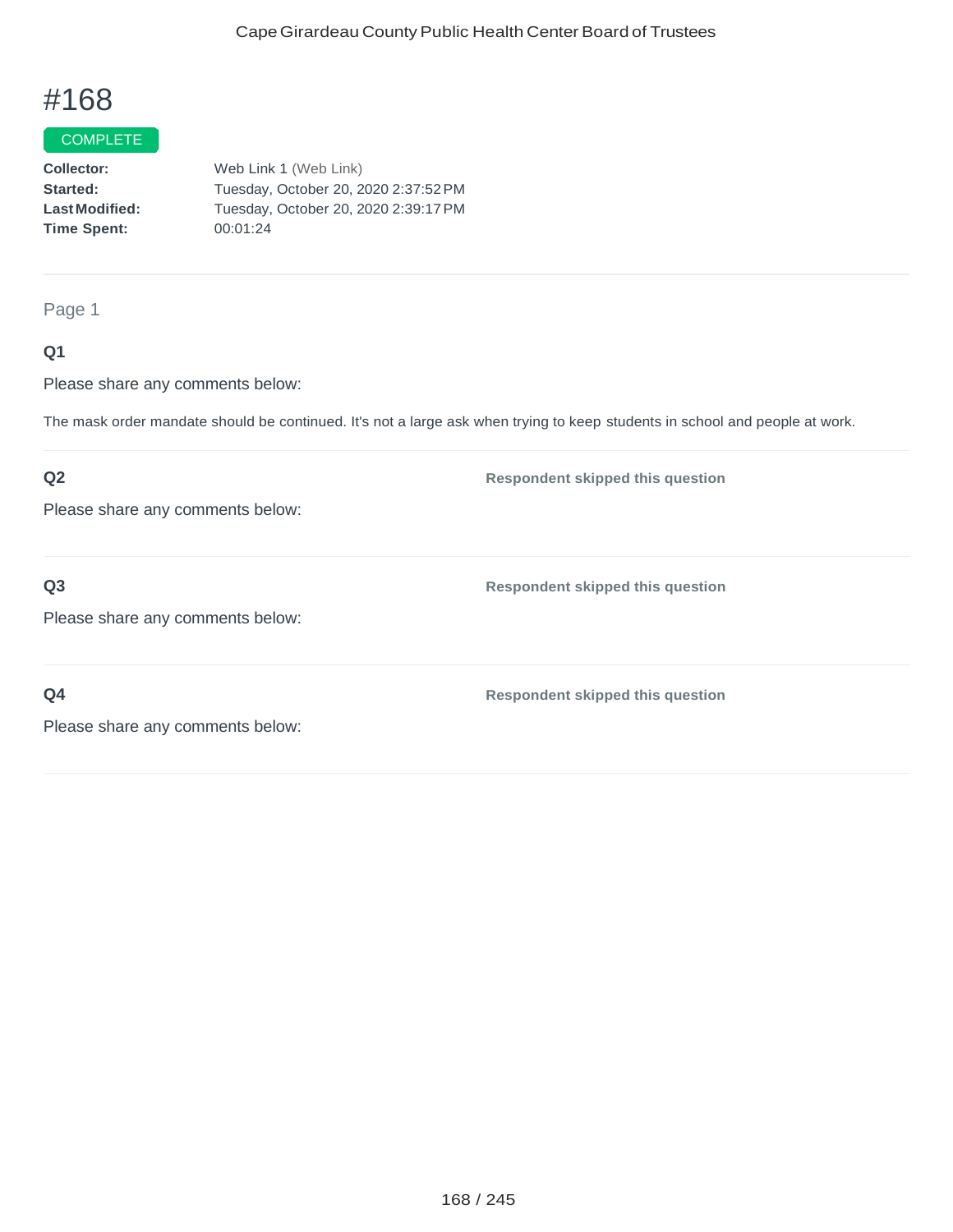#### COMPLETE

**Collector: Started: LastModified: Time Spent:** Web Link 1 (Web Link) Tuesday, October 20, 2020 2:42:10PM Tuesday, October 20, 2020 2:49:02PM 00:06:52

#### Page 1

### **Q1**

Please share any comments below:

Stop the forced mask mandate and subsequent hindrances to Cape Girardeau County small businesses! Why does my hair salon on Broadway have to socially distance her clients and everyone where masks. Ridiculous! Nancy Pelosi didn't! This double standard hypocrisy must stop!

#### **Q2**

Please share any comments below:

I saw a video on social media where at your 9.22.20 Osage Center meeting you did not stop another meeting who was obviously not social distancing or mask wearing. Why? I thought you were so concerned about covid spread. STOP THE MASK MANDATE! Your hypocrisy shows your true intentions!

### **Q3**

Please share any comments below:

Stop the mask mandate! When our schools go outside Cape County to play sports, the parents do not wear! THEY do not believe in the mandate. They only wear because they are intimated by YOU! coercion is not an acceptable form of health care!

#### **Q4**

Please share any comments below:

Stop the mask mandate! There are lovely places to eat in Cape county but I won't go if I have to play the foolish game of wearing a mask thru the door and then take off at table. Is the covid virus that smart? Is there a magical dome of protection over a restaurant table? Stop this foolishness!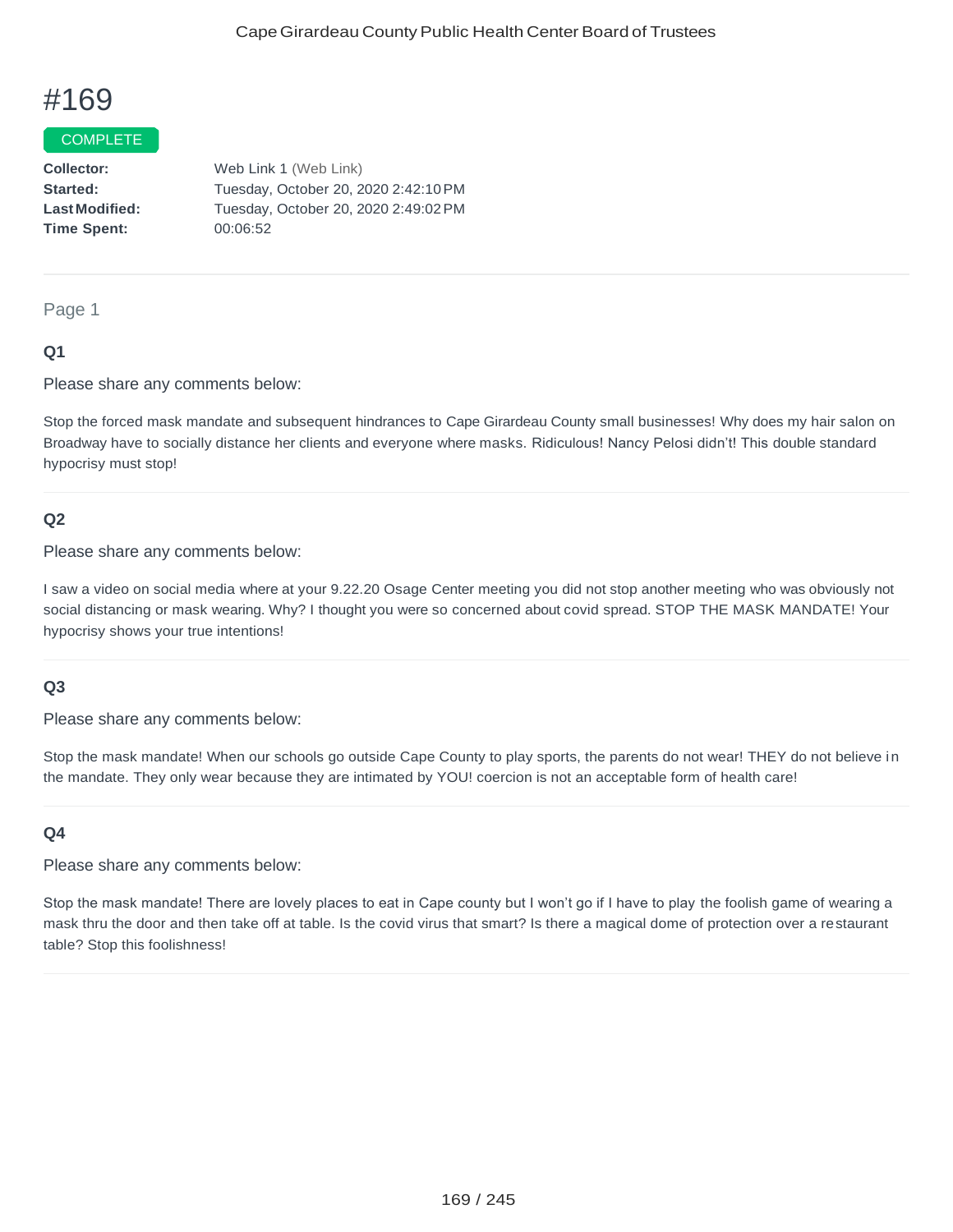# **COMPLETE**

**Collector: Started: LastModified: Time Spent:**  Web Link 1 (Web Link) Tuesday, October 20, 2020 2:47:51PM Tuesday, October 20, 2020 2:49:04PM 00:01:12

Page 1

## **Q1**

Please share any comments below:

Thank you for what you have done trying to keep Cape County residents safe. Please continue the mask mandate.

# **Q2**

Please share any comments below:

**Q3**

**Respondent skipped this question**

**Respondent skipped this question**

Please share any comments below:

**Q4**

**Respondent skipped this question**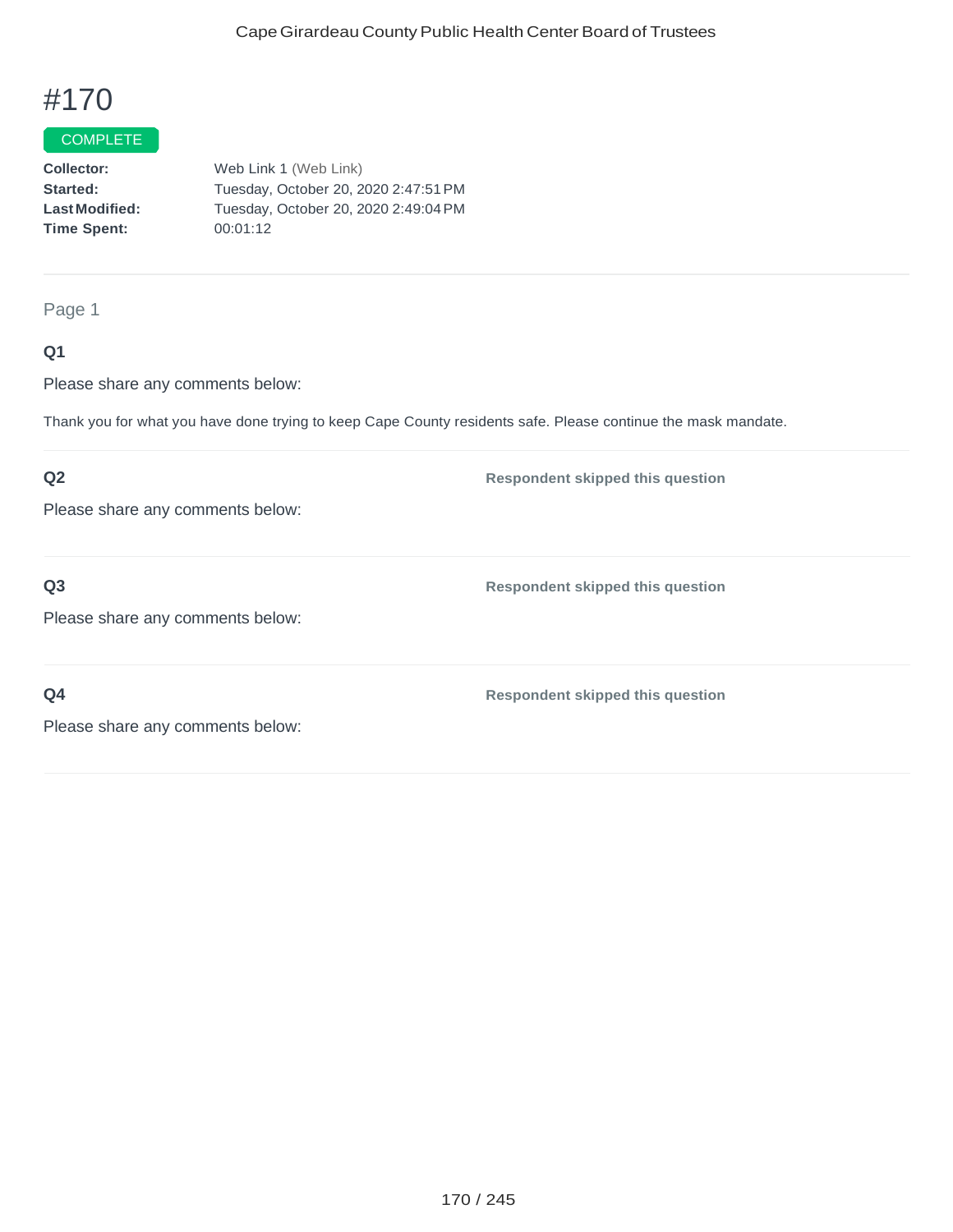### **COMPLETE**

**Collector: Started: LastModified: Time Spent:** Web Link 1 (Web Link) Tuesday, October 20, 2020 2:53:47PM Tuesday, October 20, 2020 2:56:48PM 00:03:00

Page 1

## **Q1**

Please share any comments below:

Enough is enough the mask mandate needs to end. It's time to get back to normal.

## **Q2**

Please share any comments below:

I would like to see the attitudes of this Board to more caring, compassionate about our community. Thus far I've witnessed hateful, condescending & it's our way or no way attitude. You're to help the community but I don't see that.

## **Q3**

Please share any comments below:

**Q4**

**Respondent skipped this question**

**Respondent skipped this question**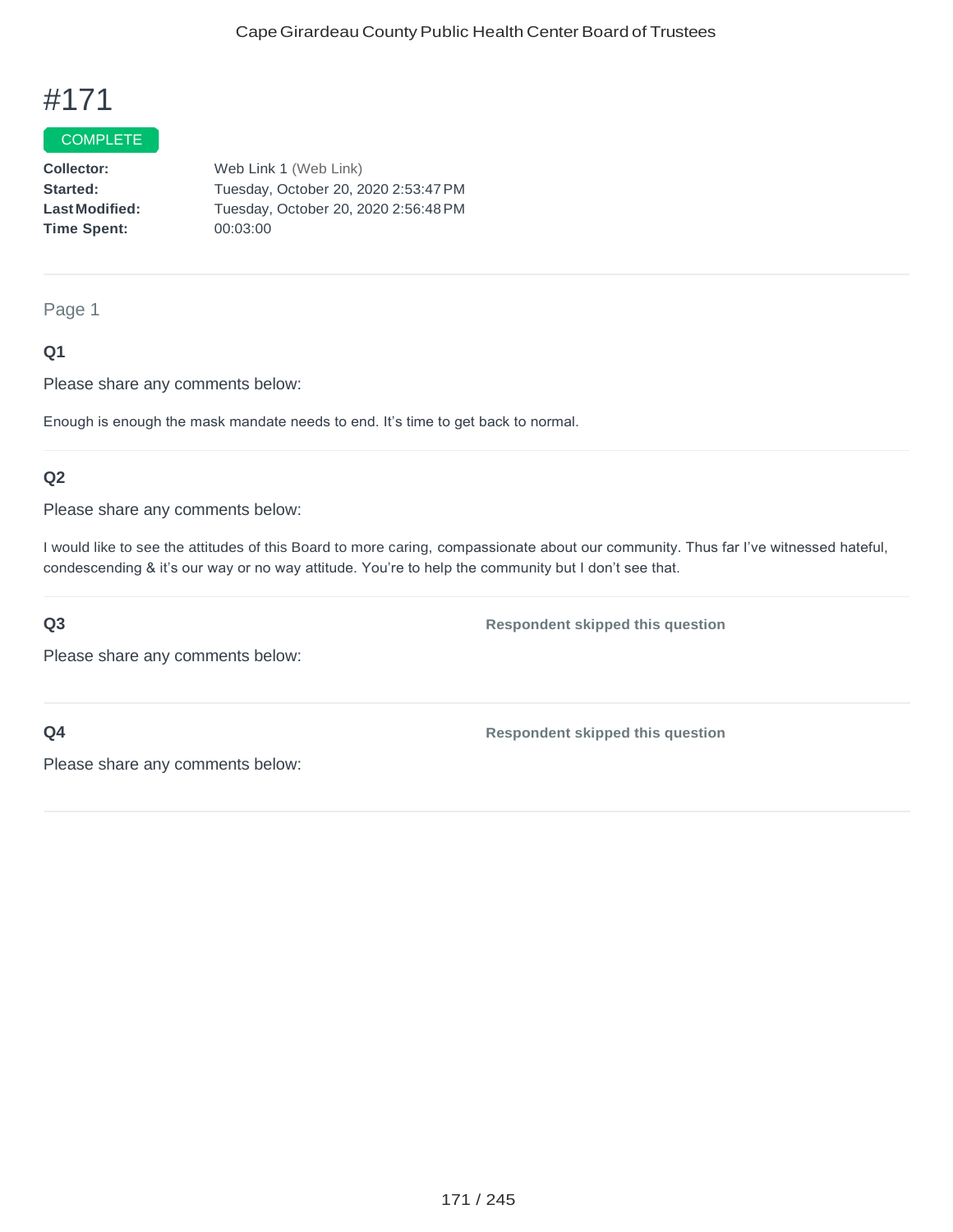### COMPLETE

**Collector: Started: LastModified: Time Spent:**  Web Link 1 (Web Link) Tuesday, October 20, 2020 2:59:33PM Tuesday, October 20, 2020 3:02:20PM 00:02:47

#### Page 1

## **Q1**

Please share any comments below:

I am in favor of continuing the mask order. I believe that is something each of us can easily to do help protect those who are most vulnerable.

## **Q2**

Please share any comments below:

Most restaurant employees are wearing masks but I was recently in a restaurant where only one employee wore a mask. Needless to say, I will not return to that establishment.

### **Q3**

Please share any comments below:

I can appreciate that some individuals may not understand the science and oppose wearing masks but, again, that is something we can all easily do for the most vulnerable.

### **Q4**

Please share any comments below:

I wish we could put some teeth behind the mandate. Store employees won't tell people to wear masks because they get yelled at. There needs to be a recourse if someone is told to wear a mask and then flatly refuses.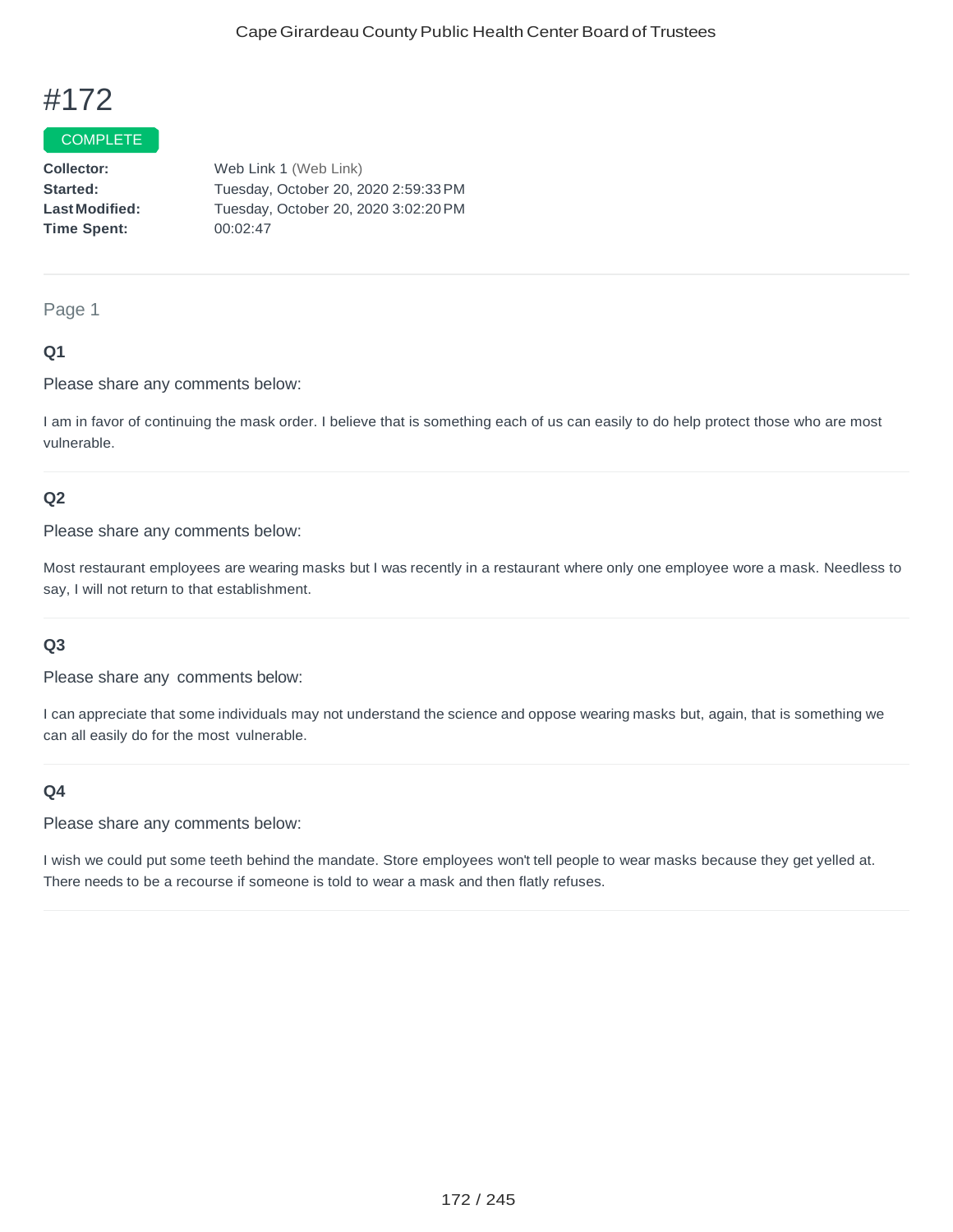#### COMPLETE

**Collector: Started: LastModified: Time Spent:** Web Link 1 (Web Link) Tuesday, October 20, 2020 3:13:26PM Tuesday, October 20, 2020 3:14:38PM 00:01:12

### Page 1

## **Q1**

Please share any comments below:

I hope you maintain the current mask order. Doing so keeps our community safer especially with so many surrounding counties being irresponsible. Thank you.

## **Q2**

Please share any comments below:

# **Q3**

Please share any comments below:

**Respondent skipped this question**

**Respondent skipped this question**

**Respondent skipped this question**

**Q4**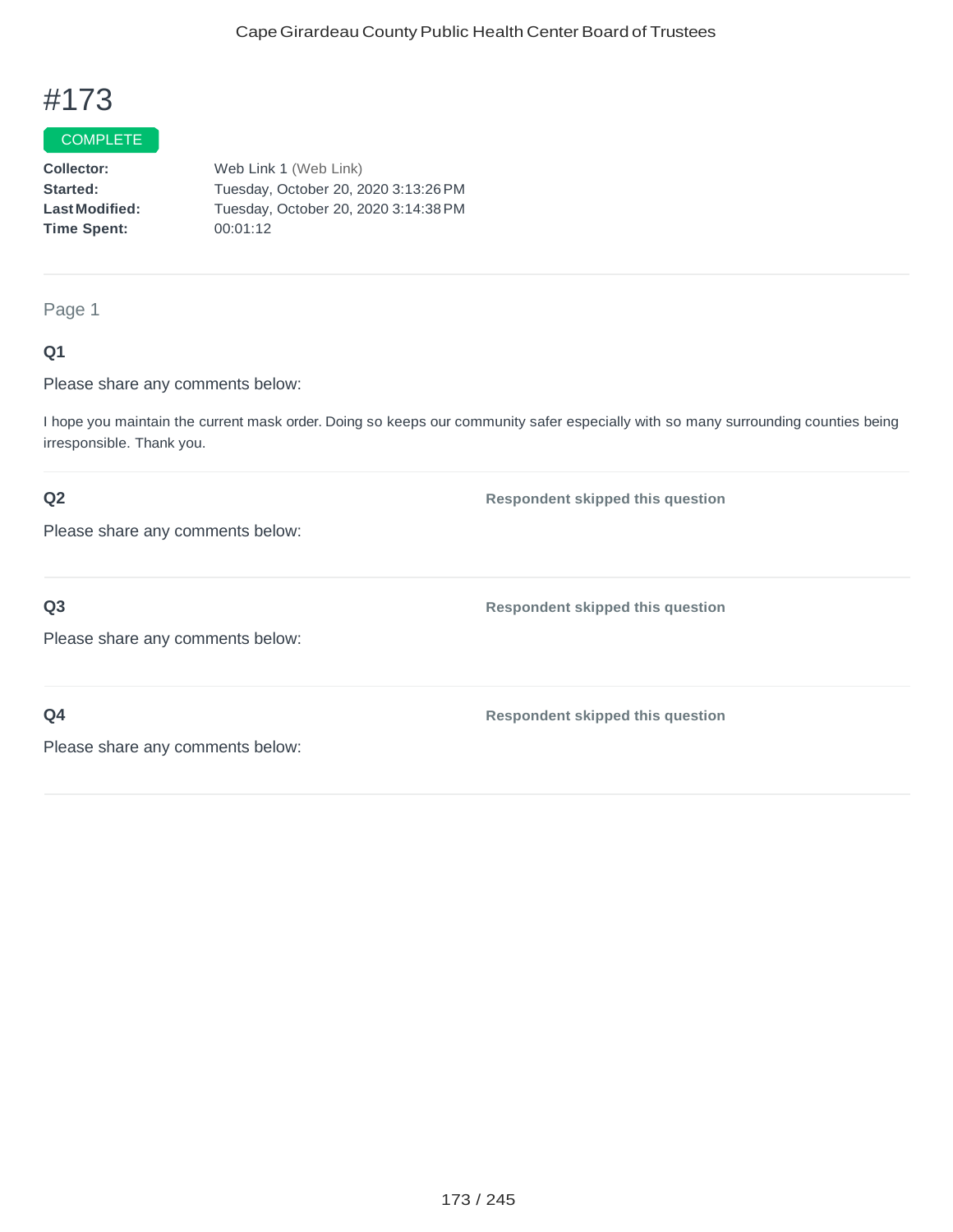### **COMPLETE**

**Collector: Started: LastModified: Time Spent:**  Web Link 1 (Web Link) Tuesday, October 20, 2020 3:44:26PM Tuesday, October 20, 2020 3:50:44PM 00:06:18

# Page 1

## **Q1**

Please share any comments below:

Please continue the mask mandate. I know it is contentious, but so are round-a-bouts, speed limits, and taxes. Living in a society means having rules to follow.

### **Q2**

Please share any comments below:

Don't allow political leanings to compete with science. Be firm with following science.

#### **Q3**

Please share any comments below:

Remind those in attendance that they may be part of the problem if they are not wearing masks.

### **Q4**

**Respondent skipped this question**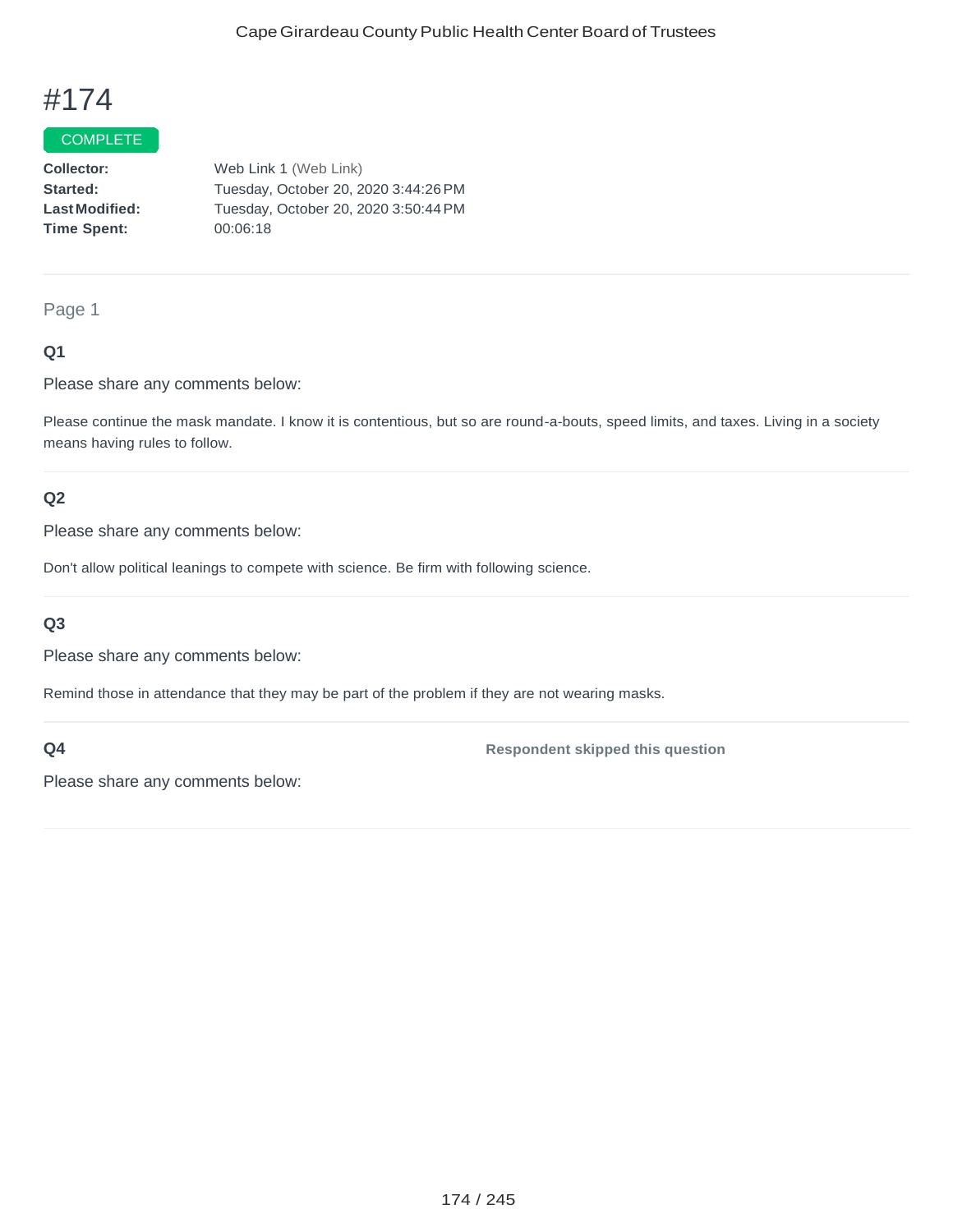## COMPLETE

**Collector: Started: LastModified: Time Spent:**  Web Link 1 (Web Link) Tuesday, October 20, 2020 5:15:50PM Tuesday, October 20, 2020 5:20:58PM 00:05:08

#### Page 1

### **Q1**

Please share any comments below:

I am disabled, I have some serious medical issues, COPD, severe chronic pain, colon cancer. I have not seen a doctor in over 6 months because I can not wear a mask due to PTSD. I don't know how much longer I can go without treatment and meds. If continued, the mask mandate needs to be revised.

| Q2                               | <b>Respondent skipped this question</b> |
|----------------------------------|-----------------------------------------|
| Please share any comments below: |                                         |
|                                  |                                         |
| Q <sub>3</sub>                   | <b>Respondent skipped this question</b> |
| Please share any comments below: |                                         |
|                                  |                                         |
| Q <sub>4</sub>                   | <b>Respondent skipped this question</b> |
| Please share any comments below: |                                         |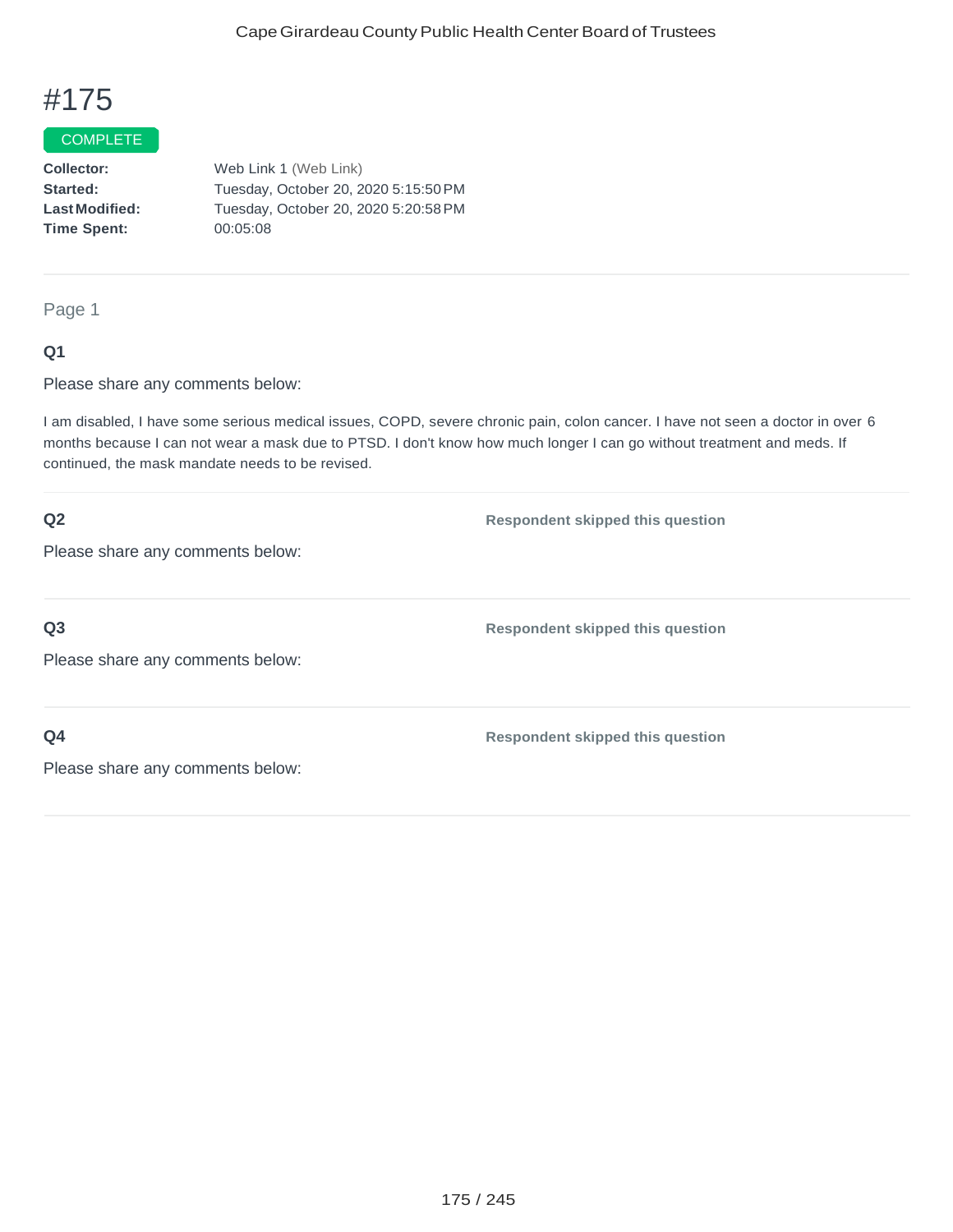#### COMPLETE

**Collector: Started: LastModified: Time Spent:**  Web Link 1 (Web Link) Tuesday, October 20, 2020 5:32:13PM Tuesday, October 20, 2020 5:35:21PM 00:03:08

### Page 1

### **Q1**

Please share any comments below:

I just want to voice my support for the face mask mandate. I know it's always the people who don't like it that speak out so I want to express my support and appreciation that your board is following the advice of scientists and epidemiologists in mandating masks to mitigate the spread of Covid-19. With the constant increase in numbers, it's now more important than ever since it is one of the few mitigation strategies we have control over. I sincerely hope this mandate will be extended for the foreseeable future as long as we have rampant community spread in the county.

### **Q2**

**Respondent skipped this question**

**Respondent skipped this question**

Please share any comments below:

**Q3**

Please share any comments below:

**Q4**

**Respondent skipped this question**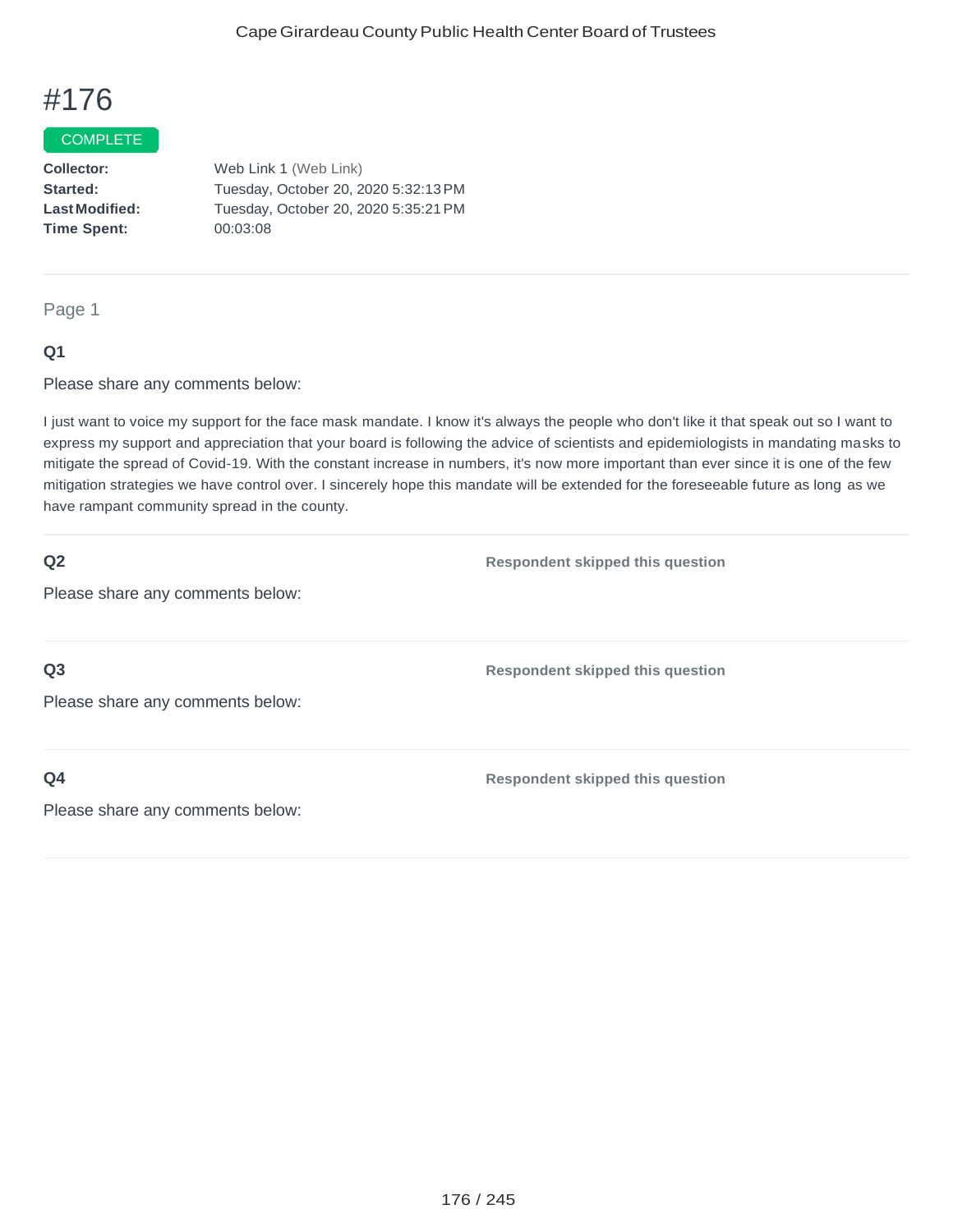# COMPLETE

**Collector: Started: LastModified: Time Spent:**  Web Link 1 (Web Link) Tuesday, October 20, 2020 7:26:14PM Tuesday, October 20, 2020 7:27:39PM 00:01:25

Page 1

## **Q1**

Please share any comments below:

The mask order needs to be lifted. Spot forcing people to where mask. You are taking our rights away.

## **Q2**

Please share any comments below:

**Q3**

**Respondent skipped this question**

**Respondent skipped this question**

Please share any comments below:

**Q4**

**Respondent skipped this question**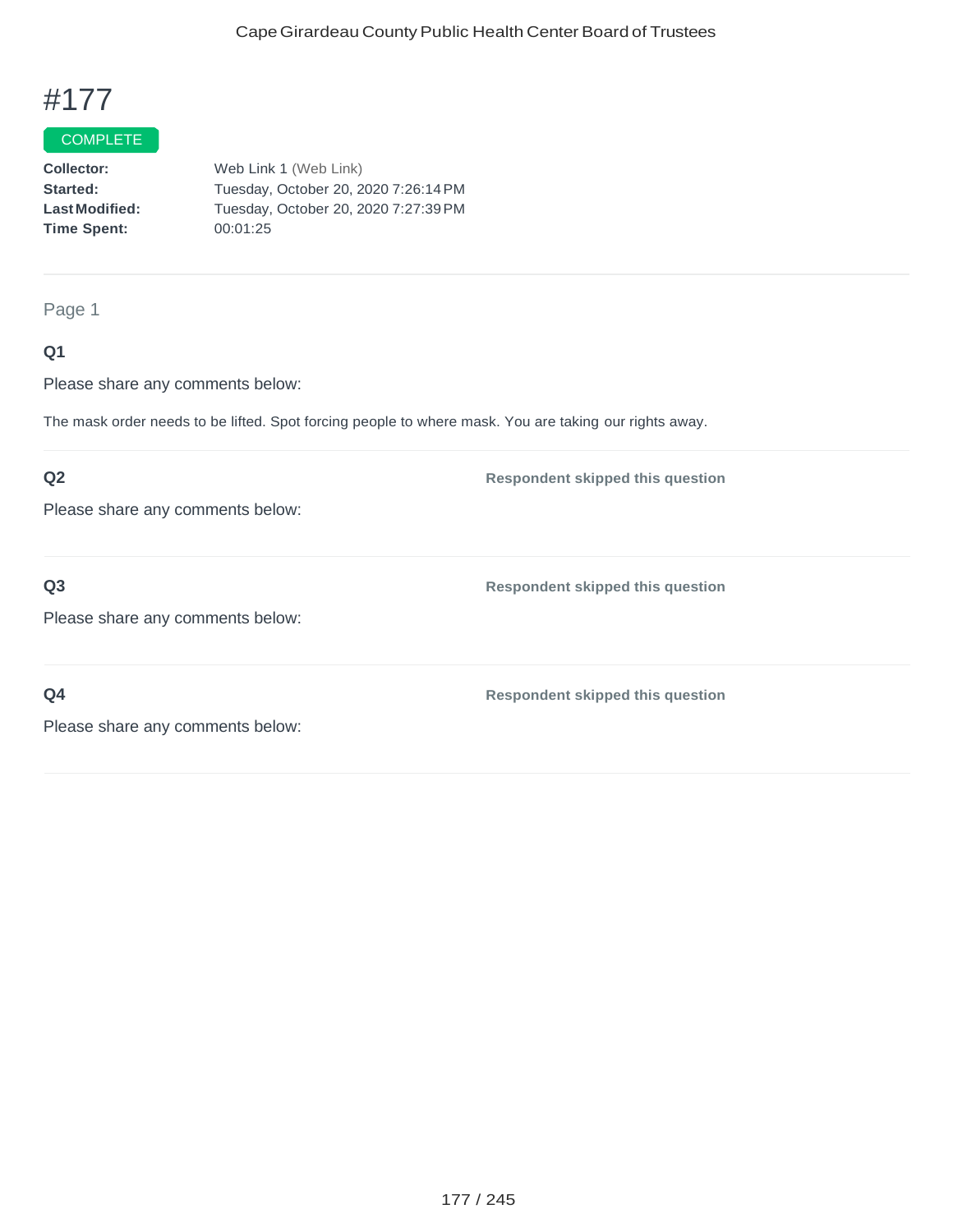#### COMPLETE

**Collector: Started: LastModified: Time Spent:**  Web Link 1 (Web Link) Tuesday, October 20, 2020 8:34:16PM Tuesday, October 20, 2020 8:39:10PM 00:04:53

Page 1

## **Q1**

Please share any comments below:

We need to extend mandatory face masks.

## **Q2**

Please share any comments below:

We need to protect the nurses and doctors and others from rising covid 19 cases

# **Q3**

Please share any comments below:

It is totally unfair to overwork and risk front line workers because others don't want to protect others.

### **Q4**

Please share any comments below:

Too many people are selfish and don't care About anyone but themselves.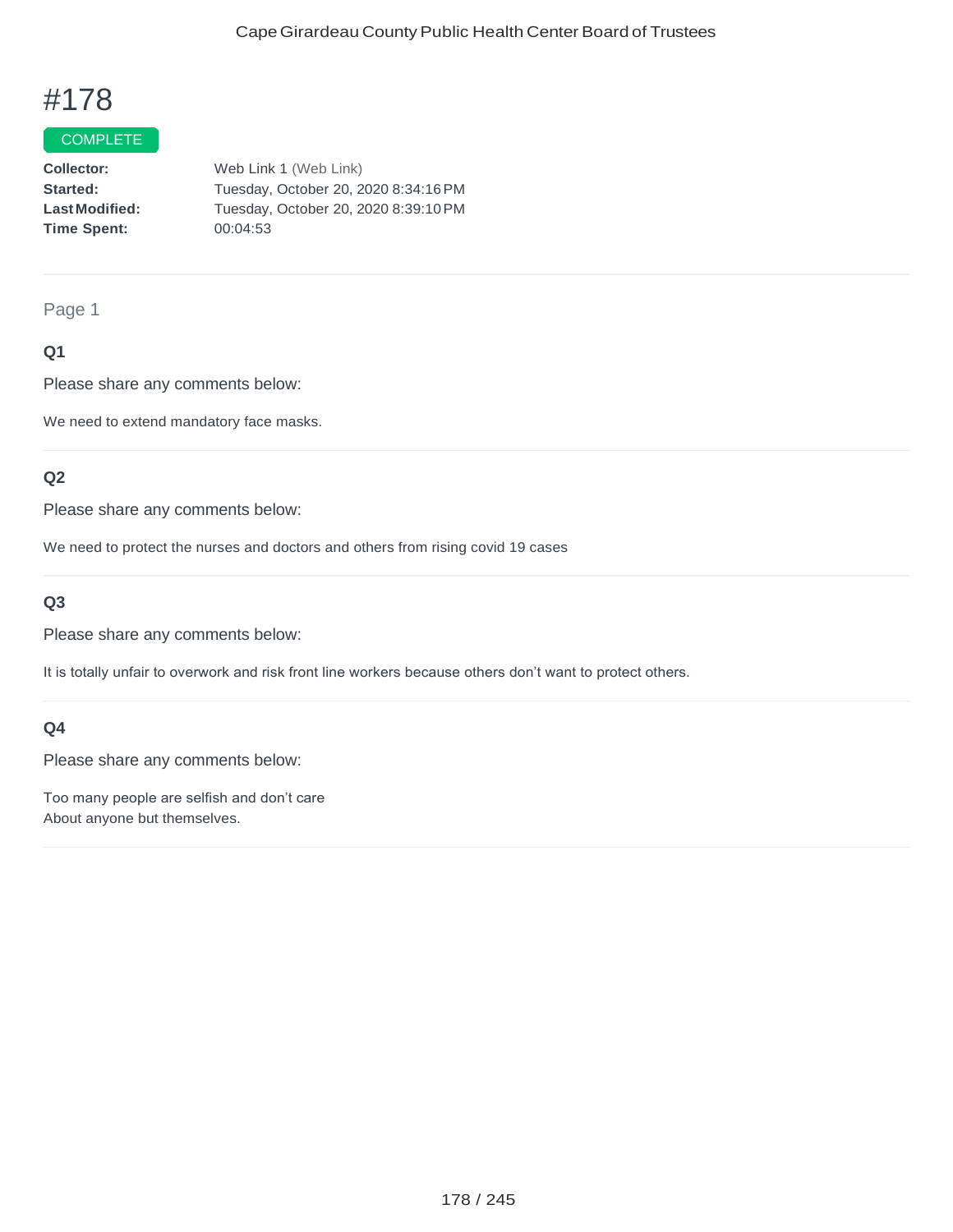#### **COMPLETE**

**Collector: Started:** Web Link 1 (Web Link) Tuesday, October 20, 2020 10:00:04 PM **Last Modified:** Tuesday, October 20, 2020 10:03:57 PM **Time Spent:** 00:03:53

#### Page 1

## **Q1**

Please share any comments below:

I believe the mandate should be extended because the number of COVID cases in Cape County continues to increase but also decrease. The ultimate goal is to get the numbers down completely. I don't think that this will happen as quickly as possible because of those that do not wear mask where it is required such as stores. If some people wear mask, I believe all should. Those at greater risk are being put at risk by those that refuse. I work with children and all staff are required to wear them. This should be extended until at least the beginning of the year.

### **Q2**

**Respondent skipped this question**

**Respondent skipped this question**

Please share any comments below:

**Q3**

Please share any comments below:

**Q4**

**Respondent skipped this question**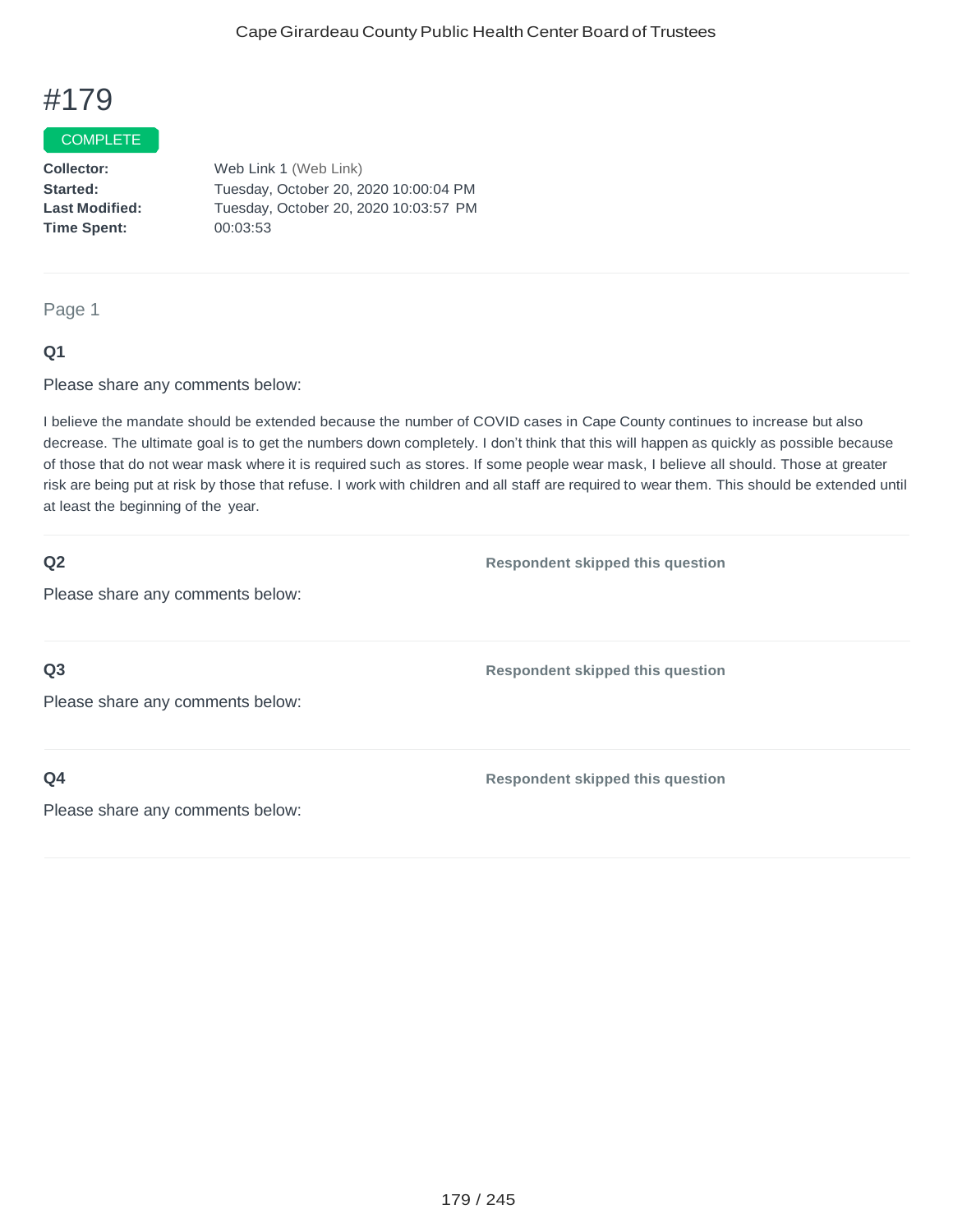#### **COMPLETE**

**Collector: Started: LastModified: Time Spent:**  Web Link 1 (Web Link) Wednesday, October 21, 2020 5:04:12AM Wednesday, October 21, 2020 5:13:42AM 00:09:29

#### Page 1

## **Q1**

Please share any comments below:

Please consider continuing the mask ordinance for Cape County. Our numbers don't give any indication that we should stop. This is not about "living in fear" for many of us, it is about being able to continue to go to work and continuing to help our parents. They are both over 80 years old and are not out and about since this began. I do their shopping for them and help with doctor's appointments. It's just about being safe and trying to get this virus on a downward trend for a significant period of time. Wearing a mask is not an infringement of anyone's right to just be kind to someone else. We all need to look out for each other.

### **Q2**

**Respondent skipped this question**

**Respondent skipped this question**

Please share any comments below:

**Q3**

Please share any comments below:

**Q4**

**Respondent skipped this question**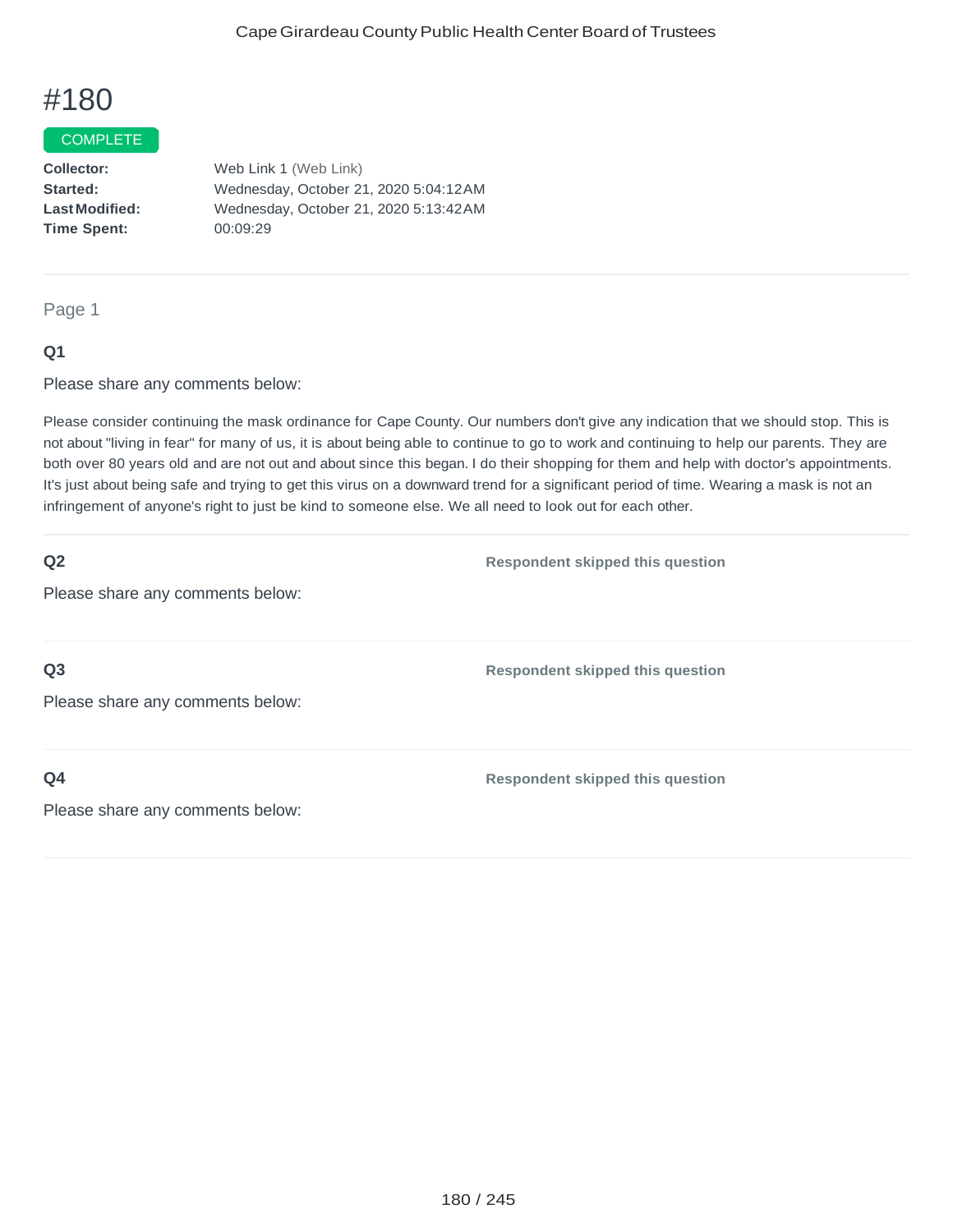## **COMPLETE**

**Collector: Started: LastModified: Time Spent:**  Web Link 1 (Web Link) Wednesday, October 21, 2020 5:52:56AM Wednesday, October 21, 2020 5:53:56AM 00:01:00

Page 1

## **Q1**

Please share any comments below:

End the mandate. Masks don't have a positive effect anyway!

## **Q2**

Please share any comments below:

## **Q3**

Please share any comments below:

**Q4**

**Respondent skipped this question**

**Respondent skipped this question**

**Respondent skipped this question**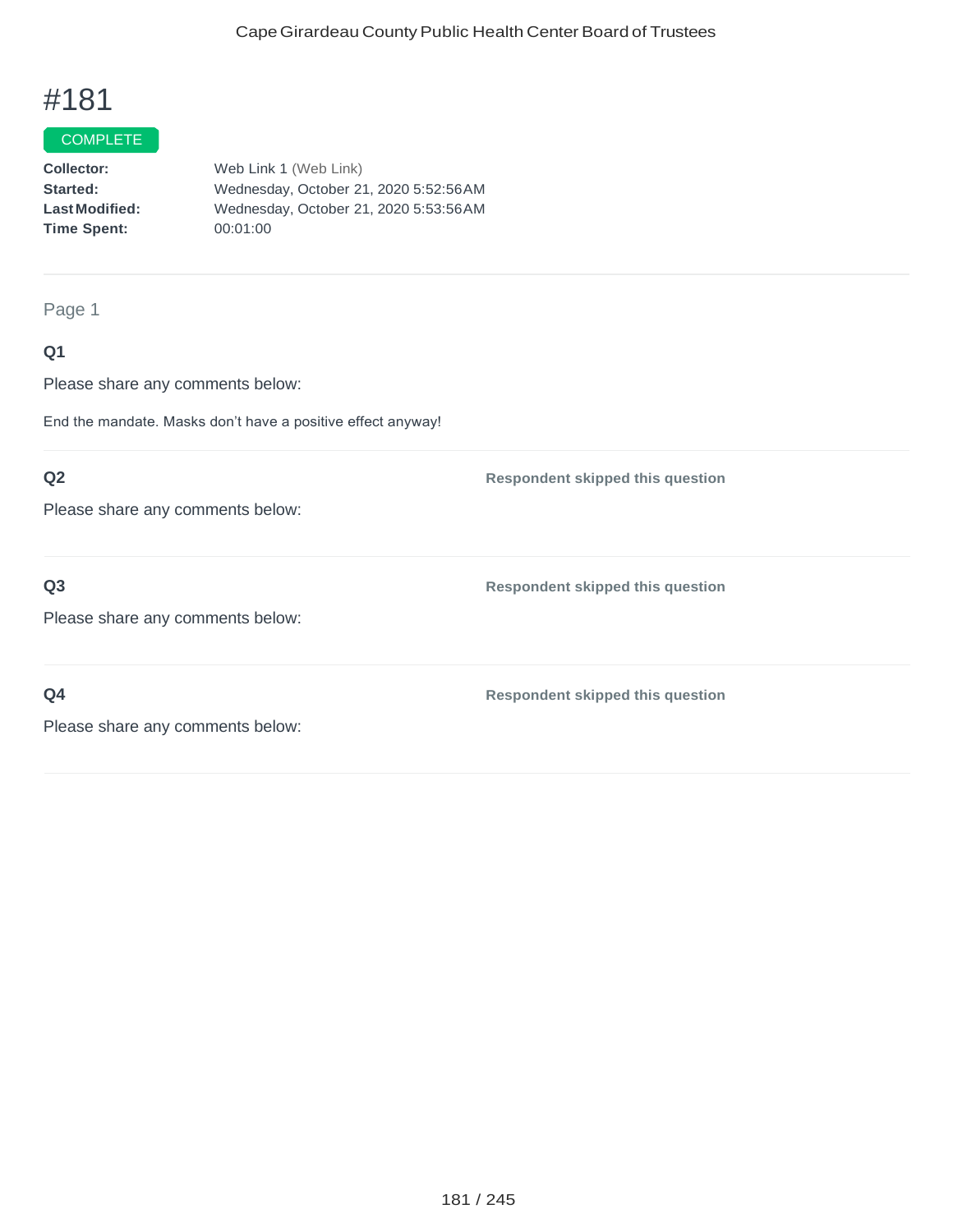### COMPLETE

**Collector: Started: LastModified: Time Spent:**  Web Link 1 (Web Link) Wednesday, October 21, 2020 7:17:58AM Wednesday, October 21, 2020 7:20:27AM 00:02:28

Page 1

## **Q1**

Please share any comments below:

END THE MASK MANDATES!

## **Q2**

Please share any comments below:

CDC CONFIRMS THAT OF THOSE TESTING POSITIVE FOR COVID, 77% ALWAYS WEAR A MASK.

https:/[/www.cdc.gov/mmwr/volumes/69/wr/pdfs/mm6936a5-H.pdf](http://www.cdc.gov/mmwr/volumes/69/wr/pdfs/mm6936a5-H.pdf)

#### **Q3**

Please share any comments below:

https://thefederalist.com/2020/10/12/cdc-study-finds-overwhelming-majority-of-people-getting-coronavirus-wore-masks/

## **Q4**

**Respondent skipped this question**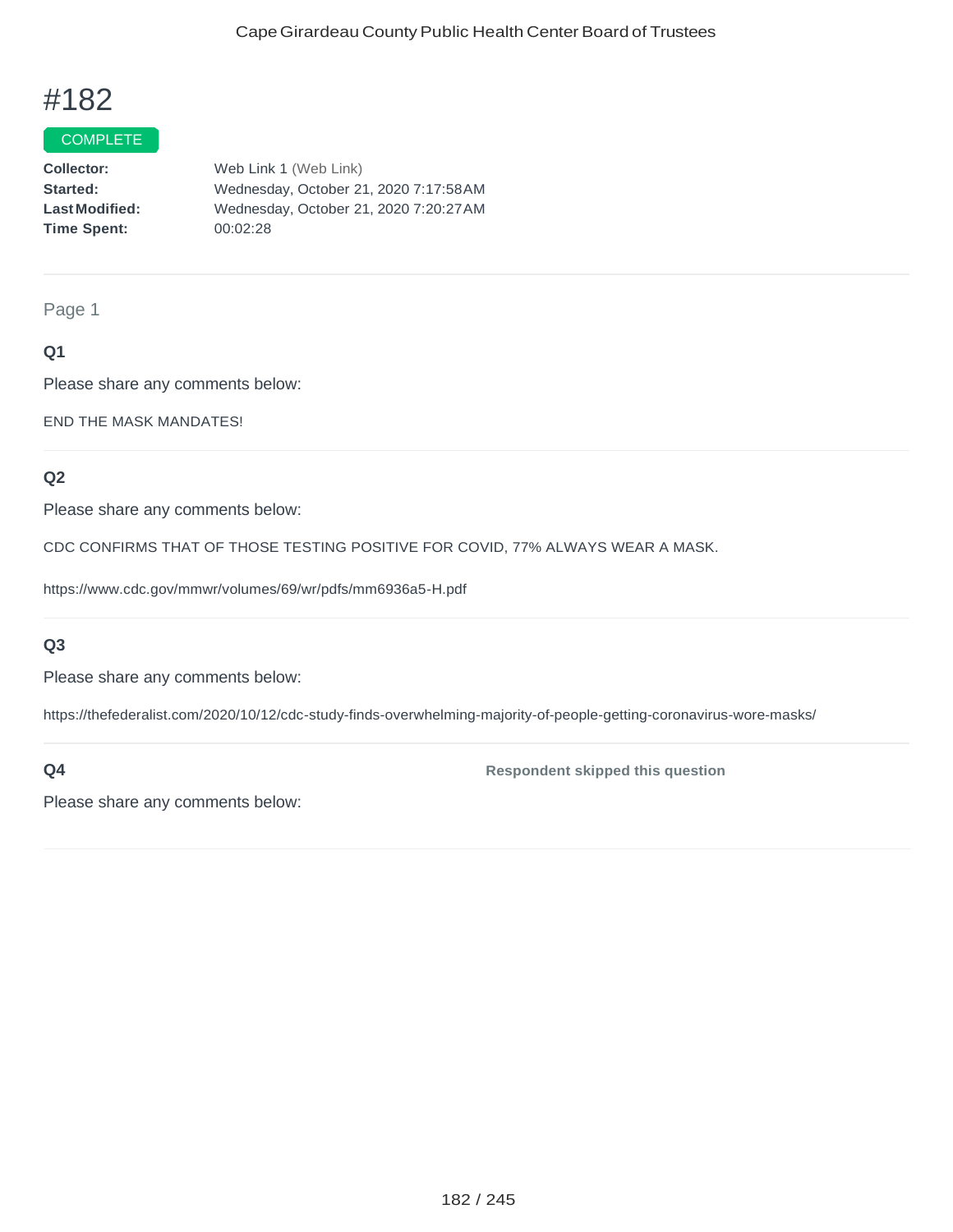### COMPLETE

**Collector:** Web Link 1 (Web Link) **Started:** Wednesday, October 21, 2020 7:39:25AM **Last Modified:** Wednesday, October 21, 2020 7:43:30AM **Time Spent:** 00:04:05

Page 1

## **Q1**

Please share any comments below:

You are losing a ton of business. People are shopping in small towns like Scott City, Chaffee and other small areas simply not to have to wear mask in a store. You are going to end up shutting down all of the small businesses in your area. They are not going to survive this. This is a human decision and if the person wishes to wear a mask or not, the choice should not violated. People who are scared or sick should stay in. Those who are not should have the right to continue on with their life.

| Q2<br>Please share any comments below:             | <b>Respondent skipped this question</b> |
|----------------------------------------------------|-----------------------------------------|
| Q <sub>3</sub><br>Please share any comments below: | <b>Respondent skipped this question</b> |
| Q <sub>4</sub><br>Please share any comments below: | <b>Respondent skipped this question</b> |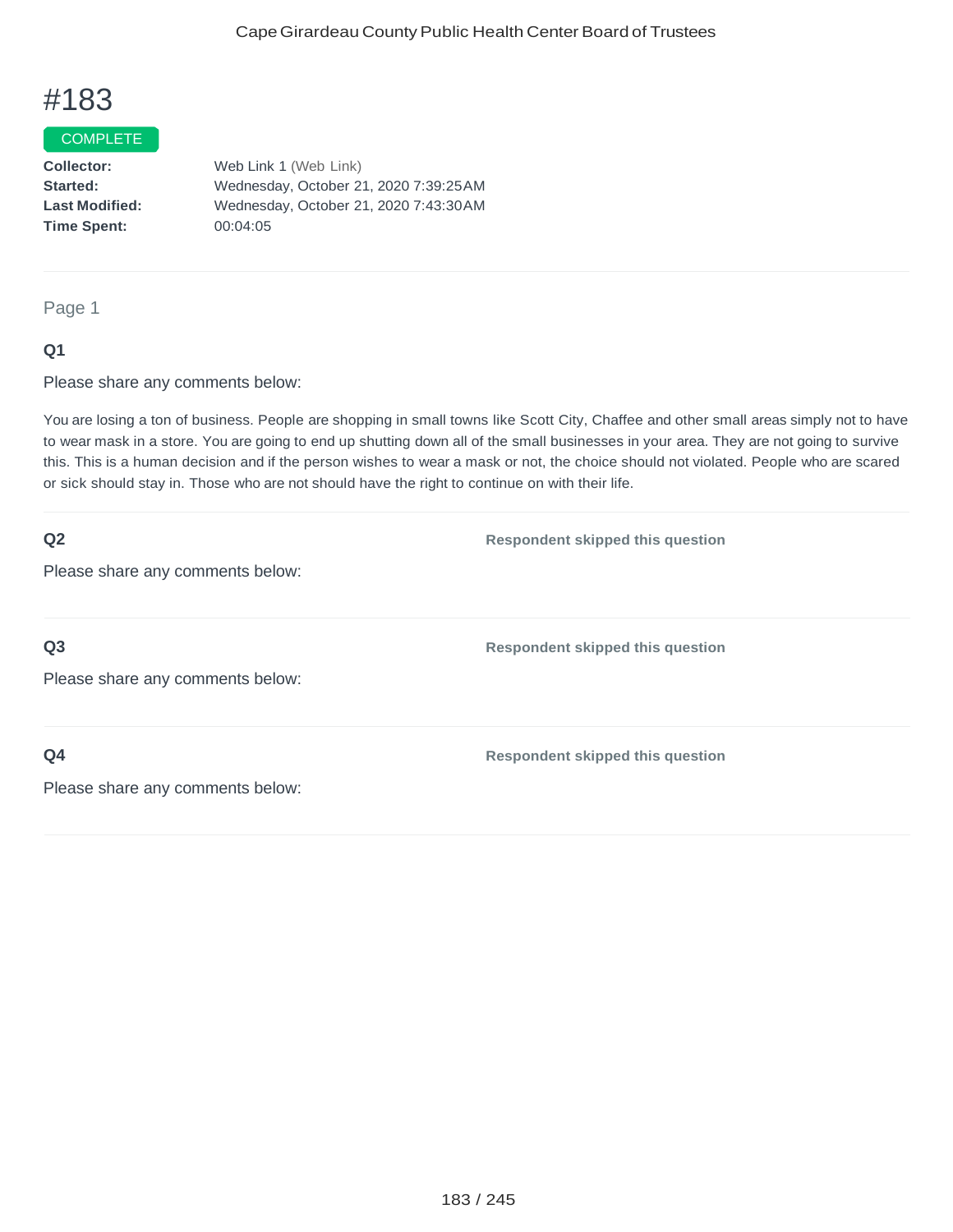#### COMPLETE

**Collector:** Web Link 1 (Web Link) **Started:** Wednesday, October 21, 2020 7:59:35AM **Last Modified:** Wednesday, October 21, 2020 8:14:33AM **Time Spent:** 00:14:57 Page 1

## **Q1**

Please share any comments below:

From a fourth grade student at St Paul Lutheran School,

"I am over covid. I want to be with my friends. I want to never wear a mask ever again."

Her teacher shared this note written on an assignment.

This is a very dangerous mental state for someone so young.

Our children, who are not at risk, are depressed, angry, sad, and slipping away into their own worlds due to this feeling of isolation.

## **Q2**

Please share any comments below:

I, personally, am deeply saddened by the mask mandate.

I'm so confused by how it was implemented, the lack of evidence to mandate a mask, the abrasive leadership that says, "just do it or else."

I fought for freedom and liberty. I can not explain how empty it feels to walk around our County and see everyone so angry. People are angry because they feel castrated, forced to wear a mask. People are angry at those not wearing the mask because they think non-mask wearers are uncaring. Everyone is angry. And I feel so sad inside. No one feels free. No one feels happy in this community. I have approached the Commissioner, our elected state representatives, our school superintendent, the health board, trying to just understand why this has happened in our community. And, my elected representatives shrug their shoulders. The school superintendent says he does not owe a parent any justification for his decision. And the health board is a wall. And, I feel sad inside. I feel lost as an American. All these people rule my life, and none of them 'owe' me any answers. I'm told constantly to just conform, even though no one can tell me what the mandate achieves. Conform. But, I fought for freedom and liberty. I fought for democracy in another country. Only to come home and be told, your voice does not matter. Conform, do as your told even without reason given by your leaders. And, any question raised on the County Health page is met with a barrage of hate, personal attacks, emotional tirades. Do as your told or you will be attacked.

And, I'm so sad inside.

This is how the mask mandate affects my life.

## **Q3**

Please share any comments below:

For your tally, please mark me as 'against the mask'.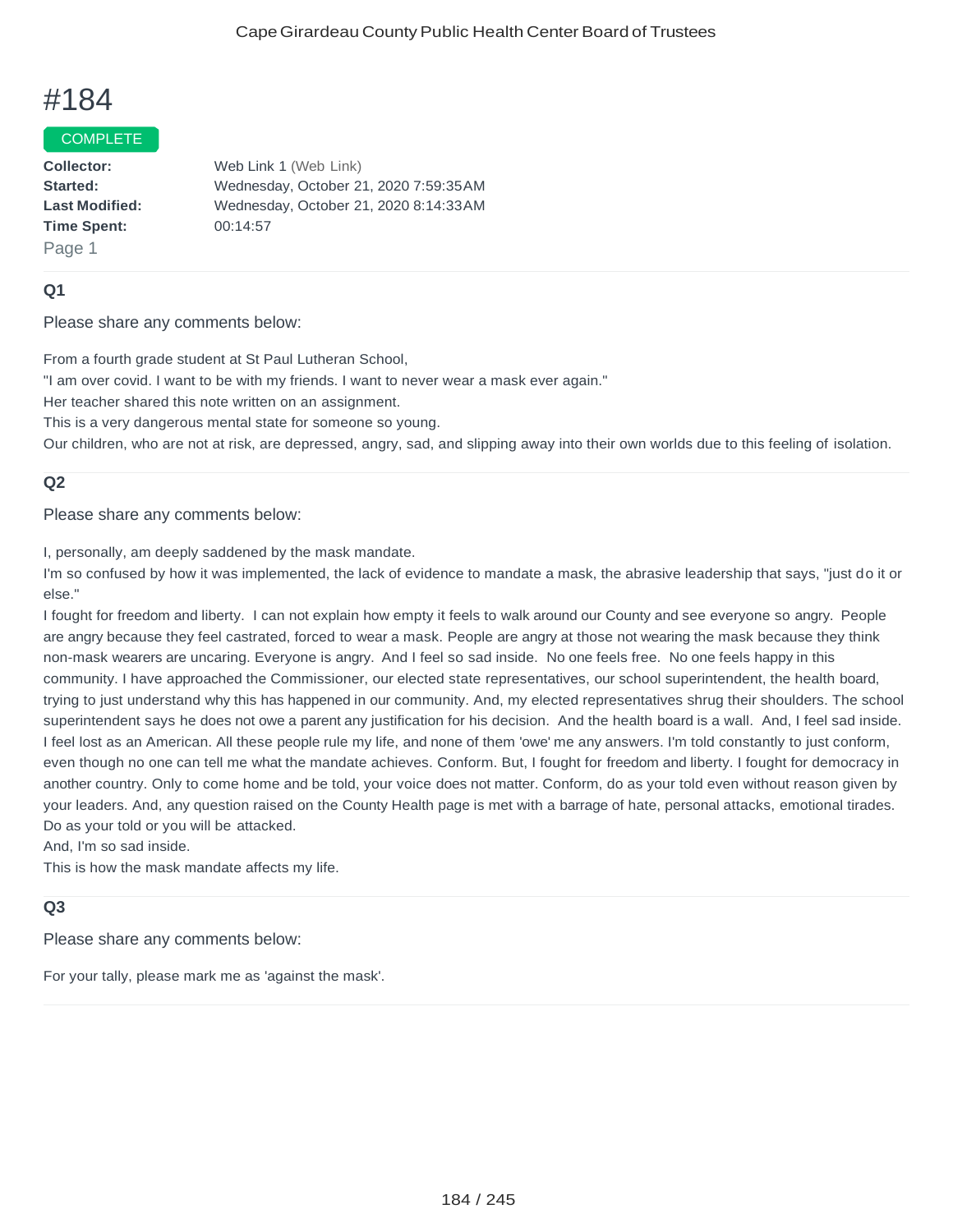**Respondent skipped this question**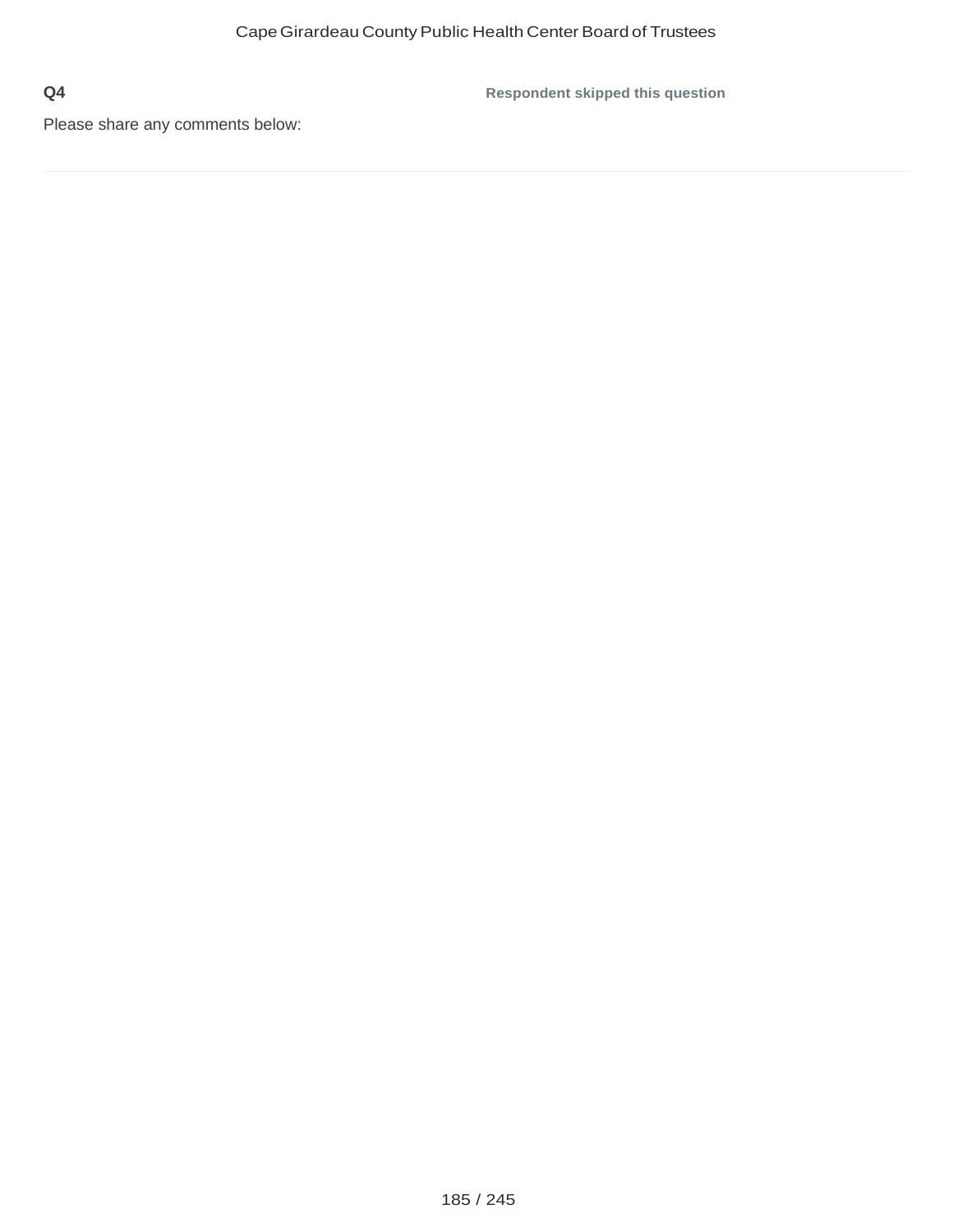### COMPLETE

**Collector:** Web Link 1 (Web Link) **Started:** Wednesday, October 21, 2020 8:40:52AM **Last Modified:** Wednesday, October 21, 2020 8:42:47AM **Time Spent:** 00:01:54

### Page 1

## **Q1**

Please share any comments below:

Please keep mandatory masking in place. This is crucial. Thank you for all you do to help keep our county safe.

## **Q2**

Please share any comments below:

Please encourage businesses to enforce masking among employees.

## **Q3**

Please share any comments below:

If COVID cases continue to rise, will you consider more stringent rules for bars and restaurants?

#### **Q4**

**Respondent skipped this question**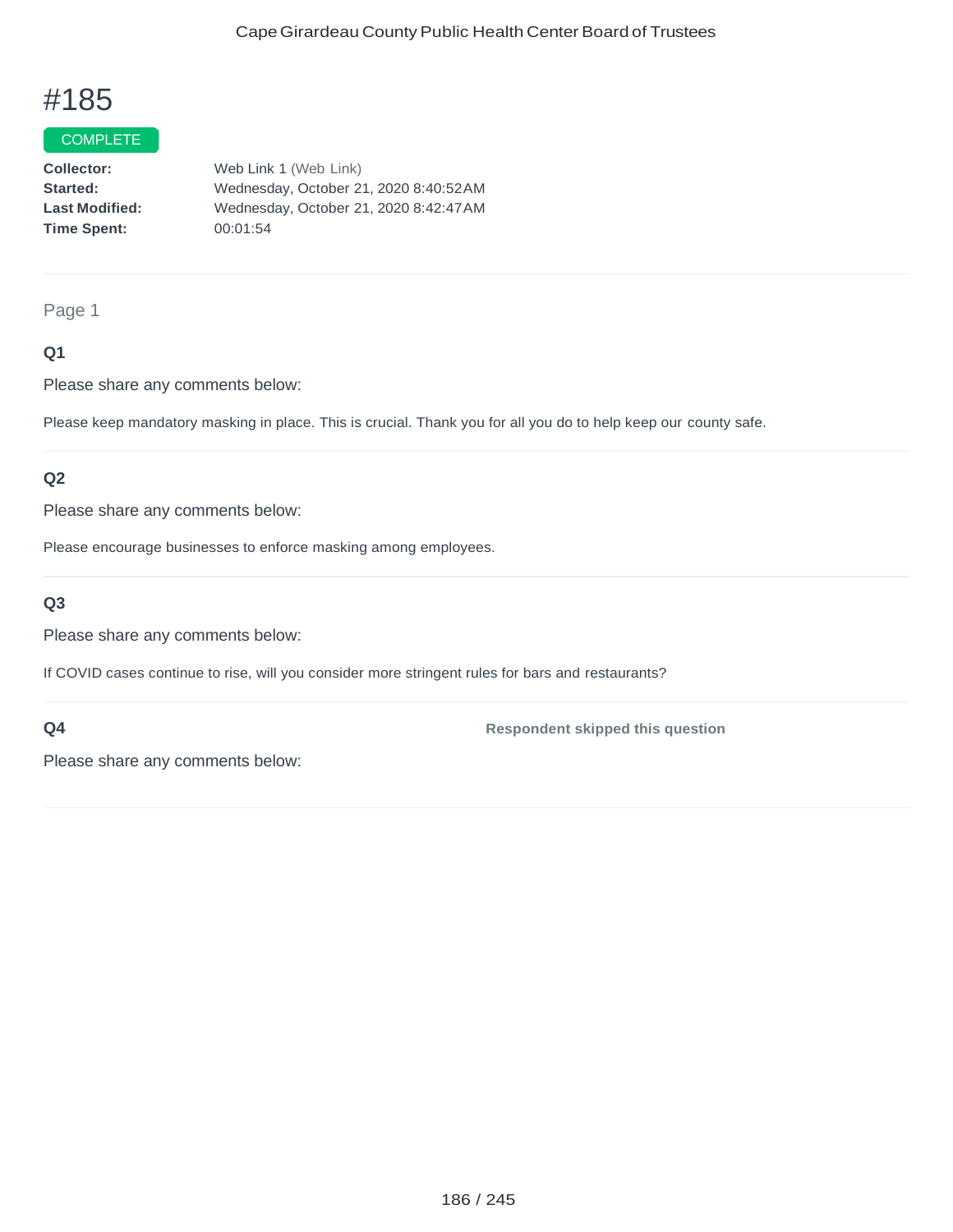#### **COMPLETE**

**Collector:** Web Link 1 (Web Link) **Started:** Wednesday, October 21, 2020 9:00:47AM **Last Modified:** Wednesday, October 21, 2020 9:07:26AM **Time Spent:** 00:06:38

#### Page 1

## **Q1**

Please share any comments below:

We are a free country, at least we are supposed to be. This mask mandate takes away my freedom to choose. You have no authority over my freedoms. There are plenty of studies to show that the masks do not work. It is virtue signaling only. It makes people feel better that they think they are saving people. But the truth is we need to go on with our lives, let our children go to school (NO MASKS), protect the vulnerable and let this virus run its course through the young. STOP THE MASK MANDATE!!!! STOP TRYING TO MANDATE FEAR!!

### **Q2**

**Respondent skipped this question**

Please share any comments below:

**Q3**

Please share any comments below:

**Q4**

**Respondent skipped this question**

**Respondent skipped this question**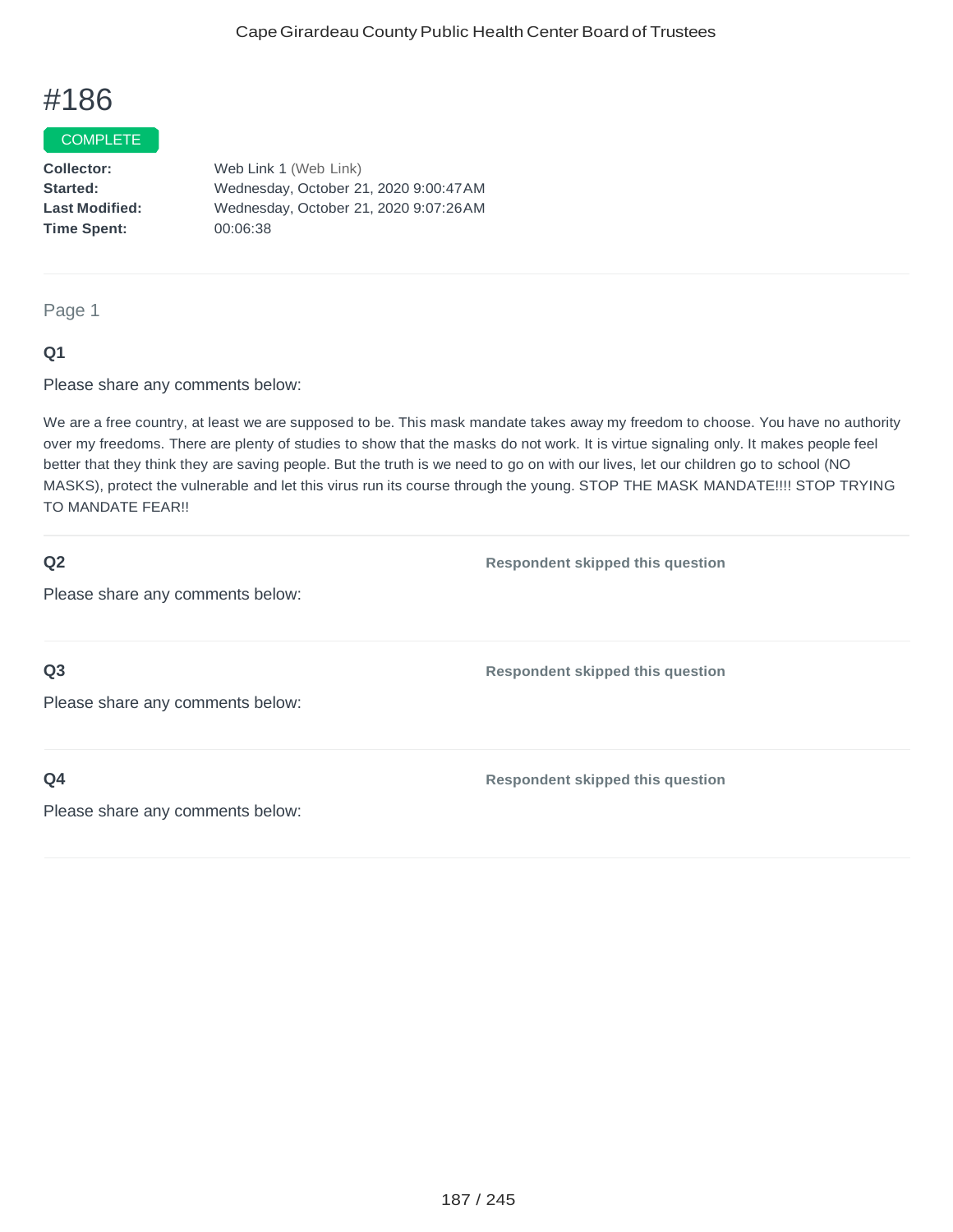## COMPLETE

**Collector:** Web Link 1 (Web Link) **Started:** Wednesday, October 21, 2020 12:00:04 PM **Last Modified:** Wednesday, October 21, 2020 12:12:24 PM **Time Spent:** 00:12:19

Page 1

## **Q1**

Please share any comments below:

Keep up the good work! Don't let the Covidiots get to you.

## **Q2**

Please share any comments below:

## **Q3**

Please share any comments below:

**Q4**

**Respondent skipped this question**

**Respondent skipped this question**

**Respondent skipped this question**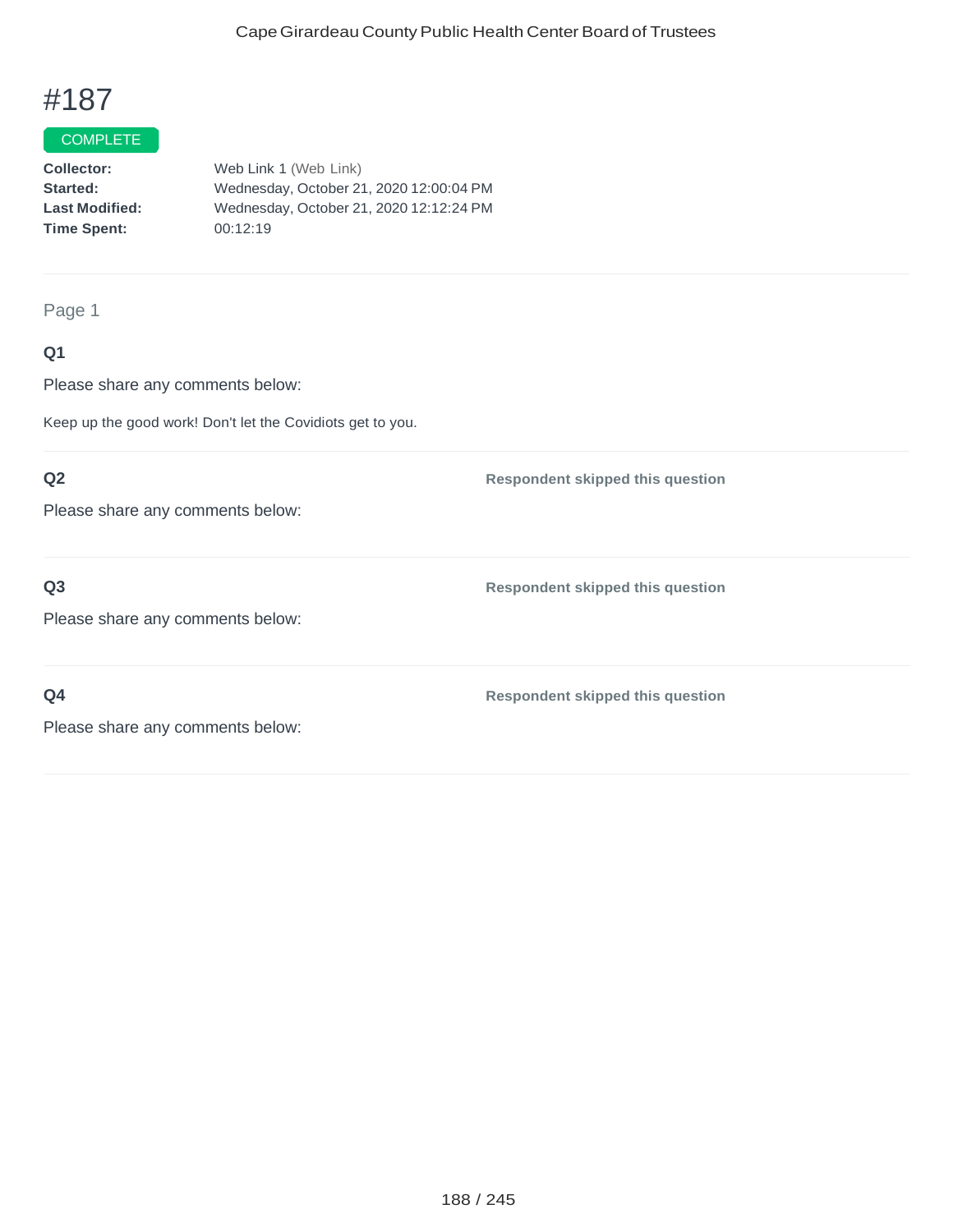## COMPLETE

**Collector:** Web Link 1 (Web Link) **Started:** Wednesday, October 21, 2020 12:24:56 PM **Last Modified:** Wednesday, October 21, 2020 12:26:28 PM **Time Spent:** 00:01:31

Page 1

## **Q1**

Please share any comments below:

Through your hard work and the mask order, schools have been able to open.

## **Q2**

Please share any comments below:

## **Q3**

Please share any comments below:

**Respondent skipped this question**

**Respondent skipped this question**

**Q4**

**Respondent skipped this question**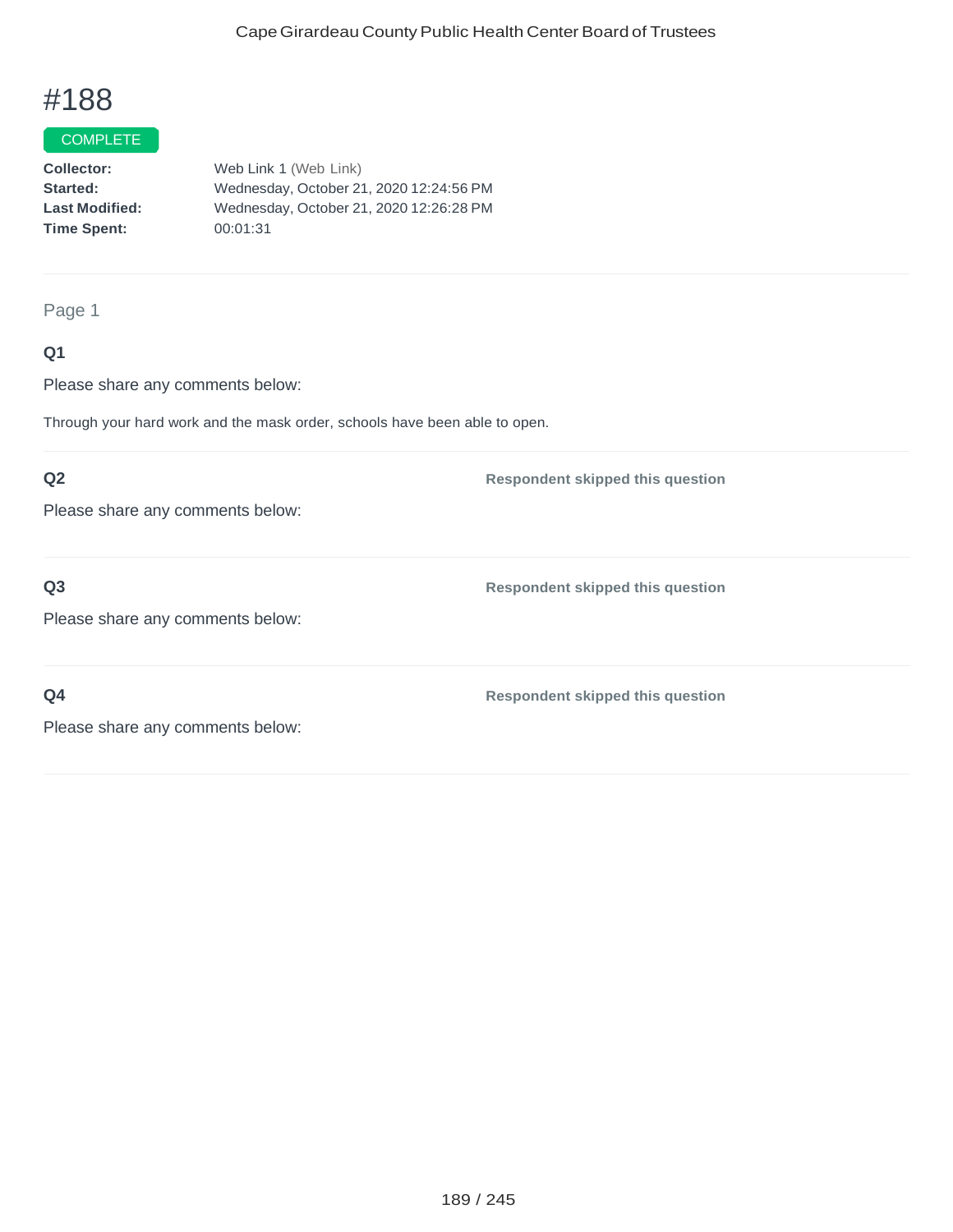#### COMPLETE

**Collector:** Web Link 1 (Web Link) **Started:** Wednesday, October 21, 2020 11:37:31 AM **Last Modified:** Wednesday, October 21, 2020 1:08:26 PM **Time Spent:** 01:30:54

## Page 1

## **Q1**

Please share any comments below:

I am thankful for the mask order. I think the number of cases would be even higher without it. I would wear a mask regardless; but there are many people who are only wearing one because it's a legal order. Unfortunately, there are also a lot of people not abiding by the order. They either totally ignore it, or they only wear a mask part of the time, or they think they don't have to social distance if they're wearing a mask, or they don't wear the mask correctly, or their mask isn't made properly. And some employers are not enforcing the order. Some of my coworkers don't wear masks in the common areas (ex. supply room and hallways). Even if there's no one within 6 feet of them at the time, someone is likely to enter that common area before they leave. I feel that people are using Provision 1c of the mask order as a loophole. And I am concerned about aerosols lingering in the air.

## **Q2**

#### Please share any comments below:

It's bad enough that there are asymptomatic and pre-symptomatic people who don't realize they're contagious. However, I also know of people who had symptoms and didn't quarantine while waiting for their test results. And I know of people who have possible COVID symptoms, but don't get tested, either because they assume it's just allergies or a cold, or even worse because they don't want to quarantine. There is an additional problem of doctors who are giving poor advice because they don't think the disease is as serious as the scientists and media say. Confidentially .... I know someone, from a neighboring county, who went to the ER on a Sunday evening, with high fever, chills, sore throat. ER did a COVID test and sent them home. They had planned to leave for a vacation the next day. Supposedly, the ER doctor said, "If you feel sick tomorrow, don't go", when they should have said, "Stay home until you get your test results". When this person woke up the next day, they didn't have a fever, so they went. Had a fever by the time they got there, but went on and did lots of shopping and eating out. I doubt they wore a mask, because they hadn't up to that point. They got positive COVID results while they were there. There would be no way to do contact tracing. This person was supposed to come off isolation today, but developed a high fever and trouble breathing last night. Went to ER. They supposedly gave them a steroid and inhaler and sent them home. The person is talking about going back to work tomorrow, but said they would ask the county health department when they called today. (I hope they're not too backlogged to call this person today.) And I seriously doubt that their spouse has been quarantining or that they will quarantine for 14 days after this person's isolation ends (as recommended by the CDC for people who haven't taken precautions).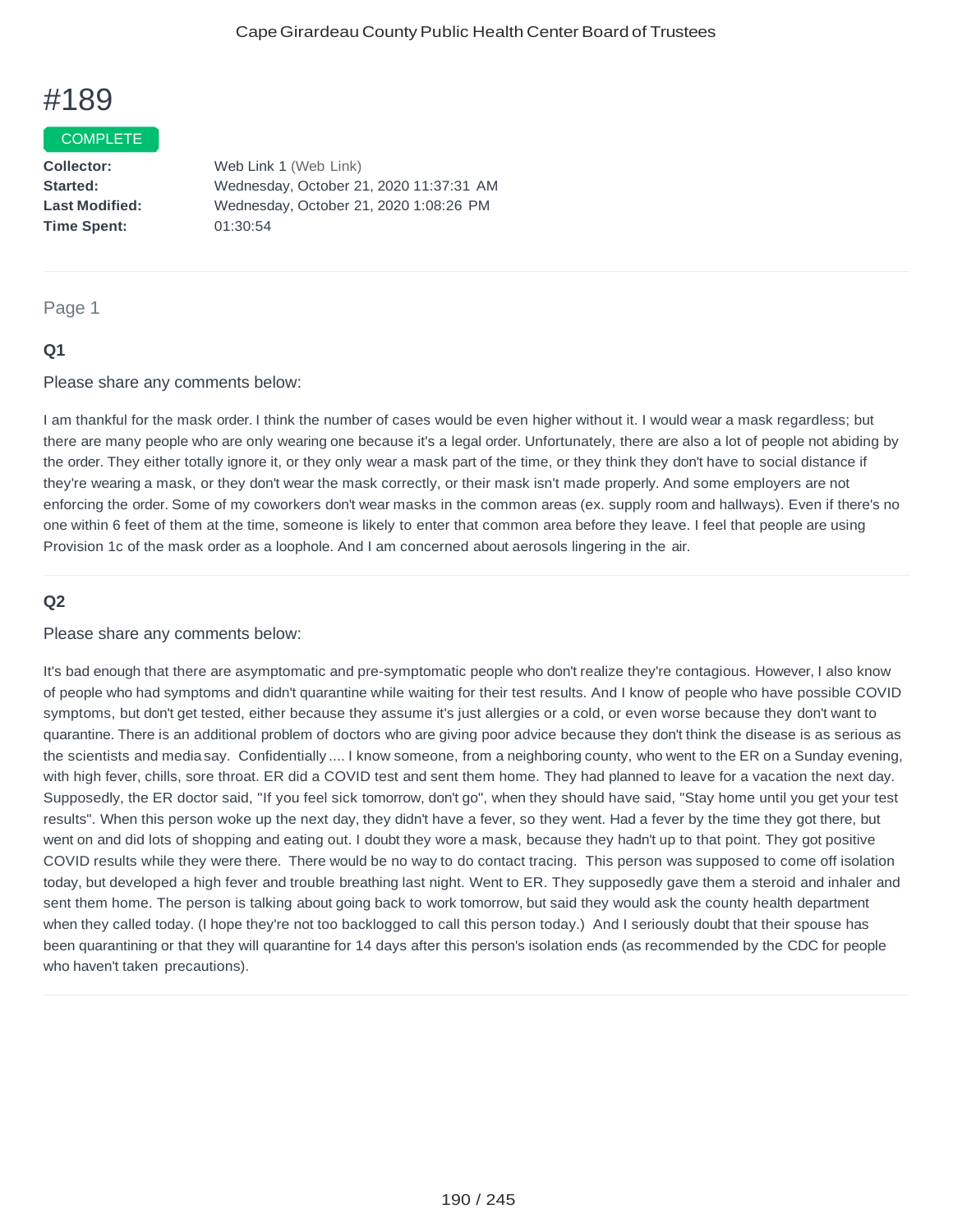## **Q3**

Please share any comments below:

I would like all of this to remain confidential....I don't even feel safe going to health appointments. My orthodontist only wore a disposable mask and didn't pinch the nose piece, so it kept sliding below his nose as he leaned over me, examining my teeth and talking. And I have to go back for a longer appointment in the next couple weeks. My dentist acted like it's not a big deal. At the end of my appointment, before I could get up and put my mask back on, he took his mask off and continued talking, even though we were less than 6 feet apart. I went for an eye exam today and had to pull my mask below my nose two different times, for several minutes, because my exhaled air was fogging up the screens/lenses I was being tested with. The optometrist was wearing an N95 mask with an exhalation valve, which I've heard only protects the wearer. The room was small, he had to be in close proximity to me, and it was a long appointment. At the end of the appointment, he told me that he had been tested for COVID, due to an exposure, but that he was told he could go back to work, even though it hadn't been 14 days since the exposure, because he tested negative and doesn't have symptoms. He's a very nice person, and I know he was just going by what he was told. But I would have preferred to know that prior to the appointment, so I could have rescheduled. Now I have to decide whether it's safe to be with my relatives this weekend, as they are high-risk. It wouldn't help to get tested, even with a rapid test, because it's too soon for accurate results.

## **Q4**

Please share any comments below:

I heard about this second-hand, so I can't personally verify the accuracy. Confidentially...... there is supposedly a medical employee who has COVID, and whose family has COVID, but this person is going to work (in Cape), because they don't want their office to have to shut down. I would have thought that the health department from the neighboring county would have contacted this person's employer, but I have heard that health department is swamped, so they may not have had time to do so yet.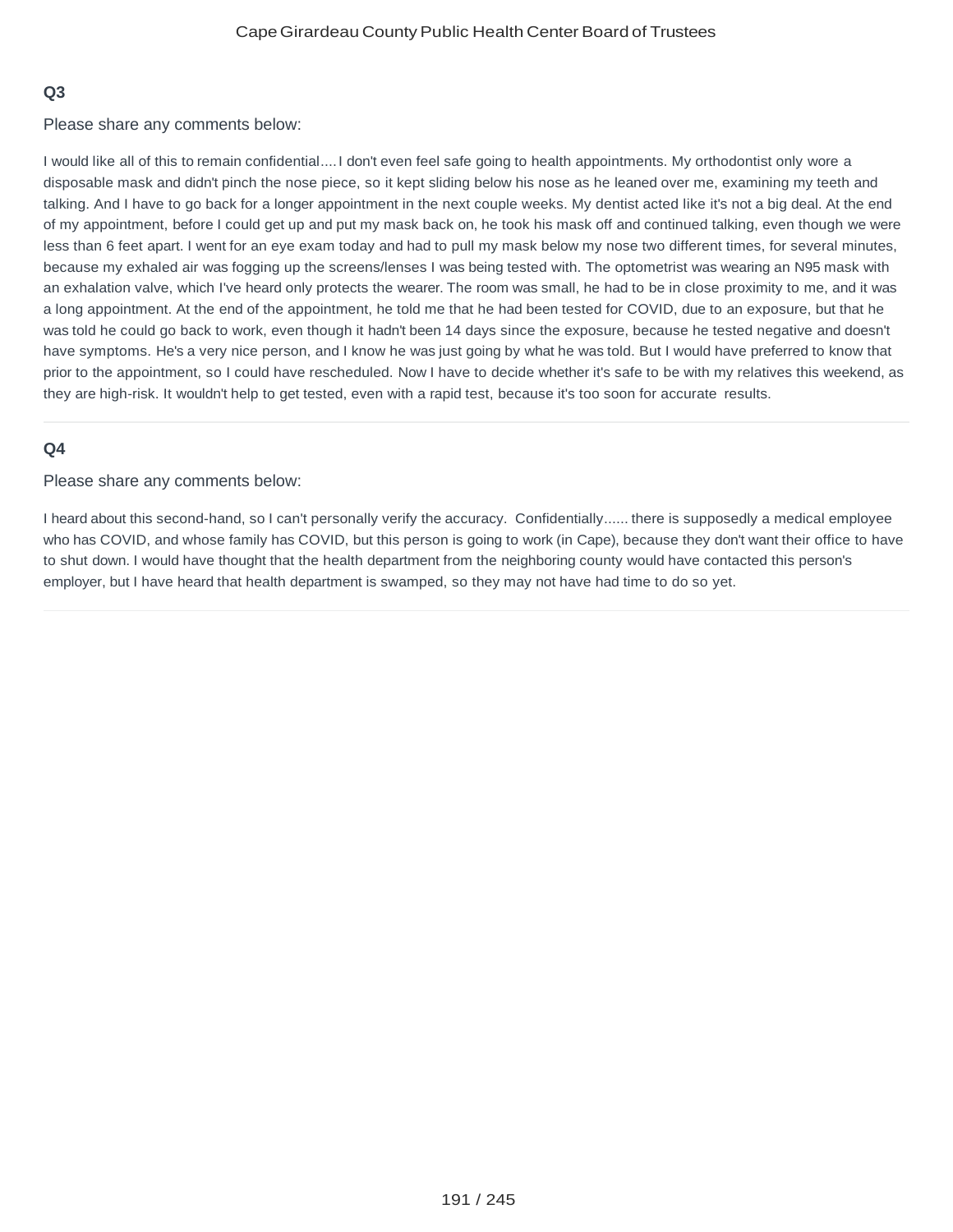## COMPLETE

**Collector:** Web Link 1 (Web Link) **Started:** Wednesday, October 21, 2020 1:42:11PM **Last Modified:** Wednesday, October 21, 2020 1:51:03PM **Time Spent:** 00:08

### Page 1

## **Q1**

Please share any comments below:

Please end forced mask mandate. You do not know my health history and the extent of my medical exemption. neither does anyone else in Cape County. However, I am judged and reprimanded for not wearing a mask. YOU have done this to the citizens of the county. You are responsible for this strife between citizens.

## **Q2**

Please share any comments below:

Please stop the forced mask mandate and regulation of small businesses. My beautician is struggling to stay afloat due to your regulations for HER business. How is she to pay her staff, feed her family, keep her house, and have health insurance. These are collateral damages resulting from YOUR forced mask mandate!

## **Q3**

Please share any comments below:

Dr Russell was quoted in the SE Missourian last month in the coverage of the 9.22.20 HD board meeting that the evidence of maskwearing may not be evident for months even YEARS!!!! This is not how you protect your citizens. YOUR actions should be VERY evident of helping otherwise the solution is worse than the problem!!! Stop the forced mask mandate!

## **Q4**

Please share any comments below:

Contaminated masks blown out of trash cans. Where are the biohazard bins! Masks are SPREADING the virus. STOP THE FORCED MASK MANDATE! You are responsible for the increased cases, hospitalizations and deaths!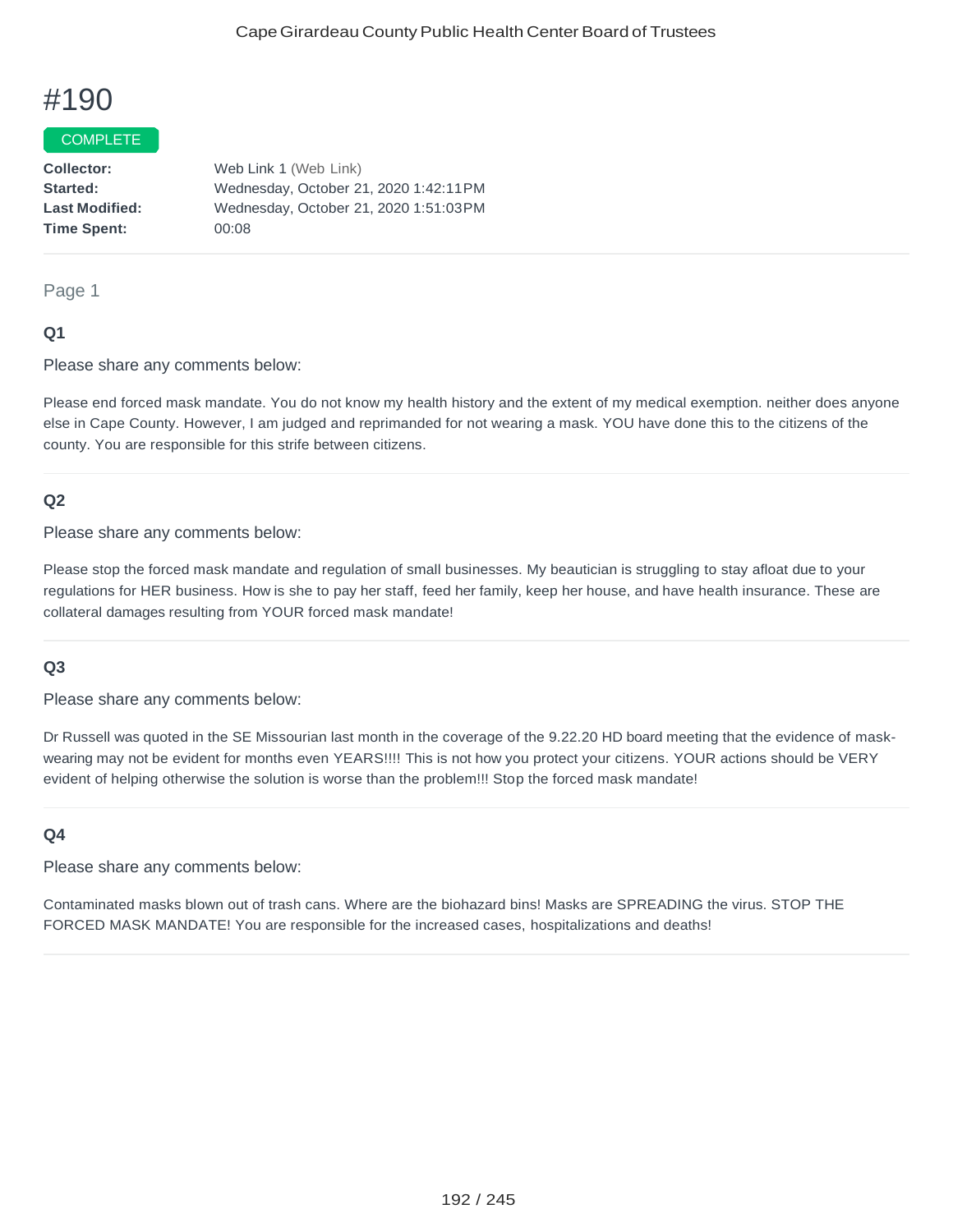## COMPLETE

**Collector:** Web Link 1 (Web Link) **Started:** Wednesday, October 21, 2020 2:49:13PM **Last Modified:** Wednesday, October 21, 2020 2:57:45PM **Time Spent:** 00:08:32

Page 1

## **Q1**

Please share any comments below:

With 60 new COVID cases over the weekend, please continue the mask requirement. Thank you for your service to Cape Girardeau!

## **Q2**

Please share any comments below:

## **Q3**

Please share any comments below:

**Respondent skipped this question**

**Respondent skipped this question**

**Q4**

**Respondent skipped this question**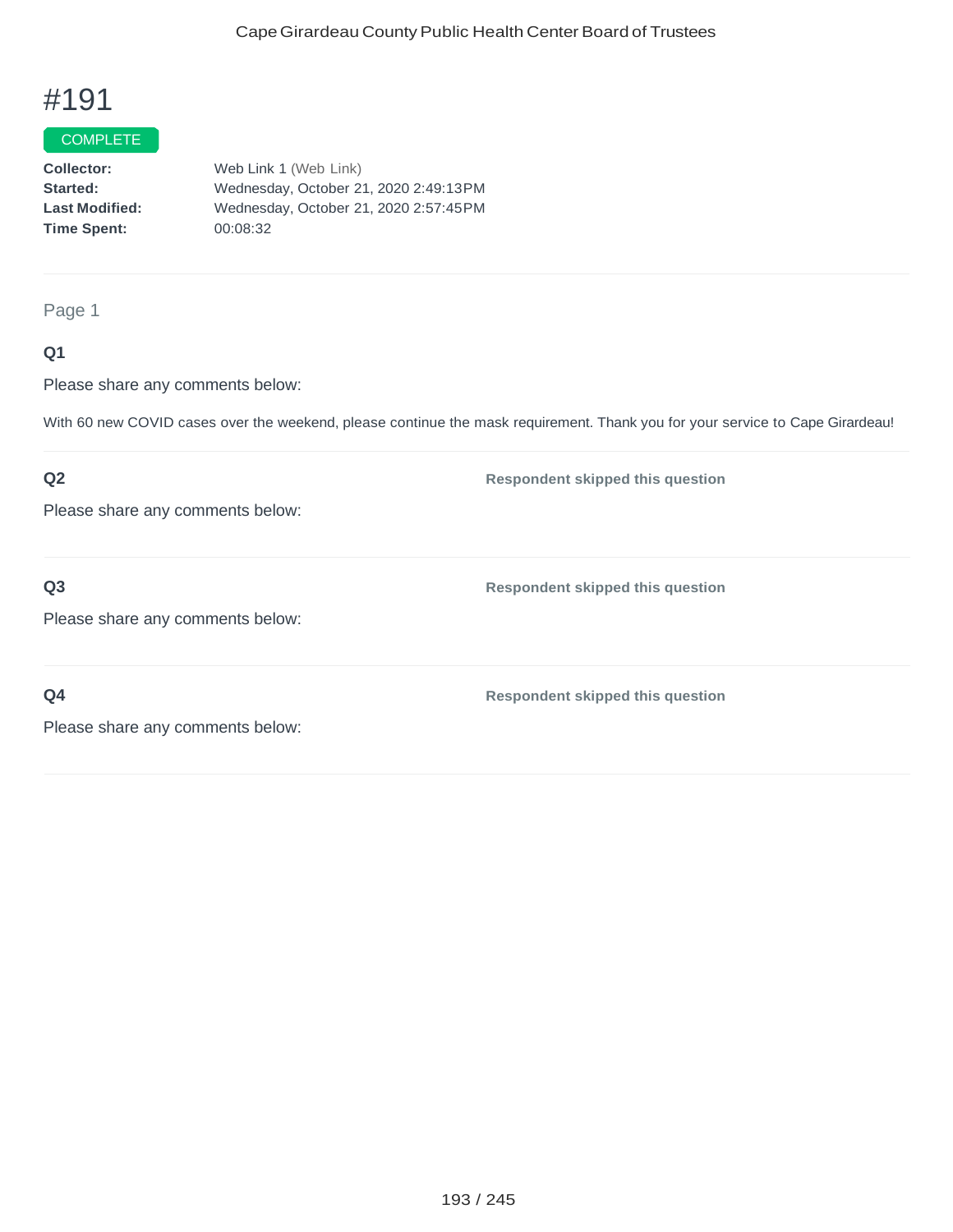### COMPLETE

**Collector:** Web Link 1 (Web Link) **Started:** Wednesday, October 21, 2020 3:29:17PM **Last Modified:** Wednesday, October 21, 2020 3:34:06PM **Time Spent:** 00:04:48

### Page 1

## **Q1**

Please share any comments below:

Please remove the mask mandate .. if needed add the word suggested. Let folks make up their own mind..

## **Q2**

Please share any comments below:

Please remove the restaurant mandate for mask wearing .. it really makes no sense.. most servers are exposing their noses or not wearing one .. it should be up to the patrons to wear one or not ..

### **Q3**

Please share any comments below:

Please release the mandate on mask weAring.. make it a choice/suggestion..

### **Q4**

Please share any comments below:

Please remove the mask mandate.. let businesses decide for themselves .. thank you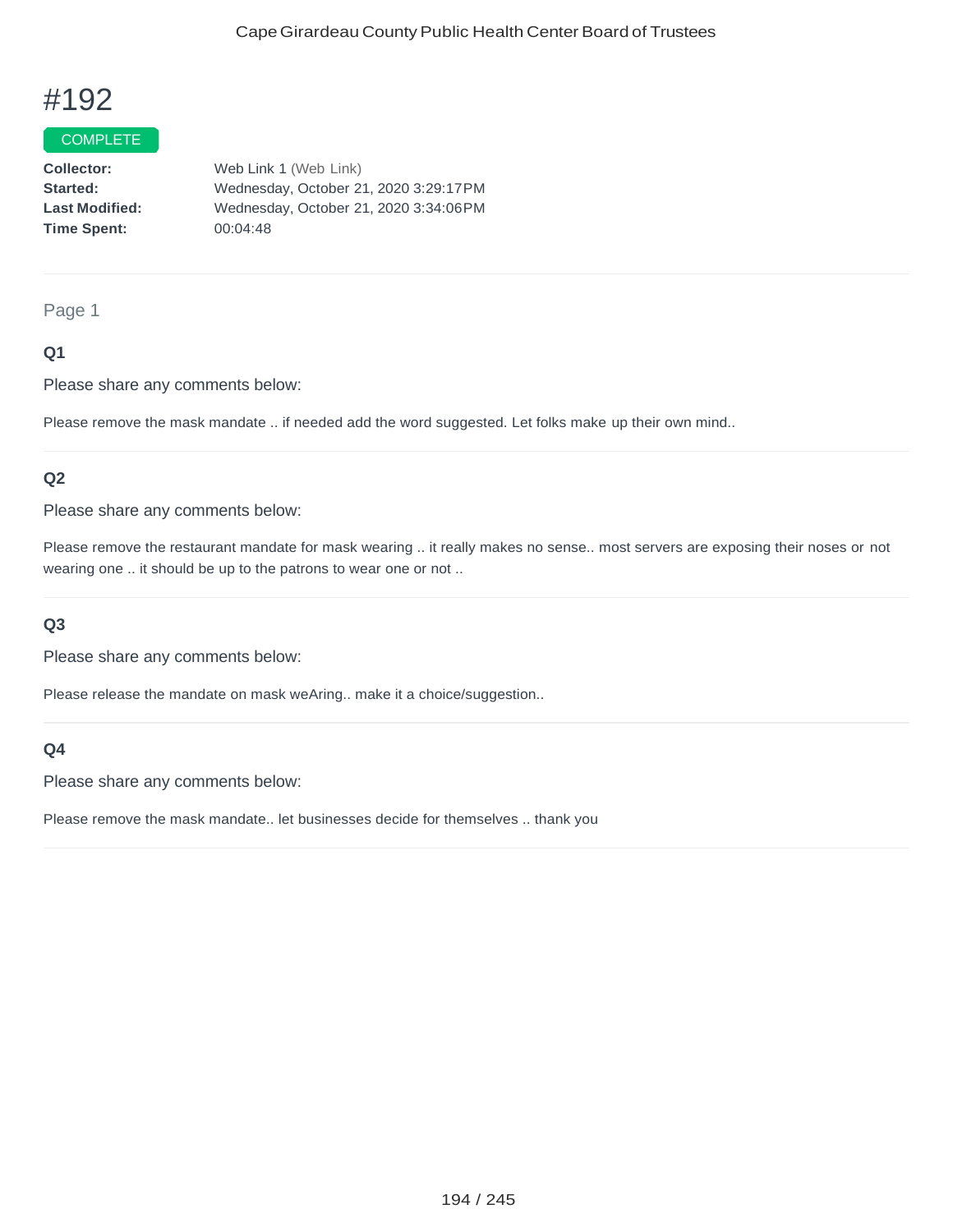#### COMPLETE

**Collector:** Web Link 1 (Web Link) **Started:** Wednesday, October 21, 2020 3:11:35PM **Last Modified:** Wednesday, October 21, 2020 4:00:25PM **Time Spent:** 00:48:49

#### Page 1

#### **Q1**

Please share any comments below:

I would like to see the board of health change its focus to protecting the elderly in long term care facilities and stop encouraging the harassment of county residents who are in no danger from the virus. Let us decide if we want to wear a mask or not.

## **Q2**

Please share any comments below:

There has been a thousand percent increase in deaths since the mask order was implemented. In any other area those kind of results would be viewed as proof that what you had tried was ineffective and probably detrimental to your goals, yet in this case you keep insisting that something that is obviously not effective and is also causing division of our residents should continue. Why, just to do something even if it's wrong? Let people decide for themselves. What you are doing is not helping, it's making people angry and is reducing the public's confidence in the heath departments ability to make wise decisions.

## **Q3**

Please share any comments below:

My wife and I have been leaving the county to dine and shop and it's a great experience to go to a grocery store or lumber yard and see in some cases almost no one except older people wearing a mask. Smiling people who know they aren't at risk talking to others and enjoying their day is the direction our county should take also. Some people chose towear masks and of course that's fine.

#### **Q4**

Please share any comments below:

I'm sure by now you've heard of the Great Barrington Declaration. Written by scientists and endorsed by hundreds of other doctors and scientists. It says what we've known for a long time which is the more young people get the virus the safer our older residents will be. The strategy the health department has implemented hasn't worked and the longer this drags on the more older county residents will die. I know it will be difficult for you to change virus strategies but please take the time to reflect on the possibility of doing something different.

I would also like to say I hope you aren't tempted to try a tougher lockdown. I am certain the people will not stand for it and it would result in a level of civil disobedience I hope we never see in Cape county.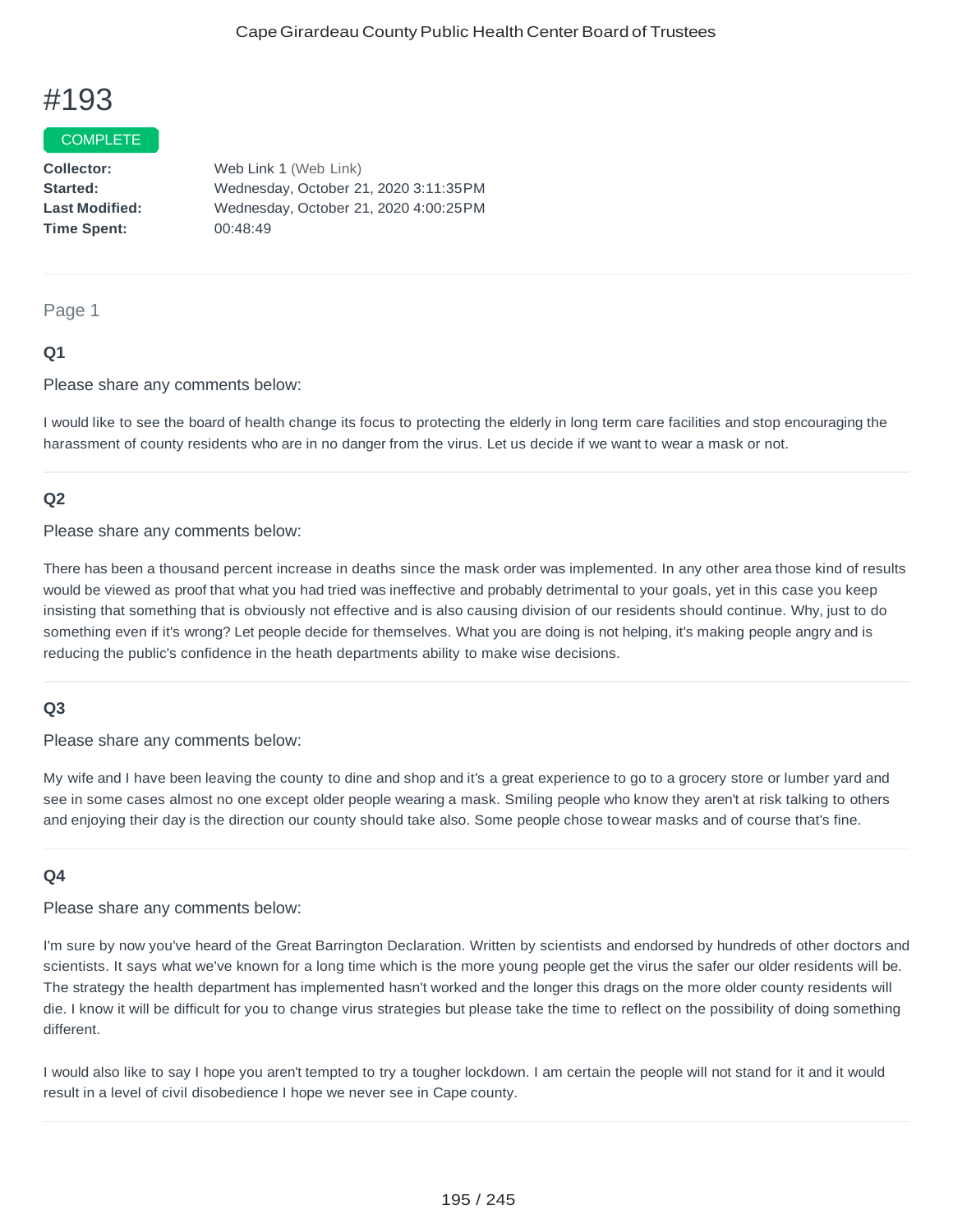### COMPLETE

**Collector:** Web Link 1 (Web Link) **Started:** Wednesday, October 21, 2020 6:05:49PM **Last Modified:** Wednesday, October 21, 2020 6:12:31PM **Time Spent:** 00:06:41

#### Page 1

## **Q1**

Please share any comments below:

The wearing of masks at Schnucks, etc. does not save lives of the long term care facility residents .....which accounts for most all of the deaths in the last month.

## **Q2**

Please share any comments below:

If wearing masks works soooo well, then why are the nursing home residents dying? I am sure all of nursing home workers are REQUIRED to wear masks correctly.

#### **Q3**

Please share any comments below:

Wearing cloth masks INCREASES the chances of catching and transmitting the virus. Surgical masks are only designed for an hr or 2 wear.

#### **Q4**

Please share any comments below:

Requirement of wearing masks gives false sense of security. People are not social distancing now when wearing masks. Masks SUCK! You love the POWER, don't you!!!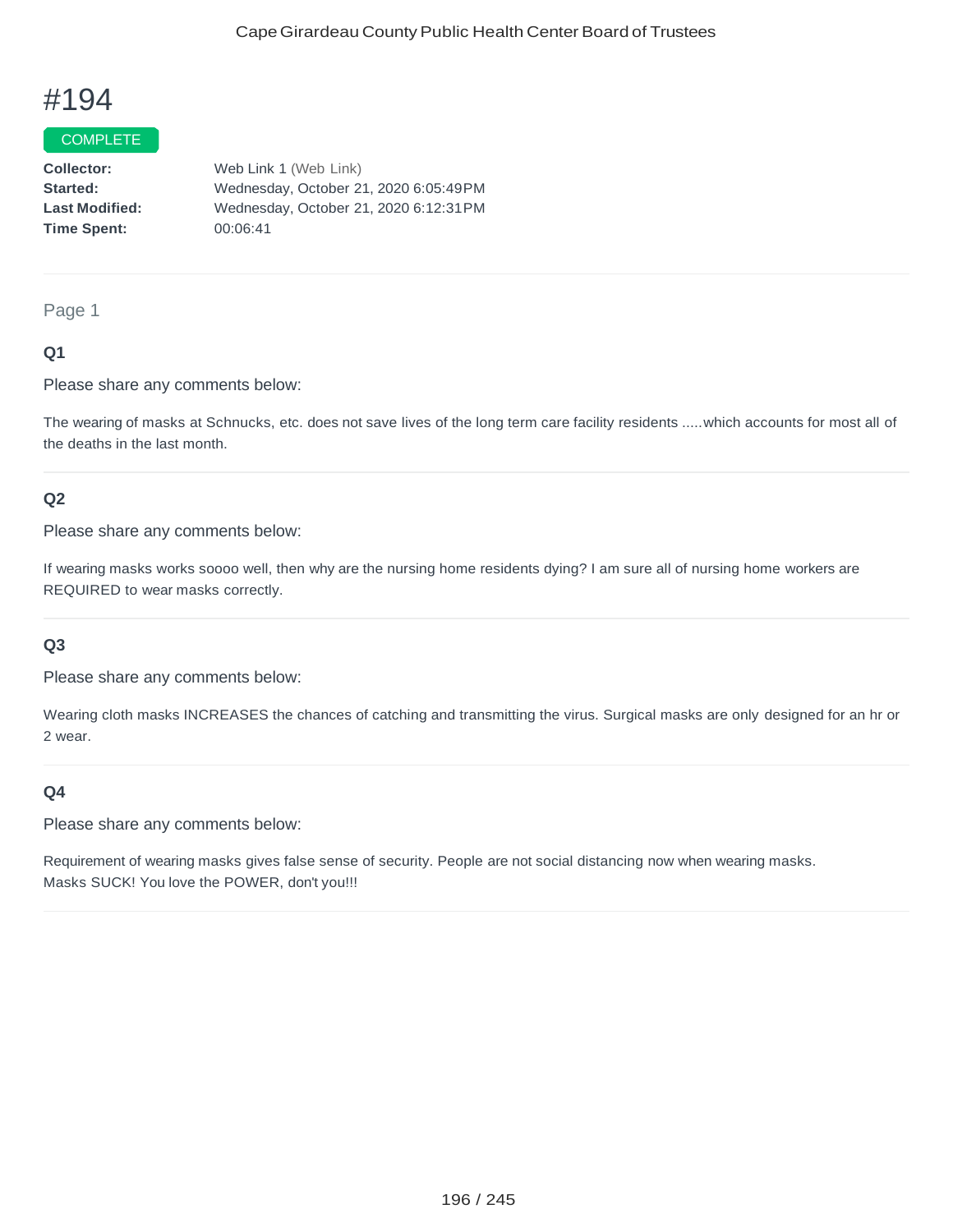#### COMPLETE

**Collector:** Web Link 1 (Web Link) **Started:** Wednesday, October 21, 2020 9:54:48PM **Last Modified:** Wednesday, October 21, 2020 9:56:31PM **Time Spent:** 00:01:43

## Page 1

## **Q1**

Please share any comments below:

The mask mandate is about science. It's not about taking someone's freedom. One persons rights end where another persons rights begin. Please do not ease the restrictions that are in place.

## **Q2**

Please share any comments below:

## **Q3**

Please share any comments below:

**Q4**

**Respondent skipped this question**

**Respondent skipped this question**

**Respondent skipped this question**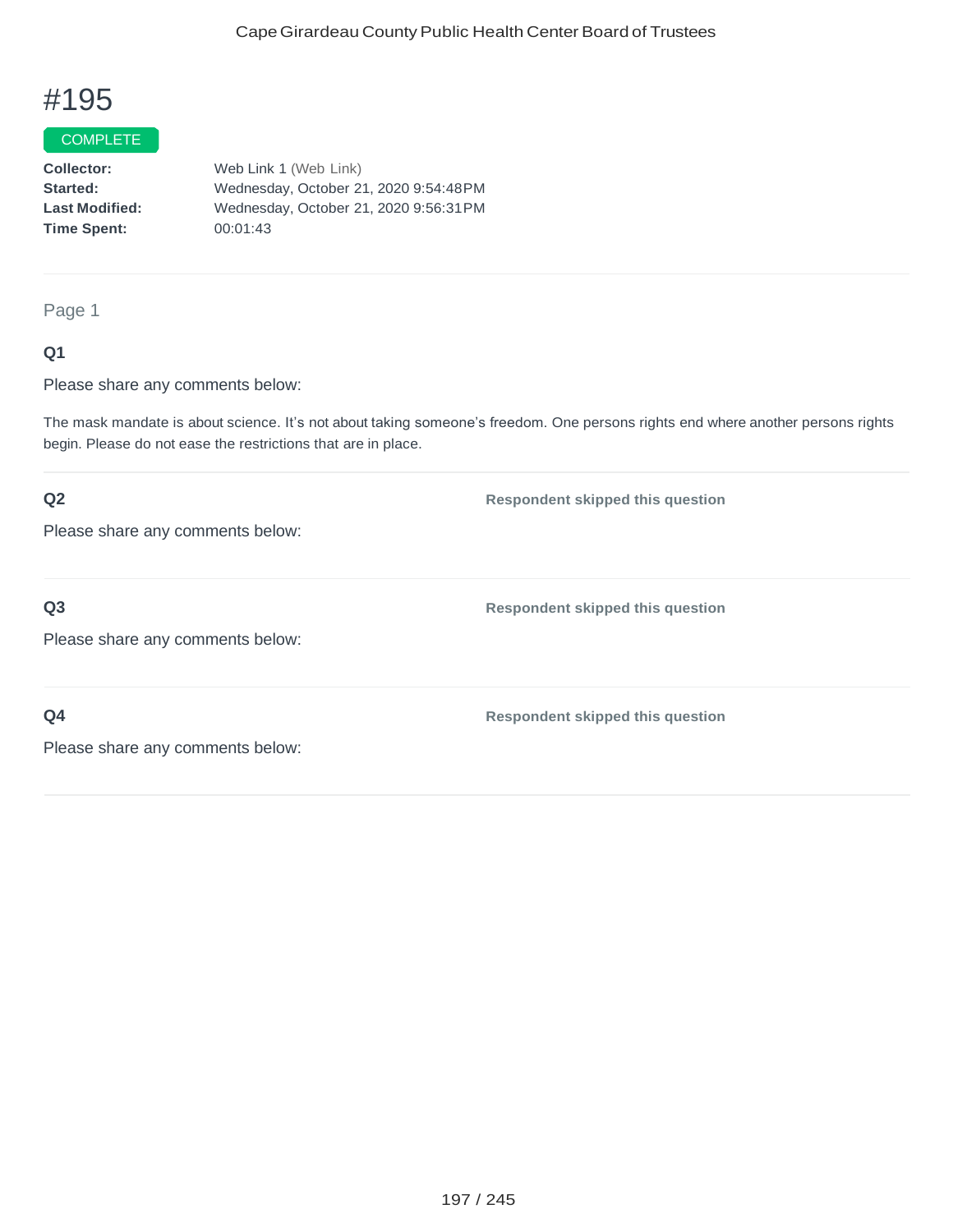#### COMPLETE

**Collector:** Web Link 1 (Web Link) **Started:** Wednesday, October 21, 2020 10:34:12 PM **Last Modified:** Wednesday, October 21, 2020 10:51:14 PM **Time Spent:** 00:17:02

#### Page 1

## **Q1**

Please share any comments below:

Thank you for your continued efforts of reducing Covid 19 in southeast MO with a mask mandate. Being a shopping hub for a large geographic area, a mask mandate in Cape Girardeau County can influence the Covid rates in that same area. I am much more comfortable shopping and dining in CG now with masks being worn. If it's not in place, my money will be spent elsewhere. Keep up the good work! It's not an easy decision for you guys but one I hope more people are alive to let you know in the future that you did the right thing! Please keep the mask mandate until rates decrease significantly and/or, we get a vaccine! Thank you.

## **Q2**

**Respondent skipped this question**

**Respondent skipped this question**

Please share any comments below:

**Q3**

Please share any comments below:

**Q4**

**Respondent skipped this question**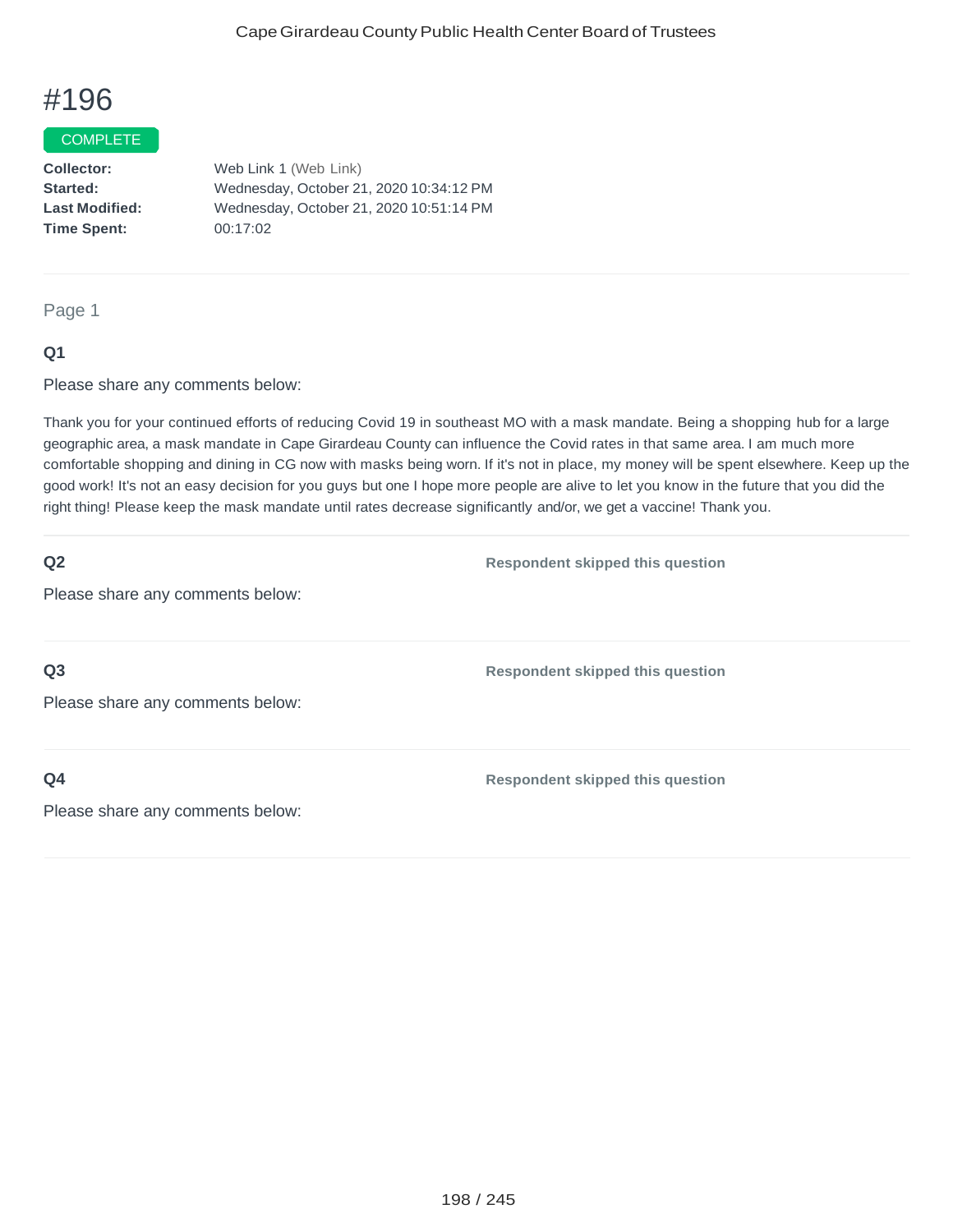### COMPLETE

**Collector:** Web Link 1 (Web Link) **Started:** Wednesday, October 21, 2020 11:17:02 PM **Last Modified:** Wednesday, October 21, 2020 11:20:36 PM **Time Spent:** 00:03:34

## Page 1

## **Q1**

Please share any comments below:

Please continue the mask mandate. We would be so much worse off without it! I just wish it could be enforced. Thank you for your continued leadership on this even though it is difficult due to those in opposition.

## **Q2** Please share any comments below: **Respondent skipped this question Q3** Please share any comments below: **Respondent skipped this question Q4** Please share any comments below: **Respondent skipped this question**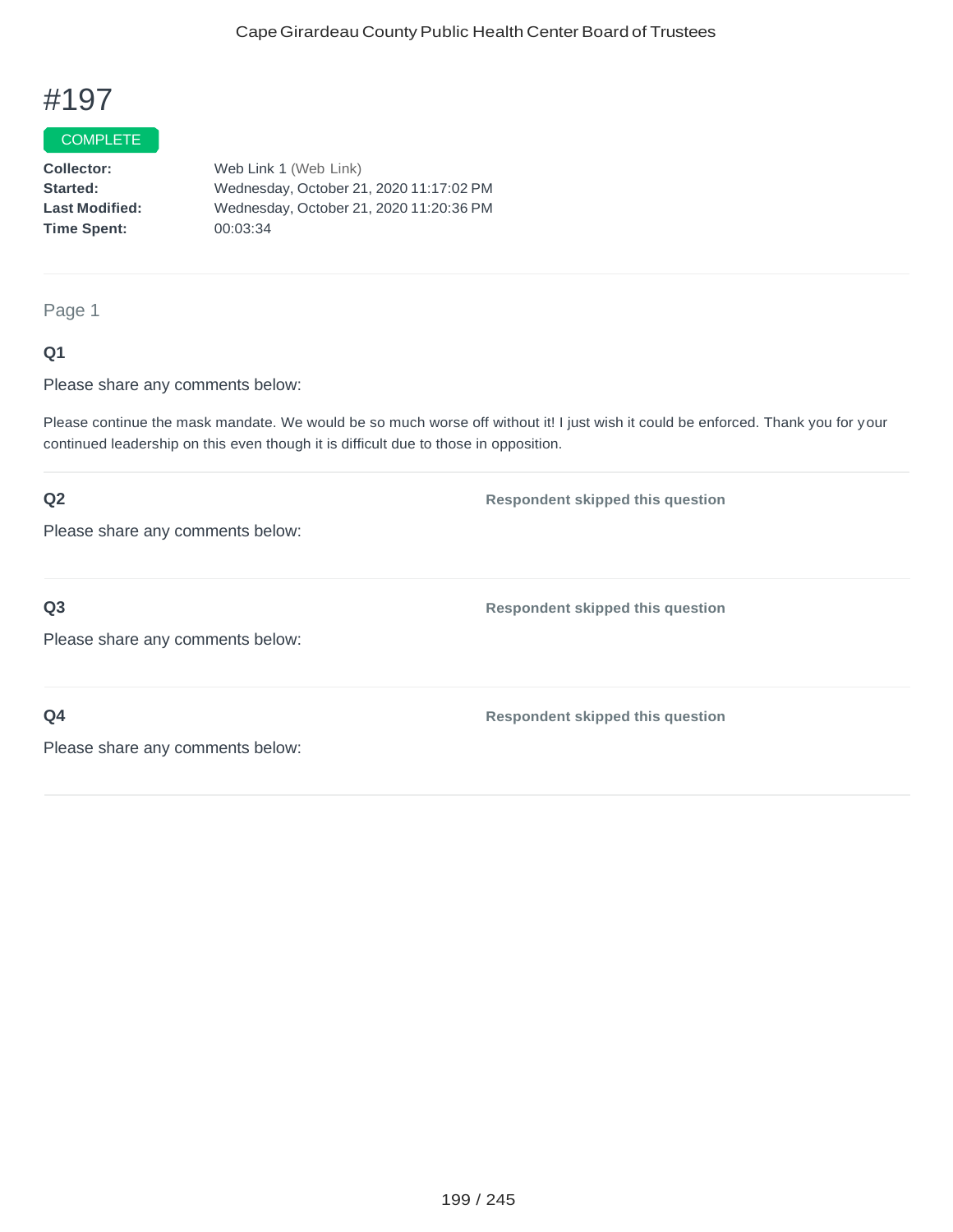#### COMPLETE

**Collector:** Web Link 1 (Web Link) **Started:** Thursday, October 22, 2020 5:29:43AM **Last Modified:** Thursday, October 22, 2020 5:42:30AM **Time Spent:** 00:12:46

Page 1

## **Q1**

Please share any comments below:

Thank you for having the courage to stand up to the less than intelligent, politically motivated people of Cape Girardeau county. We need mask. We dont need 5 people dying a day to prove the peoples stupidity level. Wear a mask. Thank you, good job.

## **Q2**

Please share any comments below:

But stop asking for input. You are just stirring the pot. You know some don't agree. Go on with it. They will get over it a lot faster if you just move on with it and don't stir the pot.

#### **Q3**

**Respondent skipped this question**

Please share any comments below:

**Q4**

**Respondent skipped this question**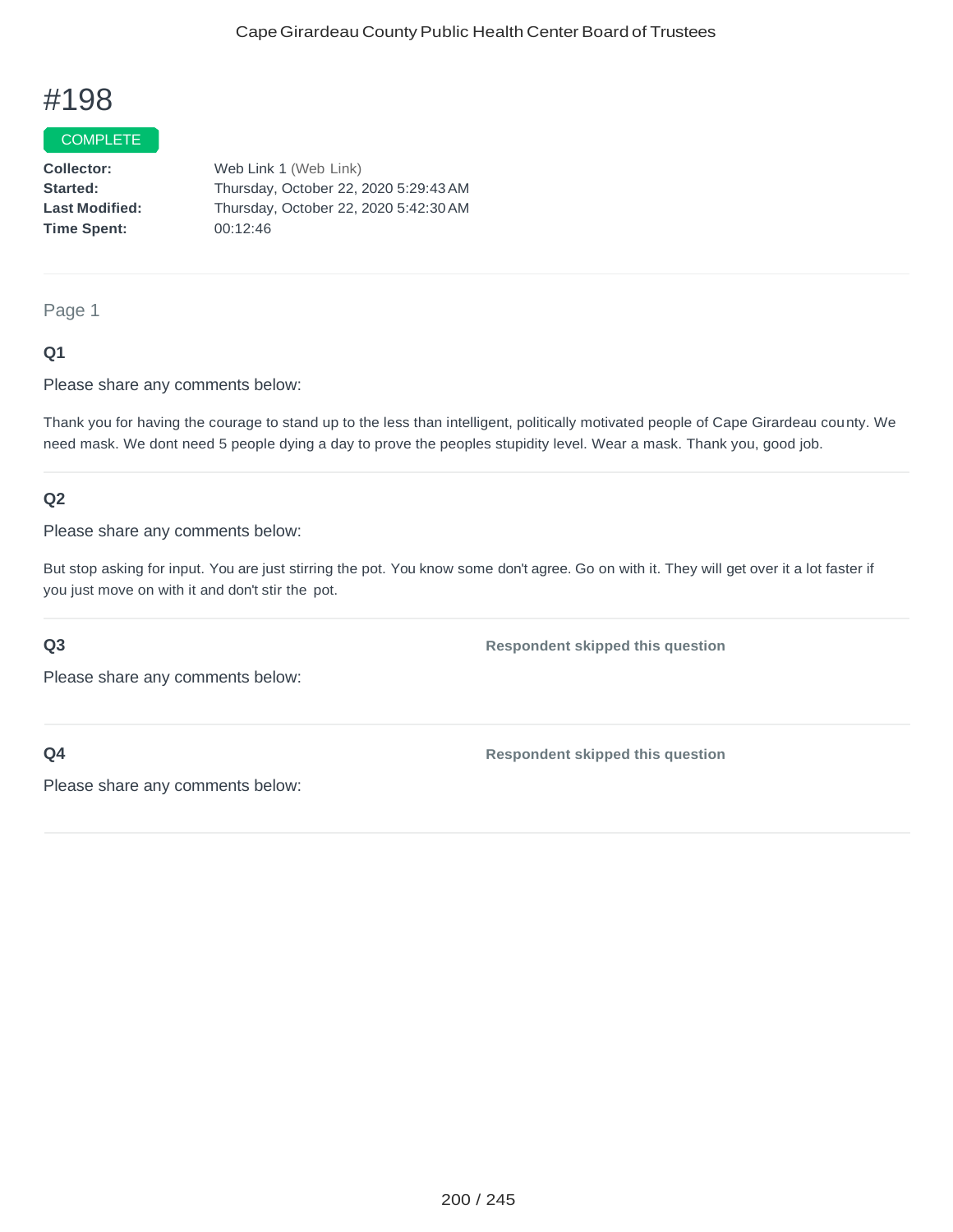#### **COMPLETE**

**Collector:** Web Link 1 (Web Link) **Started:** Thursday, October 22, 2020 9:07:51AM **Last Modified:** Thursday, October 22, 2020 9:09:23AM **Time Spent:** 00:01:32

Page 1

## **Q1**

Please share any comments below:

Could Cape do what other counties do where they limit the number of people in a business? Or maybe close the bars and casinos? Gorse restaurants to only 25% capacity. These types of measures seem to have worked in other areas.

## **Q2** Please share any comments below: **Respondent skipped this question Q3** Please share any comments below: **Respondent skipped this question Q4** Please share any comments below: **Respondent skipped this question**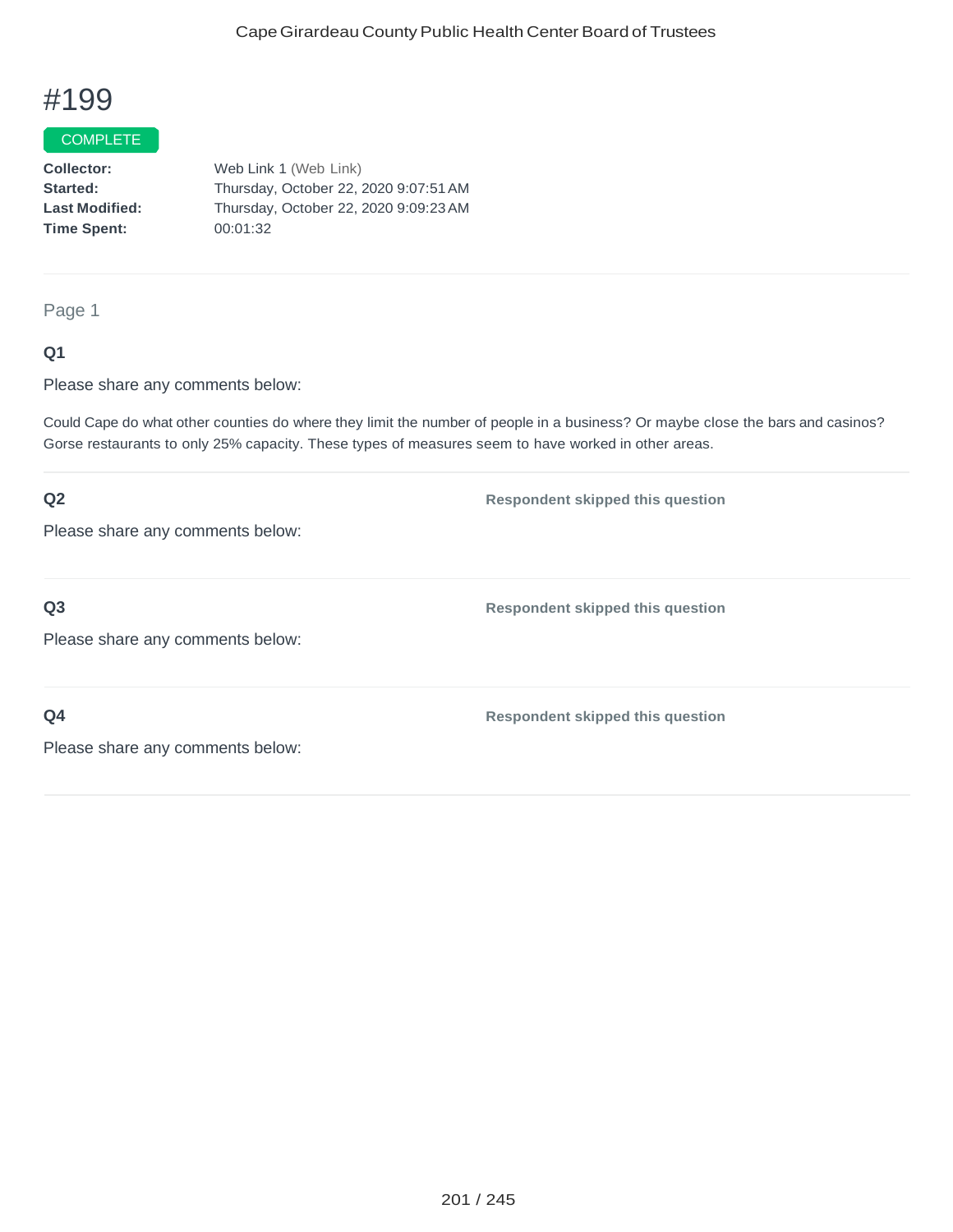#### **COMPLETE**

**Collector:** Web Link 1 (Web Link) **Started:** Thursday, October 22, 2020 10:07:26AM **Last Modified:** Thursday, October 22, 2020 10:20:22AM **Time Spent:** 00:12:56

#### Page 1

## **Q1**

Please share any comments below:

If masks are helping then why are the numbers being reported going up? I wear one when I go into stores out of respect for the establishment. It is what I was taught. I do not like them however. I see a few families in these places who do not have them on. It cannot be that 4 people in a family who have issues and unable to wear one. More likely they are making a statement. But that is their issue. I say that people be responsible for their own lives and well being. If I choose to wear one then it is my body and my choice. Naysayers will say the mask protects others! If that is true then again why are the numbers not declining? Since the mask mandate went into place there are more people wearing a mask in public establishments than ever did early on. I would guess the percentage jumped from 10% to 85% or greater. But the number of cases keep rising according to reports. Why? If they work shouldn't the numbers decline if the wearers go up? I will wear mine when I am supposed to but you have to understand that the media controls the narrative and people are seeing the same thing as I am. If it does not make sense you get push back. And what is the exit strategy? People want to know. And why is every city, county, etc all doing different approaches? Address what the people want to know like why you cannot get covid sitting a table 4 feet or less from the other table but you can on the walk to the table. There are TOO many variables and people do not understand. Maybe you should spend some time reading, learning and listening to what the people are saying and take that into account. A blanket order is so government! You cannot address every issue with one law, order, etc. People have different paths.

## **Q2**

Please share any comments below:

## **Q3**

Please share any comments below:

### **Q4**

Please share any comments below:

**Respondent skipped this question**

**Respondent skipped this question**

**Respondent skipped this question**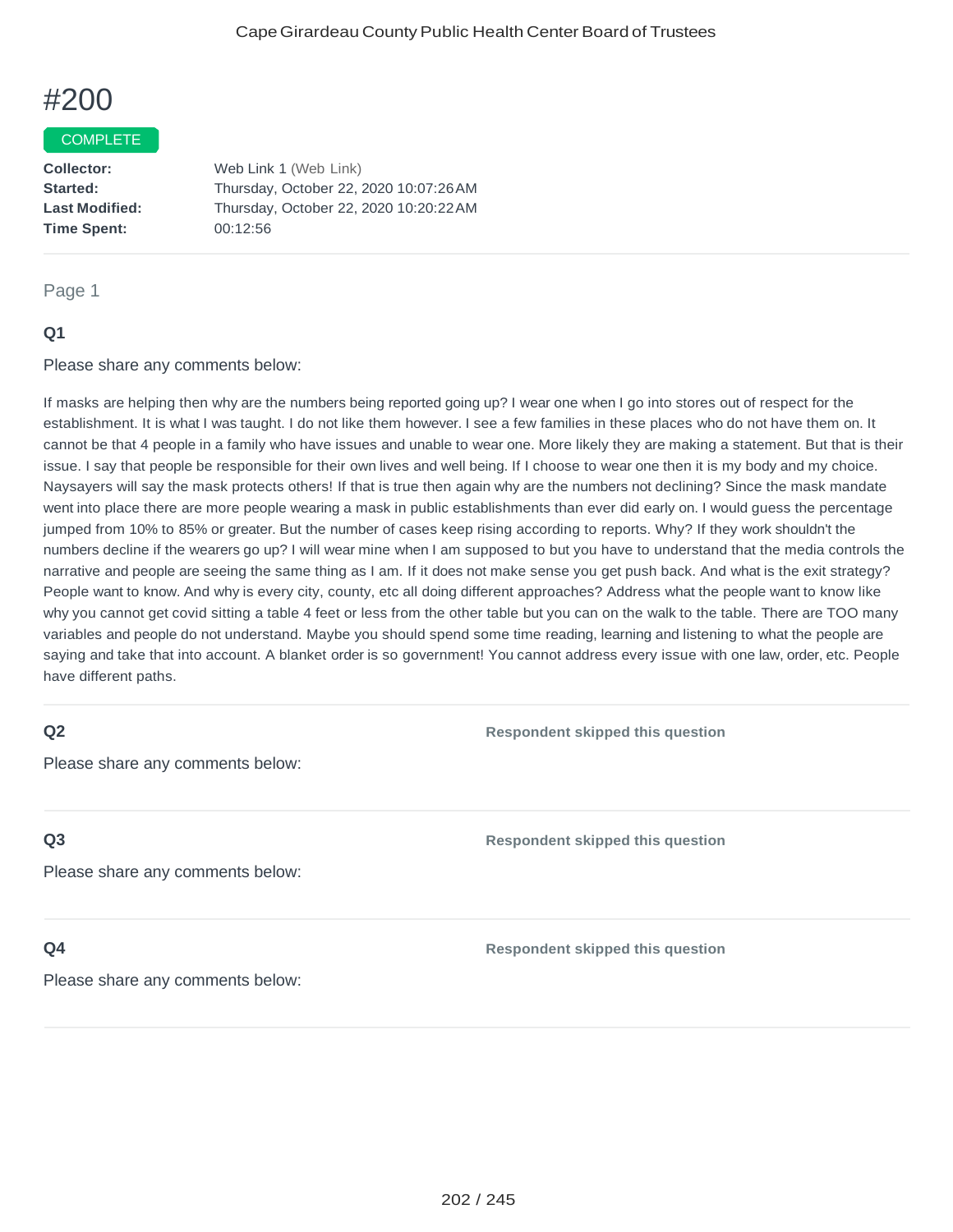#### COMPLETE

**Collector:** Web Link 1 (Web Link) **Started:** Thursday, October 22, 2020 12:33:09PM **Last Modified:** Thursday, October 22, 2020 12:36:40PM **Time Spent:** 00:03:30

Page 1

## **Q1**

Please share any comments below:

Regarding requiring masks in the county, we need to continue this as the local case rate shows no sign of decreasing and the science on this is irrefutable.

Where I work we all wear masks an practice social distancing, as much as possible, but it is all for naught if out in the public masks are not worn and people don't take other common sense precautions. Please take a leadership role on this.

| Q2                               | <b>Respondent skipped this question</b> |
|----------------------------------|-----------------------------------------|
| Please share any comments below: |                                         |
|                                  |                                         |
| Q <sub>3</sub>                   | <b>Respondent skipped this question</b> |
| Please share any comments below: |                                         |
|                                  |                                         |
| Q <sub>4</sub>                   | <b>Respondent skipped this question</b> |
| Please share any comments below: |                                         |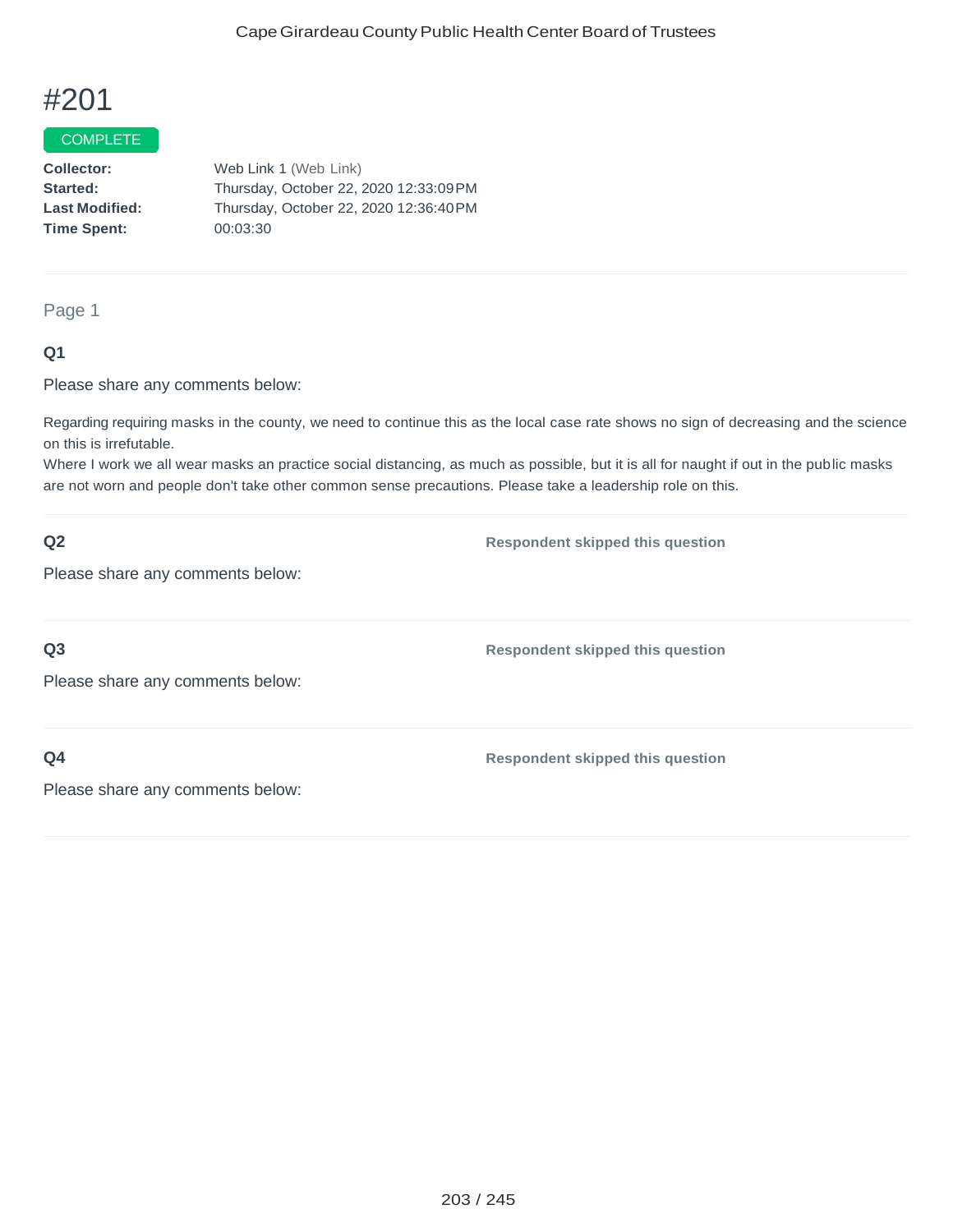#### COMPLETE

**Collector:** Web Link 1 (Web Link) **Started:** Thursday, October 22, 2020 12:52:23 PM **Last Modified:** Thursday, October 22, 2020 1:08:23 PM **Time Spent:** 00:16:00

### Page 1

## **Q1**

Please share any comments below:

Preventative measures for the Coronavirus, as far as, social distancing, mask wearing, vaccination (for future reference), have all failed dramatically for prevention of Coronavirus transmission over the entire world's. To continue the rhetoric that these are helpful to prevention are not just flat out false claims but also encourage behavior that leads to worse disease spread and discouragement of behaviors that actually help immune system function.

#### **Q2**

Please share any comments below:

This is the first time our health department and any health department have taken dramatic steps toward preventing infectious disease, and as shown previously, by two facts, has failed at large. 1. Americans following these guidelines still record at 33rd on health and wellness, Healthcare comparisons with other countries. Cape Girardeau County should never be on national news for Coronavirus spreading through our county and that is not a people not following the mandate issue but because the county is prone to direction of health by doctors that don't know immune systems but know medicine. Secondly, measure in place are for a population set that has never been put before the health of society. It makes zero since for the 80-100 group of people leading our moves bc they should be following these safety guidelines at all times but more so one to help their deficient immune system. Putting this population group who is "in danger " before the health and wellness of those who are not...IE mandates, lockdowns, shutdowns, social distancing is showing to be detrimental to the mental and physical health of ages 0-79, aka people who have less morbid disease and less likely to have complications due to the coronavirus.

## **Q3**

Please share any comments below:

The US, State, County health departments have over stepped their boundaries as governing bodies to the people who are suppose to be served and not controlled by the health department. The US, State, and department have the led the US people that the way to prevent transmission of the virus is to wear masks, socially distance, focus on hygiene, and wait for a vaccine...none of which will slow down the inevitable transmission of this virus. Consider your steps not for short term principles but for long term outcomes and this will provide clarity on which way you should be moving.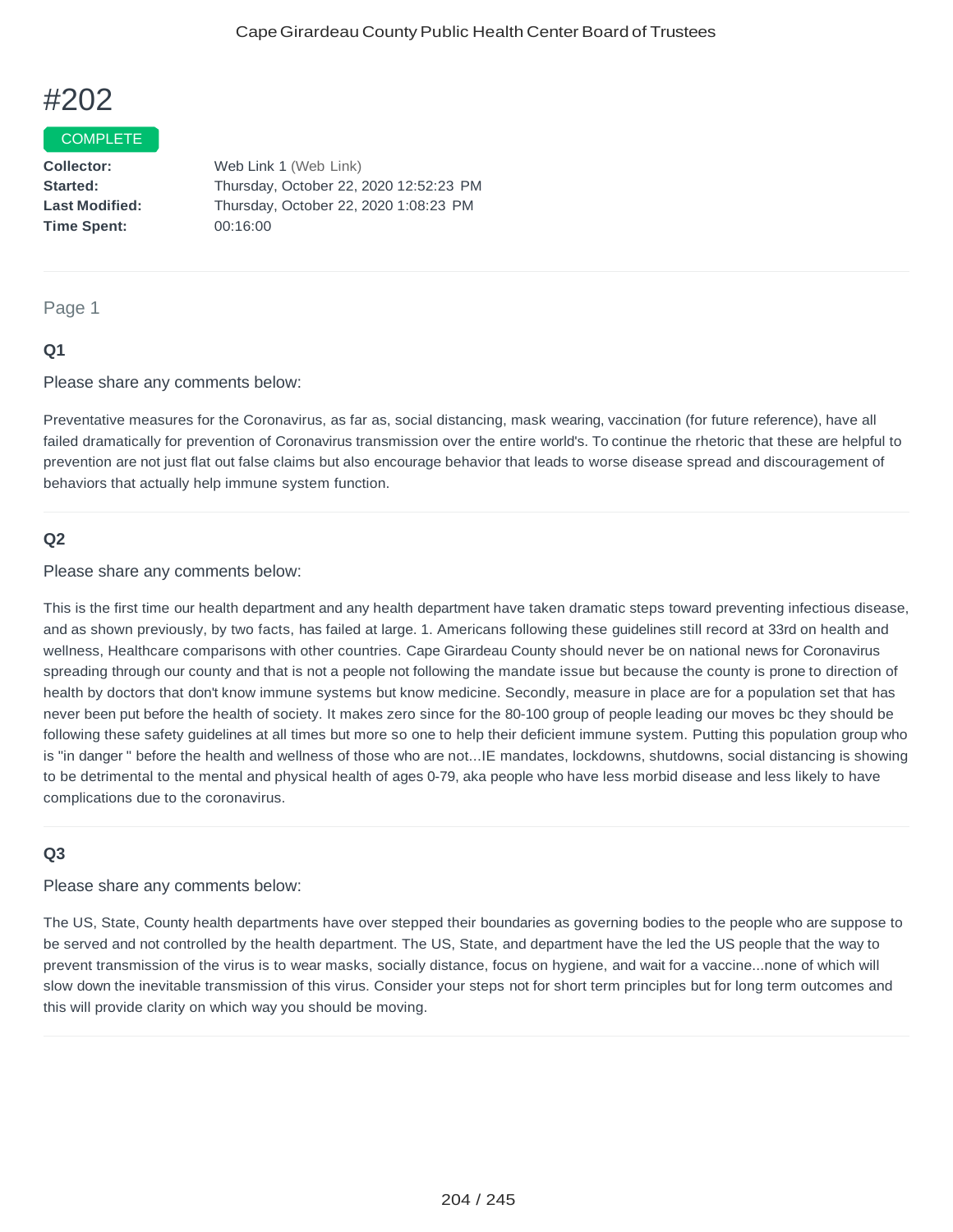## **Q4**

Please share any comments below:

Shutting down the country, especially small businesses and changing school attendance for children will have long term consequences to the individuals and country. Do not make these decisions based on election outcomes, but consider your duty to the county and how Cape Girardeau could be a light to show other counties the way. True health and wellness lies within the body..not outside of it. This is true from age 0-100 and from spotless to comorbidity. Healing and wellness occur within.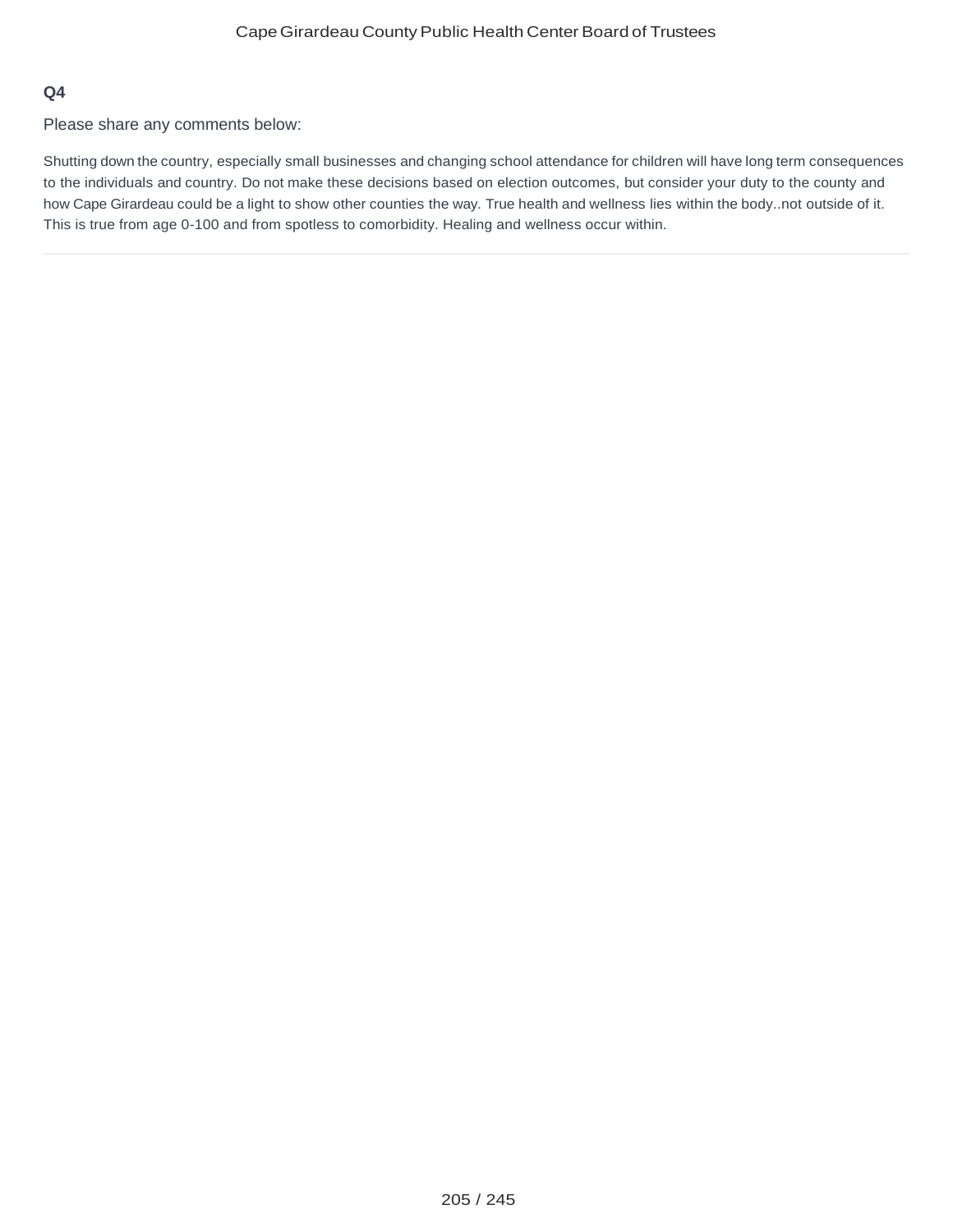### COMPLETE

**Collector:** Web Link 1 (Web Link) **Started:** Thursday, October 22, 2020 3:16:19PM **Last Modified:** Thursday, October 22, 2020 3:20:07PM **Time Spent:** 00:03:47

Page 1

## **Q1**

Please share any comments below:

How much longer are you going to give a platform to those to spread their false news, misinformation and hatred? Some are a disgrace to the medical community and Christians in southeast Missouri!

## **Q2** Please share any comments below: **Respondent skipped this question Q3** Please share any comments below: **Respondent skipped this question Q4** Please share any comments below: **Respondent skipped this question**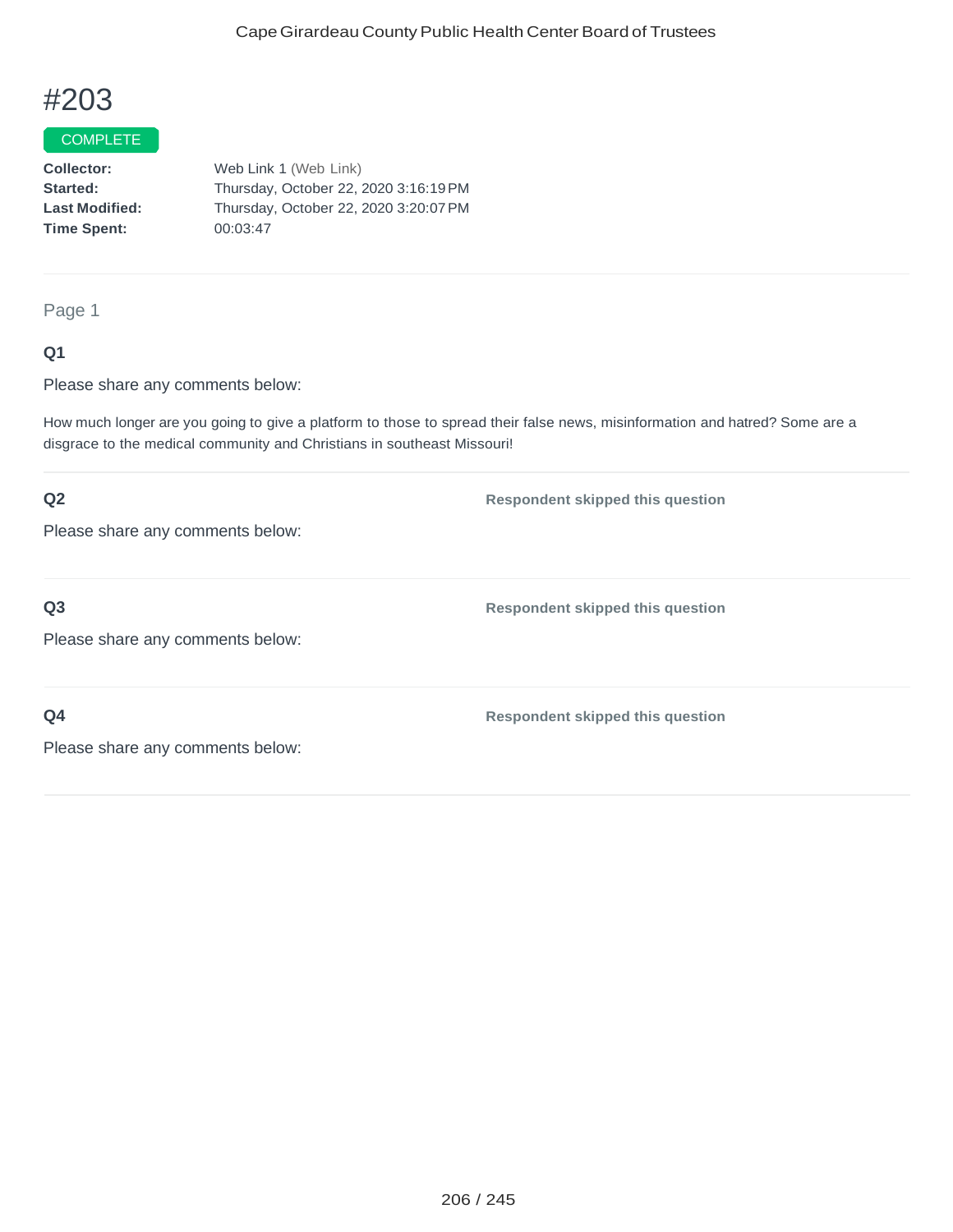### COMPLETE

**Collector:** Web Link 1 (Web Link) **Started:** Thursday, October 22, 2020 3:18:49PM **Last Modified:** Thursday, October 22, 2020 3:24:06PM **Time Spent:** 00:05:17

Page 1

## **Q1**

Please share any comments below:

I think that businesses that are NOT enforcing people to wear a mask should be fined!!! I work with the public daily and if someone comes in that does not have a mask on then I ask them to put one on !!! SEVERAL places do NOT say one word to folks coming even tho on their front doors it plainly states Mask required!!!

#### **Q2**

Please share any comments below:

I also think that even tho it will NOT be liked and will be hard on some I think we have to look beyond this and think of each and every family and this means we should CLOSE DOWN AGAIN perhaps then people who think wearing a mask will work with everyone else, cause it is going to take each and everyone of us to get a handle and rid of this!!!

#### **Q3**

Please share any comments below:

I understand that some have health issues and can NOT wear them, yet there are MANY that use that excuse and not wear one. IF they are not able to wear a mask then ALL of those should request curb-side assistance and NOT be allowed into any place!!

#### **Q4**

Please share any comments below:

FINALLY.. I understand the importance of letting our children play but at what cost? These games and such need to be STOPPED until we get a handle on this crap!!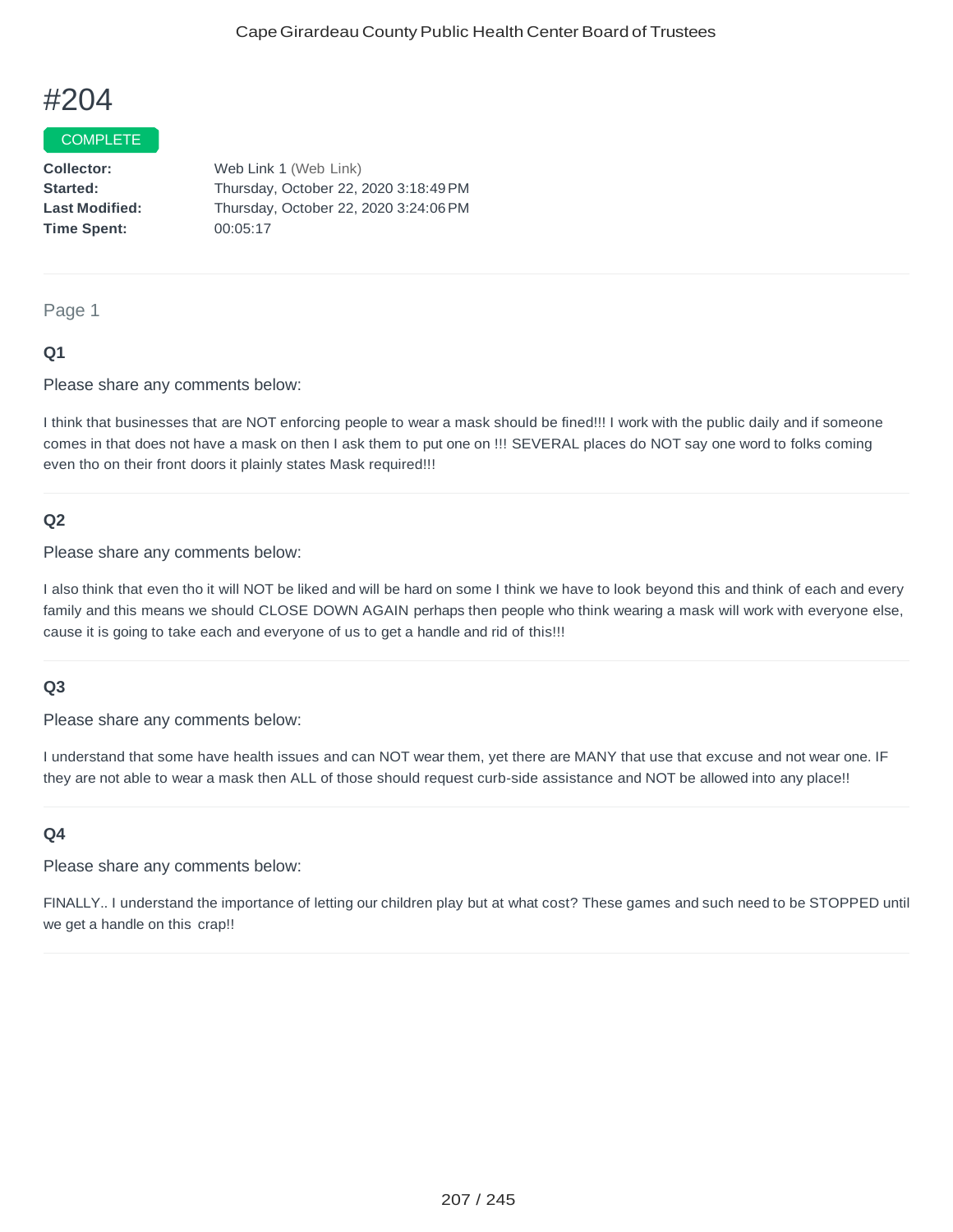### COMPLETE

**Collector:** Web Link 1 (Web Link) **Started:** Thursday, October 22, 2020 4:30:00PM **Last Modified:** Thursday, October 22, 2020 4:37:54PM **Time Spent:** 00:07:53

Page 1

## **Q1**

Please share any comments below:

I believe the mask mandate is helping protect many people from the virus. Please keep it in place for now. I actually caught COVID when I let my guard down and didn't wear a mask for a short while around someone else who didn't wear a mask. I wore my mask 100% of the time at work before I realized I had it and no one at work caught it from me. I thought I had allergy symptoms at first.

| Q2                               | <b>Respondent skipped this question</b> |
|----------------------------------|-----------------------------------------|
| Please share any comments below: |                                         |
|                                  |                                         |
| Q <sub>3</sub>                   | <b>Respondent skipped this question</b> |
| Please share any comments below: |                                         |
|                                  |                                         |
| Q <sub>4</sub>                   | <b>Respondent skipped this question</b> |
| Please share any comments below: |                                         |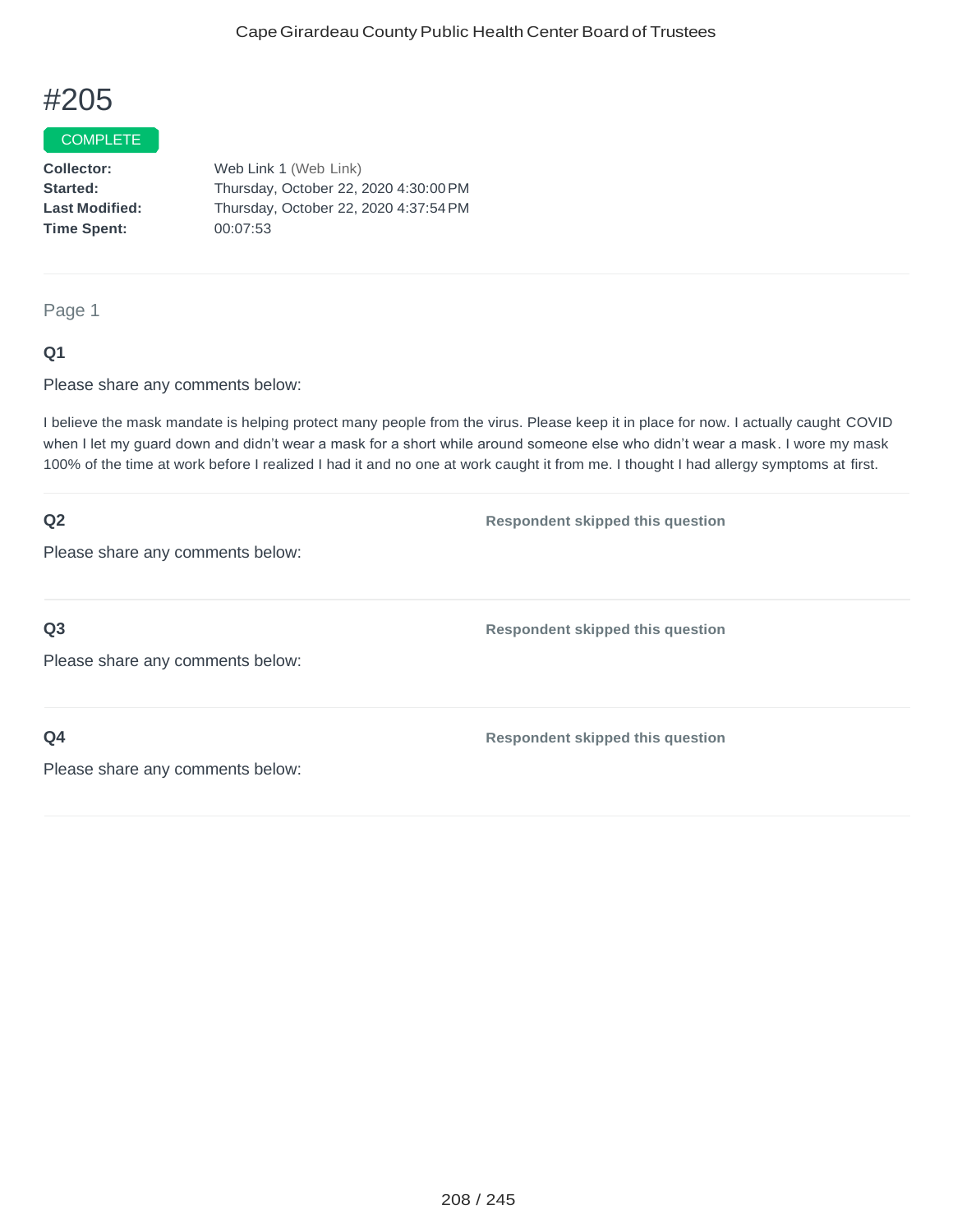#### COMPLETE

**Collector:** Web Link 1 (Web Link) **Started:** Thursday, October 22, 2020 5:35:02PM **Last Modified:** Thursday, October 22, 2020 5:40:58PM **Time Spent:** 00:05:55

Page 1

## **Q1**

Please share any comments below:

Even the CDC recognizes that masks are ineffective. It's like putting up a chain link fence to keep out mosquito's. Mask wearers are 5 times more likely to catch this illness. Even the CDC admitted this.

## **Q2** Please share any comments below: **Respondent skipped this question Q3** Please share any comments below: **Respondent skipped this question Q4** Please share any comments below: **Respondent skipped this question**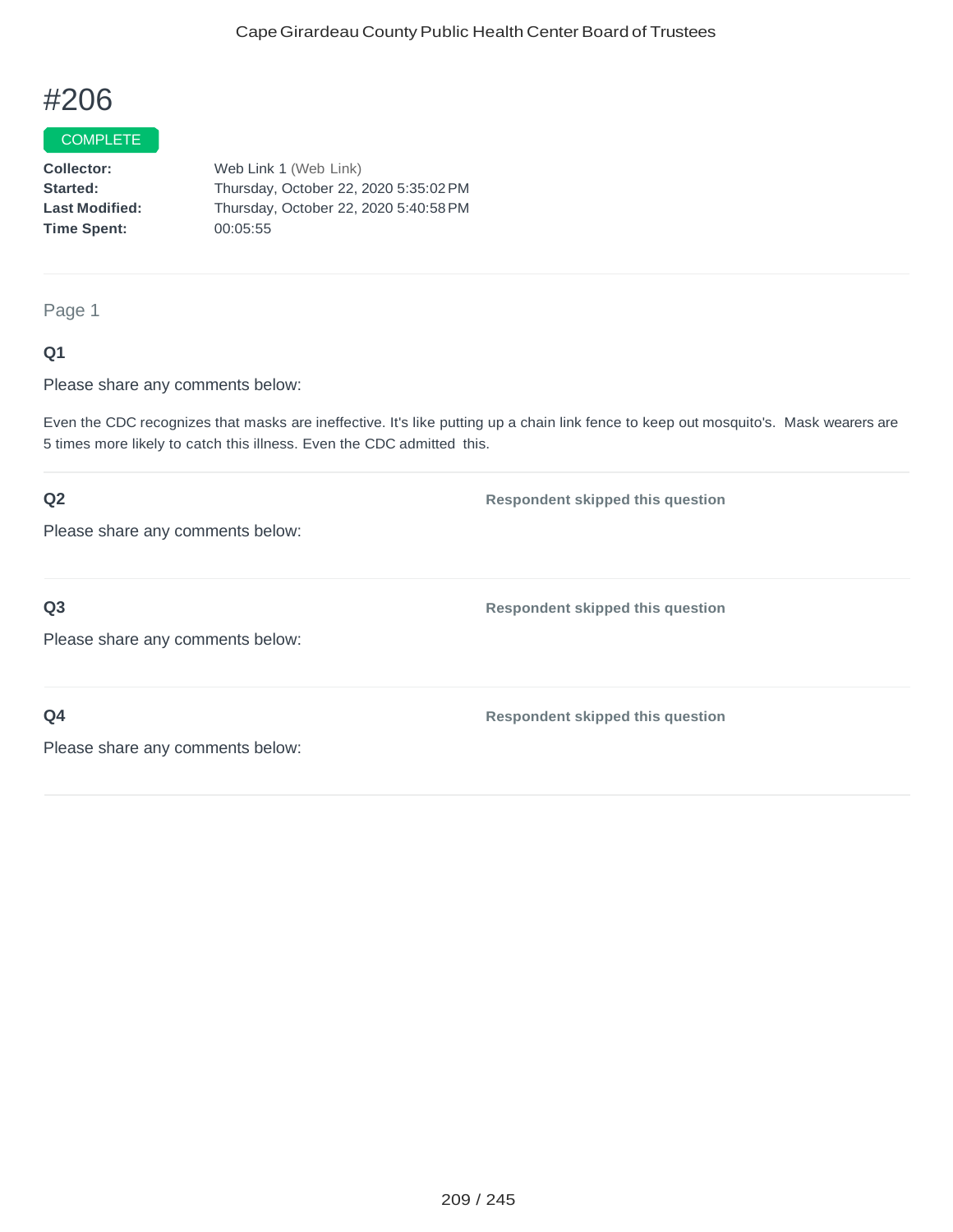### COMPLETE

**Collector:** Web Link 1 (Web Link) **Started:** Thursday, October 22, 2020 7:54:02PM **Last Modified:** Thursday, October 22, 2020 7:57:47PM **Time Spent:** 00:03:45

Page 1

## **Q1**

Please share any comments below:

The United States is literally going through the worst of the Pandemic that we've seen. People still refuse to wear a mask, and if you were to remove the mask mandate fully you'd be sending several Cape Girardeau residents to an early death as a result. Keep the mandate.

#### **Q2**

Please share any comments below:

The mask order is already rarely being enforced, and any move back now would result in almost no masks being worn.

#### **Q3**

Please share any comments below:

People of Cape Girardeau - stop getting all your news from facebook. Listen to scientists, experts, journalists, anybody but your cousin Greg on Facebook who doesnt believe COVID exists.

**Q4**

**Respondent skipped this question**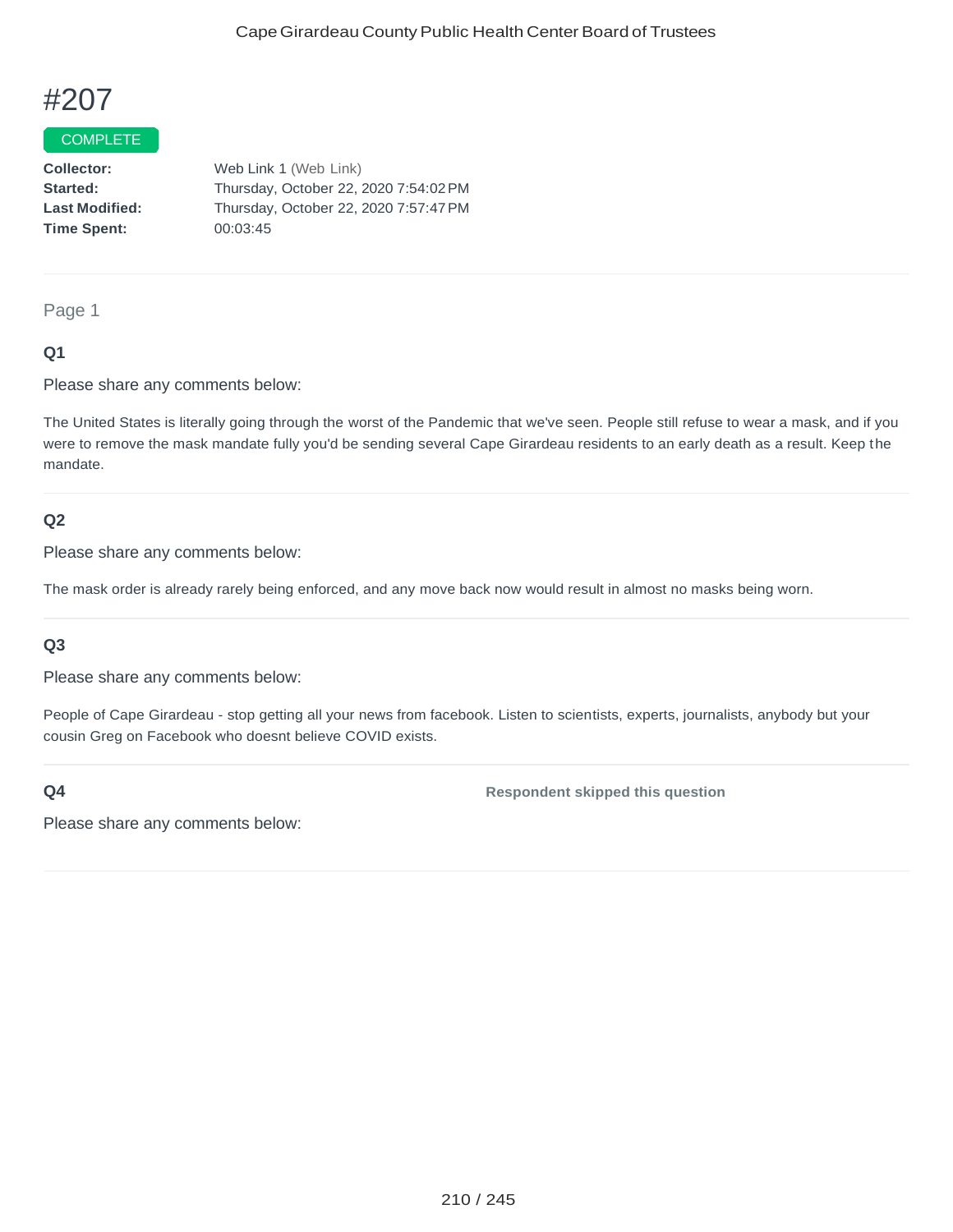### COMPLETE

**Collector:** Web Link 1 (Web Link) **Started:** Thursday, October 22, 2020 7:56:51PM **Last Modified:** Thursday, October 22, 2020 8:00:56PM **Time Spent:** 00:04:05

Page 1

## **Q1**

Please share any comments below:

Continue the mask order. Ask the sheriff to weigh in with support. Reinforce that county government is unified begind the order.

## **Q2**

Please share any comments below:

**Q3**

**Respondent skipped this question**

**Respondent skipped this question**

Please share any comments below:

**Q4**

**Respondent skipped this question**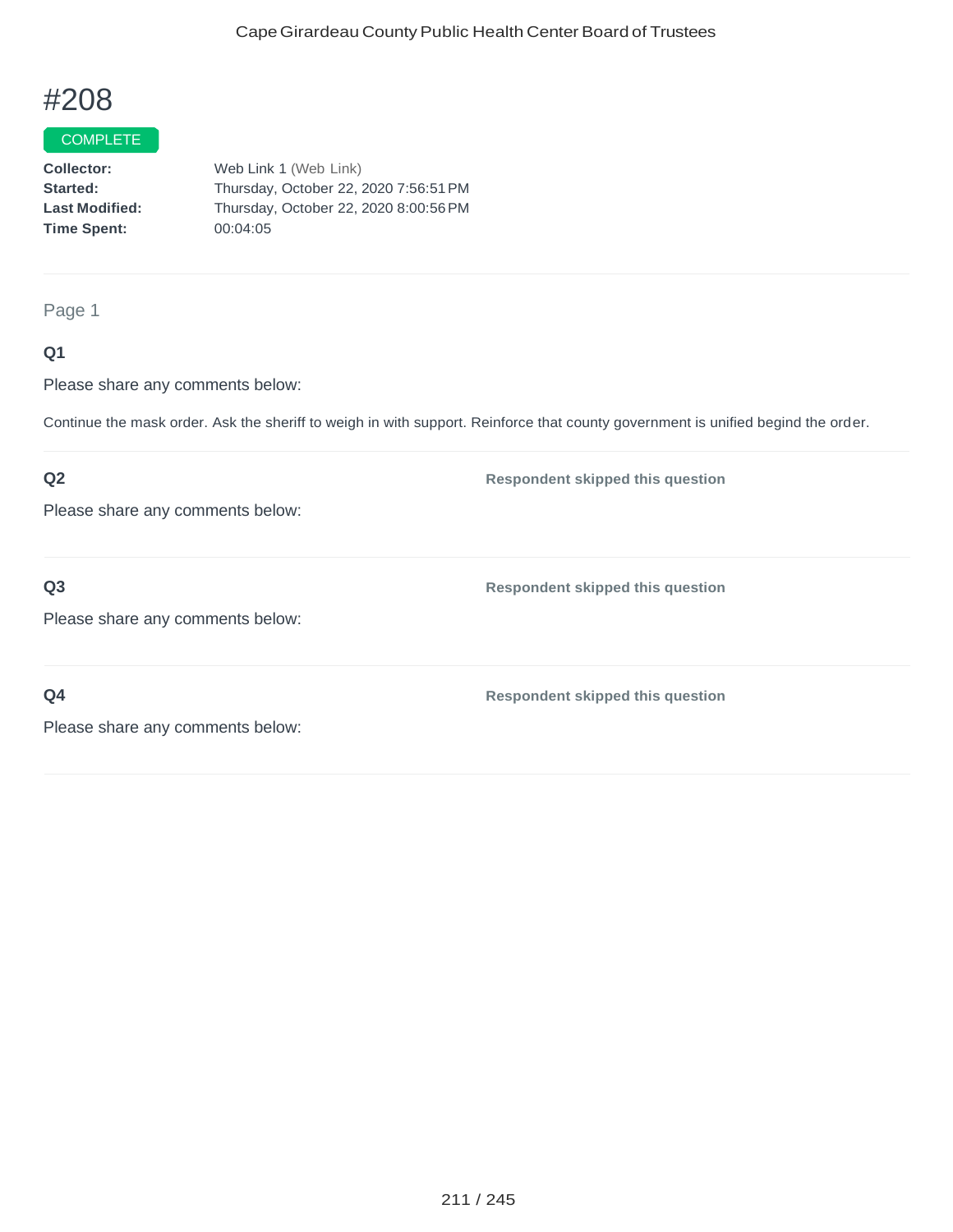#### COMPLETE

**Collector:** Web Link 1 (Web Link) **Started:** Thursday, October 22, 2020 7:56:30PM **Last Modified:** Thursday, October 22, 2020 8:10:47PM **Time Spent:** 00:14:16

#### Page 1

## **Q1**

Please share any comments below:

As positive Covid-19 cases continue to rise in Missouri, I would like to see the face mask mandate continued, actually I would like to see the mandate extended in Cape County through the fall and winter flu seasons in Cape County. According to the CDC, masks are most likely to reduce the spread of COVID-19 when they are widely used by people in public settings. Wide use of masks especially helps protect those at higher risk of severe illness from COVID-19 as well as workers who frequently come into close contact with other people. Using masks along with social distancing, frequent hand hygiene, and cleaning and disinfecting frequently touched surfaces are the most effective strategies available for reducing COVID-19 transmission, according to the CDC. Please extend the mask mandate in Cape County.

Thank you for this opportunity to voice my opinion.

## **Q2**

**Respondent skipped this question**

Please share any comments below:

## **Q3**

Please share any comments below:

**Respondent skipped this question**

## **Q4**

**Respondent skipped this question**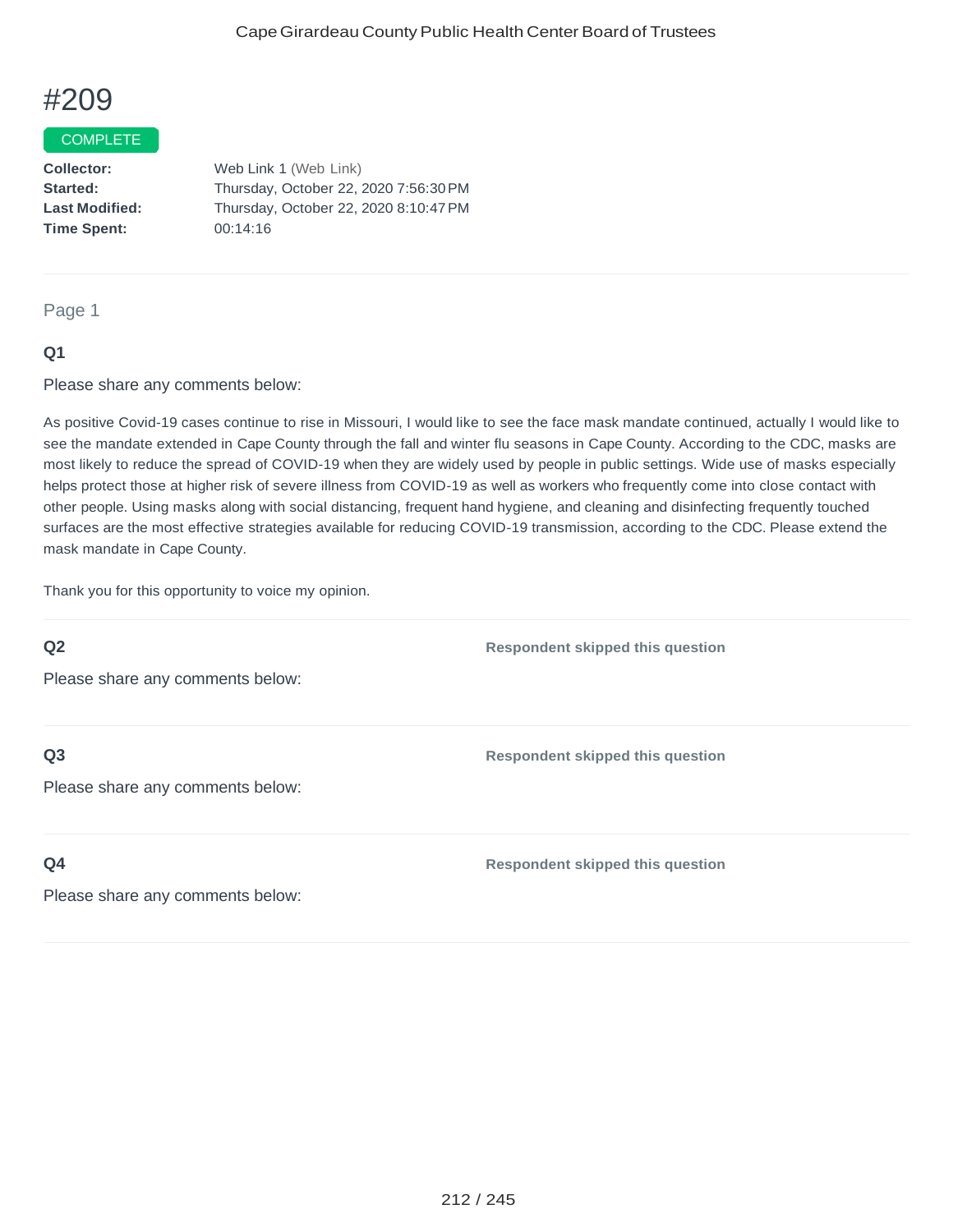### COMPLETE

**Collector:** Web Link 1 (Web Link) **Started:** Thursday, October 22, 2020 9:03:19PM **Last Modified:** Thursday, October 22, 2020 9:03:41PM **Time Spent:** 00:00:22

Page 1

## **Q1**

Please share any comments below:

Please lift the mask order.

## **Q2**

Please share any comments below:

**Q3**

Please share any comments below:

**Q4**

**Respondent skipped this question**

**Respondent skipped this question**

**Respondent skipped this question**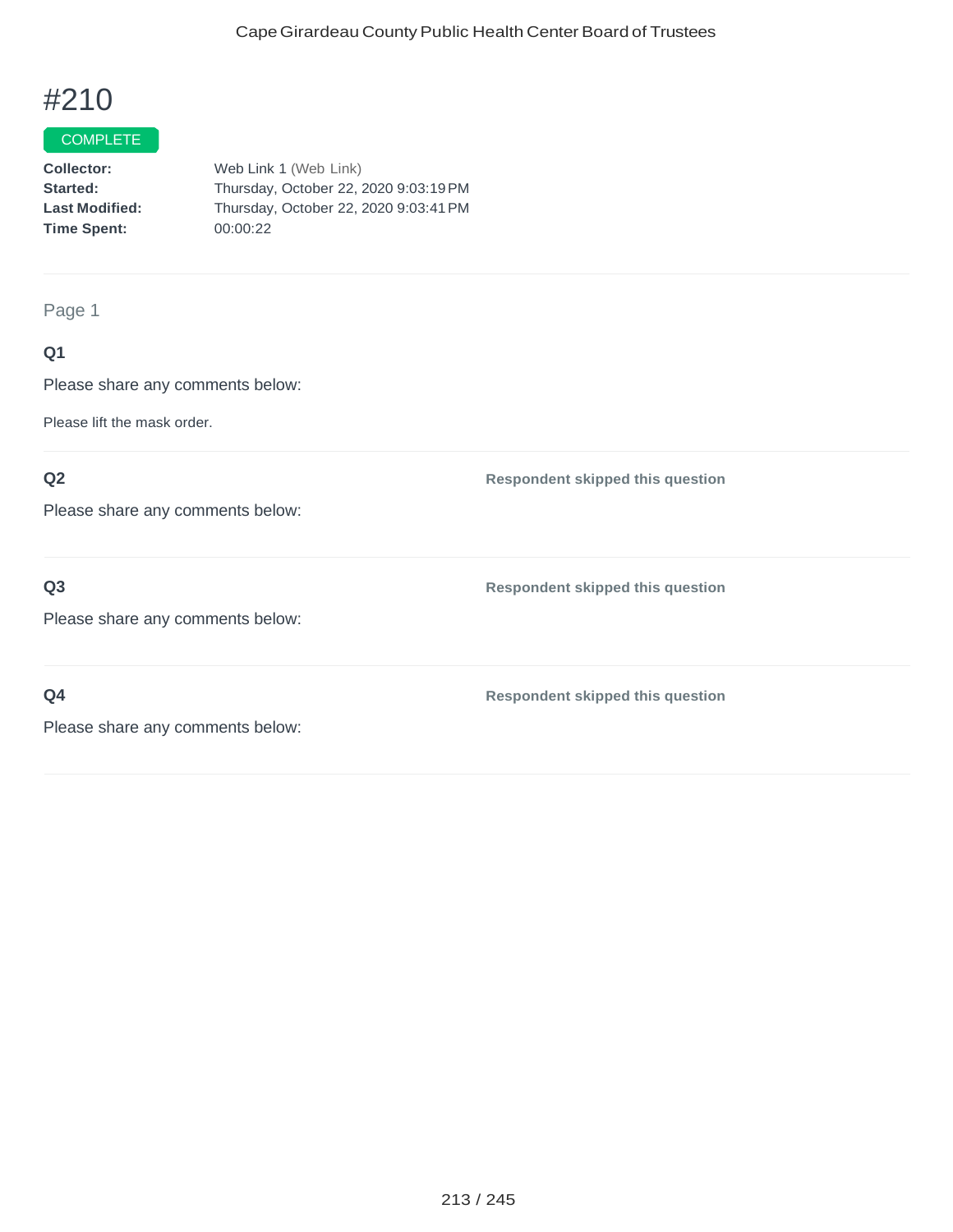#### COMPLETE

**Collector:** Web Link 1 (Web Link) **Started:** Friday, October 23, 2020 6:21:49AM **Last Modified:** Friday, October 23, 2020 6:44:07AM **Time Spent:** 00:22:18

## Page 1

## **Q1**

Please share any comments below:

All scientific organizations state wearing a mask aids in controlling the spread of covid 19. Please do not drop the mask mandate.

## **Q2**

Please share any comments below:

Flu season is here and wearing a mask will limit the number of people getting the flu as well as the covid 19.

## **Q3**

Please share any comments below:

We are all weary of wearing a mask but it isn't that hard. I'm not bruised or bleeding after wearing a mask. Put your big girl/boy pants on and wear your mask. Be a responsible citizen and wear a mask.

### **Q4**

Please share any comments below:

This pandemic is limiting my capability to visit my son. We must be patient and vigilant and wait for a vaccine.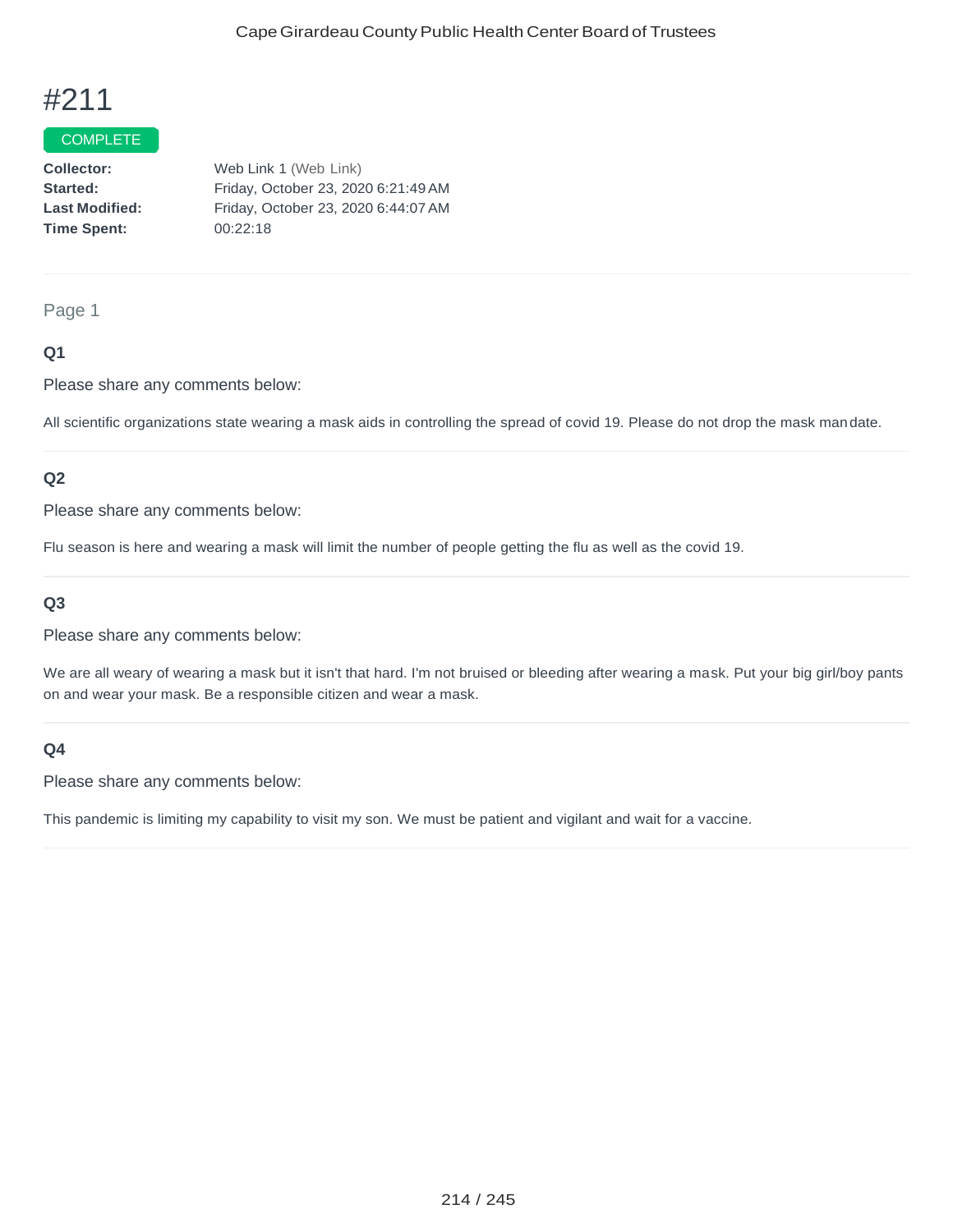### COMPLETE

**Collector:** Web Link 1 (Web Link) **Started:** Friday, October 23, 2020 8:29:40AM **Last Modified:** Friday, October 23, 2020 8:35:02AM **Time Spent:** 00:05:21

Page 1

### **Q1**

Please share any comments below:

Keep the mask mandate in place. Even if a large portion of county residents defy it, it's still the responsible thing to do. If the County Health Board rescinds its mask mandate, there will be more Covid19 cases in our county. That's a fact.

## **Q2** Please share any comments below: **Respondent skipped this question Q3** Please share any comments below: **Respondent skipped this question Q4** Please share any comments below: **Respondent skipped this question**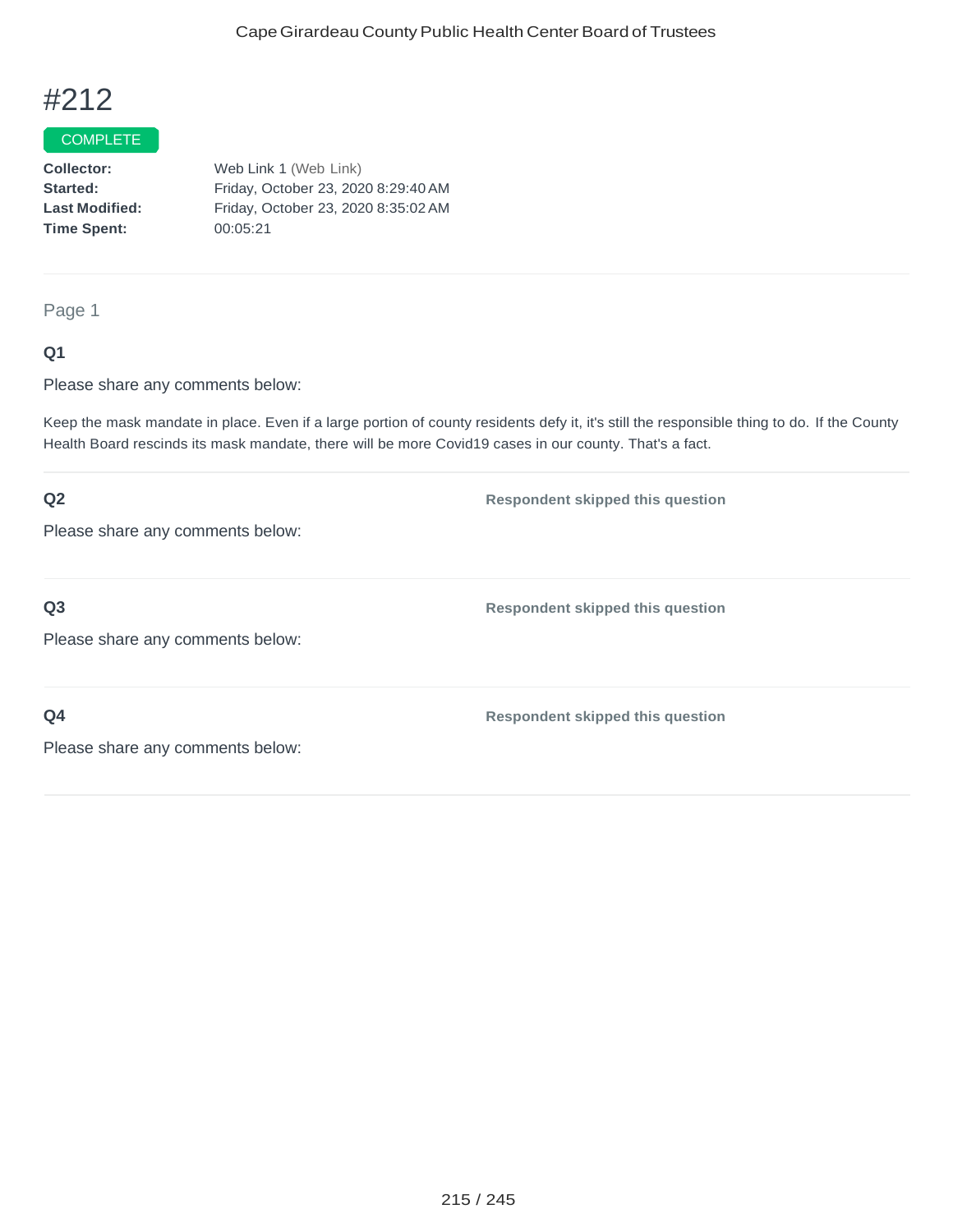### COMPLETE

**Collector:** Web Link 1 (Web Link) **Started:** Friday, October 23, 2020 9:25:57AM **Last Modified:** Friday, October 23, 2020 9:32:49AM **Time Spent:** 00:06:52

Page 1

## **Q1**

Please share any comments below:

I support medical health freedom of choice especially concerning mask and vaccine mandates. I believe decisby the HD are biased and are not based on all the available scientific research by health experts. A local person with high creditionals (PhD in data research) giving info on covid research was essentially ignored and disregarded . I believe a forced,mandatory health action must be brought to a vote by the People,. There is no longer a crisis or emergency. We were allowed to vote on the seat belt law, the PEOPLE must be heard and the Constitution followed.

## **Q2**

**Respondent skipped this question**

Please share any comments below:

**Q3**

Please share any comments below:

**Q4**

**Respondent skipped this question**

**Respondent skipped this question**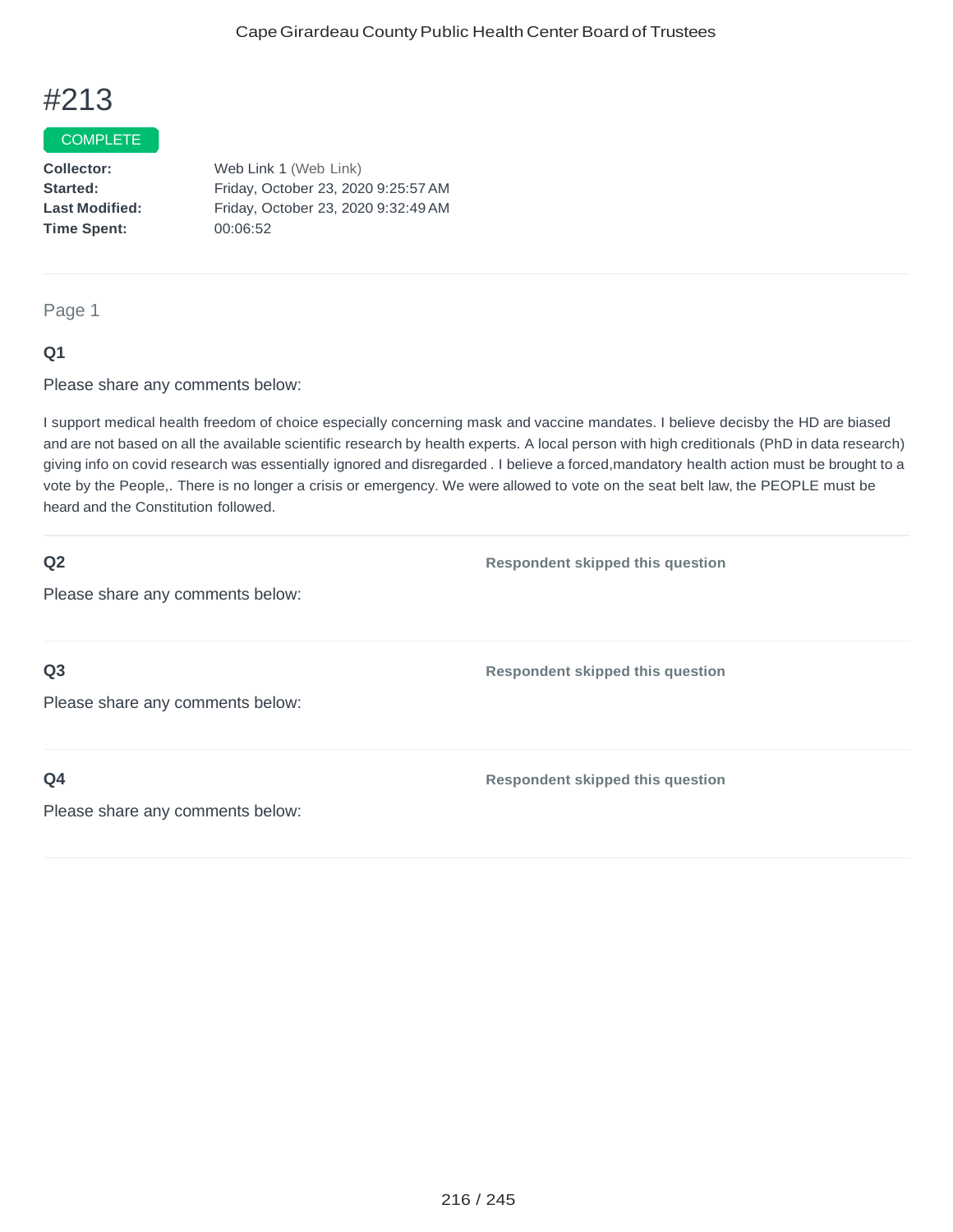#### COMPLETE

**Collector:** Web Link 1 (Web Link) **Started:** Friday, October 23, 2020 9:36:43AM **Last Modified:** Friday, October 23, 2020 9:41:32AM **Time Spent:** 00:04:48

#### Page 1

### **Q1**

Please share any comments below:

Please continue the current mask policy until this pandemic is under control or in steep decline.

#### **Q2**

Please share any comments below:

My family shops in Cape because of this. We have options of shopping in Poplar Bluff or Sikeston, but neither city is enforcing and rules.

#### **Q3**

Please share any comments below:

This is not a matter of political preference but common courtesy for our fellow citizens that are elderly and whose health may be compromised. Thank You

### **Q4**

**Respondent skipped this question**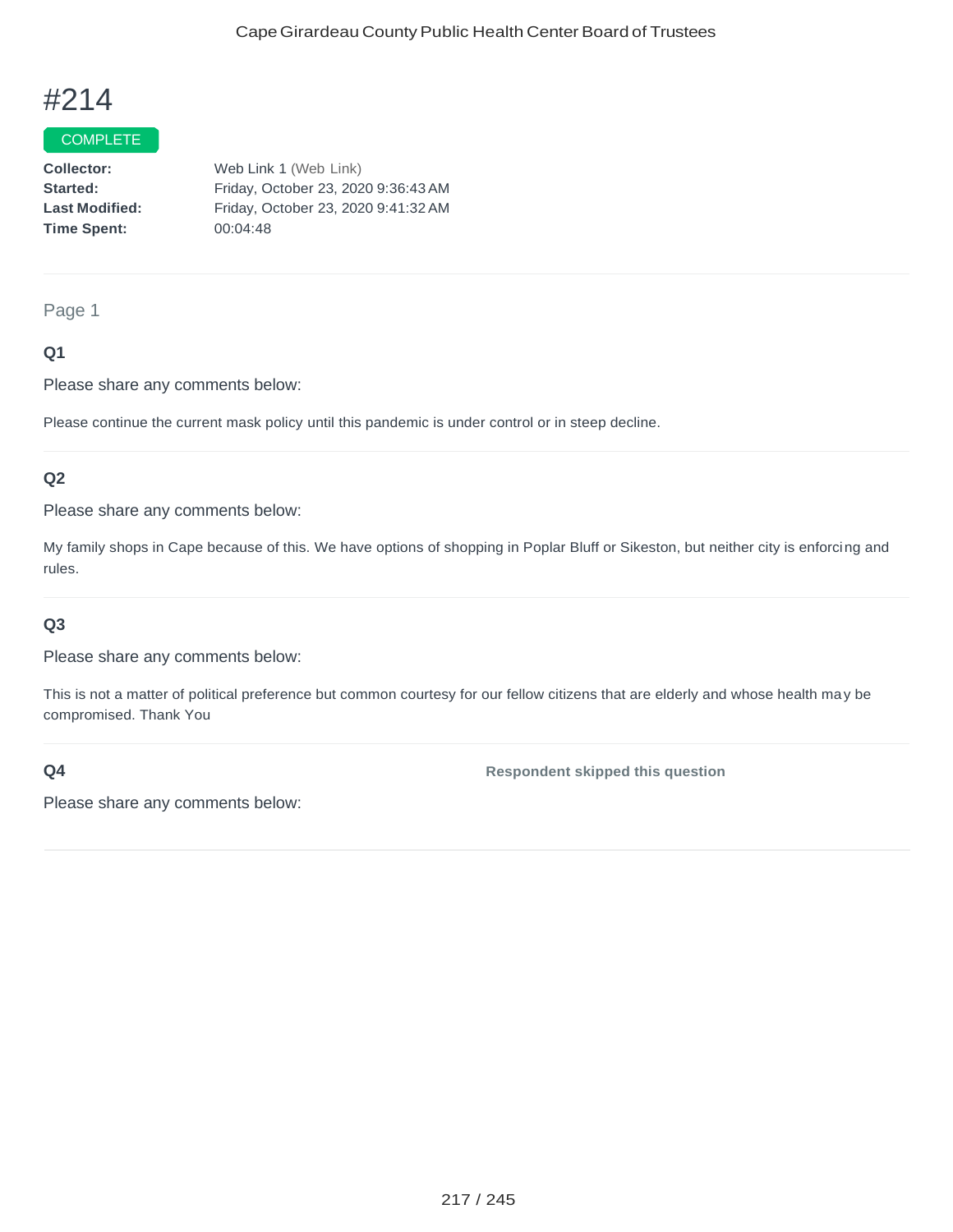#### COMPLETE

**Collector:** Web Link 1 (Web Link) **Started:** Friday, October 23, 2020 11:05:53AM **Last Modified:** Friday, October 23, 2020 11:07:35AM **Time Spent:** 00:01:41

Page 1

### **Q1**

Please share any comments below:

I'm for Medical Freedom of Choice. I'm against a lockdown, mandatory masks and mandatory vaccines.

### **Q2**

Please share any comments below:

**Q3**

**Respondent skipped this question**

**Respondent skipped this question**

Please share any comments below:

**Q4**

**Respondent skipped this question**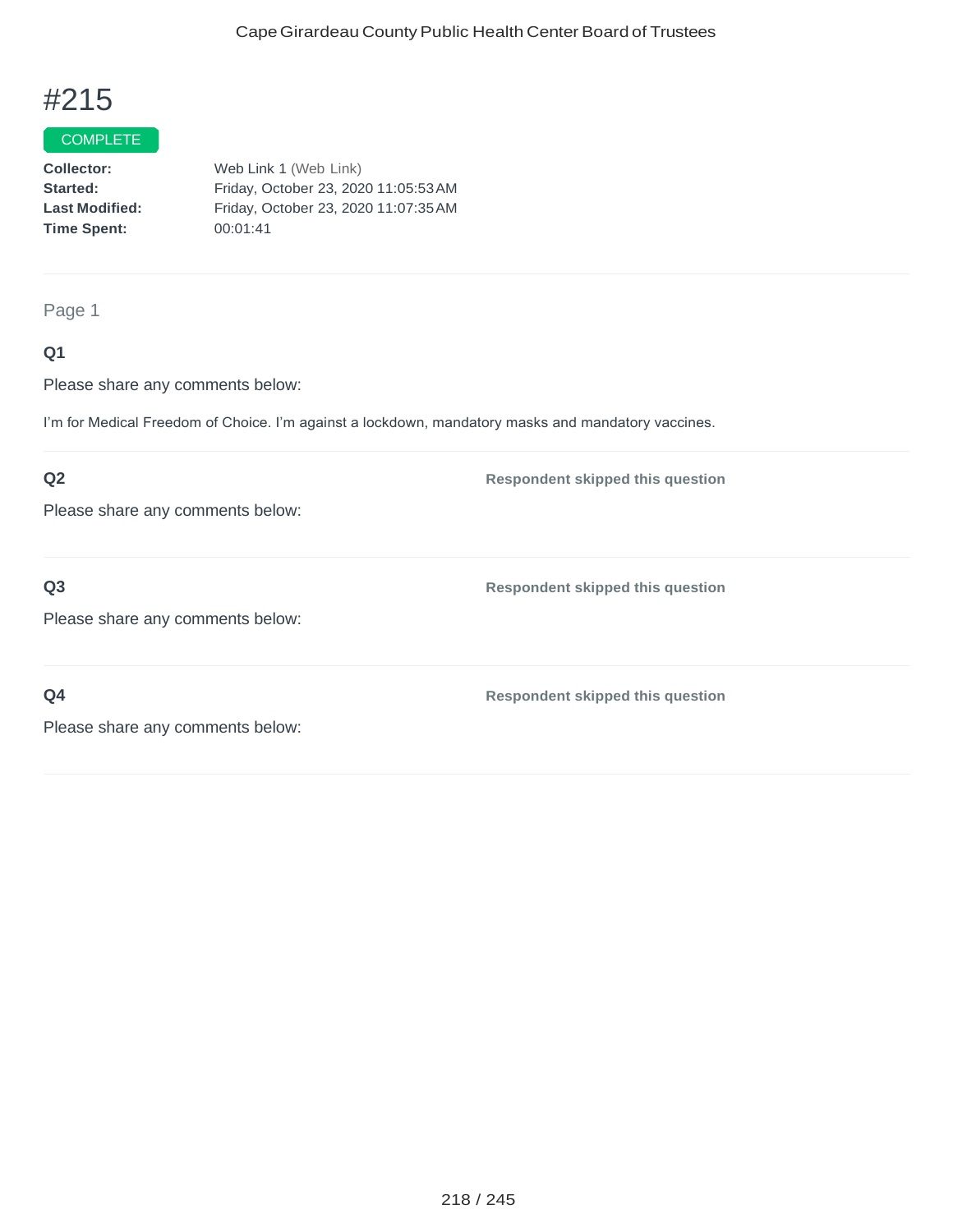### COMPLETE

**Collector:** Web Link 1 (Web Link) **Started:** Friday, October 23, 2020 11:49:58AM **Last Modified:** Friday, October 23, 2020 11:50:33AM **Time Spent:** 00:00:34

Page 1

### **Q1**

Please share any comments below:

Lift mask order. We should have the right to choose if we want to wear one or not.

#### **Q2**

Please share any comments below:

## **Q3**

Please share any comments below:

**Respondent skipped this question**

**Respondent skipped this question**

**Q4**

**Respondent skipped this question**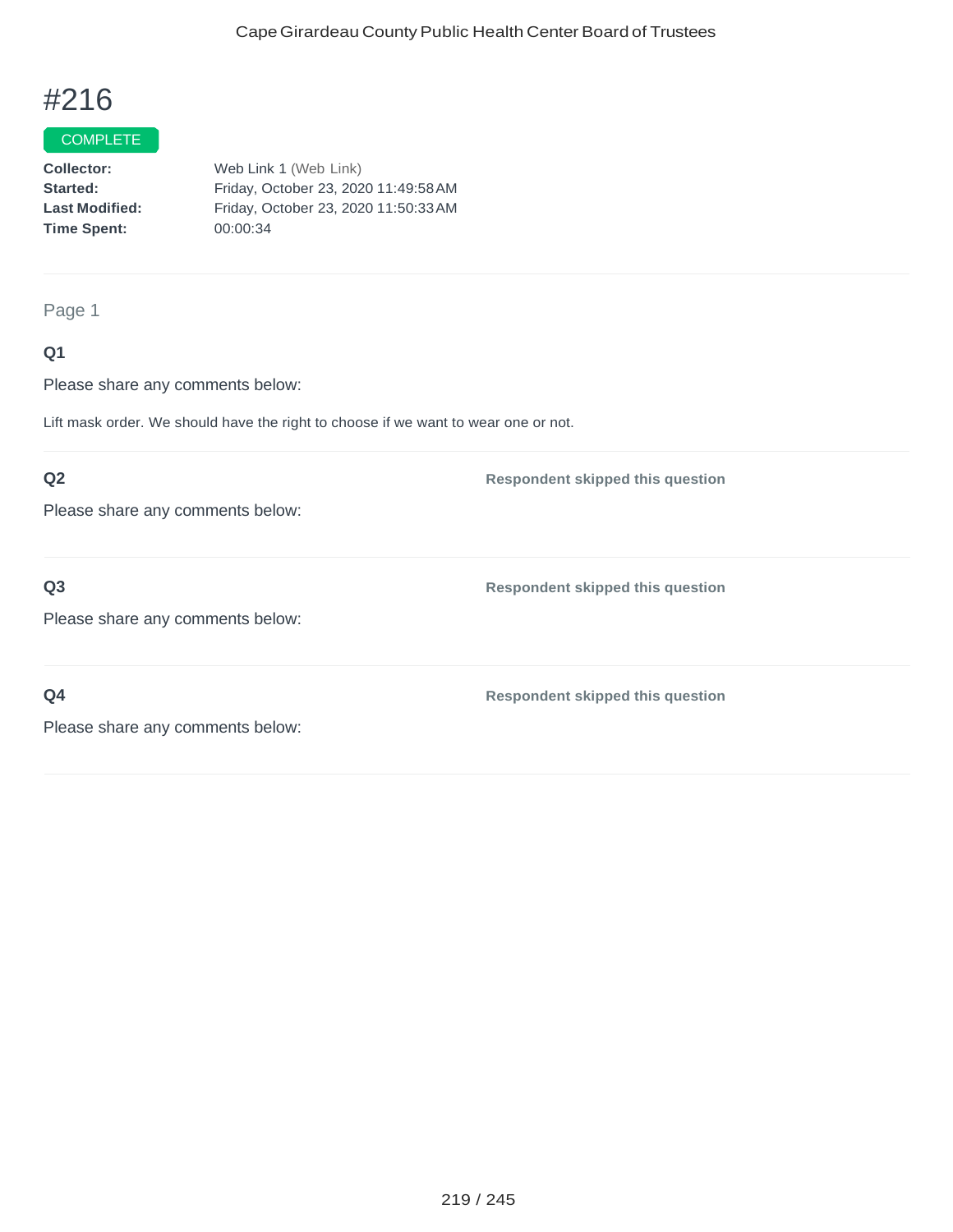### **COMPLETE**

**Collector:** Web Link 1 (Web Link) **Started:** Friday, October 23, 2020 11:45:34AM **Last Modified:** Friday, October 23, 2020 11:52:10AM **Time Spent:** 00:06:35

Page 1

#### **Q1**

Please share any comments below:

More people are getting the covid while wearing mask than those who have not been. mask do not work if they did this would NOT be a problem we would just use mask and it would go away. That is NOT the case mark are NOT the solution!!!

#### **Q2**

Please share any comments below:

Once you got involved you hold accountability. when it snows if the business owner leaves it and let's customers enter at own risk they are not liable but if they try to clean it up and someone gets hurt they are liable!!! That is you when you crossed the line and mandated these mask you took on the accountability of lives lost because they think mask work and lack distance. your job is to give up true and accurate information which you have FAILED to do!!!

#### **Q3**

**Respondent skipped this question**

Please share any comments below:

**Q4**

**Respondent skipped this question**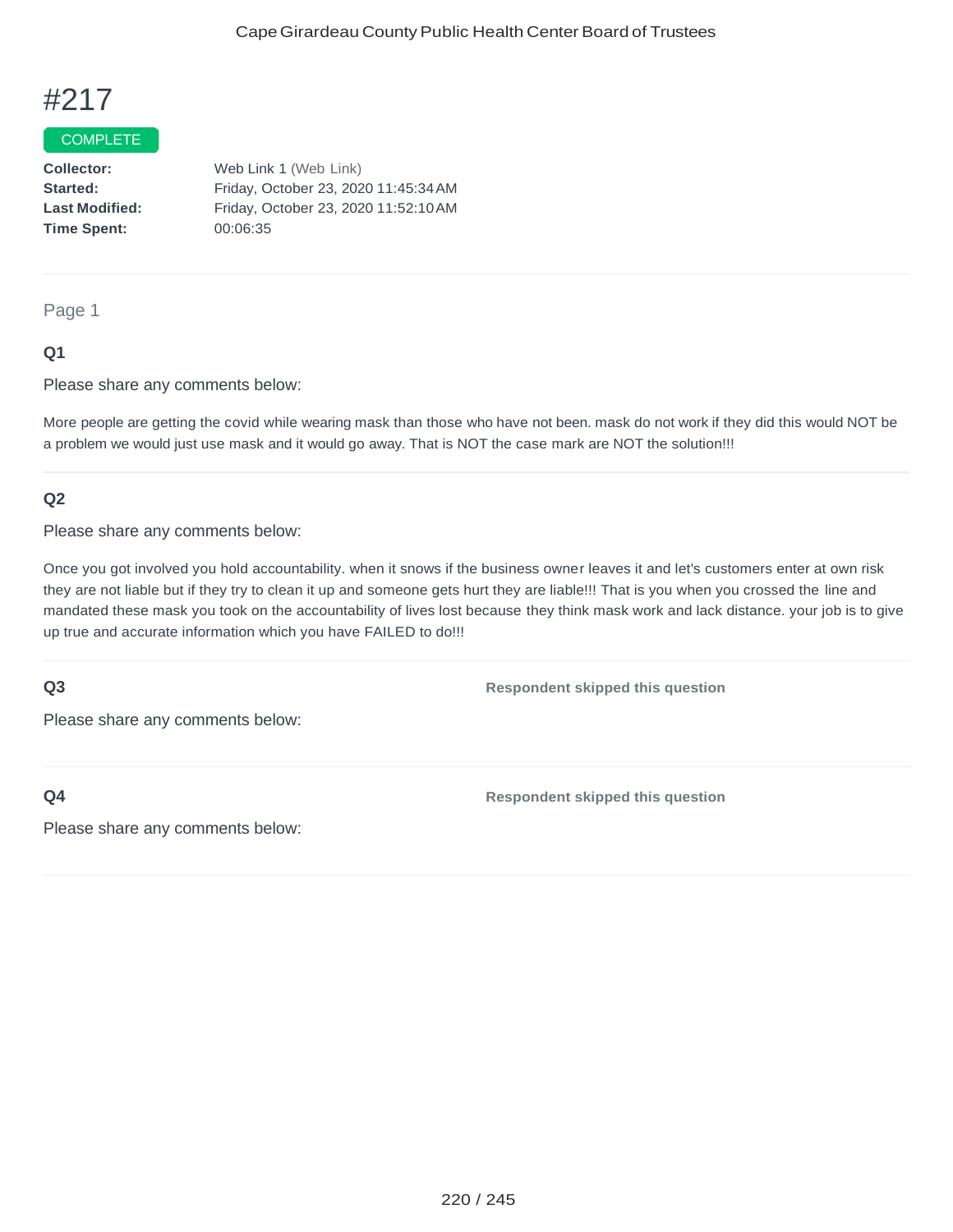#### COMPLETE

**Collector:** Web Link 1 (Web Link) **Started:** Friday, October 23, 2020 2:36:38PM **Last Modified:** Friday, October 23, 2020 2:38:01PM **Time Spent:** 00:01:22

Page 1

## **Q1**

Please share any comments below:

I support the mask ordinance.

## **Q2**

Please share any comments below:

## **Q3**

Please share any comments below:

**Q4**

**Respondent skipped this question**

**Respondent skipped this question**

**Respondent skipped this question**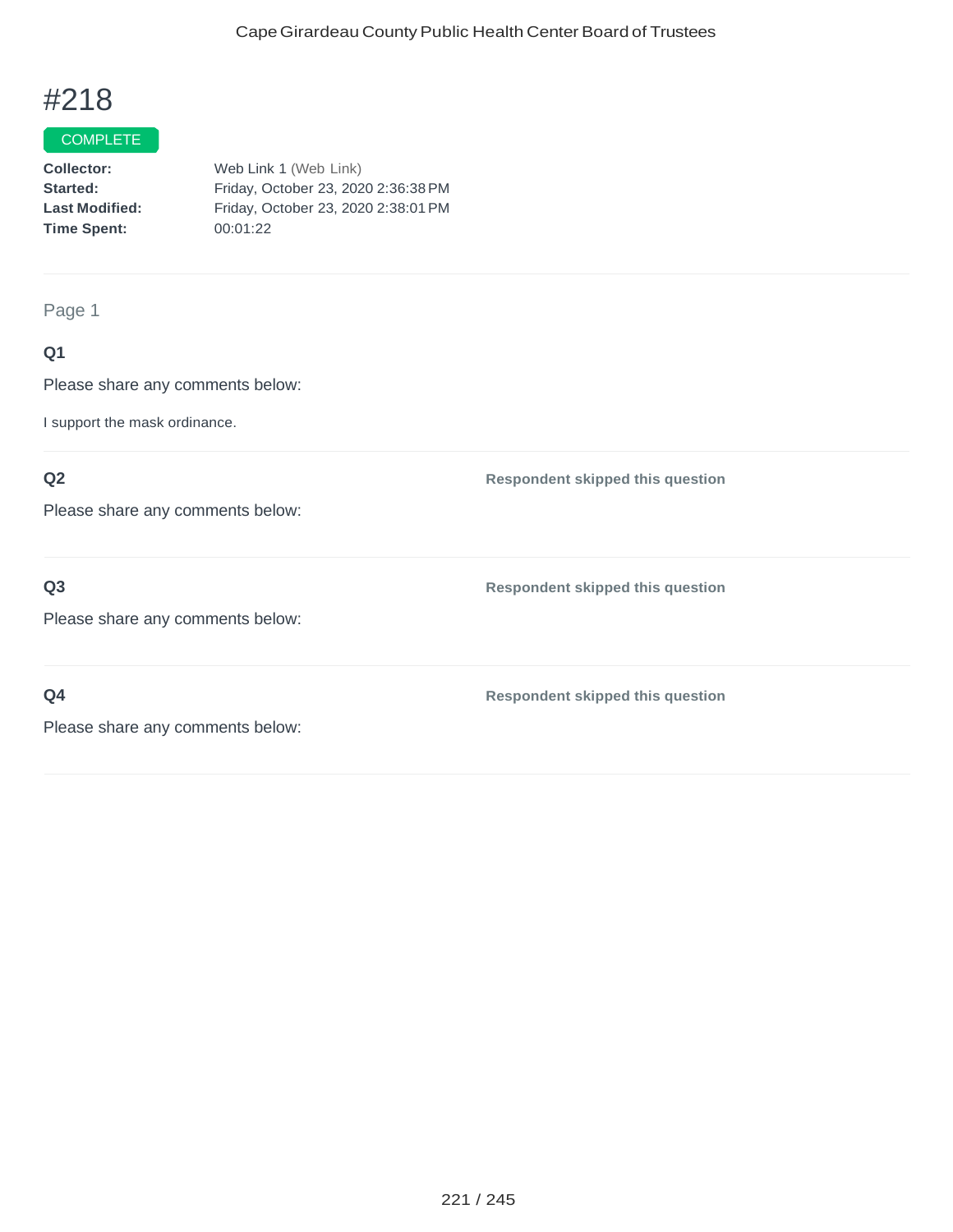#### **COMPLETE**

**Collector:** Web Link 1 (Web Link) **Started:** Friday, October 23, 2020 3:18:50PM **Last Modified:** Friday, October 23, 2020 3:21:55PM **Time Spent:** 00:03:04

Page 1

#### **Q1**

Please share any comments below:

Since the Governor and mayor have failed accept responsibility to stop the spread if Covid, I respectfully request you extend the mask mandate to protect the citizens of Cape Girardeau.

**Respondent skipped this question**

**Respondent skipped this question**

**Respondent skipped this question**

## **Q2**

Please share any comments below:

**Q3**

Please share any comments below:

**Q4**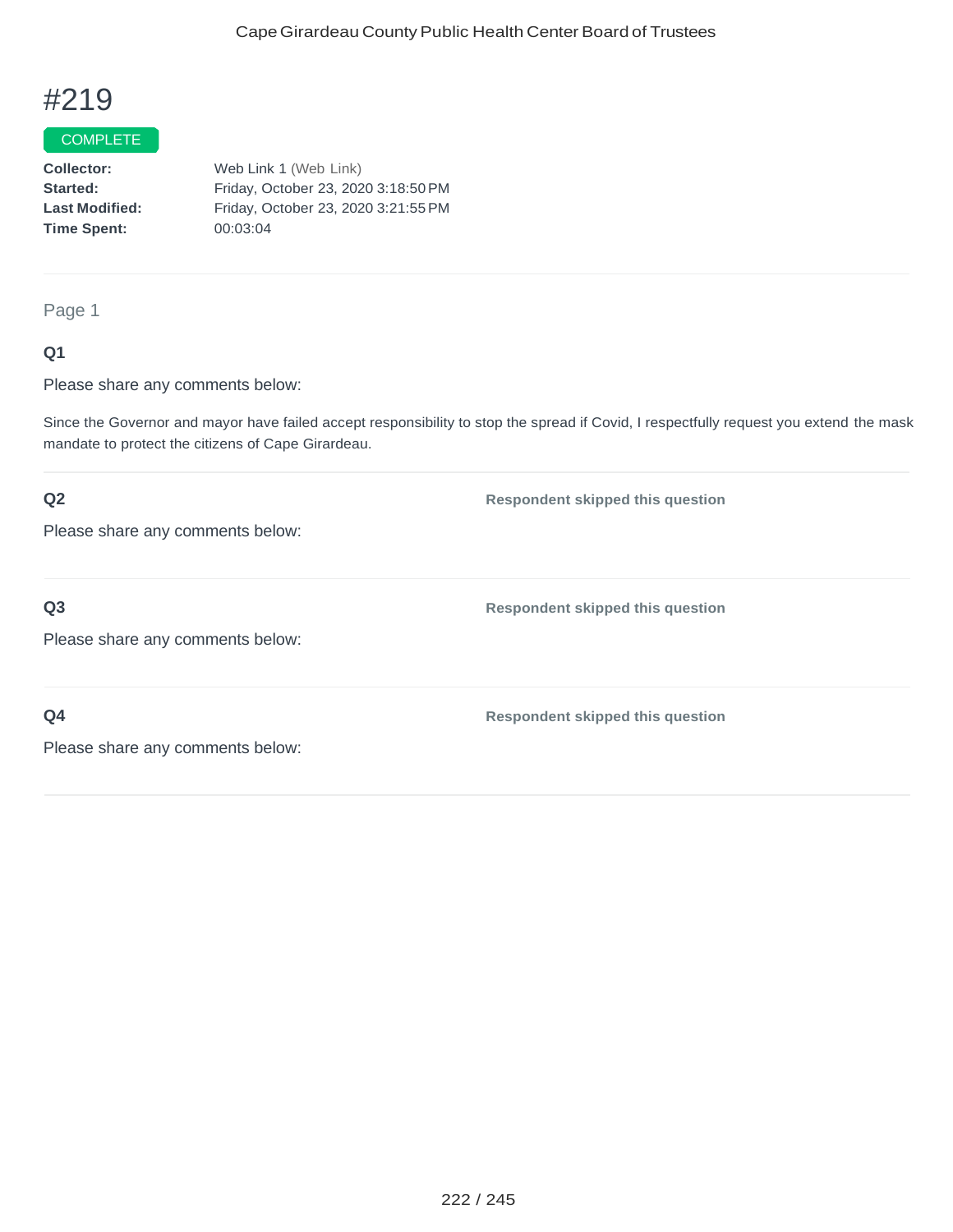#### COMPLETE

**Collector:** Web Link 1 (Web Link) **Started:** Friday, October 23, 2020 3:28:48PM **Last Modified:** Friday, October 23, 2020 3:30:34PM **Time Spent:** 00:01:46

Page 1

## **Q1**

Please share any comments below:

Please keep the mask requirement in place

### **Q2**

Please share any comments below:

## **Q3**

Please share any comments below:

**Q4**

**Respondent skipped this question**

**Respondent skipped this question**

**Respondent skipped this question**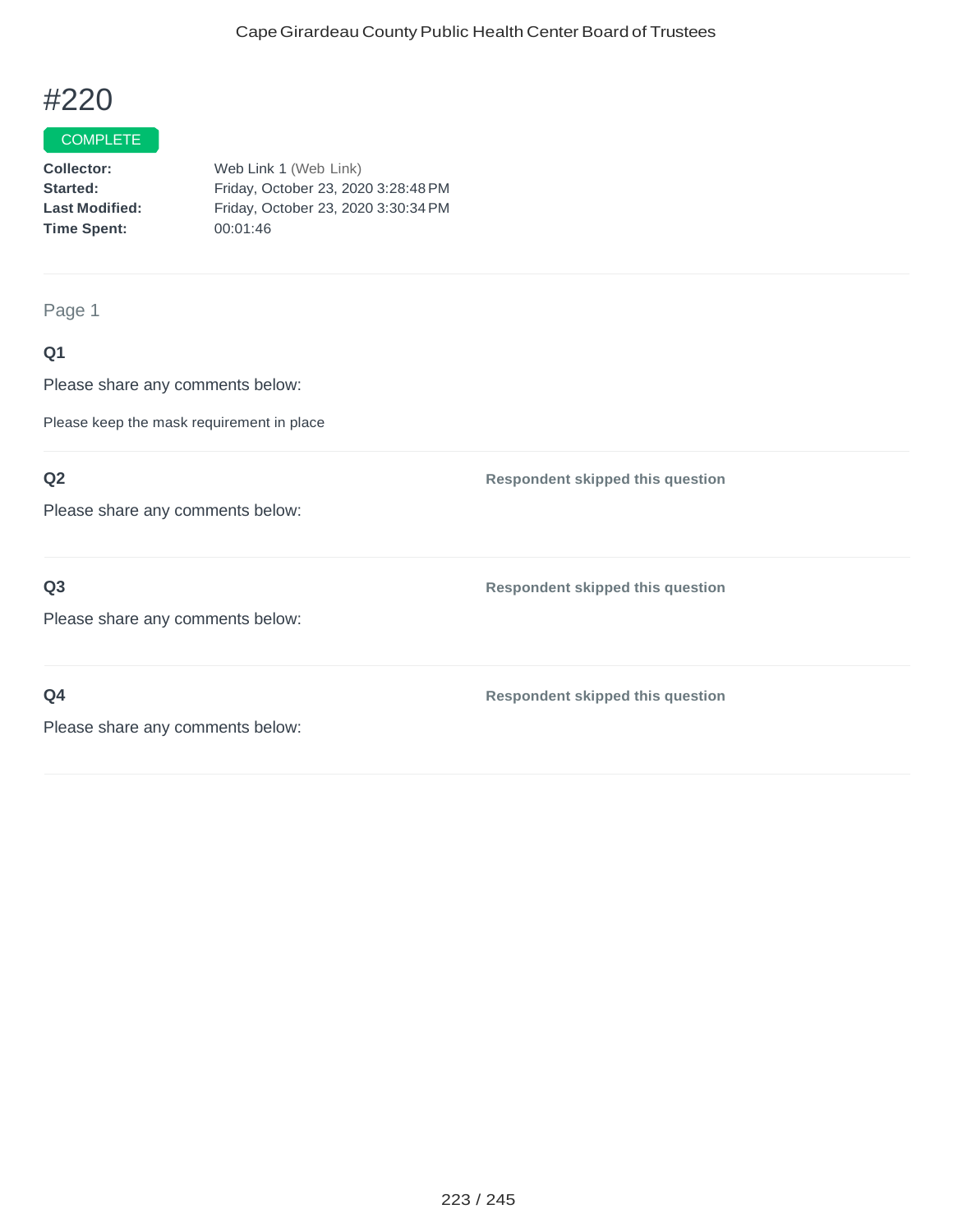#### COMPLETE

**Collector:** Web Link 1 (Web Link) **Started:** Friday, October 23, 2020 6:40:20PM **Last Modified:** Friday, October 23, 2020 6:49:46PM **Time Spent:** 00:09:26

Page 1

#### **Q1**

Please share any comments below:

Tired of Covid, everyone wants to get back to "normal".

But, we are on home stretch, don't rubber out. All need to wear mask, wash hands and social distance until end. Be concered citizen.

### **Q2**

**Respondent skipped this question**

**Respondent skipped this question**

**Respondent skipped this question**

Please share any comments below:

#### **Q3**

Please share any comments below:

## **Q4**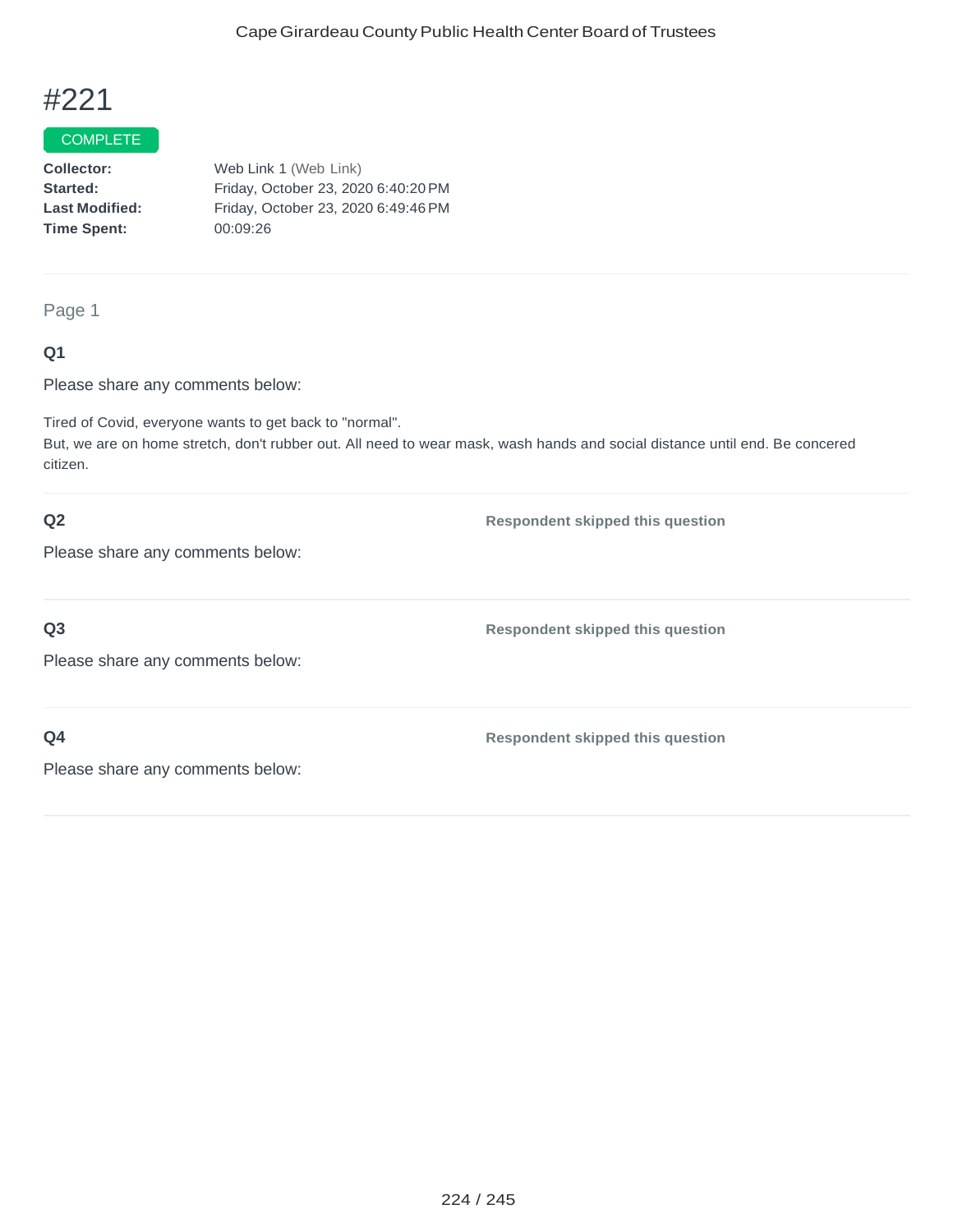#### **COMPLETE**

**Collector:** Web Link 1 (Web Link) **Started:** Friday, October 23, 2020 10:05:30PM **Last Modified:** Friday, October 23, 2020 10:09:05PM **Time Spent:** 00:03:35

Page 1

## **Q1**

Please share any comments below:

I feel strongly that the mask mandate should be extended until a vaccine is available to all people.

### **Q2**

Please share any comments below:

**Q3**

**Respondent skipped this question**

**Respondent skipped this question**

Please share any comments below:

**Q4**

**Respondent skipped this question**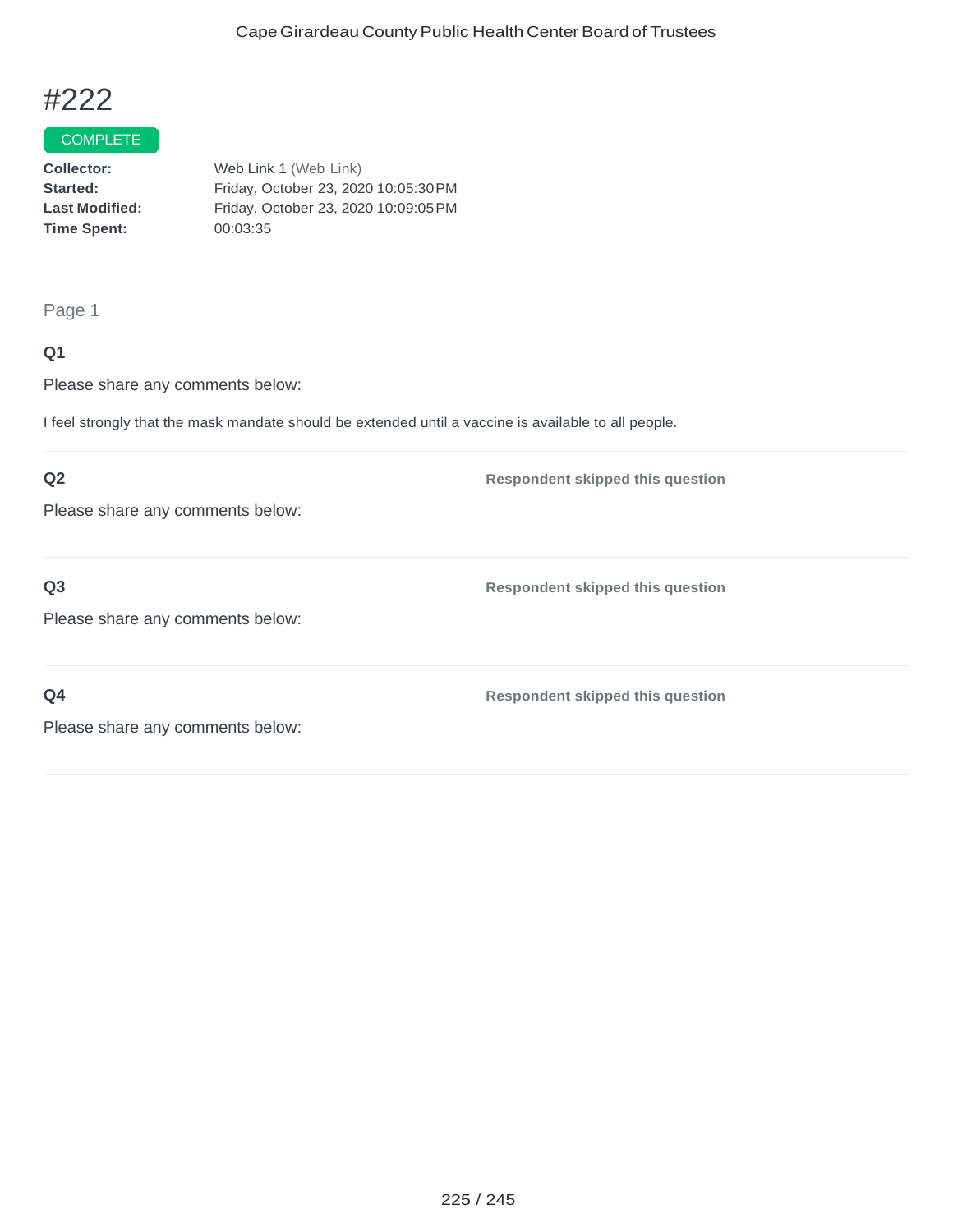#### COMPLETE

**Collector:** Web Link 1 (Web Link) **Started:** Friday, October 23, 2020 10:07:26PM **Last Modified:** Friday, October 23, 2020 10:12:47PM **Time Spent:** 00:05:21

Page 1

#### **Q1**

Please share any comments below:

Thank you for the great job that you are doing to keep our county informed regarding COVID-19. This is a serious virus and health crisis and should remain to be handled that wa. I encourage our county to keep the mask mandate in place until a vaccine has been approved and is being distributed throughout our country and our community. Let's do all that is we can to keep our community healthy and safe. Thank you.

| Q2                               | <b>Respondent skipped this question</b> |
|----------------------------------|-----------------------------------------|
| Please share any comments below: |                                         |
|                                  |                                         |
| Q3                               | <b>Respondent skipped this question</b> |
| Please share any comments below: |                                         |
|                                  |                                         |
| Q <sub>4</sub>                   | <b>Respondent skipped this question</b> |
| Please share any comments below: |                                         |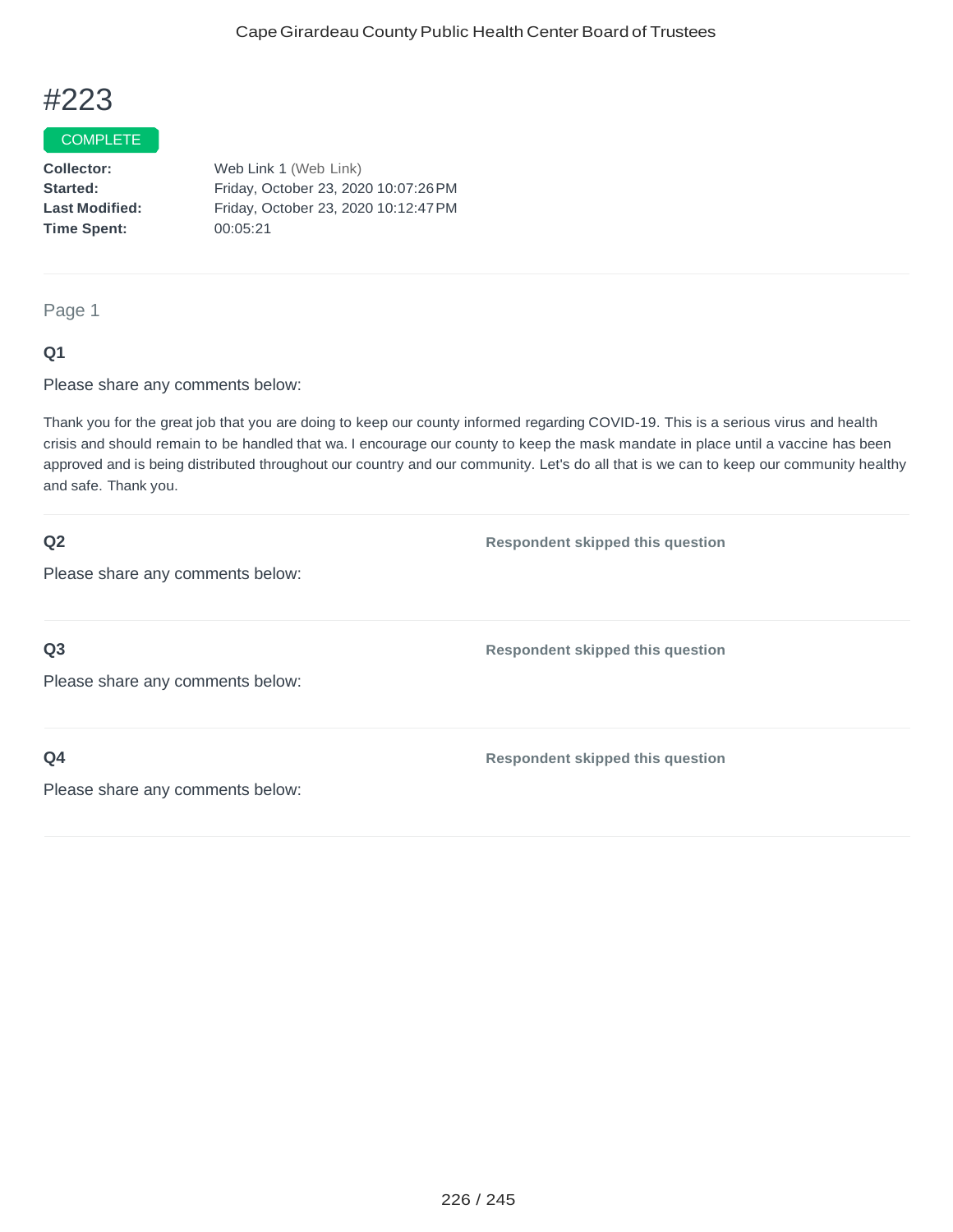#### **COMPLETE**

**Collector:** Web Link 1 (Web Link) **Started:** Friday, October 23, 2020 10:12:29PM **Last Modified:** Friday, October 23, 2020 10:14:05PM **Time Spent:** 00:01:35

#### Page 1

### **Q1**

Please share any comments below:

Please extend the mask mandate. Wearing masks protects from the spread of Covid-19

### **Q2**

Please share any comments below:

## **Q3**

**Respondent skipped this question**

Please share any comments below:

**Q4**

**Respondent skipped this question**

**Respondent skipped this question**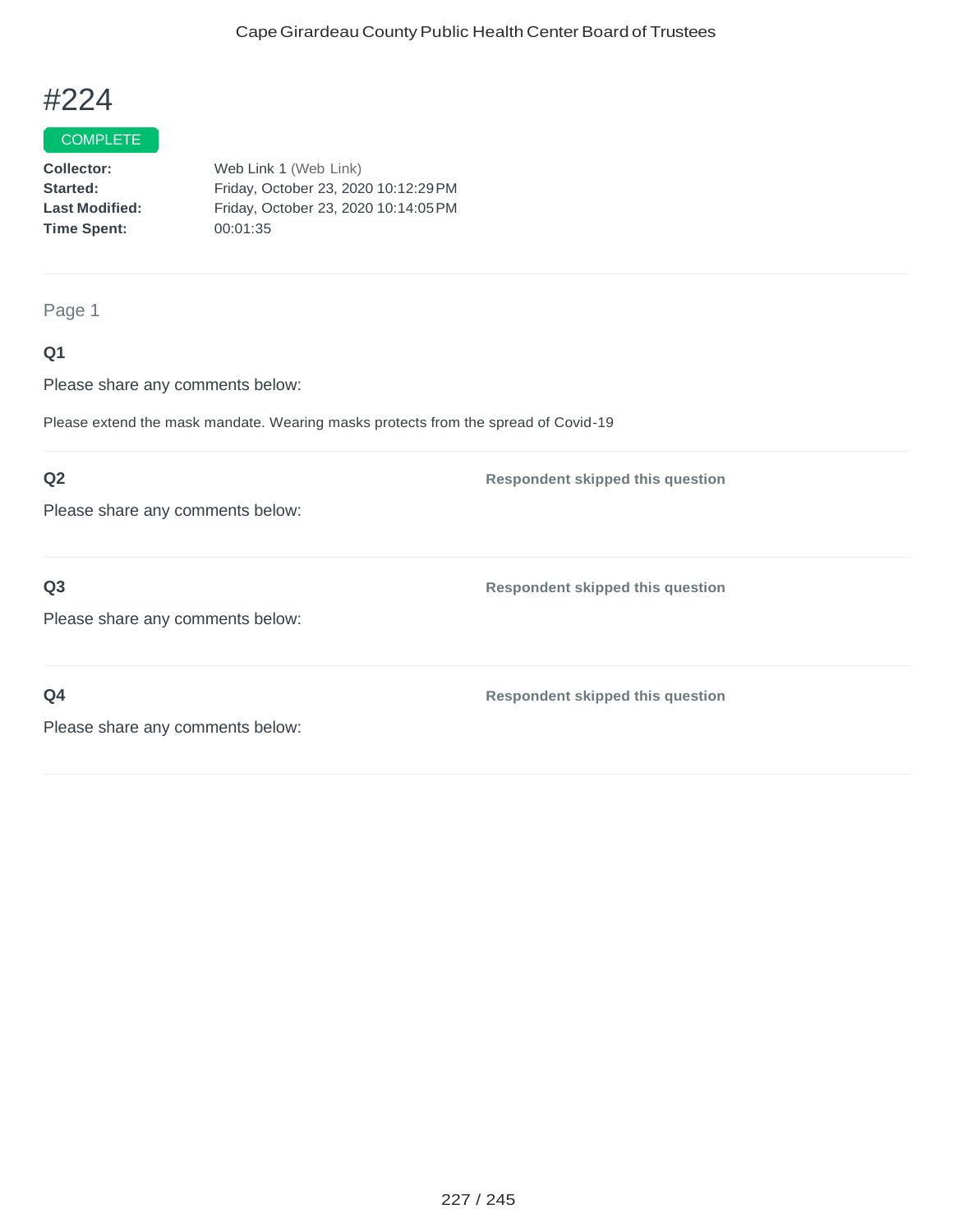#### COMPLETE

**Collector:** Web Link 1 (Web Link) **Started:** Saturday, October 24, 2020 12:21:40AM **Last Modified:** Saturday, October 24, 2020 12:23:52AM **Time Spent:** 00:02:11

Page 1

### **Q1**

Please share any comments below:

Mask mandate should continue in Cape Girardeau County until the county has lower COVID-19 numbers and deaths. Thank you.

### **Q2**

Please share any comments below:

**Q3**

**Respondent skipped this question**

**Respondent skipped this question**

Please share any comments below:

**Q4**

**Respondent skipped this question**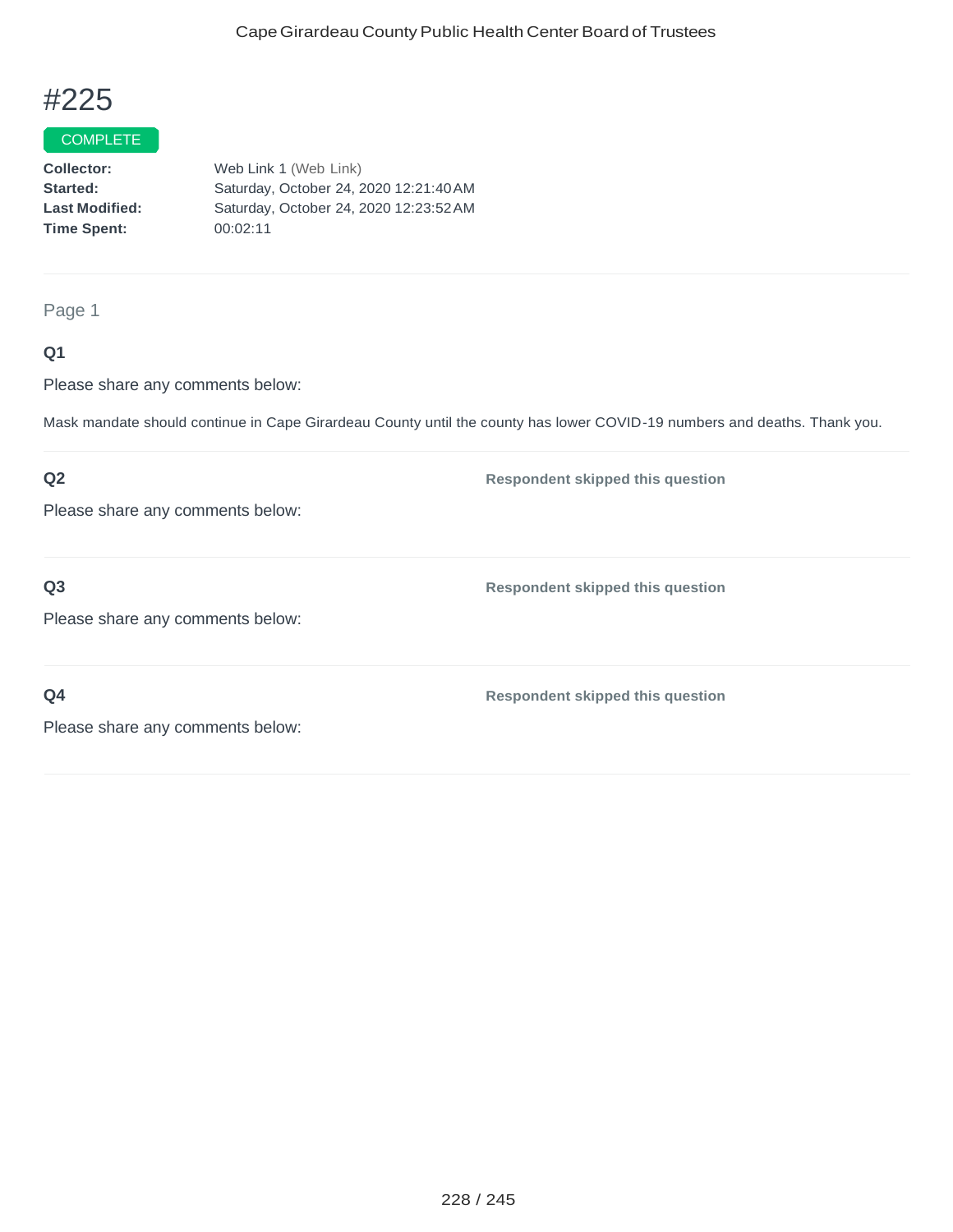#### COMPLETE

**Collector:** Web Link 1 (Web Link) **Started:** Saturday, October 24, 2020 8:13:42AM **Last Modified:** Saturday, October 24, 2020 8:23:01AM **Time Spent:** 00:09:19

#### Page 1

#### **Q1**

Please share any comments below:

The longer this pandemic goes on the less seriously I think people in our community are taking it. We all have "Covid Fatigue" but this virus doesn't care that we are tired of it. I wish we didn't have to have a mask mandate, but the fact is is fewer people would be wearing them if we didn't have an order in place. Frankly, I'm wondering if it's time we implement more restrictions to curb the spread of this virus? Should bars/restaurants be allowed to be open for indoor services? Nationally, health officials are sounding the alarm about how this virus will spread in the fall and winter. We can't take our foot off the gas when we are seeing 30 to 40 new cases everyday. We need to do more to protect the public health. While I wish we could rely on individuals to be responsible, the evidence doesn't suggest we are all behaving responsibly. I understand 2020 has felt like an eternity, but this virus has been around less than a year. It's killed 1 million people worldwide. 50 in our county alone, more than 500 in our region. We can, and must do better.

### **Q2**

**Respondent skipped this question**

Please share any comments below:

### **Q3**

Please share any comments below:

#### **Q4**

**Respondent skipped this question**

**Respondent skipped this question**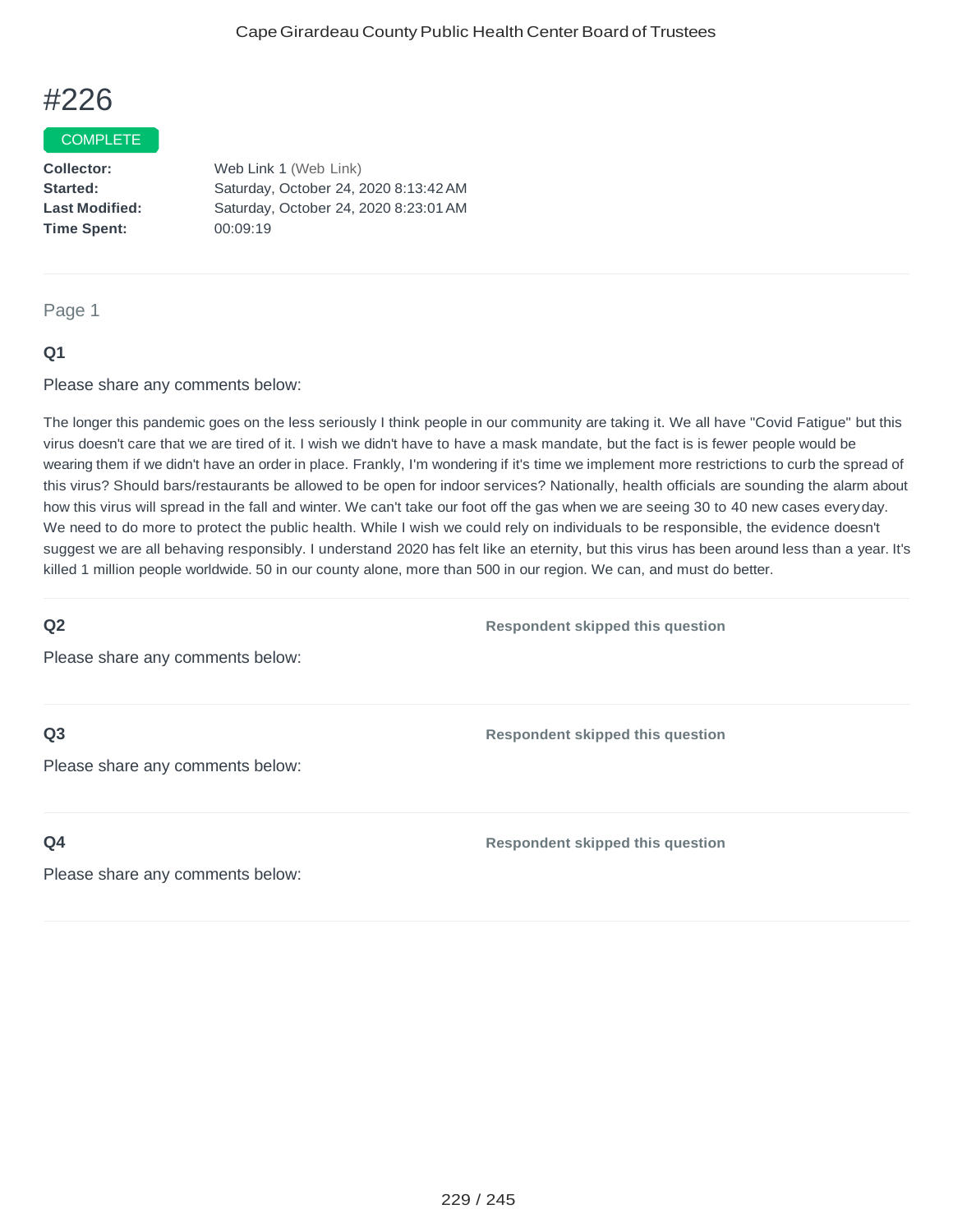#### COMPLETE

**Collector:** Web Link 1 (Web Link) **Started:** Saturday, October 24, 2020 9:12:44AM **Last Modified:** Saturday, October 24, 2020 9:14:06AM **Time Spent:** 00:01:22

Page 1

## **Q1**

Please share any comments below:

Please keep the mask mandate longer for all our sakes

## **Q2**

Please share any comments below:

## **Q3**

Please share any comments below:

**Q4**

**Respondent skipped this question**

**Respondent skipped this question**

**Respondent skipped this question**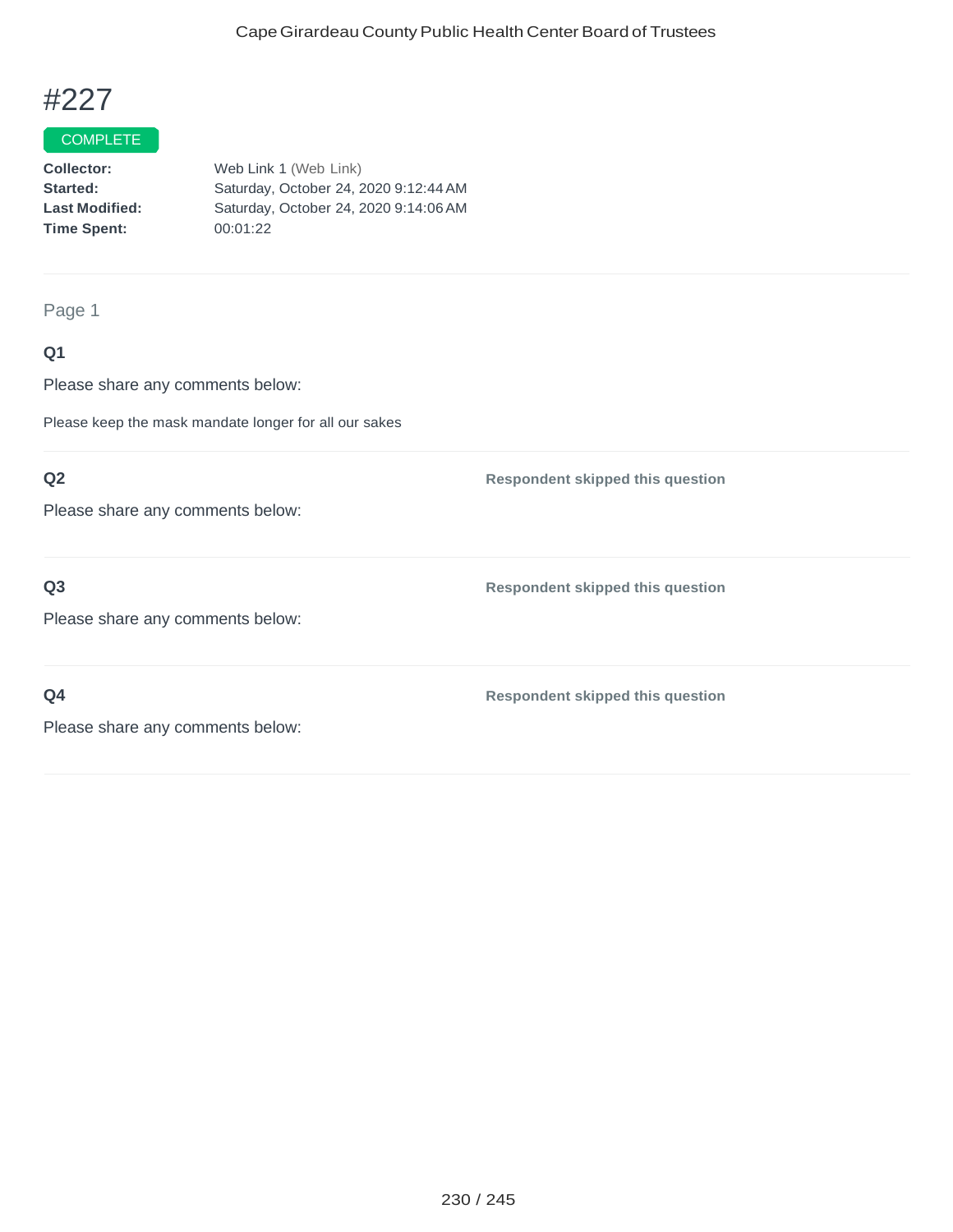#### COMPLETE

**Collector:** Web Link 1 (Web Link) **Started:** Saturday, October 24, 2020 9:19:23AM **Last Modified:** Saturday, October 24, 2020 9:27:39AM **Time Spent:** 00:08:16

Page 1

#### **Q1**

Please share any comments below:

I am the sole caretaker for my disabled spouse. I do everything I can to protect myself from COVID. If I get sick and have to quarantine or go into the hospital there is NO ONE to care for my husband and he might have to go into a care facility. His doctors have warned that he would most likely not survive if he is infected. So this is literally a matter of life or death for us. I stay home as much as possible, but occasionally I must go out to get supplies or go to the doctor. Right now, with the mask mandate in place, there are still MANY people running around without them. If you all drop the mandate, I fear that the public will view that as an "all clear" sign and even more people will stop wearing them. I'm sure there are many others like me who just want to stay safe. PLEASE keep the mandate in place!!

#### **Q2**

Please share any comments below:

**Q3**

Please share any comments below:

**Q4**

**Respondent skipped this question**

**Respondent skipped this question**

**Respondent skipped this question**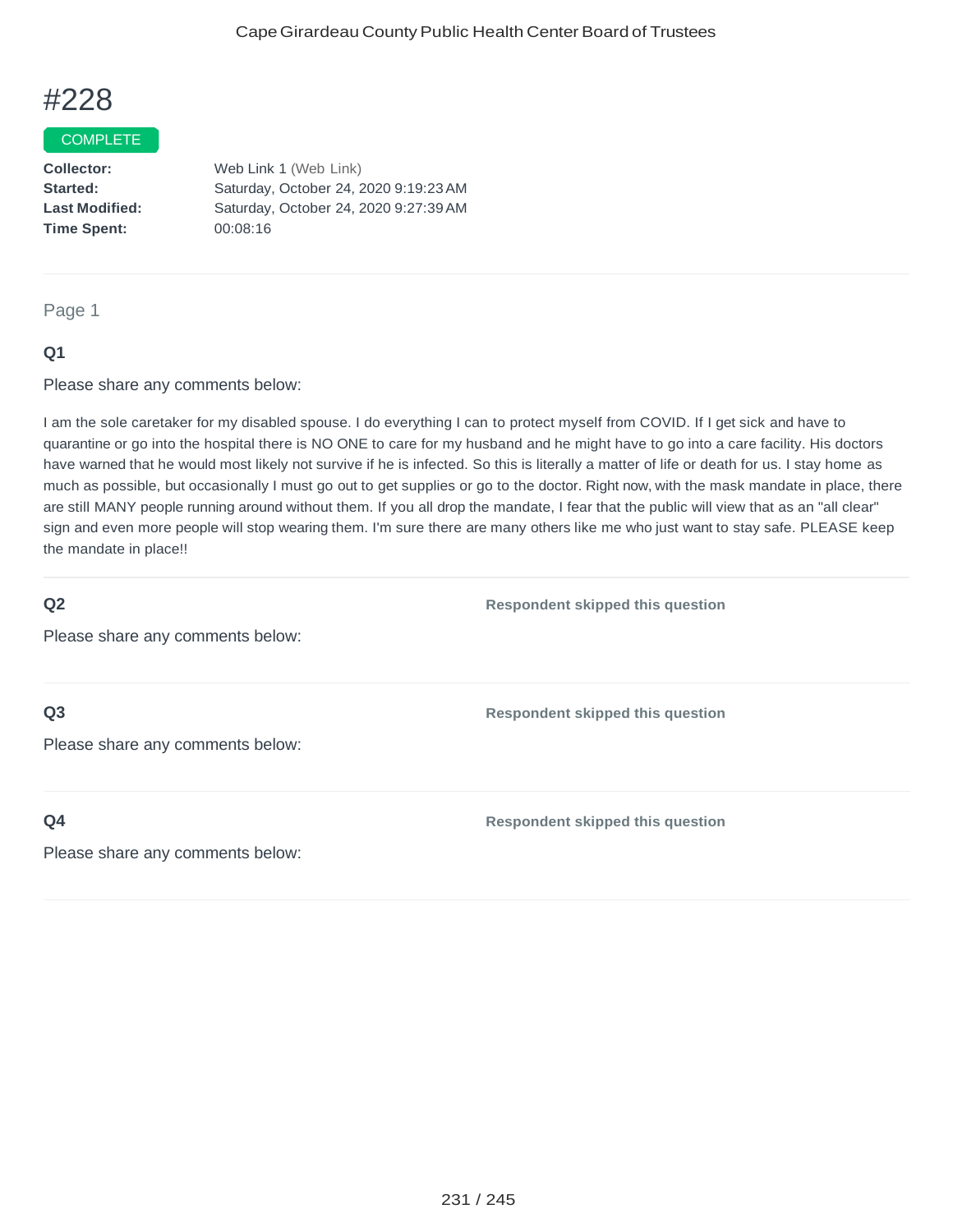#### COMPLETE

**Time Spent:** 01:23:17

**Collector:** Web Link 1 (Web Link) **Started:** Saturday, October 24, 2020 10:12:58AM **Last Modified:** Saturday, October 24, 2020 11:36:16AM

#### Page 1

#### **Q1**

Please share any comments below:

Please keep the mask mandate in effect. Our numbers are still high and will only go higher with the upcoming holiday season. Before the mask mandate only about 2%of the people wore masks and now 98% of them do. This makes shopping a lot less anxious for me. Since we are all part of a society, we have a civic responsibility to protect others from contracting this disease. I'm so tired of these people who gripe about their civil liberties being infringed upon by the mask mandate. Their liberties end when they are endangering the lives of others. So when they choose not to wear a mask and they unknowingly pass this covid to someone, that is no different than manslaughter to me! Most people will wear a mask if there's a mandate, but if the choice is theirs, they won't, so please keep the mandate in effect. Thank-you! I'm also concerned about the River Valley Craft Fair that is planned for the week-end of November 21st and 22nd. All the other craft fairs have cancelled, but not this one. People attend these craft fairs from St, Louis, southern Illinois, Tennessee, Arkansas, and Kenntucky. With this being the only craft fair, this will be more packed than ever, making it a super spreader event! I don't know if your department can do anything about putting a stop to this or not, but if so, this would keep the virus from exploading so exponentially in this area. Thanks for all you guys do. I know you've been treated viciously by some protesters over this mask mandate, and I know a lot of people's prayers are with you. Keep up the good work.

## **Q2**

Please share any comments below:

#### **Q3**

Please share any comments below:

#### **Q4**

**Respondent skipped this question**

**Respondent skipped this question**

**Respondent skipped this question**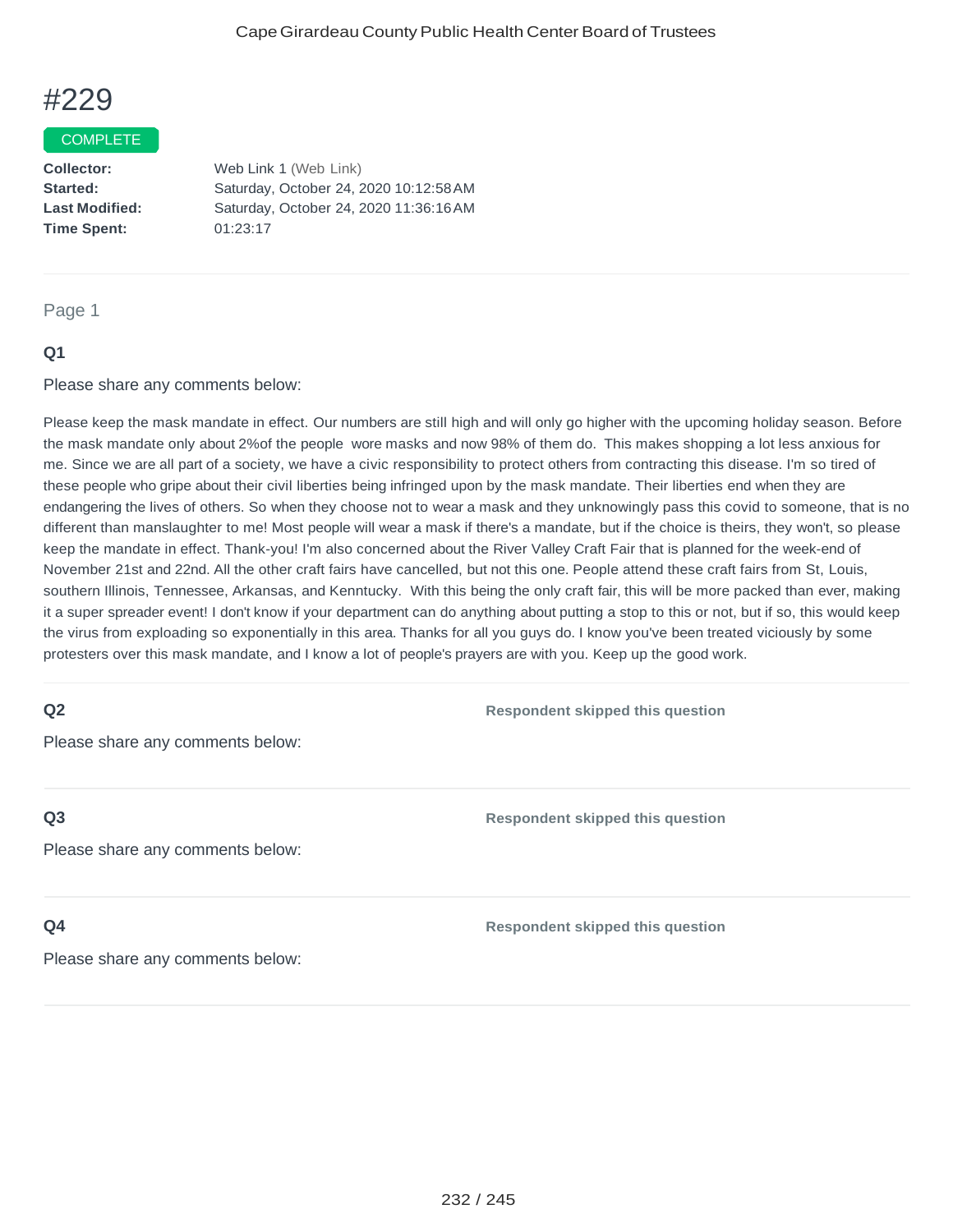#### COMPLETE

**Collector:** Web Link 1 (Web Link) **Started:** Saturday, October 24, 2020 4:32:15PM **Last Modified:** Saturday, October 24, 2020 4:34:21PM **Time Spent:** 00:02:06

Page 1

### **Q1**

Please share any comments below:

Do cloth mask actually protect you from the virus? I thought the virus particles could easily go through cloth masks and the only mask that they couldn't was M95(surgical mask)?

## **Q2**

Please share any comments below:

## **Q3**

Please share any comments below:

**Respondent skipped this question**

**Respondent skipped this question**

**Respondent skipped this question**

**Q4**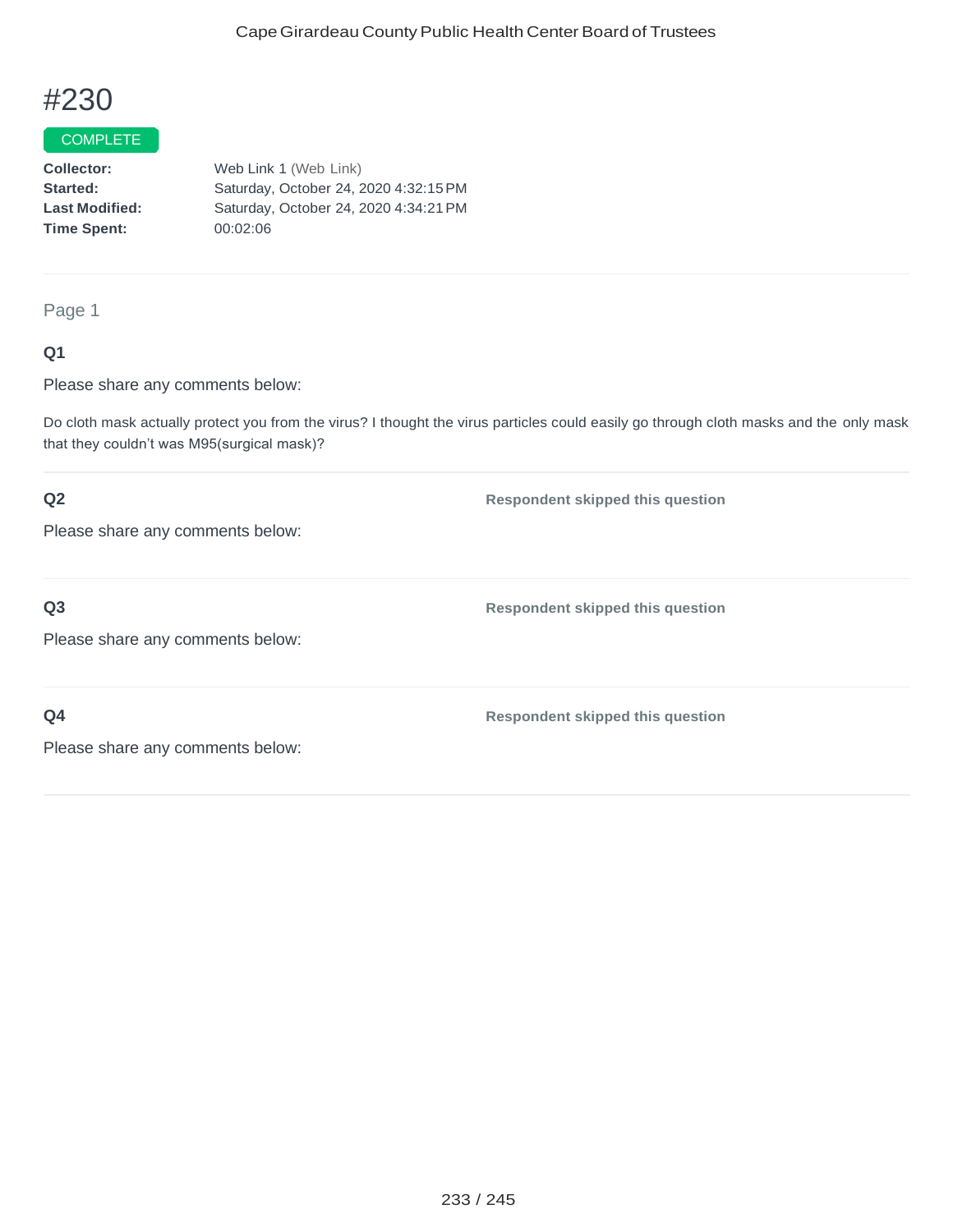#### COMPLETE

**Collector:** Web Link 1 (Web Link) **Started:** Saturday, October 24, 2020 9:29:32PM **Last Modified:** Saturday, October 24, 2020 9:31:19PM **Time Spent:** 00:01:47

Page 1

### **Q1**

Please share any comments below:

Masks should be an individual choice. Some of us can not tolerate a mask and should not be forced to wear one.

### **Q2**

Please share any comments below:

**Q3**

**Respondent skipped this question**

Please share any comments below:

**Q4**

**Respondent skipped this question**

**Respondent skipped this question**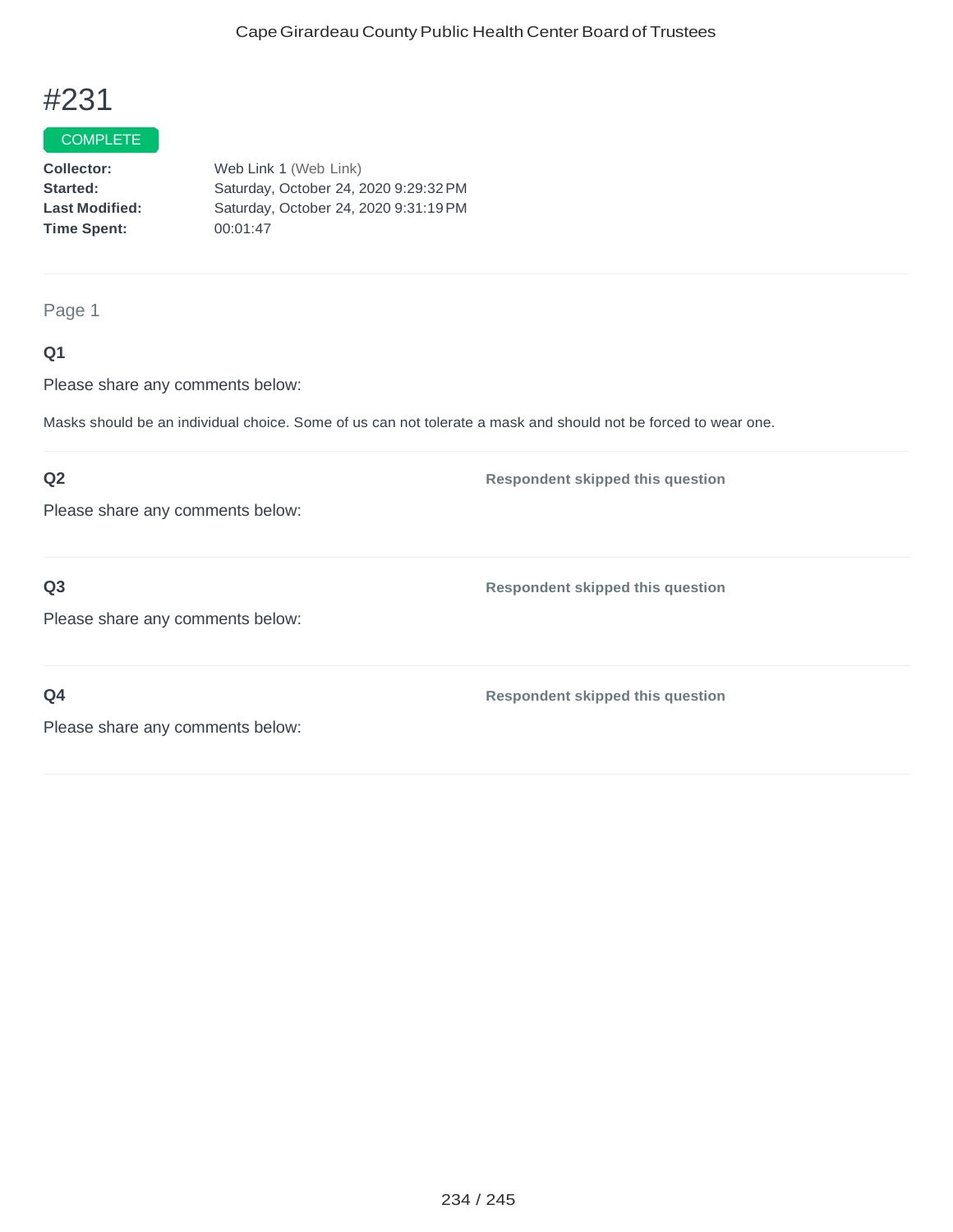#### COMPLETE

**Collector:** Web Link 1 (Web Link) **Started:** Sunday, October 25, 2020 6:39:37AM **Last Modified:** Sunday, October 25, 2020 6:40:47AM **Time Spent:** 00:01:10

Page 1

## **Q1**

Please share any comments below:

Please get rid of the mask mandate and open stuff up!

## **Q2**

Please share any comments below:

## **Q3**

Please share any comments below:

**Q4**

**Respondent skipped this question**

**Respondent skipped this question**

**Respondent skipped this question**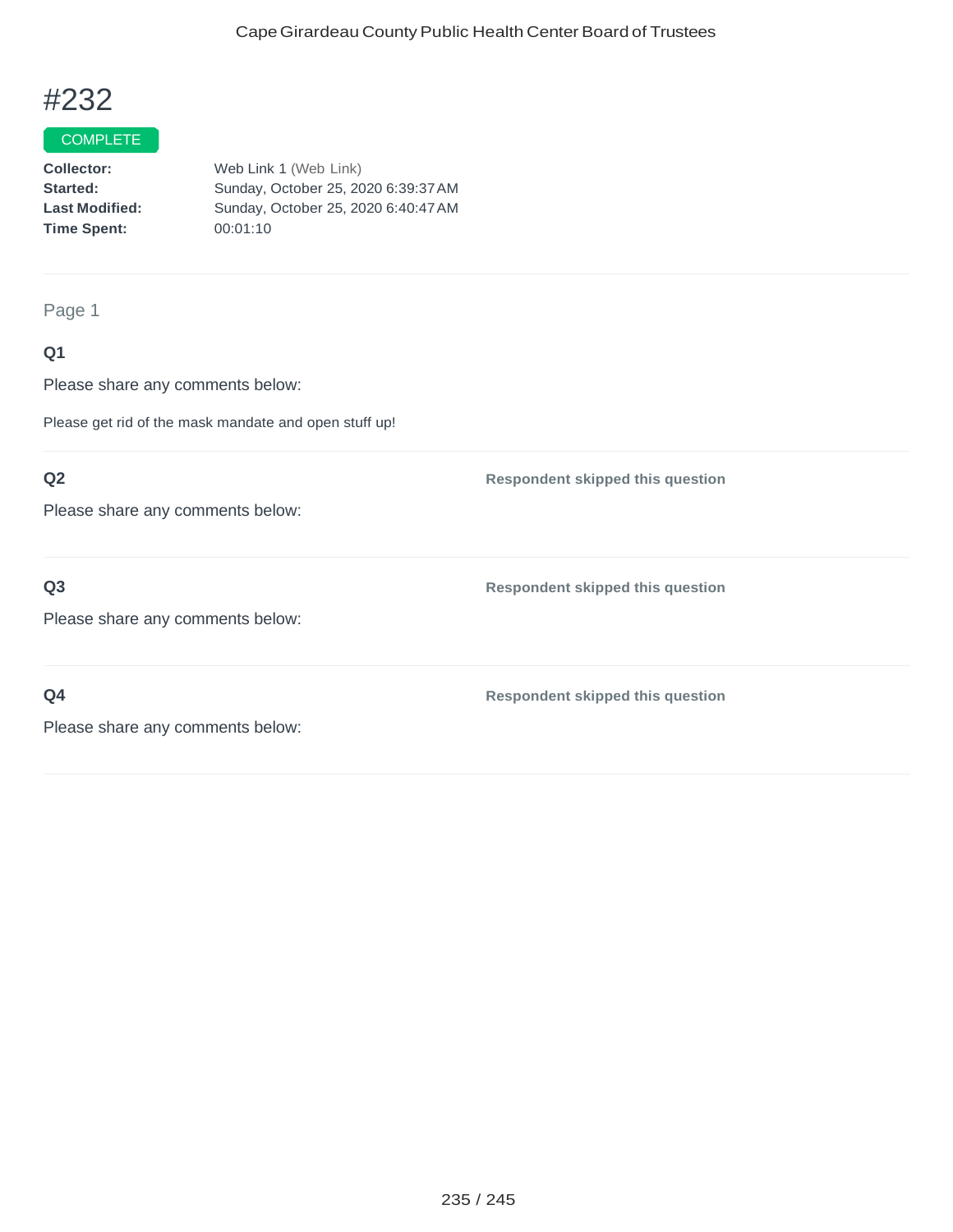#### COMPLETE

**Collector:** Web Link 1 (Web Link) **Started:** Sunday, October 25, 2020 6:42:25AM **Last Modified:** Sunday, October 25, 2020 6:46:17AM **Time Spent:** 00:03:52

Page 1

## **Q1**

Please share any comments below:

Open up our county we want to be free like all the other counties around us this America not China.

### **Q2**

Please share any comments below:

## **Q3**

Please share any comments below:

**Q4**

**Respondent skipped this question**

**Respondent skipped this question**

**Respondent skipped this question**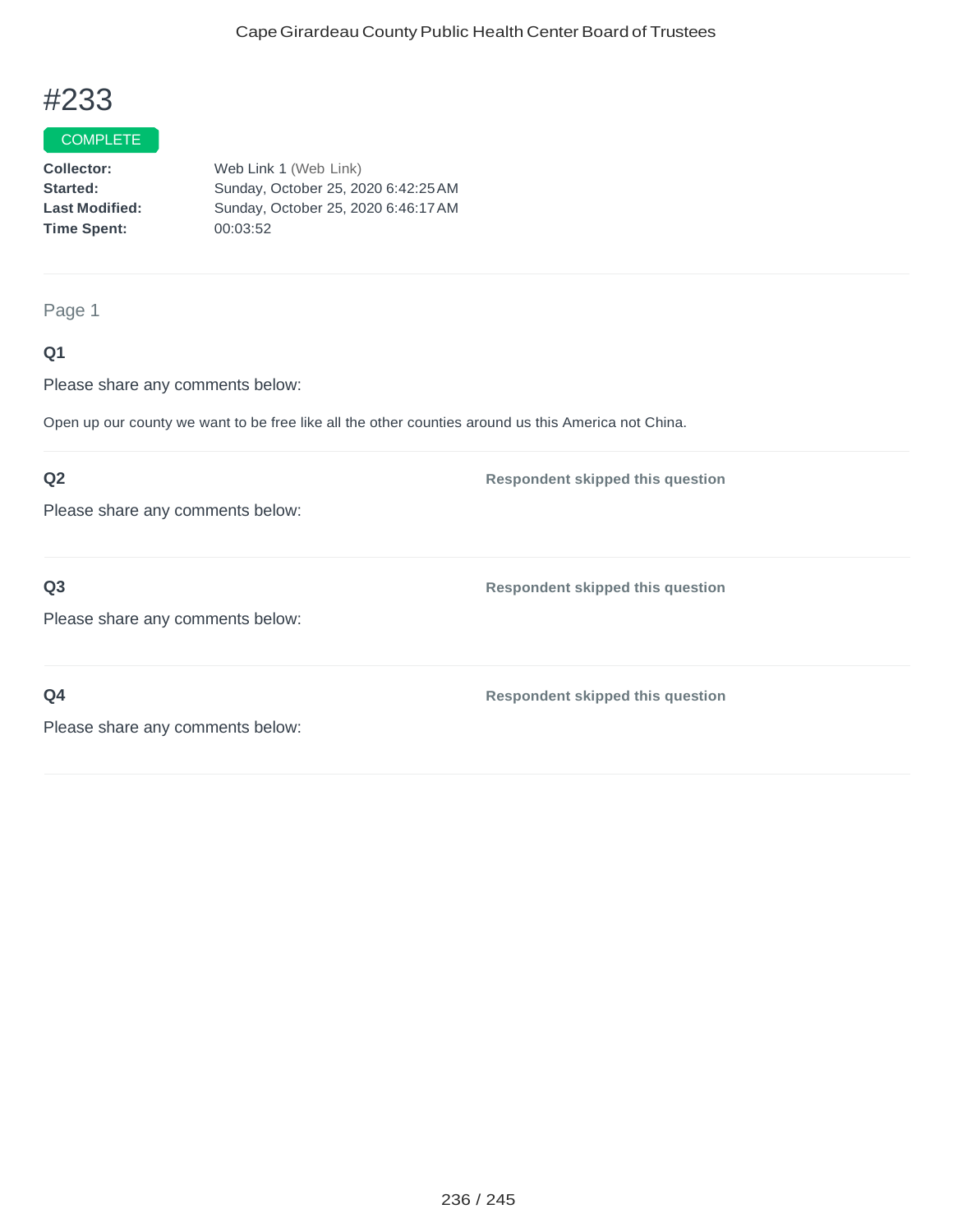#### COMPLETE

**Collector:** Web Link 1 (Web Link) **Started:** Sunday, October 25, 2020 8:40:10AM **Last Modified:** Sunday, October 25, 2020 8:40:38AM **Time Spent:** 00:00:27

Page 1

#### **Q1**

Please share any comments below:

In regards to the continuation of the mask mandate for the county, I would like to say that I believe it should be continued. We have laws that are put into place in order to protect ourselves and others. For example, I am not allowed to drive 150 miles an hour on the highway because it puts my life as well as the lives of others at risk. The mask mandate is no different. Our individual rights stop when they put lives in danger.

Thank you

#### **Q2**

**Respondent skipped this question**

Please share any comments below:

**Q3**

Please share any comments below:

**Q4**

**Respondent skipped this question**

**Respondent skipped this question**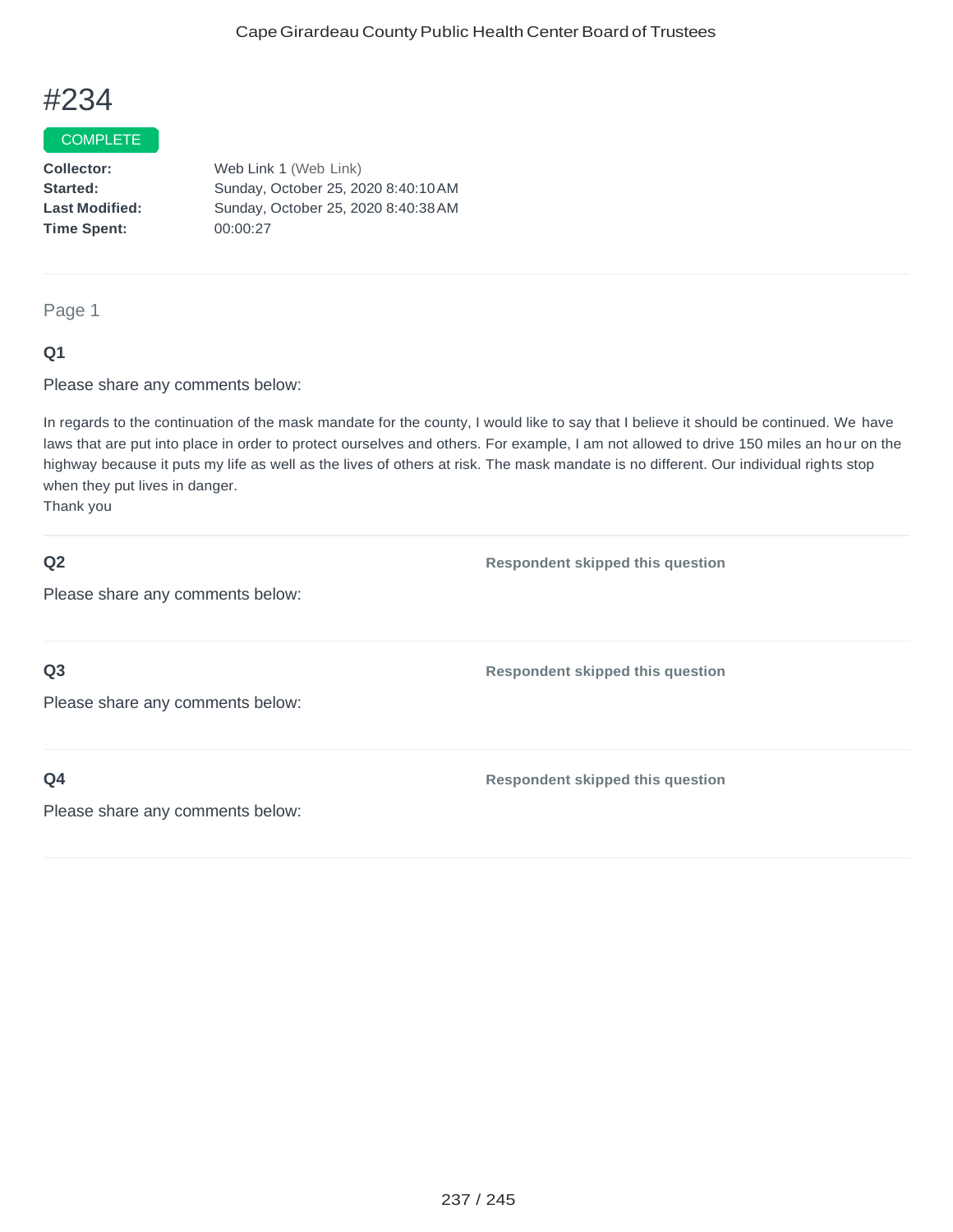#### COMPLETE

**Collector:** Web Link 1 (Web Link) **Started:** Sunday, October 25, 2020 9:51:29AM **Last Modified:** Sunday, October 25, 2020 9:54:29AM **Time Spent:** 00:02:59

Page 1

#### **Q1**

Please share any comments below:

For the sake of our community and loved ones please keep the mask mandate in place until we have a significant percentage of the population vaccinated.

### **Q2**

**Respondent skipped this question**

Please share any comments below:

**Q3**

Please share any comments below:

**Respondent skipped this question**

**Respondent skipped this question**

**Q4**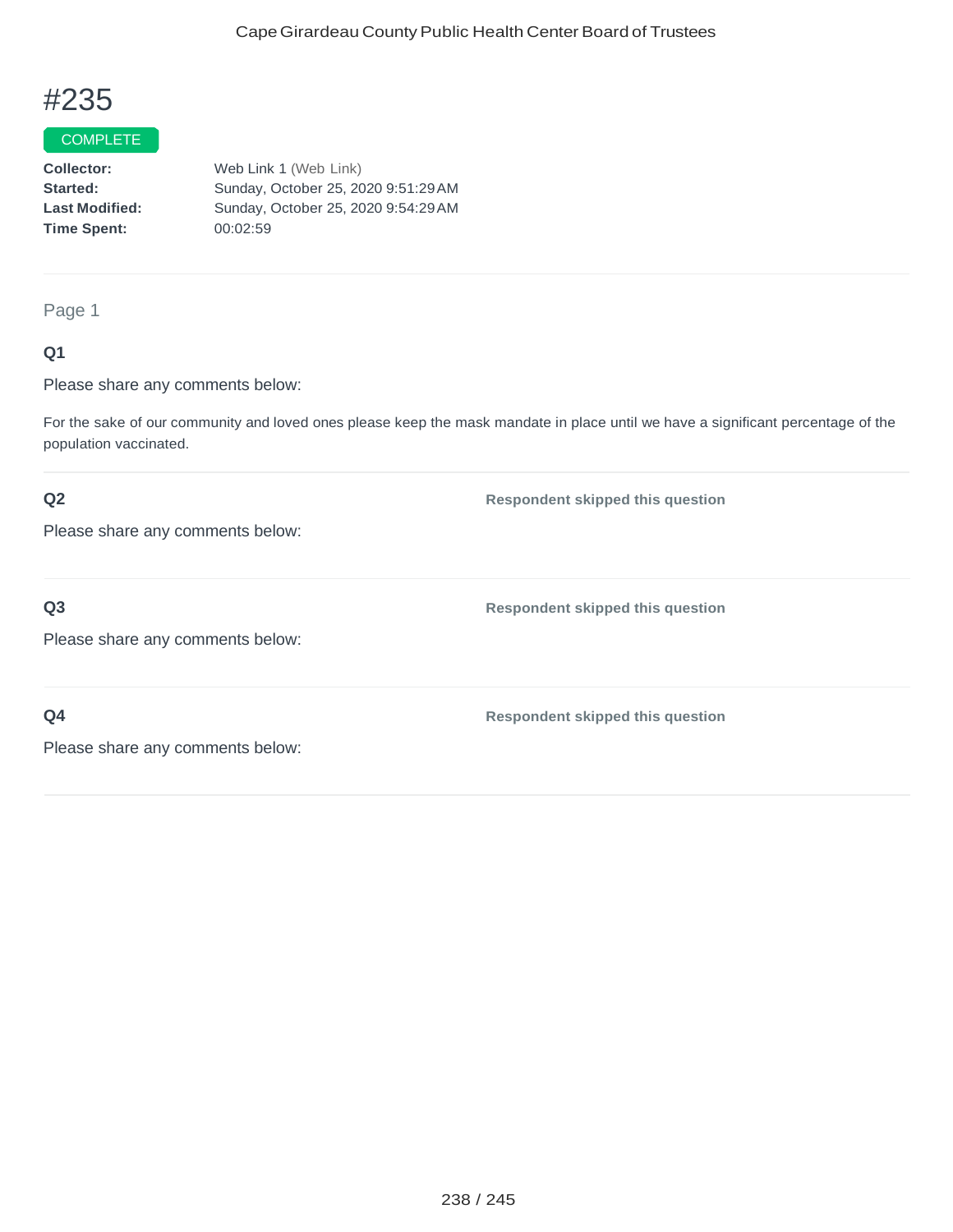#### **COMPLETE**

**Collector:** Web Link 1 (Web Link) **Started:** Sunday, October 25, 2020 1:24:44PM **Last Modified:** Sunday, October 25, 2020 1:28:49PM **Time Spent:** 00:04:04

Page 1

#### **Q1**

Please share any comments below:

First, thank you for all you do for the citizens of Cape County. My comment is an favor of maintaining the mask ordinance. We are approaching the holiday season as well as the traditional cold and flu season. While the numbers are declining somewhat, there are still a lot of cases, and I fear that with colder temperatures and more people being inside (restaurants, shopping for christmas, etc), that the cases will skyrocket if masks are lifted. Masks may also help to ease the effects of cold and flu. I know that for me if the mask order is lifted, I will not be going anywhere again, as I barely go now. I understand many do like the masks, but this needs to be a consideration for the entire community, and wearing a piece of cloth when you go to Wal-Mart is a small task that can save lives. Thank you again and I hope that the mask mandate is kept in place for now, until the numbers consistently stay lower instead of up and down every day.

#### **Q2**

**Respondent skipped this question**

Please share any comments below:

### **Q3**

Please share any comments below:

**Q4**

**Respondent skipped this question**

**Respondent skipped this question**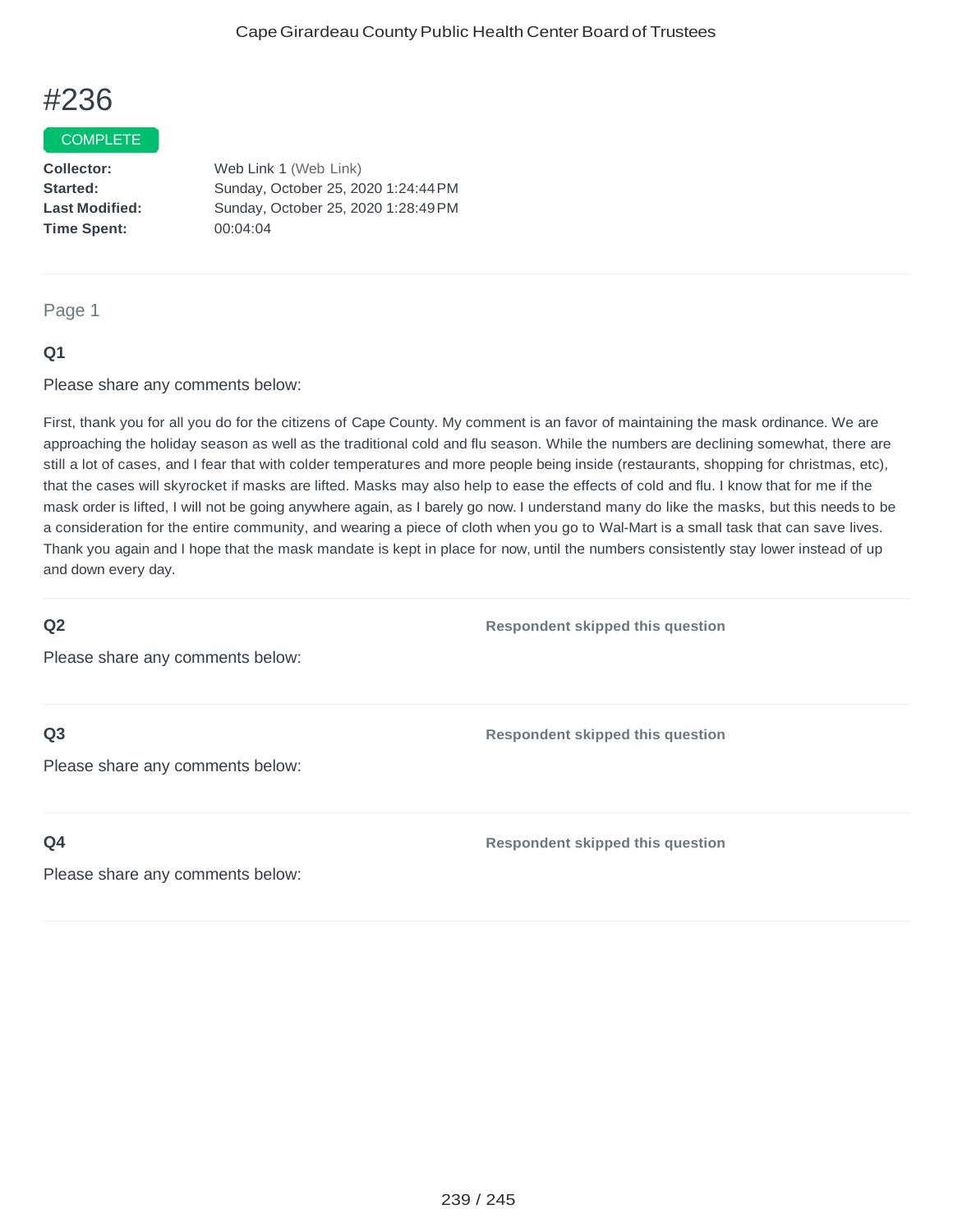#### COMPLETE

**Collector:** Web Link 1 (Web Link) **Time Spent:** 00:03:28

**Started:** Sunday, October 25, 2020 3:33:24PM **Last Modified:** Sunday, October 25, 2020 3:36:53PM

#### Page 1

### **Q1**

Please share any comments below:

It is reckless and irresponsible to mandate something that requires education and training, but then fail to provide that education and training. Medical professionals are trained to touch their masks only upon putting them on and taking them off. The health department has mandated masks but has done next to nothing to educate the public about when to wash masks, when to replace masks, how to put on and remove masks, and how to store masks. This is guaranteed to spread disease. It is the health department's job to ensure that what they mandate is carried out correctly.

A few weeks ago, I attended an installation which had many speakers. All wore masks, which they removed when they got to the podium to speak. Every speaker placed his mask in the same spot. This was obviously unsanitary and dangerous.

This month, I also witnessed women discussing how disposable masks with designs are too cute to throw away. At least 10 women said they wash their disposable masks and reuse them.

If Covid is such a threat, people should be very concerned about mask hygiene. However, the public is not taking it upon themselves to learn how to wear masks safely. The health department needs to help educate people, or it needs to remove a mandate that causes people to bring harm to their health.

#### **Q2**

Please share any comments below:

Masks mandates violate religious beliefs. There is very little information showing masks protect people from Covid. There is an abundance of information that masks have no effect on the spread of Covid and that masks may increase the risk of respiratory illness. I believe the studies showing face masks used by the public increases the risk of disease. Forcing me to wear a mask forces me to wear a lie. My wearing a face mask tells others I believe masks work. The Seventh Commandment requires that we do not give false testimony. The health department's mandate forces me to break God's commandment. In addition, forcing churches to comply with the mask mandate is a violation of the separation of church and state. This mandate must not be extended, and religious freedom must be allowed, as it is protected in the First Amendment to the United States Constitution.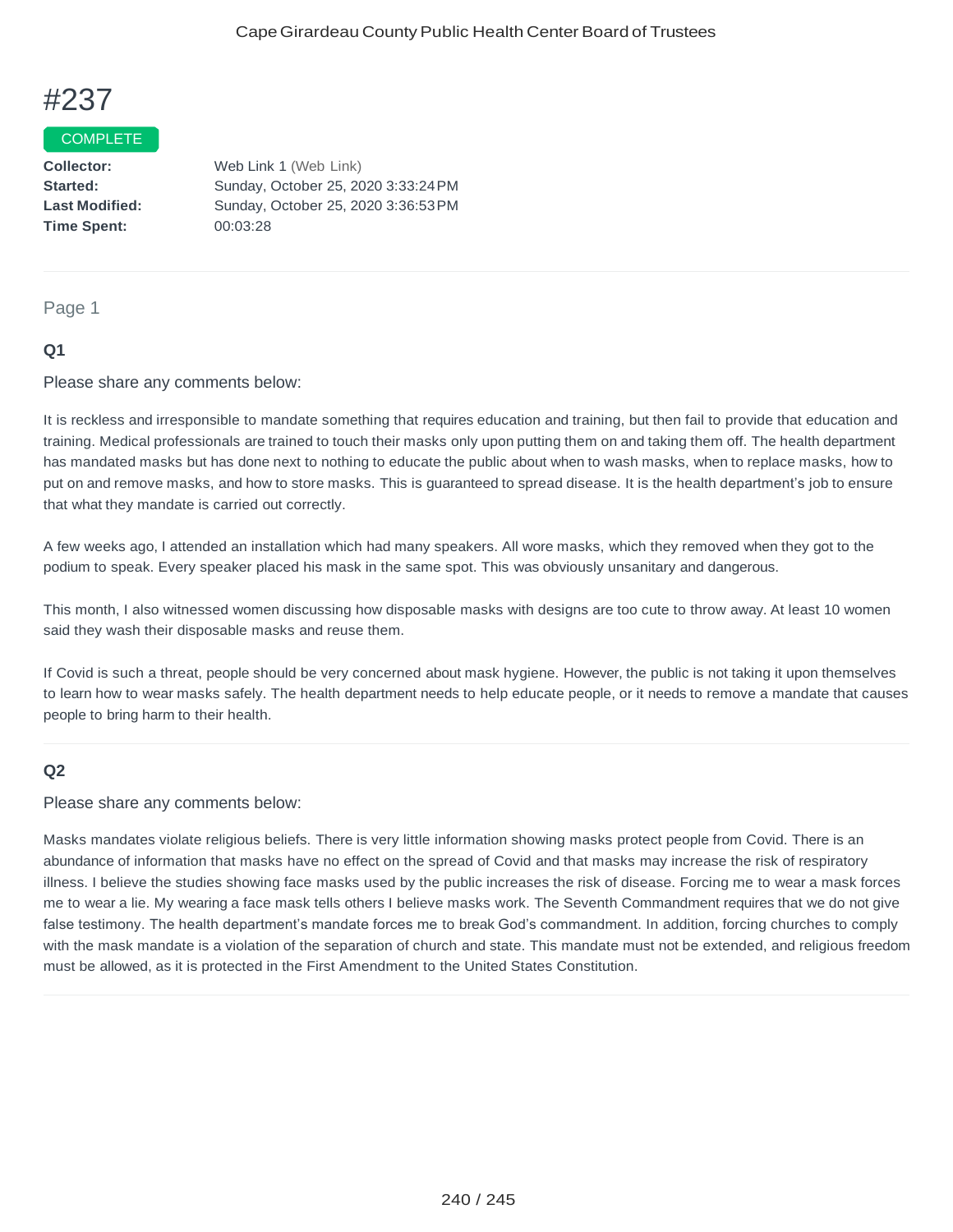### **Q3**

Please share any comments below:

Mask mandates cause people to forgo social distancing. People use masks like a security blanket. Security blankets give no protection, but they give people a feeling of protection. That in turn causes people to skip other healthier practices of preventing Covid, such as washing hands and social distancing. One friend of mine who is immunocompromised wishes mask mandates would be repealed. Before the mandate, people kept their distance from her. With the mandate, she says she struggles to go anywhere because people come so close, they brush up against her. Please do not extend the mask mandate so that people are encouraged to practice more effective ways of limiting Covid.

#### **Q4**

Please share any comments below:

People who are worried about Covid have their fears increased by mask mandates. Masks are a very visual reminder that the world is not right, and it increases anxiety, which is itself a dangerous disease. Whenever a person is not able to wear a mask, the public reacts with great fear. This month, a mother shared with me that her son's teacher called her, saying that her son would not keep his mask on at school. When she met her son at the bus stop later that day, her son had his mask tied to his face so that he was unable to remove it. Her son is three year old. This is child abuse. Mask mandates provoke fear more than they decrease disease risk. It is time to end this mandate.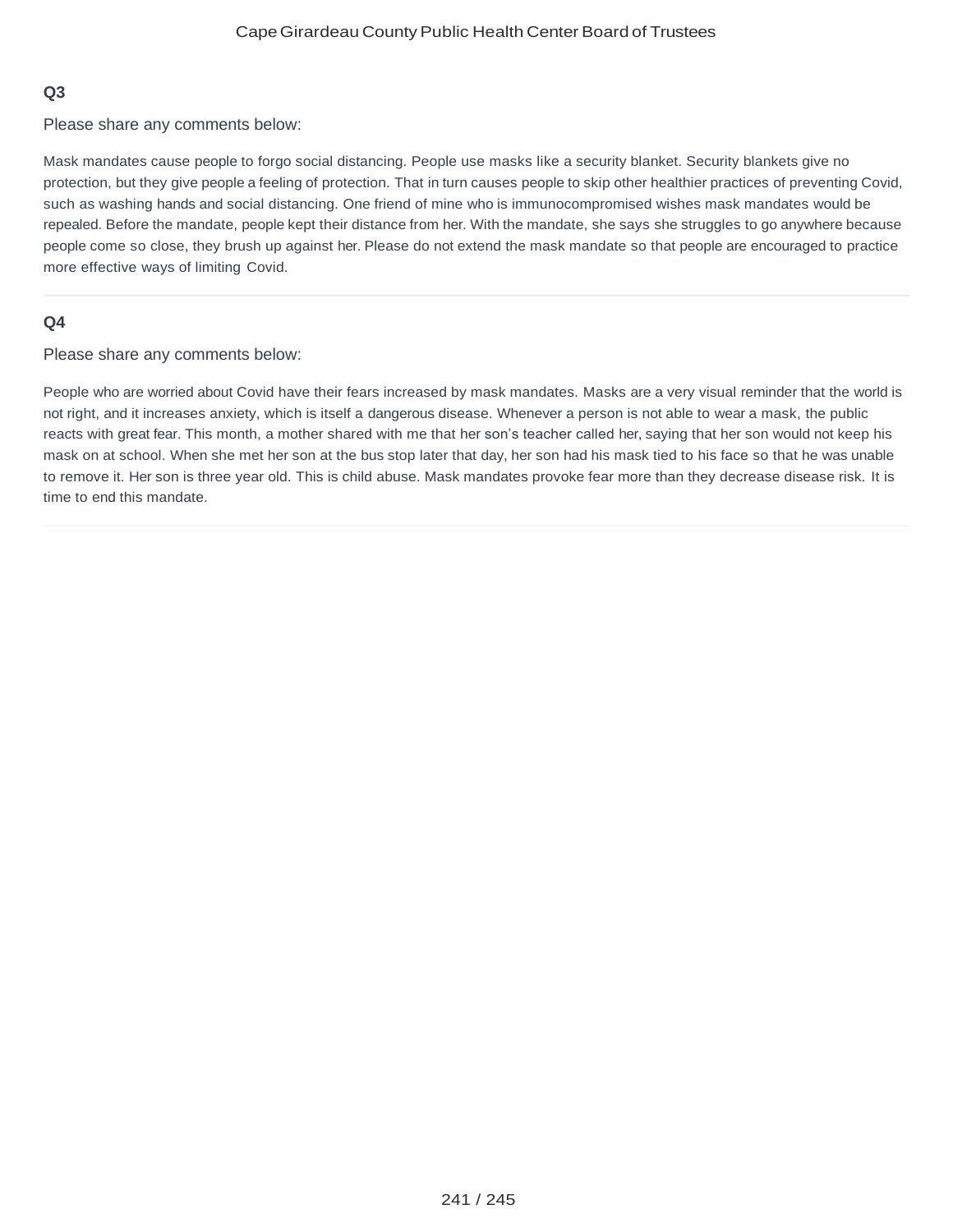#### COMPLETE

| Web Link 1 (Web Link)               |
|-------------------------------------|
| Sunday, October 25, 2020 3:41:37 PM |
| Sunday, October 25, 2020 3:43:10 PM |
| 00:01:33 Page 1                     |
|                                     |

#### **Q1**

#### Please share any comments below:

Masks increase fear and anxiety among people who cannot wear masks. I have a medical inability to wear a mask. So does my five year old. When I have to go somewhere, I am afraid of a confrontation. I am afraid someone will hurt me. I am afraid someone will hurt or shame my child. Because of this, we avoid Cape as much as possible. The anxiety created by the mandate when I go out is unbearable. The depression created when I stay home because of this mandate is dangerous. The depression is paralyzing despite medication, supplements, and counseling. Many health officials are pointing out that the wave of depression and anxiety is a second pandemic. As someone suffering immensely with anxiety and depression, I beg you to look at the fear mandates create and end this mask mandate.

#### **Q2**

#### Please share any comments below:

Mask mandates are difficult for abuse survivors. I have two friends who were smothered while they were raped. As a result, they have panic attacks while wearing masks. If they choose to protect their bodies from panic attacks, they still have to explain themselves at every door they go through in Cape Girardeau. They still must say, "I have a medical condition" every time they go anywhere in this city. Every time they must do so, it is a reminder of what was stolen from them. It is a reminder of their trauma. As a survivor of sexual assault, I cannot imagine what my friends must go through when they try to accomplish even the simple task of buying food. It is vital that the health department recognizes the harm mask mandates create for people who cannot wear them, especially abuse survivors.

#### **Q3**

#### Please share any comments below:

Mask mandates encourage discrimmination. At the last health department board meeting, a man testified that a coworker died of an asthma attack while wearing a mask. A board member responded with, "That's her fault." It was not that woman's fault that she was faced with being forced to wear a mask despite doctor's orders or lose her job and receive no unemployment. I have a friend who chose to quit a job and receive no unemployment rather than wear a mask against doctor's orders. I also quit a job and received no unemployment because I cannot wear a mask. To force someone to make that choice is discrimmination. In addition, many have been denied medical treatment if they cannot wear a mask. I had been receiving treatment for an autoimmune

condition. I cannot wear a mask. Because of the mask mandate, I cannot receive treatment unless I choose to wear a mask against my family doctor's orders, which will cause me to become extremely ill with a migraine. Mask mandates are not making people healthier.

Please do not extend this mask mandate, because if you do, you extend the encouragement to practice discrimmination.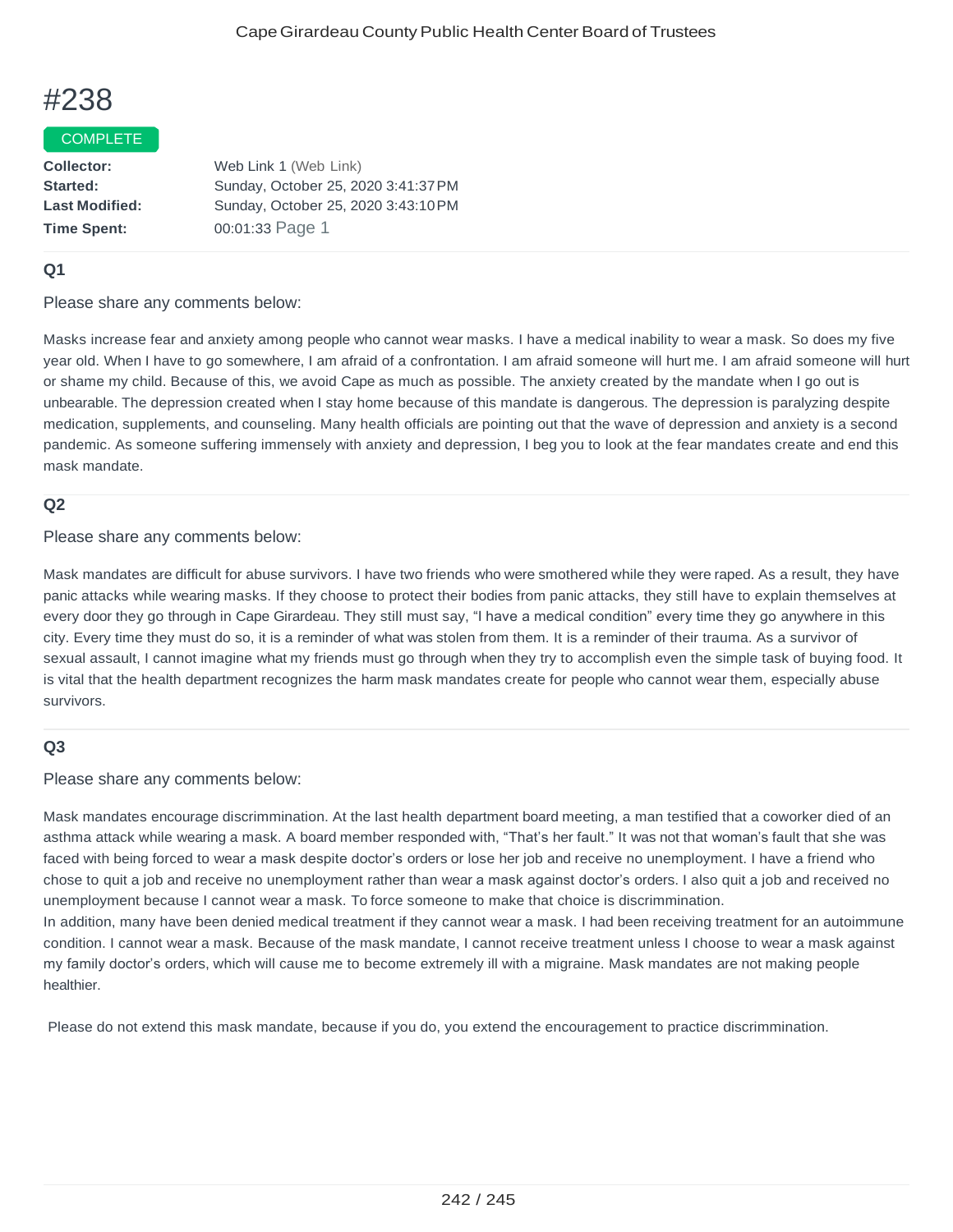Please share any comments below:

Listening to one's body and giving the body what it needs is important. A mask mandate teaches the public to ignore the body's cues. People suffer headaches, migraines, sinus infections, respiratory infections, and asthma while wearing masks. People have even passed out. Yet they continue to wear the masks despite what their bodies need because of the mask mandate. It is the opposite of health to ignore what is necessary for the body. The health department has a duty to protect health, and the health department has failed to do so. The mask mandate needs to end so that the public will return to the healthy practice of supporting their bodies.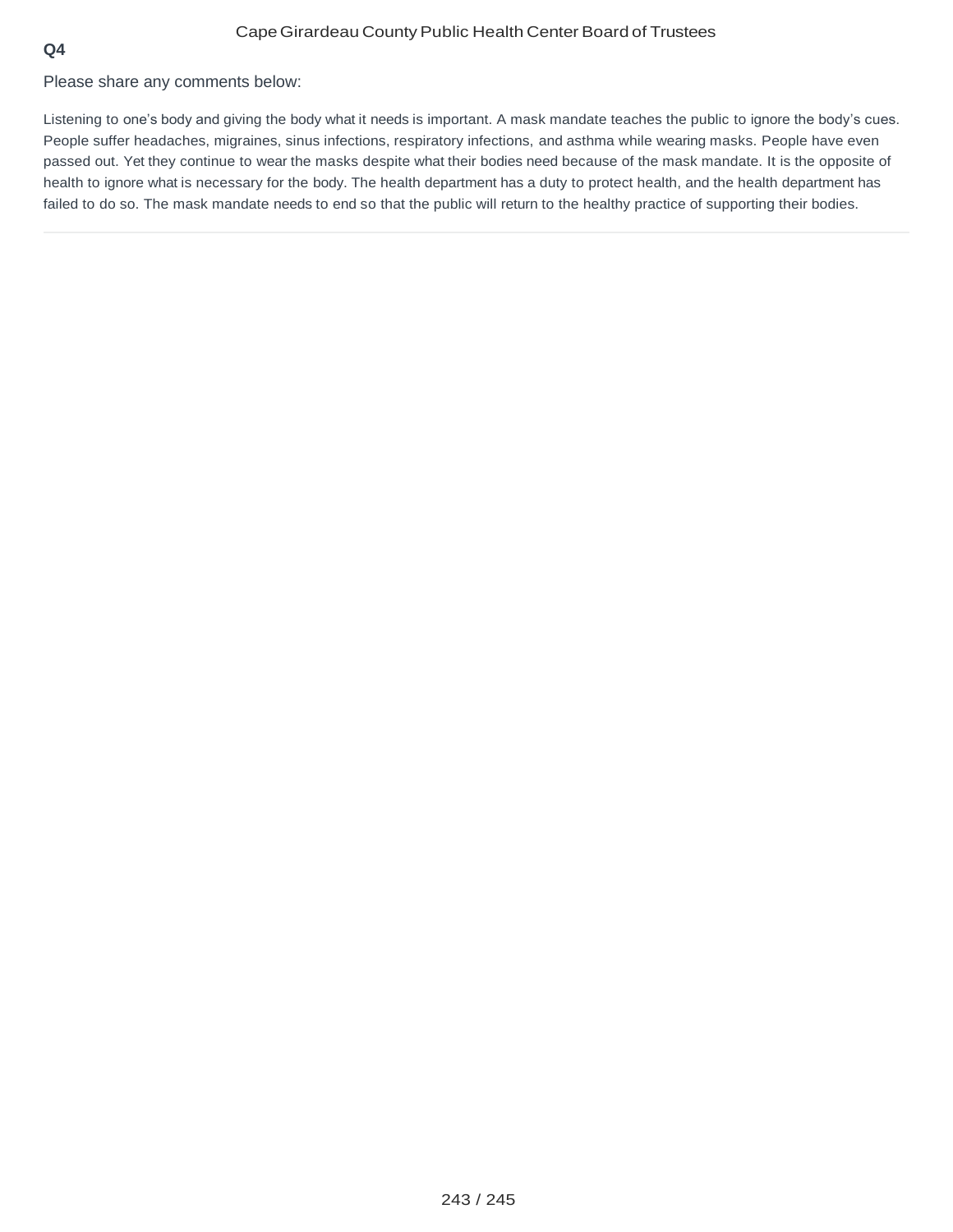#### COMPLETE

**Collector:** Web Link 1 (Web Link) **Started:** Sunday, October 25, 2020 3:45:54PM **Last Modified:** Sunday, October 25, 2020 4:05:42PM **Time Spent:** 00:19:47

#### Page 1

#### **Q1**

Please share any comments below:

Please remove the mandate, let people breath fresh air again.

#### **Q2**

Please share any comments below:

Why aren't there signs put in store windows explaining that some people are exempt from wearing a mask due to health issues and they will be allowed into the store to shop and not required to leave. Nor will they be questioned by the young sales associates ( aka mask police ) to explain their medical issues under HIPPA laws.

#### **Q3**

Please share any comments below:

Why are employers now allowed to discriminate against their employees who for medical reasons with a doctors statement are still not allowed to work?

#### **Q4**

Please share any comments below:

Please stop forcing our children and grandchildren to live in fear and suffer needlessly. Mask or no mask they are still getting sick. Mine have and suffer under a mask trying to breath while sick with a cold. Listen to your kids explain their day like this and see if you don't come up fighting for their rights to breath.